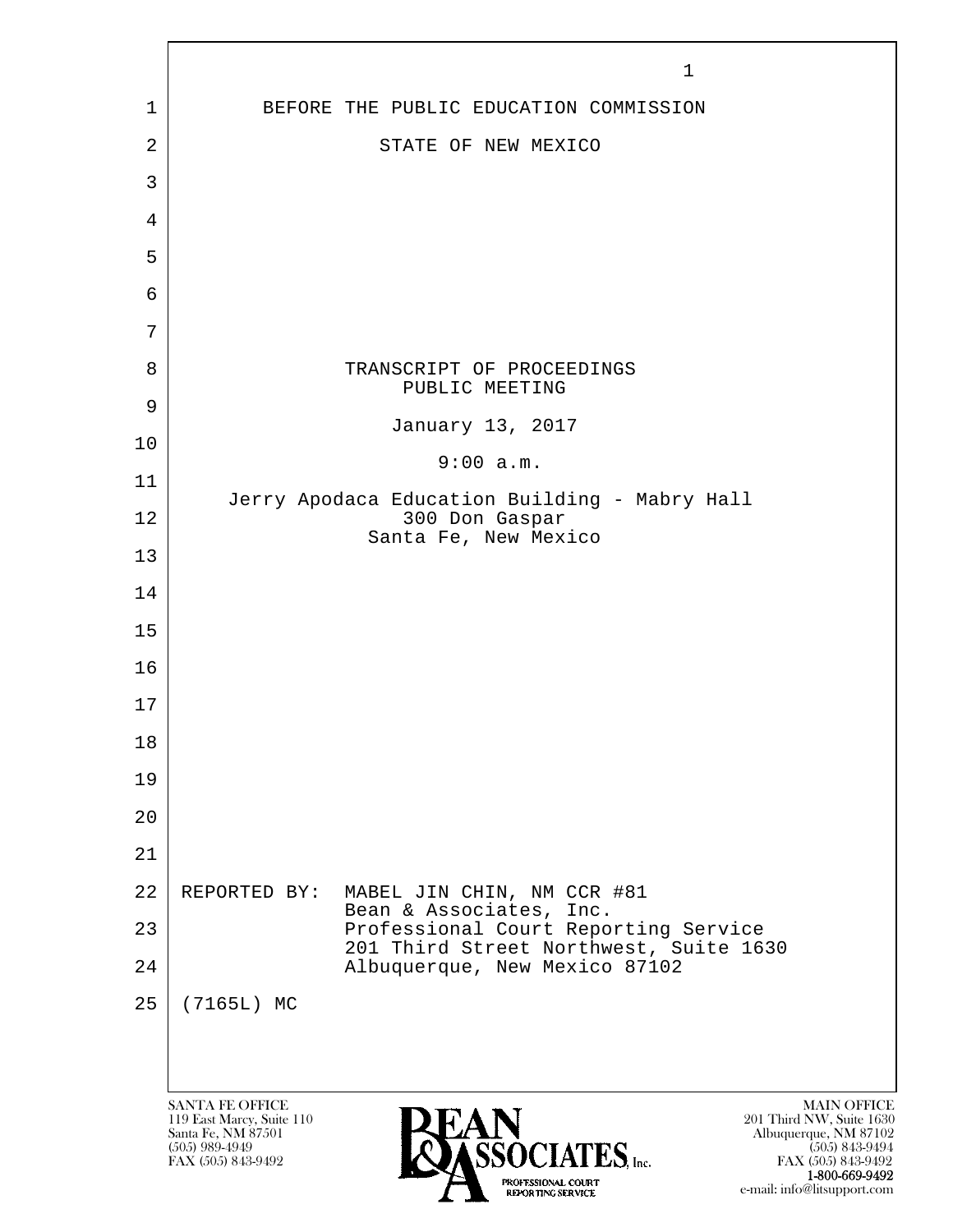|    |                                                 | 2                                                                           |
|----|-------------------------------------------------|-----------------------------------------------------------------------------|
| 1  |                                                 | A P P E A R A N C E S                                                       |
| 2  | COMMISSIONERS:                                  |                                                                             |
| 3  |                                                 | MS. PATRICIA GIPSON, Chair                                                  |
| 4  |                                                 | MR. GILBERT PERALTA, Vice Chair                                             |
| 5  |                                                 | MS. KARYL ANN ARMBRUSTER, Secretary                                         |
| 6  |                                                 | MS. MILLIE POGNA, Member                                                    |
| 7  |                                                 | MS. CARMIE TOULOUSE, Member                                                 |
| 8  |                                                 | MR. TIM CRONE, Member                                                       |
| 9  |                                                 | MS. TRISH RUIZ, Member                                                      |
| 10 |                                                 | MR. JAMES CONYERS, Member                                                   |
| 11 |                                                 | MS. DANIELLE JOHNSTON, Member                                               |
| 12 |                                                 | MR. R. CARLOS CABALLERO, Member                                             |
| 13 |                                                 |                                                                             |
| 14 | STAFF:                                          |                                                                             |
| 15 |                                                 | MS. KATIE POULOS, Director,<br>Charter Schools Division                     |
| 16 |                                                 | MS. AUDREY MCKEE, Assistant Attorney General                                |
| 17 |                                                 | Counsel to the PEC                                                          |
| 18 |                                                 | MR. PHILLIP GIOUDEMANS, Assistant Director,<br>Charter Schools Division     |
| 19 |                                                 | MS. BEVERLY FRIEDMAN, PED Custodian of Record and                           |
| 20 |                                                 | Liaison to the PEC                                                          |
| 21 |                                                 |                                                                             |
| 22 |                                                 |                                                                             |
| 23 |                                                 |                                                                             |
| 24 |                                                 |                                                                             |
| 25 |                                                 |                                                                             |
|    |                                                 |                                                                             |
|    | <b>SANTA FE OFFICE</b>                          | <b>MAIN OFFICE</b>                                                          |
|    | 119 East Marcy, Suite 110<br>Santa Fe, NM 87501 | 201 Third NW, Suite 1630<br>Albuquerque, NM 87102                           |
|    | $(505)$ 989-4949<br>FAX (505) 843-9492          | SSOCIATES. Inc.<br>$(505)$ 843-9494<br>FAX (505) 843-9492<br>1.000 CCO 0100 |

 $\overline{\phantom{a}}$ 

**1-800-669-9492**<br> **EXALTERIONAL CN BT** e-mail: info@litsupport.com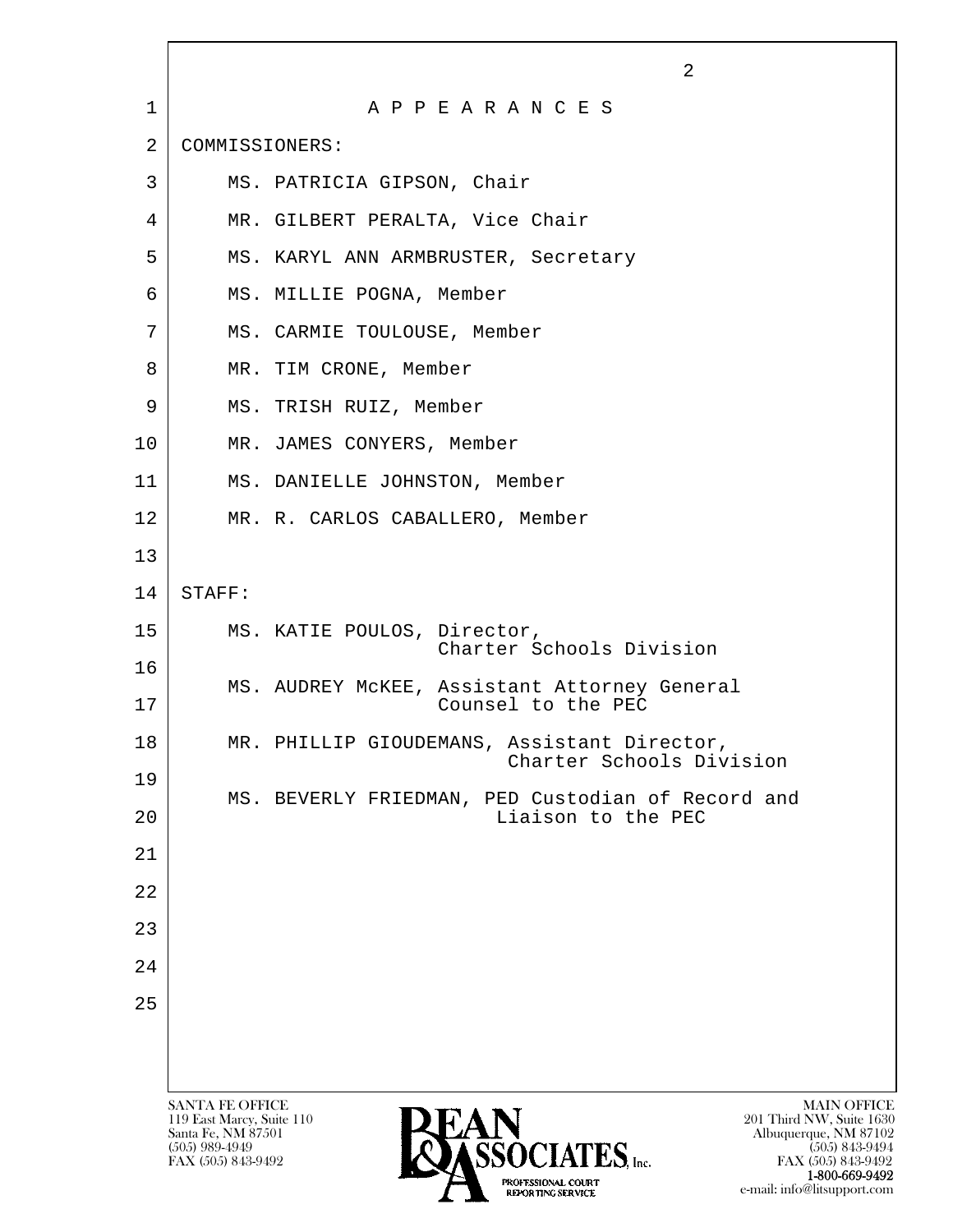|                |     |                  | 3                                                                                                                                                                                                            |     |
|----------------|-----|------------------|--------------------------------------------------------------------------------------------------------------------------------------------------------------------------------------------------------------|-----|
| $\mathbf{1}$   |     |                  | INDEX TO PROCEEDINGS                                                                                                                                                                                         |     |
| $\overline{2}$ |     |                  |                                                                                                                                                                                                              |     |
| 3              |     | 1. Call to Order |                                                                                                                                                                                                              | 5   |
| 4              |     | Roll Call        |                                                                                                                                                                                                              | 5   |
| 5              |     |                  | Pledge of Allegiance, Salute to New Mexico Flag                                                                                                                                                              | 7   |
| 6              | 2.  |                  | Swearing in of New PEC Commissioners                                                                                                                                                                         | 9   |
| 7              | 3.  |                  | Approval of Agenda                                                                                                                                                                                           | 25  |
| 8<br>9         | 4.  |                  | Approval of Minutes/Transcript,<br>December 7, 8, 9, 2016                                                                                                                                                    | 26  |
| 10             | 5.  |                  | Election of Officers for 2017                                                                                                                                                                                | 27  |
| 11             | б.  |                  | Discussion and Possible Action on the Carl<br>Perkins Consolidated Annual Report                                                                                                                             | 32  |
| 12             | 7.  |                  | Review of the PEC Rules of Procedure                                                                                                                                                                         | 54  |
| 13<br>14<br>15 | 8.  |                  | Discussion and Possible Action - PED<br>Recommendation to Commence Revocation<br>Proceedings Against La Promesa Early Learning<br>Center Based on Suspension of Board of Finance<br>and Fiscal Mismanagement | 55  |
| 16             | 9.  |                  | Discussion and Possible Action on Charter<br>School Amendments                                                                                                                                               |     |
| 17             |     | Α.               | Tierra Encantada Charter School                                                                                                                                                                              | 78  |
| 18             |     | <b>B</b> .       | Tierra Adentro of New Mexico                                                                                                                                                                                 | 117 |
| 19             |     | $\mathsf{C}$ .   | Gilbert Sena Charter High School                                                                                                                                                                             | 139 |
| 20<br>21       |     | D.               | School of Dreams Academy                                                                                                                                                                                     | 146 |
| 22             |     | Ε.               | Explore Academy                                                                                                                                                                                              | 158 |
| 23             |     | $F$ .            | Monte Del Sol Charter School                                                                                                                                                                                 | 195 |
| 24             | 10. |                  | Report from Options for Parents & the Charter<br>School Division - Discussion and Possible Actions                                                                                                           |     |
| 25             |     | Α.               | Charter School Division Update                                                                                                                                                                               | 208 |
|                |     |                  |                                                                                                                                                                                                              |     |

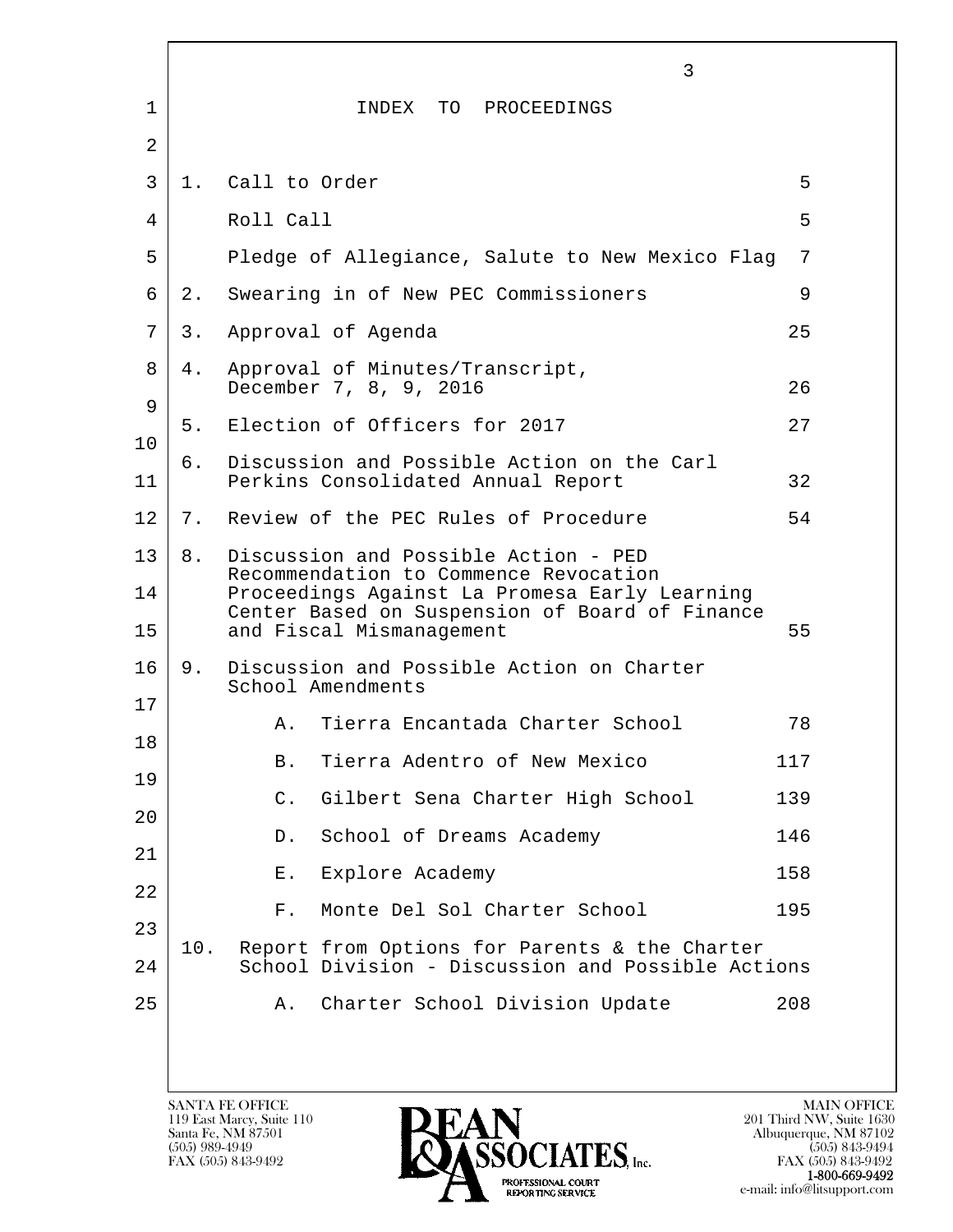|                |                                      |                                                                                                                                                            | 4                                                                                                                 |
|----------------|--------------------------------------|------------------------------------------------------------------------------------------------------------------------------------------------------------|-------------------------------------------------------------------------------------------------------------------|
| $\mathbf{1}$   |                                      | Six Directions Indigenous School<br><b>B</b> .                                                                                                             | 209                                                                                                               |
| $\overline{2}$ |                                      | $C$ .<br><b>DEAP</b>                                                                                                                                       | 221                                                                                                               |
| 3              |                                      | Report on Renewal Transfers of PEC<br>D.<br>Authorized Schools                                                                                             | 221                                                                                                               |
| $\overline{4}$ |                                      | Report on Governing Body Changes<br>E.                                                                                                                     | 228                                                                                                               |
| 5              | 11.                                  | Discussion and Possible Action to Commence                                                                                                                 |                                                                                                                   |
| 6              |                                      | Operations for SAHQ Academy                                                                                                                                | 229                                                                                                               |
| 7<br>8         | 12.                                  | Discussion and Possible Action on New<br>Application Evaluation Rubric and Criteria                                                                        | 249                                                                                                               |
| 9              | 13.                                  | Discussion and Possible Action on Governing<br>Body Changes Policy and Forms - Contract<br>Provision 8.10(b) and PEC Policy                                | 250                                                                                                               |
| 10<br>11       | 14.                                  | Discussion and Possible Action on the<br>Estancia Valley Classical Academy Appeal                                                                          | 264                                                                                                               |
| 12             | 15.                                  | Report from the Chair                                                                                                                                      | 252                                                                                                               |
| 13             | 16.                                  | PEC Comments                                                                                                                                               | 260                                                                                                               |
| 14             | 17.                                  | Open Forum                                                                                                                                                 | 264                                                                                                               |
| 15             |                                      | 18. Adjourn                                                                                                                                                | 266                                                                                                               |
| 16             |                                      |                                                                                                                                                            |                                                                                                                   |
| 17             |                                      | REPORTER'S CERTIFICATE                                                                                                                                     | 268                                                                                                               |
| 18             |                                      |                                                                                                                                                            |                                                                                                                   |
| 19             |                                      | <b>ATTACHMENTS</b>                                                                                                                                         |                                                                                                                   |
| 20             | 1.                                   | Visitors Attending Meeting Sign-In Sheets                                                                                                                  |                                                                                                                   |
| 21             |                                      |                                                                                                                                                            |                                                                                                                   |
| 22             |                                      |                                                                                                                                                            |                                                                                                                   |
| 23             |                                      |                                                                                                                                                            |                                                                                                                   |
| 24             |                                      |                                                                                                                                                            |                                                                                                                   |
| 25             |                                      |                                                                                                                                                            |                                                                                                                   |
|                |                                      |                                                                                                                                                            |                                                                                                                   |
|                | Santa Fe, NM 87501<br>(505) 989-4949 | SANTA FE OFFICE<br>119 East Marcy, Suite 110<br>$\widehat{\textbf{S}}\widehat{\textbf{S}}\widehat{\textbf{O}}\textbf{CIATES}$ , Inc.<br>FAX (505) 843-9492 | <b>MAIN OFFICE</b><br>201 Third NW, Suite 1630<br>Albuquerque, NM 87102<br>$(505)$ 843-9494<br>FAX (505) 843-9492 |

**1-800-669-9492**<br> **EXALTERIONAL CN BT** e-mail: info@litsupport.com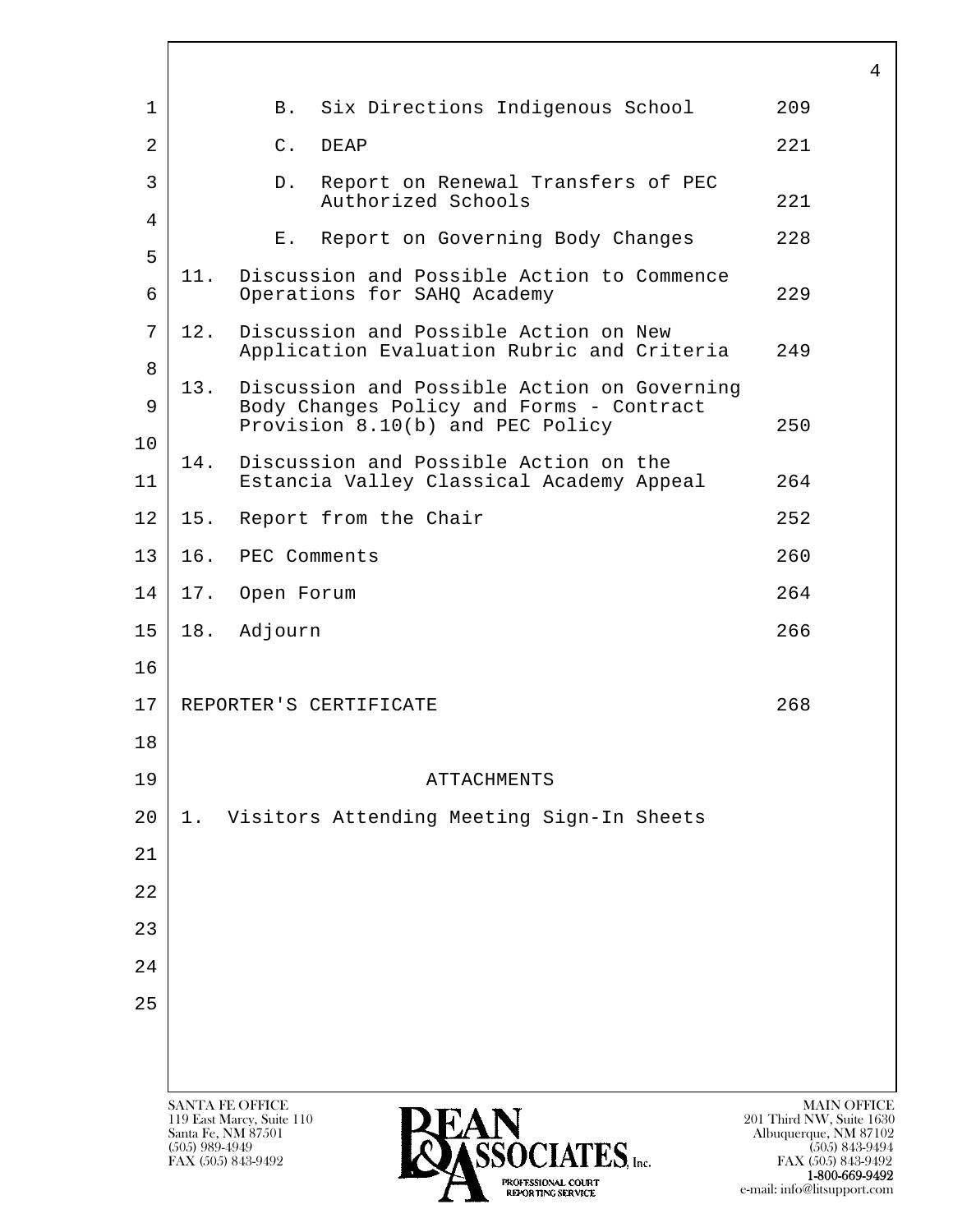l  $\overline{\phantom{a}}$ SANTA FE OFFICE MAIN OFFICE MAIN OFFICE MAIN OFFICE MAIN OFFICE 119 East Marcy, Suite 110<br>Santa Fe, NM 87501 1 SANTA FE, NEW MEXICO, JANUARY 13, 2017, 9:02 A.M. 2 3 CHAIRMAN GIPSON: Good morning. I am 4 bringing this session of the New Mexico Public 5 Education Commission -- what am I doing? 6 COMMISSIONER TOULOUSE: You are calling -- 7 CHAIRMAN GIPSON: Thank you. I already lost 8 my train of thought. It is 9:02, and it is Friday, 9 January 13, 2017. I will ask Commissioner Armbruster 10 to do a roll call vote, please? 11 COMMISSIONER ARMBRUSTER: Commissioner 12 Caballero? 13 Not here. 14 Commissioner Ruiz? 15 COMMISSIONER RUIZ: Here. 16 COMMISSIONER ARMBRUSTER: Commissioner 17 Crone? 18 COMMISSIONER CRONE: Here. 19 CHAIRMAN GIPSON: You don't know where 20 people are. 21 COMMISSIONER ARMBRUSTER: I don't know where 22 people are. Commissioner Johnston? 23 COMMISSIONER JOHNSTON: Present. 24 COMMISSIONER ARMBRUSTER: Commissioner 25 Gipson?



 $FAX (505) 843-9492$ <br>1-800-669-9492 e-mail: info@litsupport.com<br>REPORTING SERVICE e-mail: info@litsupport.com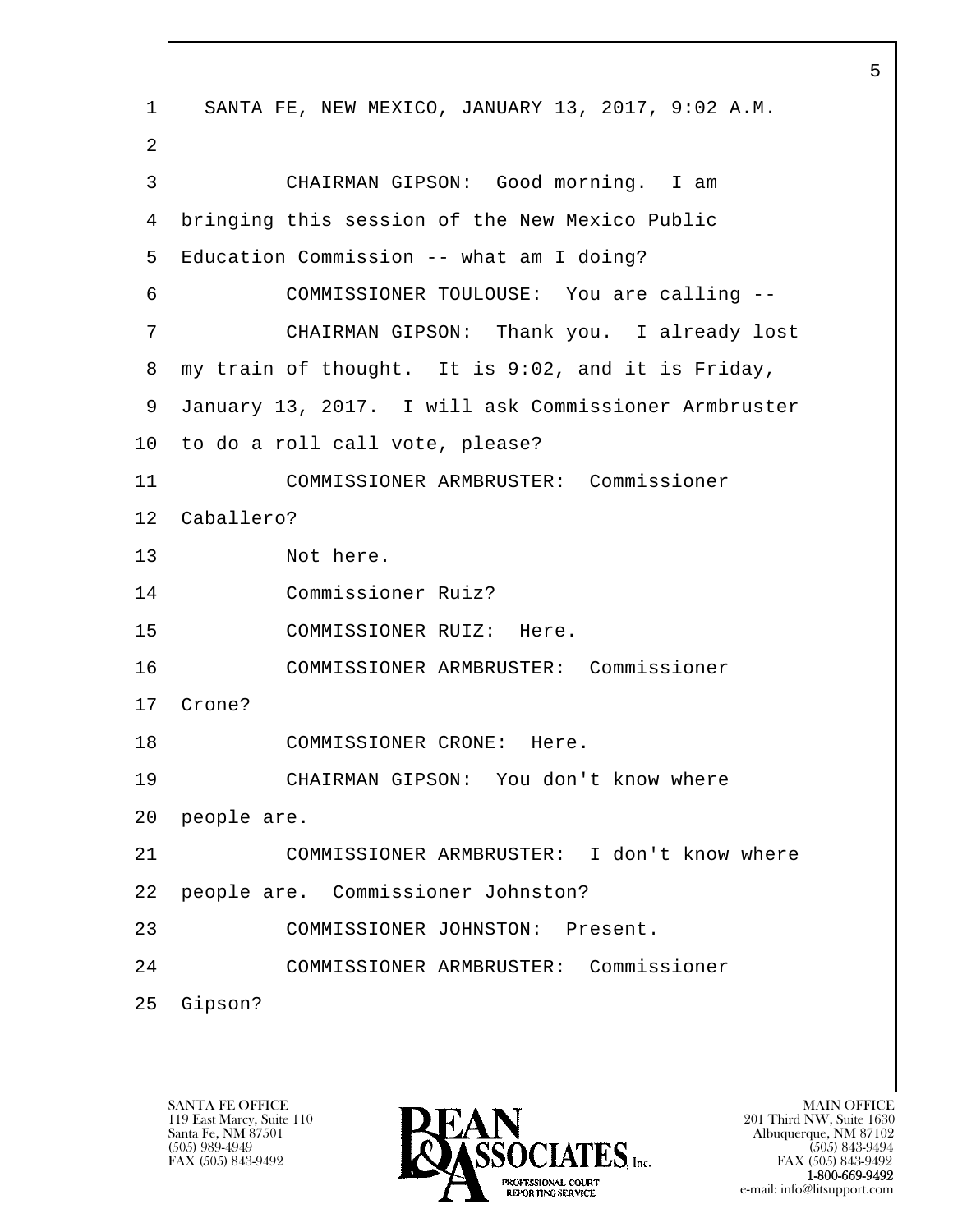l  $\overline{\phantom{a}}$  1 CHAIRMAN GIPSON: Here. 2 COMMISSIONER ARMBRUSTER: Commissioner 3 Pogna? 4 COMMISSIONER POGNA: Here. 5 COMMISSIONER ARMBRUSTER: Commissioner 6 Peralta? 7 COMMISSIONER PERALTA: Here. 8 COMMISSIONER ARMBRUSTER: Commissioner 9 Armbruster is here. 10 Commissioner Conyers? 11 COMMISSIONER CONYERS: Present. 12 COMMISSIONER ARMBRUSTER: Are you present? 13 COMMISSIONER TOULOUSE: Yes, I am present. 14 I don't want to be present, Madame Secretary. 15 COMMISSIONER ARMBRUSTER: So right now we  $16$  have nine. A quorum would be seven  $-$  six. 17 | MS. McKEE: A majority would be six. 18 COMMISSIONER ARMBRUSTER: Yes. 19 CHAIRMAN GIPSON: So we do have a quorum of 20 nine Commissioners present, one Commissioner absent. 21 We'll now begin with the Pledge of 22 Allegiance and Salute to the New Mexico Flag. I will 23 ask Commissioner Pogna to lead us in the pledge of 24 allegiance, and Commissioner Conyers with the salute 25 to the New Mexico flag.

119 East Marcy, Suite 110<br>Santa Fe, NM 87501

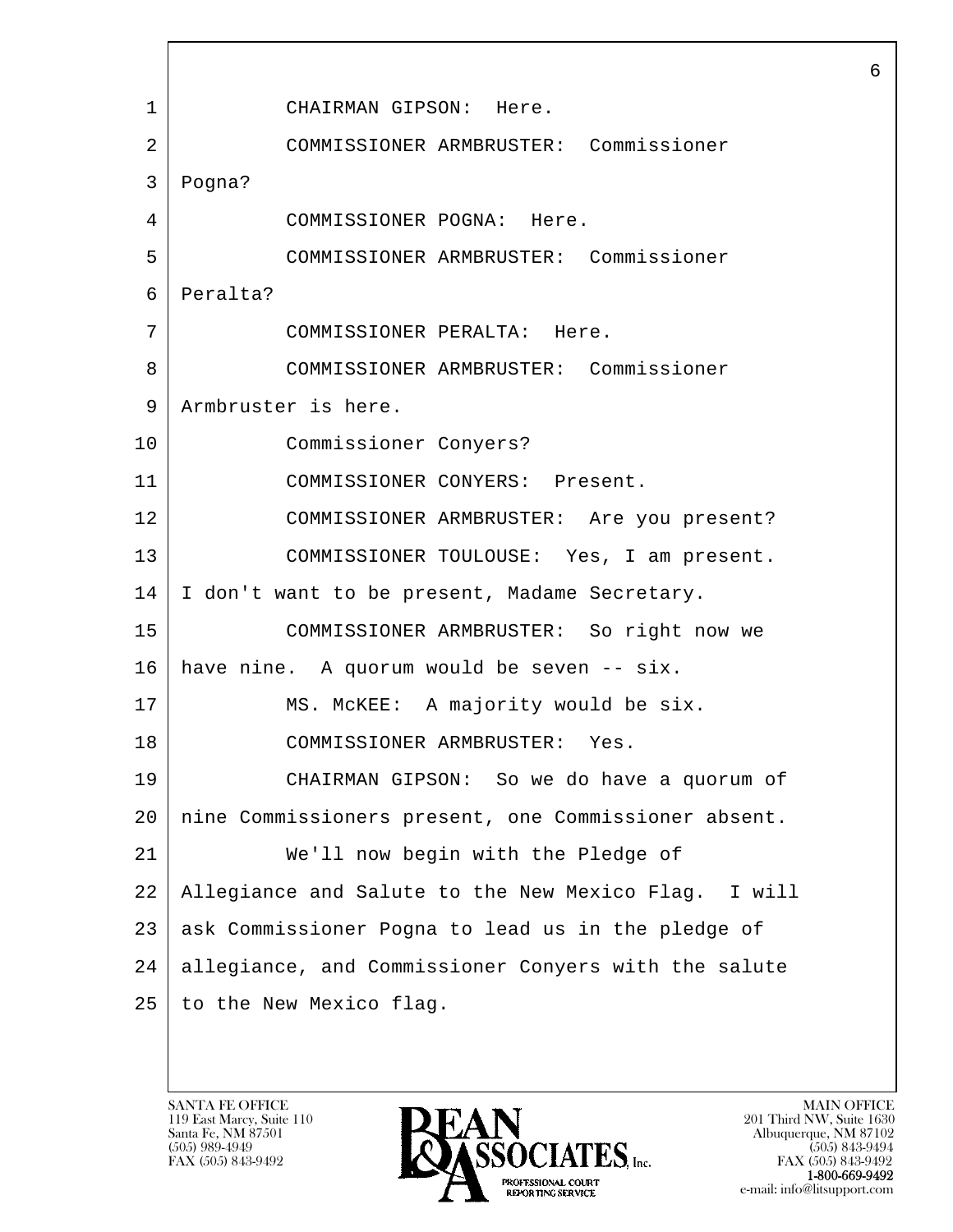l  $\overline{\phantom{a}}$  1 (Pledge of Allegiance and Salute to 2 the New Mexico Flag conducted.) 3 CHAIRMAN GIPSON: Beverly, is Commissioner 4 Caballero being sworn in today? 5 MS. FRIEDMAN: No, ma'am, he is not. 6 CHAIRMAN GIPSON: Okay. All right. 7 We now have the opportunity to welcome new 8 Commissioners, and we are going to be welcoming and 9 swearing in some of our new Commissioners. 10 Commissioner Crone, Commissioner Johnston is 11 being sworn in today. Commissioner Armbruster is also 12 being sworn in today, and Commissioner Ruiz is also 13 being sworn in today. Correct? 14 COMMISSIONER RUIZ: Yes. 15 CHAIRMAN GIPSON: And we have the honor of 16 having Supreme Court Justice Barbara Vigil here to be 17 doing the swearing in for us, but -- do we have an 18 order? 19 MS. FRIEDMAN: Madame Chair, I would like to 20 suggest that the Commissioners who are going to be 21 sworn in come down to the front one by one and the 22 Honorable Judge Vigil will swear each Commissioner in, 23 and following the Commissioner swearing in there will  $24$  be a notary to notarize the oath of office. And so if 25 you would sign that -- and for each Commissioner who

119 East Marcy, Suite 110<br>Santa Fe, NM 87501

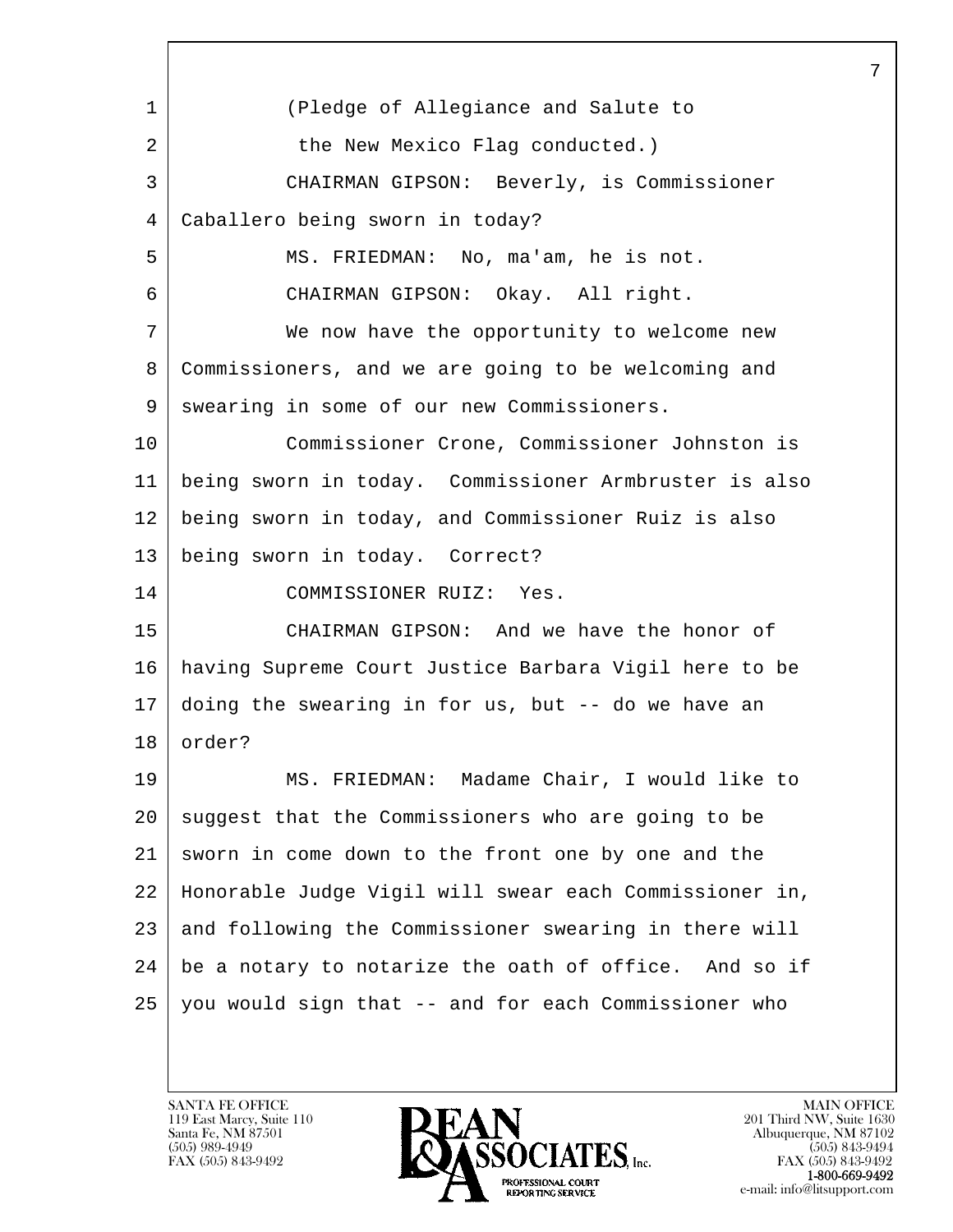l  $\overline{\phantom{a}}$  1 comes up. 2 CHAIRMAN GIPSON: Okay. Thank you very 3 much. And we'll also -- if anyone has friends or 4 family here that you want pictures with, they can come 5 up while you're being sworn in as well so they can be 6 part of the picture. So please feel free to invite 7 whoever down if you wish. And I think Beverly said 8 | that she would take pictures. Thank you so much. 9 We'll just start -- so we'll start with 10 | Commissioner Johnston. 11 Good morning. 12 JUDGE BARBARA VIGIL: Thank you. It is my 13 honor to be here this morning to do this ceremony -- 14 testing, testing -- I'm not sure this is on. Testing,  $15$  | testing  $-$  are you with me? 16 | MS. FRIEDMAN: You want me to hold it? I 17 can hold it. 18 JUDGE BARBARA VIGIL: Testing -- that's 19 better. Okay. 20 Good morning, Ms. --21 COMMISSIONER JOHNSTON: Danielle Johnston. 22 JUDGE BARBARA VIGIL: All right. Are you  $23$  ready? 24 COMMISSIONER JOHNSTON: This is my first  $25$  ever swearing in, so you will have to  $-$ 

119 East Marcy, Suite 110<br>Santa Fe, NM 87501

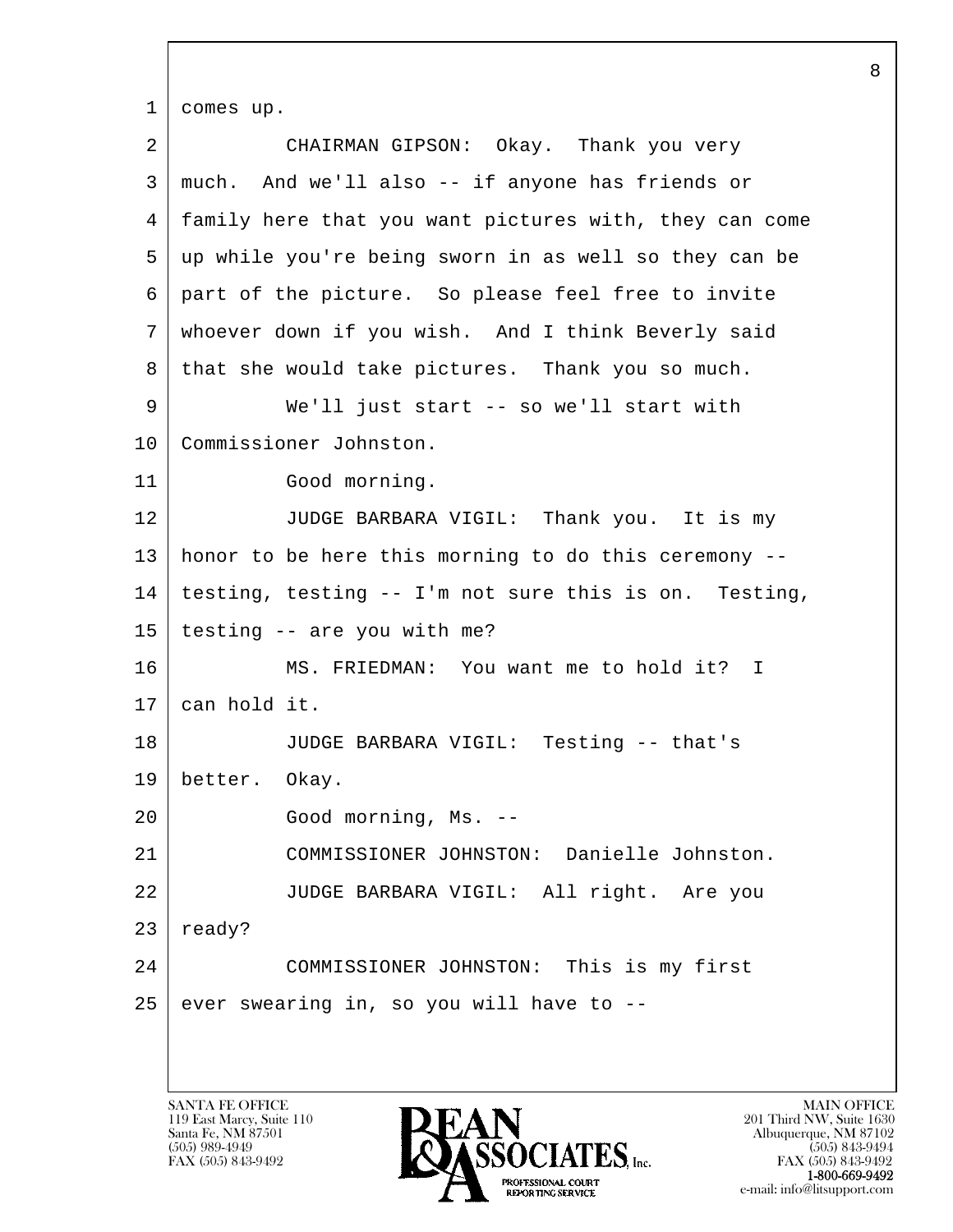l  $\overline{\phantom{a}}$  1 JUDGE BARBARA VIGIL: This is special. 2 COMMISSIONER JOHNSTON: A lifetime first. 3 JUDGE BARBARA VIGIL: Please raise your 4 right hand and repeat after me. 5 I, Danielle Johnston -- 6 COMMISSIONER JOHNSTON: I, Danielle 7 Johnston -- 8 JUDGE BARBARA VIGIL: -- do solemnly  $9$  swear  $-$ 10 COMMISSIONER JOHNSTON: -- do solemnly  $11$  swear  $-$ 12 JUDGE BARBARA VIGIL: -- that I will support 13 the Constitution of the United States --14 COMMISSIONER JOHNSTON: -- that I will 15 | support the Constitution of the United States --16 JUDGE BARBARA VIGIL: -- and the 17 Constitution and the laws of the State of New  $18$  Mexico  $-$ 19 COMMISSIONER JOHNSTON: -- and the 20 Constitution and the laws of the State of New  $21$  Mexico --22 JUDGE BARBARA VIGIL: -- and that I will 23 | faithfully and impartially --24 COMMISSIONER JOHNSTON: -- and that I will  $25$  faithfully and impartially  $-$ 

119 East Marcy, Suite 110<br>Santa Fe, NM 87501



FAX (505) 843-9492<br>1-800-669-9492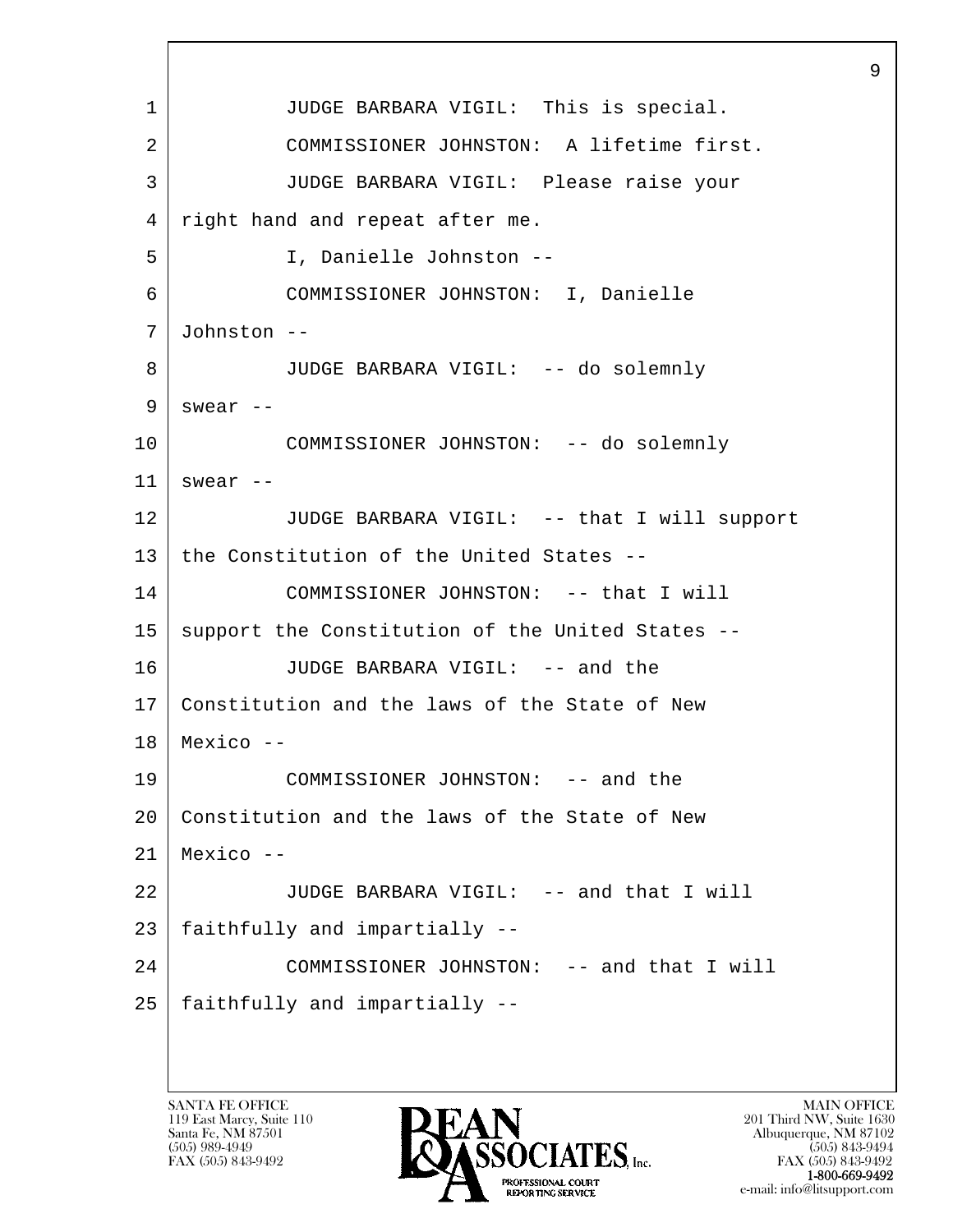l  $\overline{\phantom{a}}$  1 JUDGE BARBARA VIGIL: -- discharge the  $2$  duties  $-$  3 COMMISSIONER JOHNSTON: -- discharge the  $4$  duties  $-$  5 JUDGE BARBARA VIGIL: -- of New Mexico 6 District 8 Public Education Commissioner -- 7 COMMISSIONER JOHNSTON: -- of New Mexico 8 District 8 Public Education Commissioner -- 9 JUDGE BARBARA VIGIL: -- on which I am about  $10$  to enter --11 COMMISSIONER JOHNSTON: -- on which I am  $12$  about to enter  $-$ 13 JUDGE BARBARA VIGIL: -- to the best of my  $14$  | ability --15 COMMISSIONER JOHNSTON: -- to the best of my  $16$  ability  $-$ 17 JUDGE BARBARA VIGIL: -- so help me God. 18 COMMISSIONER JOHNSTON: -- so help me God. 19 JUDGE BARBARA VIGIL: Congratulations. 20 COMMISSIONER JOHNSTON: Thank you so much. 21 JUDGE BARBARA VIGIL: Thank you. 22 Okay. 23 CHAIRMAN GIPSON: I think we should clap. 24 (Applause.) 25 CHAIRMAN GIPSON: Could the record please

119 East Marcy, Suite 110<br>Santa Fe, NM 87501

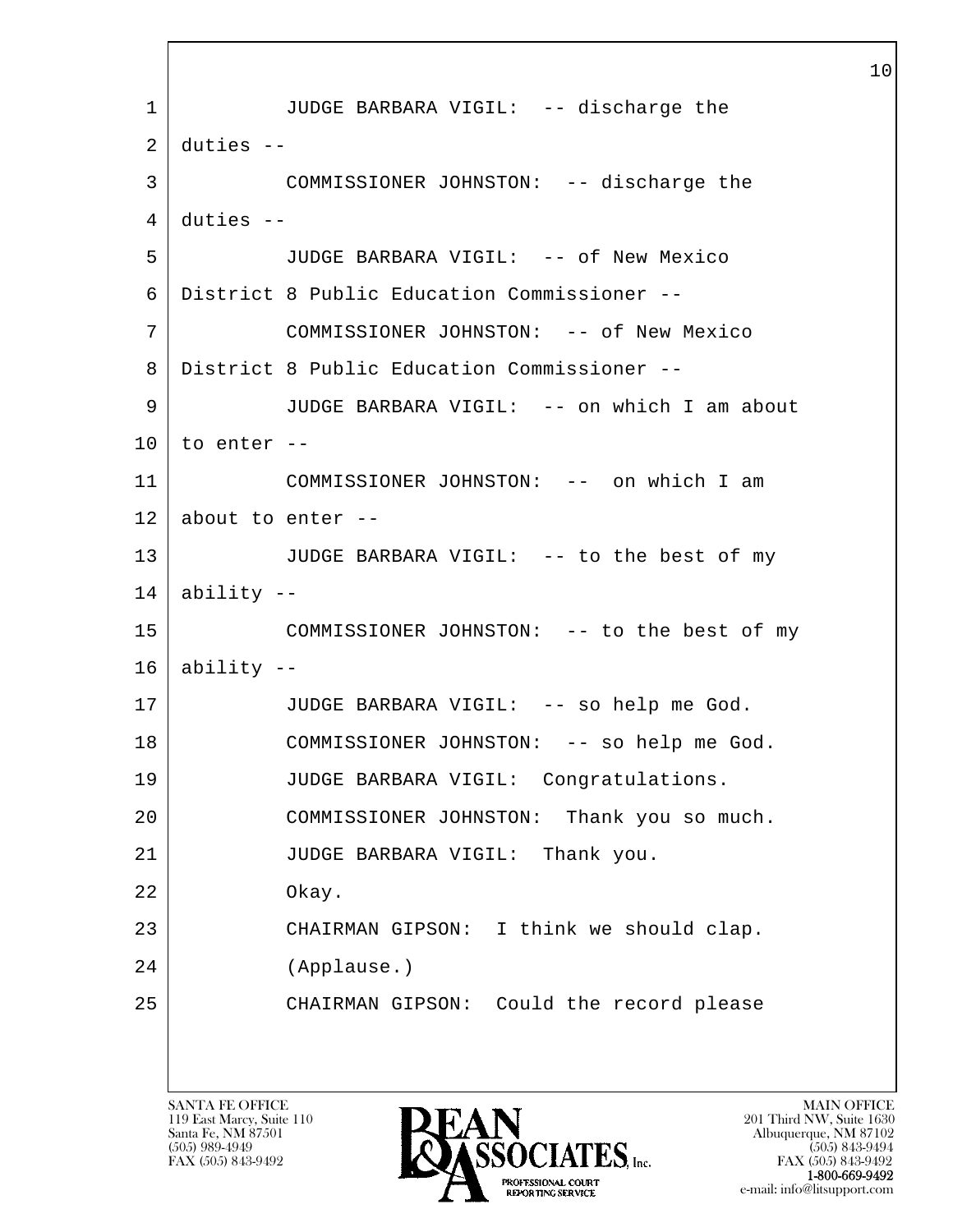l  $\overline{\phantom{a}}$  1 indicate that Commissioner Caballero has just joined  $2 \mid \text{us?}$  3 JUDGE BARBARA VIGIL: All right. All right. 4 | Are you ready? 5 COMMISSIONER ARMBRUSTER: I am. 6 JUDGE BARBARA VIGIL: All right. Please 7 raise your right hand? 8 Repeat after me. I, Karyl Ann Armbruster -- 9 COMMISSIONER ARMBRUSTER: I, Karyl Ann 10 Armbruster -- 11 JUDGE BARBARA VIGIL: -- do solemnly  $12$  swear  $-$ 13 COMMISSIONER ARMBRUSTER: -- do solemnly  $14$  swear  $-$ 15 JUDGE BARBARA VIGIL: -- that I will support 16 the Constitution of the United States --17 COMMISSIONER ARMBRUSTER: -- that I will 18 | support the Constitution of the United States --19 JUDGE BARBARA VIGIL: -- and the 20 Constitution and laws of the State of New Mexico -- 21 COMMISSIONER ARMBRUSTER: -- and the 22 Constitution and laws of the State of New Mexico -- 23 JUDGE BARBARA VIGIL: -- and that I will 24 | faithfully and impartially --25 COMMISSIONER ARMBRUSTER: -- and that I will

119 East Marcy, Suite 110<br>Santa Fe, NM 87501

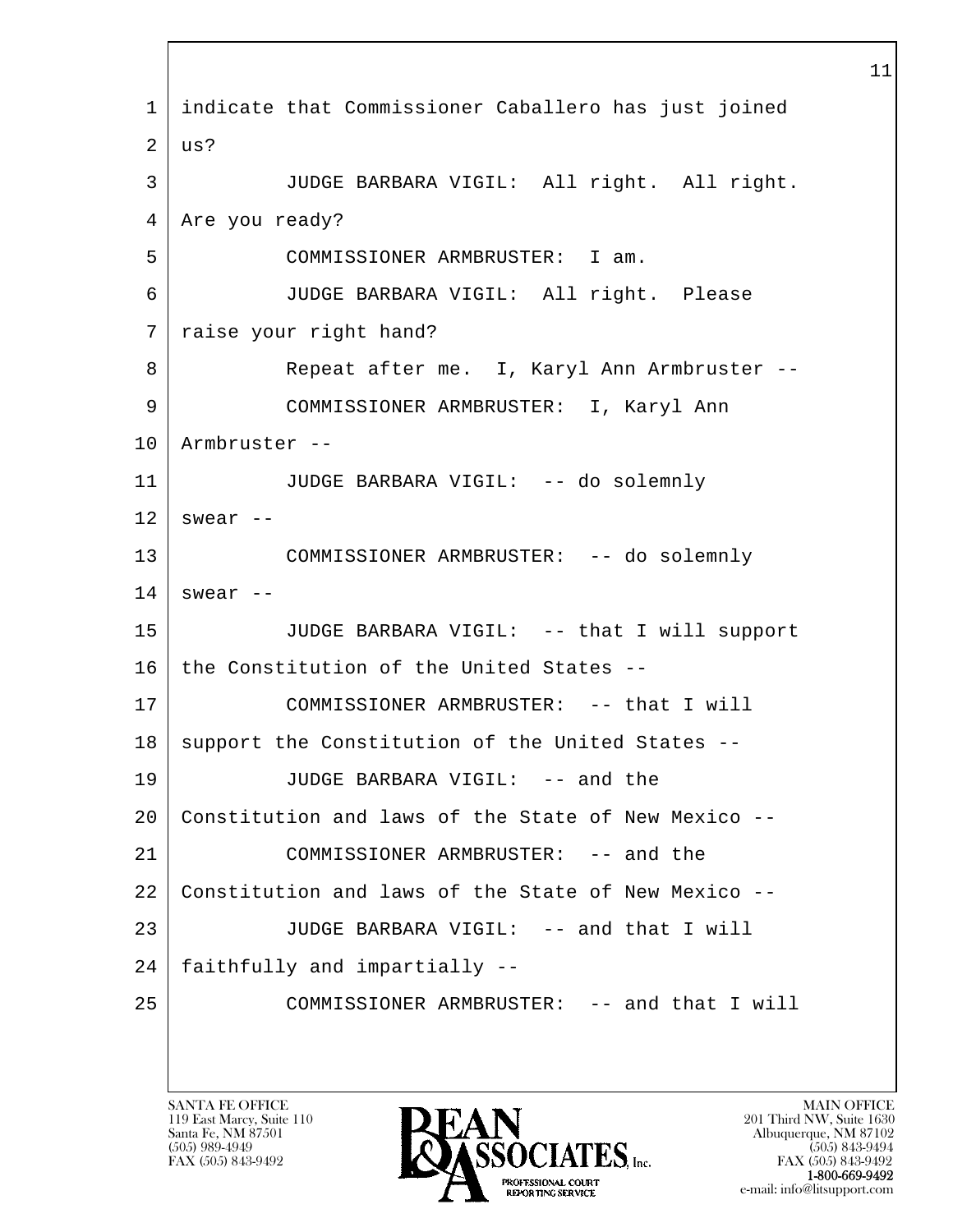l  $\overline{\phantom{a}}$  1 faithfully and impartially -- 2 JUDGE BARBARA VIGIL: -- discharge the  $3$  duties  $-$  4 COMMISSIONER ARMBRUSTER: -- discharge the  $5$  duties  $-$  6 JUDGE BARBARA VIGIL: -- of Public Education 7 Commissioner -- 8 COMMISSIONER ARMBRUSTER: -- of Public 9 Education Commissioner -- 10 JUDGE BARBARA VIGIL: -- on which I am about  $11$  to enter  $-$ 12 COMMISSIONER ARMBRUSTER: -- on which I'm 13 about to enter  $-$ 14 JUDGE BARBARA VIGIL: -- to the best of my  $15$  ability --16 COMMISSIONER ARMBRUSTER: -- to the best of 17 my ability -- 18 JUDGE BARBARA VIGIL: -- so help me God. 19 COMMISSIONER ARMBRUSTER: -- so help me God. 20 JUDGE BARBARA VIGIL: Congratulations. 21 COMMISSIONER ARMBRUSTER: Thank you. 22 JUDGE BARBARA VIGIL: All right. Okay. 23 Please raise your right hand, repeat after me. 24 I, Tim Crone -- 25 COMMISSIONER CRONE: I, Tim Crone --

119 East Marcy, Suite 110<br>Santa Fe, NM 87501

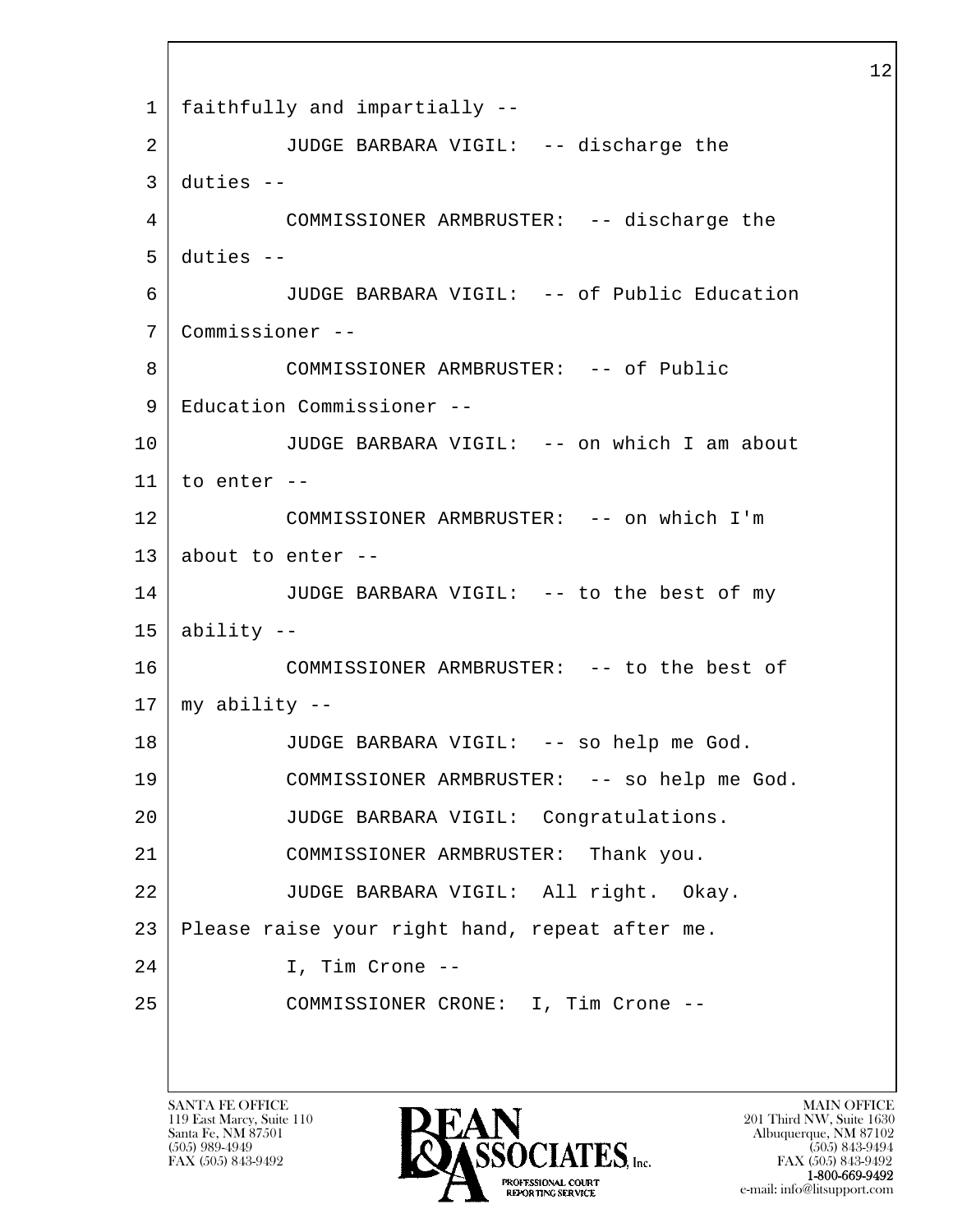l  $\overline{\phantom{a}}$  1 JUDGE BARBARA VIGIL: -- do solemnly  $2$  swear  $-$  3 COMMISSIONER CRONE: -- do solemnly swear -- 4 JUDGE BARBARA VIGIL: -- that I will support 5 the Constitution of the United States -- 6 COMMISSIONER CRONE: -- that I will support 7 the Constitution of the United States -- 8 JUDGE BARBARA VIGIL: -- and the 9 Constitution and laws of the State of New Mexico -- 10 COMMISSIONER CRONE: -- and the Constitution 11 and laws of the State of New Mexico --12 JUDGE BARBARA VIGIL: -- and that I will 13 faithfully and impartially -- 14 COMMISSIONER CRONE: -- and that I will 15 faithfully and impartially -- 16 JUDGE BARBARA VIGIL: -- discharge the  $17$  duties  $-$ 18 COMMISSIONER CRONE: -- discharge the  $19$  duties  $-$ 20 | JUDGE BARBARA VIGIL: -- of --21 COMMISSIONER CRONE: -- of --22 JUDGE BARBARA VIGIL: -- New Mexico Public 23 Education District 10 of the Public Education 24 Commission -- 25 COMMISSIONER CRONE: Do I need to repeat

119 East Marcy, Suite 110<br>Santa Fe, NM 87501

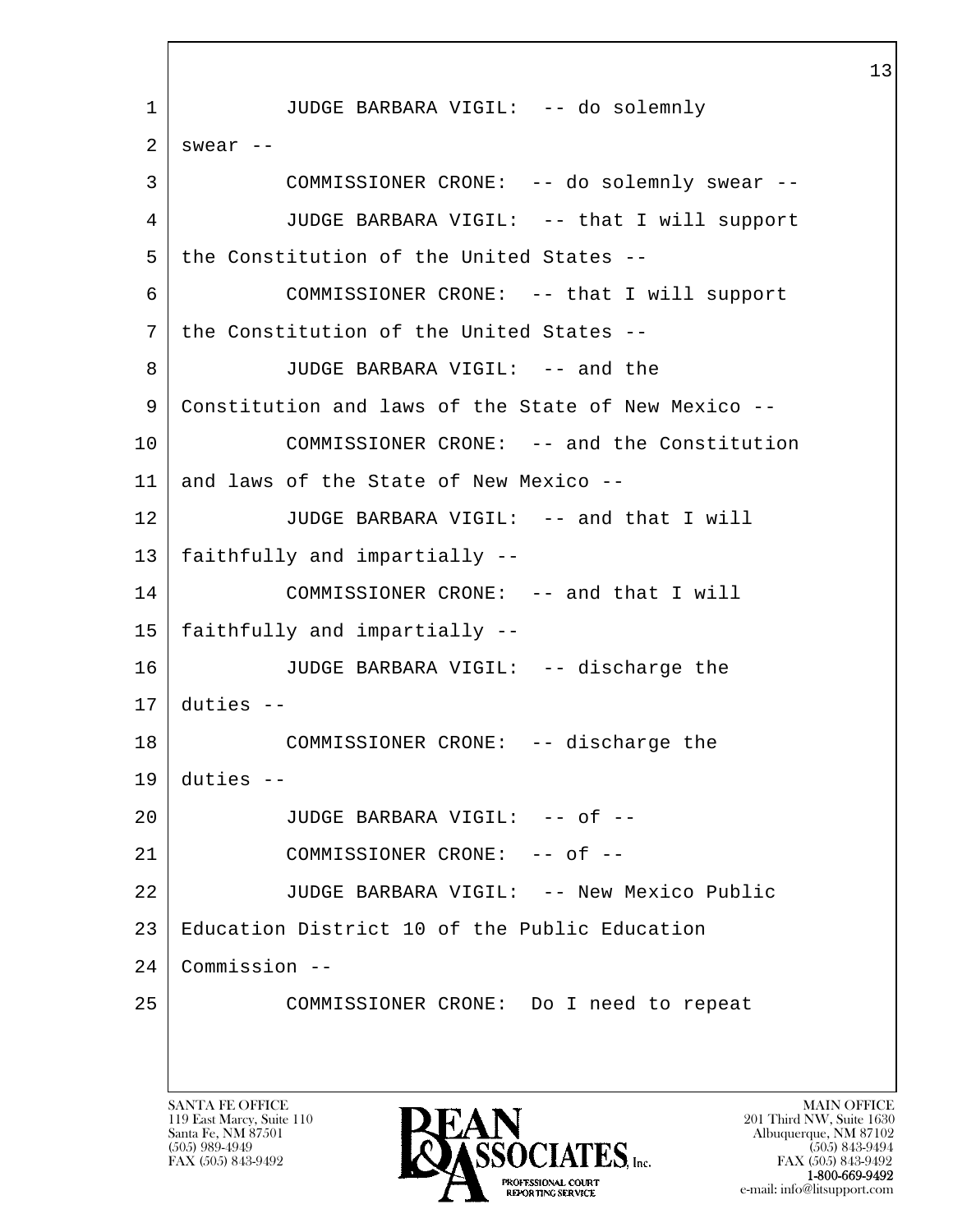l  $\overline{\phantom{a}}$  1 that? 2 JUDGE BARBARA VIGIL: Well, how about Public 3 Education -- 4 COMMISSIONER CRONE: -- Public Education 5 District 10 Commissioner -- 6 JUDGE BARBARA VIGIL: -- on which I'm about  $7$  to enter  $-$  8 COMMISSIONER CRONE: -- on which I'm about  $9$  to enter  $-$ 10 JUDGE BARBARA VIGIL: -- to the best of my  $11$  ability  $-$ 12 COMMISSIONER CRONE: -- to the best of my  $13$  ability  $-$ 14 JUDGE BARBARA VIGIL: -- so help me God. 15 COMMISSIONER CRONE: -- so help me God. 16 JUDGE BARBARA VIGIL: Congratulations. 17 COMMISSIONER CRONE: Thank you. 18 CHAIRMAN GIPSON: Thank you. 19 JUDGE BARBARA VIGIL: All right. Ms. Ruiz, 20 please raise your right hand. 21 I, Trish Ruiz -- 22 COMMISSIONER RUIZ: I, Trish Ruiz -- 23 JUDGE BARBARA VIGIL: -- do solemnly  $24$  swear --25 COMMISSIONER RUIZ: -- do solemnly swear --

119 East Marcy, Suite 110<br>Santa Fe, NM 87501



FAX (505) 843-9492<br>**1-800-669-9492** e-mail: info@litsupport.com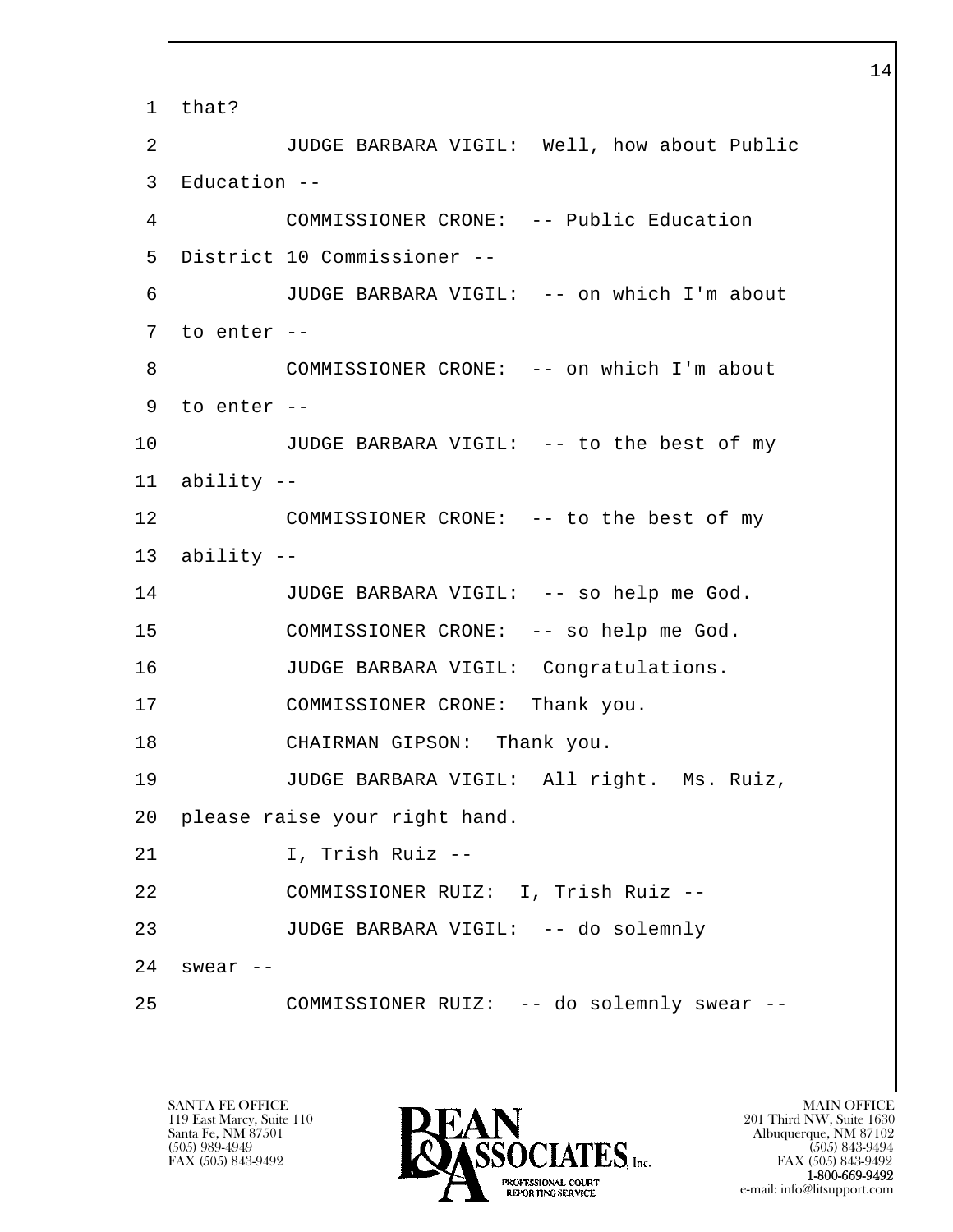l  $\overline{\phantom{a}}$ 1 | JUDGE BARBARA VIGIL: -- that I will support 2 the Constitution of the United States -- 3 COMMISSIONER RUIZ: -- that I will support 4 | the Constitution of the United States -- 5 JUDGE BARBARA VIGIL: -- and the 6 Constitution and laws of the State of New Mexico -- 7 COMMISSIONER RUIZ: -- and the constitution  $8$  and laws of the State of New Mexico -- 9 JUDGE BARBARA VIGIL: -- and that I will 10 faithfully and impartially -- 11 | COMMISSIONER RUIZ: -- and that I will 12 faithfully and impartially -- 13 JUDGE BARBARA VIGIL: -- discharge the 14 duties -- 15 COMMISSIONER RUIZ: -- discharge the  $16$  duties  $-$ 17 JUDGE BARBARA VIGIL: -- of Public Education 18 Commissioner -- 19 COMMISSIONER RUIZ: -- of Public Education 20 Commissioner -- 21 JUDGE BARBARA VIGIL: -- on which I am about  $22$  to enter  $-$ 23 COMMISSIONER RUIZ: -- on which I'm about to  $24$  enter  $-$ 25 JUDGE BARBARA VIGIL: -- to the best of my

119 East Marcy, Suite 110<br>Santa Fe, NM 87501



FAX (505) 843-9492<br>1-800-669-9492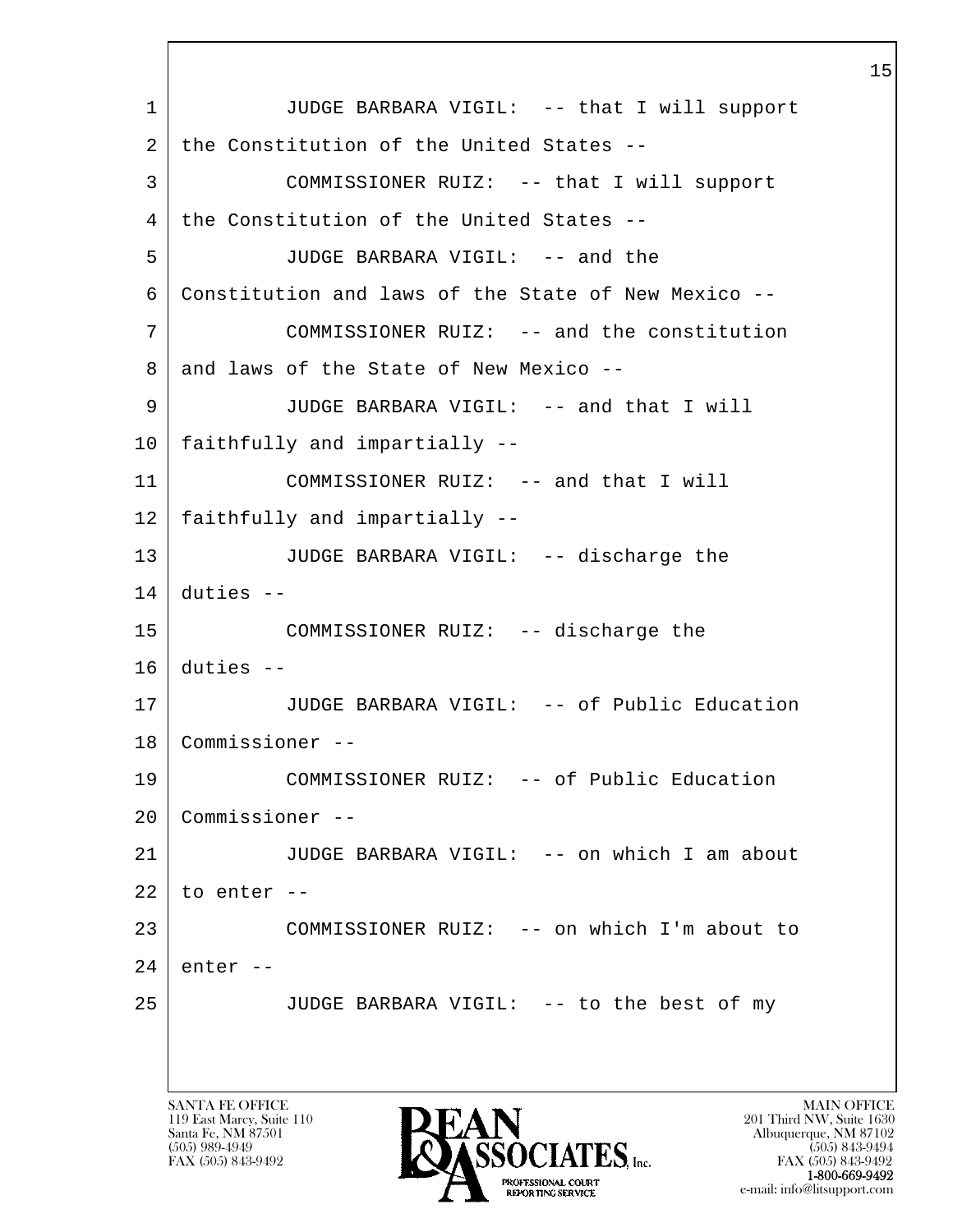| 1  | ability --                                             |
|----|--------------------------------------------------------|
| 2  | COMMISSIONER RUIZ: -- to the best of my                |
| 3  | ability --                                             |
| 4  | JUDGE BARBARA VIGIL: -- so help me God.                |
| 5  | COMMISSIONER RUIZ: -- so help me God.                  |
| 6  | JUDGE BARBARA VIGIL: Congratulations.                  |
| 7  | COMMISSIONER RUIZ: Thank you.                          |
| 8  | JUDGE BARBARA VIGIL: If I may beg your                 |
| 9  | indulgence, Madame Chair, members of the Commission, I |
| 10 | would just like to say it's an honor to be here this   |
| 11 | morning to administer the oath of office to some very, |
| 12 | very experienced members of our state citizens who     |
| 13 | have a deep understanding of what actually goes on in  |
| 14 | classrooms, which is brilliant, in my perspective. So  |
| 15 | I just wanted to thank you, thank each and every one   |
| 16 | of you for the work that you do for the citizens of    |
| 17 | New Mexico, and congratulate the new Commissioners for |
| 18 | your commitment to serve the education system in New   |
| 19 | Mexico.                                                |
| 20 | And again, on be half of the court and the             |
| 21 | entire state judiciary, we appreciate all that you do  |
| 22 | for the betterment of others.                          |
| 23 | Thank you, Madame Chair and Commissioners.             |
| 24 | CHAIRMAN GIPSON: Thank you so much.<br>We              |
| 25 | appreciate you coming and helping us with this.        |
|    |                                                        |

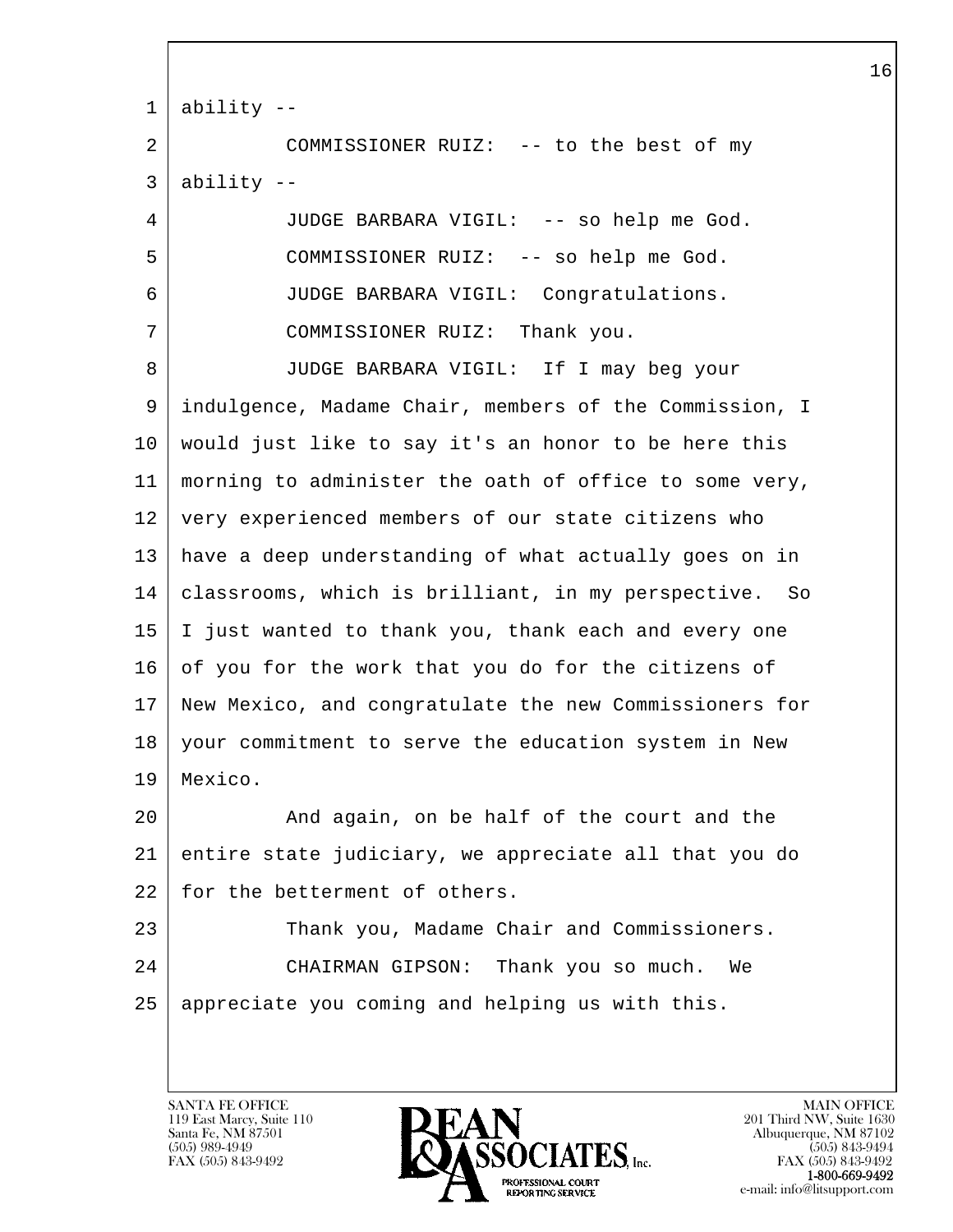| 1              | JUDGE BARBARA VIGIL: Thank you.                        |
|----------------|--------------------------------------------------------|
| 2              | CHAIRMAN GIPSON: Have a great day.                     |
| 3              | JUDGE BARBARA VIGIL: Thank you.                        |
| $\overline{4}$ | CHAIRMAN GIPSON: We're now moving on to the            |
| 5              | regular portion of our agenda. I will ask those of     |
| 6              | the audience to please make sure that your electronic  |
| 7              | devices are on mute, and for anyone who is going to    |
| 8              | come forward and speak today, if you would please,     |
| 9              | when you come forward, to identify yourselves for the  |
| $10 \,$        | court reporter and spell your last name so that we     |
| 11             | have that clear. And if anyone does wish to speak in   |
| 12             | the public portion of the meeting, there is a separate |
| 13             | sign-in sheet in the back for you to do so. So please  |
| 14             | make sure your name is on there if you do wish to      |
| 15             | speak.                                                 |
| 16             | And Commissioners, I will also ask that as             |
| 17             | we go through and you are doing motions that you       |
| 18             | identify yourselves for the court reporter. And for    |
| 19             | most of the agenda items there are also proposed       |
| 20             | motions there to help us all out with that.            |
| 21             | So -- and for everyone here, Ms. McKee is              |
| 22             | from the Attorney General's Office, and she is not a   |
| 23             | Commissioner, and she is here to offer us legal        |
| 24             | advice. So if you hear us -- if you see us talking to  |
| 25             | each other, we're not talking about votes. She is      |
|                |                                                        |

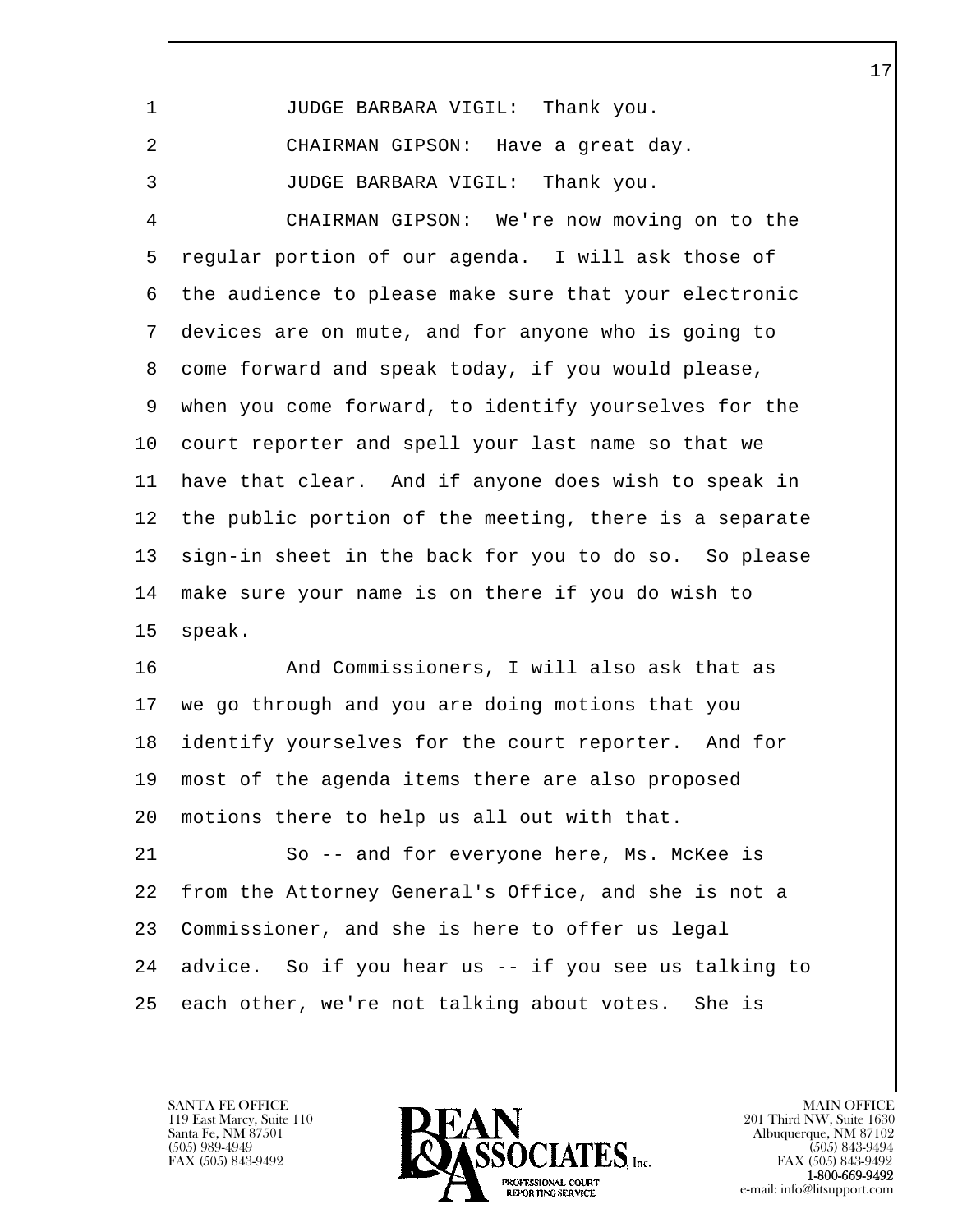l  $\overline{\phantom{a}}$  1 offering advice for motions and so on. 2 So that being said, we're now on to item 3 number 3, which is the approval of the agenda. 4 So if there are no changes I will entertain 5 a motion to approve agenda. 6 COMMISSIONER CABALLERO: I have a proposed 7 change to the agenda. 8 CHAIRMAN GIPSON: Okay. 9 COMMISSIONER CABALLERO: This is Ricardo 10 Carlos Caballero, Commissioner District 1. 11 Am I on? 12 CHAIRMAN GIPSON: You have to hold the 13 button down. 14 COMMISSIONER CABALLERO: My name is Ricardo 15 Carlos Caballero, Commissioner District 1. And by the 16 way, I had already gotten the oath of office. On the 17 portion of -- of review of procedure, my take is that 18 we're going to approve or disapprove the -- this 19 little procedure book? 20 MS. McKEE: Good morning, Commissioner. 21 Just briefly, I will not be reviewing the PEC Rules of 22 Procedure today. What I will do, what I will ask that 23 you review them for the work session next month, if 24 | you have questions, changes, so forth, so that  $25$  everyone has a chance to read them, digest them. I

119 East Marcy, Suite 110<br>Santa Fe, NM 87501

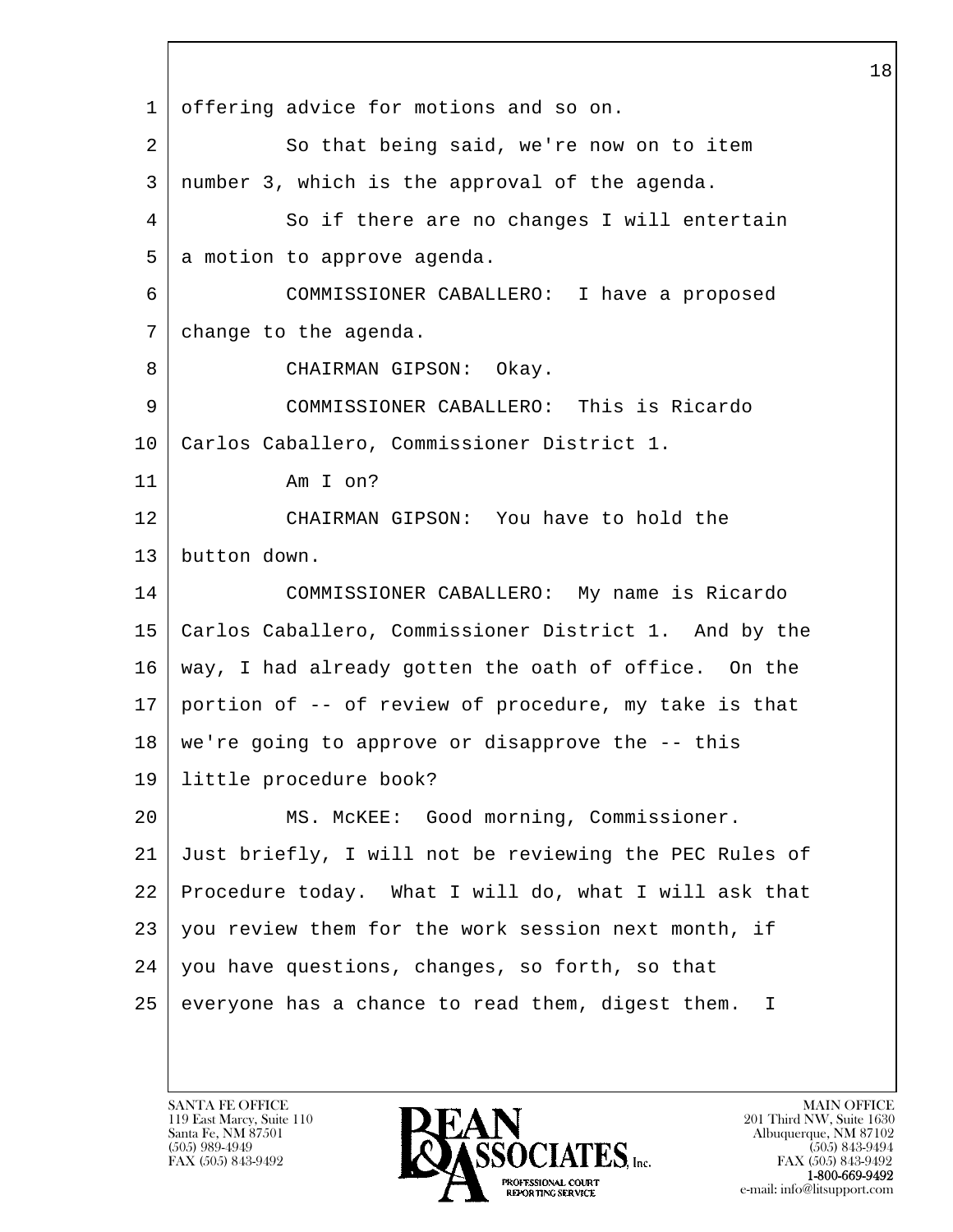l  $\overline{\phantom{a}}$  1 will be doing the training at the work session next 2 month. And then on the agenda for next month we'll be 3 voting on the rules to implement them. 4 COMMISSIONER CABALLERO: Okay. So it -- I 5 do have proposed changes to these rules. And from 6 reading those Rules of Procedure, the Commissioners 7 have to get notice of what changes, proposed changes  $8$  are in advance of the next meeting, so --9 | MS. McKEE: That's correct, Commissioner. 10 COMMISSIONER CABALLERO: So I will submit 11 those to the Commission, and they will be quite 12 | substantial in order to get more -- um -- fairness and 13 fair play. 14 And with that my -- also, my proposal is to 15 postpone the election of officers to the next meeting, 16 which is in February. The rules do allow for existing 17 officers to continue if the officers are not elected  $18$  at the annual meeting, which is today, so those 19 officers are to stay in office until a new election 20 takes place. 21 MS. McKEE: So we'll just take it one at a 22 time, Commissioner. 23 So, of course, like I said for the next  $24$  agenda meeting -- for the next meeting -- it will be  $25$  on the agenda to vote on the PEC rules. I will let

119 East Marcy, Suite 110<br>Santa Fe, NM 87501

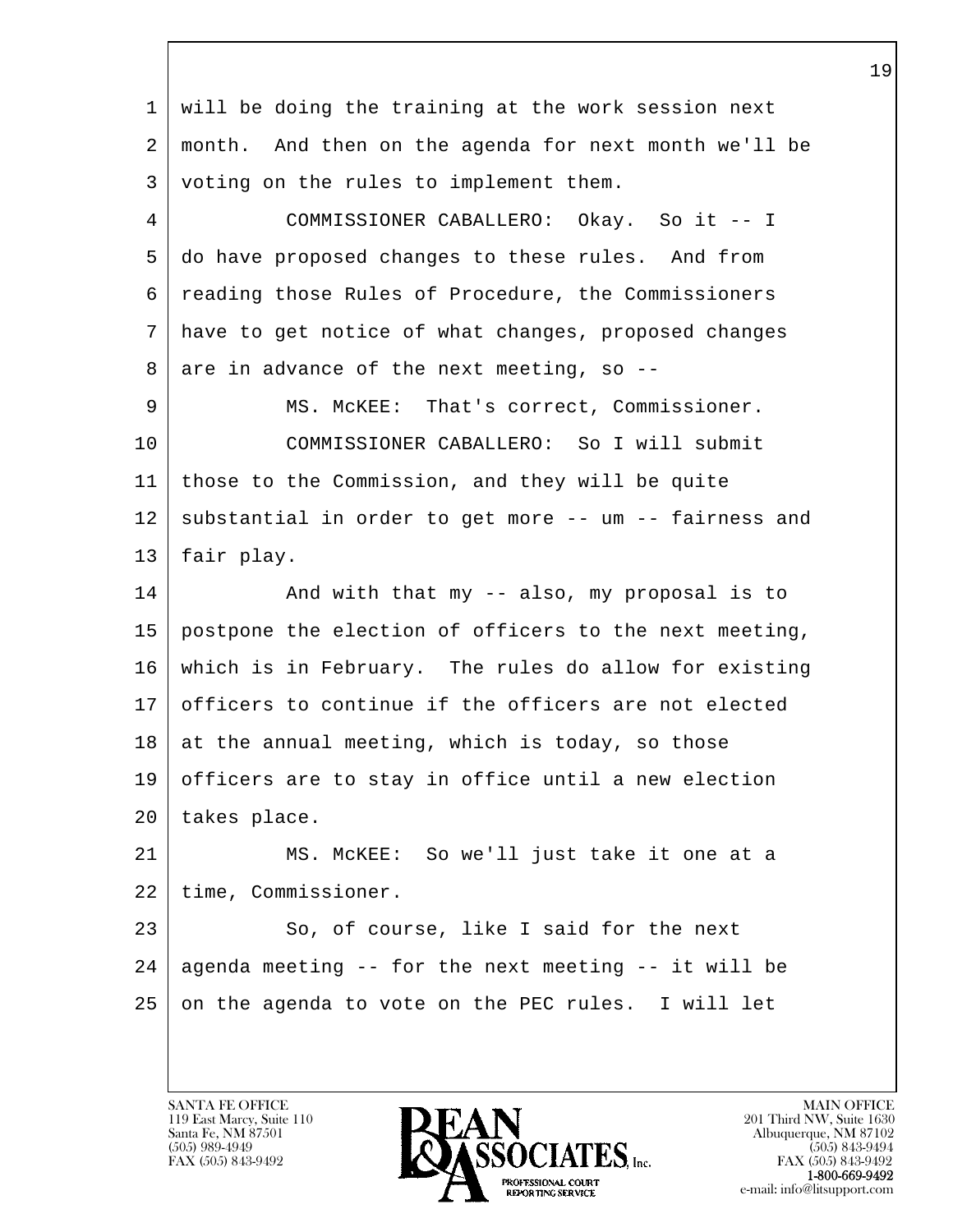l  $\overline{\phantom{a}}$  1 our Chairwoman go ahead and proceed with the meeting, 2 because I think what your next -- your next suggestion 3 would have to be done by motion. 4 CHAIRMAN GIPSON: But we have to deal with 5 | the proposal to approve the agenda. 6 MS. McKEE: Right. 7 CHAIRMAN GIPSON: Commissioner Caballero, 8 you would have to put a motion in to postpone the 9 elections. 10 COMMISSIONER CABALLERO: Right. I 11 understand that. Again, Ricardo Carlos Caballero. My 12 motion is that we postpone the election of officers 13 until the next regular meeting, that part of the 14 changes and approval of the agenda and the -- that's 15 it. 16 CHAIRMAN GIPSON: Okay. 17 | COMMISSIONER CABALLERO: That's it. 18 | CHAIRMAN GIPSON: Commissioner Armbruster, 19 we will need a roll call vote. 20 I'm sorry. Okay. We'll open that motion up 21 for discussion. Sorry. 22 COMMISSIONER TOULOUSE: We need a second. 23 CHAIRMAN GIPSON: Do we have a second for 24 | that motion? I'm not sure. 25 | There is a motion by Commissioner Caballero

119 East Marcy, Suite 110<br>Santa Fe, NM 87501

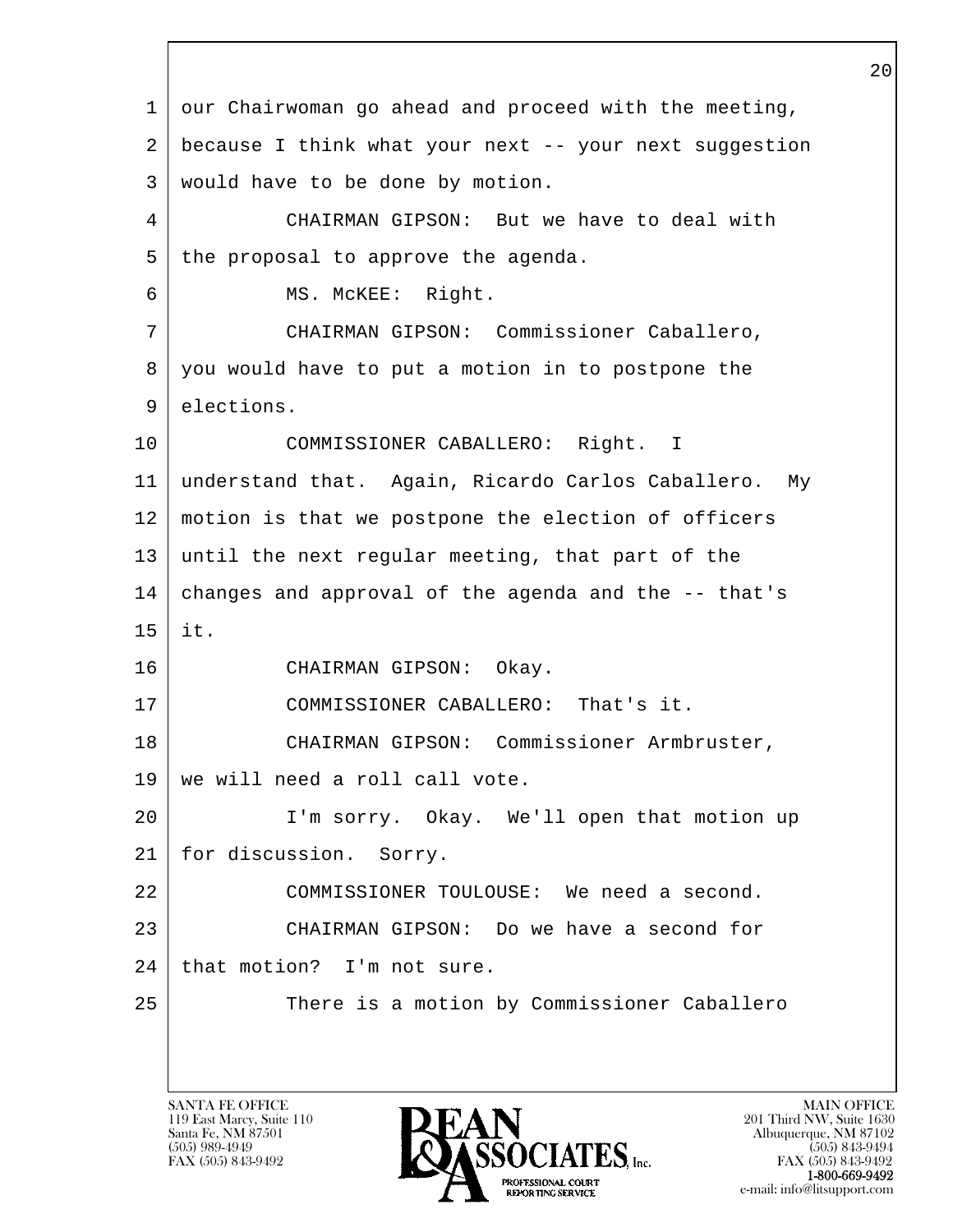| $\mathbf{1}$ | and there was a second by Commissioner Pogna. So we   |
|--------------|-------------------------------------------------------|
| 2            | now open up that motion for discussion.               |
| 3            | COMMISSIONER CRONE: Would you mind                    |
| 4            | repeating the motion?                                 |
| 5            | COMMISSIONER CABALLERO: Yes. The motion is            |
| 6            | very simple. This is on approval of agenda. My        |
| 7            | motion is just to postpone the election of officers   |
| 8            | until the next regular meeting, which is in February. |
| 9            | I'm a new member, so are you, so is Ruiz. I           |
| 10           | think we need to get to know each other better. We    |
| 11           | are new. I do have some proposed changes to our rules |
| 12           | and it will not take away anything from the -- from   |
| 13           | the body because the existing officers will continue  |
| 14           | as officers.                                          |
| 15           | CHAIRMAN GIPSON: I just want to clarify               |
| 16           | that the changes for the rules has nothing to do with |
| 17           | this motion. That's completely separate, so that does |
| 18           | not -- is not entered into the decision-making with   |
| 19           | the motion to postpone the election.                  |
| 20           | Commissioners, any other comments, concerns?          |
| 21           | COMMISSIONER POGNA: Madame Chair?                     |
| 22           | CHAIRMAN GIPSON: Commissioner Pogna.                  |
| 23           | COMMISSIONER POGNA: We have a present                 |
| 24           | agenda --                                             |
| 25           | CHAIRMAN GIPSON: Correct.                             |
|              |                                                       |

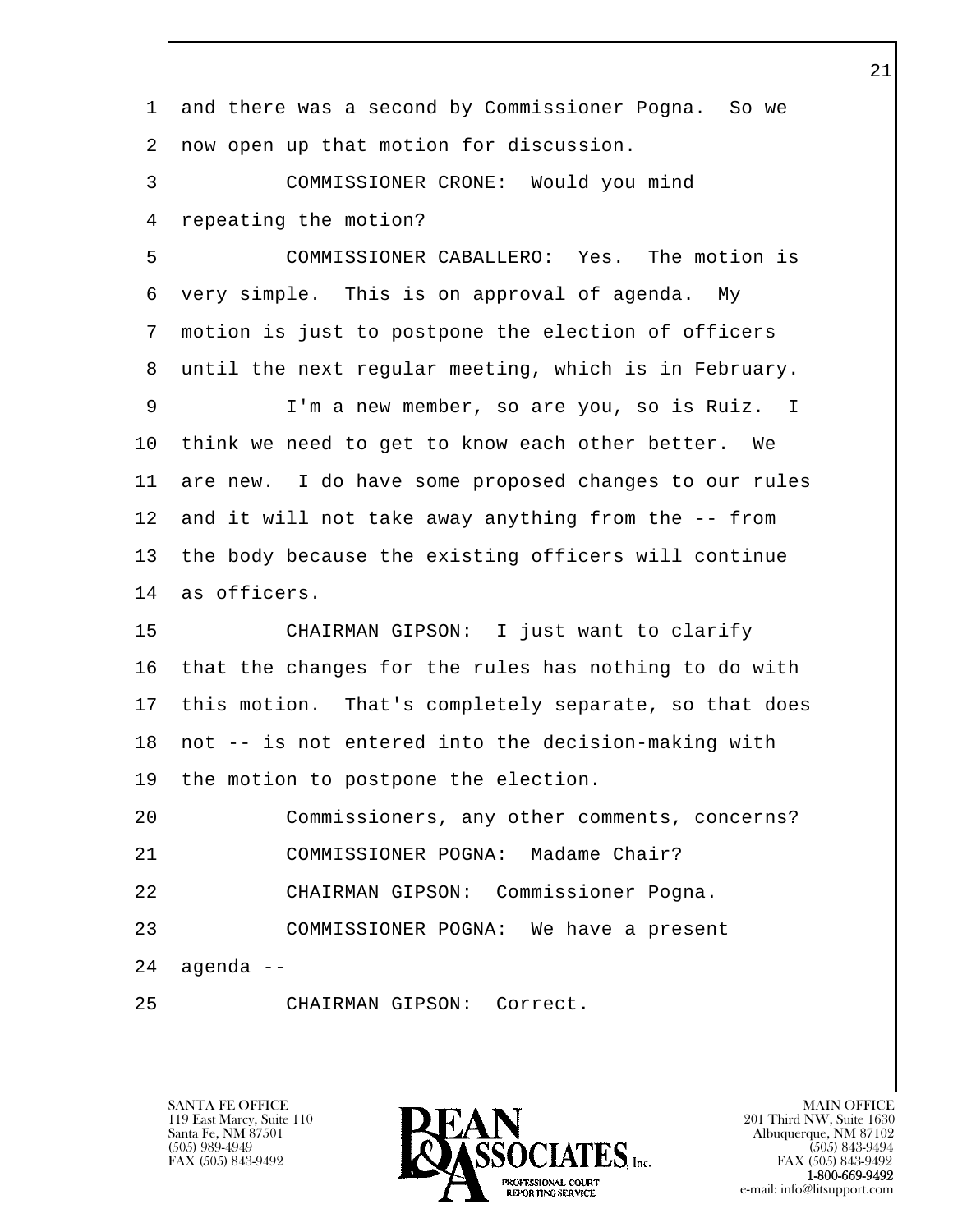l  $\overline{\phantom{a}}$  1 COMMISSIONER POGNA: -- to not have to stay 2 with the present agenda? 3 CHAIRMAN GIPSON: This is a motion to amend 4 that agenda, and that is to remove item number 5. 5 Commissioners, any other questions, 6 comments? 7 | If not, I will ask Commissioner -- 8 COMMISSIONER ARMBRUSTER: Commissioner 9 Armbruster. Can you explain your reasoning for that? 10 COMMISSIONER CABALLERO: Well, one of the 11 primary reasons is that there's new members. We just 12 had a meeting. Today is our first meeting with new 13 members. I think that members should have an 14 opportunity to meet those people that are intending to 15 | run. I don't know who is intending to run, to tell  $16$  you the truth, and I would like to know that  $-$  not  $17$  | that I have anything against the present leadership  $18$  and I'm not running, but I think it's fair for the new 19 quys on the block to be able to get to know the people 20 before we decide on the leadership. 21 | And normally -- normally in every 22 organization that I have been involved in we decide 23 leadership before the new ones come in -- the new 24 folks come in. And so I find it strange that we start 25 off in a meeting with a lot of new members, including

119 East Marcy, Suite 110<br>Santa Fe, NM 87501

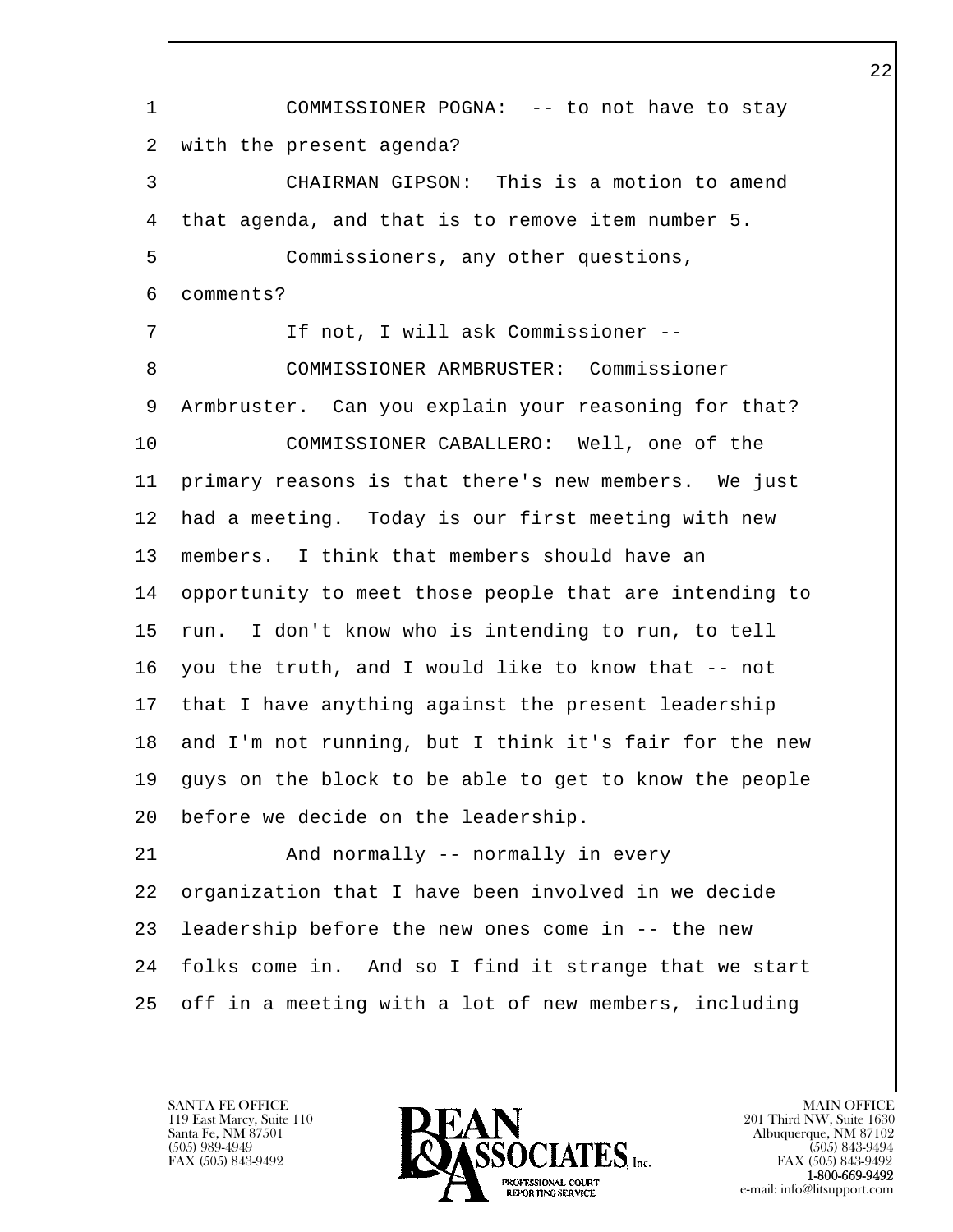l  $\overline{\phantom{a}}$  1 myself, and we go through the election of officers. 2 So it's a postponement to one meeting, that way we 3 | know each other, and we can proceed. 4 CHAIRMAN GIPSON: Commissioners, any other 5 questions or comments? 6 Commissioner Armbruster, I'll ask for a roll 7 call vote. 8 COMMISSIONER ARMBRUSTER: Commissioner 9 | Toulouse? 10 COMMISSIONER TOULOUSE: No. 11 COMMISSIONER ARMBRUSTER: Commissioner 12 Conyers? 13 COMMISSIONER CONYERS: No. 14 COMMISSIONER ARMBRUSTER: Commissioner 15 Peralta? 16 COMMISSIONER PERALTA: No. 17 COMMISSIONER ARMBRUSTER: Commissioner 18 Johnston? 19 COMMISSIONER JOHNSTON: No. 20 COMMISSIONER ARMBRUSTER: Commissioner 21 Gipson? 22 CHAIRMAN GIPSON: No. 23 COMMISSIONER ARMBRUSTER: Commissioner Ruiz? 24 COMMISSIONER RUIZ: No. 25 COMMISSIONER ARMBRUSTER: Commissioner

119 East Marcy, Suite 110<br>Santa Fe, NM 87501



FAX (505) 843-9492 FAX (505) 843-9492 **EXECUTE EXECUTE:**<br>REPORTING SERVICE e-mail: info@litsupport.com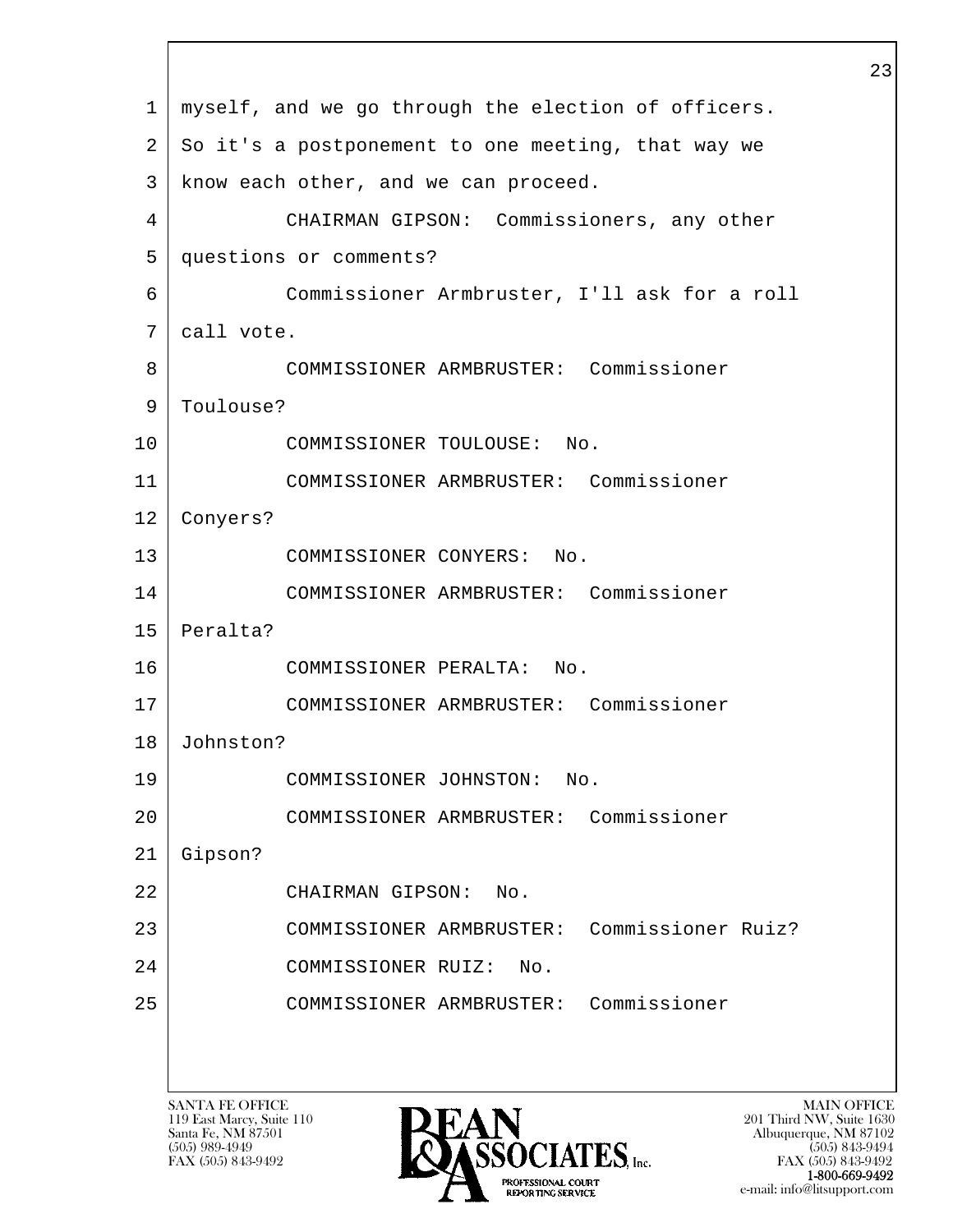l  $\overline{\phantom{a}}$  1 Crone? 2 COMMISSIONER CRONE: No. 3 COMMISSIONER ARMBRUSTER: Commissioner 4 Pogna? 5 COMMISSIONER POGNA: No. 6 COMMISSIONER ARMBRUSTER: Commissioner 7 Caballero? 8 COMMISSIONER CABALLERO: Yes. 9 COMMISSIONER ARMBRUSTER: Commissioner 10 Armbruster votes no. Thank you. 11 The vote is nine to one, so nine to one, so  $12$  the motion passes -- no, fails. 13 CHAIRMAN GIPSON: The motion failed. The 14 agenda stays as written. 15 COMMISSIONER TOULOUSE: Madame Chair, Carmie 16 | Toulouse. I move we approve the agenda as written. 17 CHAIRMAN GIPSON: Thank you. Motion by 18 Commissioner Toulouse, second by Commissioner Ruiz. 19 Commissioner Caballero? 20 COMMISSIONER CABALLERO: Yes. 21 CHAIRMAN GIPSON: This is -- just we can do 22 it by voice vote. That's fine. 23 All in favor? 24 (Ayes.) 25 CHAIRMAN GIPSON: Opposed?

119 East Marcy, Suite 110<br>Santa Fe, NM 87501



FAX (505) 843-9492 FAX (505) 843-9492 e-mail: info@litsupport.com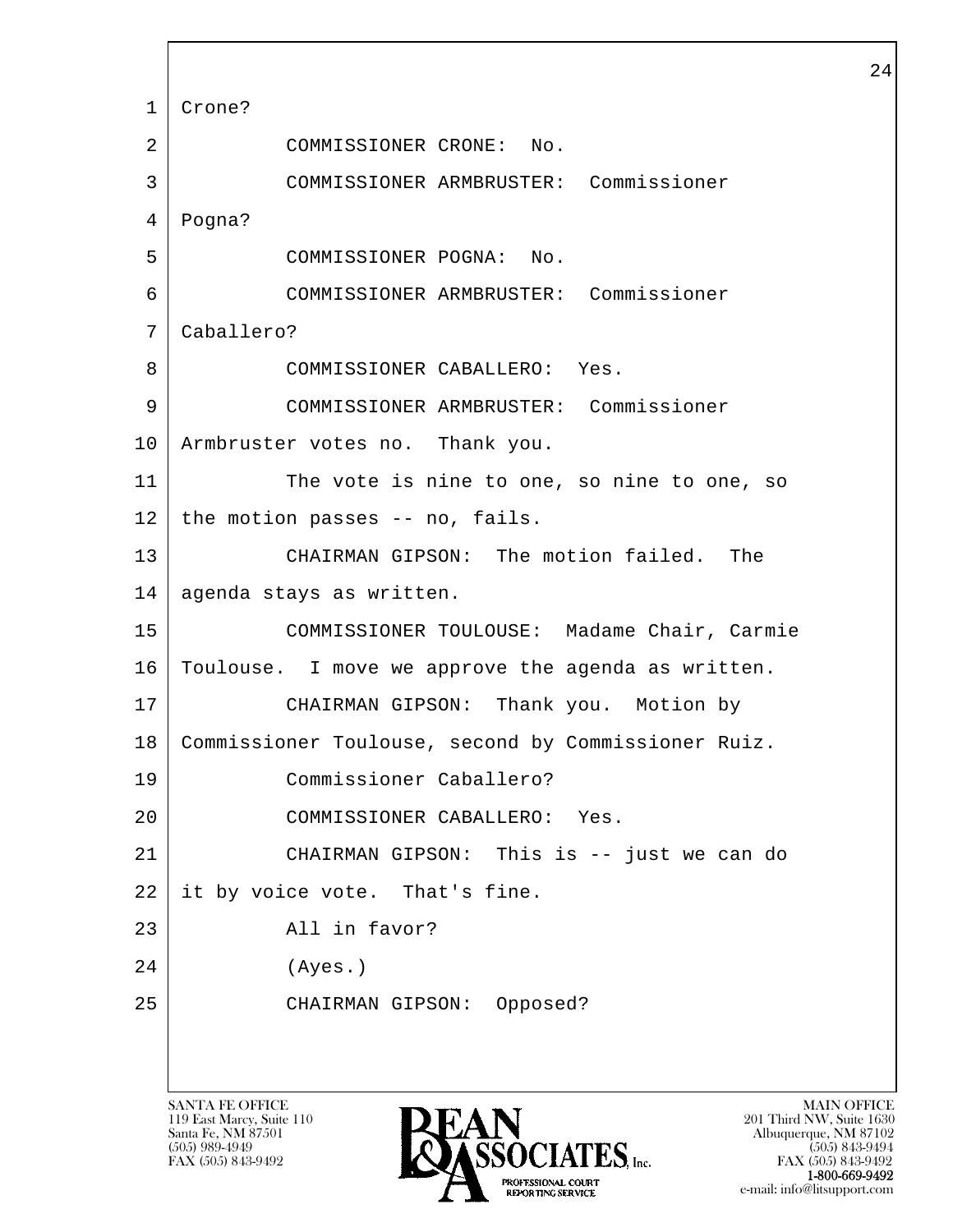| 1  | The motion passes?                                    |
|----|-------------------------------------------------------|
| 2  | COMMISSIONER CABALLERO: Abstention.                   |
| 3  | CHAIRMAN GIPSON: Is there an abstention?              |
| 4  | COMMISSIONER CABALLERO: Yes.                          |
| 5  | CHAIRMAN GIPSON: There is one abstention.             |
| 6  | COMMISSIONER CABALLERO: Abstention.                   |
| 7  | CHAIRMAN GIPSON: We are on to --                      |
| 8  | MS. MCKEE: Yes. I just wanted to remind               |
| 9  | the Commissioners that -- that if you would like to   |
| 10 | abstain, you can do so before the vote is called and  |
| 11 | give a reason for that so there's no confusion.       |
| 12 | COMMISSIONER CABALLERO: Thanks. We can do             |
| 13 | it before or after. It's not pertinent that an        |
| 14 | abstention be done first. An abstention need not give |
| 15 | an explanation why the abstention was given. I will   |
| 16 | tell you what my abstention is. I proposed the        |
| 17 | change. It will be very ironic if I don't stick to my |
| 18 | conviction.                                           |
| 19 | COMMISSIONER TOULOUSE: Then you vote no.              |
| 20 | COMMISSIONER CABALLERO: No, it's an                   |
| 21 | abstention still.                                     |
| 22 | CHAIRMAN GIPSON: We're on item number 4,              |
| 23 | approval of the minutes and transcript. 4A, approval  |
| 24 | of PEC meeting transcript/minutes for December 7th,   |
| 25 | 8th and 9th of 2016. Do we have any corrections to    |

 $\lceil$ 

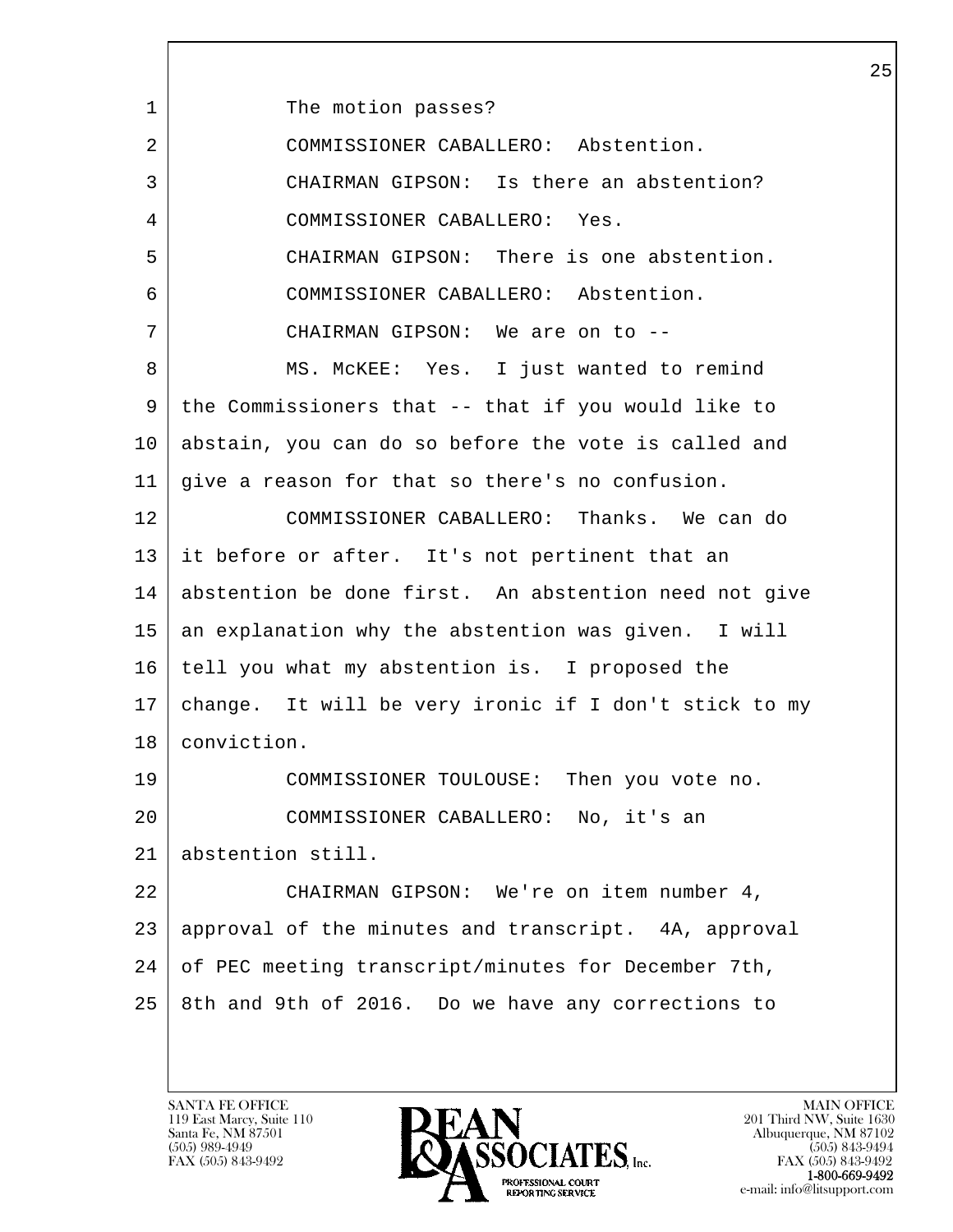l  $\overline{\phantom{a}}$  1 those transcripts? 2 | Hearing no changes or corrections, I will 3 entertain a motion. 4 CHAIRMAN GIPSON: Motion by Commissioner 5 Ruiz, second by Commissioner Peralta. 6 All in favor? 7 (Ayes.) 8 | CHAIRMAN GIPSON: Opposed? 9 Abstentions? 10 COMMISSIONER CABALLERO: I was not a 11 Commissioner. I was not present for the -- it will be 12 | a little weird for me to vote for or against. 13 CHAIRMAN GIPSON: The motion passes with one 14 abstention. So it's a nine in favor. 15 On to 4B. Approval of the PEC Summary 16 Minutes for December 7th, 8th and 9th of 2016. Do we 17 have any corrections to those minutes? 18 Seeing none, I will ask for a motion. 19 Motion by Commissioner Armbruster, second by 20 Commissioner Ruiz. 21 Thank you. All in favor? 22 (Ayes.) 23 CHAIRMAN GIPSON: Opposed? 24 Abstention? 25 COMMISSIONER CABALLERO: Aye.

119 East Marcy, Suite 110<br>Santa Fe, NM 87501



FAX (505) 843-9492 FAX (505) 843-9492 e-mail: info@litsupport.com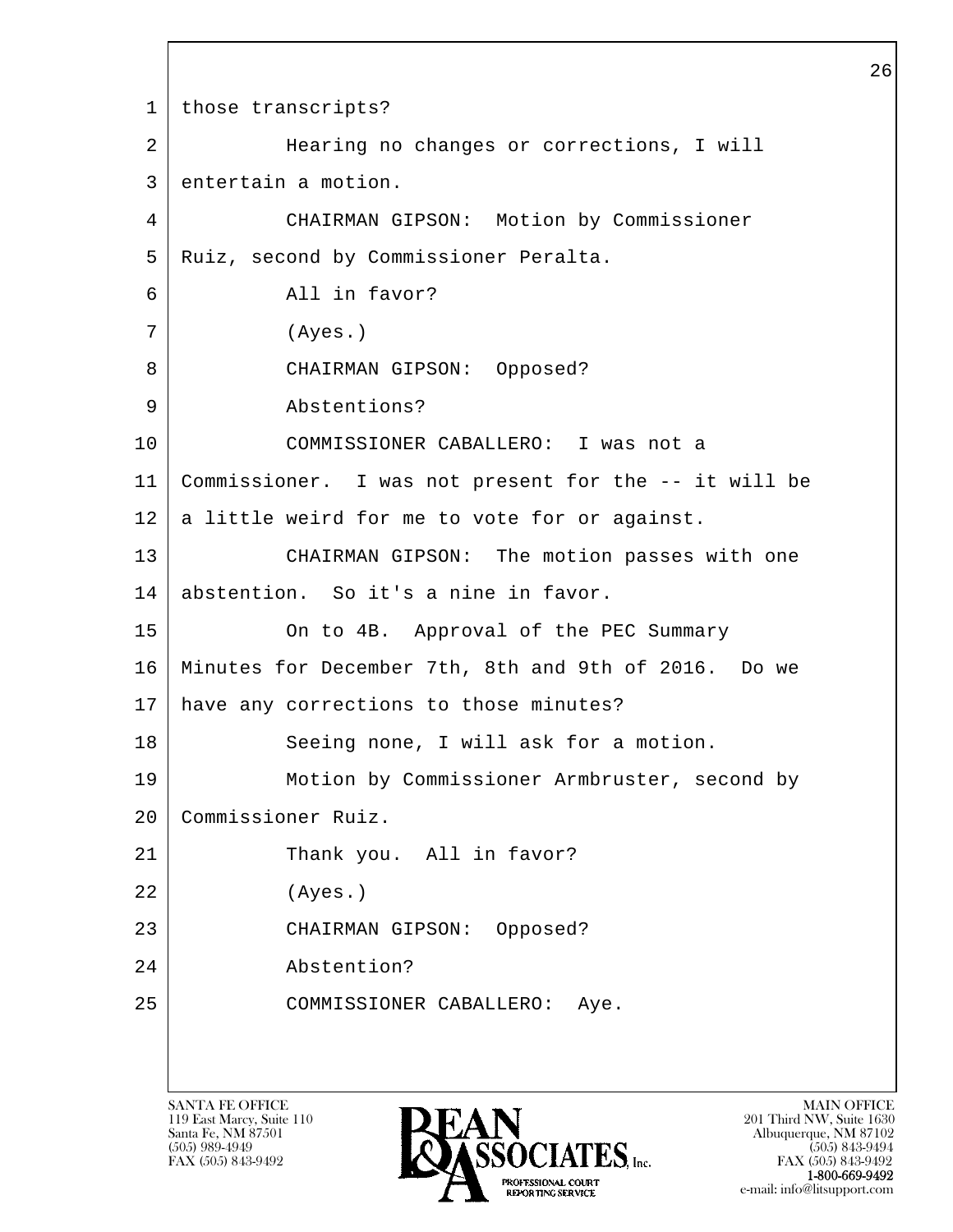l  $\overline{\phantom{a}}$  1 CHAIRMAN GIPSON: Motion carries. Nine in 2 favor, one abstention. 3 Thank you. We are now on to item number 5, 4 the election of officers. And at this point I will 5 turn this meeting temporarily over to Ms. McKee. 6 MS. McKEE: Thank you, Madame Chair. We'll 7 start our election of officers for 2017. At this time 8 I will entertain a nomination for Chair of this 9 Commission. 10 COMMISSIONER TOULOUSE: Madame Chair, Carmie 11 Toulouse. I nominate Patricia Gipson to continue as 12 Chair for this group for the next year. 13 COMMISSIONER ARMBRUSTER: Second. 14 MS. McKEE: And as I said before, we don't 15 need a second on these, but I do have to have the 16 person being nominated accept that nomination. 17 CHAIRMAN GIPSON: I do. 18 MS. McKEE: Are there other nominations? 19 All right. I'll call for a roll call vote. 20 COMMISSIONER ARMBRUSTER: Commissioner Ruiz? 21 COMMISSIONER RUIZ: Ruiz. Yes. 22 COMMISSIONER ARMBRUSTER: Sorry. 23 Commissioner Caballero? 24 COMMISSIONER CABALLERO: Aye. 25 COMMISSIONER ARMBRUSTER: Commissioner

119 East Marcy, Suite 110<br>Santa Fe, NM 87501



FAX (505) 843-9492 FAX (505) 843-9492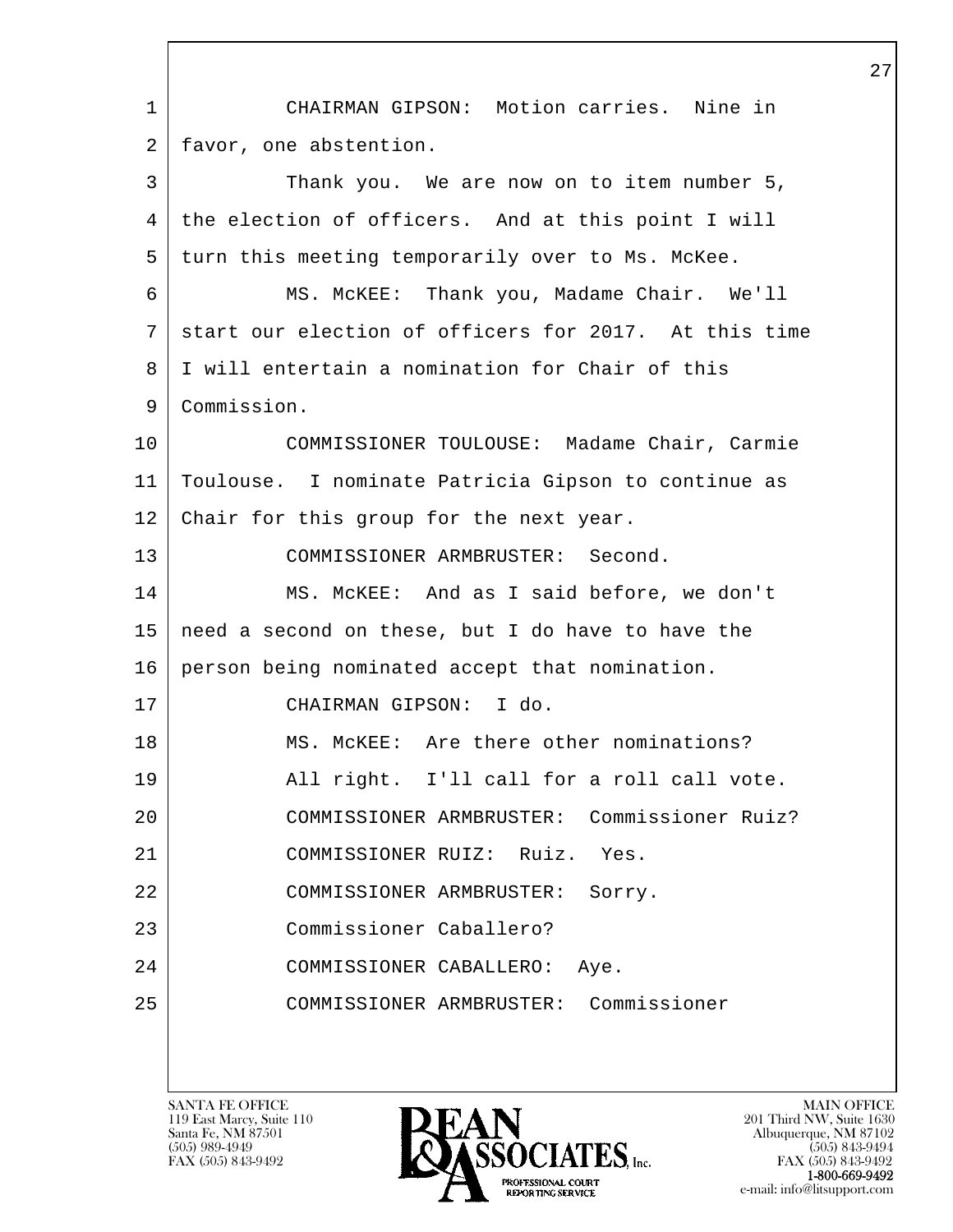l  $\overline{\phantom{a}}$ SANTA FE OFFICE MAIN OFFICE MAIN OFFICE MAIN OFFICE MAIN OFFICE 1 Crone? 2 COMMISSIONER CRONE: Yes. 3 COMMISSIONER ARMBRUSTER: Commissioner 4 Pogna? 5 COMMISSIONER POGNA: Yes. 6 COMMISSIONER ARMBRUSTER: Commissioner 7 Toulouse? 8 COMMISSIONER TOULOUSE: Yes. 9 COMMISSIONER ARMBRUSTER: Commissioner 10 | Armbruster votes yes. 11 Commissioner Conyers? 12 COMMISSIONER CONYERS: Yes. 13 COMMISSIONER ARMBRUSTER: Commissioner 14 Johnston? 15 COMMISSIONER JOHNSTON: Yes. 16 COMMISSIONER ARMBRUSTER: Commissioner 17 | Peralta? 18 COMMISSIONER PERALTA: Yes. 19 COMMISSIONER ARMBRUSTER: Commissioner 20 Gipson? 21 CHAIRMAN GIPSON: Yes. 22 COMMISSIONER ARMBRUSTER: That is a 23 unanimous vote for Madame Chair, Patricia Gipson. 24 CHAIRMAN GIPSON: Thank you. Thank you very  $25$  | much.

119 East Marcy, Suite 110<br>Santa Fe, NM 87501

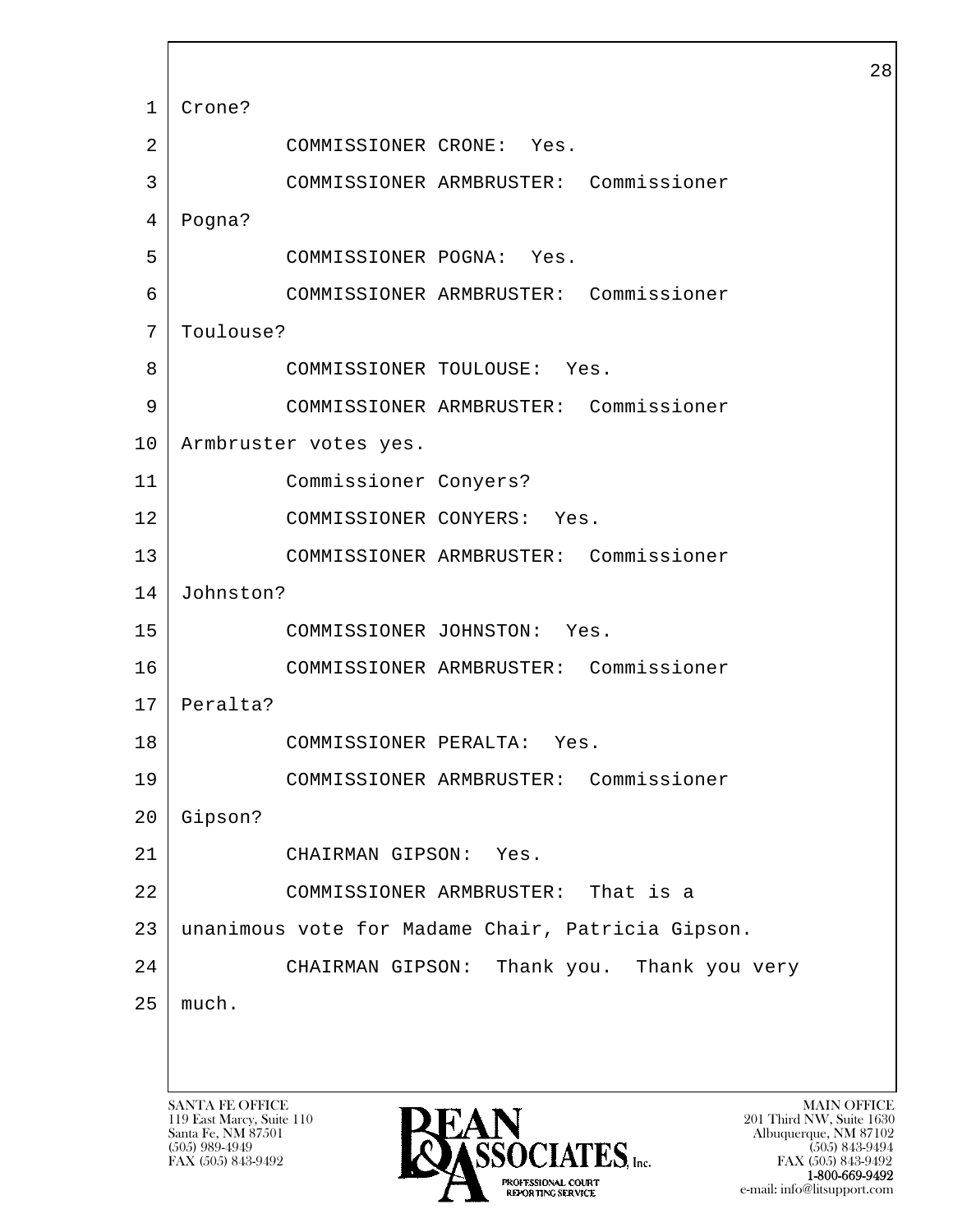l  $\overline{\phantom{a}}$ SANTA FE OFFICE MAIN OFFICE MAIN OFFICE MAIN OFFICE MAIN OFFICE 119 East Marcy, Suite 110<br>Santa Fe, NM 87501 Santa Fe, NM 87501 Albuquerque, NM 87102 1 We'll now move on to nominations for Vice 2 Chair. Commissioner Conyers? 3 COMMISSIONER CONYERS: Thank you. It's both 4 a privilege and an honor for me to nominate Gilbert 5 Peralta as the Vice Chair of the Public Education 6 Commission. 7 CHAIRMAN GIPSON: Commissioner Peralta, do 8 you accept? 9 COMMISSIONER PERALTA: Yes. 10 CHAIRMAN GIPSON: Thank you. 11 Oh, I'm sorry. I'm getting ahead of myself. 12 | Are there any other nominations? 13 Seeing no other nominations, roll call vote, 14 please. 15 COMMISSIONER ARMBRUSTER: Commissioner 16 Johnston? 17 COMMISSIONER JOHNSTON: Yes. 18 COMMISSIONER ARMBRUSTER: Commissioner 19 Toulouse? 20 COMMISSIONER TOULOUSE: Yes. 21 COMMISSIONER ARMBRUSTER: Commissioner 22 Pogna? 23 COMMISSIONER POGNA: Yes. 24 COMMISSIONER ARMBRUSTER: Commissioner 25 Crone?



FAX (505) 843-9492 FAX (505) 843-9492 1-800-669-9492<br>PROFESSIONAL COURT **EXECUTE EXECUTE:**<br>REPORTING SERVICE e-mail: info@litsupport.com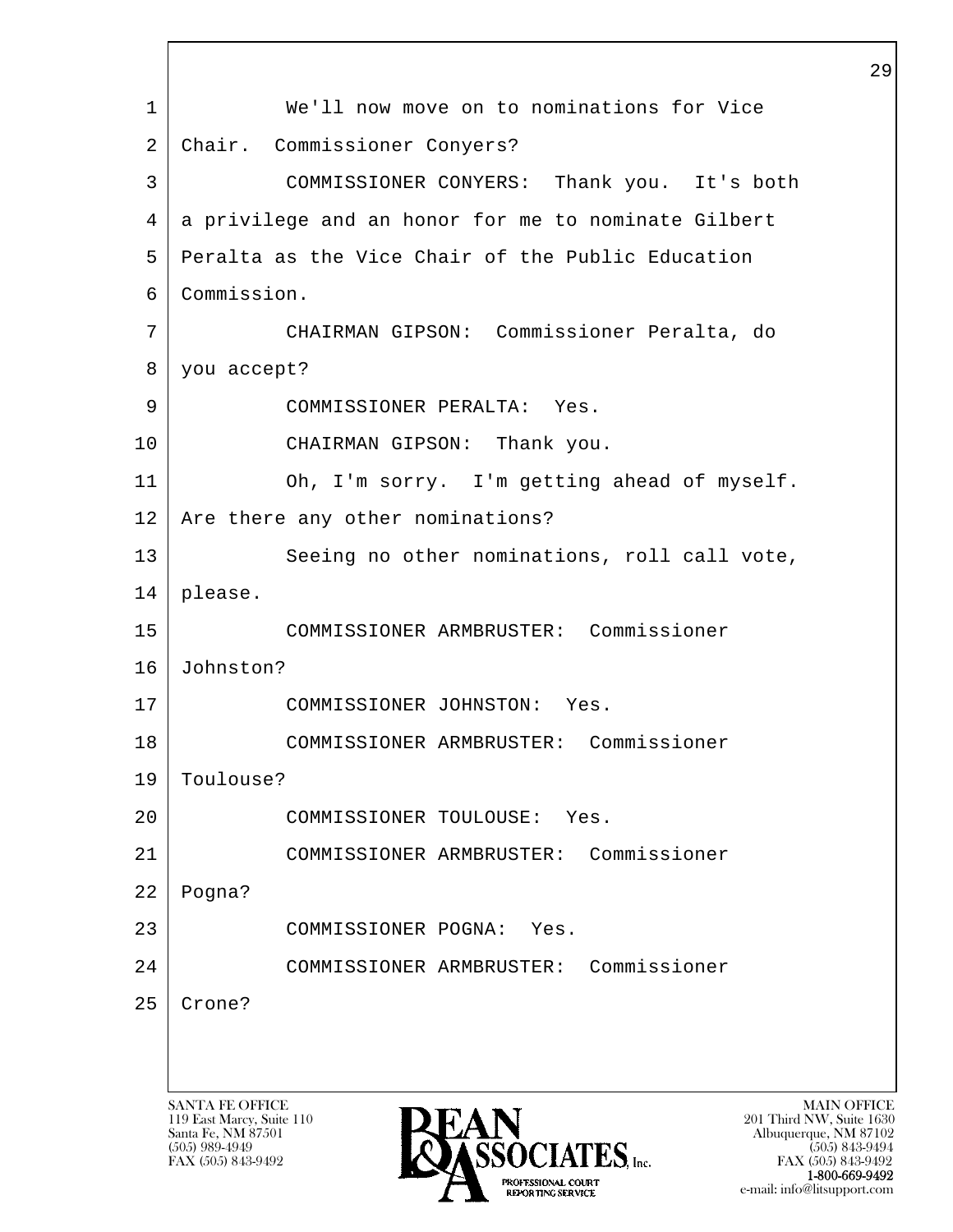l  $\overline{\phantom{a}}$  1 COMMISSIONER CRONE: Yes. 2 COMMISSIONER ARMBRUSTER: Commissioner 3 Conyers? 4 COMMISSIONER CONYERS: Yes. 5 COMMISSIONER ARMBRUSTER: Commissioners 6 Peralta? 7 COMMISSIONER PERALTA: Yes. 8 COMMISSIONER ARMBRUSTER: Commissioner 9 Gipson? 10 CHAIRMAN GIPSON: Yes. 11 COMMISSIONER ARMBRUSTER: Commissioner 12 Armbruster votes yes. 13 Commissioner Ruiz? 14 COMMISSIONER RUIZ: Yes. 15 COMMISSIONER ARMBRUSTER: Commissioner 16 Caballero? 17 COMMISSIONER CABALLERO: Yes. 18 COMMISSIONER ARMBRUSTER: It's a unanimous 19 | vote for Gilbert for Vice Chair. 20 CHAIRMAN GIPSON: Congratulations. Thank 21 you very much. 22 We are now on to nominations for Secretary 23 of the Commission. 24 CHAIRMAN GIPSON: Commissioner Ruiz? 25 COMMISSIONER RUIZ: Madame Chair, I would

119 East Marcy, Suite 110<br>Santa Fe, NM 87501

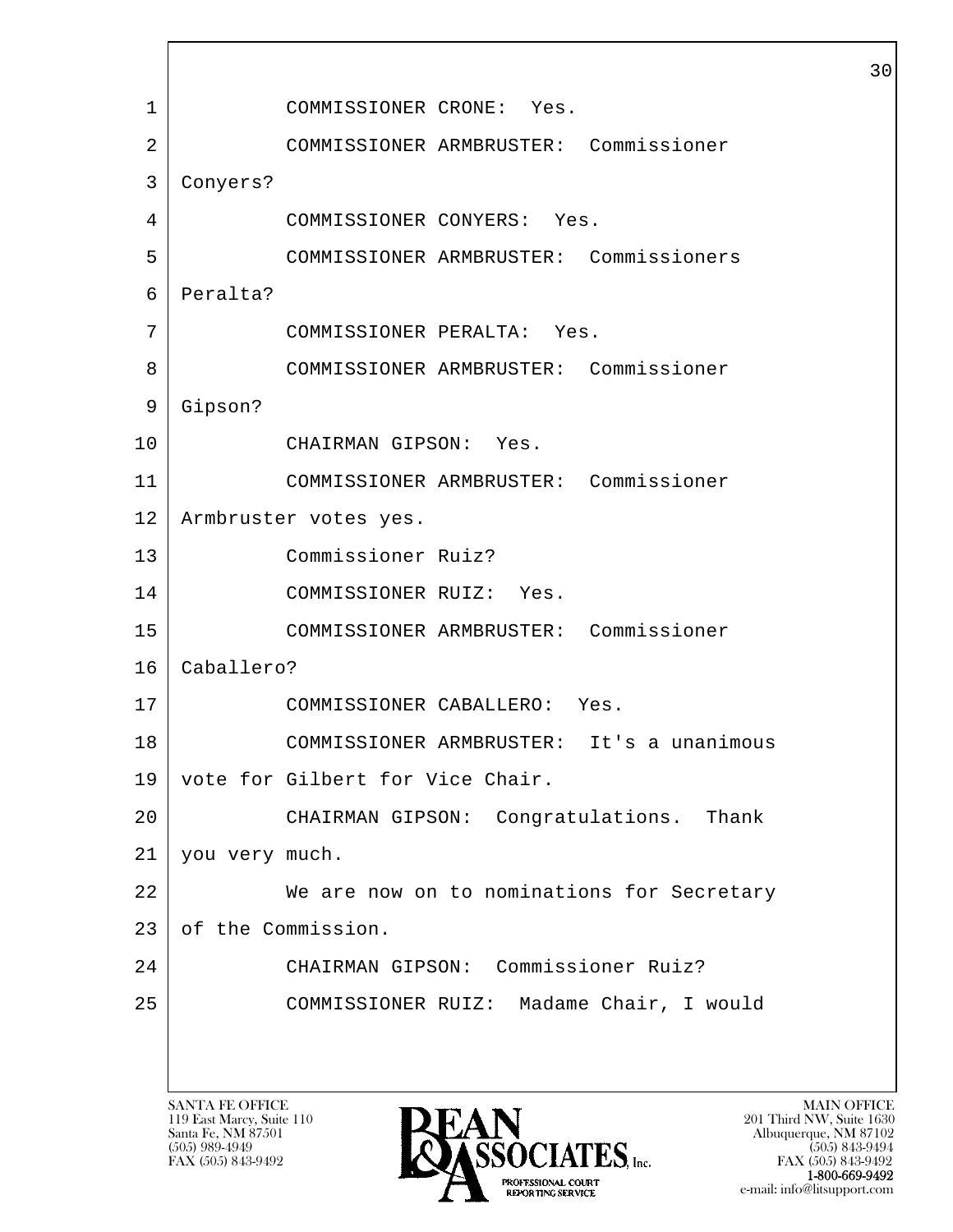l  $\overline{\phantom{a}}$  1 like to nominate Karyl Ann Armbruster. 2 CHAIRMAN GIPSON: Do you accept? 3 COMMISSIONER ARMBRUSTER: I do. 4 CHAIRMAN GIPSON: Are there any other 5 nominations? 6 Seeing none, I will call -- I will have a 7 roll call vote. 8 COMMISSIONER ARMBRUSTER: Commissioner 9 Pogna? 10 COMMISSIONER POGNA: Yes. 11 COMMISSIONER ARMBRUSTER: Commissioner 12 Peralta? 13 COMMISSIONER PERALTA: Yes. 14 COMMISSIONER ARMBRUSTER: Commissioner 15 Caballero? 16 COMMISSIONER CABALLERO: Yes. 17 COMMISSIONER ARMBRUSTER: Commissioner 18 Crone? 19 COMMISSIONER CRONE: Yes. 20 COMMISSIONER ARMBRUSTER: Commissioner 21 Toulouse? 22 COMMISSIONER TOULOUSE: Yes. 23 COMMISSIONER ARMBRUSTER: Commissioner 24 Armbruster votes yes. 25 Commissioner Conyers?

119 East Marcy, Suite 110<br>Santa Fe, NM 87501



FAX (505) 843-9492 FAX (505) 843-9492 1-800-669-9492<br>PROFESSIONAL COURT **EXPORTING SERVICE** e-mail: info@litsupport.com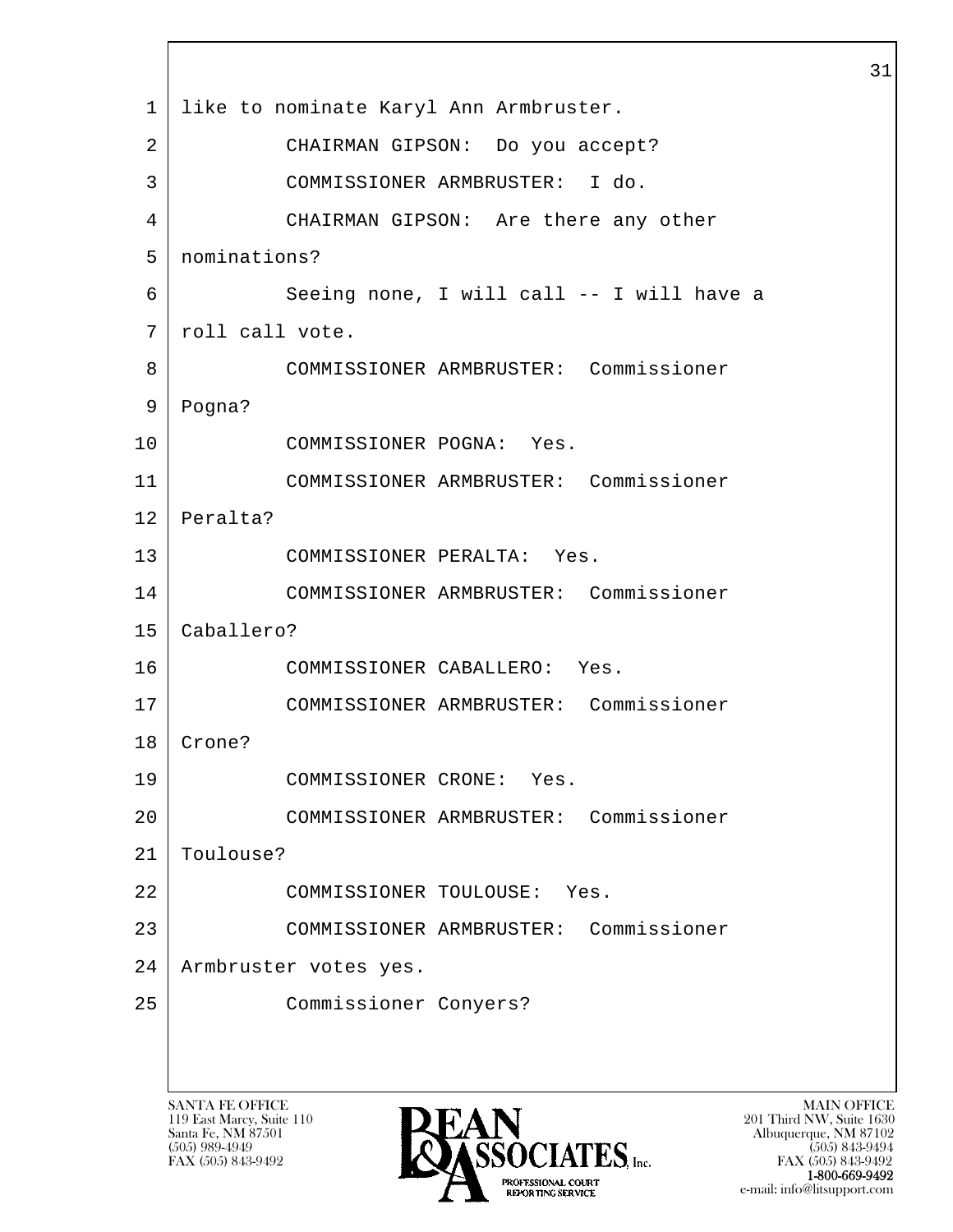l  $\overline{\phantom{a}}$  1 COMMISSIONER CONYERS: Yes. 2 COMMISSIONER ARMBRUSTER: Commissioner 3 Gipson? 4 CHAIRMAN GIPSON: Yes. 5 COMMISSIONER ARMBRUSTER: Commissioner 6 Johnston? 7 COMMISSIONER JOHNSTON: Yes. 8 COMMISSIONER ARMBRUSTER: Commissioner Ruiz? 9 COMMISSIONER RUIZ: Yes. 10 COMMISSIONER ARMBRUSTER: It's a unanimous 11 | vote for me for secretary. 12 CHAIRMAN GIPSON: Thank you very much, and 13 congratulations. 14 We are now on to item number 6, which is 15 discussion and possible action on the Carl Perkins 16 Consolidated Annual Report, and we have Elaine Perea 17 here, who is the Deputy Director, PED College and 18 Career Bureau. Good morning and welcome. 19 MS. ELAINE PEREA: Thank you. Thank you 20 all. 21 The first thing I would like to tell you is 22 the news that post the agenda being printed I have 23 become the Director of College and Career Readiness 24 Bureau. 25 CHAIRMAN GIPSON: Congratulations to you.

119 East Marcy, Suite 110<br>Santa Fe, NM 87501

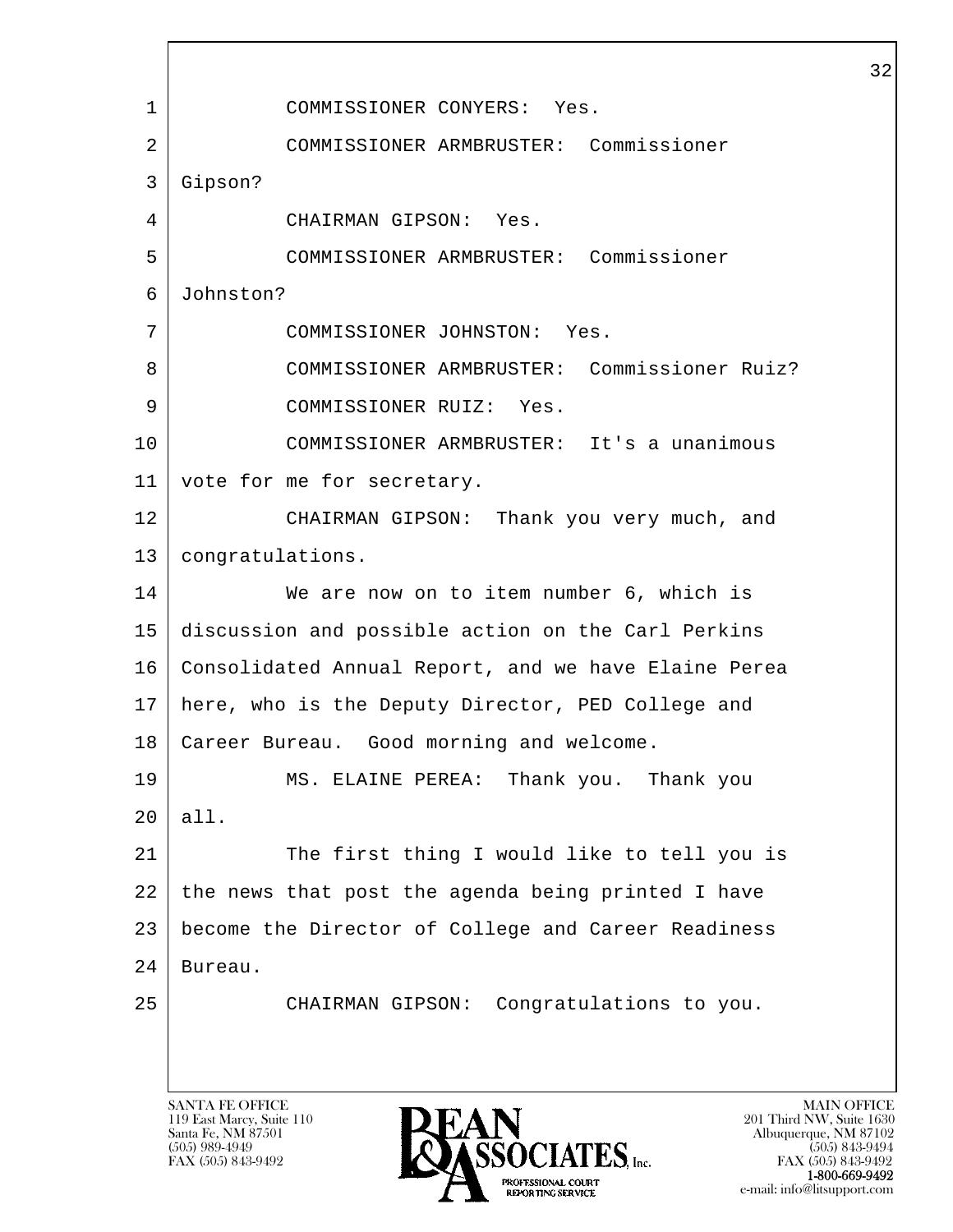| 1  | MS. ELAINE PEREA: Last month when I was                |
|----|--------------------------------------------------------|
| 2  | here I reported that we were intending to file our     |
| 3  | Consolidated Annual Report for the Carl D. Perkins     |
| 4  | Grant with the Department of Education, and in the     |
| 5  | time since that meeting we have done so.               |
| 6  | In your binders or perhaps separately -- I             |
| 7  | believe they have been punched -- there is a bound     |
| 8  | 45-page report that looks something like this.<br>You  |
| 9  | all are welcome to read it at your leisure. It might   |
| 10 | put you to sleep at night. It does, however, explain   |
| 11 | all of the many activities that we have conducted in   |
| 12 | the past year in support of career technical           |
| 13 | education, in support of the teachers who provide that |
| 14 | education.                                             |
| 15 | In particular, a major component of the                |
| 16 | funds that we use and the directive from the           |
| 17 | Department of Education is an alignment of course work |
| 18 | so that students who are in high school are taking     |
| 19 | courses that help prepare them both for college and    |
| 20 | career success, and that those courses prepare them    |
| 21 | for work at the post-secondary level, and then that    |
| 22 | the post-secondary classes are aligned to industry     |
| 23 | needs and credentialing requirements, so that when     |
| 24 | students finish their post-secondary technical         |
| 25 | education they are ready for the workforce.            |

 $\overline{\phantom{a}}$ 

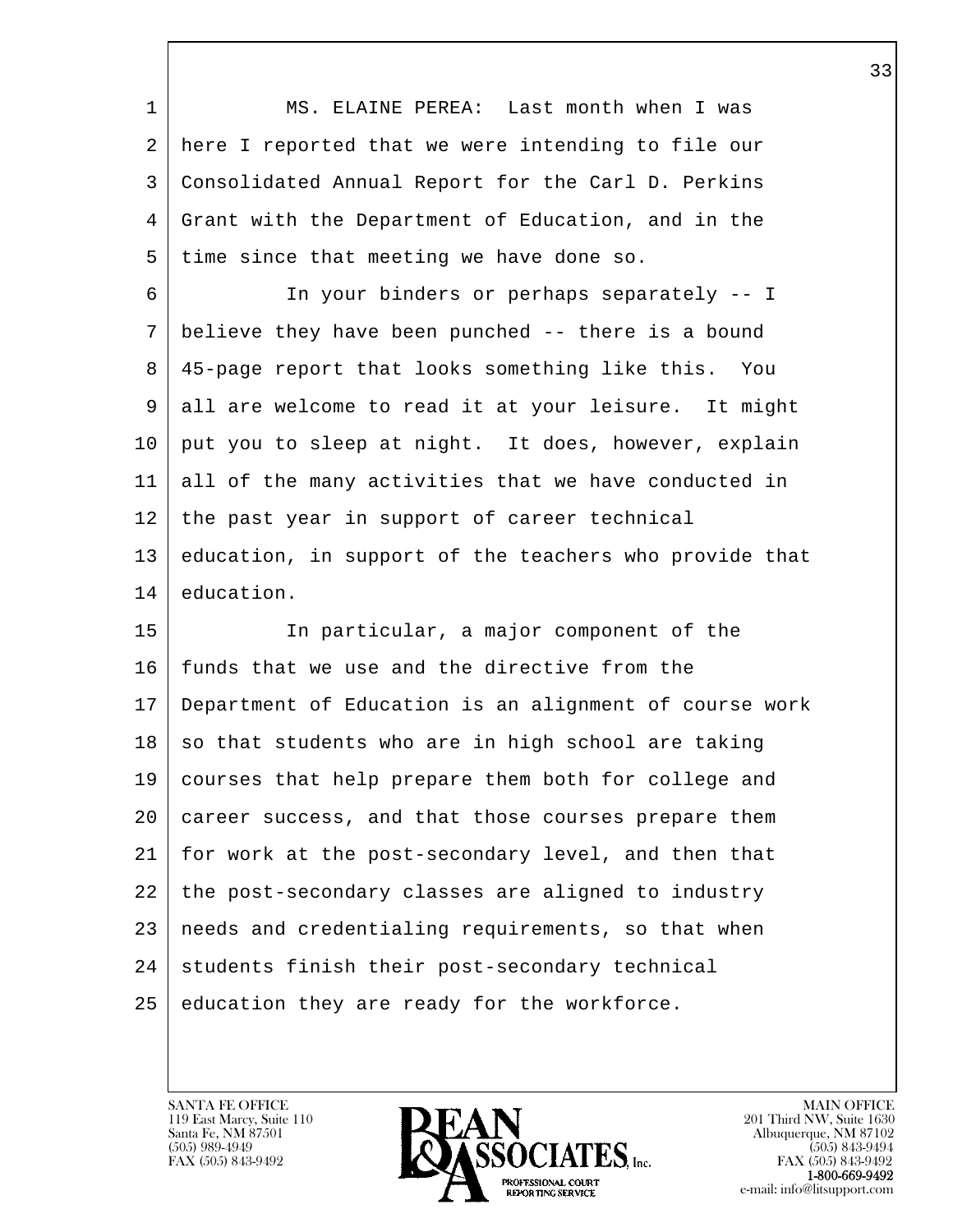l  $\overline{\phantom{a}}$  1 So much of what you would find, if you 2 choose to read this annual report, is the specifics of 3 the work related to that. 4 I think I'll pause for a moment if any of 5 the Commissioners have any questions about that before 6 I get into the details of the numbers. 7 CHAIRMAN GIPSON: Commissioners, any 8 questions? 9 Okay. Thank you. 10 COMMISSIONER CABALLERO: Is the question, 11 ma'am, whether we have any questions on the report 12 itself or what you just stated? 13 | MS. ELAINE PEREA: Either one. If you have  $14$  any questions. I am going to  $-$ - I am going to next 15 talk about some detailed numbers, and so I just 16 thought kind of content, might be nice to first -- 17 just to make sure, especially since there are some new 18 Commissioners, if you wanted to have a little more 19 background about what my bureau does, what my work is 20 that this report covers, I would be happy to go into 21 more detail. 22 COMMISSIONER CABALLERO: I will wait. 23 CHAIRMAN GIPSON: I know I have asked 24 | something about this previously, but I guess my 25 question is, for secondary schools, if they are

119 East Marcy, Suite 110<br>Santa Fe, NM 87501

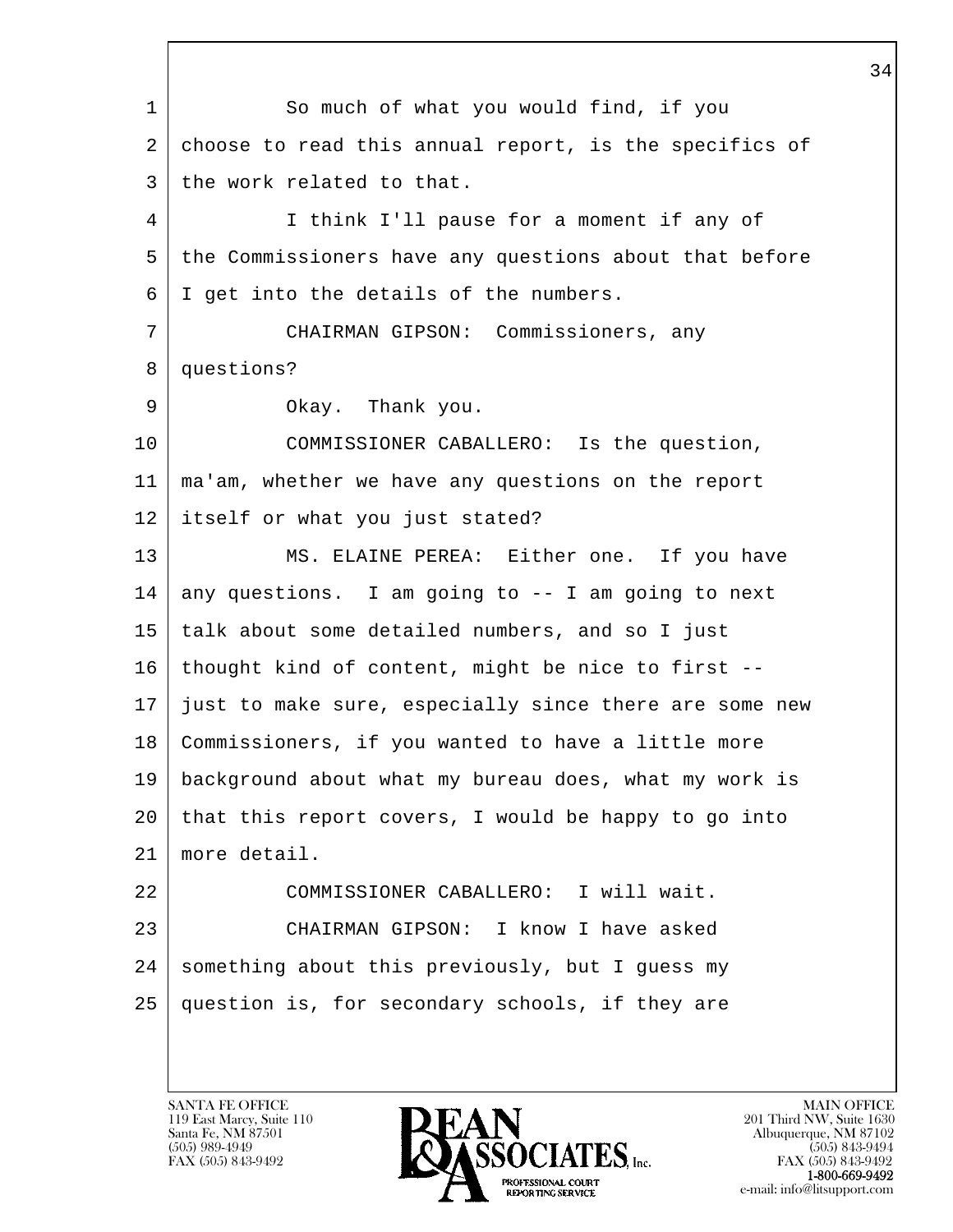l  $\overline{\phantom{a}}$  1 looking to start a program which would be not a 2 technical, but more of an industrial kind of trade 3 program, what's the process for that and how available 4 are those -- those funds for schools to access? 5 MS. ELAINE PEREA: That's a great question. 6 The act requires a minimum award of \$15,000. The 7 allocation of the fund is dependent on how many 8 | schools apply. Of the schools who apply, we look at 9 the total enrollment of the school and then we look at 10 | the enrollment of free and reduced lunch recipients. 11 The proportion is based on both of those numbers, 30 12 percent on total enrollment, 70 percent on 13 economically disadvantaged enrollment. Those two 14 enrollment numbers together, then, the proportion of a 15 given applicant school to all of the applicant schools 16 determines how much of the award a given school gets. 17 There is a \$15,000 threshold to that, which 18 means that small rural schools and charter schools by 19 themselves are often too small to receive these funds. 20 That being said, the act does allow smaller schools to 21 form a consortia so that they can apply together. 22 When they apply together, say you have four small  $23$  schools, they don't each get a quarter of that  $24$  \$15,000. Instead, the four schools submit a plan and 25 the funding might go, for example, 50 percent to one

119 East Marcy, Suite 110<br>Santa Fe, NM 87501

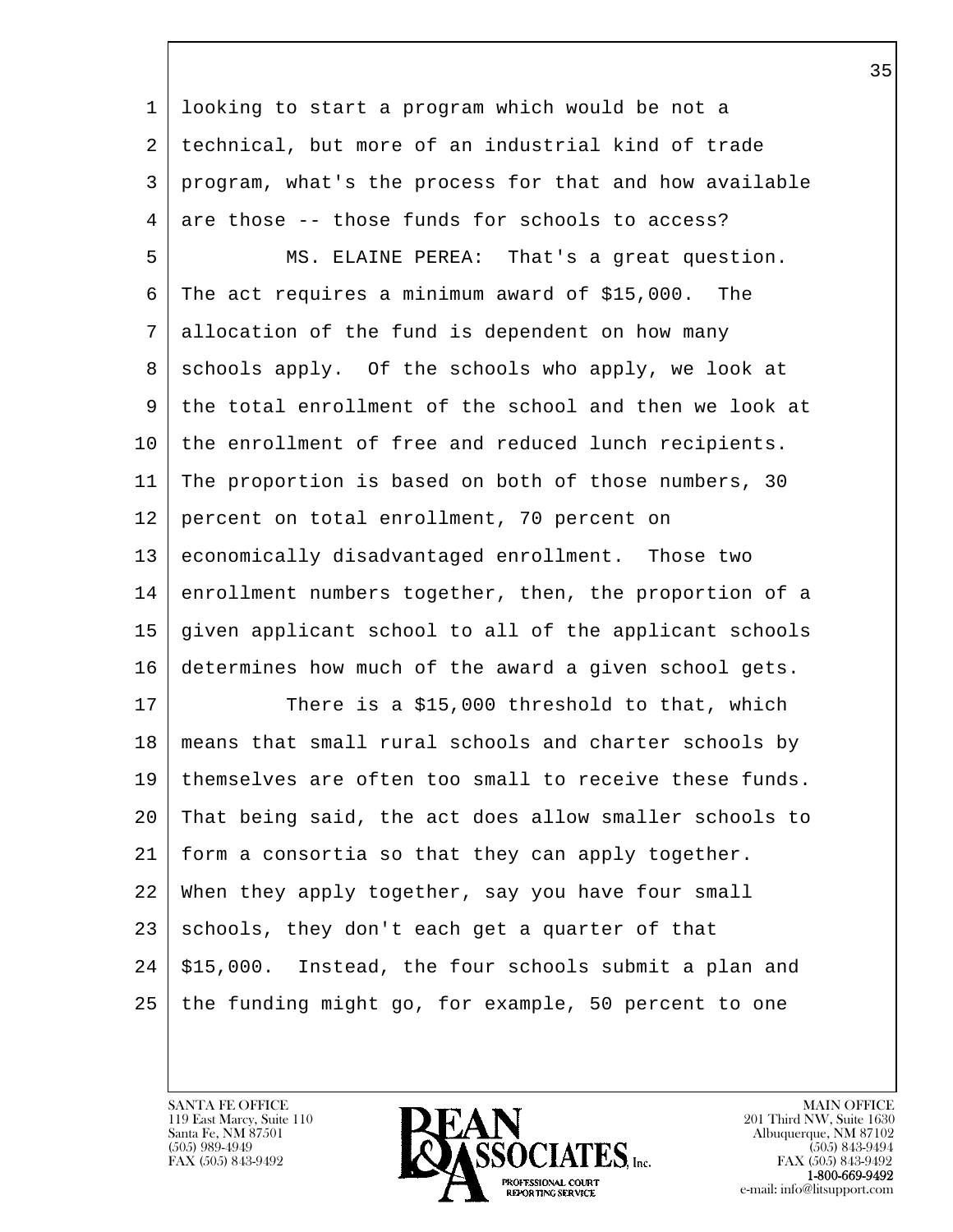1 school, and 50 percent to the other, and the other two 2 schools don't get any money directly, but they are 3 participating in a consortia so they might send their 4 | students to the technical program at another charter 5 school, for example. So there is some flexibility in 6 the act in how smaller schools participate, but they 7 have to do it through a consortia.

8 This year we have had -- we send out an 9 E-mail to all of the schools in the state, both 10 charters and districts, inviting them to come to an 11 informational two-day workshop that's coming up in 12 just over a week, on the 23rd and 24th of January. In 13 that invitation we make a special point of inviting 14 nonrecipients to come so that they can learn more 15 about how they would get funds. We intend this year 16 to have those nonrecipient schools. We have several 17 | small schools and small districts that are planning to 18 attend, and we are proactively planning to have those  $19$  schools sit together so that they can work on a 20 | consortia application.

21 CHAIRMAN GIPSON: Thank you. That answers 22 my second question, which was, can you coordinate with 23 other schools.

l 24 So now my next question is, is it too late 25 if schools wanted to attend that workshop?

119 East Marcy, Suite 110<br>Santa Fe, NM 87501

 $\overline{\phantom{a}}$ 

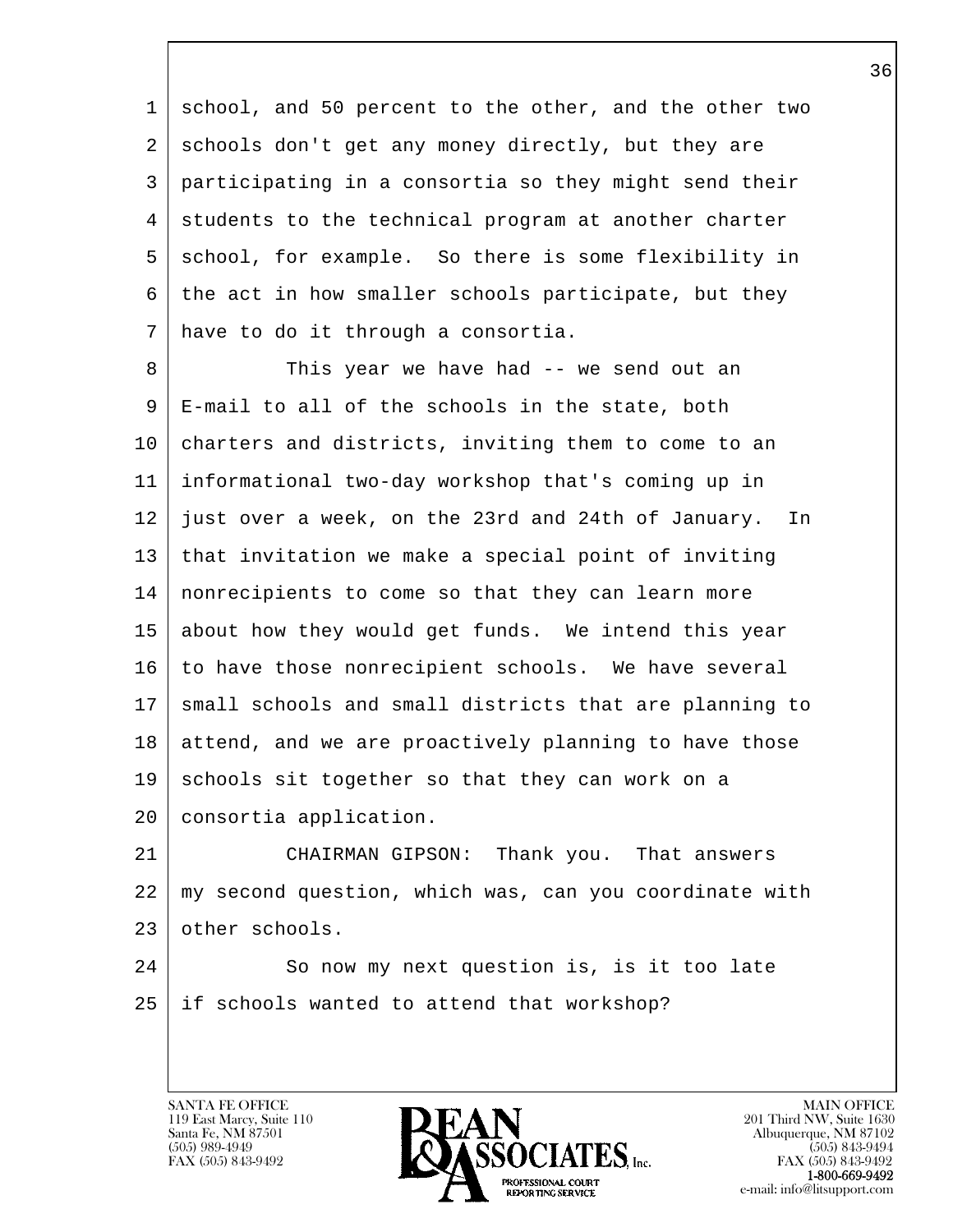| 1  | MS. ELAINE PEREA: No, ma'am. We're still               |
|----|--------------------------------------------------------|
| 2  | accepting RSVPs now, and if you have a particular      |
| 3  | school that may not know about it for some reason, I   |
| 4  | would be happy after the meeting to help make sure we  |
| 5  | get that.                                              |
| 6  | CHAIRMAN GIPSON: That's here in Santa Fe.              |
| 7  | MS. ELAINE PEREA: No. It's in Albuquerque              |
| 8  | at the CNM Workforce Center, and it's two days.        |
| 9  | CHAIRMAN GIPSON: Thanks. I appreciate                  |
| 10 | that.                                                  |
| 11 | Commissioners, any other questions?                    |
| 12 | All right. Continue.                                   |
| 13 | MS. ELAINE PEREA: All right. The next                  |
| 14 | thing you should find in your packet is a two-page     |
| 15 | color printout that looks something like this.<br>It's |
| 16 | got lots and lots of numbers in rather small print.    |
| 17 | These two pages reflect the ongoing outcomes of the    |
| 18 | Carl D. Perkins program in our state at the secondary, |
| 19 | and the post-secondary level. At the secondary level   |
| 20 | there are eight indicators that we report to the       |
| 21 | Department of Education. Each of those indicators has  |
| 22 | a target that is set through negotiations. Those       |
| 23 | negotiations start at the applicant workshop that I    |
| 24 | just mentioned. We talk to the applicant and come to   |
| 25 | a consensus on what we intend to propose to the        |
|    |                                                        |

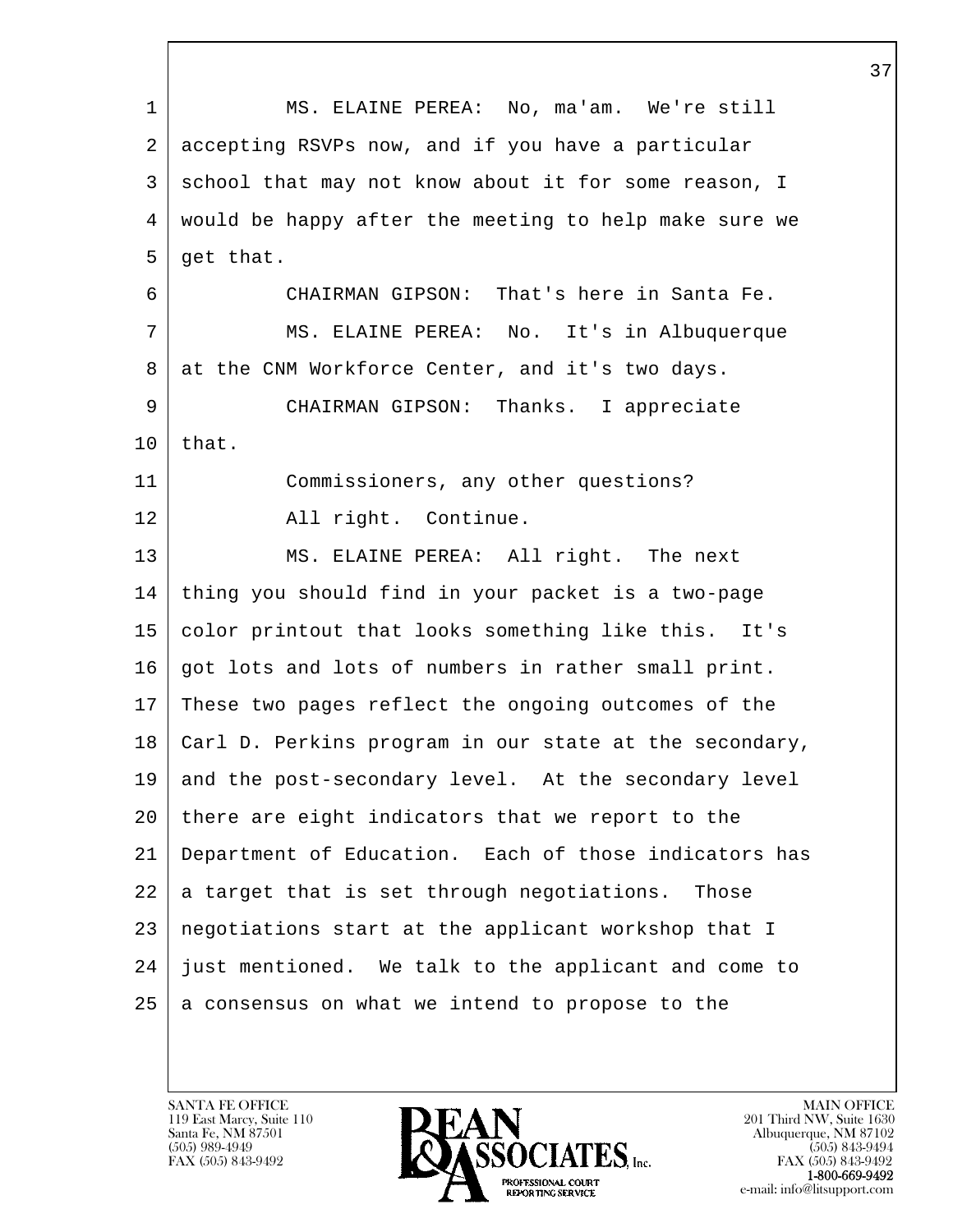| 1  | Department of Education. And then through a back and   |
|----|--------------------------------------------------------|
| 2  | forth process with the Department of Education         |
| 3  | representatives we come to a finalized target. The     |
| 4  | target sets the direction for the state in terms of    |
| 5  | what we should be doing to support CTE. Every year we  |
| 6  | then look at our actual performance compared to our    |
| 7  | target and report that. If we do not get within 90     |
| 8  | percent of the target, we say we have missed the       |
| 9  | target. And on this color page we have color coded     |
| 10 | for you. Green, meets or exceeds the target; yellow,   |
| 11 | does not meet the target but is within that 90 percent |
| 12 | safe harbor; and the red is when we do not meet the    |
| 13 | target.                                                |
| 14 | So for the secondary you can very quickly              |
| 15 | look through visually and see that we did not miss any |
| 16 | of our targets. We are in safe harbor for four, and    |
| 17 | we exceeded the target for four.                       |
| 18 | The important thing about safe harbor is               |
| 19 | that the Department of Education in a cycle of         |
| 20 | continuous improvement always pushes us to set our     |
| 21 | target higher. So when we are in safe harbor we are    |
| 22 | especially at risk for the next year because the       |
| 23 | target is moving away from us. And if we barely        |
| 24 | met -- if we barely met safe harbor, and then the bar  |
| 25 | is raised, there is maybe a greater chance that we'll  |
|    |                                                        |

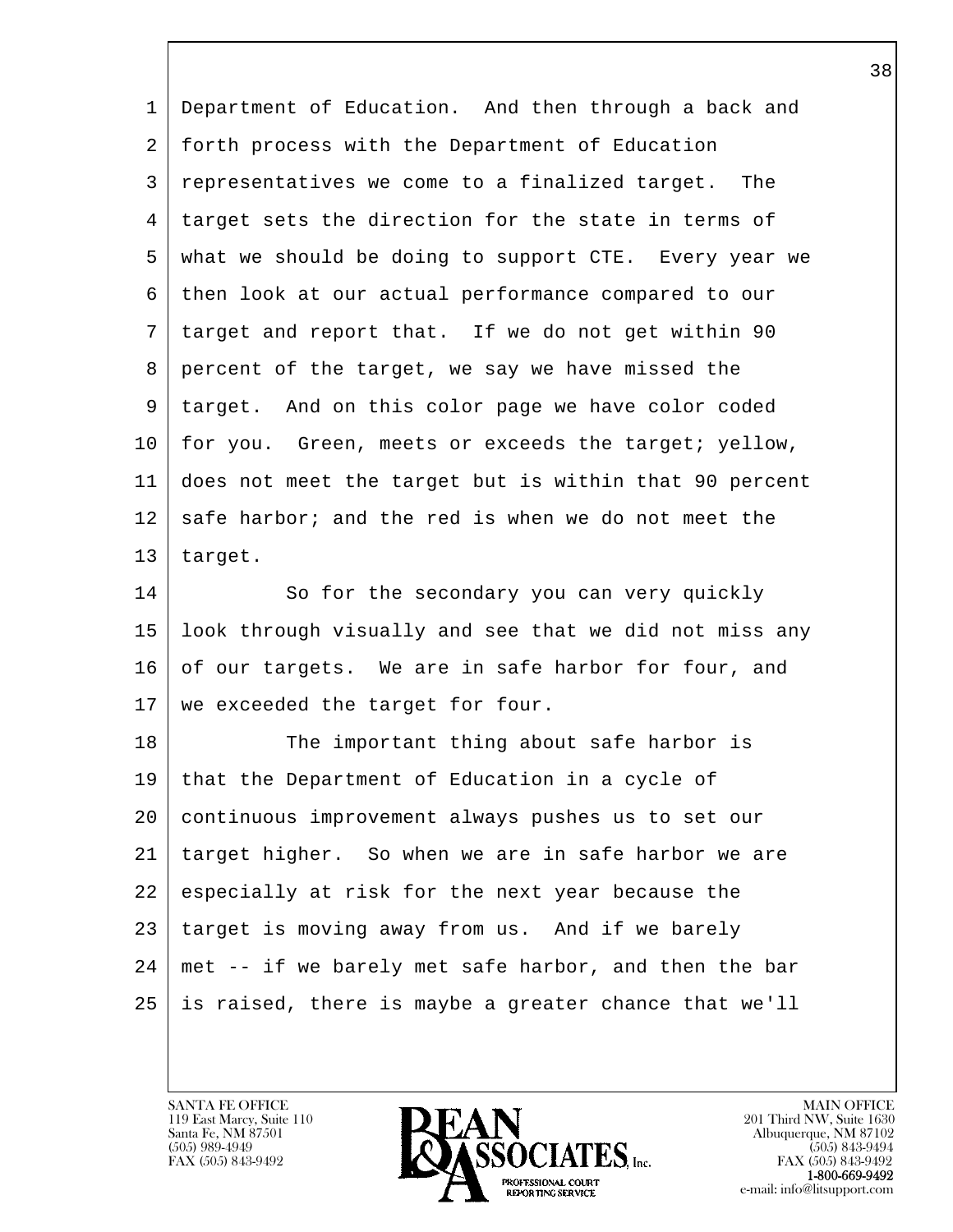1 miss the target the next year. And so we pay 2 attention to those safe harbors because those are 3 places where we want to pay a special attention so 4 | that we don't miss the next year.

 5 For the post-secondary measures there are 6 fewer of them. There are six instead of eight, but 7 they are very similar to the secondary measures. Here 8 | we had a little more variability. We met three of our 9 indicators, we were in safe harbor for two, and we 10 missed one. As I mentioned to the Commission the last 11 time that I was here the 5P1 indicator is the 12 indicator we missed. That's towards the bottom of the 13 page, and it is the nontraditional participation 14 indicator. That is the indicator that measures  $15$  students who take a program of study that is strongly 16 gender. In other words, less than 25 percent of the 17 people who work in that -- in that career are of a 18 | given gender.

l 19 The clearest examples of that are ones that 20 we are familiar with. Education, for example, we have 21 not enough male teachers. Nursing is another commonly 22 recognized gender career where there are few men. And 23 then many of the STEM careers are underrepresented by 24 women. In our state we also have, welding and the oil 25 and gas related careers which are often

119 East Marcy, Suite 110<br>Santa Fe, NM 87501

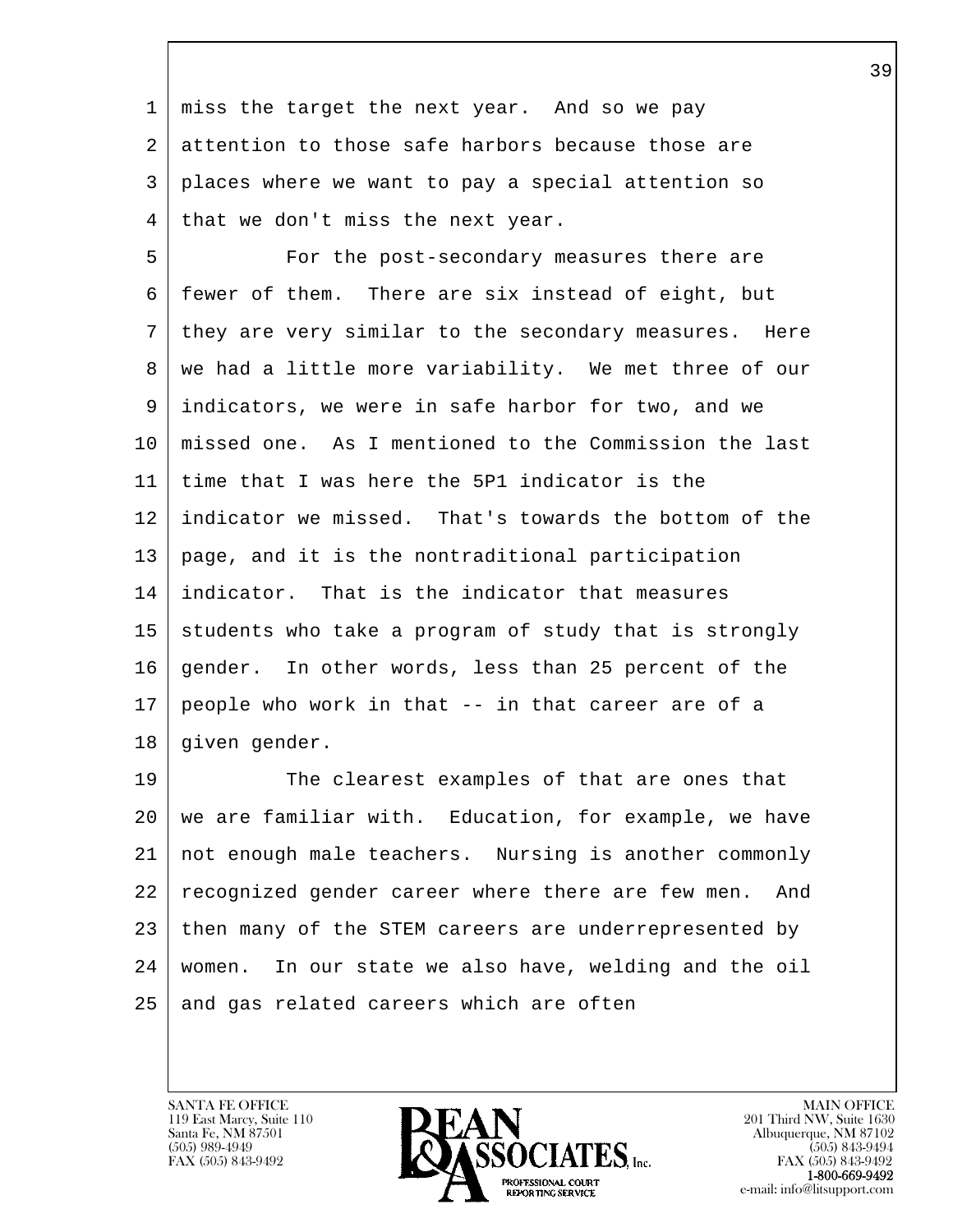1 underrepresented by women.

| 2  | This is -- there are four indicators within            |
|----|--------------------------------------------------------|
| 3  | Carl Perkins about nontraditional careers, two about   |
| 4  | participation and two about completion. One at the     |
| 5  | secondary and at the post-secondary. So these          |
| 6  | together, these four indicators, what we call the      |
| 7  | nontraditional indicators are indicators that we have  |
| 8  | struggled with repeatedly in our state. And if you     |
| 9  | look just through kind of the color indicator, you     |
| 10 | will see at the secondary level, Success 1, we missed  |
| 11 | it for three years in a row. We have been in safe      |
| 12 | harbor for two. And here in 5P1, this is the third     |
| 13 | time we have missed that indicator, also have been in  |
| 14 | safe harbor a couple of times.                         |
| 15 | The participation in these courses is                  |
| 16 | wrapped up with a lot of cultural stuff in New Mexico. |
| 17 | Our bureau works to help schools recognize the value   |
| 18 | in allowing any student who wants to participate in a  |
| 19 | course of study access to that. We also work to        |
| 20 | remove barriers such as a school that only had a male  |
| 21 | restroom in their shop. That's clearly not             |
| 22 | comfortable for a girl to take those classes.          |
| 23 | So we continue to work on those indicators.            |
| 24 | That is something that we have struggled with in the   |
| 25 | state for many years, and this year one of the things  |
|    |                                                        |

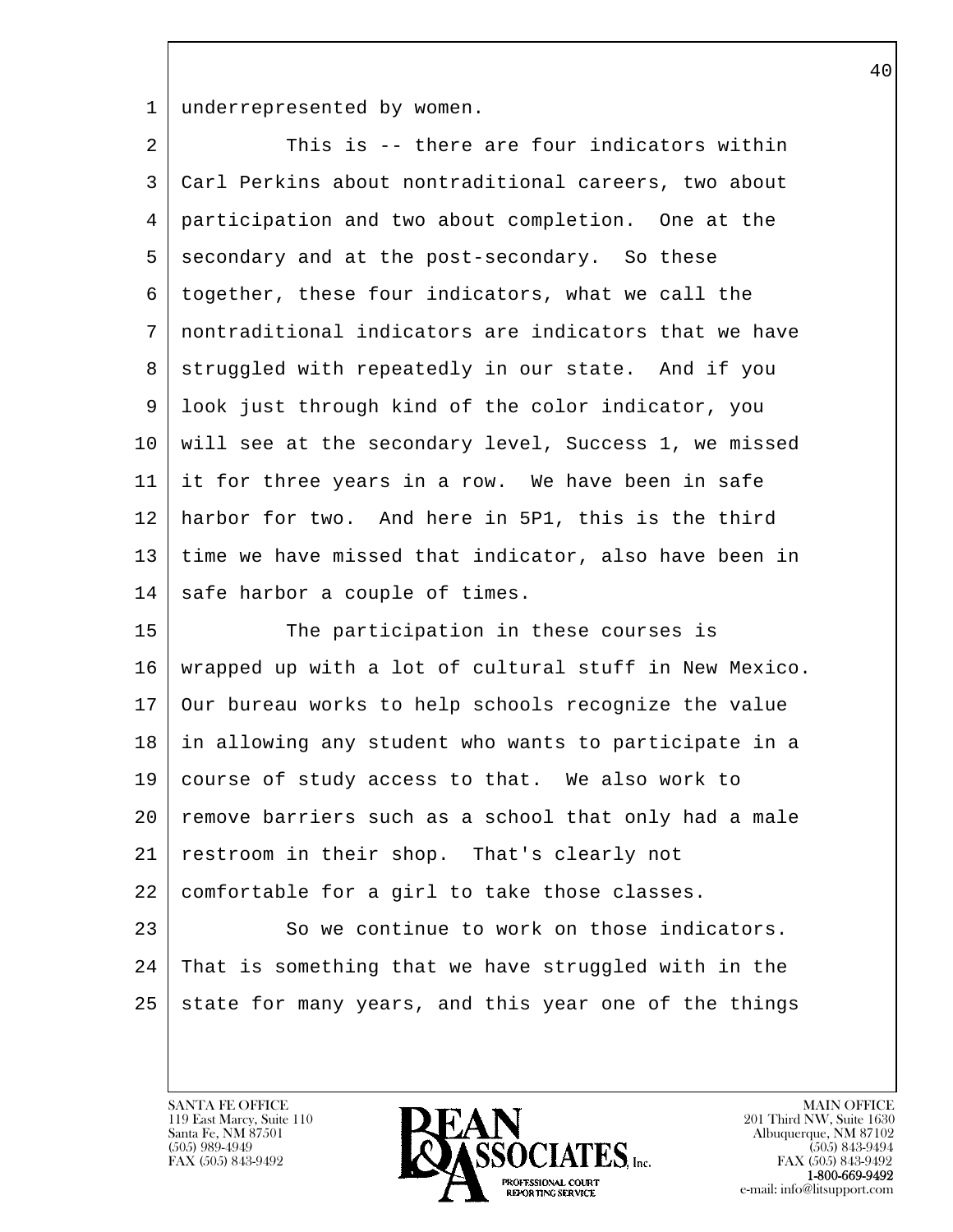1 that the Department of Education asked us to do when 2 | we missed this indicator is to disaggregate the data  $3$  so that we look at it within subgroups, we look at it 4 by gender, and we look at it across races.

 5 What we found when we disaggregated the data 6 is somewhat counter-intuitive. Instead of girl access 7 to STEM being the weakness, which is what it is  $8$  | nationally that is  $-$  that is the place where 9 nontraditional indicators generally are weak, in our 10 state it's the opposite. We have a good participation 11 by females in traditionally male programs of study. 12 But in our traditionally female programs of study we 13 have very limited male participation at both the 14 secondary and the post-secondary level. As I 15 mentioned, these are courses like nursing and 16 teaching.

17 So because we missed indicator 5P1, we have 18 | to submit a quarterly report to the Department of 19 Education explaining what we have done in particular 20 in the past quarter to help assure that we don't miss 21 the indicator again.

l 22 We propose as the Department of Education 23 two strategies for the upcoming year. We propose that 24 | we provide more professional development to 25 post-secondary institutions so that they could

119 East Marcy, Suite 110<br>Santa Fe, NM 87501

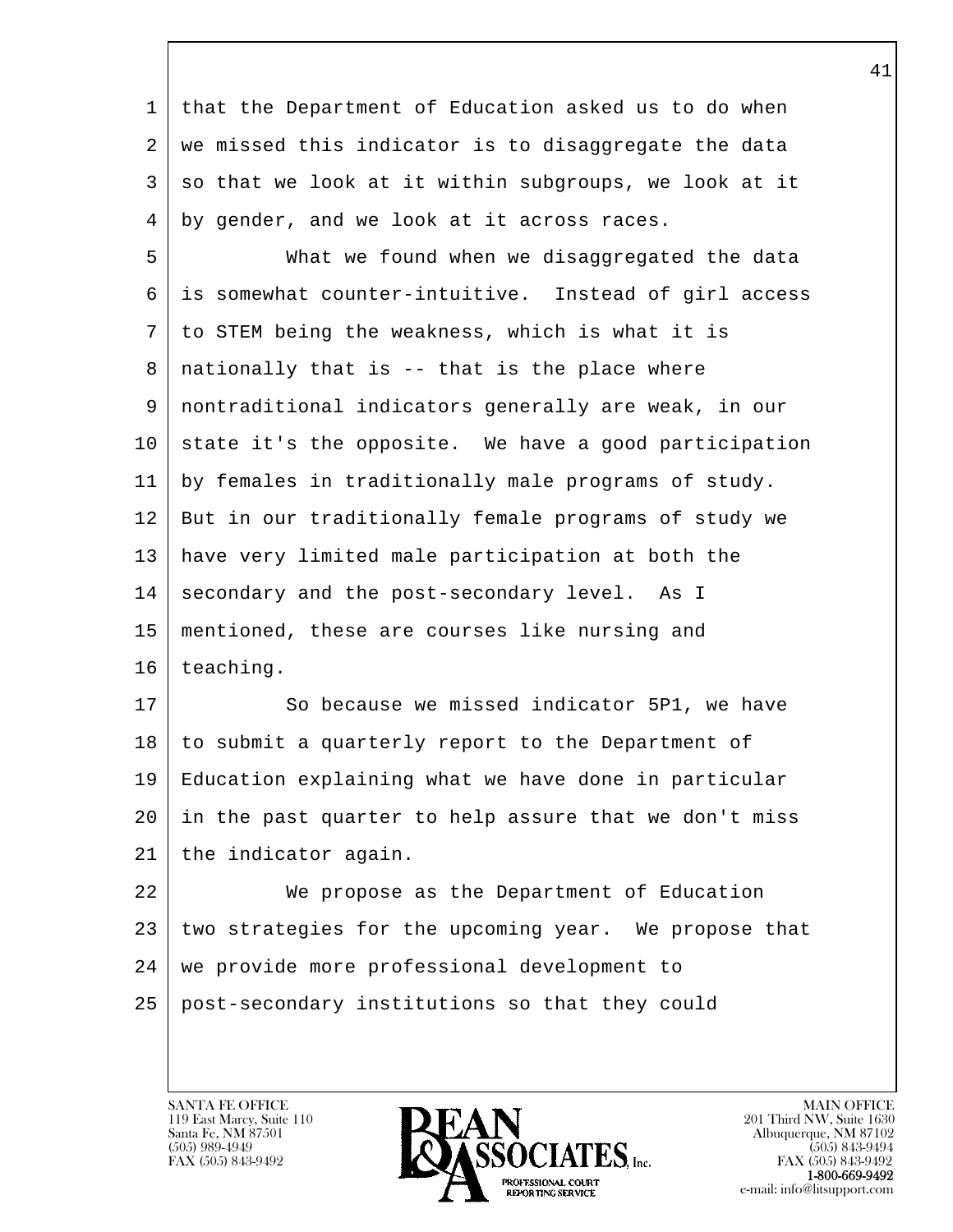l  $\overline{\phantom{a}}$  1 increase their recruiting of men into traditionally 2 female fields, and we propose that we work with 3 secondary, with our high schools, to increase 4 pipeline, because if kids don't take those classes in 5 high school, of course they are much less likely to  $6$  take them in college. 7 So those are the two things that we'll be 8 working on in the upcoming year to support this 9 indicator and to support nontraditional education here 10 in New Mexico. 11 If you all have any questions or you want me 12 to talk about any other indicators in particular I 13 would be happy to. 14 CHAIRMAN GIPSON: Commissioner Armbruster. 15 COMMISSIONER ARMBRUSTER: Not to burden you, 16 if I were to Google "Perkins," would it give me a list 17 of nontraditional jobs in both genders? 18 | MS. ELAINE PEREA: You would probably have 19 to do more than Google. But there are two sources 20 that are very helpful. One is Advance CTE, that is 21 the National Association for Career Technical 22 Education, and there are many resources there. 23 | And the other is NAPE, National Alliance for 24 Partnerships in Equity. And NAPE is a partner with 25 many states, including ours, in providing the

119 East Marcy, Suite 110<br>Santa Fe, NM 87501

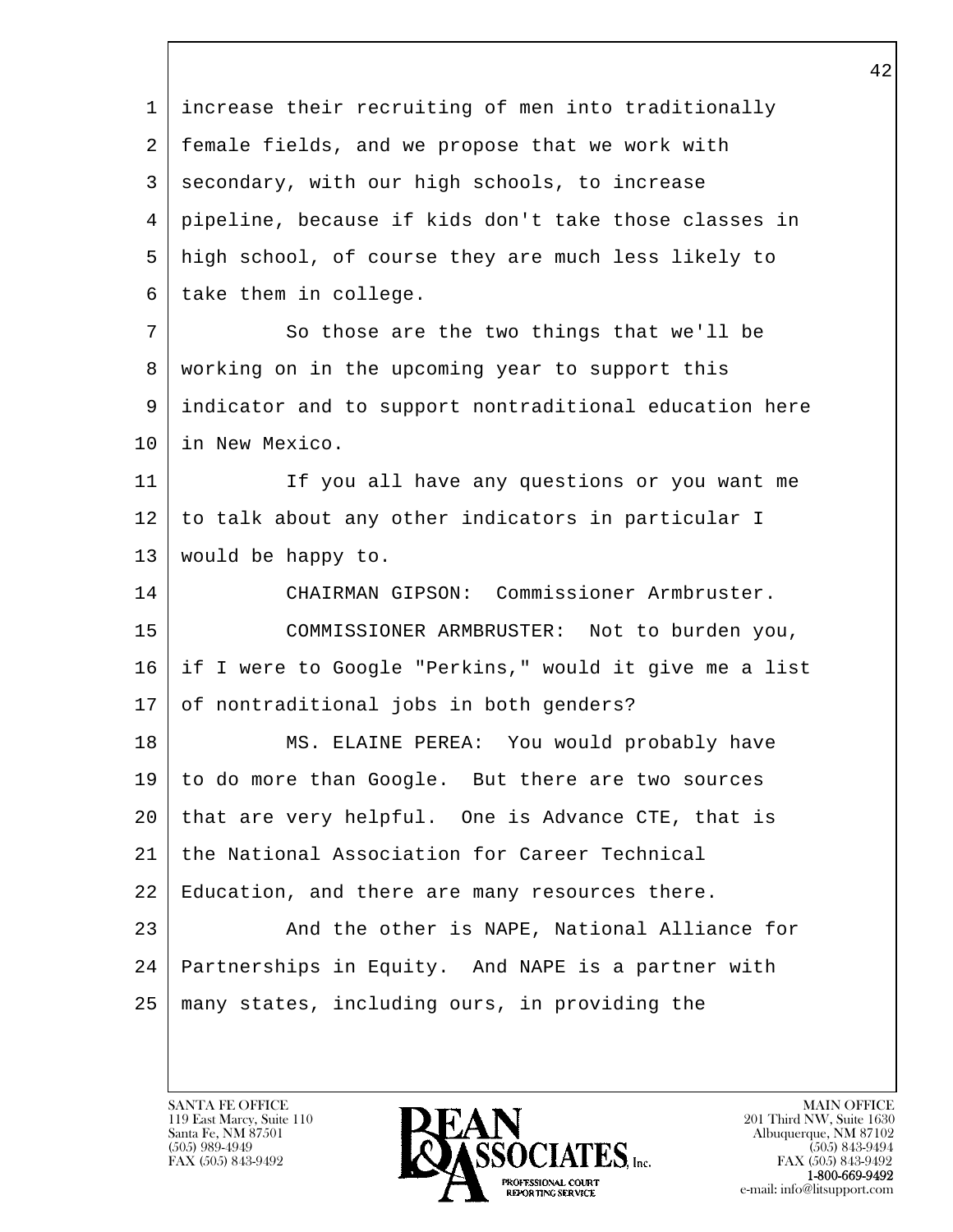| 1  | education and support and developing systems towards  |
|----|-------------------------------------------------------|
| 2  | this. On the NAPE's website are -- there is -- if you |
| 3  | dig down deep enough, there is a spreadsheet of the   |
| 4  | CIP codes, which is Career -- I don't know what       |
| 5  | it's -- C-I-P. I know Career is the first word. The   |
| 6  | CIP codes are how O*NET classifies jobs. And every    |
| 7  | particular CIP code, every job classification within  |
| 8  | the government's classification system is classified  |
| 9  | as nongendered, gender male, gender female. We use    |
| 10 | those CIP codes then to align to our course codes and |
| 11 | determine at the course level whether a course is     |
| 12 | gendered or not.                                      |
| 13 | CHAIRMAN GIPSON: Commissioners? Any other             |
| 14 | questions?                                            |
| 15 | Commissioner Caballero.                               |
| 16 | COMMISSIONER CABALLERO: A little bit more             |
| 17 | on the -- the 3P1, Student Retention or Transfer.     |
| 18 | Your safe harbor, can you elaborate more on that?     |
| 19 | MS. ELAINE PEREA: I would be happy to. 3P1            |
| 20 | is, as you said, Student Retention or Transfer, and   |
| 21 | the next two boxes elaborate what goes into the       |
| 22 | numerator and what goes into the denominator.         |
| 23 | So I like to read this sort of from the               |
| 24 | other way around. The denominator is the number of    |
| 25 | concentrators who were enrolled in post-secondary     |
|    |                                                       |

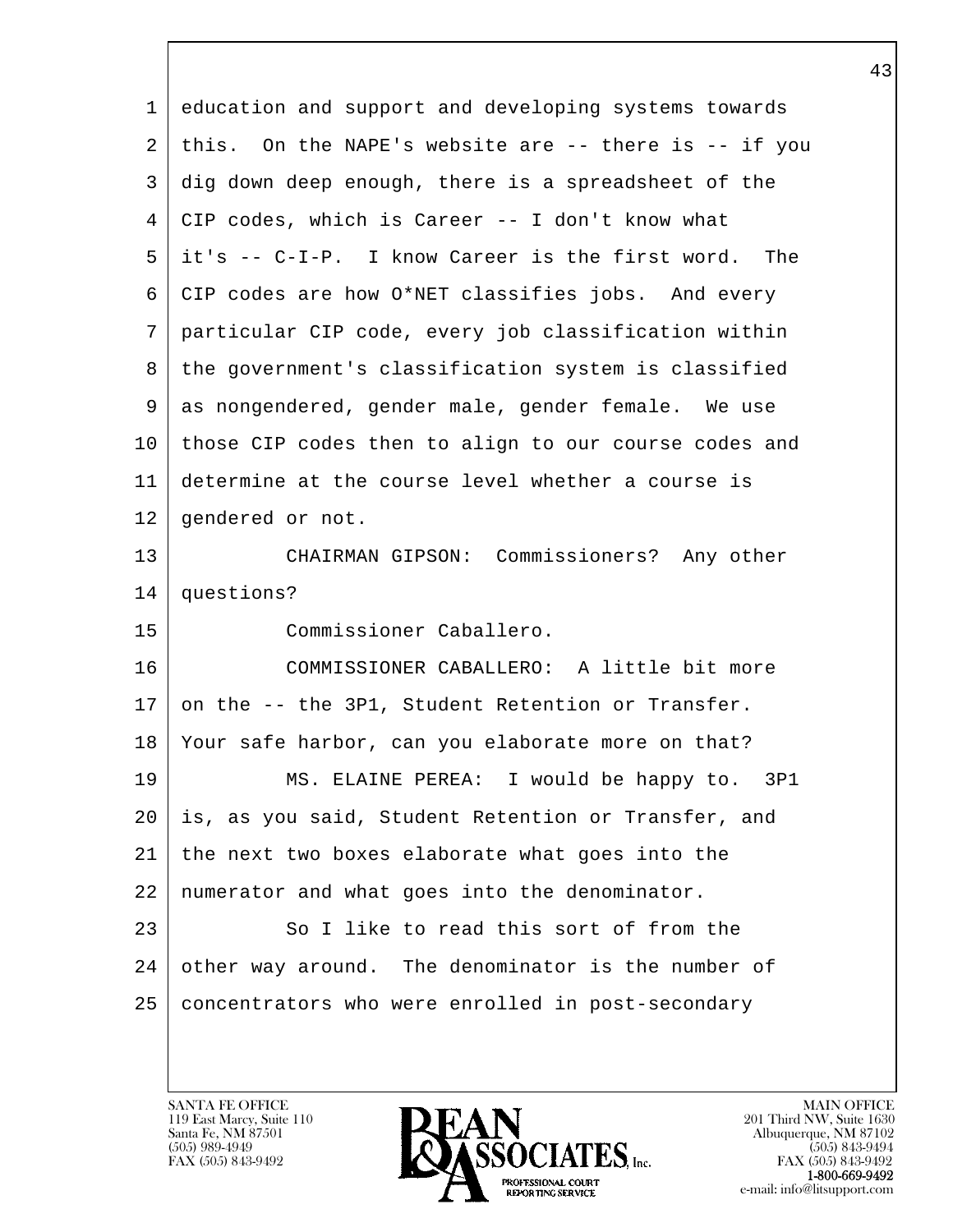l  $\overline{\phantom{a}}$  1 education in the fall of the previous year and who did 2 not earn an industry-recognized credential, a 3 certificate or a degree in the previous reporting 4 year. So I call that the set. That's the 5 denominator. 6 I'm going to let go of this so I can use my 7 hands. 8 In every one of these indicators there is a 9 denominator that's the group. It's the set. And then 10 you take the set and you look at the numerator, and 11 that's a smaller subset. And when you divide the 12 numerator by the denominator you come out with the 13 percentage. So that's what we typically look at very 14 closely is the percentage, but we actually report both 15 of those numbers. We report the denominator and the 16 | numerator. 17 So in this particular example, the set is 18 students who are concentrating in technical education 19 but have not yet received a credential of some sort. 20 That's the set. And then the numerator, the subset of 21 that, is the ones who are still in school. Because 22 there is some attrition, there is some loss, you could 23 think of it as the other piece is the people who fell 24 out in some way. 25 So for this year, if you took 100 and you

119 East Marcy, Suite 110<br>Santa Fe, NM 87501

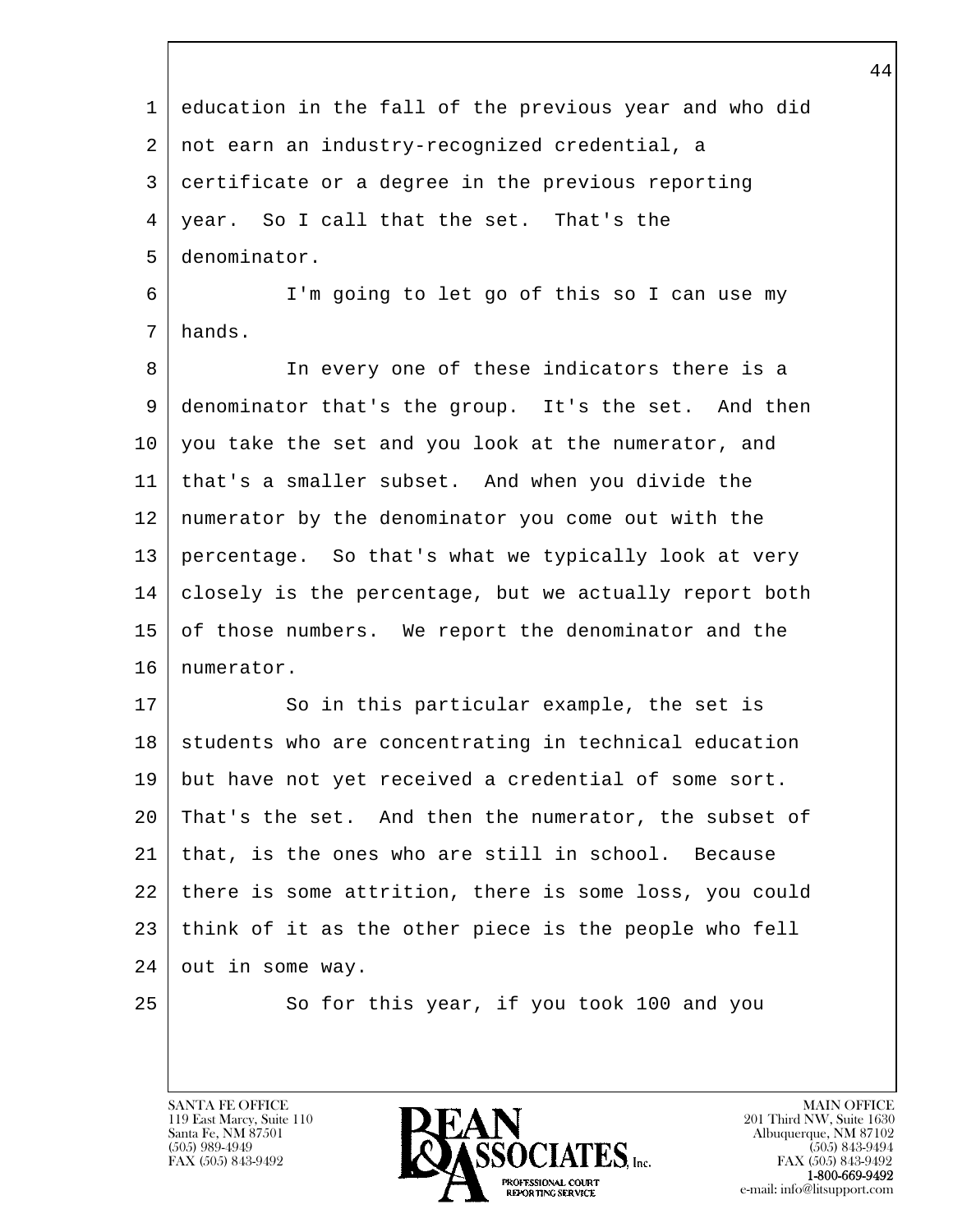l  $\overline{\phantom{a}}$  1 subtracted 72.4 from that, we're at 27 percent, 27.6 2 percent, that's the number of kids who had been 3 working on a credential in CTE at our state's 4 post-secondary who stopped coming. Okay? So that's 5 what that indicator is. And as can you see, we're in  $6 \mid$  safe harbor. This is another indicator we have 7 struggled with over the years. 8 This indicator also sort of moves with the 9 economy. People, when the economy is bad, people come 10 back to school. They enroll in post-secondary. And 11 as the economy improves they drop. They actually 12 don't finish their credential. 13 So it's, again, kind of a little 14 counter-intuitive, but you see less completions as the 15 economy improves, which is why our target hasn't moved 16 from 78.3, because we are struggling to meet that 17 target and so we have not had to move that goal post 18 | further away. 19 COMMISSIONER CABALLERO: And can you provide 20 some specifics of programs that you are doing to  $21$  create  $-$ - I think the other one is technical skills 22 attainment. What is the program actually doing for 23 most skill development, placement, and when most of 24 | that is happening? 25 MS. ELAINE PEREA: So the Perkins funds, 50

119 East Marcy, Suite 110<br>Santa Fe, NM 87501

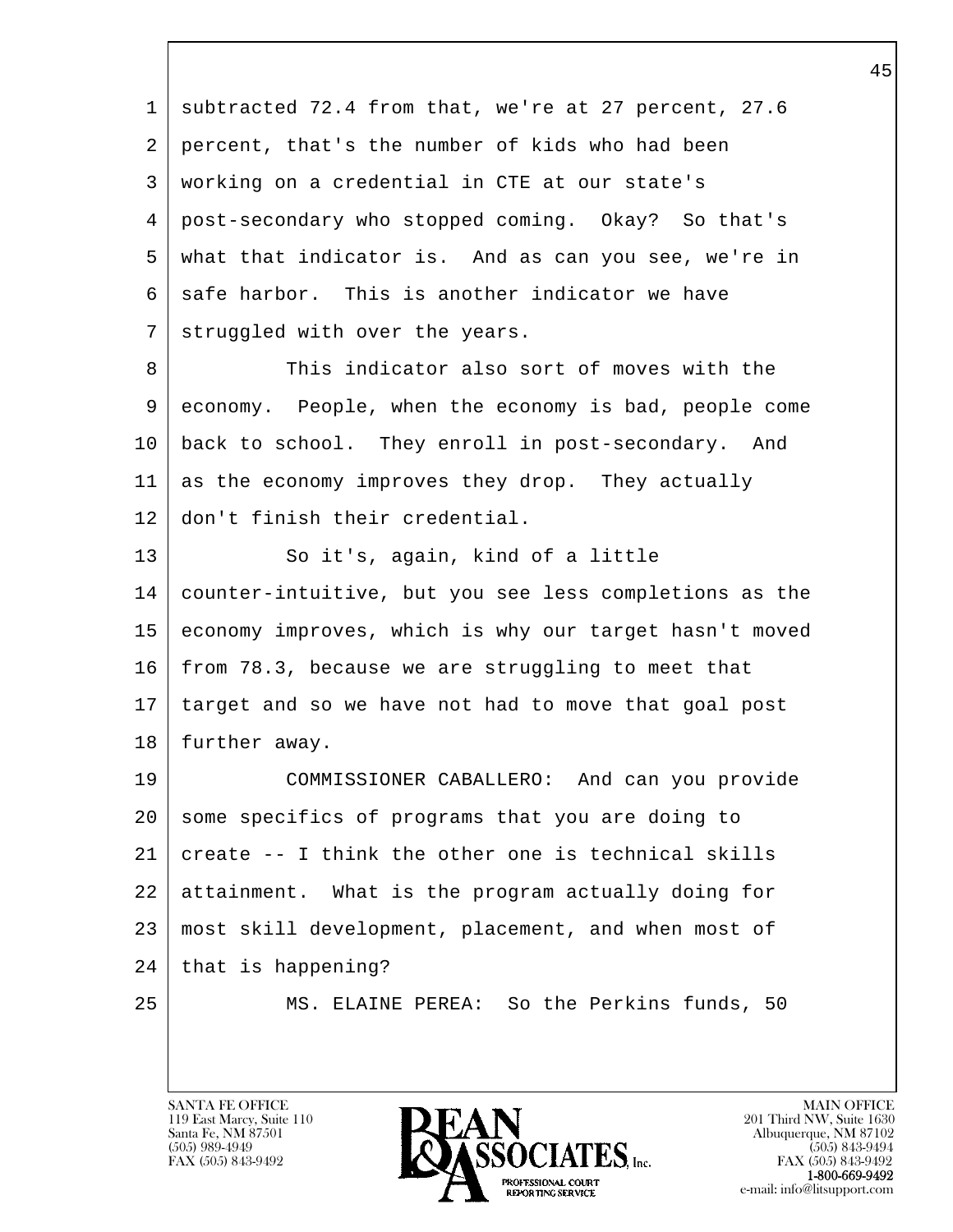| 1  | percent of the money that our bureau manages for the   |
|----|--------------------------------------------------------|
| 2  | Perkins goes to post-secondary, we split the funds     |
| 3  | half to secondary and half to post-secondary.          |
| 4  | Generally the post-secondary award goes to about 12    |
| 5  | community colleges. It is -- these funds are limited.  |
| 6  | They cannot go to research programs. They can only go  |
| 7  | to technical programs. So every applicant, every       |
| 8  | recipient has a -- has an application that includes a  |
| 9  | plan for how they will address each of these           |
| 10 | indicators. And for retention and transfer, and as     |
| 11 | you very insightfully noticed, technical skill         |
| 12 | attainment, those are very closely related.            |
| 13 | Oftentimes when people don't complete it's             |
| 14 | because they hit some sort of a wall with their        |
| 15 | technical skills. Most of our post-secondary are       |
| 16 | working very hard to make sure that remediation is --  |
| 17 | is woven into their programs and so that students do   |
| 18 | not get too far and hit those walls. Remediation       |
| 19 | typically happens early in the program, sometimes even |
| 20 | before the student can become a concentrator, so that  |
| 21 | they -- what we don't want to happen, let's say        |
| 22 | nursing, for example, we don't want somebody to get    |
| 23 | all of their nursing credentials except Algebra 1 and  |
| 24 | not be able to be a nurse because they couldn't pass   |
| 25 | algebra.                                               |
|    |                                                        |

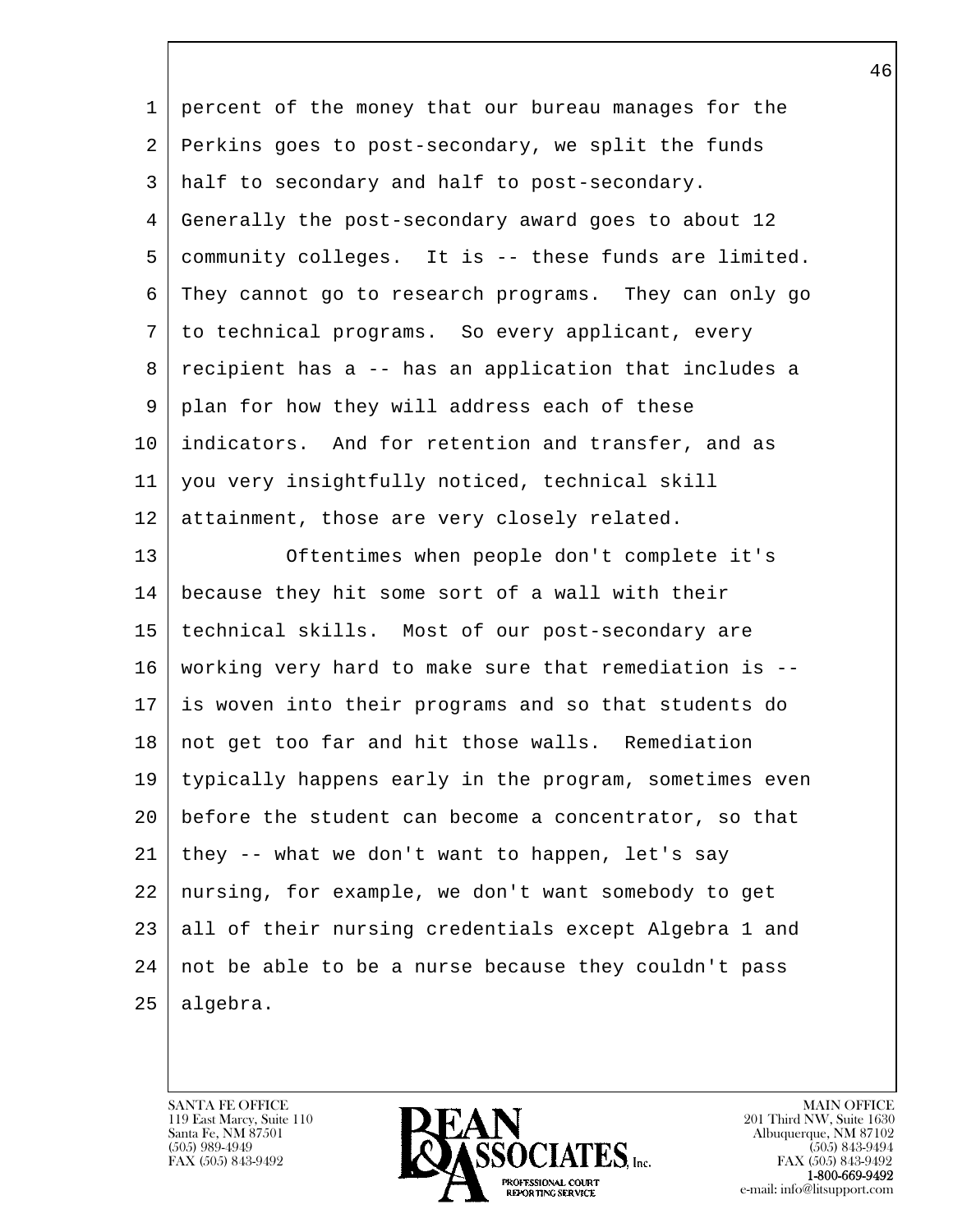l  $\overline{\phantom{a}}$ 1 So the post-secondary typically will put 2 math remediation as a pre-requisite even to entering 3 the nursing program so that the student has mastered 4 those algebra skills before they move into the nursing 5 program so that they don't end up dropping because of 6 those skills. 7 COMMISSIONER CABALLERO: Are you able to 8 track the student post-secondary from junior college 9 to junior college, or one technical school to the 10 other? 11 | MS. ELAINE PEREA: Within state, yes, we do. 12 We are not able to track student placement across 13 | state lines or from public institutions to private 14 institutions. That's a problem nationally and is part  $15$  of why the targets are not higher than they are, 16 because that's always been a problem. 17 COMMISSIONER CABALLERO: So you get dinged 18 on that portion? 19 MS. ELAINE PEREA: I wouldn't say we get 20 dinged, because it's part of why the target is low. 21 CHAIRMAN GIPSON: Commissioners, any other 22 questions? 23 MS. ELAINE PEREA: Thank you. The third 24 thing that you will find hopefully in your packet is 25 simply a letter that is stamped at the top, December

119 East Marcy, Suite 110<br>Santa Fe, NM 87501

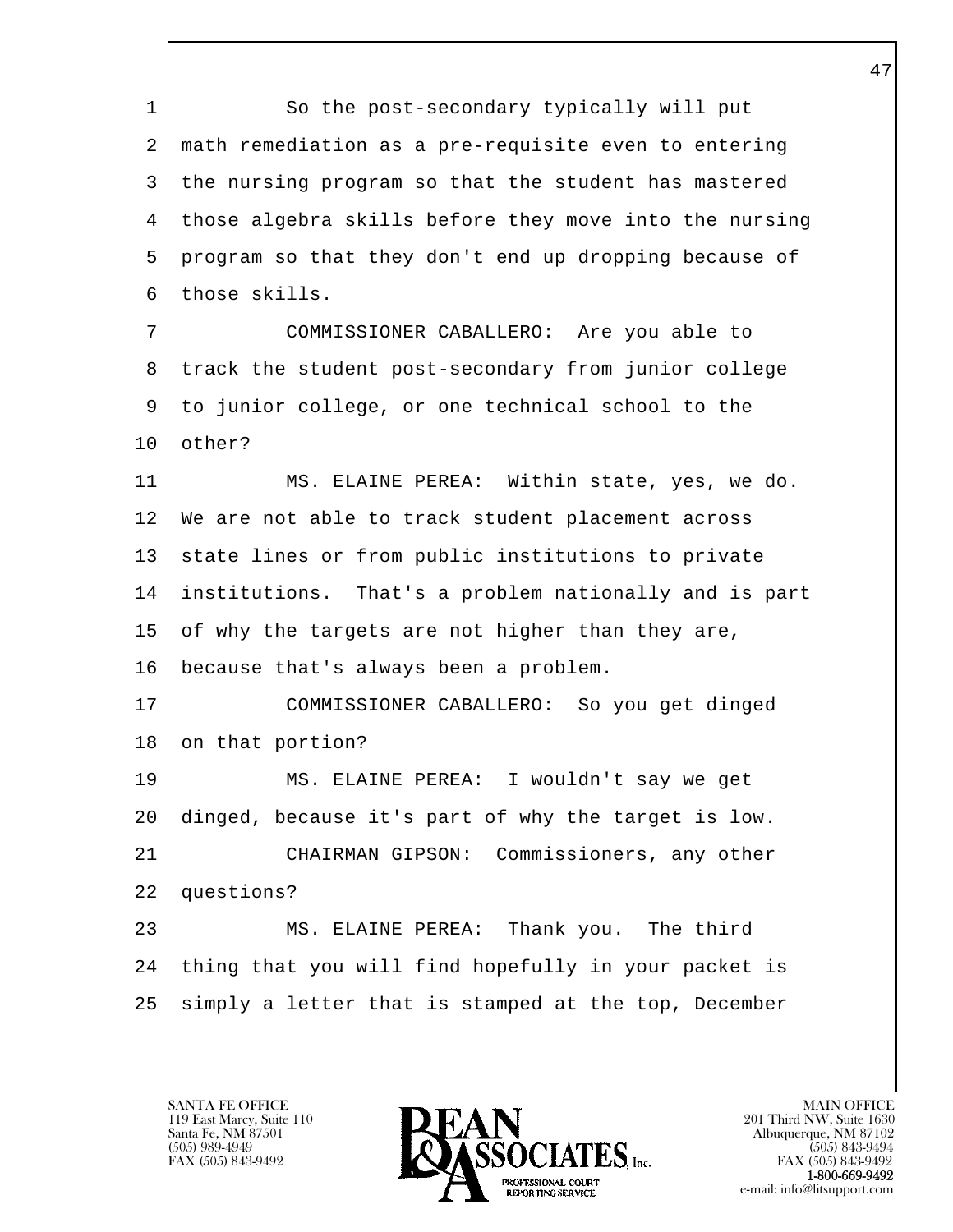l  $\overline{\phantom{a}}$  1 2016, December 8. It is from the Department of 2 Education. It is the closeout letter for our audit. 3 Those of you who were on the Commission last year will 4 remember that that was kind of a big deal for us. 5 They were here for about a week and we had a letter of 6 findings. We have worked through all of those 7 findings and everything has been closed out, so we are 8 | very pleased that we were able to close that quickly. 9 Sometimes these things can draw on for years, but this 10 | was not the case this year for us. 11 | And that's all I have to say. 12 | CHAIRMAN GIPSON: Congratulations on that. 13 | COMMISSIONER CABALLERO: One last question. 14 CHAIRMAN GIPSON: Certainly. 15 COMMISSIONER CABALLERO: In the report that 16 you mentioned that it's bound, and I know that a lot 17 of that report is -- all throughout the state; right? 18 Your involvement in Carl Perkins is throughout the  $19$  state? 20 MS. ELAINE PEREA: I just meant it's bound 21 physically. 22 COMMISSIONER CABALLERO: Yes, but the report 23 itself, you are in charge of looking at all the Carl 24 Perkins money, activities throughout the state? 25 MS. ELAINE PEREA: Yes, sir.

119 East Marcy, Suite 110<br>Santa Fe, NM 87501

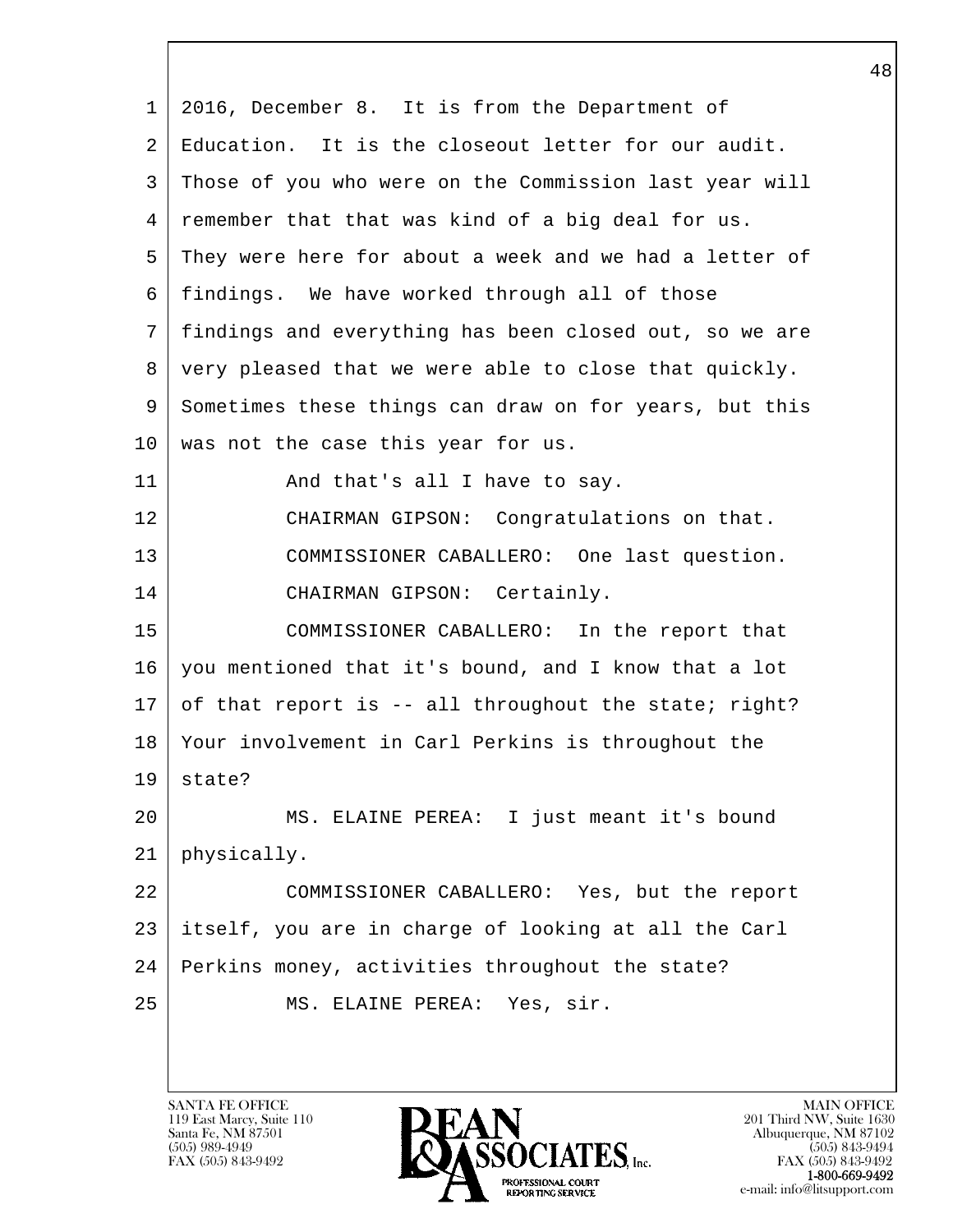1 COMMISSIONER CABALLERO: Okay. This has to 2 do with just charter schools. There's a question, and 3 question 8 that says during the reporting year that 4 your state used Perkins funds to support funded 5 charter schools operating career and technical 6 education programs. Can you elaborate a little bit 7 more? I read through it and I'm just curious if you 8 had more to add to that.

l 9 | MS. ELAINE PEREA: I would just like to say  $10$  that the  $-$  that the point that I mentioned earlier 11 about the funding structure and the rules of how money 12 is determined, it significantly limits how much 13 charter schools are able to participate in the Carl 14 Perkins Act. And towards that I would say that in 15 your role as leaders for the charter schools, when 16 charters have good relationships and are doing similar 17 things, I -- for example, STEM, I know there are 18 several charter schools that are working on STEM in 19 different ways. That's a natural consortium that 20 could be encouraged to submit and get funds. That's 21 kind of beyond the scope of the work of my bureau, but 22 it is certainly something that we, me and Katy can 23 work together to try to bring more charter schools 24 into the fold. Because of that \$15,000 cap or floor, 25 rather, it's very hard for individual charter schools

119 East Marcy, Suite 110<br>Santa Fe, NM 87501

 $\overline{\phantom{a}}$ 

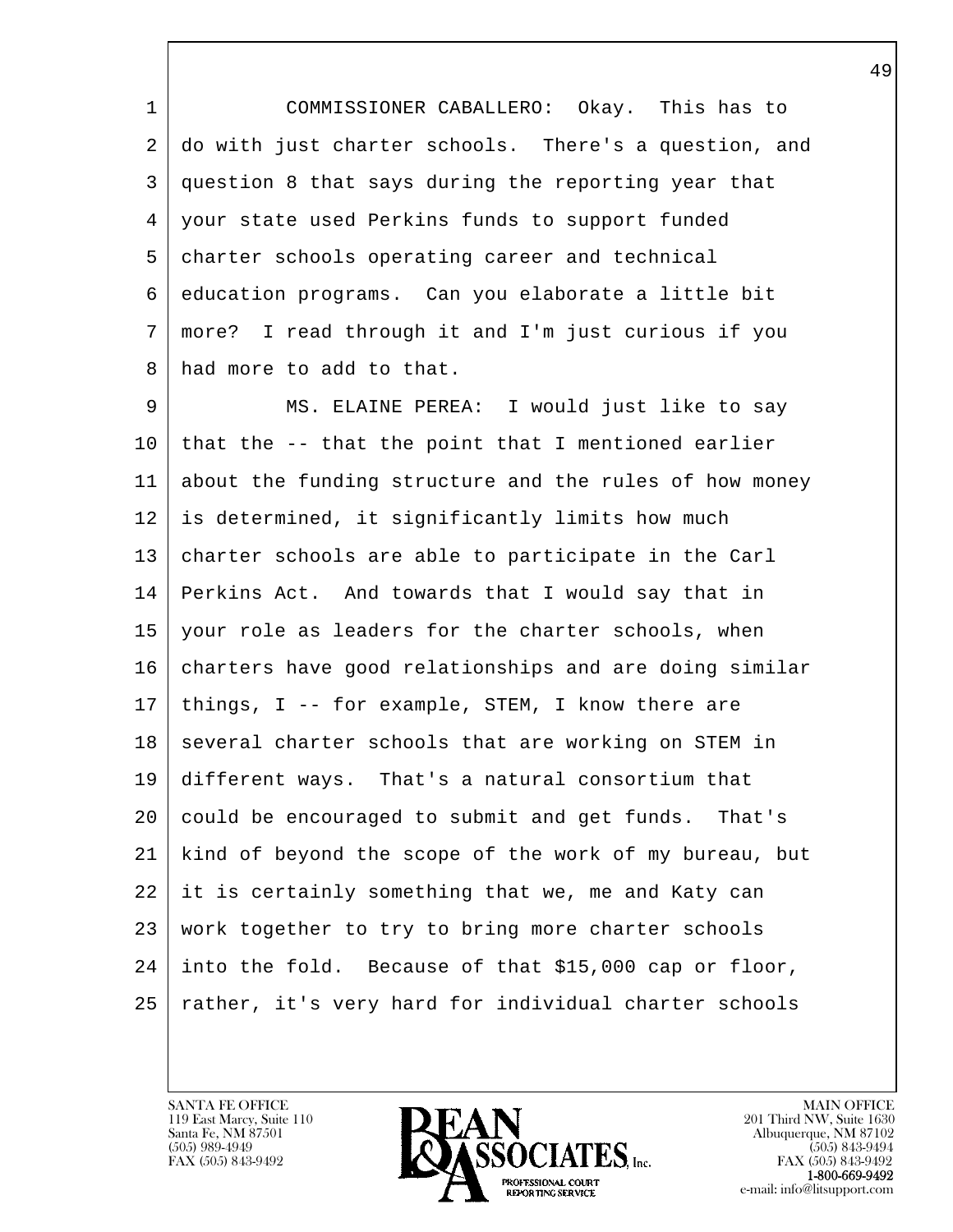1 to participate.

2 In this question that you point out, you 3 will see that the charter schools that are listed are 4 district charters. APS has chosen to support some of 5 their district charters. That award goes to the 6 district, and so clearly they are well over the  $7 | $15,000 \text{ cap.}$ 

8 And then, the Media Arts Charter School in 9 Albuquerque gets a targeted award to participate in 10 the high schools that work, which is a leadership set 11 aside part of Carl Perkins grant, and so they get 12 about \$100,000 to participate in that intensive 13 coaching effort. That's a wall-to-wall school design 14 | that brings CTE into every classroom, into the math 15 classrooms, the English classrooms, and Media Arts 16 Charter is one of four schools in the state that has 17 gotten that targeted award, in part to help them build  $18$  a showcase that shows other schools how to do CTE 19 right, if you will.

l 20 COMMISSIONER CABALLERO: How many charter 21 schools, both state and those sponsored by school 22 districts, participate on the Carl Perkins program? 23 MS. ELAINE PEREA: Just those that are 24 outlined in this question. There's the three 25 Albuquerque Public district charters, Corrales

119 East Marcy, Suite 110<br>Santa Fe, NM 87501

 $\overline{\phantom{a}}$ 

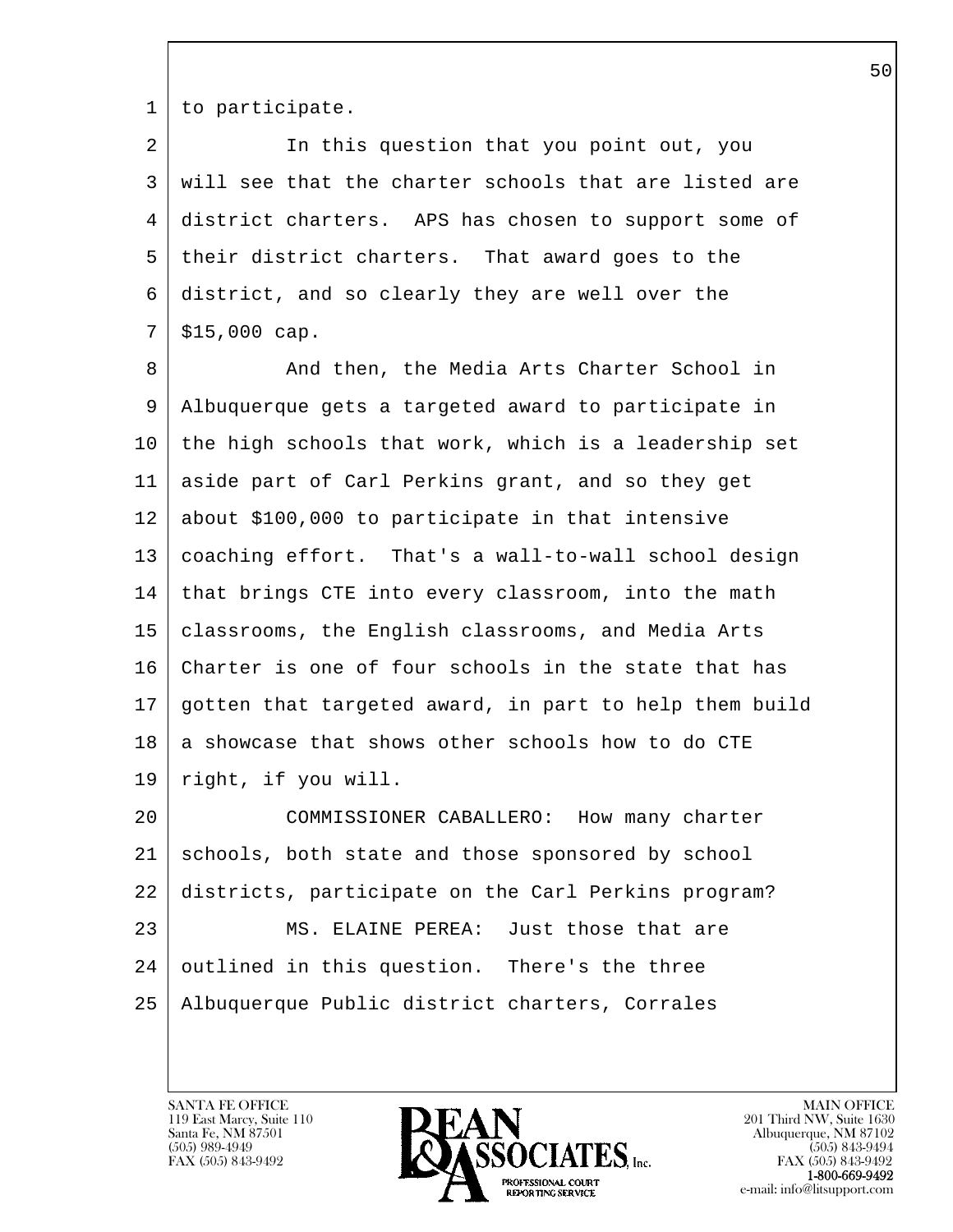l  $\overline{\phantom{a}}$  1 International, DATA Charter, the Career Enrichment 2 Center, and then the Media Arts Collaborative Charter 3 School, which gets a direct grant which is not part of 4 | the Perkins basic grant. That's a separate High 5 Schools That Work grant. Those four are the only 6 ones. 7 COMMISSIONER CABALLERO: And I'm trying to 8 understand the limitation. So for sure the rural 9 schools in -- rural charter schools will be less able 10 to participate because they won't qualify because of 11 their size. 12 MS. ELAINE PEREA: By themselves they will 13 | not qualify. 14 CHAIRMAN GIPSON: Can I just qualify? I 15 think it's not just rural. We have any number of  $16$  charters that are  $-$ - that are quite small, so that 17 it's -- it's across the board. I would say probably 18 most of our charters don't have the student 19 population. 20 MS. ELAINE PEREA: And many of our 21 districts, about half of our districts cannot qualify 22 by themselves. 23 CHAIRMAN GIPSON: Commissioner Johnston. 24 COMMISSIONER JOHNSTON: There are nine 25 educational cooperative regions across the state and

119 East Marcy, Suite 110<br>Santa Fe, NM 87501

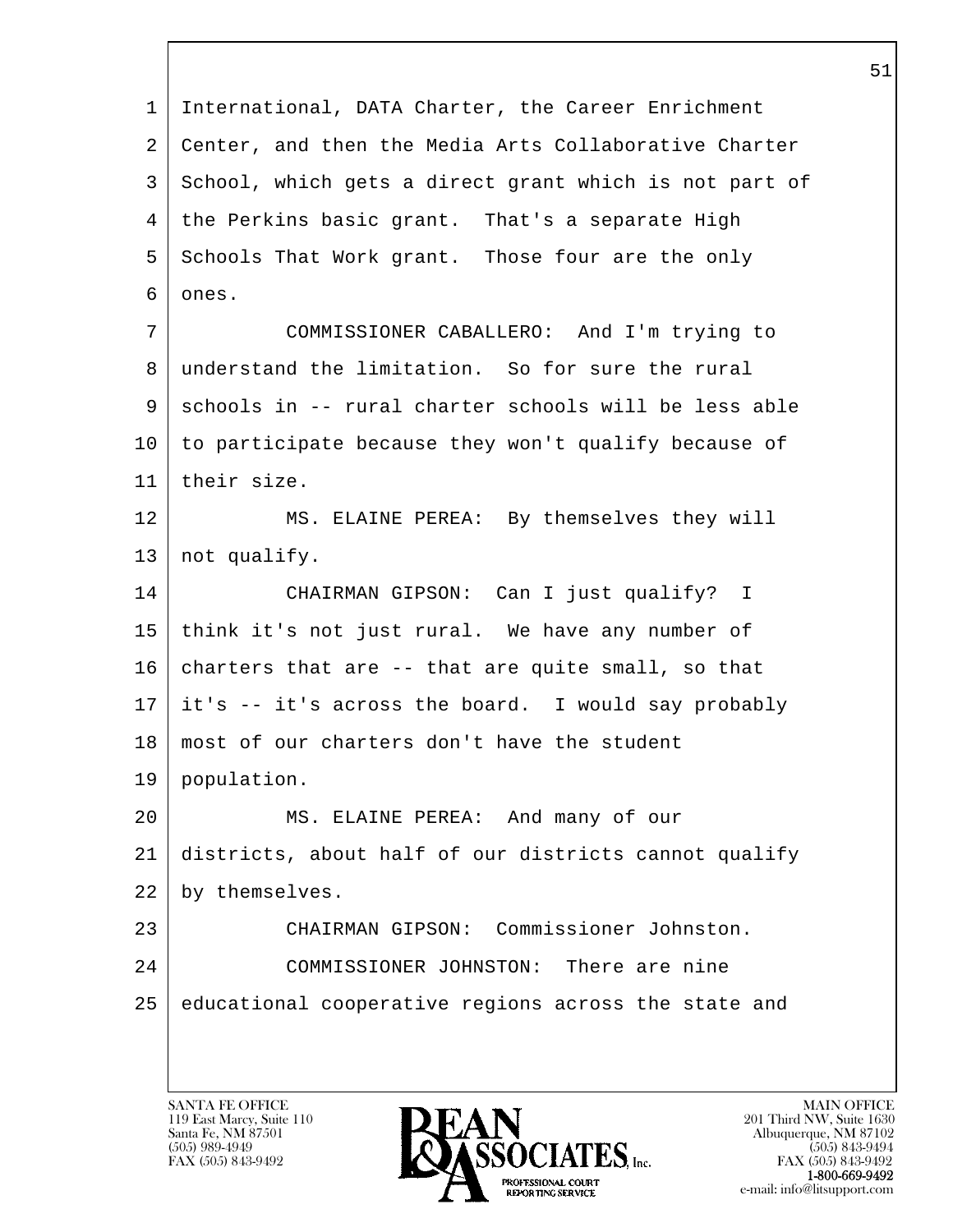| 1  | the rural schools utilize those cooperatives to help   |
|----|--------------------------------------------------------|
| 2  | them function as fiscal agent and support in the grant |
| 3  | writing, and one of my desires would be that the       |
| 4  | leaders of the charter schools, the small charter      |
| 5  | schools, both urban and rural, recognize that they are |
| 6  | eligible to participate in these cooperatives, and     |
| 7  | that they can get assistance in writing for these      |
| 8  | grants and planning for them. So rural schools are     |
| 9  | not limited because of isolation or size, nor are the  |
| 10 | urban. It's we need to be better informed about the    |
| 11 | regional cooperatives that lie in the state, because   |
| 12 | they are vital. They can serve a wonderful --          |
| 13 | MS. ELAINE PEREA: Thank you, Commissioner              |
| 14 | Johnston, that's a very important point. The RECs are  |
| 15 | fundamental. But that being said, the applicants or    |
| 16 | potential applicants are not limited to RECs.<br>For   |
| 17 | example, for several years Los Alamos and Pojoaque     |
| 18 | formed a collaborative and they submitted a joint      |
| 19 | application for several years. Now they are not        |
| 20 | participating anymore, but just as an example, two     |
| 21 | schools that are aligned that have similar goals can   |
| 22 | form a consortia, if they were at opposite ends of the |
| 23 | state.                                                 |
| 24 | CHAIRMAN GIPSON: And I know that -- I think            |

l  $\overline{\phantom{a}}$ 

 $25$  the vast majority of charters do work with the RECs

31XYTA FE OTTCL<br>119 East Marcy, Suite 110<br>Santa Fe, NM 87501<br>(505) 989-4949



201 Third NW, Suite 1630<br>Albuquerque, NM 87102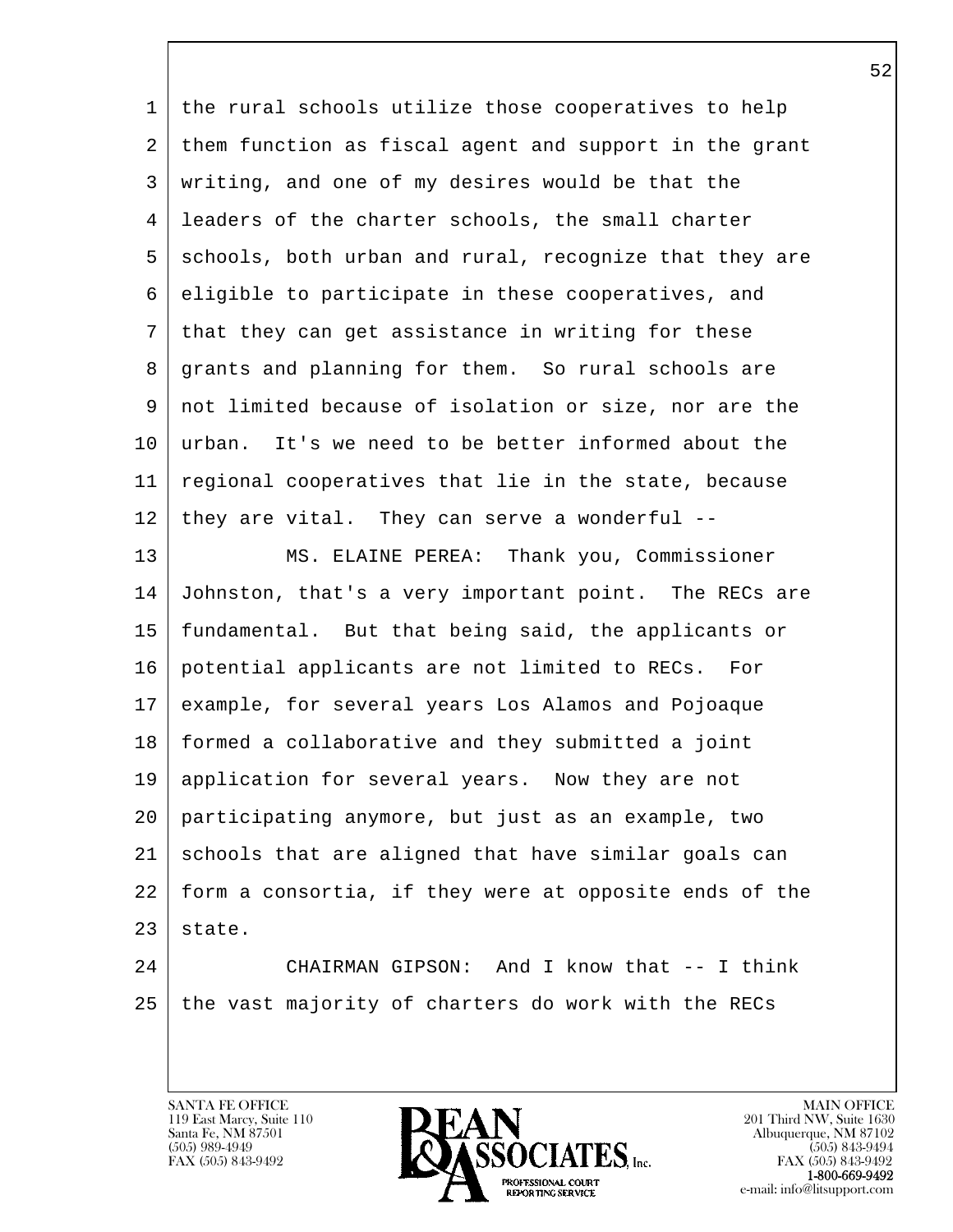l  $\overline{\phantom{a}}$  1 because they understand the benefit of it. But I 2 don't know whether they fully understood or understand 3 that they could form, like, a consortium for the 4 Perkins grant. So I think that's an important point  $5$  to get across to the charters. 6 So my question is, if I was a 7 state-authorized charter, I could not access the 8 Perkins grant through, say, in my area, Las Cruces. 9 Is that -- that's not possible. I would have to be a 10 district-authorized to obtain that money? 11 MS. ELAINE PEREA: Yes, that's correct. 12 CHAIRMAN GIPSON: Okay. All right. 13 | MS. ELAINE PEREA: And I want to point out 14 one other thing. Because this is a federal grant, 15 | there is a fair amount of bureaucracy, and the 16 | smaller -- the smaller districts and charters have 17 found that, because if you get three schools together  $18$  and they get \$18,000, and they need a half FTE to 19 administer those \$18,000, even when they find the 20 power in numbers to apply, they sometimes decide that 21 it's not worth the money because of the bureaucratic 22 load. 23 CHAIRMAN GIPSON: Right. Thank you. 24 Commissioners, any other questions? 25 CHAIRMAN GIPSON: Thank you.

119 East Marcy, Suite 110<br>Santa Fe, NM 87501

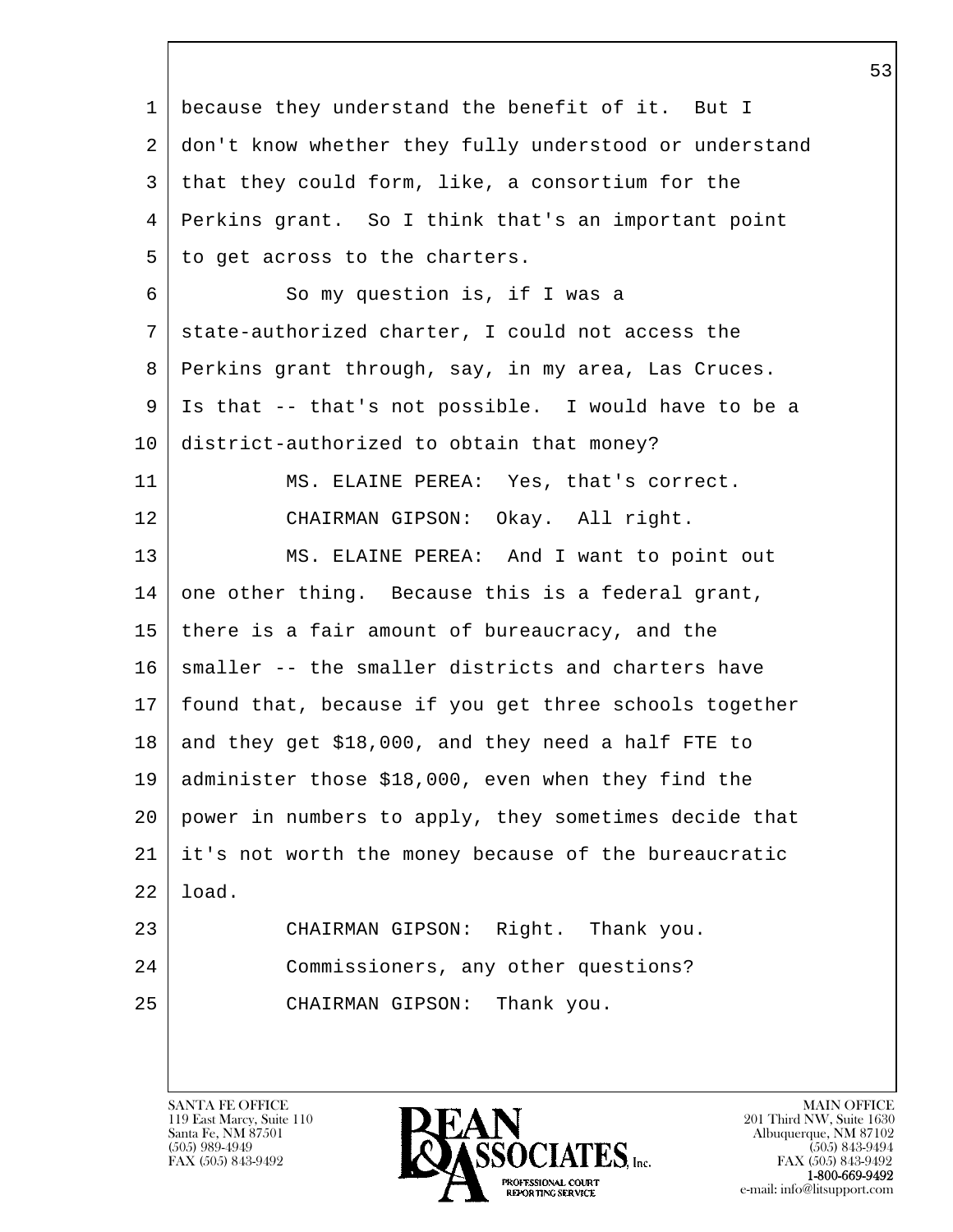l  $\overline{\phantom{a}}$ 1 | MS. ELAINE PEREA: Thank you for your time. 2 CHAIRMAN GIPSON: Thank you. 3 Congratulations, once again. 4 MS. ELAINE PEREA: Thank you. 5 COMMISSIONER TOULOUSE: Madame Chair, I 6 would also like to congratulate Dr. Perea on her 7 promotion, which I always assumed was coming, but I'm 8 glad to know for once my assumptions were correct. 9 Thank you. 10 MS. ELAINE PEREA: Thank you. 11 CHAIRMAN GIPSON: Commissioners, we are on 12 to number 7, Review of the PEC Rules of Procedure. I 13 | think it's been adequately --14 COMMISSIONER CONYERS: Do we need a motion 15 to approve the report? 16 CHAIRMAN GIPSON: I'm sorry. Do we have to 17 approve this report? 18 | MS. POULOS: Madame chair, I believe it was 19 informational. We'll make sure that it's back on the 20 agenda. If she needs approval. 21 CHAIRMAN GIPSON: I thought it was just 22 informational. 23 COMMISSIONER CONYERS: Okay. I was just 24 | going to propose a motion. 25 CHAIRMAN GIPSON: Okay. We're on to item 7,

119 East Marcy, Suite 110<br>Santa Fe, NM 87501

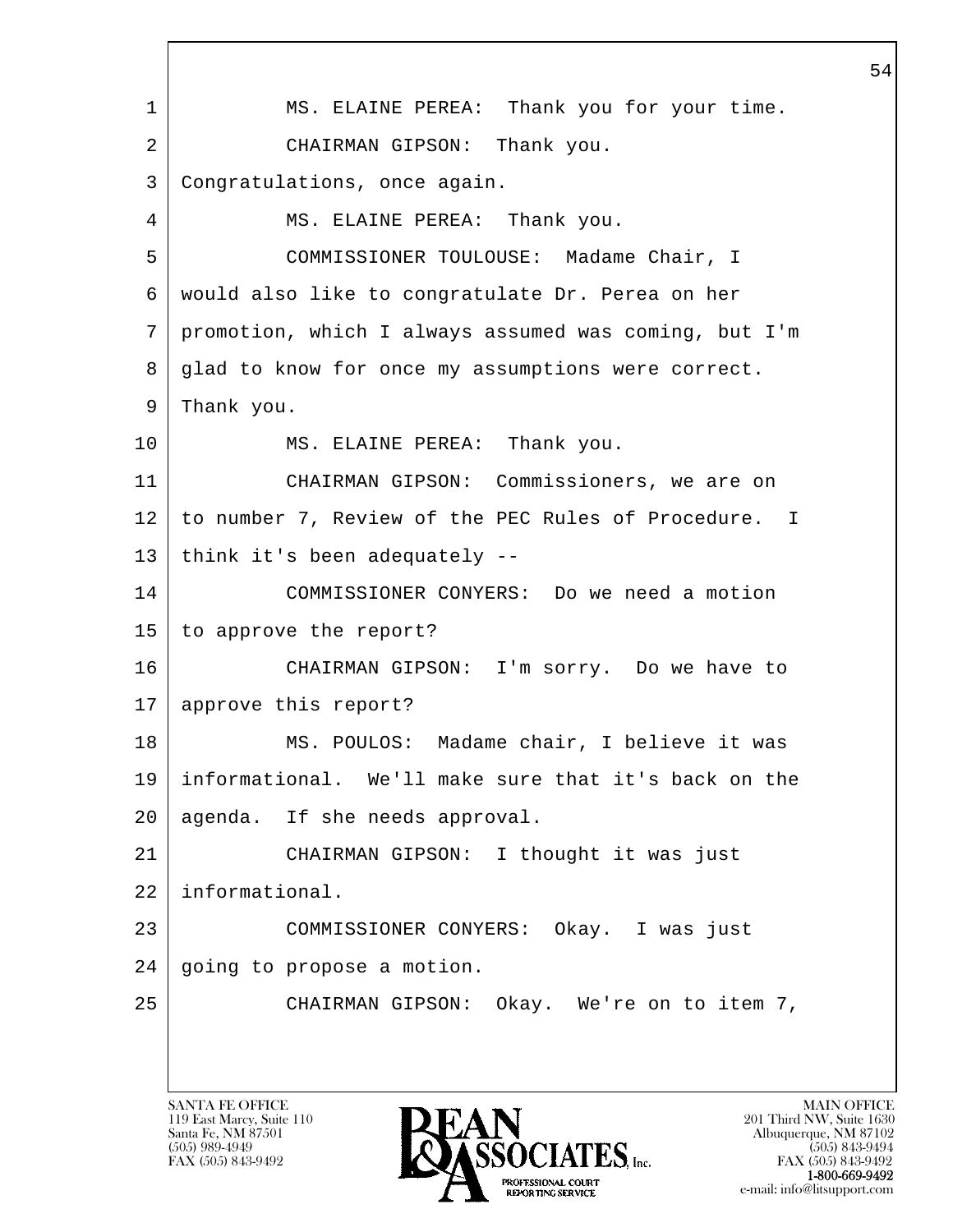l  $\overline{\phantom{a}}$  1 Review of the PEC's Rules of Procedure. I think it's 2 been explained that we had already put this yesterday 3 on our work session agenda for next month, which will 4 be February 9th, and we'll have a discussion later on 5 about the full work session agenda. If anyone has any 6 recommendations for changes to the rulings, if you 7 will please forward them to Beverly so that she can 8 then send them out to us so that we could review them, 9 and we will have them in a timely fashion for the 10 | February 9th meeting. 11 | And I'll remind Commissioners once again 12 that all communications go through Beverly to us so 13 that we don't deal with a rolling quorum and get into 14 any difficulties with that. So I would appreciate 15 | that. So thank you. 16 I will ask for a short break at this point 17 in time before we move on to the next agenda item. So 18 if we can take 10 minutes? We'll be quick, thank you. 19 (A recess was taken from 10:12 a.m. 20 through 10:32 a.m.) 21 CHAIRMAN GIPSON: I'm going to call us back 22 into session, please. 23 We are on to item number 8, Discussion and 24 Possible Action - PED Recommendation to Commence 25 Revocation Proceedings Against La Promesa Early

119 East Marcy, Suite 110<br>Santa Fe, NM 87501

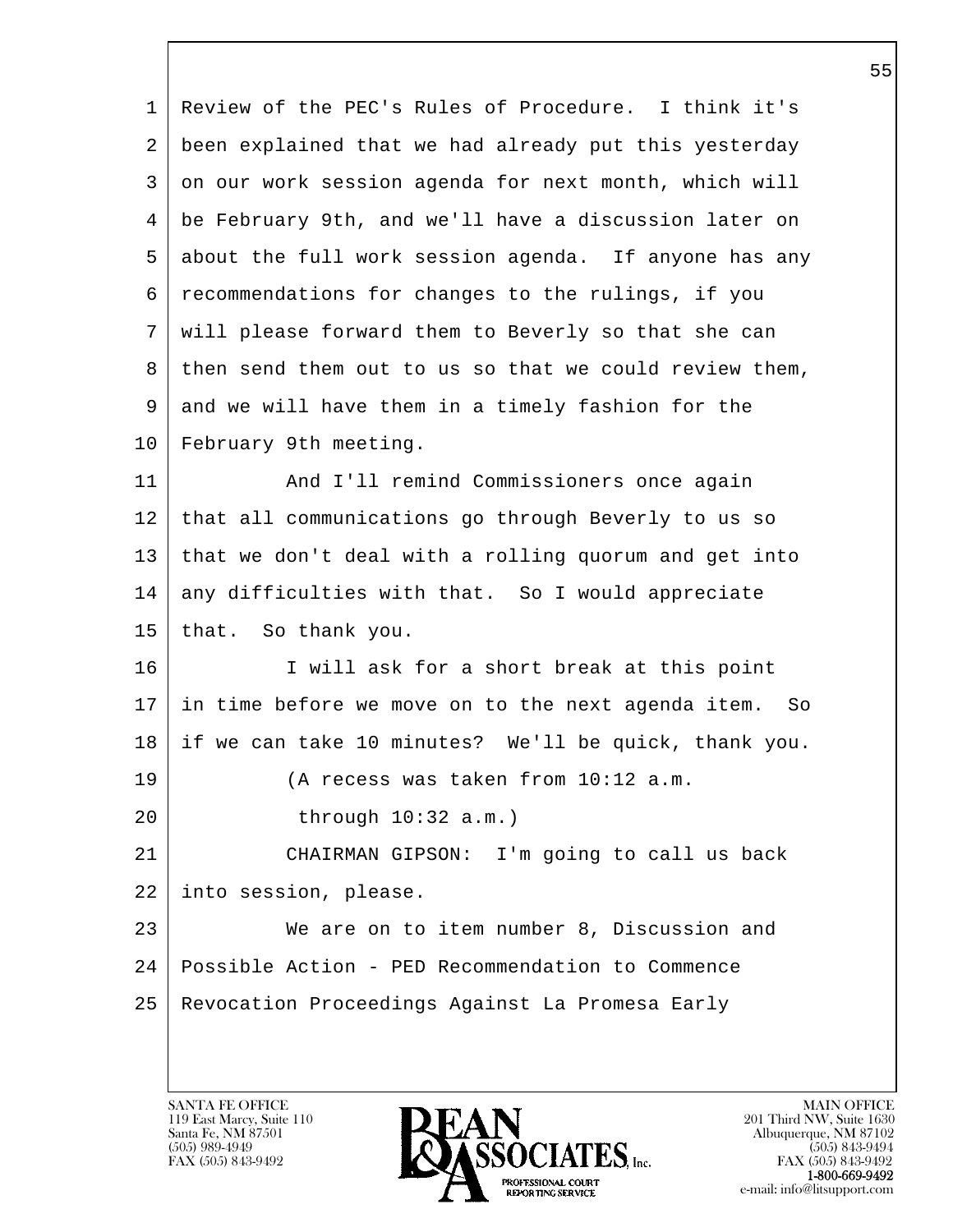1 Learning Center Based on Suspension of Board of 2 Finance and Fiscal Management.

3 Before I turn this over to the Director, I 4 would like to remind everyone that this is not a 5 hearing to revoke the charter. This is a discussion 6 on whether this Commission will, in fact, vote to hold 7 the hearing. So whatever determination is made today 8 is simply on whether we will or will not hold a 9 revocation hearing. At the time, if the decision is 10 | made to hold the revocation hearing, members of the 11 community, interested parents and students will be 12 afforded an opportunity to provide testimony at that 13 hearing. Since this is not a hearing we do not hear 14 from parents, students or interested community members 15 at this portion of the meeting because this, once 16 | again, is not a hearing. This is simply a discussion 17 for a decision on whether we will, in fact, hold that 18 hearing. 19 Do the Commissioners have any questions in 20 regards to that? 21 COMMISSIONER CABALLERO: Yes. 22 CHAIRMAN GIPSON: Could you please introduce 23 yourself or identify yourself?

l 24 COMMISSIONER CABALLERO: Not allowing 25 parents to speak, is that normal procedure?

119 East Marcy, Suite 110<br>Santa Fe, NM 87501

 $\overline{\phantom{a}}$ 

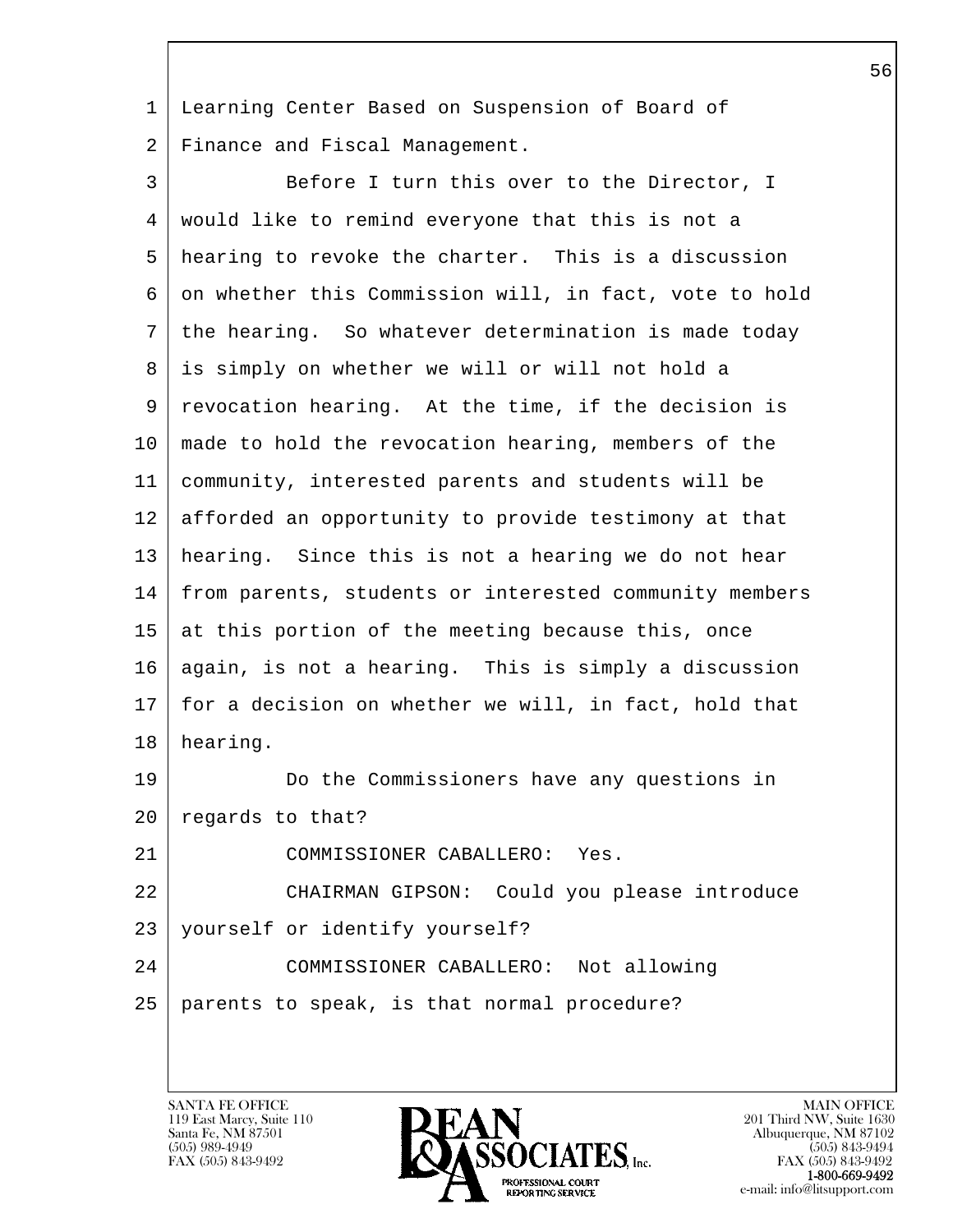l  $\overline{\phantom{a}}$  1 CHAIRMAN GIPSON: Correct, because this,  $2$  once again, is not a hearing. 3 COMMISSIONER CABALLERO: I understand it's 4 | not a hearing. 5 CHAIRMAN GIPSON: That's why the decision 6 has always been that parents, interested community 7 members, because they have the opportunity at 8 hearings, but not at an agenda item such as this. 9 COMMISSIONER CABALLERO: Okay. I don't -- I 10 checked all our procedures. I didn't see any of that 11 there and I will just leave it at there. But let me 12 just clarify, those people that want to speak to the 13 Commission can do so in the open forum portion? 14 CHAIRMAN GIPSON: Yes. As I mentioned at 15 the beginning of the meeting that there's the sign-up 16 sheet for the open public portion of the meeting, yes. 17 COMMISSIONER CABALLERO: Okay. 18 CHAIRMAN GIPSON: There is a limited time to  $19$  that. 20 COMMISSIONER CABALLERO: Limited time per 21 person? 22 CHAIRMAN GIPSON: Total. 23 COMMISSIONER TOULOUSE: Madame Chair, I 24 would like to also say, though, that the school has an 25 option if they have someone else that they want to sit

119 East Marcy, Suite 110<br>Santa Fe, NM 87501

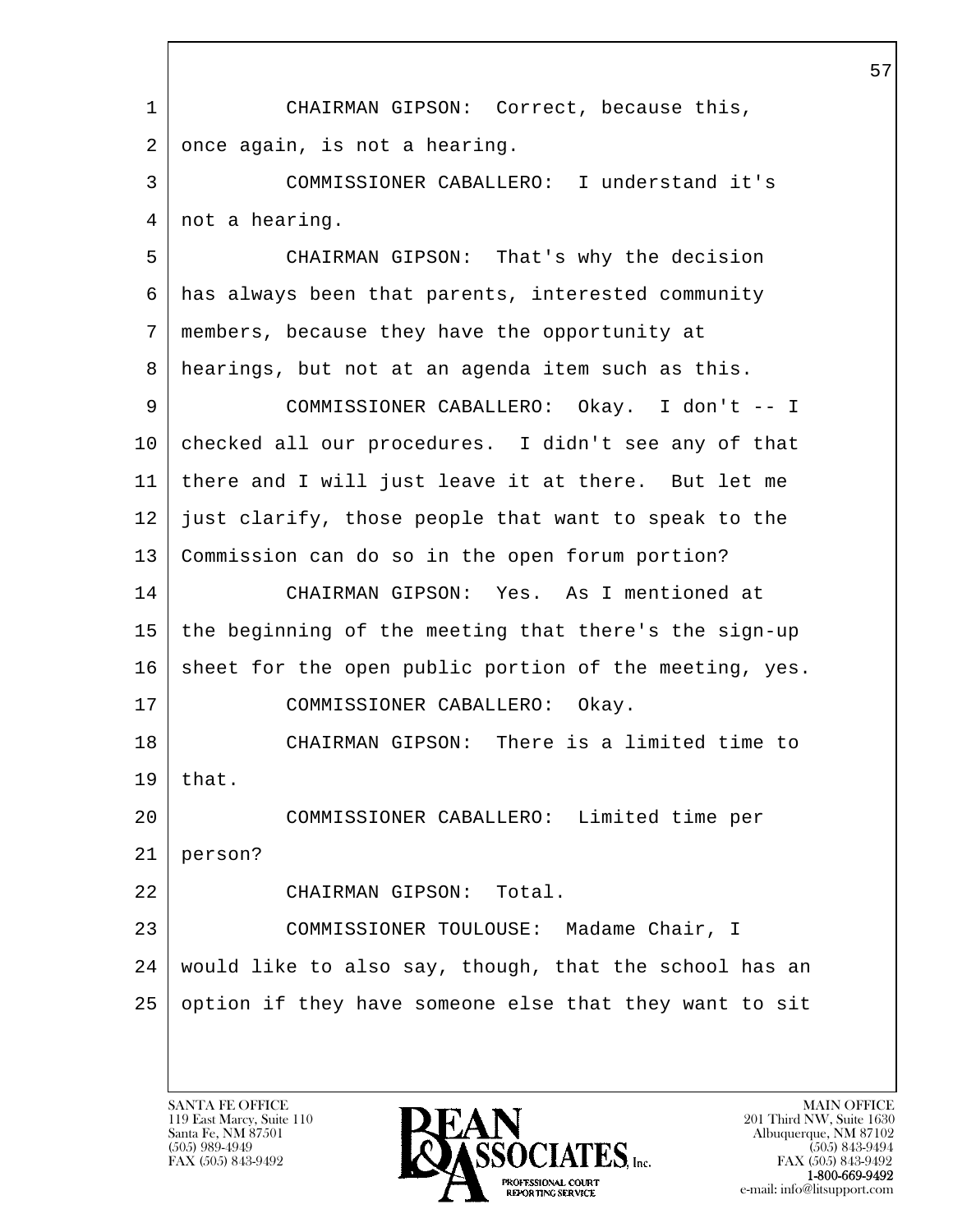l  $\overline{\phantom{a}}$  1 with them, a governance council member, a parent, a 2 representative, or something, they could include in 3 their answers to the discussion, at the option of the 4 school at this. So it doesn't necessarily have to be 5 the two people. It's their choice, or they can choose 6 somebody else. 7 CHAIRMAN GIPSON: Yes. They can have a 8 governance council member sitting with them, yes, but 9 not -- I'll leave it at that. 10 | The we ready to proceed? 11 Director Poulos. 12 | MS. POULOS: Madame Chairwoman, 13 Commissioners, before you today, the Public Education 14 Department has provided a recommendation to commence 15 revocation proceedings against La Promesa Early 16 Learning Center. That recommendation is based on the 17 | suspension of the Board of Finance and the evidence 18 that the Public Education Commission has that 19 indicates that this school has engaged in fiscal 20 mismanagement. 21 As the Commission knows, on August 12, 2016 22 the Public Education Department did notify La Promesa 23 Early Learning Center that the Public Education 24 Department was suspending the school's Board of 25 Finance. That was based on information that PED had

119 East Marcy, Suite 110<br>Santa Fe, NM 87501

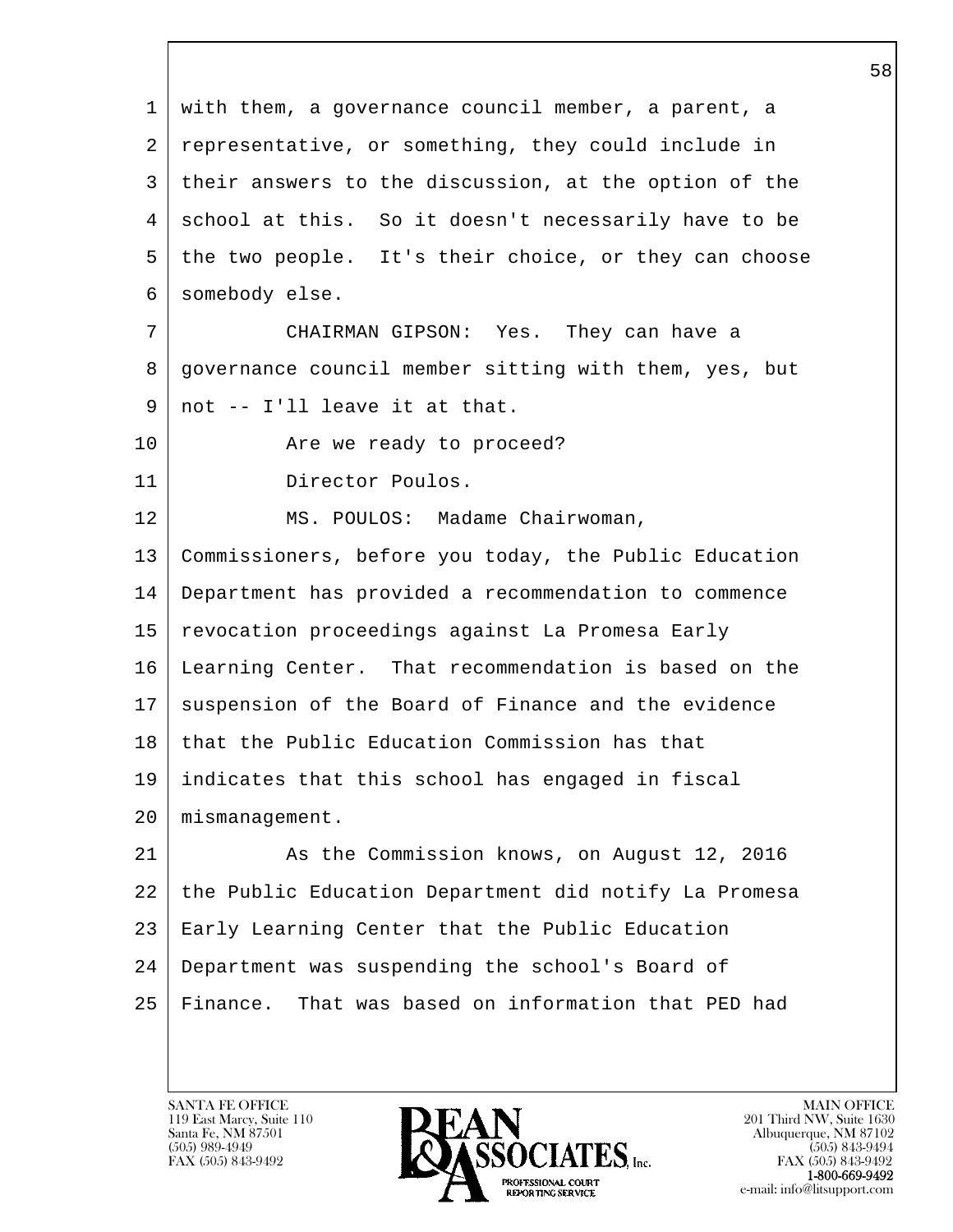1 that made it reasonable to believe there was 2 mismanagement, improper recording or improper 3 reporting of public school funds under the school's 4 control. In your material today you have that letter 5 as well as the investigation that was conducted by the 6 Public Education Department's Audit Bureau that led to 7 | the suspension of the Board of Finance.

 8 What's very important to know is that the 9 New Mexico Statutes Annotated 22-8B-39(G) states that 10 when a governing body of a state charter school is 11 suspended from acting as a board of finance, the 12 department shall consider commencing proceedings 13 before the Commission to revoke the charter of the 14 state chartered charter school in the case of a state 15 chartered charter school that has engaged in serious 16 or repeated mismanagement, improper recording or 17 improper reporting of public school funds under its 18 control.

l  $\overline{\phantom{a}}$ 19 And that's why we are making the 20 recommendation, because since August 12, 2016, the 21 Public Education Commission -- Department -- 22 apologies -- has had the opportunity to learn more 23 information and come to a better understanding. That 24 includes while the Public Education Department, and 25 therefore La Promesa's audit, is not ready and has not

119 East Marcy, Suite 110<br>Santa Fe, NM 87501

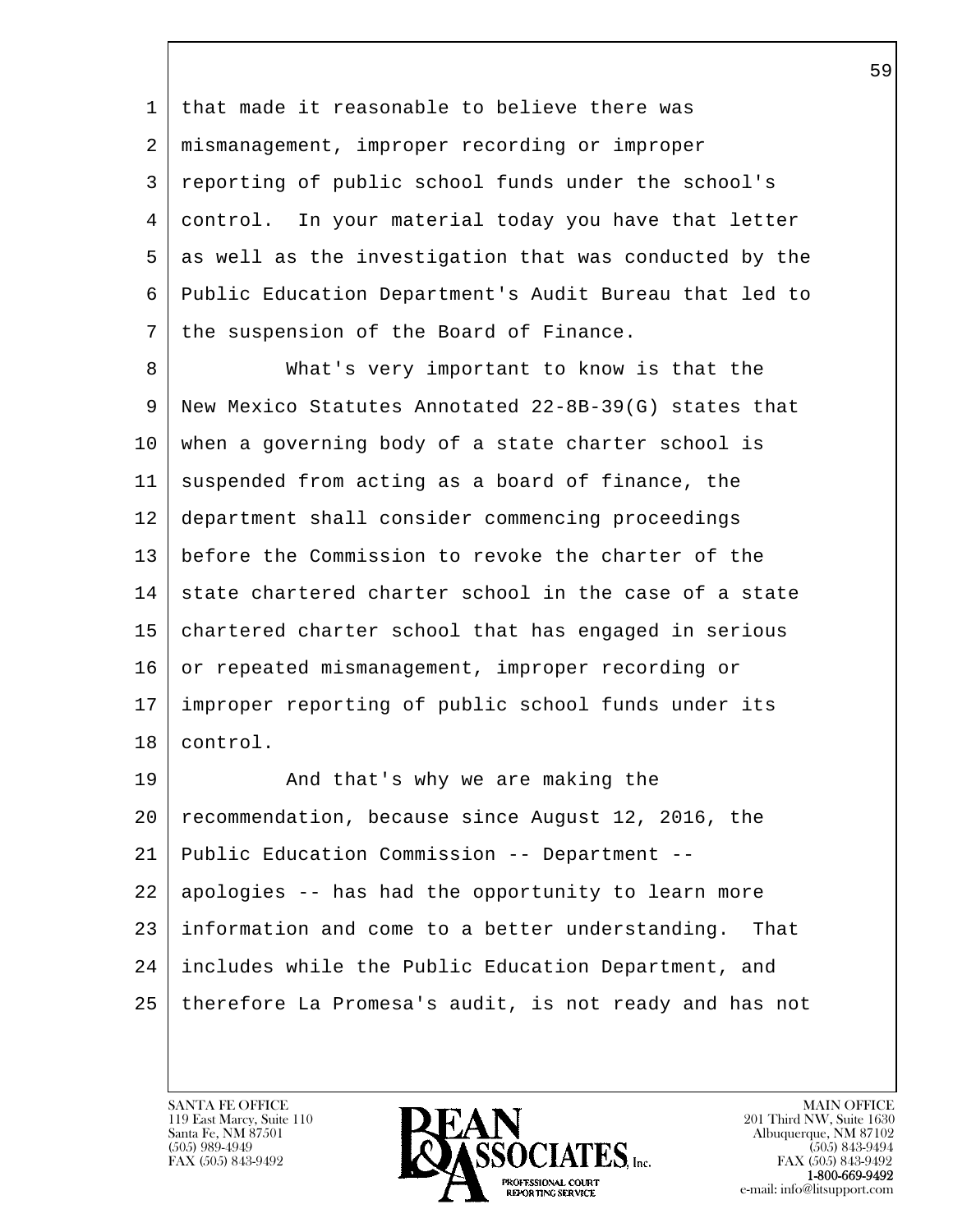1 been released, initial discussions with the auditor 2 have indicated that there are serious concerns and 3 that there are issues that reflect what we have seen 4 here and the reasons for the suspension of the Board 5 of Finance.

6 And so for those reasons, the Public 7 Education Department has made the recommendation that, 8 | again, the Commission consider holding a revocation 9 hearing to accept evidence to determine whether there 10 has been fiscal mismanagement, improper recording, 11 whether there has been failure to comply with 12 generally-accepted fiscal management.

13 | The addition, we have provided information 14 about the school's current performance. We do think 15 that's important for the Commission to be aware of as 16 far as academics go, and we do that with all of the 17 items we present in front of the Commission. So you 18 will see that in addition to the fiscal mismanagement, 19 the PED certainly has concerns about the academic 20 performance of the school, which in the last year 21 received a letter grade of an F. 22 CHAIRMAN GIPSON: Thank you. Good morning. 23 Beverly, do we have one of those big clips

 $24$  that will just make it a little bit easier?

25 MS. PATRICIA MATTHEWS: Thank you, Madame

119 East Marcy, Suite 110<br>Santa Fe, NM 87501

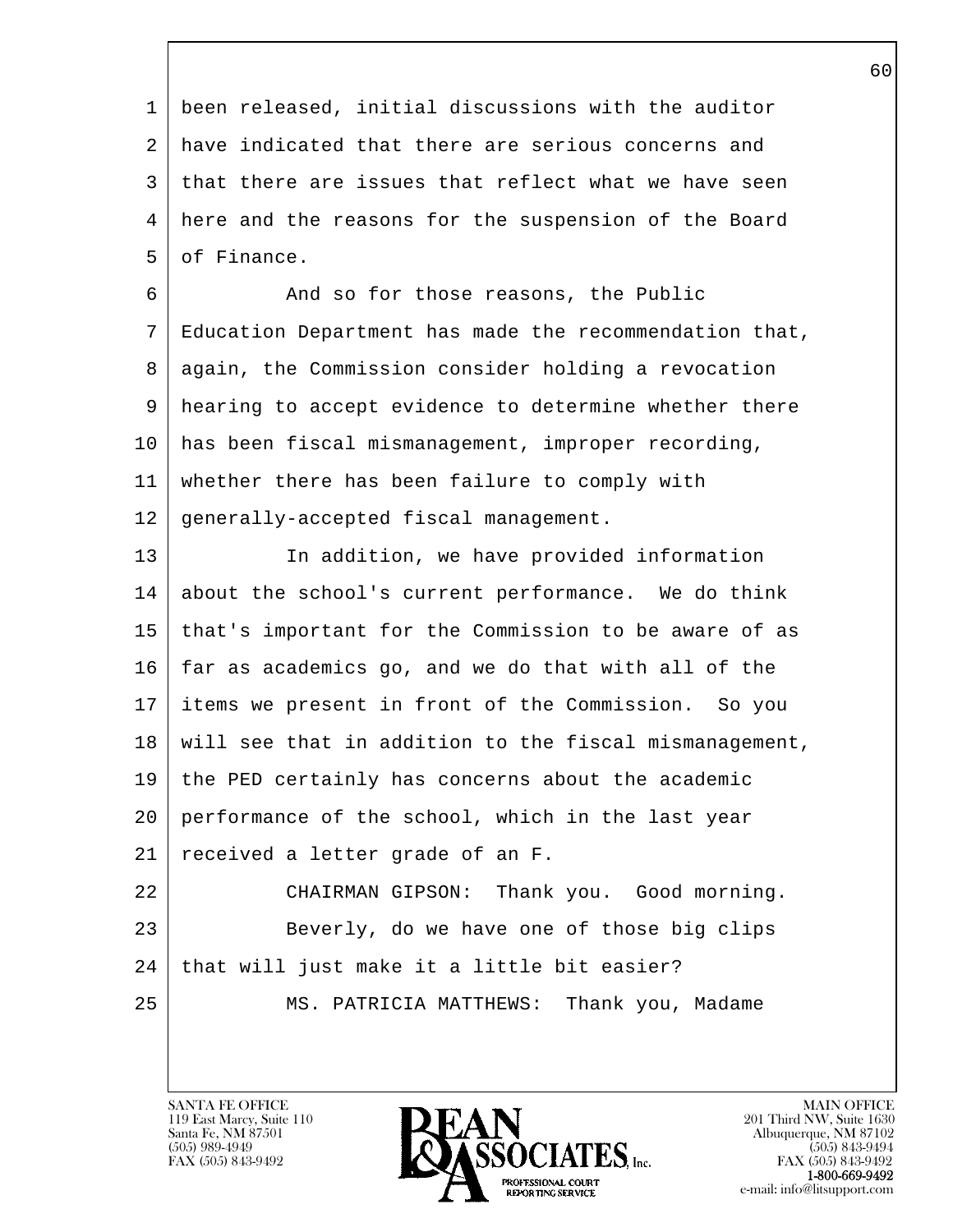l  $\overline{\phantom{a}}$  1 Chair, members of the Commission. My name is Patricia 2 Matthews from the Matthews Fox law firm here on behalf 3 | of La Promesa Early Learning Center. 4 COMMISSIONER ARMBRUSTER: I do think we need 5 you to talk closer and a little bit louder 6 | so Commissioner Pogna can hear you. 7 MS. PATRICIA MATTHEWS: Can you hear me now, 8 Commissioner Pogna? 9 COMMISSIONER POGNA: Yes. 10 MS. PATRICIA MATTHEWS: My name is Patricia 11 Matthews from the Matthews Fox law firm on behalf of 12 La Promesa Early Learning Center, and I will let 13 | Mr. Jones introduce himself. 14 MR. CHRIS JONES: Good morning, Madame 15 Chair, members of the Commission. My name is Chris 16 Jones. I'm the Executive Director of La Promesa Early 17 Learning Center. 18 | MS. PATRICIA MATTHEWS: Thank you very much 19 for the opportunity to speak to the Commission this 20 morning. Unfortunately, we were caught quite off 21 guard and we were not given any sort of parameters 22 about how this process would work this morning, so we 23 have put something together. Hopefully, that 24 information will provide a more complete picture of 25 what's happening here.

119 East Marcy, Suite 110<br>Santa Fe, NM 87501

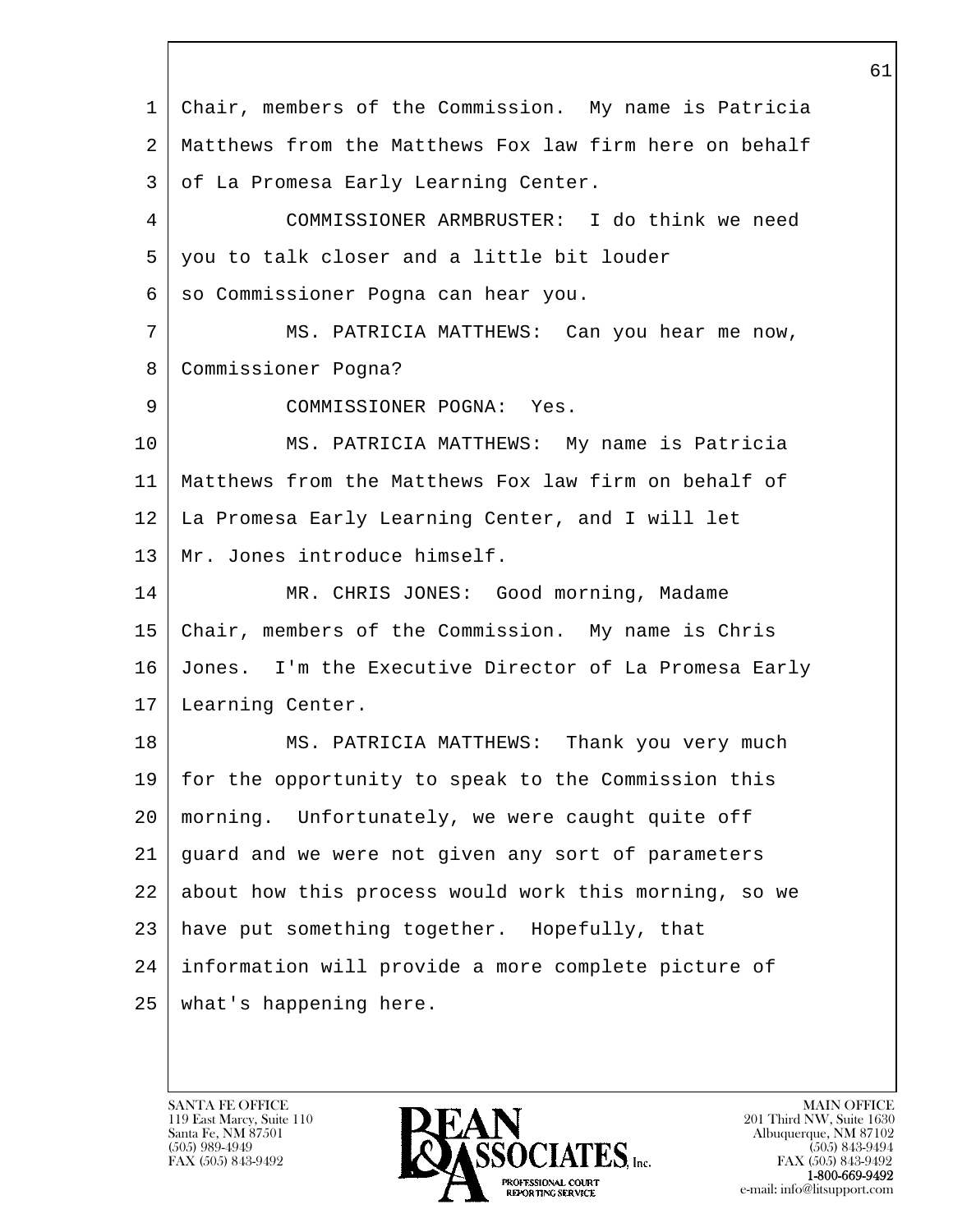1 But the first thing I am going to do is talk 2 about the context of the recommendation itself with 3 regard to perhaps the illegality of the information 4 provided to the Commission at this time, and then I'm 5 going to let Mr. Jones talk to you about what the  $6 \mid$  school has done since August when the Board of  $-$ - when 7 their board was suspended by the Public Education 8 Department.

9 I'm very concerned that the way we received 10 notice from the Charter Schools Division about the 11 potential of this action by the Commission was 12 received by Ms. Friedman through the mass distribution 13 of agenda on Tuesday. That was the first we learned 14 of it. And of course, then the information in your 15 packet was obtained by the school. It was not 16 provided voluntarily by the Charter Schools Division 17 or anyone else from the department.

l 18 | I am very concerned about the reasons given 19 for the recommendation. They are stated in your 20 packet in the third paragraph. As very clearly noted 21 by the Charter Schools Division, the FY 2016 audit has 22 not been released, of the department and all of the 23 | charter schools, which are its component units. The  $24$  state audit rules state very clearly that the kind of 25 information that they have released to the Commission,

119 East Marcy, Suite 110<br>Santa Fe, NM 87501

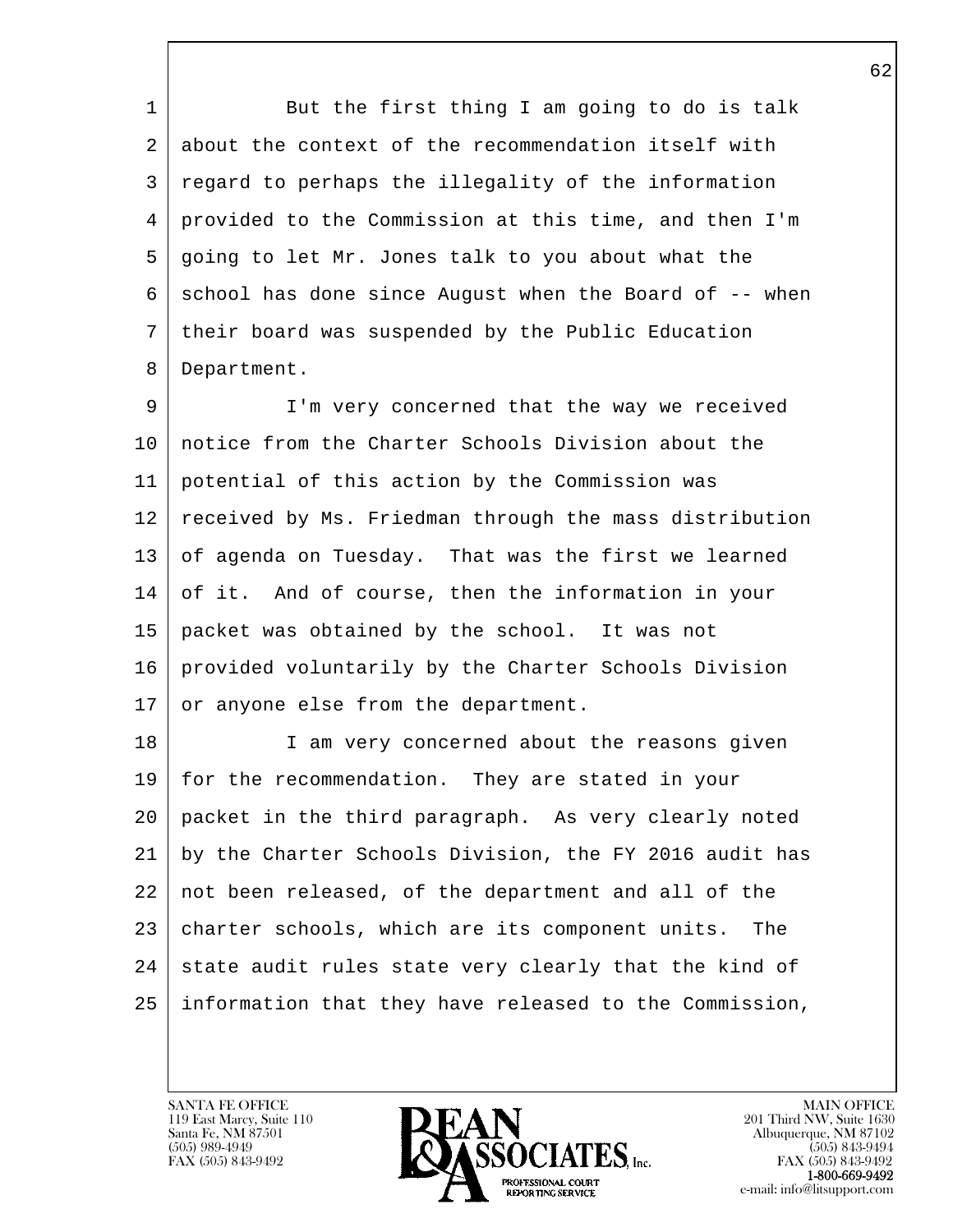| $\mathbf{1}$ | and now unfortunately to the media and the rest of the |
|--------------|--------------------------------------------------------|
| 2            | State of New Mexico, is information by rule that       |
| $\mathsf{3}$ | should have not been released. The state audit rule    |
| 4            | provides the following, and it's very simple and is a  |
| 5            | very broad confidentiality requirement. It says "The   |
| 6            | agency personnel and the agency IPA, the independent   |
| 7            | public auditor, shall not release information to the   |
| 8            | public relating to the audit until the audit report is |
| 9            | released by the office and has become a public         |
| $10 \,$      | record." That is New Mexico Administrative Code        |
| 11           | $2.2.210(J)(3)$ , and I don't know how you would       |
| 12           | interpret anything else but what the information is    |
| 13           | that is provided in that paragraph is clearly          |
| 14           | revealing information from that audit.                 |
| 15           | So I'm very concerned about that initial               |
| 16           | reason -- the reason -- that's the only reason stated. |
| 17           | There's no new information provided with regard to     |
| 18           | things that have come up over the time since they came |
| 19           | in and suspended the board and put a corrective action |
| 20           | plan in place. Mr. Jones will talk more about that.    |
| 21           | But I'm very concerned that that is the only reason    |
| 22           | identified for the recommendation.                     |
| 23           | The school cannot sit here today and even              |
| 24           | respond to you without violating the audit act. So we  |
| 25           | can't even defend ourselves. I don't know how the      |

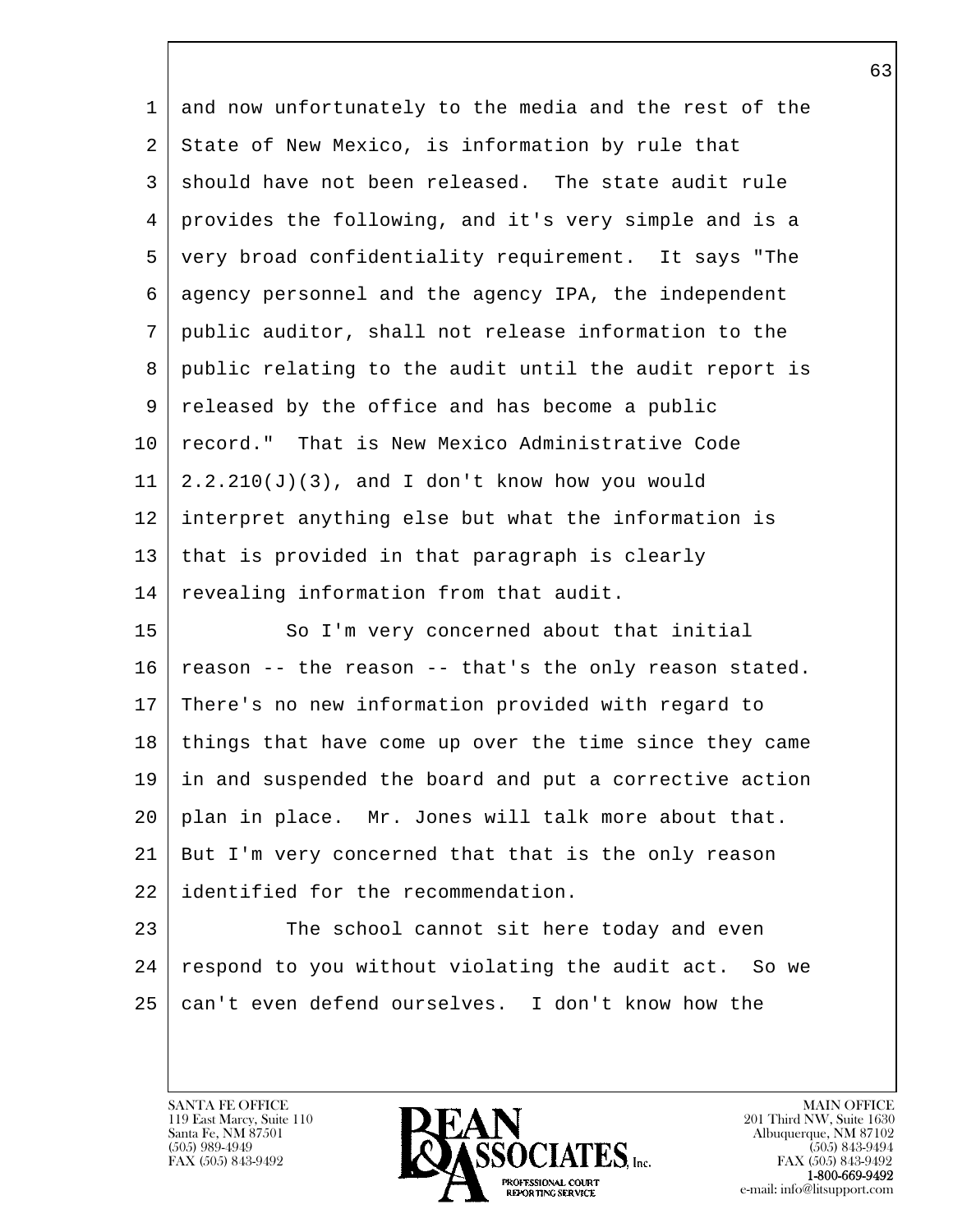1 Commission itself will even articulate reasons from 2 whatever this information, which is clearly vague in 3 the recommendation. I don't even know how they will 4 articulate the reason for voting on, going forward 5 with a hearing on the vote to revoke. So even if we 6 get to a hearing on a vote to revoke, whether or not 7 to revoke, unless that audit has been released we 8 can't have a public meeting, and the school can't 9 defend itself with regard to the information in that 10 audit.

11 We're also very concerned that the statement 12 of continuing mismanagement that's put in this 13 document, when that's clearly not been the feedback 14 that the schools received from the department, and the 15 only reason that -- the only thing that the FY 2016 16 audit will reveal is information about FY '16, and not 17 the current state of affairs at this school. So it's 18 very problematic that the basis of this recommendation 19 is on information that can't even be revealed 20 publicly. I don't even know if the Commissioners have 21 the draft findings. I don't know how you would even 22 know what -- that she is referring to without having  $23$  that information before you could take a vote. 24 I also like to point out that since

l  $\overline{\phantom{a}}$ 

25 Mr. Aguilar and his team came to the school in August,

119 East Marcy, Suite 110<br>Santa Fe, NM 87501

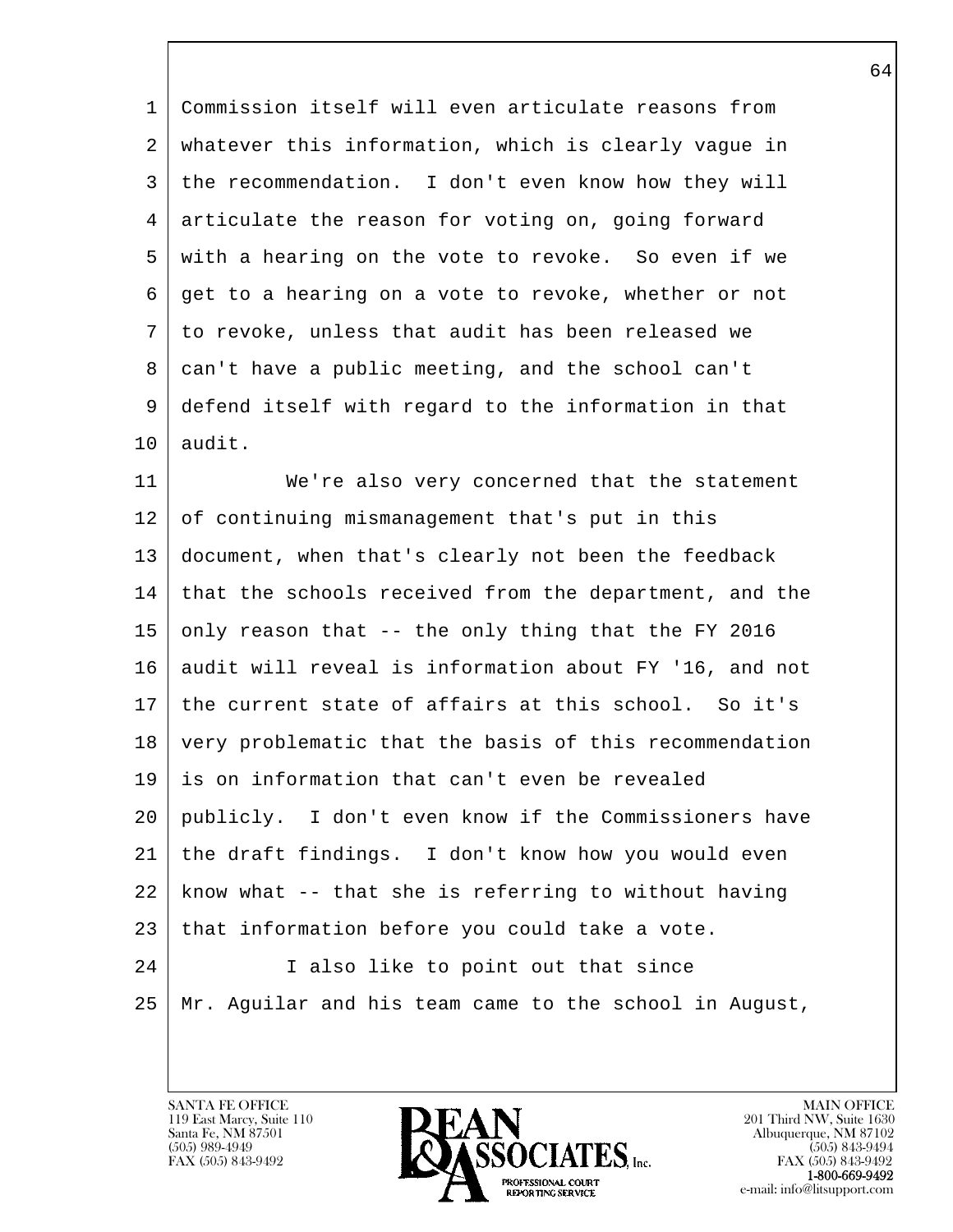1 the only folks that have been there have been the 2 state-directed third-party business manager. The 3 Charter Schools Division certainly hasn't come to the 4 school to look at the process to see what kinds of 5 things would indicate continued mismanagement, and 6 they have not come to the school in that regard. 7 Clearly they can. They are entitled to under the 8 contract to conduct a site visit on a particular 9 issue. They haven't done that.

10 | And so I am very -- and so I'll just 11 conclude my comments about the legal concerns of the 12 recommendation by saying we have a right, as you 13 pointed out, Commissioner Gipson, to have a public 14 hearing and have folks from the public there, but 15 right now we can't have a public hearing because the 16 audit information isn't public upon which this 17 recommendation is based.

18 The school, as I have already mentioned, 19 they can't defend themselves, and as written, the 20 statements in the recommendation are so vague you 21 can't even articulate why there's a basis to hold the 22 revocation hearing without revealing what's in a 23 confidential state audit.

l 24 | And I'll let Mr. Jones talk to you about 25 what the schools have been doing since we were here

119 East Marcy, Suite 110<br>Santa Fe, NM 87501

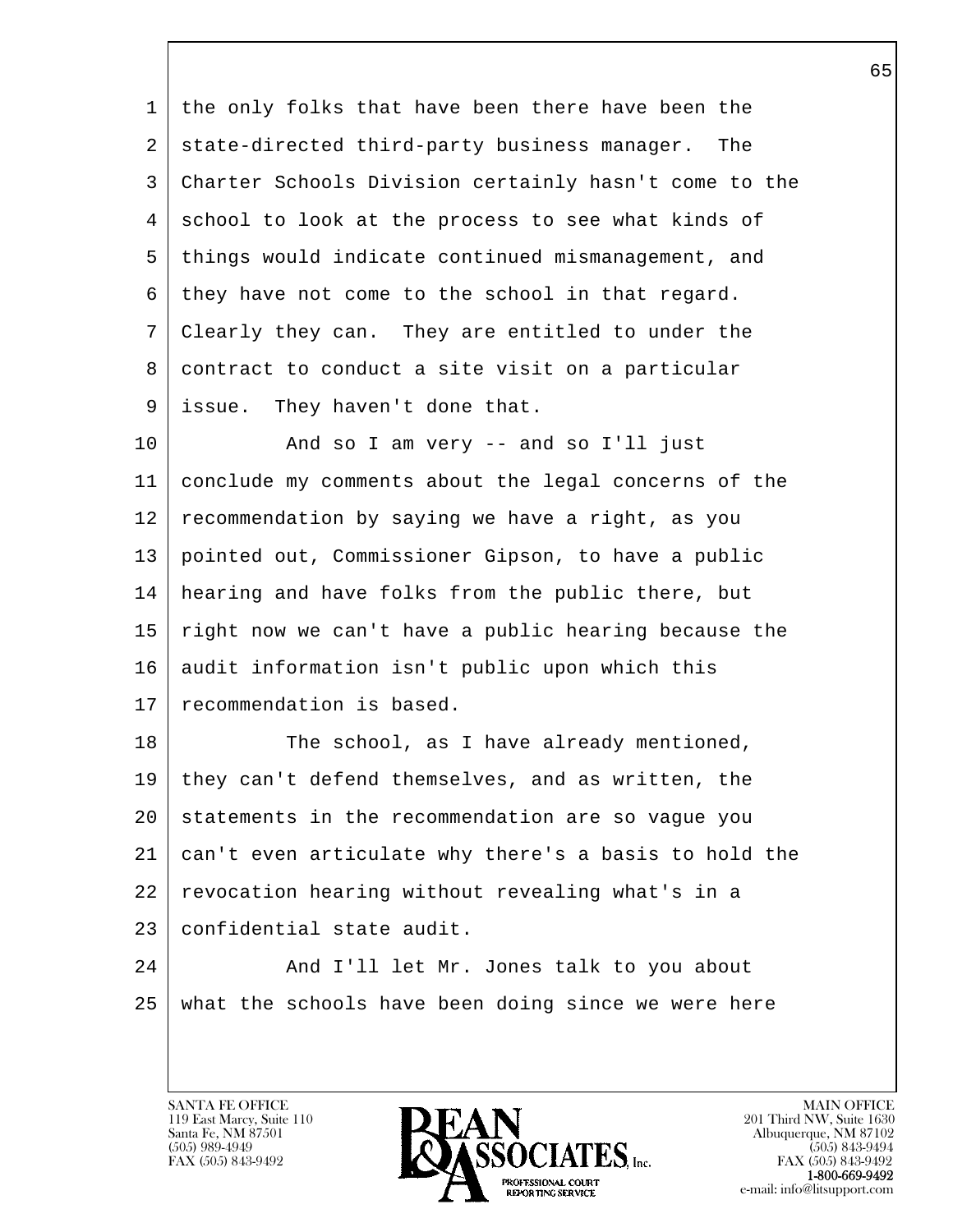1 before you in August when Mr. Aguilar conveyed his 2 confidence that he thought the school could move 3 forward on this issue, as have other schools who have 4 had their boards of finance suspended and have not 5 been revoked.

 6 MR. CHRIS JONES: Good morning. Again, 7 Madame Chair, members of the Commission, my name is 8 Chris Jones and I'm the Executive Director of La 9 Promesa Early Learning Center. I was appointed 10 permanent Executive Director in September.

11 | I want to try to revert back to August 12 12 when our Board of Finance was suspended. On August 12 13 I did meet with Deputy Aguilar, Director Craig, and 14 Dan Hill, who was General Counsel. At that time we 15 were told that we had some things that needed repair 16 in terms of our finances and operation. At that time 17 we were also told that we would need a couple of clean 18 | audits. Mr. Aguilar did mention to us that we would 19 need at least two clean audits before we were to start 20 to have things handed back to us, from purchasing to 21 payroll, to other financial matters.

l 22 Thus far we have not had the opportunity to 23  $\vert$  reach the first audit. We are still referring to old 24 business that was conducted at the school. The most 25 recent audit was for fiscal year '16.

119 East Marcy, Suite 110<br>Santa Fe, NM 87501

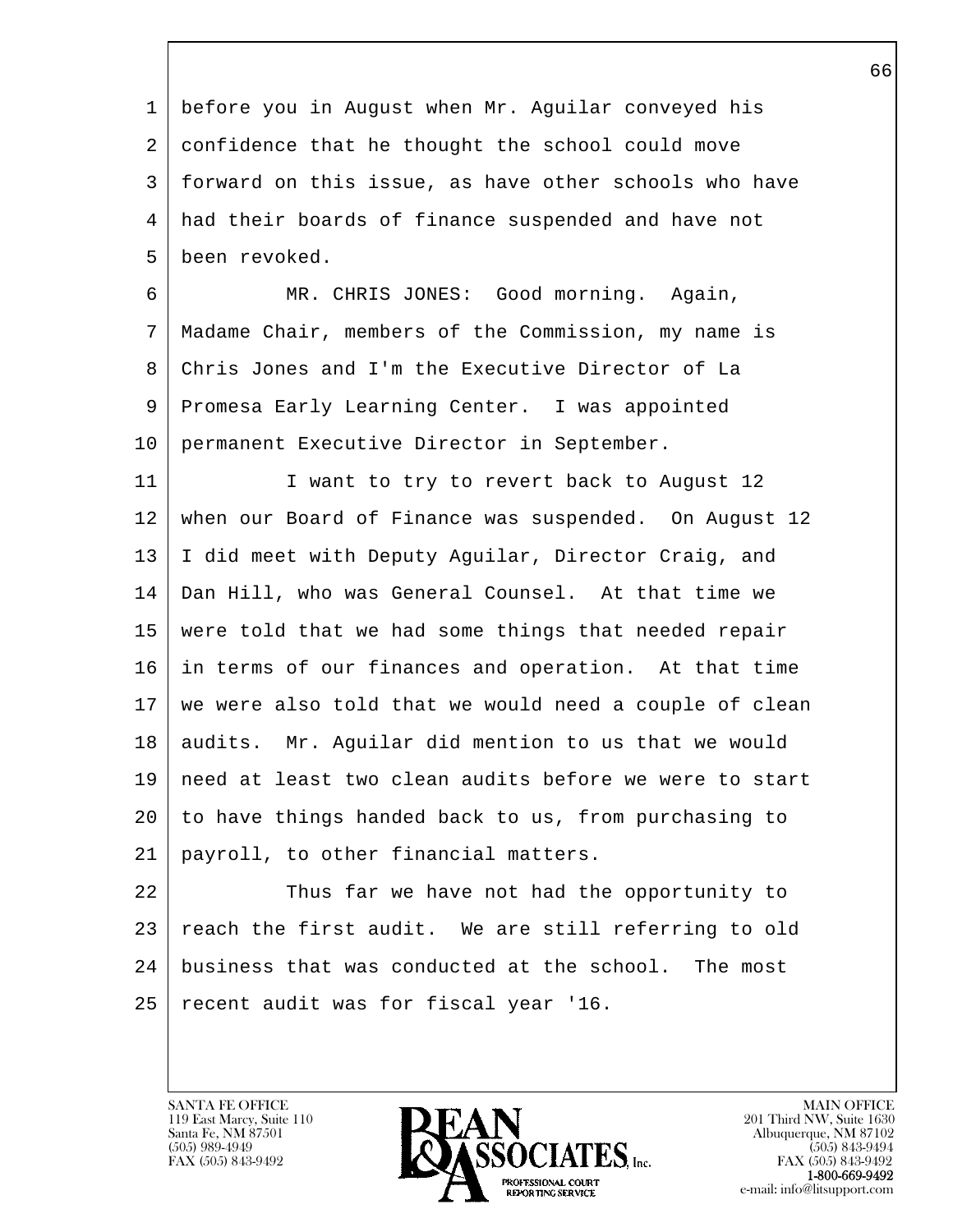| $\mathbf{1}$ | When the gentleman came to meet with me on               |
|--------------|----------------------------------------------------------|
| 2            | August 12 we were given a financial oversight plan.<br>I |
| 3            | do not know if the plan is within your materials         |
| 4            | today, but the plan was a list of requirements that we   |
| 5            | were to meet. And within the requirements you will       |
| 6            | see that we have worked with The Vigil Group as well     |
| 7            | as Mr. Craig and his department to meet each of the      |
| 8            | requirements in the documents. I have not had any        |
| 9            | communication with the Charter School Division. My       |
| 10           | communication with the Public Education Department has   |
| 11           | been positive. There has been no communications that     |
| 12           | has come to my office to indicate otherwise. We have     |
| 13           | gotten back on track. We continue to work with The       |
| 14           | Vigil Group to do so.                                    |
| 15           | From a governance standpoint, we do have                 |
| 16           | governance members. We have gotten our governance        |
| 17           | board back on track as well.                             |
| 18           | We have an auditor who was voted as our                  |
| 19           | President. We have worked, without the urging of the     |
| 20           | division, we have worked to create our own monitoring    |
| 21           | tools, and we have provided specialized training to      |
| 22           | our governance council in the areas of finance and       |
| 23           | operations, all without the urging of the department.    |
| 24           | Mr. Craig, who has met with us on many                   |
| 25           | occasions, has not communicated any concern when it      |
|              |                                                          |

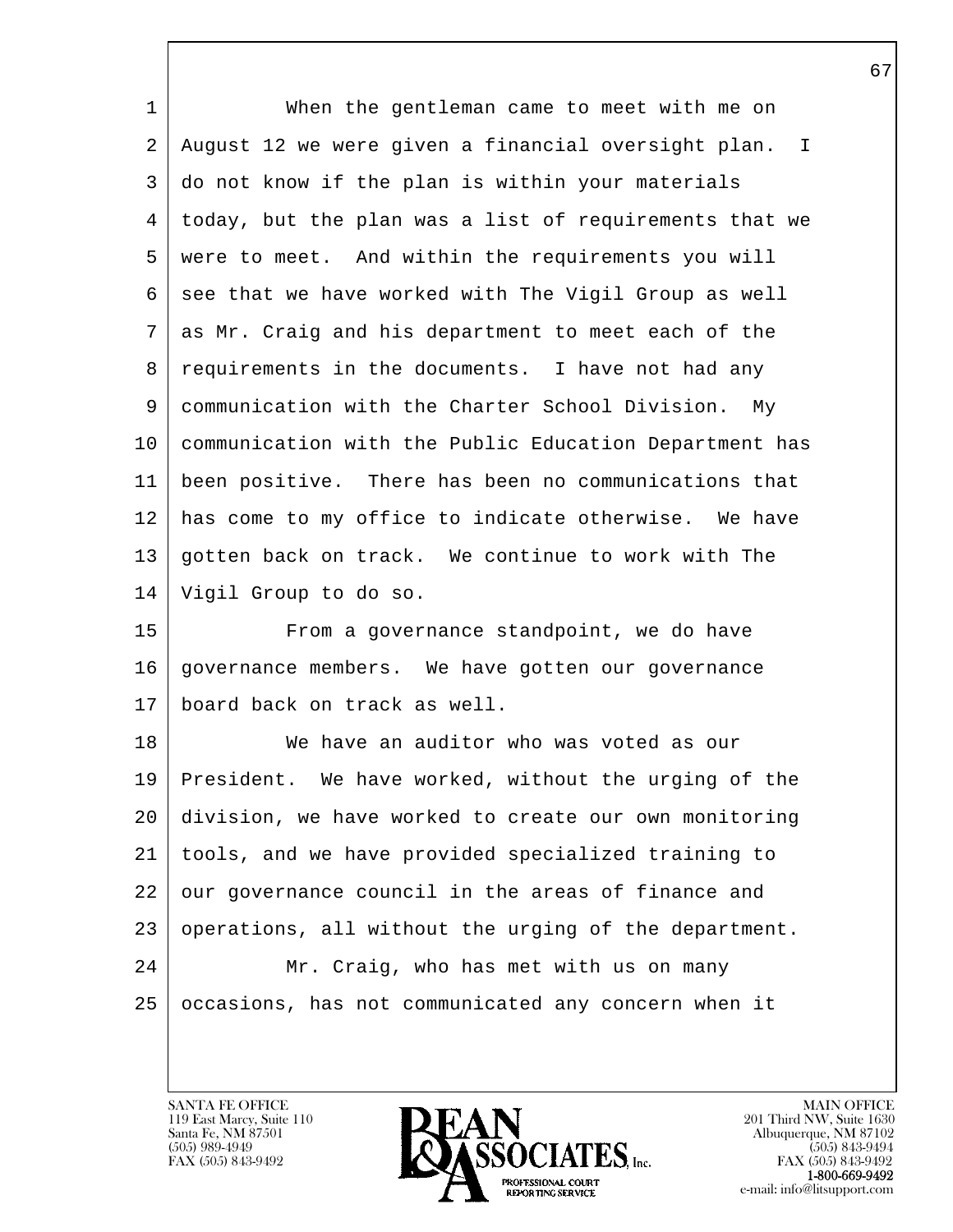1 comes to the current operation of our school.

2 The school grade that is shared today is, of 3 course, the school grade from the last school year, 4 the most recent school grade. However, I do want to 5 emphasize that we do have agreed-upon academic 6 indicators. The indicators were from our previous 7 renewal, and every single year we review those 8 indicators. I want to share with you that in terms of 9 our academic program, we understand there is work to 10 do as well. I also want to share that we have met our 11 academic indicators already in the first half of the 12 school year in both math and reading. We have either 13 met or exceeded our academic indicator targets.

14 We are working with The Vigil Group, who was 15 assigned to us by the PED. And the inference and the 16 reference to current mismanagement is troubling to me 17 as well. Under my leadership we have started to get 18 things back on track. We have lots of oversight from 19 the Public Education Department. That includes our 20 budget analyst as well as Mr. Craig, the Director of 21 Finance or of Budget, excuse me, as well as The Vigil 22 Group. So we have many layers of oversight.

l 23 I also want to add that if allowed we would 24 love the opportunity to sit down with members of the 25 Commission and discuss the progress that has been made

119 East Marcy, Suite 110<br>Santa Fe, NM 87501

 $\overline{\phantom{a}}$ 



FAX (505) 843-9492<br>**1-800-669-9492**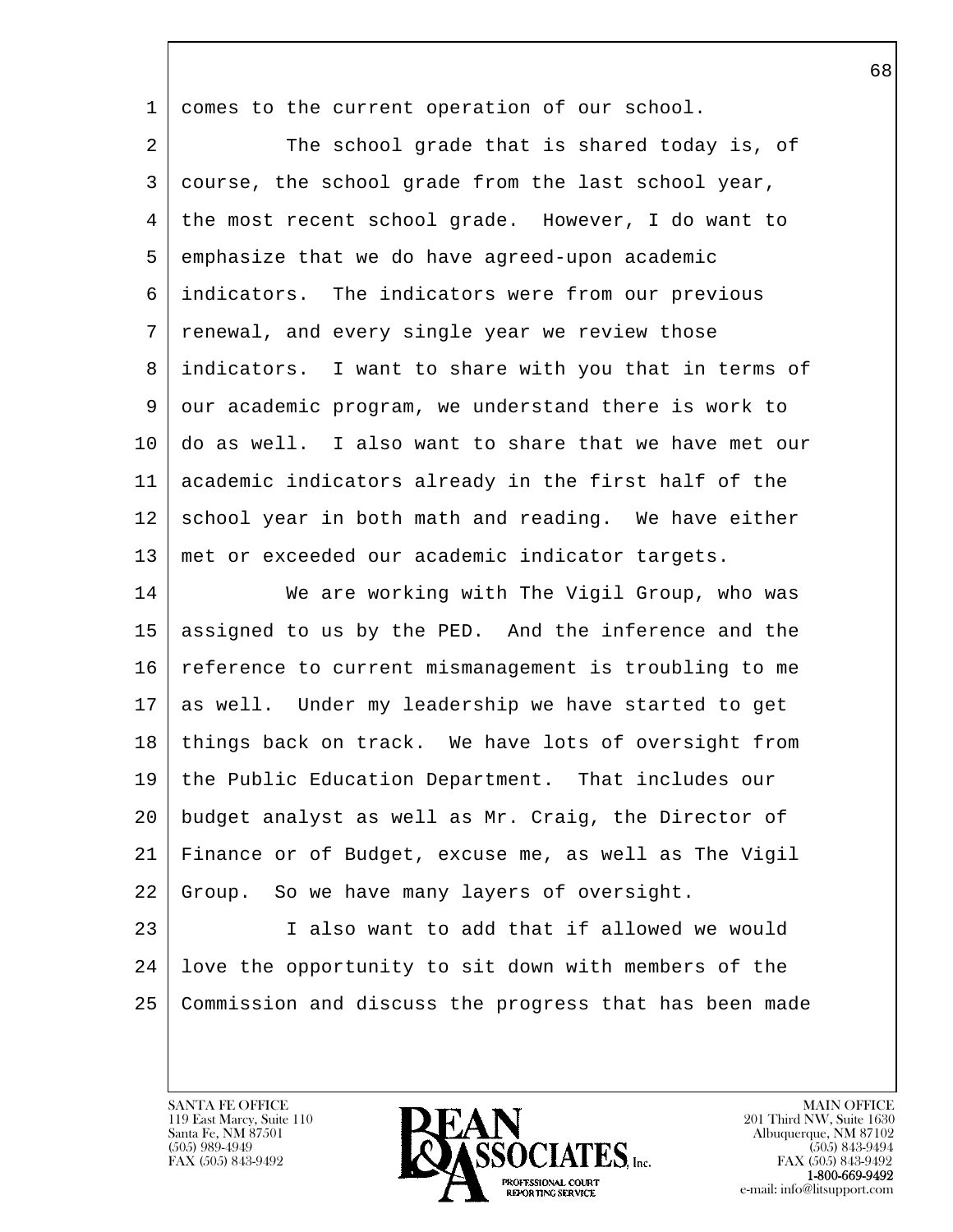| 1  | thus far. We understand the severity, we understand             |
|----|-----------------------------------------------------------------|
| 2  | the seriousness of having a Board of Finance                    |
| 3  | suspended. We have never taken that lightly. When I             |
| 4  | stood in front of you on the 31st of August I told you          |
| 5  | I was committed to this process and I still am.<br>$\mathbf{I}$ |
| 6  | would like the opportunity to sit with you again and            |
| 7  | come up with a better monitoring system, perhaps a              |
| 8  | more formal plan for improvement, but at this time I            |
| 9  | do not believe that a revocation is necessary. This             |
| 10 | is based solely on old information and I truly believe          |
| 11 | that our school is worthy of a continued operation.             |
| 12 | And I appreciate your time this morning.                        |
| 13 | CHAIRMAN GIPSON: Before we move on can I                        |
| 14 | just ask, have you provided as a result of the school           |
| 15 | grade, have you provided an improvement plan?                   |
| 16 | MR. CHRIS JONES: In November I did contact                      |
| 17 | Director Poulos because we did provide an academic              |
| 18 | improvement plan at the beginning of this school year.          |
| 19 | Now, when I did contact Director Poulos I asked if              |
| 20 | that academic improvement plan would suffice. I have            |
| 21 | this through E-mail, Ms. Poulos did indicate to me she          |
| 22 | would check with the Commission and get back to me.             |
| 23 | So the communication has been one-sided. It has come            |
| 24 | from me and I am trying to ensure that we are                   |
| 25 | complying and we are meeting the requirements.                  |
|    |                                                                 |

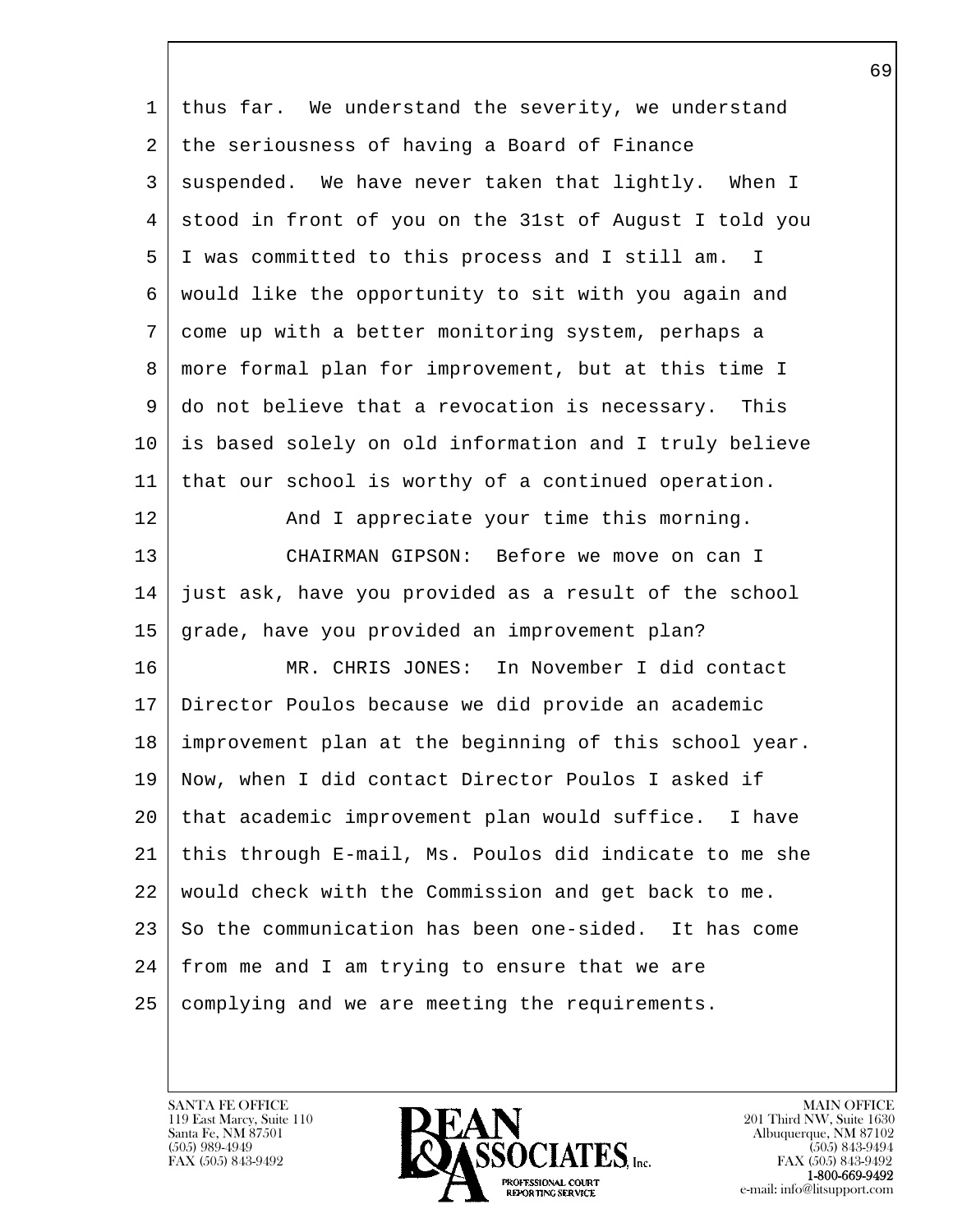1 I still have not heard back from Ms. Poulos 2 about the clarification from the Commission. We do 3 have the academic improvement plan in place but, 4 again, communication has lacked, therefore we have 5 been under the assumption that we're getting back on  $6$  the right track, and I believe our academic 7 performance thus far proves it.

 8 CHAIRMAN GIPSON: I just want to remind you 9 that the contract does clearly state that you are to 10 submit an improvement plan with a school letter grade 11 of F, so I would appreciate it if you did, in fact,  $12$  forward that so that we would  $-$ - we would have that 13 information.

14 I'm going to ask the Director at this time 15 if she has any independent information outside of this 16 audit to present at this time.

17 MS. POULOS: Madame Chairwoman, are you 18 referencing the investigation by the Public Education 19 Department's Audit Bureau?

20 CHAIRMAN GIPSON: No.

l 21 MS. POULOS: So you are referencing the 22 audit report that is the external fiscal audit? 23 CHAIRMAN GIPSON: We're asking if there is 24 independent information not contained in that audit  $25$  that you can provide us at this point in time.

119 East Marcy, Suite 110<br>Santa Fe, NM 87501

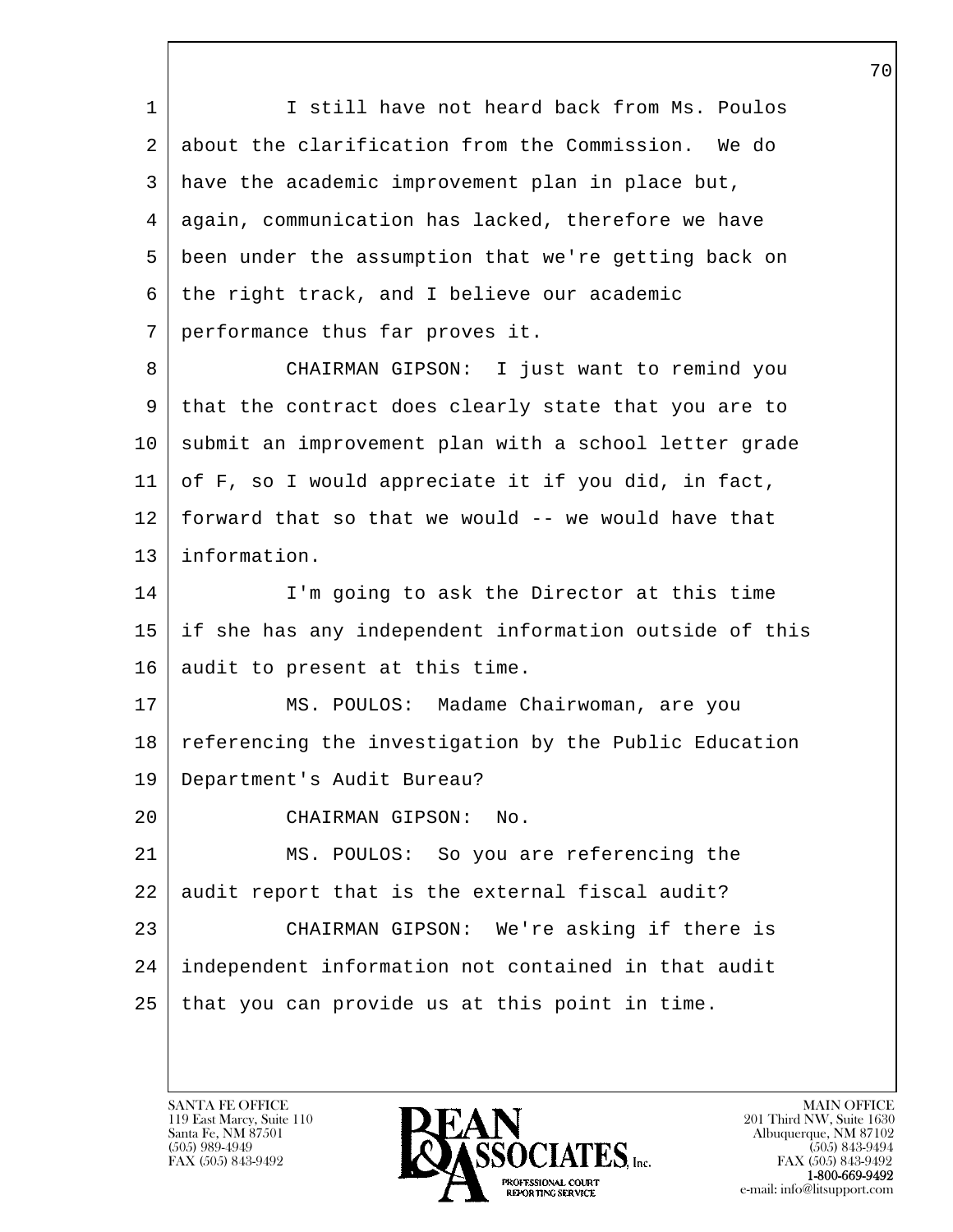| $\mathbf{1}$ | MS. POULOS: The information that we're                 |
|--------------|--------------------------------------------------------|
| 2            | providing, and I think to Ms. Matthews' point, we are  |
| 3            | not, and the information that we provided in today's   |
| 4            | materials does not reference and is not in relation to |
| 5            | the auditor's report that is being reviewed by the New |
| 6            | Mexico Office of the Auditor. Rather, it is            |
| 7            | conversations that the Deputy Secretary has had with   |
| 8            | the auditors not about the audit report, but about the |
| 9            | status of the school's financial management. And that  |
| 10           | is what this -- in addition to, and primarily based on |
| 11           | the letter where we did suspend the Board of Finance   |
| 12           | because 22 -- and I believe it's -- I apologize, it's  |
| 13           | not 8B, it's 8-39, requires that we consider whether   |
| 14           | to commence proceedings based on the suspension of the |
| 15           | Board of Finance. That is, in fact, the basis of the   |
| 16           | recommendation to move forward with scheduling a       |
| 17           | revocation hearing.                                    |
| 18           | COMMISSIONER CABALLERO: Question.                      |
| 19           | In framing the issue to revoke, is that                |
| 20           | basically hinging on the revocation of the group of    |
| 21           | finance within the school solely?                      |
| 22           | CHAIRMAN GIPSON: Could you repeat that?                |
| 23           | COMMISSIONER CABALLERO: Is the issue before            |
| 24           | us only taking into account the revocation of the      |
| 25           | Board of Finance?                                      |
|              |                                                        |

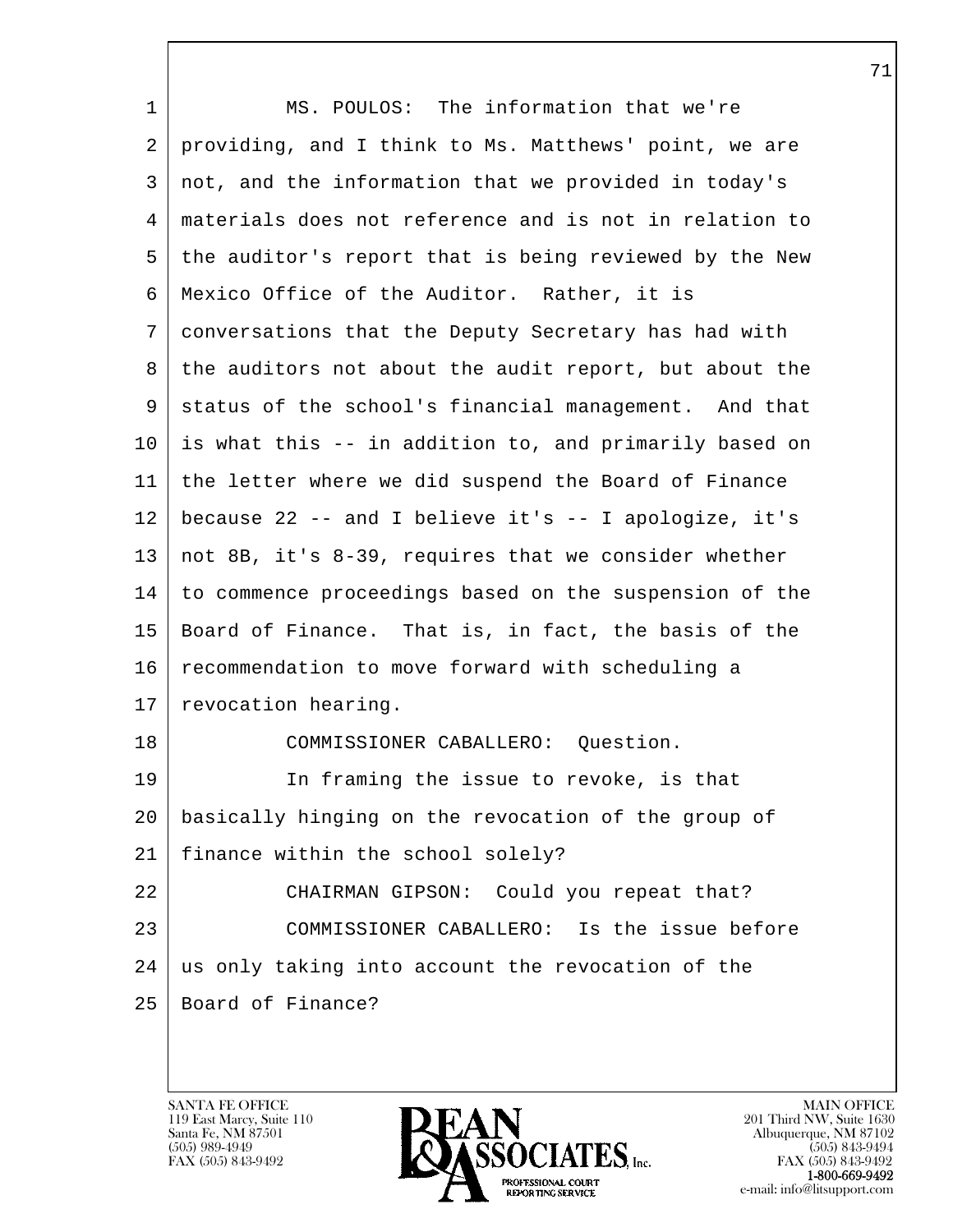1 CHAIRMAN GIPSON: No, it's not. What the 2 question and the concern that I have is, are those two 3 -- are the financial issues too closely related at 4 this point in time to the audit, and we cannot 5 reference that audit at this point in time. So I have 6 -- I have a concern about going forward with this 7 because of the information being too closely related 8 to that audit that has not been released.

9 COMMISSIONER CABALLERO: Madame Chair, that 10 is my feeling also. My concern that the way it was 11 framed by the school is that they really -- they are 12 really saying is that they did not get enough notice 13 about the issues because everything is hinging on an 14 audit for them to be able to defend themselves, that 15 any group should be allowed an opportunity for proper 16 defense, and they cannot.

l 17 CHAIRMAN GIPSON: I'm not dismissing the 18 timeliness of it because that's not the question now. 19 I'm focused on at this point in time, because if we 20 did, in fact, vote to have a hearing the hearing would 21 come at a much later date and the school would have 22 more than enough time to present their case. The 23 issue that I am concerned about at this moment in time  $24$  is the closeness -- how the two issues are closely 25 related, and I have a serious concern about how

119 East Marcy, Suite 110<br>Santa Fe, NM 87501

 $\overline{\phantom{a}}$ 



FAX (505) 843-9492<br>**1-800-669-9492**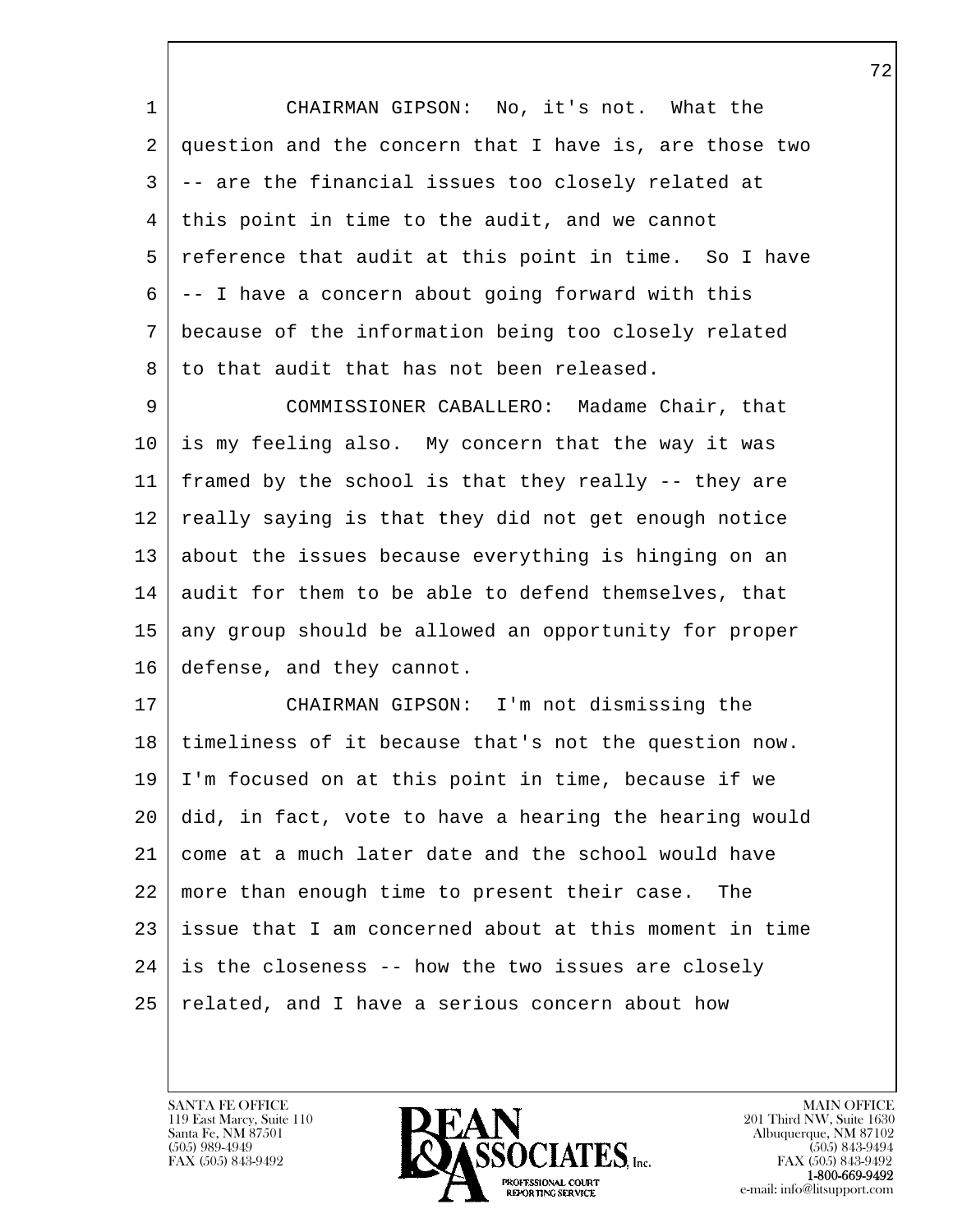l  $\overline{\phantom{a}}$  1 closely related those financial issues are and the 2 Commission not being able to address those audit 3 issues at this moment in time. 4 So that I am going to move to table the 5 PED's request until independent information from CSD 6 is presented. 7 COMMISSIONER CABALLERO: I will second the 8 motion. 9 CHAIRMAN GIPSON: There is a second by 10 | Commissioner Caballero. 11 COMMISSIONER TOULOUSE: A discussion? 12 CHAIRMAN GIPSON: Discussion, yes. 13 COMMISSIONER TOULOUSE: Madame Chair, I 14 would like, too, that I think this is the first piece 15 of information we have had since our August meeting on 16 this, and in the past we have had ongoing reports 17 where there were problems. I would like, when we do 18 bring this back up, to have a report on the financial 19 changes that have already been made, the status of 20 what's going on. I would also like a status report 21 because what's rolled into this, even though it's not 22 in the motion, is the school F grade. I would like a 23 status report on the improvements. You know, your 24 contract has you giving us short cycle assessment 25 data, anyway. I would like to see those to see a

119 East Marcy, Suite 110<br>Santa Fe, NM 87501

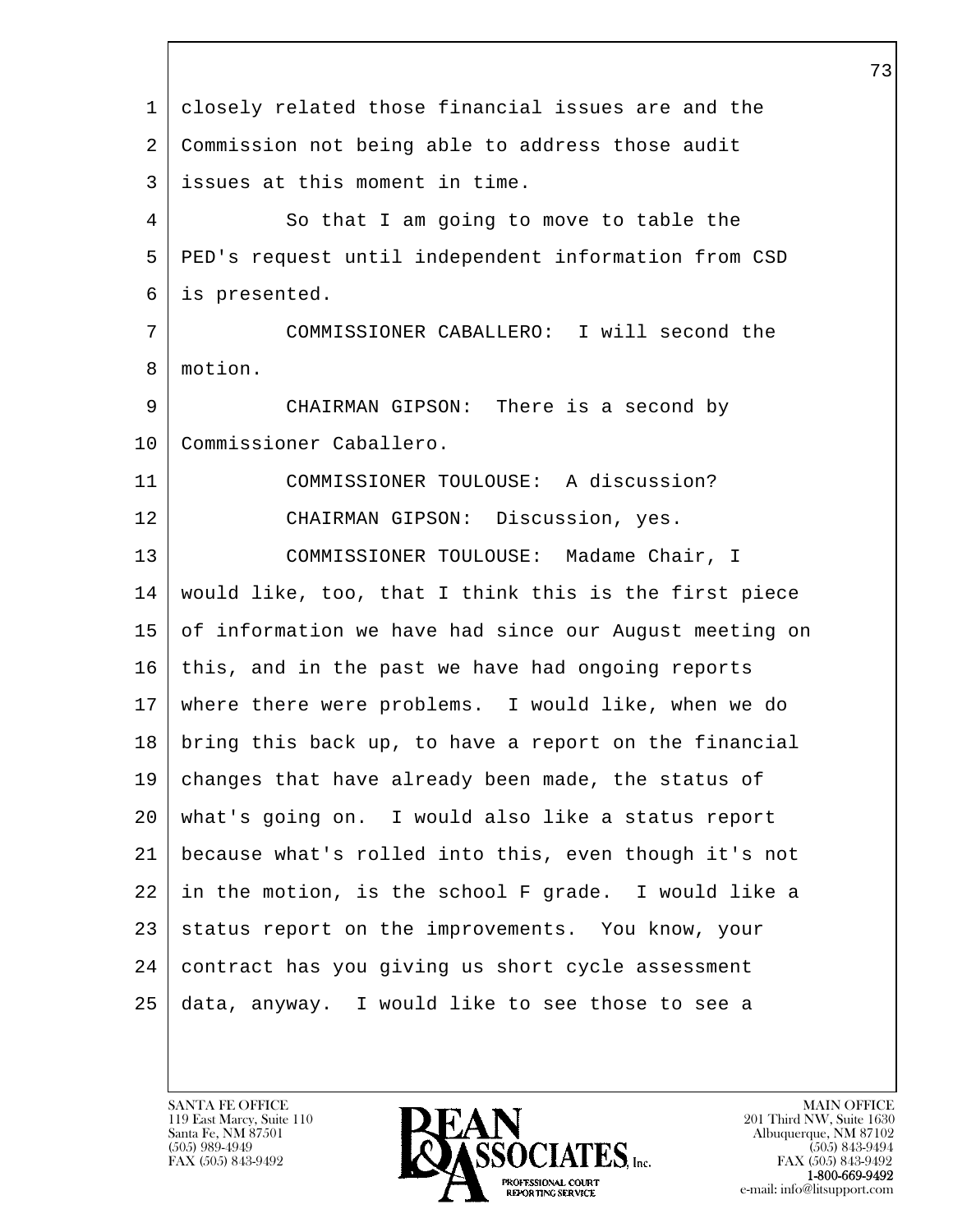l  $\overline{\phantom{a}}$  1 whole package from the school that those things are 2 back, because I know that we had serious problems in 3 the past, and those are over and done with, and I'm 4 not sure that it's time to make everybody pay for 5 those if it's fixed. I am concerned about the grade. 6 So we are looking harder and harder with money being 7 tighter and tighter at the lower-grade schools. 8 So I think the whole package, if the school 9 is stable and the financial processes are working and 10 the grades are getting better, then I have a better 11 picture on how I want to vote on this school. 12 So thank you, Madame Chair. 13 CHAIRMAN GIPSON: Commissioners, any other 14 comments? 15 | I will want to once again reiterate that I 16 have concerns about the academics, so the finances, 17 aside, I would appreciate a status on how you are 18 proceeding with that improvement plan. I hope that 19 you have been moving on that improvement plan even 20 though you may not have submitted it to us. But we do 21 have serious concerns about that downward spiral with 22 the school grade. 23 | MS. PATRICIA MATTHEWS: Madame Chair, 24 members of the Commission -- would you like for me to 25 | wait until after you take a vote?

119 East Marcy, Suite 110<br>Santa Fe, NM 87501

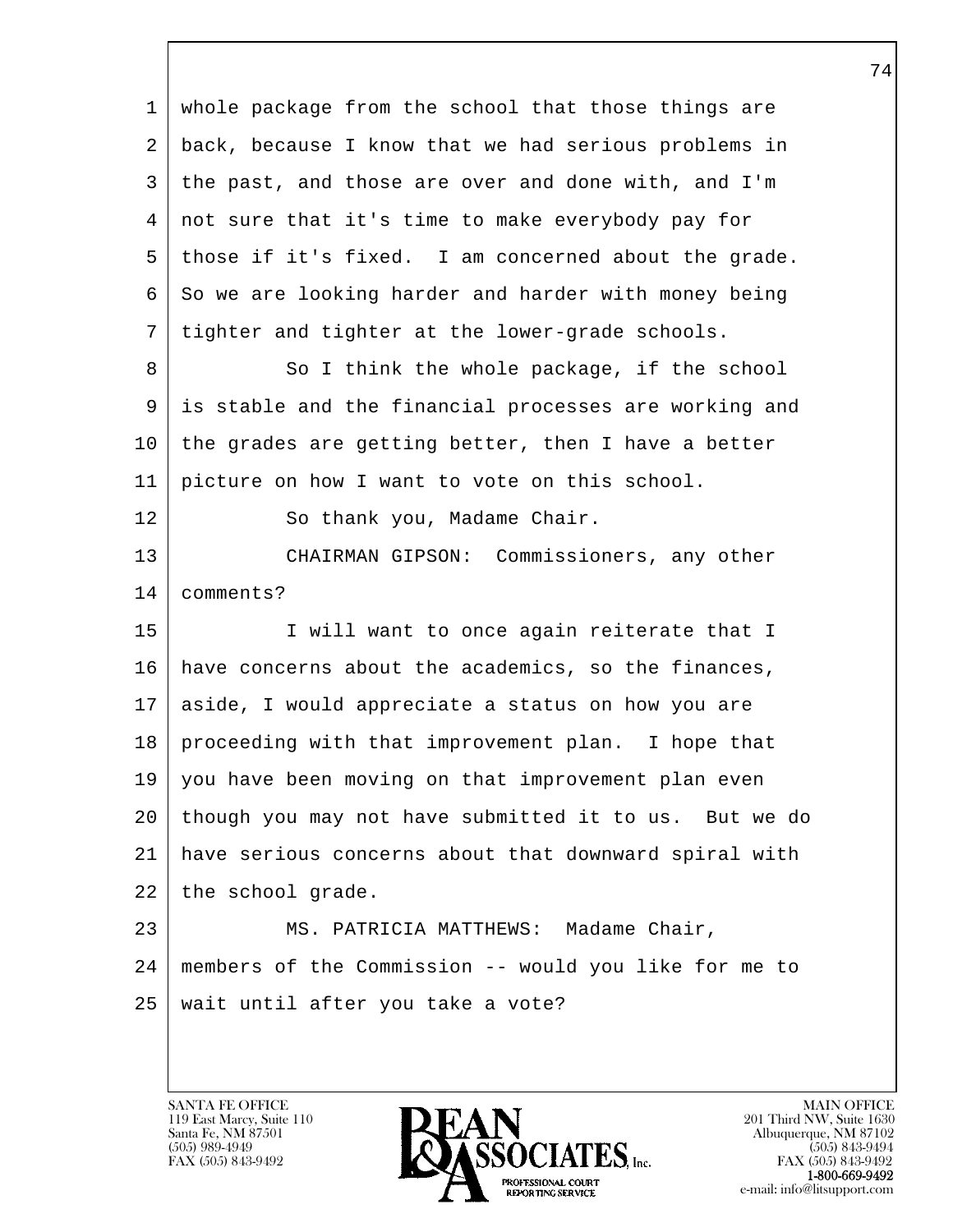l  $\overline{\phantom{a}}$ SANTA FE OFFICE MAIN OFFICE MAIN OFFICE MAIN OFFICE MAIN OFFICE 1 CHAIRMAN GIPSON: I think we would like to 2 vote. If there's no other Commissioners' comments or 3 concerns about this -- 4 COMMISSIONER ARMBRUSTER: Before we vote, I 5 just want you to state exactly what we're voting on so 6 I have it correct. 7 CHAIRMAN GIPSON: We're voting on tabling. 8 It's a motion to table PED's request until independent 9 information from CSD is presented. 10 COMMISSIONER ARMBRUSTER: Table PED -- 11 CHAIRMAN GIPSON: It's tabling item  $12$  | number --13 COMMISSIONER TOULOUSE: 8. 14 CHAIRMAN GIPSON: 8. 15 COMMISSIONER ARMBRUSTER: Okay. 16 CHAIRMAN GIPSON: And once again, we do have 17 a motion and we do have a second, so if you will do a 18 | roll call vote, please. 19 COMMISSIONER ARMBRUSTER: I just want -- a 20 yes vote is to table. 21 Commissioner Conyers? 22 COMMISSIONER CONYERS: Yes. 23 COMMISSIONER ARMBRUSTER: Commissioner 24 | Toulouse? 25 COMMISSIONER TOULOUSE: Yes.

119 East Marcy, Suite 110<br>Santa Fe, NM 87501



FAX (505) 843-9492<br>1-800-669-9492 e-mail: info@litsupport.com<br>REPORTING SERVICE e-mail: info@litsupport.com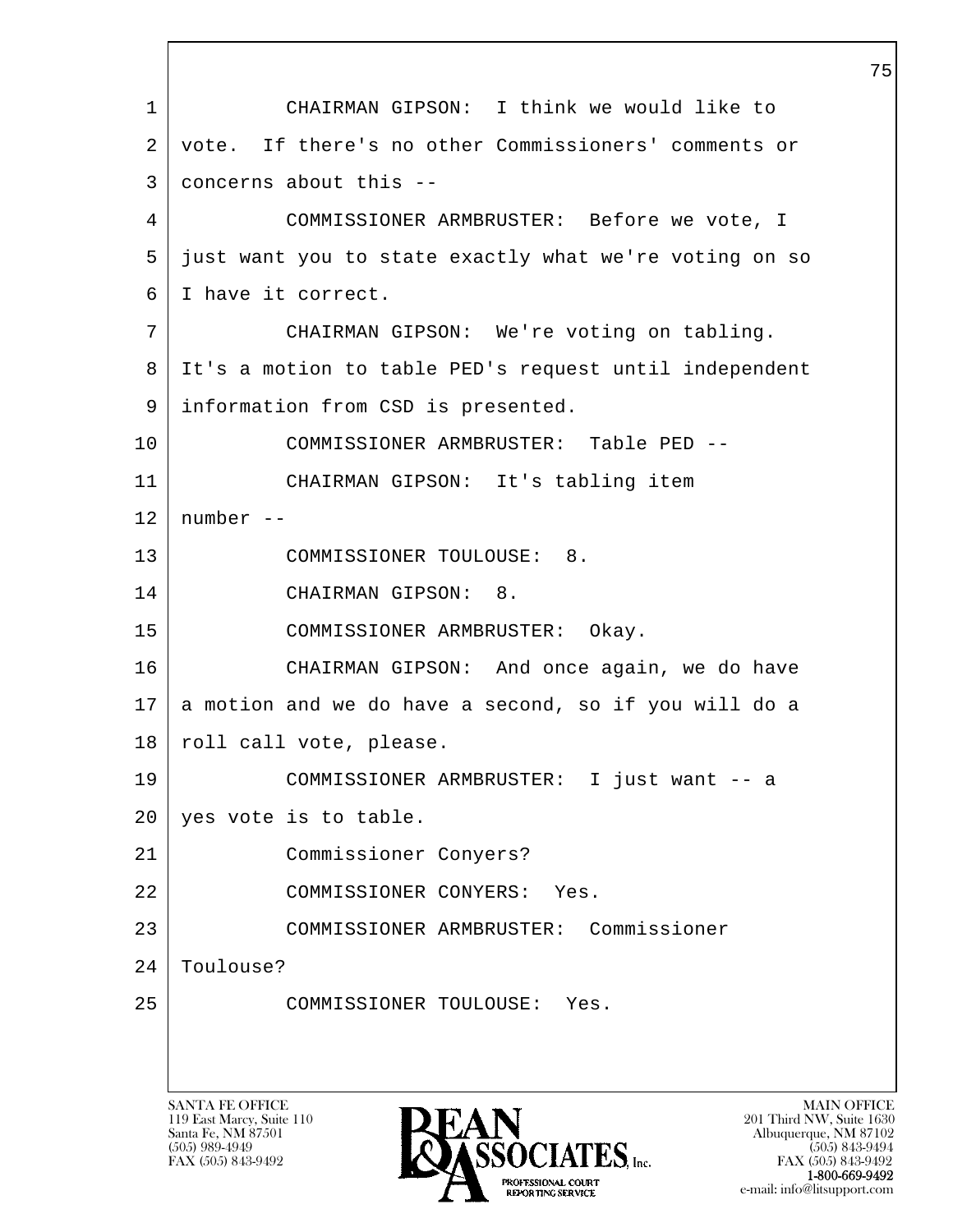l  $\overline{\phantom{a}}$ SANTA FE OFFICE MAIN OFFICE MAIN OFFICE MAIN OFFICE MAIN OFFICE 1 COMMISSIONER ARMBRUSTER: Commissioner 2 Pogna? 3 COMMISSIONER POGNA: Yes. 4 COMMISSIONER ARMBRUSTER: Commissioner 5 Johnston? 6 COMMISSIONER JOHNSTON: Is this the 7 appropriate time to abstain? 8 COMMISSIONER CABALLERO: I think it is. 9 COMMISSIONER JOHNSTON: I'm abstaining. 10 COMMISSIONER ARMBRUSTER: You know, I think 11 you all have our rules. So just a reminder that on 12 page 7 of our Rules of Procedure that are in place at 13 the moment, if you abstain just please do so before  $14$  the vote. 15 COMMISSIONER JOHNSTON: I apologize. 16 COMMISSIONER ARMBRUSTER: Not a problem. 17 | COMMISSIONER JOHNSTON: I have it circled. 18 COMMISSIONER ARMBRUSTER: Okay. 19 Commissioner Peralta? 20 COMMISSIONER PERALTA: Yes. 21 COMMISSIONER ARMBRUSTER: Commissioner 22 Gipson? 23 CHAIRMAN GIPSON: Yes. 24 COMMISSIONER ARMBRUSTER: Commissioner 25 Crone?

119 East Marcy, Suite 110<br>Santa Fe, NM 87501



FAX (505) 843-9492 FAX (505) 843-9492 1-800-669-9492<br>PROFESSIONAL COURT **EXECUTE EXECUTE:**<br>REPORTING SERVICE e-mail: info@litsupport.com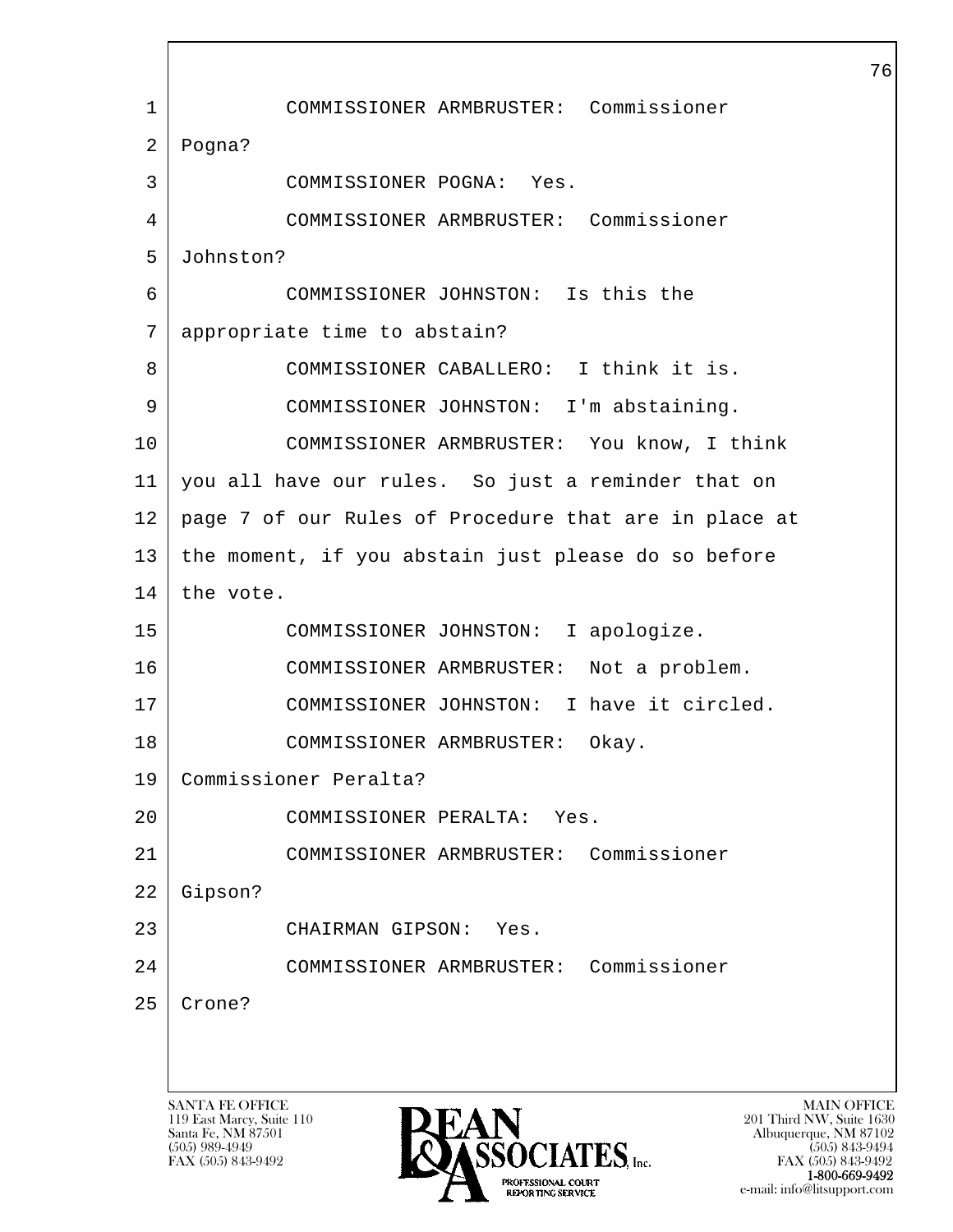l  $\overline{\phantom{a}}$ 1 COMMISSIONER CRONE: Yes. 2 COMMISSIONER ARMBRUSTER: Commissioner Ruiz? 3 COMMISSIONER RUIZ: Yes. 4 COMMISSIONER ARMBRUSTER: Commissioner 5 Caballero? 6 COMMISSIONER CABALLERO: Yes, to table. 7 COMMISSIONER ARMBRUSTER: Okay. 8 | Commissioner Armbruster votes yes. 9 That is nine to table and with one 10 abstention. 11 CHAIRMAN GIPSON: Thank you. 12 Ms. Matthews? 13 | MS. PATRICIA MATTHEWS: Madame Chair, 14 members of the Commission, thank you. It's been a 15 very difficult few days for the school and I 16 appreciate your confidence or at least your 17 willingness to put this off. 18 My question is, and so the school wants to 19 be very clear that it provides the information that 20 the Commissioners would like, and based on timing, 21 when you would like that information. So should we 22 plan -- should the school plan to present or be on 23 your agenda for the next meeting to report out on 24 financials and on your academics? 25 CHAIRMAN GIPSON: Well, I think at the very

119 East Marcy, Suite 110<br>Santa Fe, NM 87501

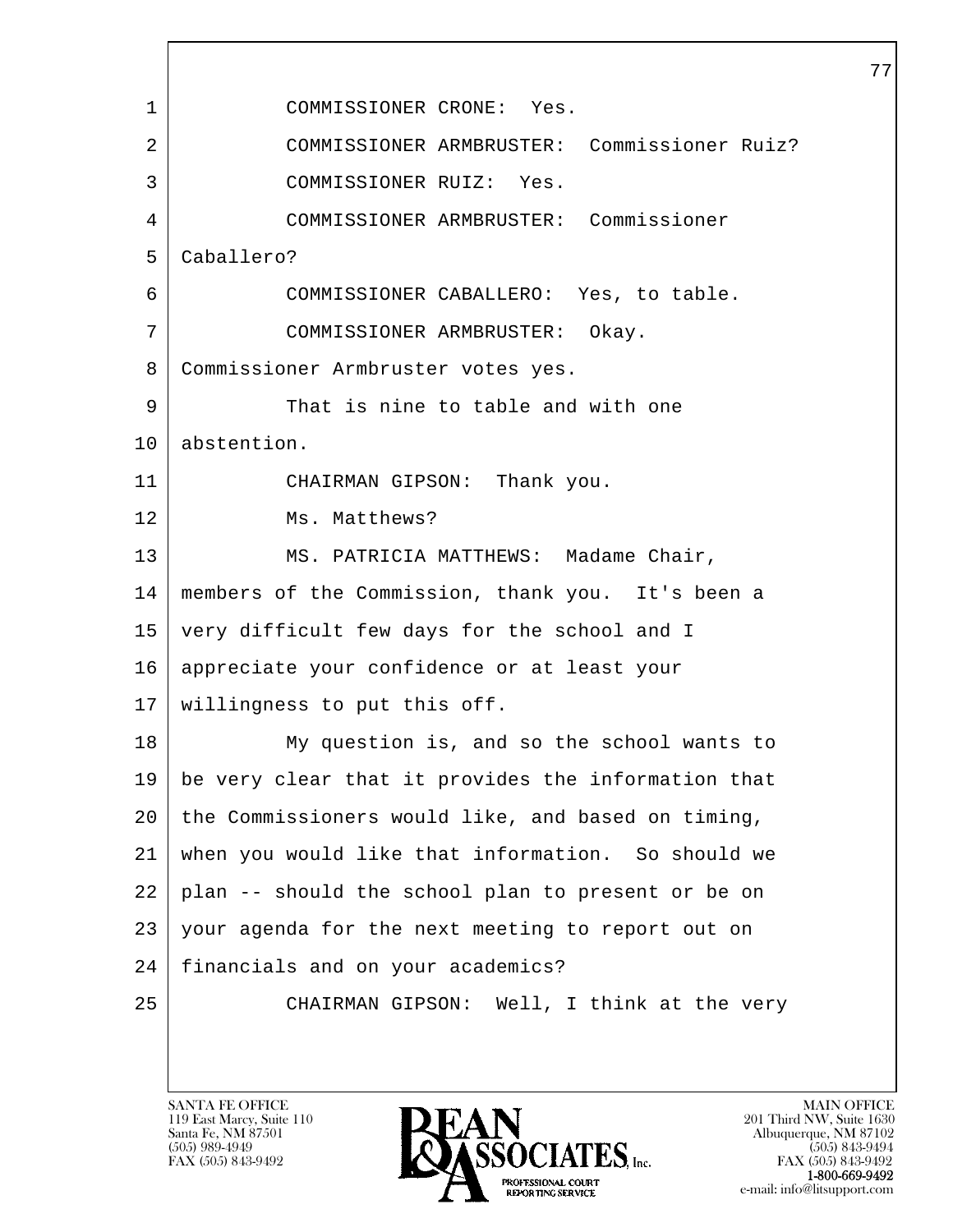l  $\overline{\phantom{a}}$  1 least the information about the academics, you know, I 2 would appreciate it at the next meeting. I think the 3 financial is still up in the air. I think it's 4 dependent on whether CSD can provide any additional 5 independent information. 6 MS. PATRICIA MATTHEWS: Madame Chair, can I 7 have a clarification? When you said independent 8 verification -- 9 CHAIRMAN GIPSON: Outside of any -- 10 | MS. PATRICIA MATTHEWS: Current audit --11 CHAIRMAN GIPSON: Audit findings, yes. 12 MS. PATRICIA MATTHEWS: Okay. Thank you 13 | very much. 14 MR. CHRIS JONES: Thank you. 15 CHAIRMAN GIPSON: We'll take a quick break 16 while the room empties. 17 (A recess was taken from 11:04 a.m. 18 through 11:12 a.m.) 19 CHAIRMAN GIPSON: We are now back in session 20 and we are on item number 9, Discussion of Possible 21 Action on Charter School Amendments. 22 | MS. POULOS: Madame Chairwoman, 23 Commissioners, before you is the first amendment 24 | request which is from Tierra Encantada Charter School 25 to change the facility location. The school is

119 East Marcy, Suite 110<br>Santa Fe, NM 87501

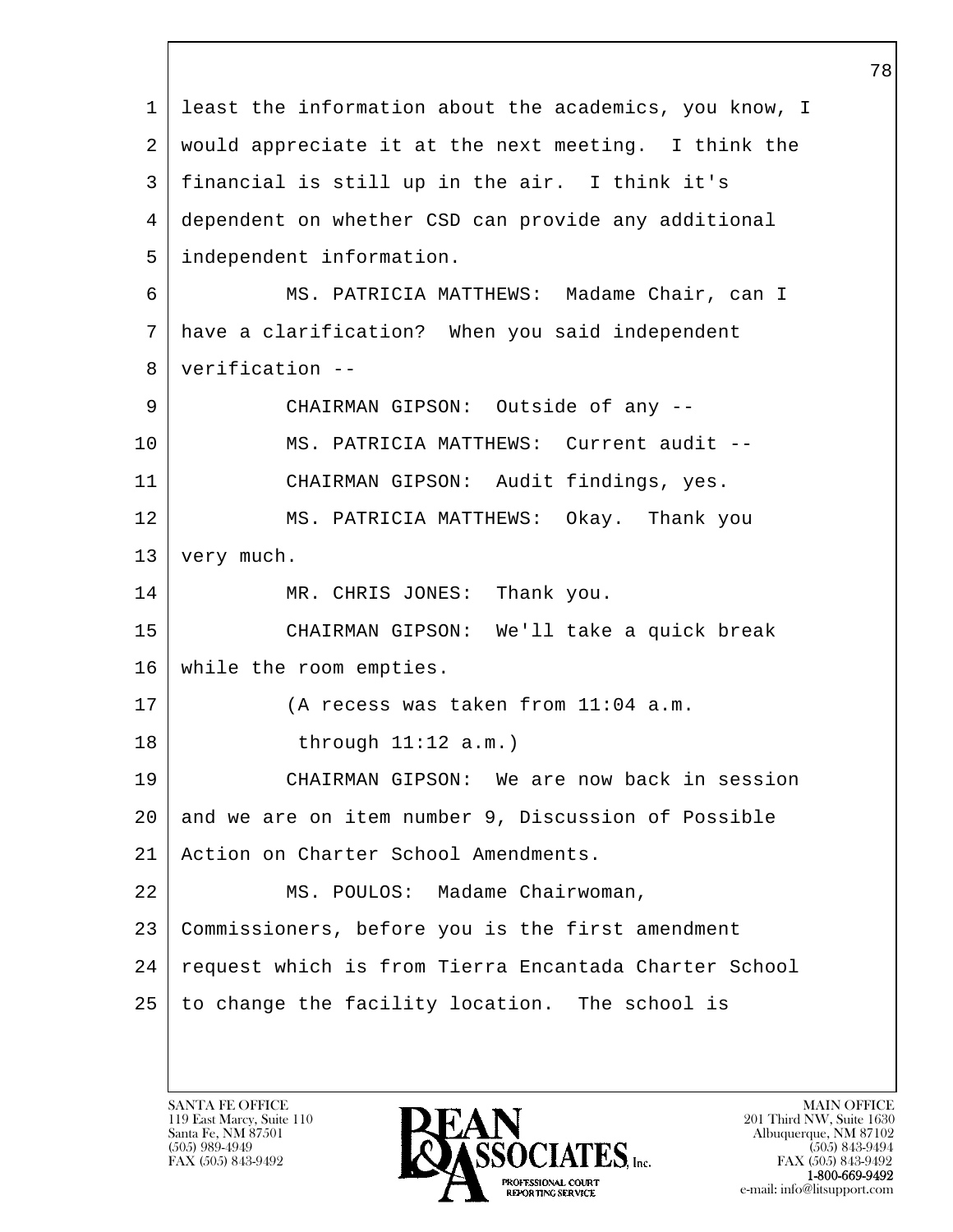1 seeking to change facilities from the local facilities 2 just down the street. CSD or the PED are recommending 3 that this request potentially be approved on the 4 condition that the PSFA is able to certify that the 5 facility meets all statutory requirements and that the 6 minutes provided are acceptable to this Commission.

 7 With regards to the minutes, these appear to 8 have been from May 2016, but the request is from 9 December 2016, so I wasn't sure how the Commission 10 felt about that large gap of time. I think the school 11 initially back in May had thought about submitting the 12 request, I think had -- had withdrawn the request for 13 various reasons. I will say we did ask that the PSFA 14 for feedback on the lease terms because there are some 15 | specific requirements with regards to leasing. They 16 did express some concerns, which were also raised just 17 by CSD review of the lease, about whether some of the 18 | changes that are specifically outlined in the lease 19 are being made for the purpose of meeting adequacy 20 standards, because the lease requires that the school 21 take on that cost which would be inappropriate based 22 on the statute. Pretty technical.

l 23 So at this point that's why we are making 24 | the recommendation. It is not completely clear that 25 there are issues, but it raises concerns for us as

119 East Marcy, Suite 110<br>Santa Fe, NM 87501

 $\overline{\phantom{a}}$ 

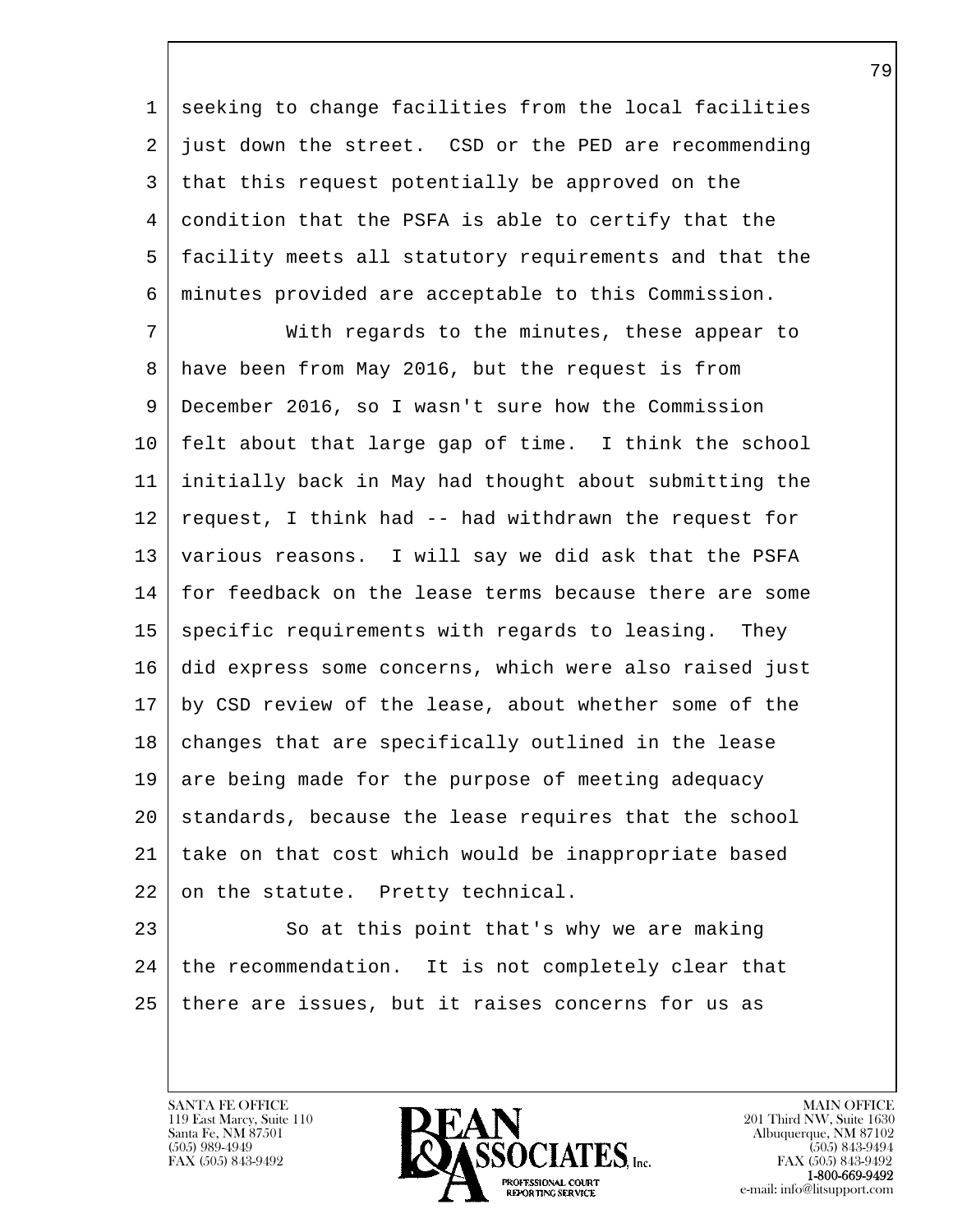l  $\overline{\phantom{a}}$  1 well as for PSFA whether that is appropriate in the 2 lease. 3 CHAIRMAN GIPSON: Thank you. 4 Good morning. And once again, if you would 5 please introduce yourself for the record? 6 MR. MANUEL LUCERO: Madame Chair, members of 7 the Commission, good morning. I'm Manuel Lucero. I'm 8 the new school director. I took over the school after 9 May. I took over the school in August. And with  $10$  | me -- and I'll let him introduce himself here 11 momentarily. He is the President of our Board. But 12 we also have our school Budget Finance Director, and 13 our school Principal, in case there's questions you 14 may have, they are here in the audience, as well as 15 | our school counsel. 16 | MR. ABENICIO BALDONADO: Good morning, 17 Madame Chair, Commissioners. I am Abenicio E. 18 Baldonado. I'm the President of Tierra Encantada 19 Charter School. I began July 1st, 2016, and I 20 recently took over as President in October of 2016. 21 But, thank you very much for having us here. 22 CHAIRMAN GIPSON: Thank you. 23 | MR. MANUEL LUCERO: So, again, Madame Chair, 24 members of the Board, the nature of our request to  $25$  amend the charter is we feel that  $-$  that the current

119 East Marcy, Suite 110<br>Santa Fe, NM 87501

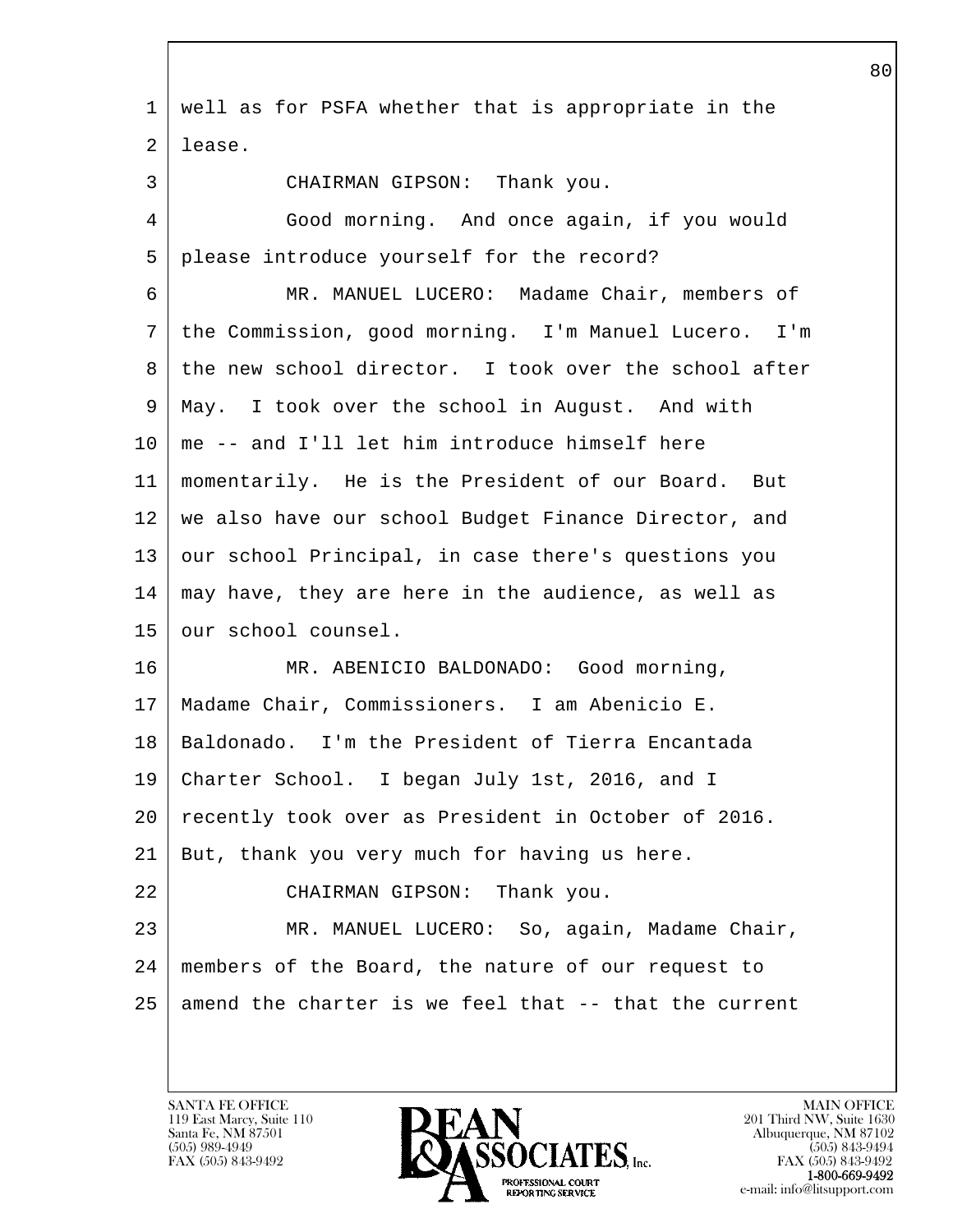1 facility that we are in, it doesn't -- the 2 dilapidating condition -- because it's older, and we  $3 \mid$  get all that stuff, we get it -- but it was originally 4 made for an elementary and not a secondary school. So 5 the quarters, really, are not conducive to a secondary 6 institution, which is what we are.

7 The -- and I think that if you guys are not  $8 \mid$  sure -- you looked at there -- that there's other 9 conditions that we feel that by moving to a new 10 facility will allow us to grow. Our enrollment has 11 pretty much been stagnant because we cannot grow due  $12$  to the fact that we are already at pretty much 13 capacity. We have some classrooms that we have had to 14 put partitions in order to try to make it into two 15 classrooms to try to accommodate the students that we 16 have. And so when it's all said and done, it is 17 adequacy standards, that we're most concerned about in 18 trying to create an atmosphere, a learning atmosphere 19 for our students that will best help in their 20 education.

l 21 One other piece, also, is the fact that the 22 new facility or the facility that we would be moving 23 into would really allow for us to continue a 24 partnership that we have with Santa Fe Community 25 College. And we looked at, because of where it's

119 East Marcy, Suite 110<br>Santa Fe, NM 87501

 $\overline{\phantom{a}}$ 

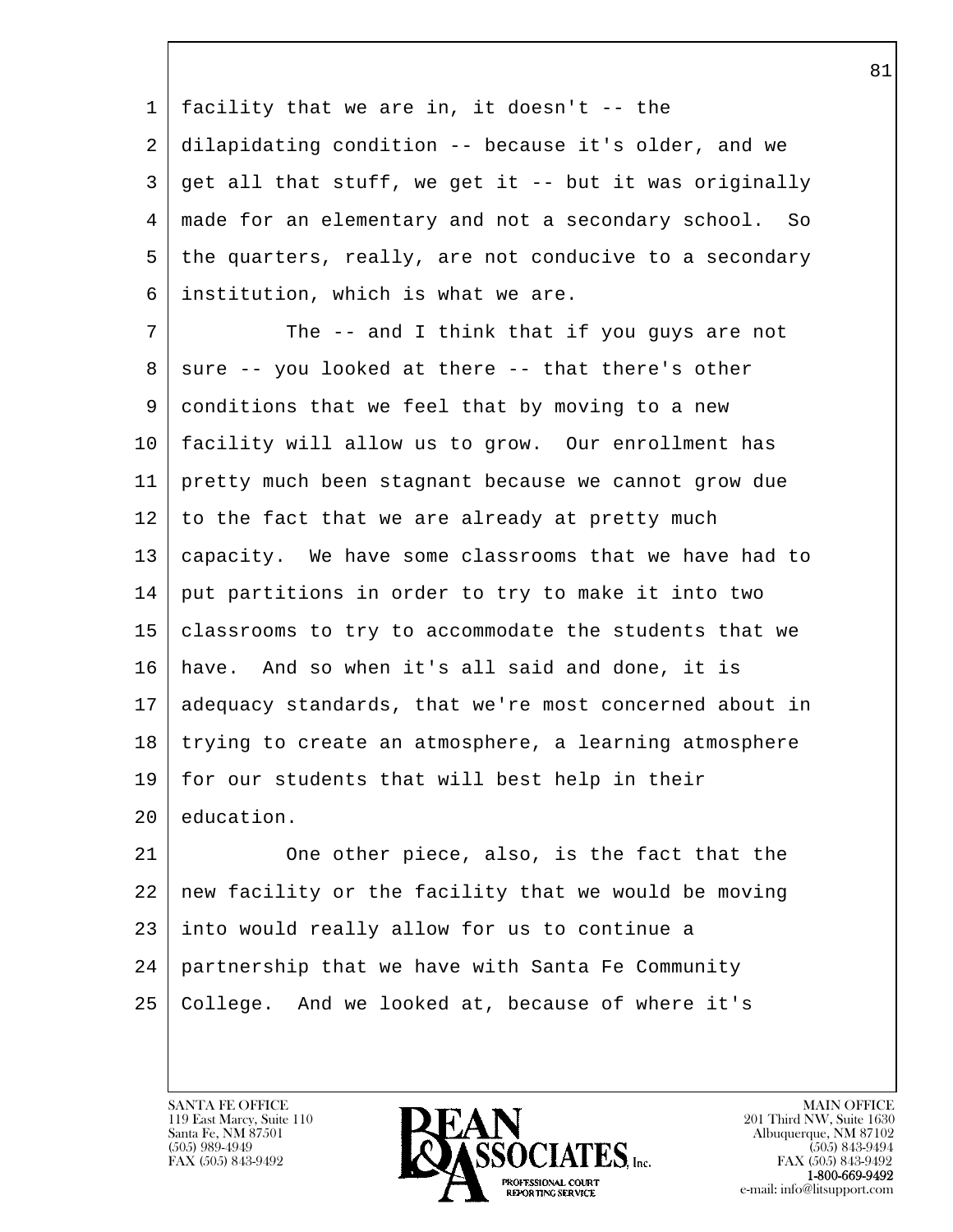l  $\overline{\phantom{a}}$  1 located, it's very close, so we can incorporate a 2 little bit more additional courses at the community 3 college, dual credit classes and so on and so forth. 4 So it just felt like a better fit for our students.  $5$  And that's kind of the  $-$ - well, that is the main 6 | reason for -- for our request. 7 MS. POULOS: Madame Chairwoman. 8 CHAIRMAN GIPSON: Director? 9 MS. POULOS: Can I add one item, and this is 10 actually something that I had not quite understood. 11 Mr. Lucero indicates that part of the reason is to 12 grow. That was something that wasn't completely clear 13 to CSD. Had it been, we would have included 14 additional analysis. As you recall from the 15 conversation, I believe it was in November, about some 16 amendment request, this school's academic performance, 17 they have received, I believe, the last letter grade  $18$  actually was, I believe, a D -- an F. An F. And we 19 do believe based on that letter grade statute that a 20 school that has not earned a letter grade of C or 21 higher for at least two years in a row must prioritize 22 its resources to improving student achievement and not 23 growing. And so that would have been additional 24 | analysis we would have included. And I apologize, I 25 didn't understand that.

119 East Marcy, Suite 110<br>Santa Fe, NM 87501

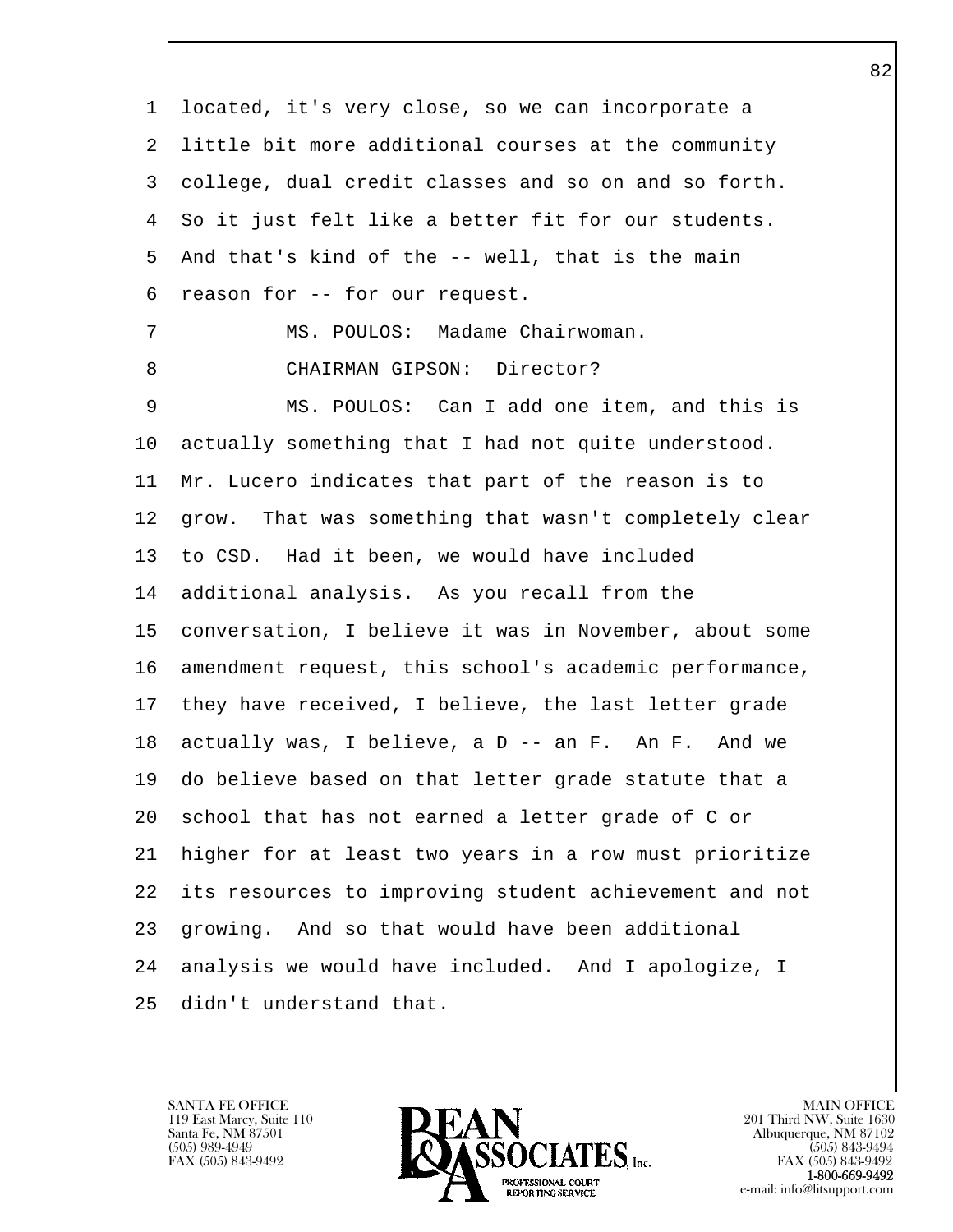l  $\overline{\phantom{a}}$  1 CHAIRMAN GIPSON: Can I just ask for some 2 | clarification here? When you referenced the lease, 3 were you referencing letter H on page 5 of the lease? 4 Is that the area of concern that CSD has raised about, 5 "Subject to Subsection C, the school will pay for and 6 maintain and repair -- in compliance with all 7 requirements of law"? Is that the area? 8 MS. POULOS: There were actually several 9 areas that I asked about when I asked Ms. Casias. The 10 first is, C, the school is responsible for payment of 11 all property taxes. And I can find the pages for you. 12 I believe that it is on page 2, which is noted as page 13 19 on the top of the page through upside down numbers. 14 | Item D, which says "As set out in Section 15 7," also on page 2 of the lease, I believe, item A, 16 which is the following is lessee's list of tenant 17 improvements, and that is found on page 3 of the 18 lease, 7A. 19 And then you are correct, the other area 20 that we were referencing was 7H, which is on page 5 of 21 the lease. 22 CHAIRMAN GIPSON: Okay. Because I just want  $23$  | to  $-$  I'm looking at  $-$  because I think we missed the 24 | page numbers on the leases. That's okay. 25 When I'm referencing letter H, that's daily

119 East Marcy, Suite 110<br>Santa Fe, NM 87501

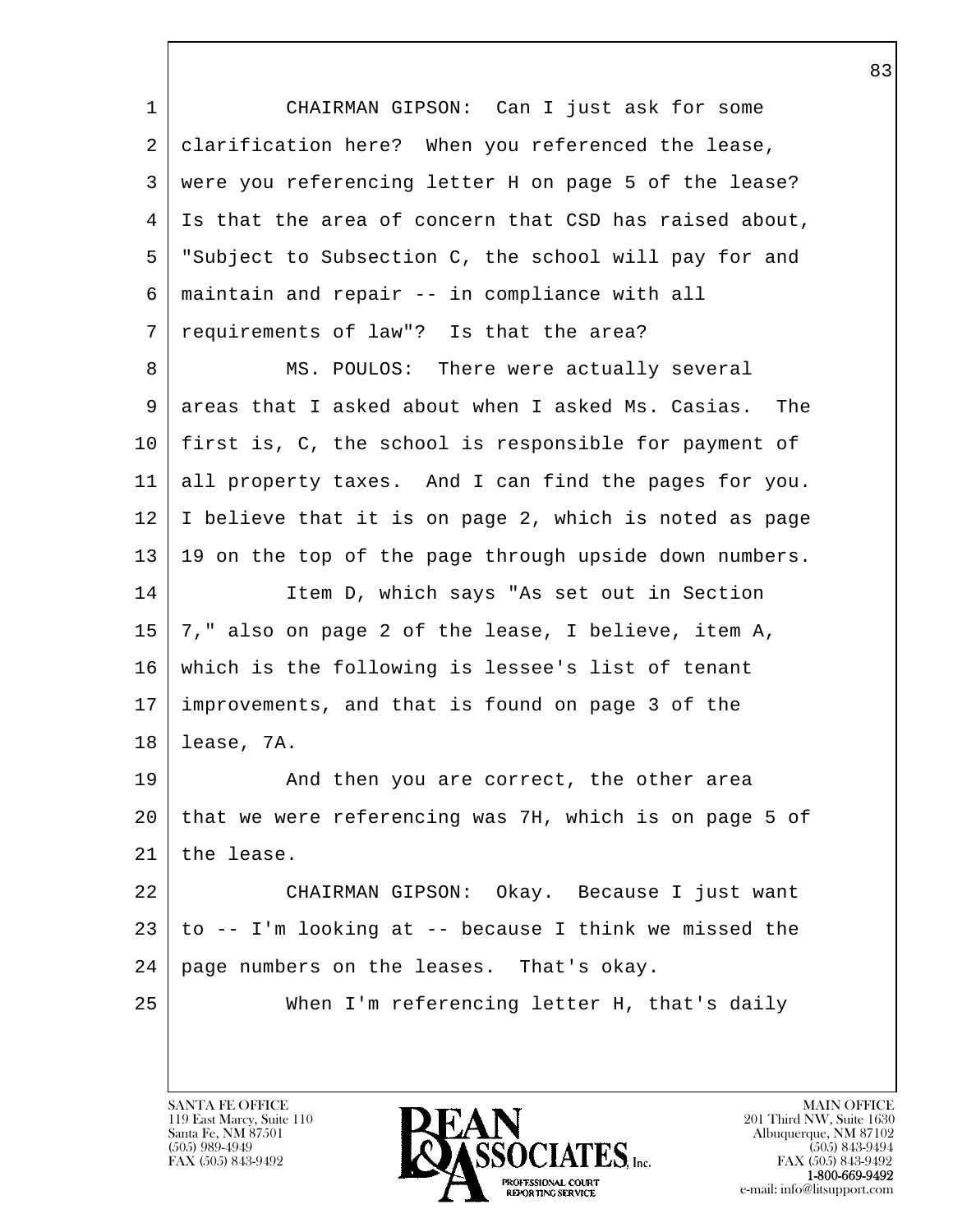| 1              | maintenance, which is up to the school, but it does    |
|----------------|--------------------------------------------------------|
| 2              | specifically state that it is the lessor that's going  |
| 3              | to be responsible for all the keeping it up to code.   |
| $\overline{4}$ | MS. POULOS: Correct. And it really was,                |
| 5              | when you read the information on A, Section 7A, which  |
| 6              | talks about removing desks and chairs, toilets being   |
| 7              | exchanged for regular size, kitchen equipment being    |
| 8              | removed, bell/intercom/fire system, so those will      |
| 9              | remain, double doors being constructed.                |
| 10             | CHAIRMAN GIPSON: It says it will be                    |
| 11             | reimbursed by the lessee.                              |
| 12             | MS. POULOS: Those were the concerns that               |
| 13             | was raised, and PSFA confirms that they also felt      |
| 14             | uncomfortable with that language.                      |
| 15             | CHAIRMAN GIPSON: Okay. All right. Thank                |
| 16             | you.                                                   |
| 17             | MR. MANUEL LUCERO: Again, Madame Chair and             |
| 18             | members of the Board, I would like to comment first on |
| 19             | the first thing that she mentioned, and then we do     |
| 20             | have, like I said, our counsel here that has been      |
| 21             | working on the contract, so those questions could      |
| 22             | maybe be asked of her.                                 |
| 23             | But I agree that, you know, we have -- we do           |
| 24             | have an F, but I really believe that the factors of    |
| 25             | that F are exacerbated by the fact that we have the    |
|                |                                                        |

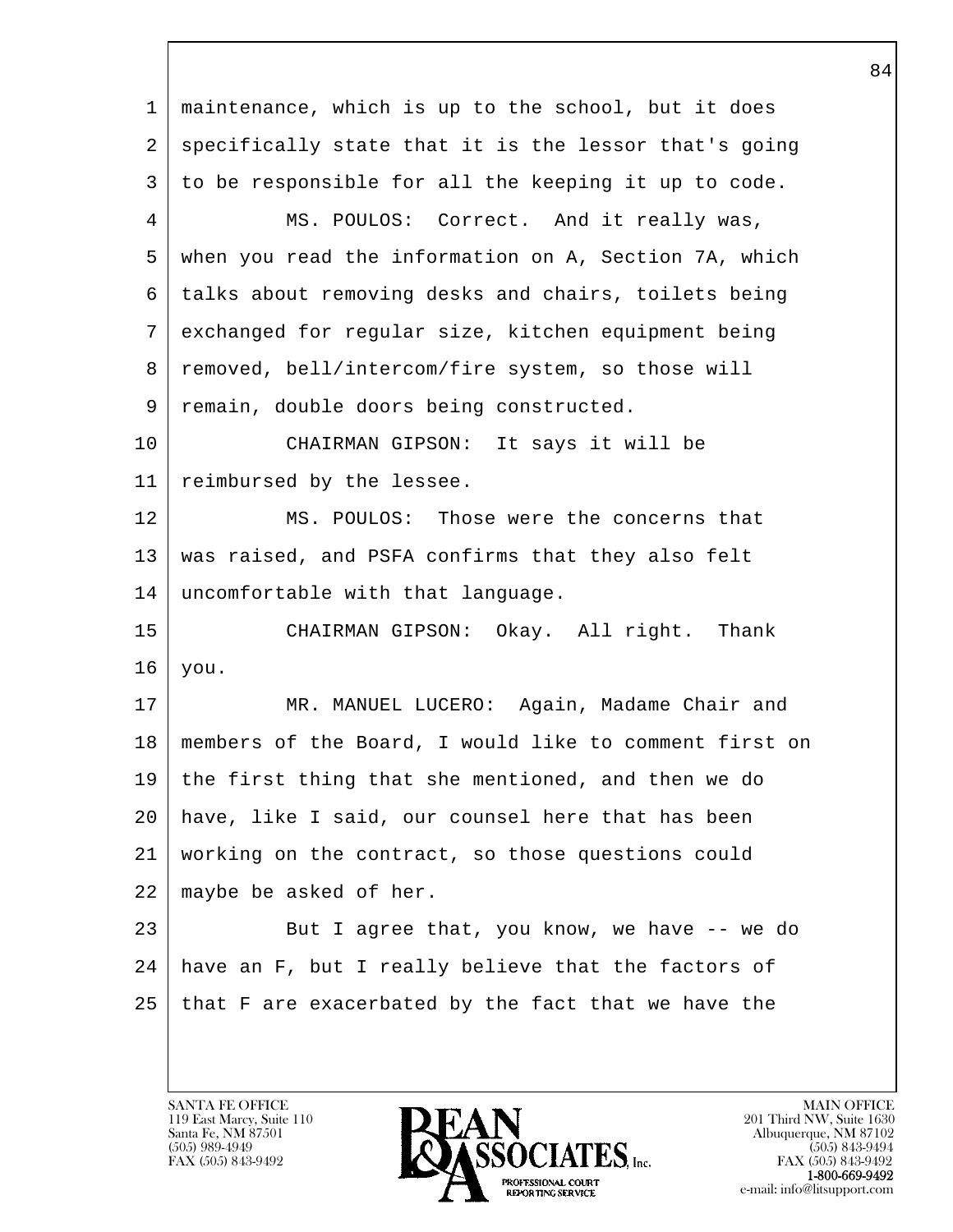l  $\overline{\phantom{a}}$  1 conditions that we're in. I believe that -- that, you 2 know, that's not the only reason we got an F. I 3 understand that. But I do believe that, you know, not 4 being in a facility conducive, in a learning 5 environment conducive to get the most out of what we 6 can for our students does exacerbate that grade, so I 7 think that moving to a facility that is a much better 8 learning environment should certainly help in that. 9 But we also, too, have a plan in place, an 10 academic plan, of course, to start looking at an 11 improvement plan to look at those issues that gave us 12 that F to begin with so that -- you know, and I was 13 going to bring that up, but since she hadn't, I 14 thought, well, I won't muddy that water. But that was 15 part of my -- I knew you probably would have, anyway, 16 but -- so I did look at that obviously before we came 17 in, that might be a question that you might have had. 18 | So -- and I do want to give an opportunity 19 to my board president. He wanted to say a few words  $20$  also, regarding that stuff. So at this point I  $21$  | will --22 CHAIRMAN GIPSON: Okay. Can I just ask you, 23 before you start, have you provided the improvement  $24$  | plan? 25 | MR. MANUEL LUCERO: Yes, ma'am.

119 East Marcy, Suite 110<br>Santa Fe, NM 87501

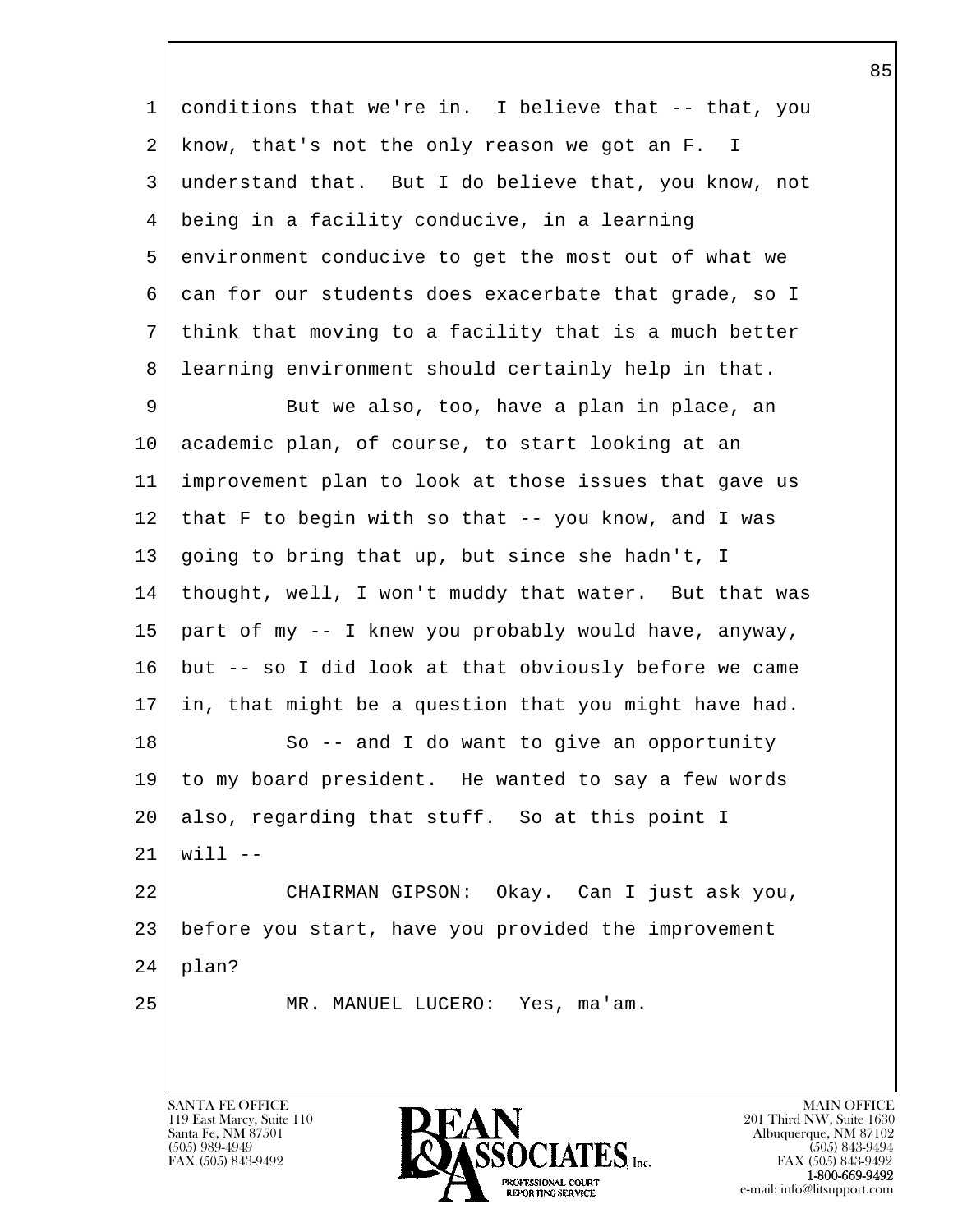l  $\overline{\phantom{a}}$  1 CHAIRMAN GIPSON: So CSD -- 2 MR. MANUEL LUCERO: It should be in there. 3 Absolutely. 4 MS. POULOS: Madame Chairwoman, 5 Commissioners, as you may recall, we had a lot of 6 discussions over the past year on what that 7 improvement plan should look like. Our understanding 8 at the end of last year was that the implementation of 9 the improvement plan as written would be submitted 10 starting next year, so we have not actively taken any 11 of those. Schools may have submitted them into Web 12 EPSS, but I don't have that information right now, and 13 clarification would be appreciated because if that is 14 something you want us to report on we would be happy 15 to do that. 16 CHAIRMAN GIPSON: Yes. Because my 17 understanding was we were changing what existed in the 18 | contracts that they provide an improvement plan, so 19 that until the new system falls into place, the 20 current system is still there. And the contract 21 specifically, the only thing we changed was not having  $22$   $\vert$  -- not requiring the approval plan for the letter 23 grade of C. The contract originally said C, but we 24 still maintained it with the D and F. So I was under 25 the belief that schools were providing improvement

119 East Marcy, Suite 110<br>Santa Fe, NM 87501

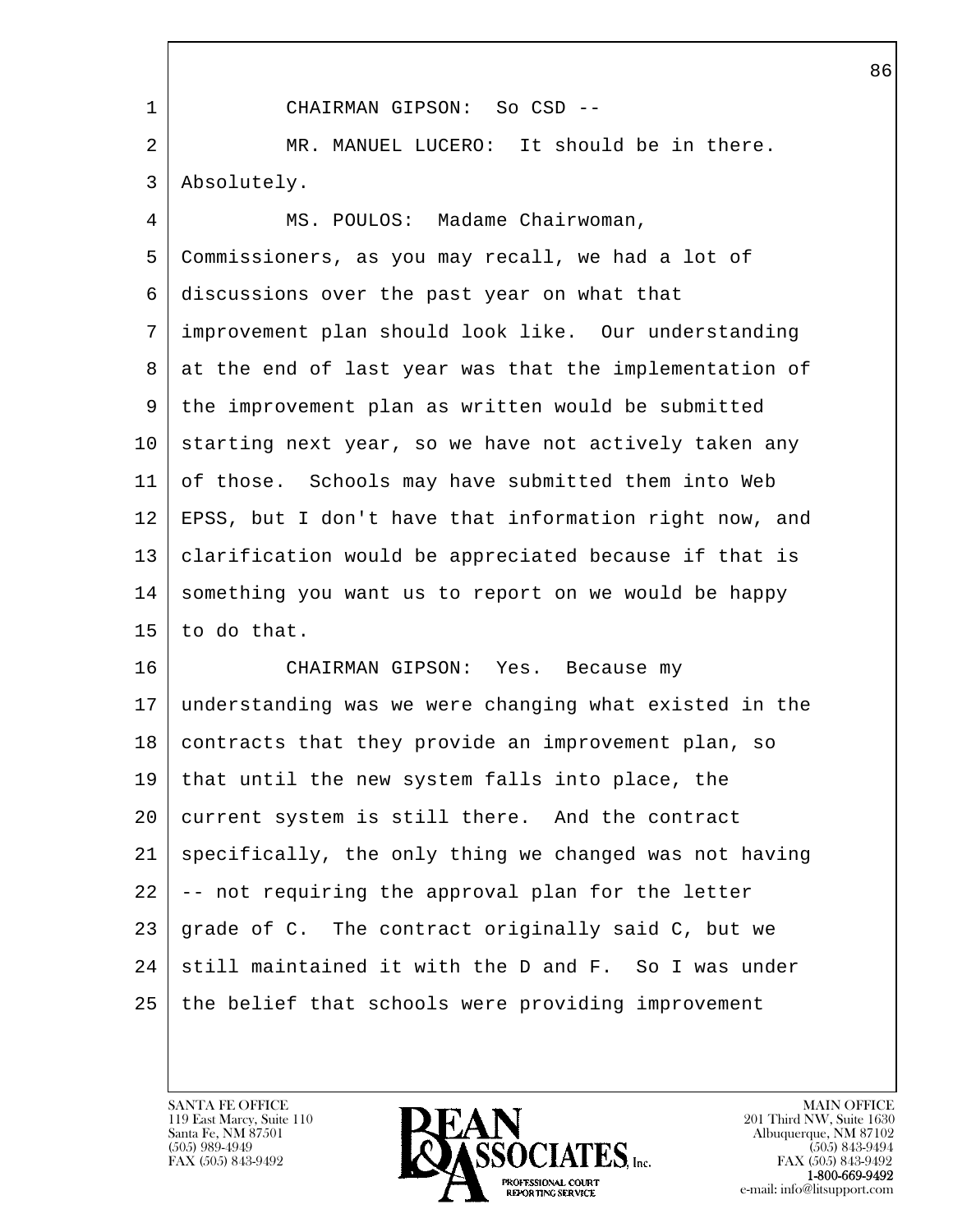| $\mathbf 1$ | plans. So I would appreciate, and if you say it's      |
|-------------|--------------------------------------------------------|
| 2           | there, then we can certainly take a look at it.        |
| 3           | MR. MANUEL LUCERO: Yes, ma'am. And one                 |
| 4           | other thing before Mr. Baldonado does speak, that I    |
| 5           | wanted to also mention that this particular process    |
| 6           | that we're going through right now, and asking for     |
| 7           | this charter amendment, is part of a three-pronged     |
| 8           | process, because, of course, this is where it starts.  |
| 9           | If you approve, then at that point we do have to get   |
| 10          | out of our lease with Santa Fe Public Schools, which   |
| 11          | you have a letter there in your packet that they want  |
| 12          | to do it right away, but I said no, you can't put the  |
| 13          | horse in front of the -- so we need to come and get    |
| 14          | your approval.                                         |
| 15          | And then lastly, when it's all said and                |
| 16          | done, whatever last pieces of the lease and that       |
| 17          | particular group has to be finalized with, of course,  |
| 18          | our counsel, and they would have to meet all the       |
| 19          | parameters that are required by statute and so on and  |
| 20          | so forth. But I just didn't want to move on with that  |
| 21          | process prior to having this, because we could have    |
| 22          | done all that stuff and then you said no, and it would |
| 23          | have made no sense at that point. So I just wanted     |
| 24          | $\circ$ --                                             |
| 25          | So in the end, if all three pieces don't               |
|             |                                                        |

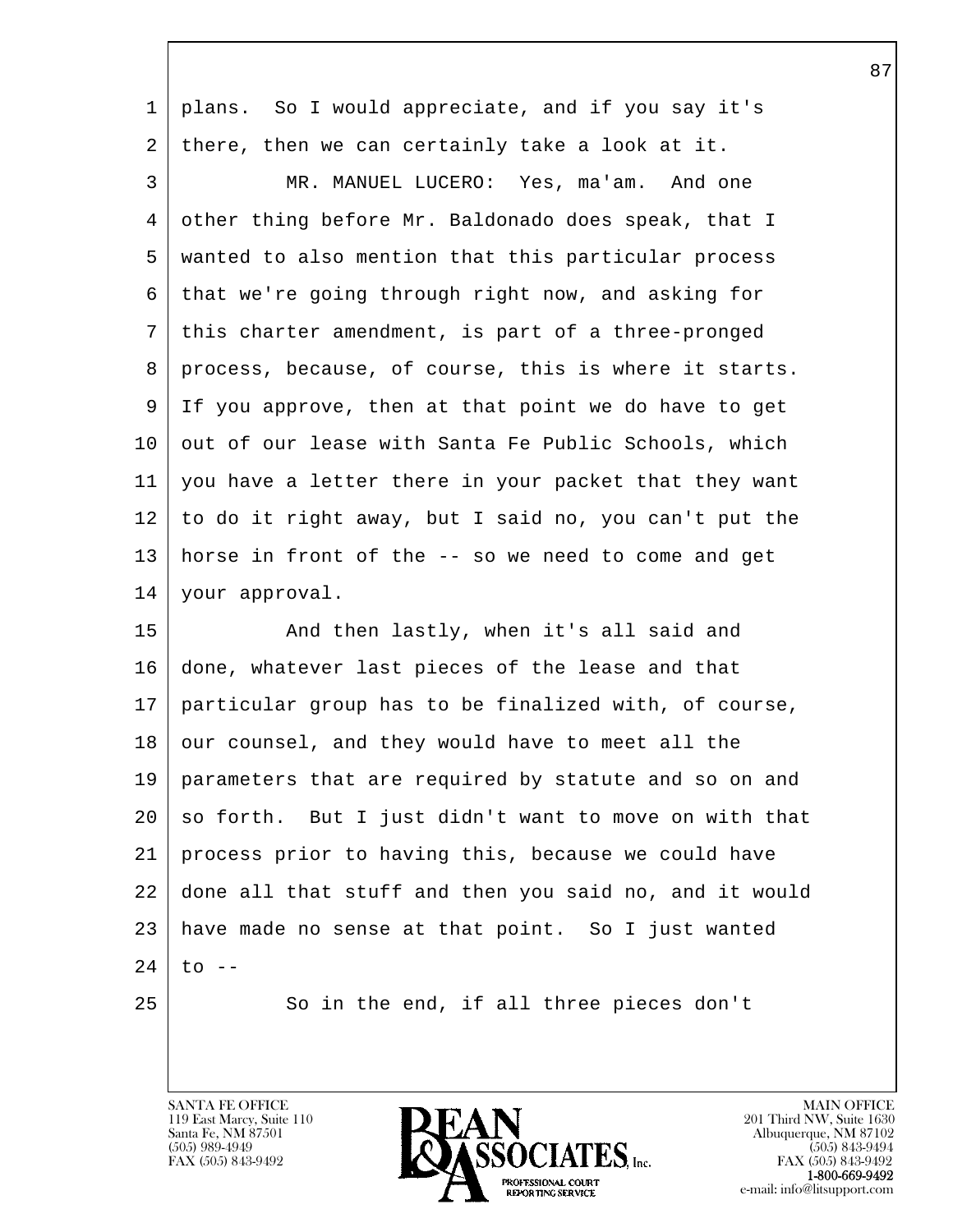l  $\overline{\phantom{a}}$  1 fall into place, we just stay where we're at. And 2 they, what I mean by they, Santa Fe Public Schools 3 knows that to be a fact, and so does the Sebesta 4 Group, the Mission Viejo facility knows that. 5 CHAIRMAN GIPSON: What's the rating of your 6 current facility? Do you have that? 7 MR. MANUEL LUCERO: Ironically enough, I do 8 have the current one, but it was pretty low, and then 9 all of a sudden no changes were made and now all of a 10 | sudden it's not a priority list anymore. So I'm not 11 sure how that got moved. But  $-$  and I don't have that 12 information with me but I certainly can provide that. 13 CHAIRMAN GIPSON: Okay. 14 | MR. ABENICIO BALDONADO: Madame Chair, 15 members of the Commission, I would also like to speak 16 personally about Tierra Encantada. I was a former 17 educator there previously, and I worked in the 18 | conditions in trying to educate students, and they 19 were difficult. There was at one time during the 20 school year that I taught in a small library that was 21 blocked off by a partition, and I had about 25 to 22 about 28 students within that year really squeezed in 23 and it really did create a difficult learning 24 environment, and many of the students gave us that 25 feedback as well. Granted, that we did take a few

119 East Marcy, Suite 110<br>Santa Fe, NM 87501

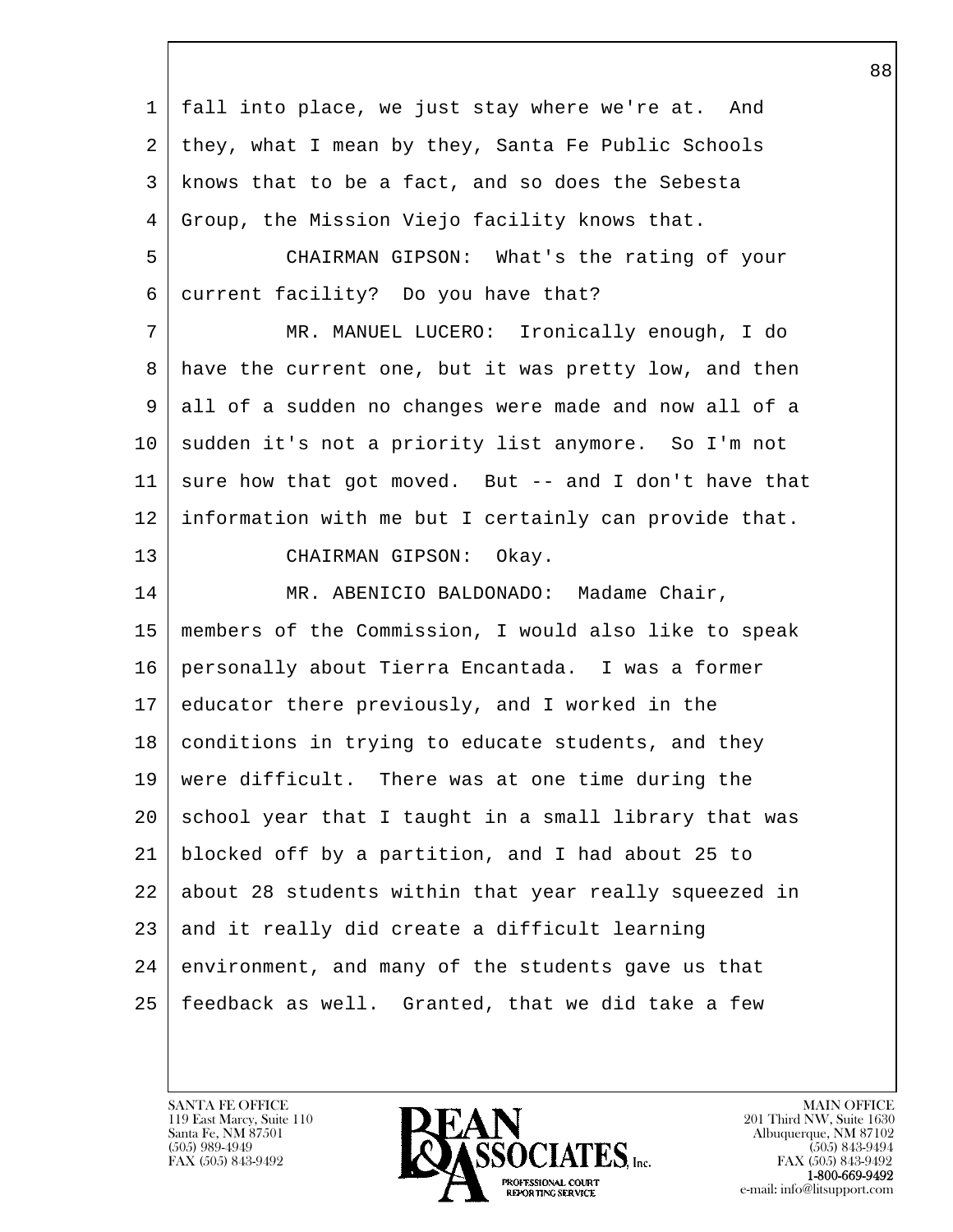l  $\overline{\phantom{a}}$  1 measures to make it a little bit more comfortable for  $2$  the students, but to  $-$  in order to grow, 3 unfortunately, I don't believe that our building is -- 4 can do that. You know, we could be up to 400 students 5 in our charter, but unfortunately, our Alvord building 6 wouldn't fit 400, and that's part -- and as Mr. Lucero 7 stated, that's just a partial affect. It's not the 8 entire view of why we have an F, and we are taking 9 measures to improve our school as well. 10 | And at this time Madame Chair, members of 11 the Commission, I would like to invite Sue Fox. She 12 would like to give you a little bit of feedback 13 regarding our lease, if that would be okay? 14 CHAIRMAN GIPSON: I would like to, while 15 we're waiting, part of me has a concern over growth 16 when your academic performance is low, so that there 17 is that piece of me that doesn't want you to move to 18 some place where you might see a big growth spurt when 19 you haven't gotten your academic plan together. So I  $20$  have a concern over that. But I -- but I do 21 understand the facility issue. 22 COMMISSIONER CABALLERO: Point of 23 | clarification, Madame Chair, if you can clarify 24 something for me. When several members and the 25 director spoke of growth, and a week or so ago I

119 East Marcy, Suite 110<br>Santa Fe, NM 87501

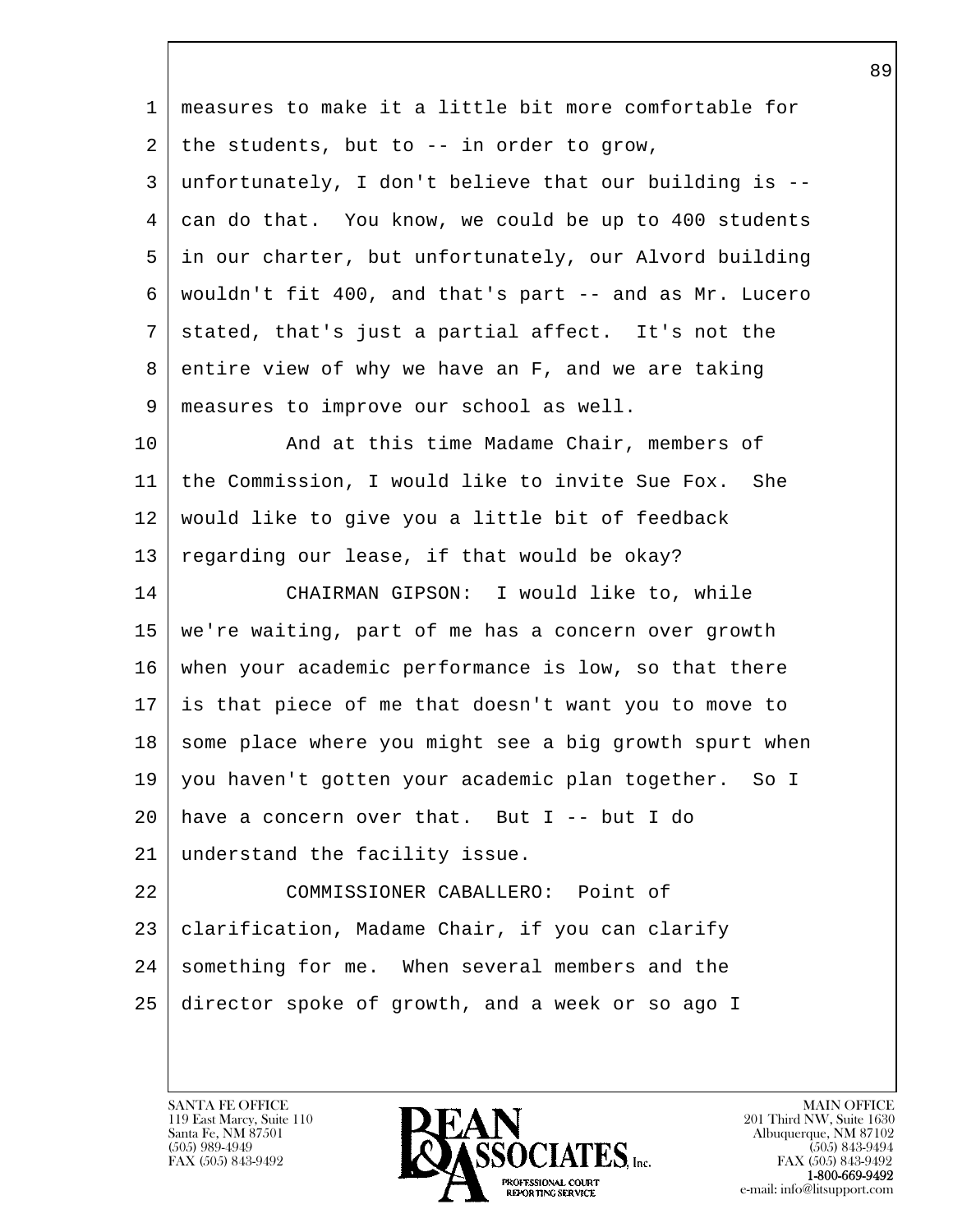l  $\overline{\phantom{a}}$  1 understood growth for a charter school to be adding 2 more grades as growth. Are you adding more grades? 3 MR. MANUEL LUCERO: No, sir. 4 CHAIRMAN GIPSON: No, but they haven't 5 reached their enrollment cap, so they can grow their 6 student numbers. 7 COMMISSIONER CABALLERO: They can still grow 8 the students. 9 CHAIRMAN GIPSON: Yes, because they -- you 10 are at what? 290? 11 MR. MANUEL LUCERO: Yes, ma'am. 12 CHAIRMAN GIPSON: And you have a cap of 400? 13 MR. MANUEL LUCERO: Yes. 14 CHAIRMAN GIPSON: Right now they are limited 15 by their facility and they can't grow their enrollment 16 beyond that because of their facility. They move into 17 a new facility they can add on additional students 18 without coming to us because they have that 400 19 enrollment cap. 20 COMMISSIONER CABALLERO: So now in this 21 issue when we are talking about they cannot take on 22 growth, we're not talking about a school that's 23 requesting taking on additional grades, but coming -- 24 being able to meet their already number designated to 25 them for growth.

119 East Marcy, Suite 110<br>Santa Fe, NM 87501

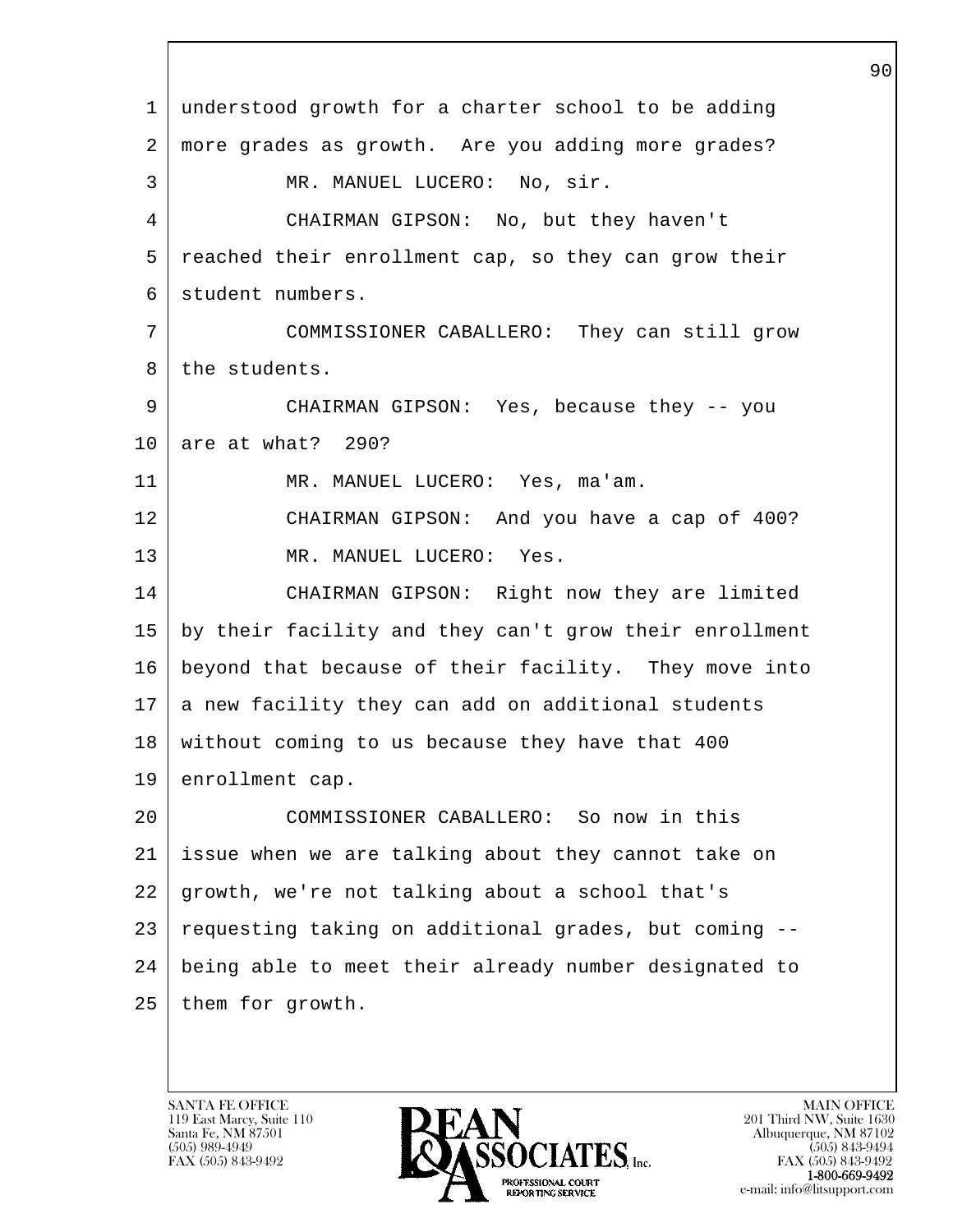| 1  | CHAIRMAN GIPSON: Correct. They are not                 |
|----|--------------------------------------------------------|
| 2  | asking for any kind of amendment to change their       |
| 3  | current grading.                                       |
| 4  | COMMISSIONER CABALLERO: Okay. So that --               |
| 5  | another clarification. So how would that -- the whole  |
| 6  | idea of growth and the grade, how can that grade, low  |
| 7  | grade limit them in the growth capacity?               |
| 8  | CHAIRMAN GIPSON: It's -- the concern is                |
| 9  | because they -- my concern.                            |
| 10 | COMMISSIONER CABALLERO: Okay.                          |
| 11 | CHAIRMAN GIPSON: My concern is if they are             |
| 12 | struggling trying to see academic growth with the      |
| 13 | current numbers of students that they're servicing, if |
| 14 | they move into a new facility and they have additional |
| 15 | students and a significant number of additional        |
| 16 | students that have unknown academic issues, that it    |
| 17 | may add to their struggle to move their grade up.      |
| 18 | MS. POULOS: Madame Chairwoman?                         |
| 19 | CHAIRMAN GIPSON:<br>Yes.                               |
| 20 | MS. POULOS: I don't know how the Commission            |
| 21 | would feel about this, but I would propose that        |
| 22 | potentially the Commission could approve with a        |
| 23 | condition that despite the fact that they have the     |
| 24 | larger -- despite the fact that the facility could     |
| 25 | facilitate more students, that they not increase       |
|    |                                                        |

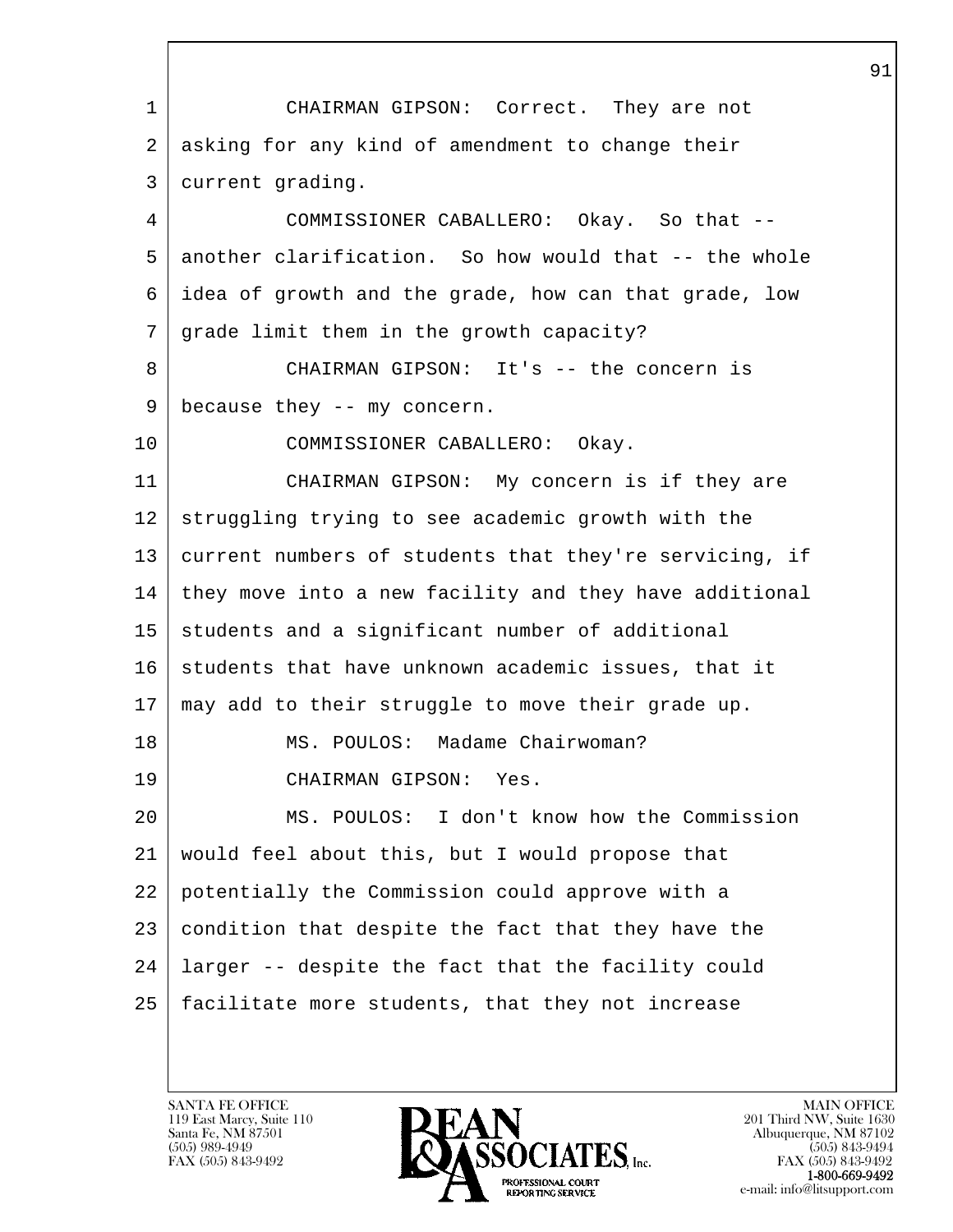l  $\overline{\phantom{a}}$  1 beyond the current capacity. That may be one which 2 would solve that, if the school were to agree to that. 3 CHAIRMAN GIPSON: Thank you. Maybe I have 4 to apologize for adding that in at this moment in 5 time. It was, I think, an unfortunate quick aside by  $6 \mid$  my part, but I appreciate that  $-$ - that suggestion, 7 because that might be somewhere down the road what 8 we're looking at. 9 MR. MANUEL LUCERO: Well, Madame Chair, 10 members of the Commission, the only thing is that I 11 caution that recommendation in that -- I'll give an 12 example. This year our budget was based on 310 13 students. That's what we projected, and we ended up 14 with 290, so obviously when we get adjusted it's less 15 money to work with as far as budget is concerned. So  $16$  to think -- you know, when you have natural attrition, 17 you know, maybe we don't necessarily have to go up to 18 400, at capacity, which is what is allowed, but to say 19 to not allow any growth at all, this really puts -- 20 financially to create a budget that's not realistic, 21 you know. So maybe we don't go to 400. But to, say, 22 not to grow at all would really make it difficult to 23 budget because you got -- there's attrition and  $24$  | there's a number of other variables that fluctuate 25 enrollment up and down. But to tie our hands and not

119 East Marcy, Suite 110<br>Santa Fe, NM 87501

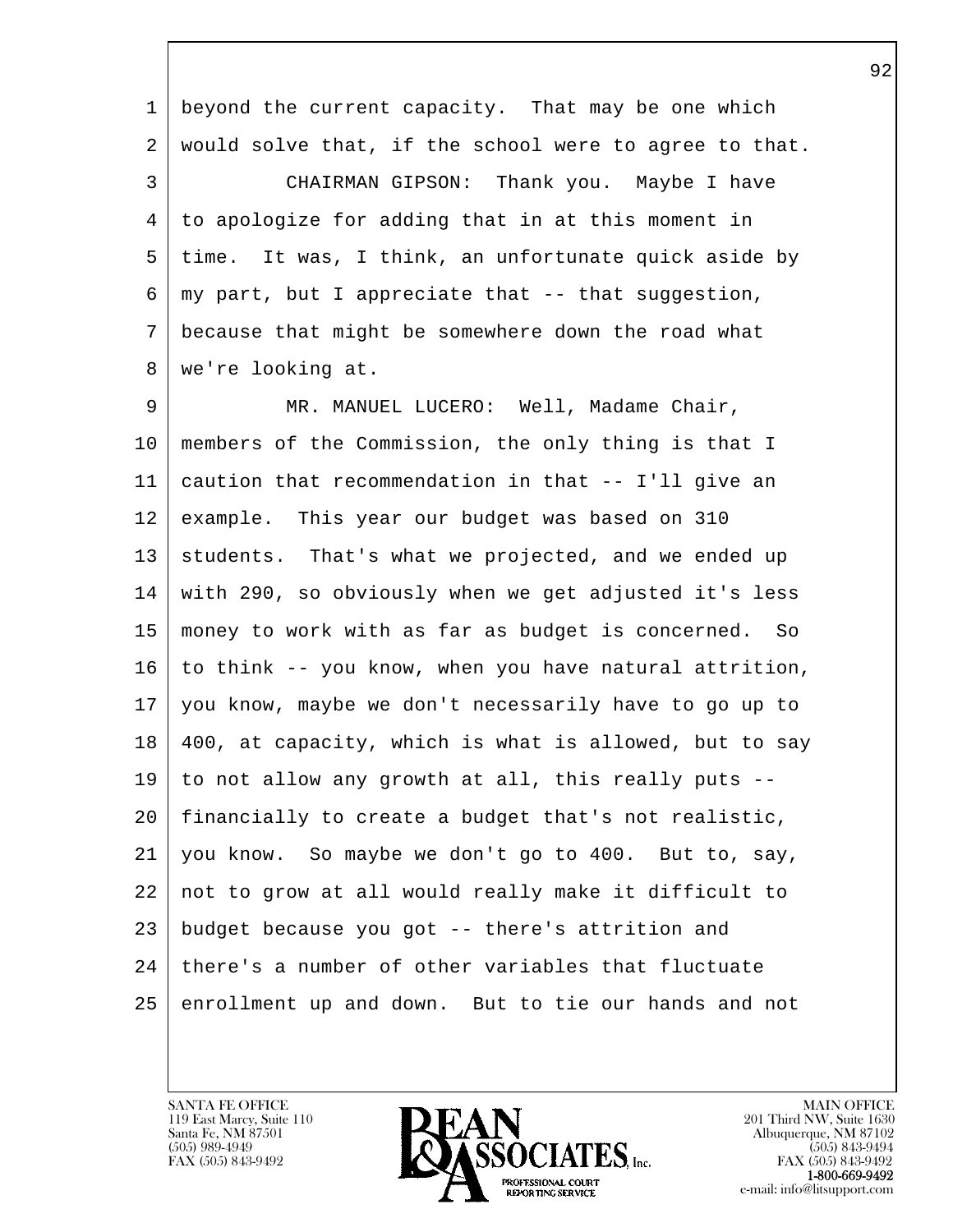| 1  | be able to recruit beyond the 290 that we have now I   |
|----|--------------------------------------------------------|
| 2  | think would be a disservice, in my opinion.            |
| 3  | CHAIRMAN GIPSON: Seems that you have added             |
| 4  | that 310 factor. I probably have no problem with       |
| 5  | setting that as your number, but we're -- you know,    |
| 6  | we're ahead of ourselves in this discussion right now. |
| 7  | But I think Commissioner Peralta might have some       |
| 8  | information from PSFA. Maybe.                          |
| 9  | COMMISSIONER PERALTA: Well, I'll provide               |
| 10 | what I do have with the dialogue that I have with      |
| 11 | Martica. So there is no question about the new         |
| 12 | facility, the proposed new site that the school wants  |
| 13 | to go to.                                              |
| 14 | Going back, the proposed new site for the              |
| 15 | school is -- meets that or exceeds, it meets the       |
| 16 | proposed -- actually, that student load is about 910   |
| 17 | students. That new facility could hold up to that      |
| 18 | amount, number of kids. So it would be -- it would be  |
| 19 | a proper, and I think it would be a good move for the  |
| 20 | school. It would be very beneficial to staff and       |
| 21 | students. The only hangup, again, going back to        |
| 22 | Ms. Poulos and from what I hear from PSFA is that the  |
| 23 | language and the agreement between the lessee and the  |
| 24 | lessor needs to be stipulated. And I think the big     |
| 25 | thing is, is that we want to make sure that if there's |
|    |                                                        |

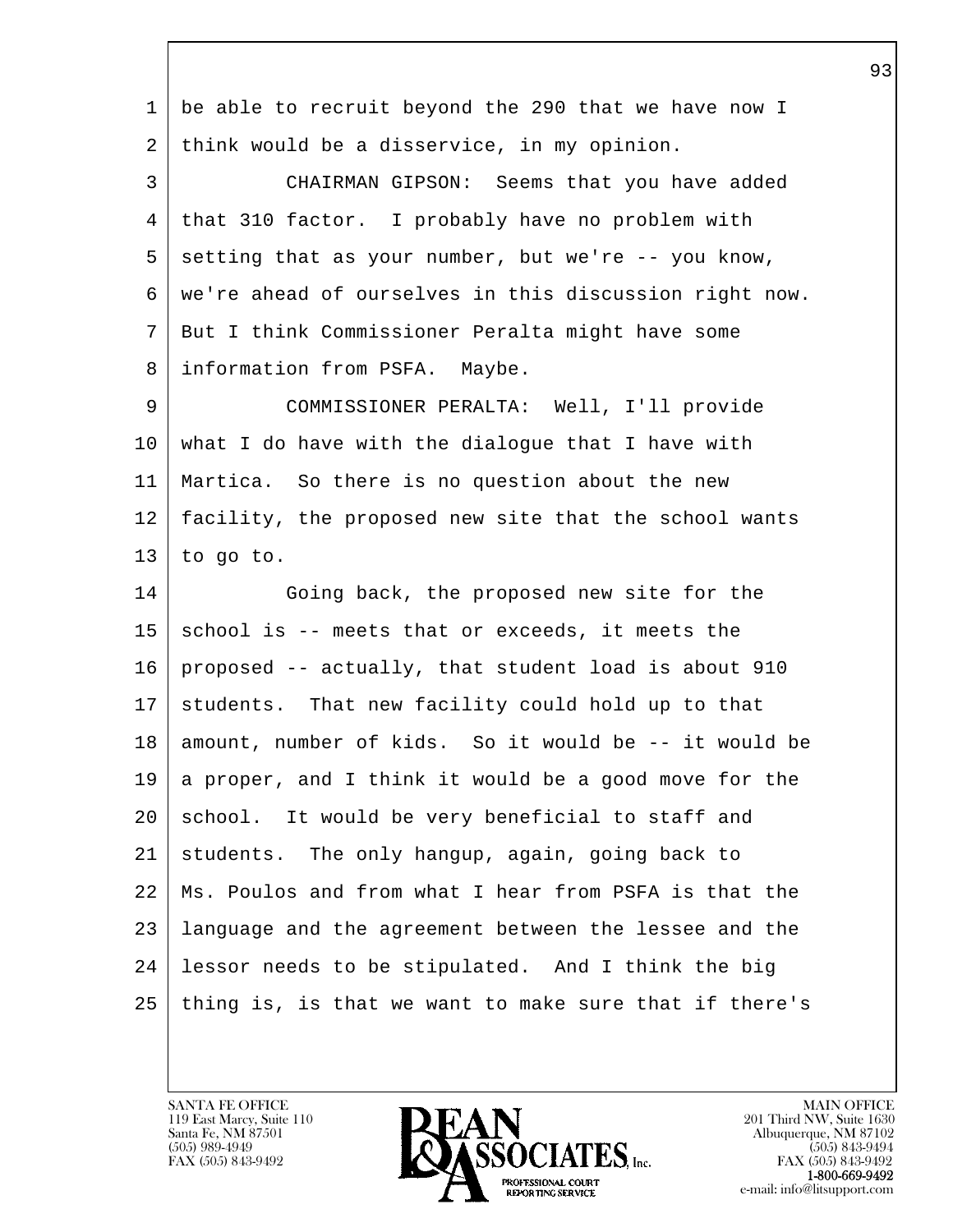l  $\overline{\phantom{a}}$  1 any improvements that have to be made for adequacy, 2 which I don't foresee any, that's the responsibility 3 of the landlord. And I think we want to make sure  $4$  that we get that  $-$ - that stated in the lease contract 5 with the school. 6 MS. SUSAN FOX: Madame Chair, Commissioner 7 Peralta, sorry. I'm just going to kind of lurk over 8 the shoulder here. 9 I'm sorry, Susan Fox with the Matthews Fox 10 law firm. 11 Certainly the intent is to comply with all 12 statutory and legal requirements in this lease. And 13 this lease specifically does incorporate the language 14 that is required by PSFA regarding owner maintaining 15 the adequacy standards for the life of the lease at no 16 additional cost to the school and the state. Beyond 17 that, there really are no statutory requirements about 18 what has to be in the lease. But certainly the intent 19 is here for the landlord to bring that facility to  $20$  adequacy to the extent it needs to be  $-$  it doesn't 21 really need to have much done to it -- and to keep it 22 to adequacy. And if PSFA reads some ambiguity in this 23 lease to say something other than that, we'll gladly 24 work with PSFA to clear that up in the next lease. 25 It's also -- PSFA reviews these leases in

119 East Marcy, Suite 110<br>Santa Fe, NM 87501

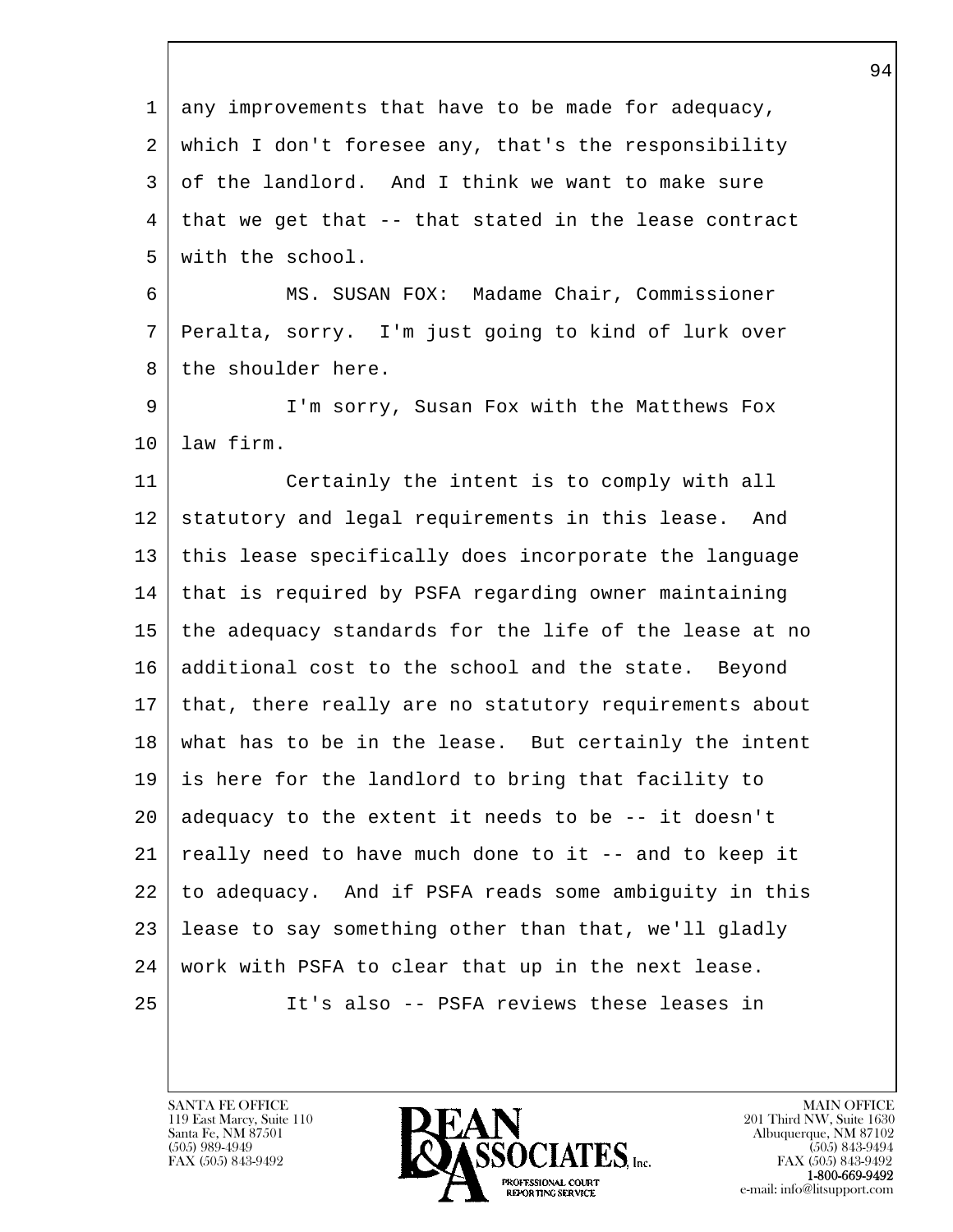1 the context of lease reimbursement requests every 2 year, and so you may be aware that over the last round 3 there were several schools that were caught in some 4 PSFA questioning, and so we will be continuing to work 5 with PSFA to the extent that we need to, to address 6 their concerns.

7 So again, this is a draft. The landlord 8 doesn't want to go any further with the school until 9 the school can tell him that you guys are on board 10 with the idea of them moving, and so we will be 11 finalizing the lease if you all approve this request. 12 COMMISSIONER CABALLERO: Question. 13 CHAIRMAN GIPSON: Mr. Caballero.

l 14 COMMISSIONER CABALLERO: Yes. Thank you. 15 Question to the school director. It was mentioned 16 earlier that if you get a score that your resources 17 have to be focused on bringing up your low score. You  $18$  are trying to get out of a bad situation that was now 19 recently described as not conducive to learning. How 20 do you propose being able to pull through getting a 21 new building and focusing resources on improvement? 22 MR. MANUEL LUCERO: Thank you for the 23 question. Madame Chair, members of the Commission, 24 | first, one of the things, first of all, the move is 25 not going to be today, of course. It's going to be

119 East Marcy, Suite 110<br>Santa Fe, NM 87501

 $\overline{\phantom{a}}$ 

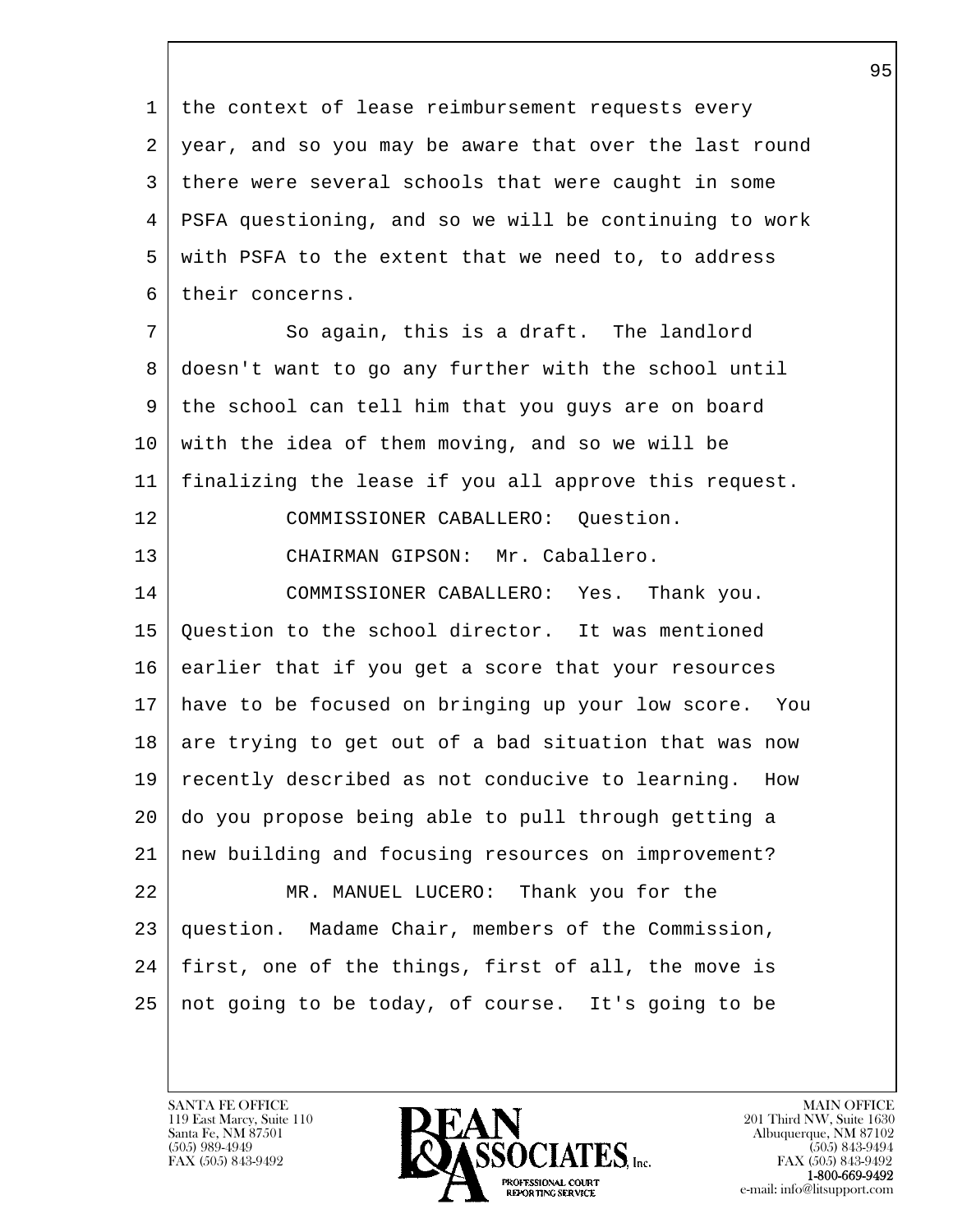| $\mathbf 1$ | over the summer, so it will just be a new facility.    |
|-------------|--------------------------------------------------------|
| 2           | But in the interim we have put in $-$ - for            |
| 3           | example, I just recently got some Title I funds, for   |
| 4           | example, that the school did not have prior to -- the  |
| 5           | previous director did not, you know, aspire to         |
| 6           | solicit, and I have, and we have gotten approved. So   |
| 7           | we're putting in more funds through grants, through    |
| 8           | other means, to ensure that the student academics are  |
| 9           | being addressed. I hope that kind of answers your      |
| 10          | question. But we are -- we refocused -- we have a      |
| 11          | cabinet committee that I put together with my          |
| 12          | principal and some of the directors from our school    |
| 13          | and our business manager, and they come up with plans  |
| 14          | to ensure that we put money in the right places that   |
| 15          | really focus on academics. We just received also       |
| 16          | through bond money \$210,000 for technology, you know, |
| 17          | so we're starting to put money in places that are      |
| 18          | really going to enhance student education. I believe   |
| 19          | that.                                                  |
| 20          | Again, as I mentioned, to the Madame                   |
| 21          | Chairperson and the Commission, I just took over this  |
| 22          | position on July 15, so a lot of my ideas, the new     |
| 23          | principal as well, a few new staff persons, as we move |
| 24          | forward, our ideas hopefully will help in our quest to |
| 25          | improve that grade, certainly, and also the way our    |
|             |                                                        |

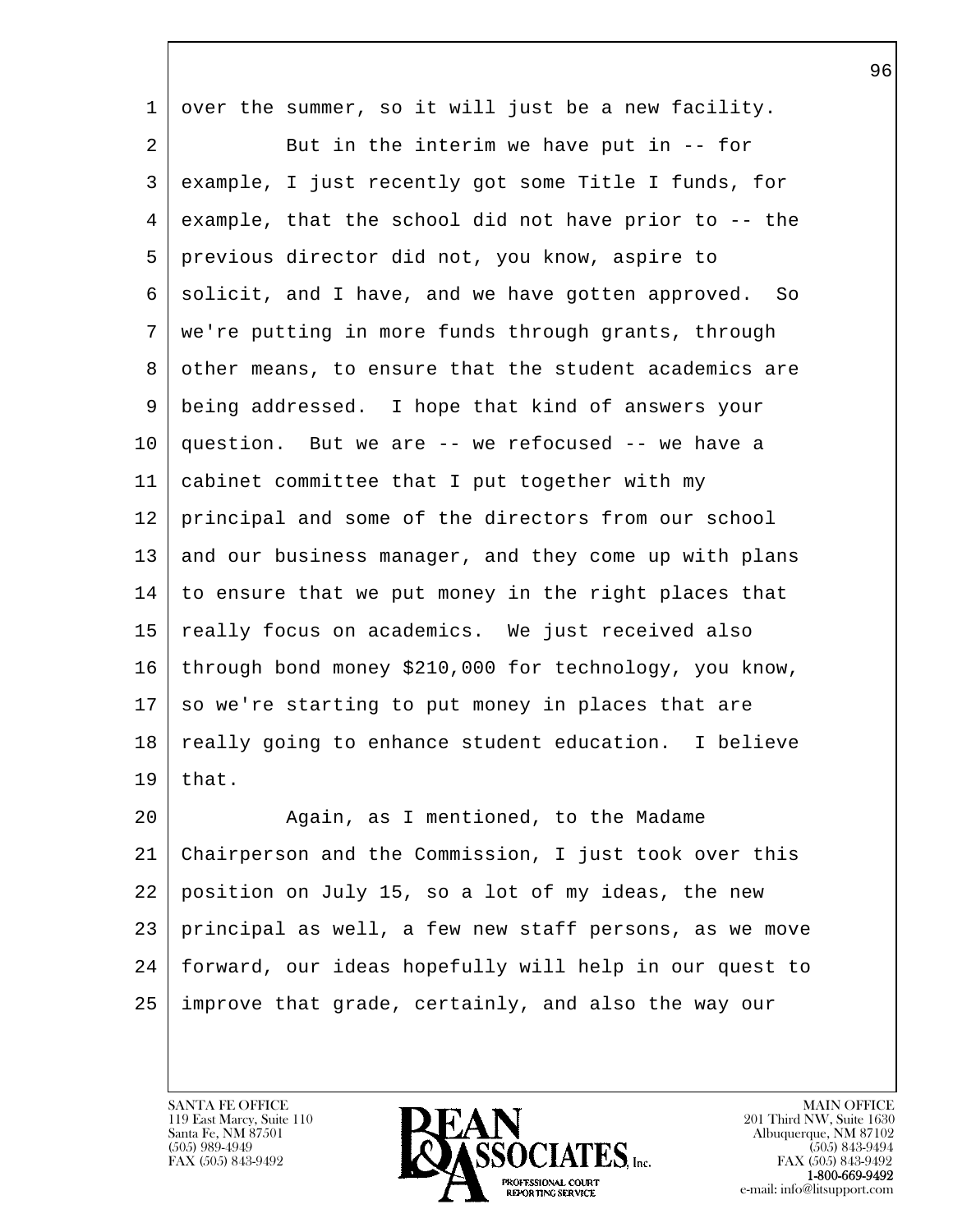| 1  | vision and how we spend money hopefully will be more   |
|----|--------------------------------------------------------|
| 2  | conducive to student academics.                        |
| 3  | COMMISSIONER CABALLERO: Thank you.                     |
| 4  | CHAIRMAN GIPSON: Commissioner Armbruster.              |
| 5  | COMMISSIONER ARMBRUSTER: I'm sharing the               |
| 6  | Chair's concerns. If I were looking at the school I    |
| 7  | would be concerned whether it should even remain open. |
| 8  | It is just me. I'm not talking for everyone else.      |
| 9  | Because even the highest -- the highest performing     |
| 10 | students were As. This is in 2014. And the lowest      |
| 11 | performing students were a D. Then they became Bs and  |
| 12 | Fs, and then Fs and Fs. So that is a big concern for   |
| 13 | me. And with a new facility will it not cost more?     |
| 14 | You need more students for the SEG money?              |
| 15 | MR. MANUEL LUCERO: And actually, I said                |
| 16 | that we are -- the budget this year was 310, but the   |
| 17 | actual number to make the budget work and everything   |
| 18 | work is 329 students, not 400. 400 would be optimal    |
| 19 | and if we are at an A you guys would be all happy. I   |
| 20 | get that. But 329 is the actual number that would      |
| 21 | make the budget work.                                  |
| 22 | And if you look at -- as I said, I did bring           |
| 23 | my finance director. But if you look at our budget     |
| 24 | throughout the last few years, it's been pretty        |
| 25 | healthy. He does an amazing job of ensuring that we    |

 $\overline{\phantom{a}}$ 

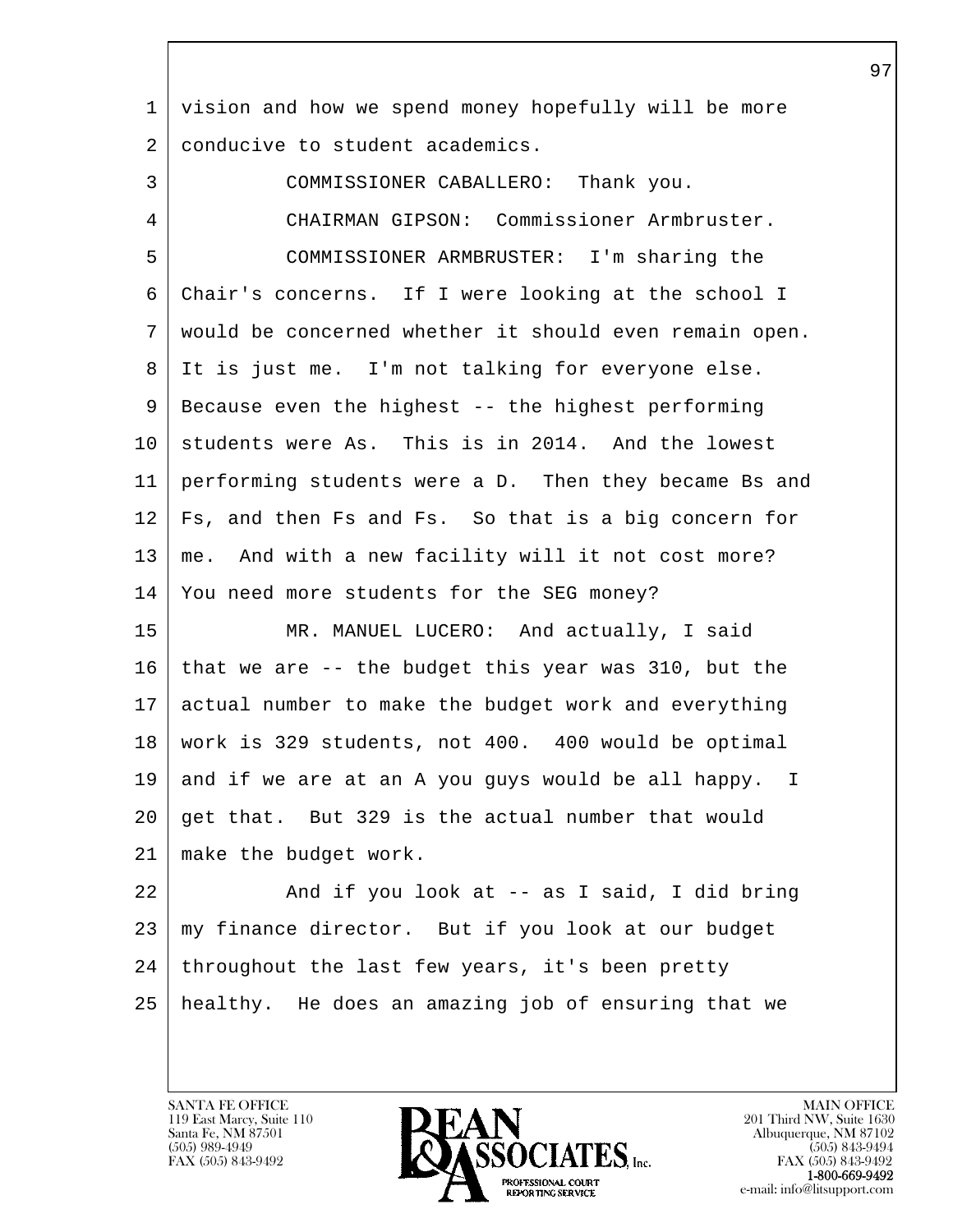| $\mathbf{1}$ | have sufficient funds to -- and so to maintain what    |
|--------------|--------------------------------------------------------|
| 2            | we're asking. And if you look at moving to a new       |
| 3            | facility, it shouldn't -- it shouldn't really be a big |
| 4            | issue. But again, that 329 was the magic number. I     |
| 5            | said 310. It was 329 he told me. I have it written     |
| 6            | down right here. But that is the magic number that we  |
| 7            | should have no problems at that point financially.     |
| 8            | COMMISSIONER ARMBRUSTER: I can see the                 |
| 9            | financial. At the same time, should one commit really  |
| 10           | 39 students -- I think it's 39, new students, and they |
| 11           | would not probably be all in one grade level, to a     |
| 12           | school who is failing students who are in the most     |
| 13           | need, and at this point those who are probably not in  |
| 14           | the most need. And I don't -- because whatever you     |
| 15           | have done every year that you have low-performing      |
| 16           | students -- and I understand the low-performing        |
| 17           | students part -- but whatever plan you're using hasn't |
| 18           | increased their growth, and that's what really         |
| 19           | concerns me.                                           |

l  $\overline{\phantom{a}}$ 20 | MR. ABENICIO BALDONADO: Madame Chair, 21 members of the Commission, Commissioner Armbruster, I 22 | agree with you completely. As a former educator at 23 | this school, I definitely understand your concerns, 24 along with Commissioner Gipson. However, I'm 25 fortunate enough to be part of this board in a new

119 East Marcy, Suite 110<br>Santa Fe, NM 87501

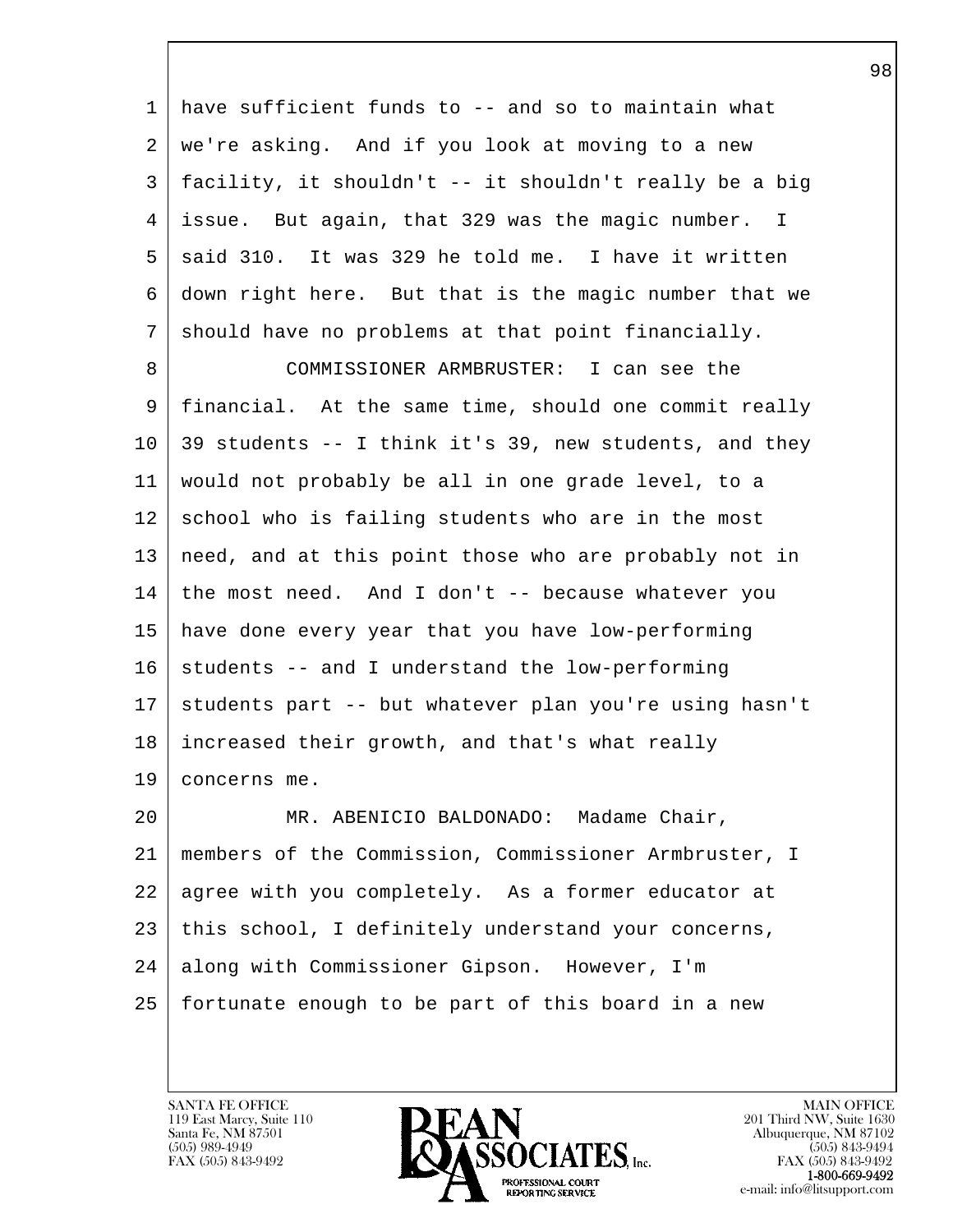| 1  | role with the school, and I want to work to ensure     |
|----|--------------------------------------------------------|
| 2  | that there is accountability from the top to bottom.   |
| 3  | But I was fortunate enough to be part of Tierra        |
| 4  | Encantada the year of 2012-2013, and that was the year |
| 5  | that we went from an F school to a C school in a       |
| 6  | matter of one year. And the true reason I believe      |
| 7  | that occurred was we had become part of Expeditionary  |
| 8  | Learning. Unfortunately, by the time around 2014 we    |
| 9  | had left Expeditionary Learning, and that's where we   |
| 10 | saw our grade begin to drop.                           |
| 11 | Currently we are in the possess of                     |
| 12 | negotiations with Expeditionary Learning to possibly   |
| 13 | become part of EL again, and that's something that we  |
| 14 | are hopeful for, because I truly believe if we go back |
| 15 | to Expeditionary Learning we'll see our grade rise up  |
| 16 | again.                                                 |
| 17 | CHAIRMAN GIPSON: Can I interrupt?                      |
| 18 | COMMISSIONER ARMBRUSTER: I'm probably going            |
| 19 | to say what you are going to say, but you go ahead.    |
| 20 | CHAIRMAN GIPSON: Is it in your mission to              |
| 21 | be part of Expeditionary Learning?                     |
| 22 | MR. ABENICIO BALDONADO: It's project based.            |
| 23 | Expeditionary Learning is --                           |
| 24 | CHAIRMAN GIPSON: I understand what                     |
| 25 | Expeditionary Learning and project based is. I'm just  |
|    |                                                        |

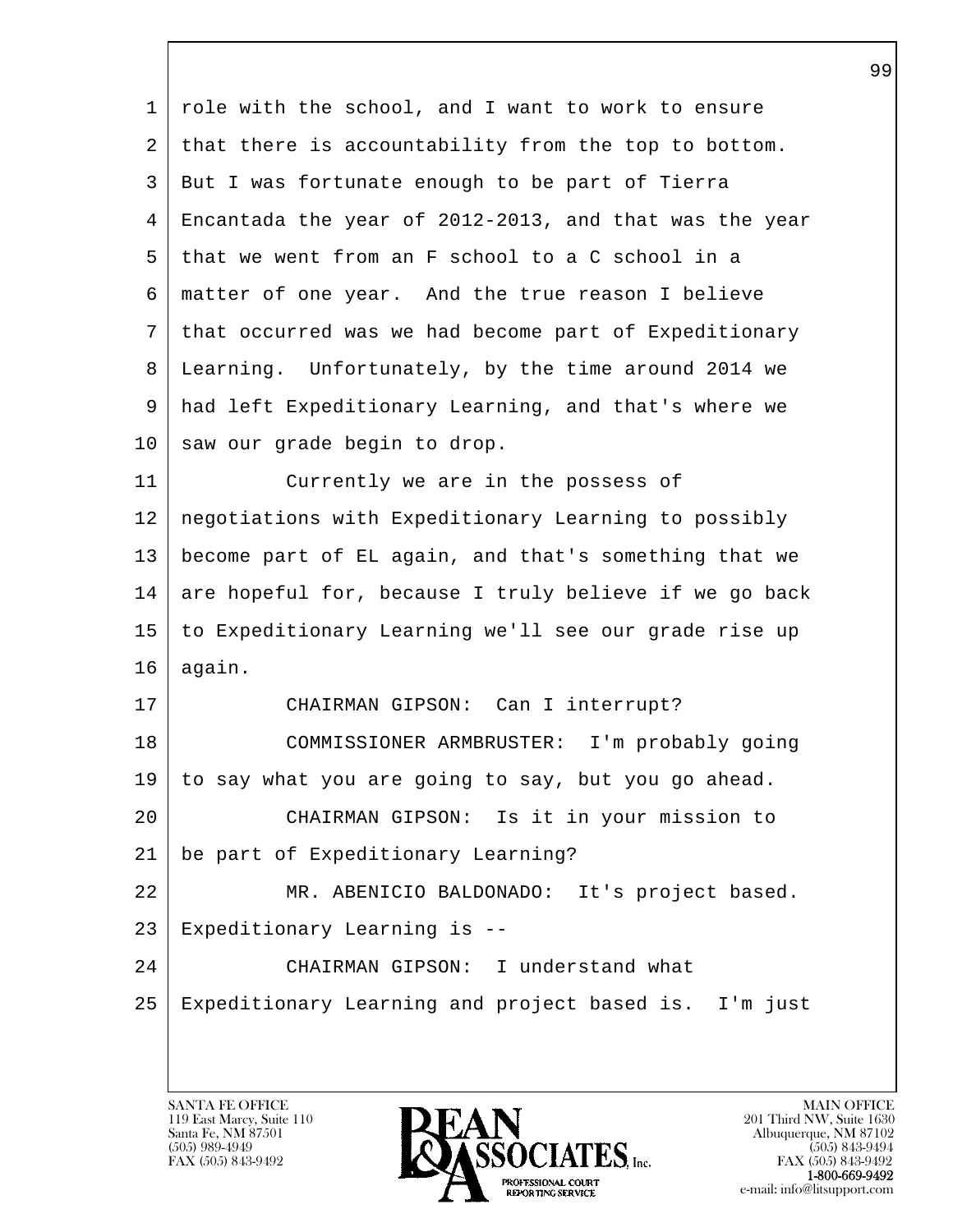l  $\overline{\phantom{a}}$  1 asking, does your contract specifically reference 2 Expeditionary Learning? 3 MR. MANUEL LUCERO: Not in this new charter, 4 and it references project based. 5 CHAIRMAN GIPSON: Okay. Can we -- can I ask 6 the director to just verify that for me, because 7 there's another problem if it does, obviously. 8 Okay. If I can just get that clarified at 9 | some point today, I would appreciate it. 10 | MS. POULOS: Okay. 11 CHAIRMAN GIPSON: Thank you. 12 | MR. MANUEL LUCERO: Madame Chair, just as a 13 | reminder, and I know you know this because you were 14 here. They just -- you guys just approved the school  $15$  a year and a half ago, so a lot of that old language 16 may be in the new charter. For example, you guys just 17 renewed the five-year deal a year and a half ago, so 18 | some of that language from the original charter may 19 have changed a little bit. 20 CHAIRMAN GIPSON: Right. But we have the 21 current charter, that's all I'm asking. 22 MR. MANUEL LUCERO: Yes. Of course. 23 MS. POULOS: Madam Chairwoman, the school's 24 mission statement is "The Mission of the Tierra 25 Encantada Charter School at Alvord is to empower

119 East Marcy, Suite 110<br>Santa Fe, NM 87501

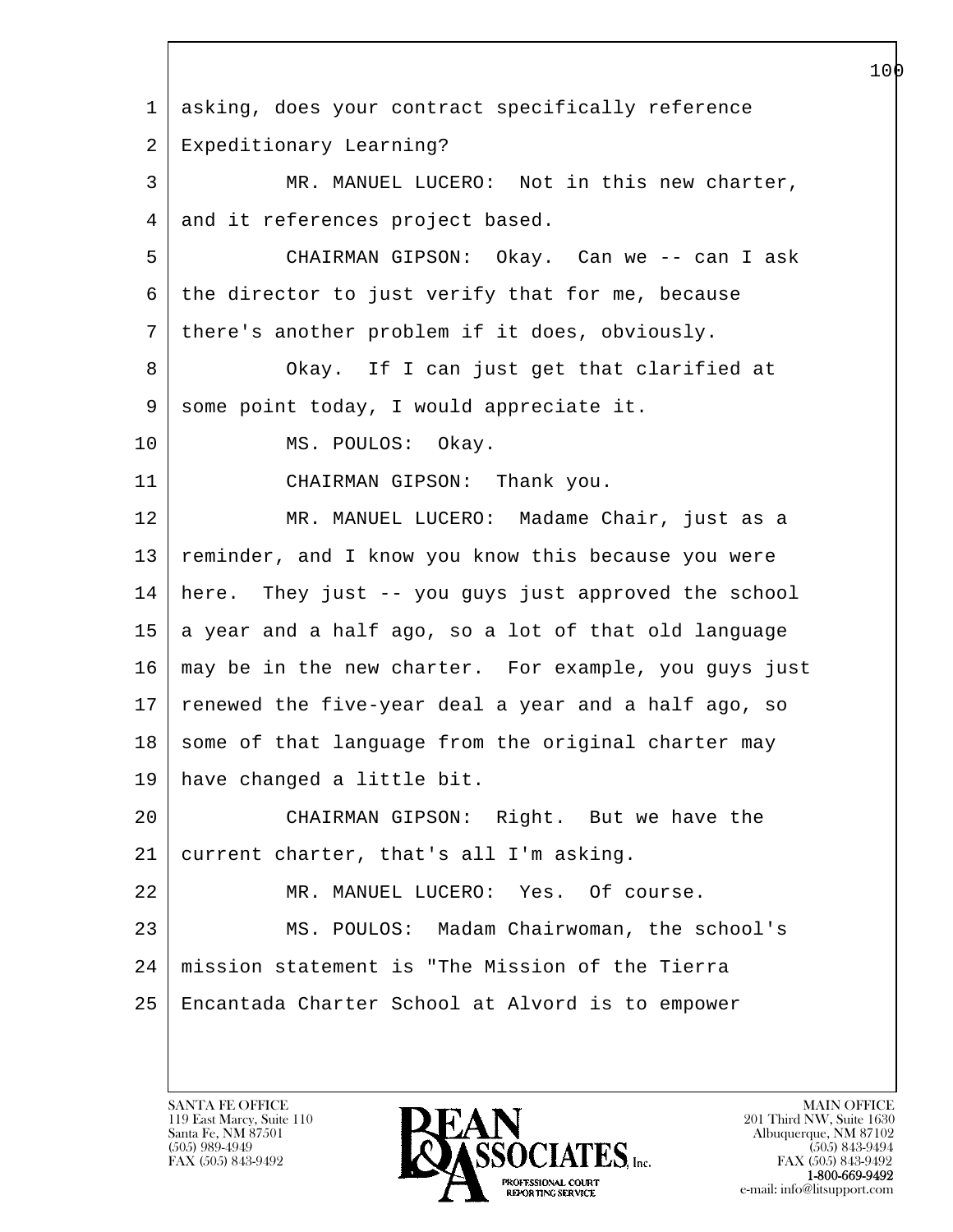| 1  | students as citizen scholars with a dual language      |
|----|--------------------------------------------------------|
| 2  | environment, very rigorous learning curriculum which   |
| 3  | will prepare students for post-secondary success."     |
| 4  | And then as far as the educational program             |
| 5  | goes, it says, "Tierra Encantada Charter School        |
| 6  | implements a comprehensive dual language conversion    |
| 7  | program that has been approved by NM PED as part of    |
| 8  | our academic program, aligned to the common core state |
| 9  | standards and the New Mexico State standards. Content  |
| 10 | is delivered using project-based learning according to |
| 11 | the Expeditionary Learning model, with regular         |
| 12 | formative and periodic summative assessments, TECS     |
| 13 | aligned to common core using a mastery-based           |
| 14 | assessment tool."                                      |
| 15 | I would like to -- and I apologize for this            |
| 16 | -- ask the school to address this, and had Ms. Fox not |
| 17 | left I would have asked her. I believe that this       |
| 18 | year, and I could be wrong, there were certainly       |
|    | 19   questions about whether the dual language program |
| 20 | would be approved by our Multicultural and Bilingual   |
| 21 | Education Bureau, I am not sure whether it was or was  |
| 22 | not ultimately approved or disapproved, and I think    |
| 23 | that that may be something the Commission would like   |
| 24 | addressed.                                             |
| 25 | CHAIRMAN GIPSON: Well, yes, because if the             |

 $\overline{\phantom{a}}$ 

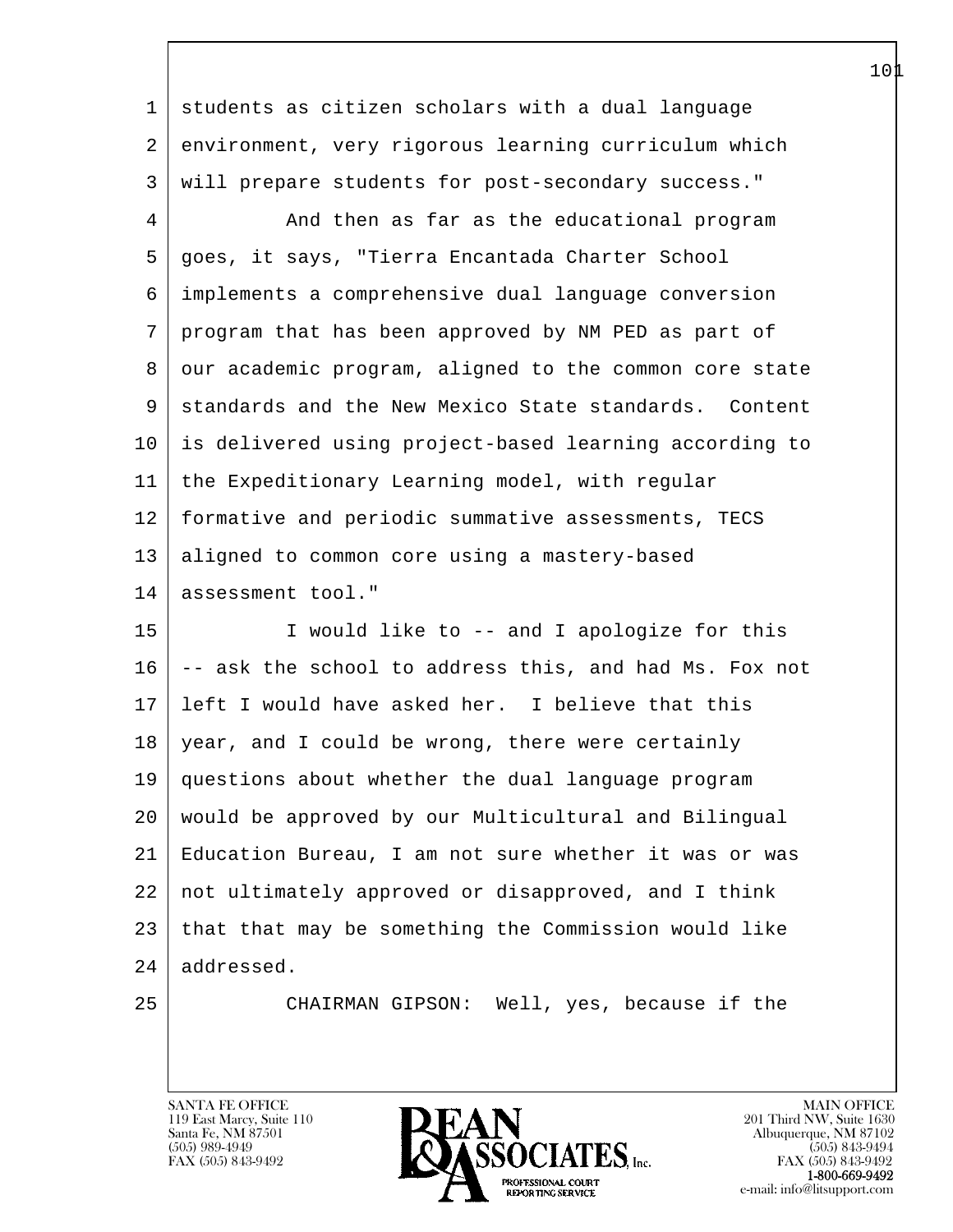1 -- the contract specifically states Expeditionary 2 Learning, so I am extremely concerned that you no 3 longer use it, didn't notify us, nor asked for a 4 contract amendment to take that wording out of the 5 contract. There is an expectation when you say 6 according to Expeditionary Learning, and then you no 7 longer are using Expeditionary Learning, that's a 8 breach of contract to no longer use the Expeditionary 9 Learning, and I'm very concerned about -- I'm sorry we 10 | walked down this road. 11 MR. ABENICIO BALDONADO: Madame Chair, I 12 would like to clarify, members of the Commission. 13 Just to clarify, we still are incorporating 14 Expeditionary Learning. What I meant is that we left 15 the Expeditionary Learning program so we don't pay the 16 fee, but our curriculum is delivered as Expeditionary 17 Learning and project based, so pedagogy based. 18 CHAIRMAN GIPSON: Okay. So there's a 19 difference between project based and Expeditionary 20 Learning. I need to make that clear, and there's a 21 clear identification of that by the Commission. So 22 that if you're telling us Expeditionary Learning, you

 $23$  are telling us it is a different model than 24 project-based learning. There's two different

l  $25$  promises  $-$ 

 $\overline{\phantom{a}}$ 

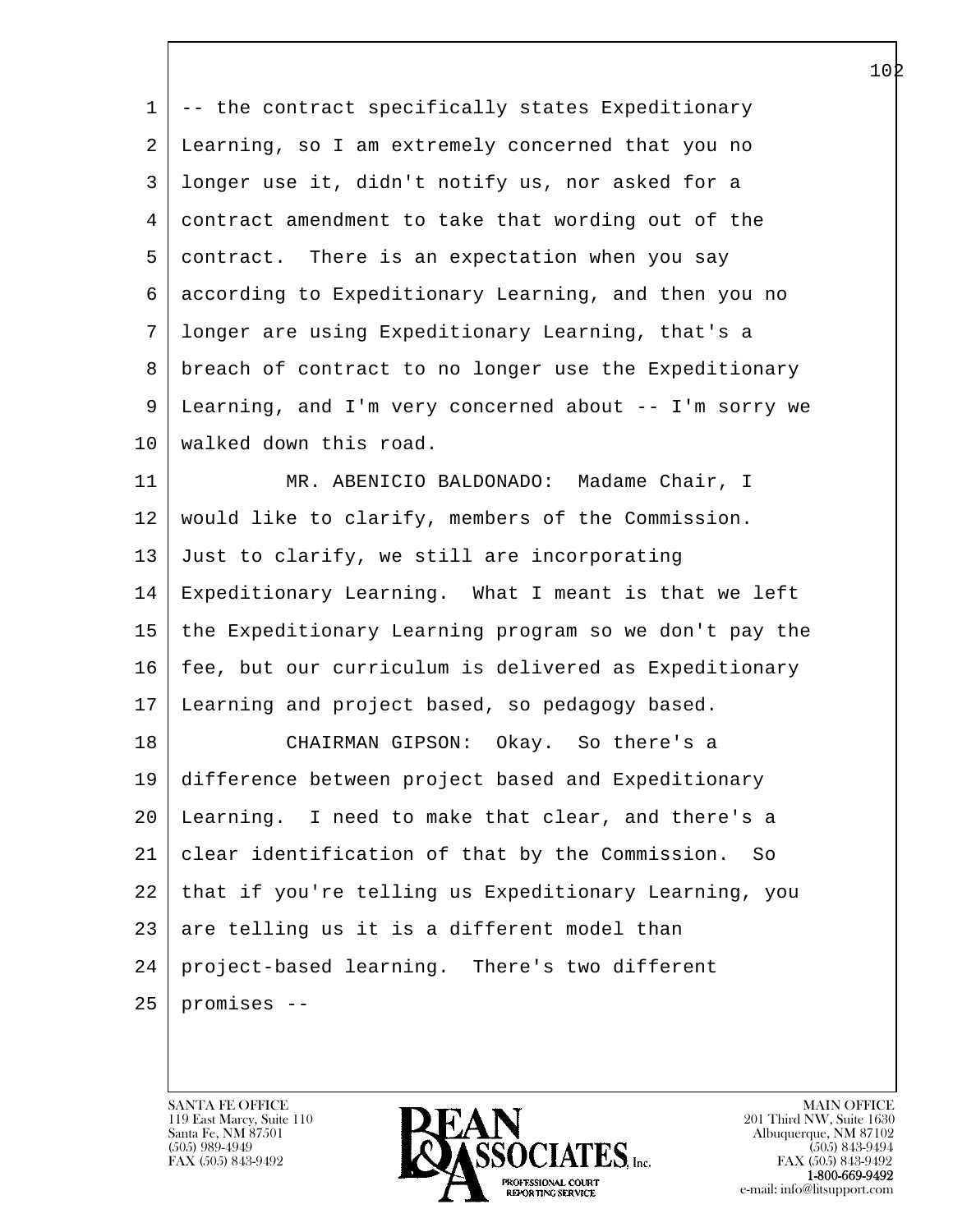| 1       | COMMISSIONER CABALLERO: Clarification,                   |
|---------|----------------------------------------------------------|
| 2       | please? We are getting into an issue that this           |
| 3       | Commission did not intend by what we were reviewing.     |
| 4       | If the Commission feels like we need to get into this    |
| 5       | item we need to put it in an agenda in a future          |
| 6       | reference, unless the Commissioners feel that that       |
| 7       | point comes into play with their lease. And so I         |
| 8       | would caution the Commission to get into -- not to get   |
| 9       | into items and issues that are not in play right now.    |
| 10      | What is in play is the lease. Can they actually --       |
| 11      | can we let them do the lease, and that is it.            |
| 12      | If, in fact, there is something else that                |
| 13      | needs to be reviewed we need to do that at some other    |
| 14      | time, but not today.                                     |
| 15      | CHAIRMAN GIPSON: And actually, the lease is              |
| 16      | not the issue. We do not have -- we're not giving        |
| 17      | them affirmation that they can or cannot do the lease.   |
| 18      | It is the amendment that we're looking at, and           |
|         | 19 academics did come into play with the report from the |
| $20 \,$ | Director for the amendment request. And the school       |
| 21      | self-disclosed about Expeditionary Learning, so it is    |
| 22      | an area that I cannot dismiss. It's not necessarily      |
| 23      | an area that we would take action on at this moment in   |
| 24      | time, but it is an area of concern directly related to   |
| 25      | their academics that we do need to explore. But once     |
|         |                                                          |

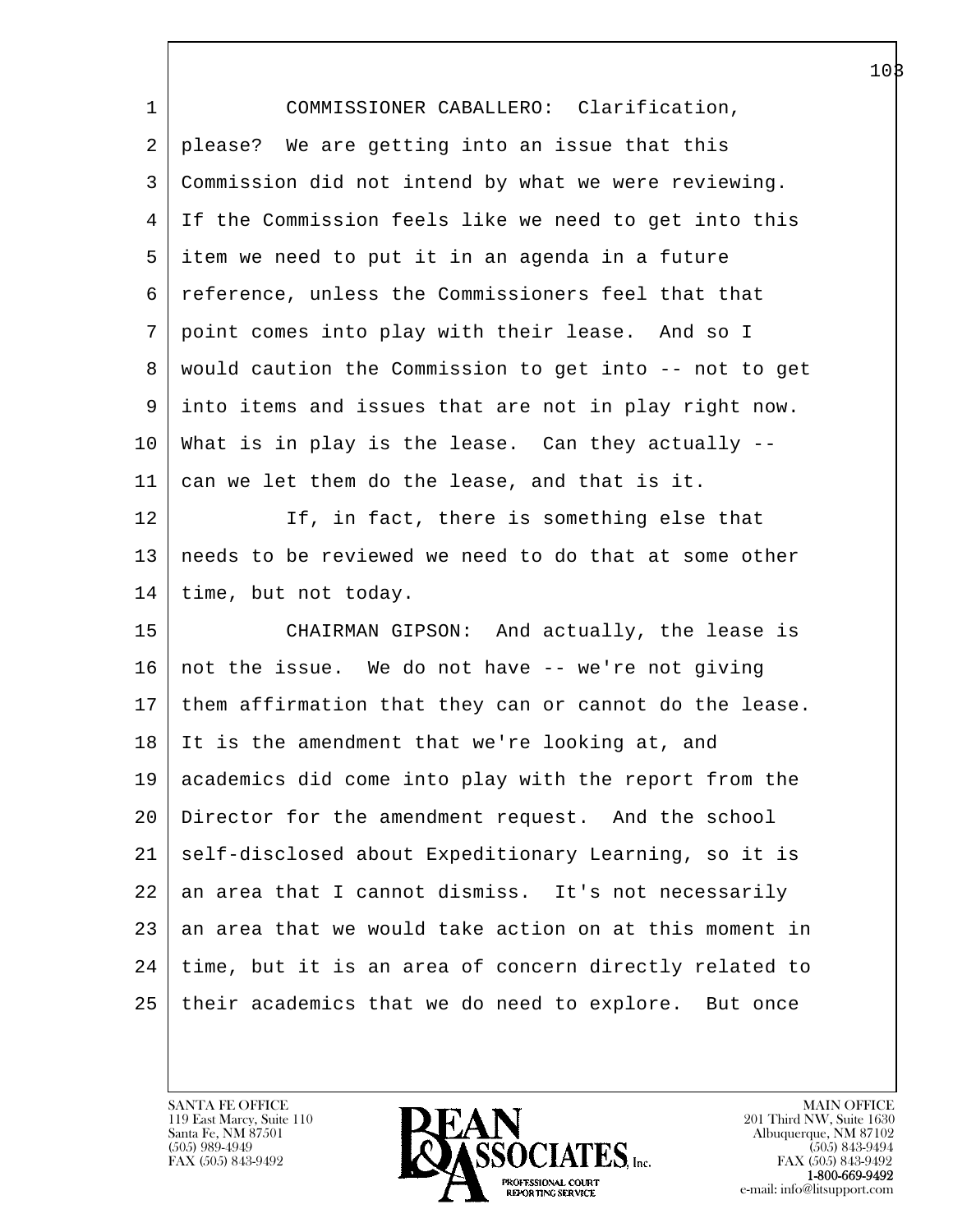| $\mathbf 1$ | again, we're not voting on whether they do the lease  |
|-------------|-------------------------------------------------------|
| 2           | or not. We don't -- we don't have the authority to do |
| 3           | that.                                                 |
| 4           | COMMISSIONER TOULOUSE: No. We allow the               |
| 5           | move, but we don't --                                 |
| 6           | CHAIRMAN GIPSON: We allow the move but we             |
| 7           | don't authorize the lease.                            |
| 8           | COMMISSIONER JOHNSTON: Madame Chair?                  |
| 9           | CHAIRMAN GIPSON: Commissioner Johnston.               |
| 10          | COMMISSIONER JOHNSTON: Thank you, Madame              |
| 11          | Chair. Current enrollment this year is 290?           |
| 12          | MR. MANUEL LUCERO: Yes, ma'am.                        |
| 13          | COMMISSIONER JOHNSTON: At this point?                 |
| 14          | MR. MANUEL LUCERO: Yes, ma'am.                        |
| 15          | COMMISSIONER JOHNSTON: You are looking at a           |
| 16          | sustainability number of 329?                         |
| 17          | MR. MANUEL LUCERO: Yes, ma'am.                        |
| 18          | COMMISSIONER JOHNSTON: To afford the new              |
| 19          | lease. I understand, I think, and I better ask you if |
| 20          | this is true, because I'm making some assumptions in  |
| 21          | my head that, one, you feel there would be no         |
| 22          | difficulty reaching that number for next year.        |
| 23          | MR. MANUEL LUCERO:<br>Yes, ma'am.                     |
| 24          | COMMISSIONER JOHNSTON: Because you have               |
| 25          | held at maximum enrollment for the time of your       |
|             |                                                       |

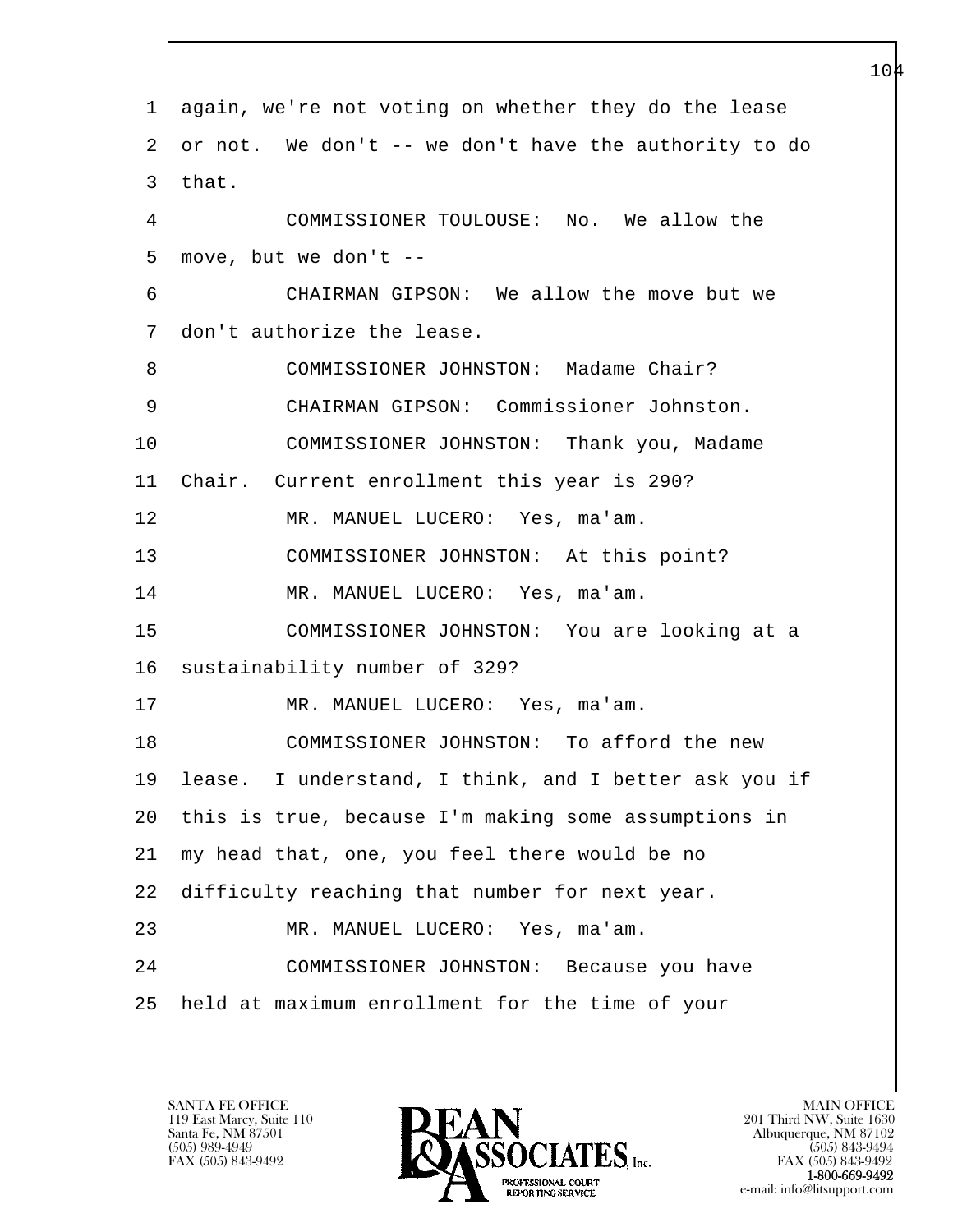l  $\overline{\phantom{a}}$  1 existence and you have packed the building you are in. 2 You have taken it to capacity. 3 My concern, because you are -- am I correct, 4 are you a SAM school? No. They do not qualify. I  $5$  read that somewhere  $-$ - leave that one. I was 6 incorrect. 7 But because of your academic situation, you 8 | are looking, if I understood you correctly, at 9 prioritizing your curriculum and how it's delivered. 10 You want to be very careful because you want to 11 increase that grade, that school grade. My concern 12 lies in sustainability of an improved program, because 13 improving program carries its own financial burden, 14 and moving into a new facility. I fully understand 15 that the environment in which you go to school has a  $16$  significant impact on the way you perform on 17 | assessments. 18 Yes, sir. Please answer. 19 | MR. MANUEL LUCERO: Well -- I'm sorry. 20 The sustainability piece is the fact that, for 21 example, this year we have 38 seniors, for example, 22 that will graduate, and our lottery is 65 freshman.  $23$  So just by doing what we do normally, it would take us 24 back to that 329 number. So there is attrition with 25 the grade, as you know, but, like, last year we had X

119 East Marcy, Suite 110<br>Santa Fe, NM 87501

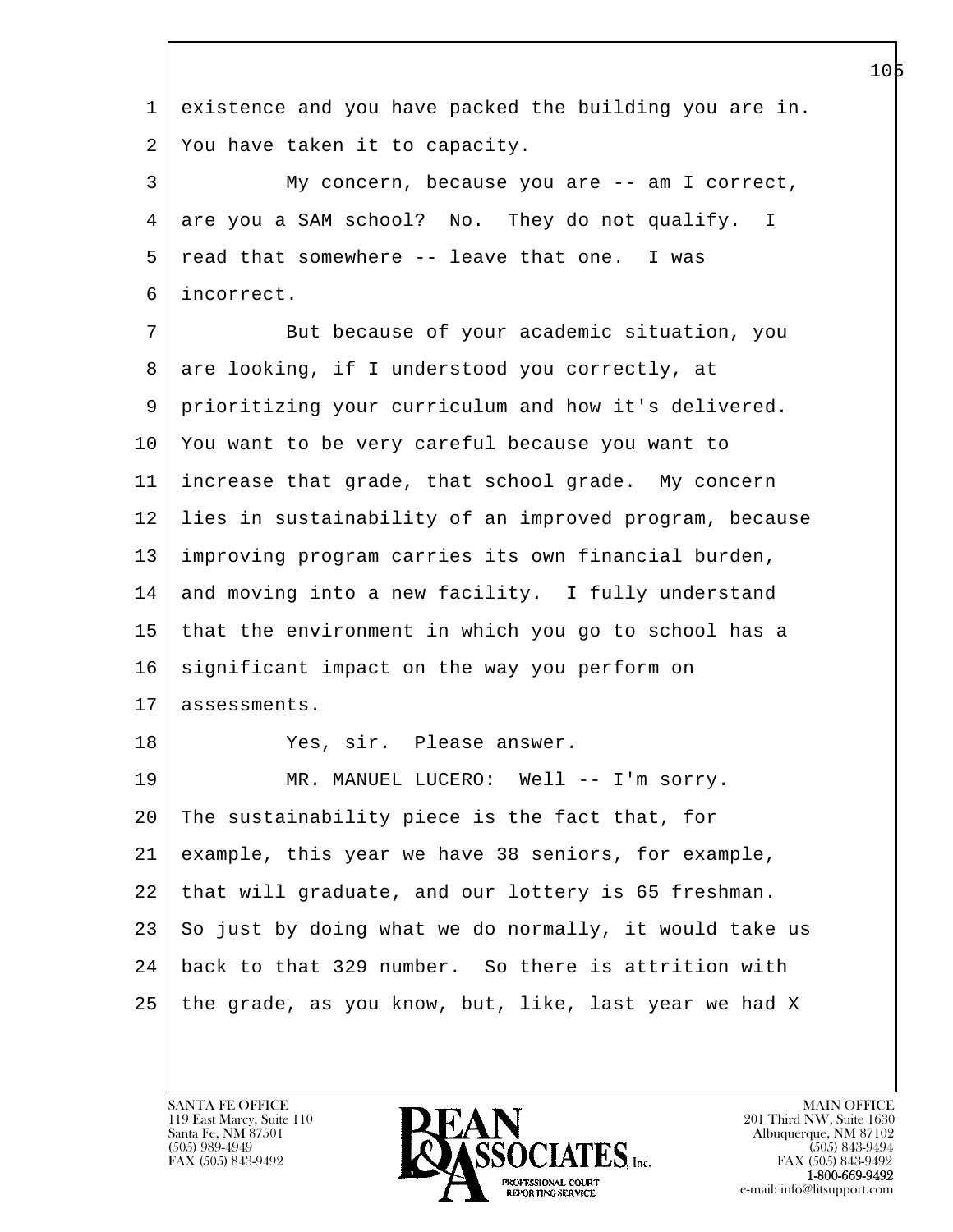1 amount of seniors and, of course, X amount of 7th 2 graders coming in, so that number has been kind of 3 pretty consistent. But then you do get some attrition 4 | throughout that.

 5 COMMISSIONER JOHNSTON: Thank you. The last 6 part of the question for clarity for me is, with the 7 budget base on the 329, which seems attainable, not -- 8 does that allow for increases in the instructional 9 budget at the same time?

10 MR. MANUEL LUCERO: Yes, ma'am, it certainly 11 does. And again, like I said, our business manager's 12 really good about putting the money where it needs to 13 be, and if we have to borrow from areas, we do. The 14 difference is, when we talk about growth, is that we 15 have some room to grow in other grades, for example, 16 to make that 400. We just wouldn't do that. So 17 that's why I was saying that the 329 or whatever, 18 because that would account for 65 new 7th graders, and 19 the 30-some-odd seniors that graduated. But let's 20 just say we had a low enrollment in 10th grade. If 21 this board, at the pleasure of this board if they 22 impose no growth, we would really be, you know, on top 23 of not allowing those grades to take more students at 24 | this point.

l  $\overline{\phantom{a}}$ 

25 COMMISSIONER JOHNSTON: As the new head of

119 East Marcy, Suite 110<br>Santa Fe, NM 87501

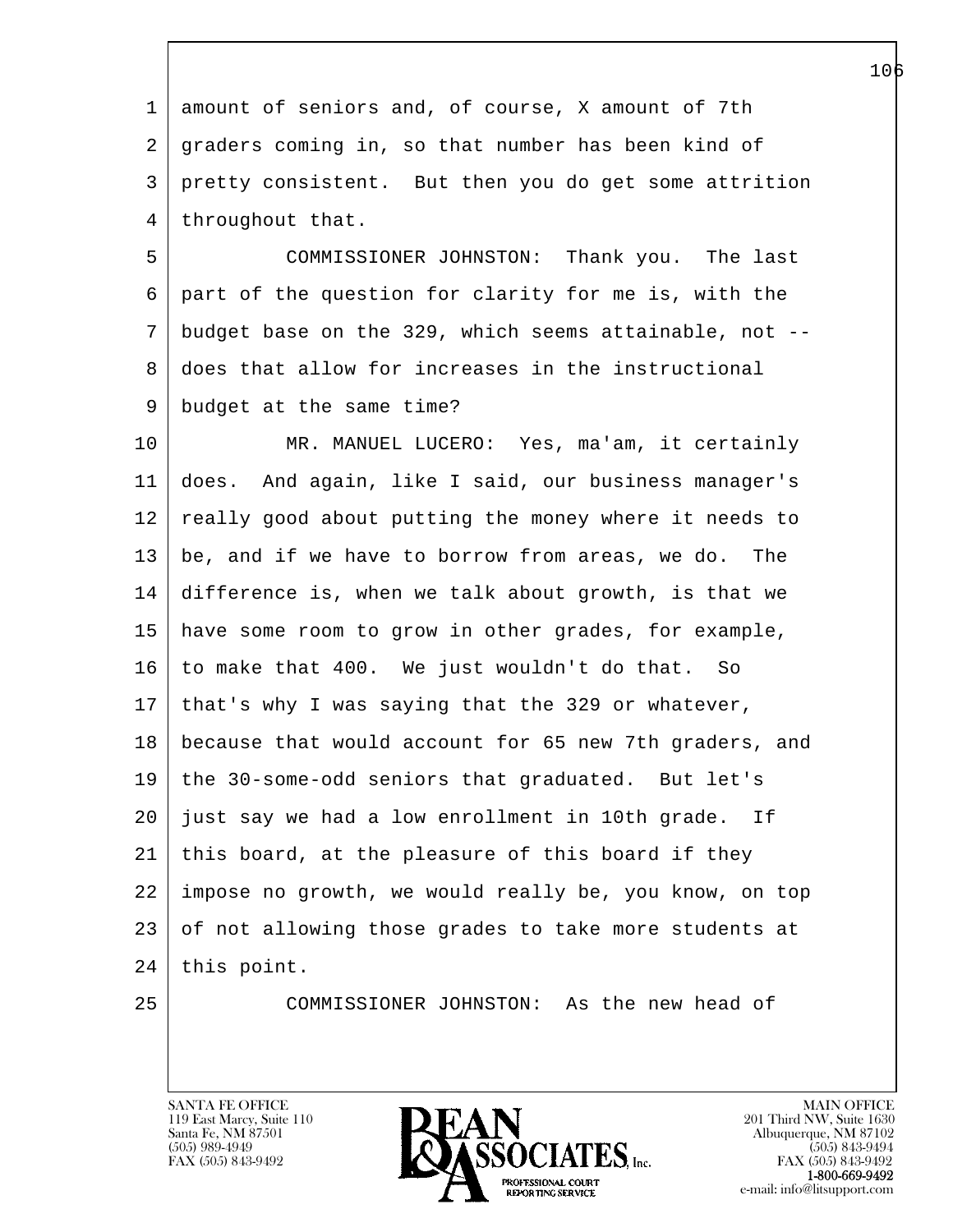l 1 school, in your working with the staff regarding the 2 instructional improvement or enrichment, or whatever 3 we would want to call it, have you begun to work with 4 the school business officials regarding the expenses 5 of any redirection for the budget for next year so 6 that you, you know, that you have something 7 | sustainable? 8 MR. MANUEL LUCERO: Absolutely, ma'am. 9 That's -- and in fact, like I said, our business 10 manager is here, but we are always looking at that. 11 We're already projecting for next year, and we are 12 looking at based on bringing in, again, 65, which is 13 our lottery cap of 7th graders, and assuming that the 14 juniors move and everybody moves up, you know. 15 COMMISSIONER JOHNSTON: Thank you very much. 16 CHAIRMAN GIPSON: Commissioner Conyers. 17 COMMISSIONER CONYERS: Thank you. I would 18 like to speak in support of this amendment that's 19 before us. I really think we need to understand that 20 facilities do have a big impact on student 21 achievement, and I know that's one of the issues in 22 the last school I worked. I think it was built in 23 1972, and we were constantly having electricity would 24 | go off so all the computers go off and everything is 25 lost. One side of the building would be 110 degrees

119 East Marcy, Suite 110<br>Santa Fe, NM 87501

 $\overline{\phantom{a}}$ 

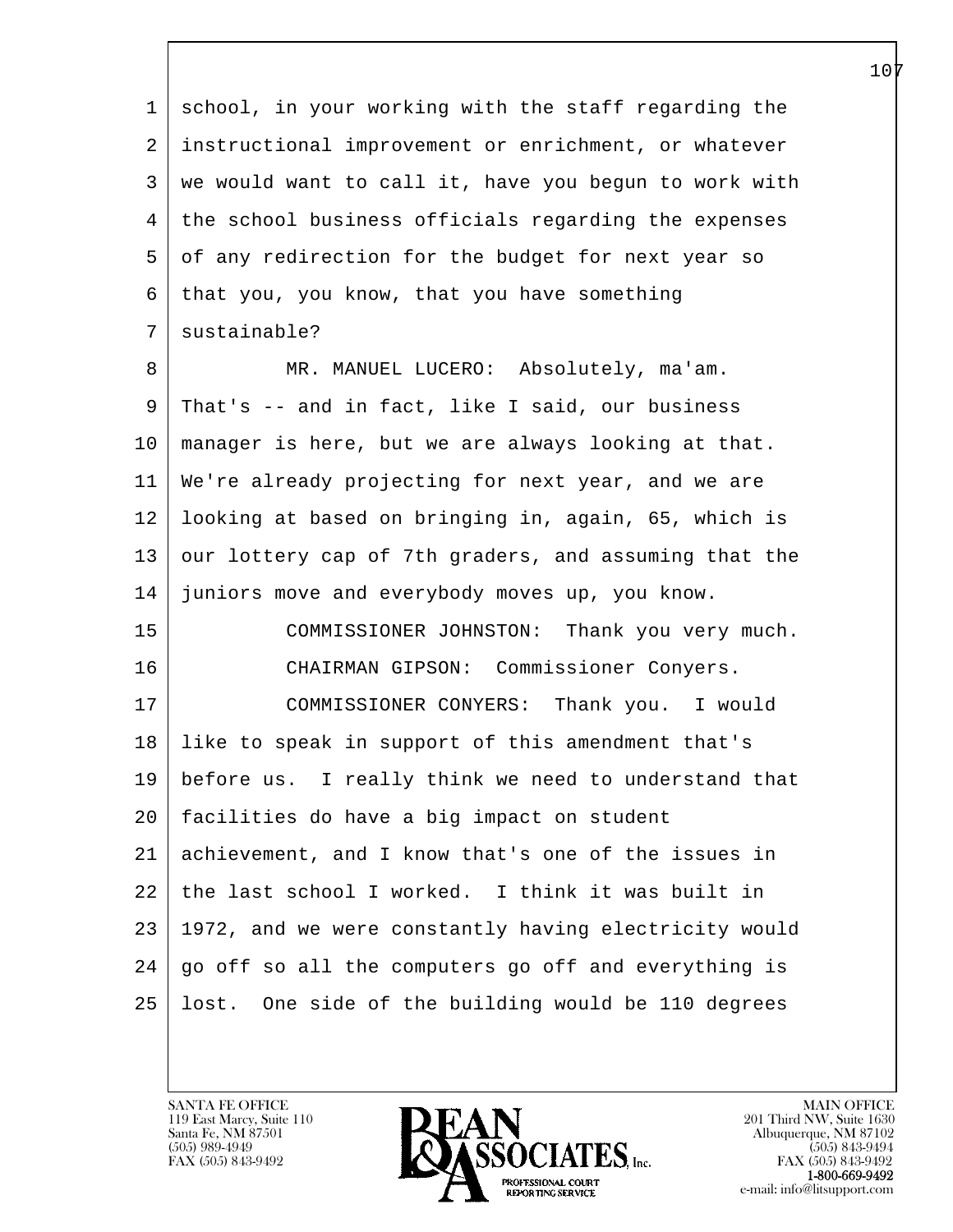| $\mathbf 1$ | and the other wing would be 50, and it was just $-$ - |
|-------------|-------------------------------------------------------|
| 2           | it's tough. And so I want to say I support what you   |
| 3           | are asking to do.                                     |
| 4           | CHAIRMAN GIPSON: I would like to just add             |
| 5           | that this last school that I worked at that is still  |
| 6           | functioning, so I'm not that old. It was built in     |
| 7           | 1940. So -- but I understand. I absolutely            |
| 8           | understand the challenges of facilities.              |
| 9           | Commissioner Toulouse, did you have your              |
| $10 \,$     | hand up?                                              |
| 11          | COMMISSIONER TOULOUSE: Yes. I just wanted             |
| 12          | to agree with Commissioner Conyers. And I think that  |
| 13          | we tied this all up ourselves in a bundle here. We    |
| 14          | have several issues. But I think the one we're being  |
| 15          | asked on today, may they move? That's the question we |
| 16          | have in front of us today. I think we need to have a  |
| 17          | followup to deal with all of the rest of this stuff.  |
| 18          | But I certainly feel that we shouldn't leave students |
| 19          | in a facility that they really shouldn't be in while  |
| $20 \,$     | we're dealing with other issues that we really don't  |
| 21          | know what they are yet.                               |
| 22          | I am concerned about the grade. I would               |
| 23          | like to see, again, an academic progress report of    |
| 24          | some kind to see improvement, just as I told the La   |
| 25          | Promesa folks, to see that you are already working on |
|             |                                                       |

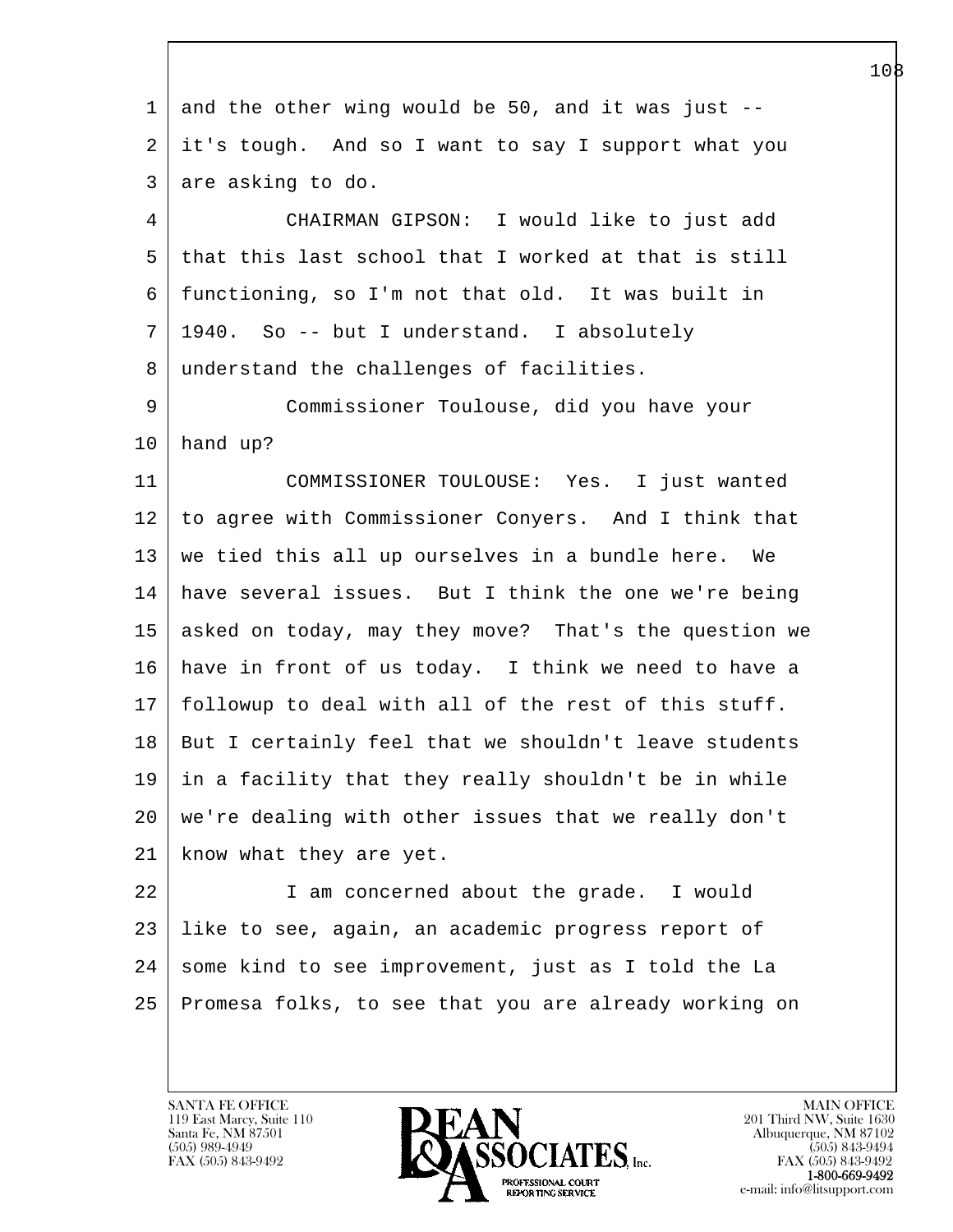l  $\overline{\phantom{a}}$  1 stuff while you are in your old facility. But I think 2 our issue today is simply, do we give them permission 3 to move, and I think we need to. 4 CHAIRMAN GIPSON: Okay. I appreciate that, 5 and I understand the question. The other questions 6 have to be answered at a different time. I have a 7 concern over the can they move, because simply saying, 8 yes, you can move right now says you can move and grow 9 to 400, and I have a concern about that. 10 | We cannot, I will tell the Commissioners 11 now, that at this point in time we can't give them an 12 okay to move and put a temporary cap because it's not 13 on the agenda. It's not an item that was referenced 14 for possible vote on, so we would not be able to do 15 that, adding that to the motion. So the only way that  $16$  we could address the two items would be in February. 17 Commissioner Johnston. 18 COMMISSIONER JOHNSTON: Thank you, Madame 19 Chair. I have a very basic question. One is, I have 20 a sense and understanding that you really have thought 21 about this, these enrollment numbers and all of the 22 things that you will have to do in moving. If you 23 have a building that will facilitate almost 1,000  $24$  students, where in your budget -- do you have a 25 maintenance person on staff now? I mean, I'm talking

119 East Marcy, Suite 110<br>Santa Fe, NM 87501

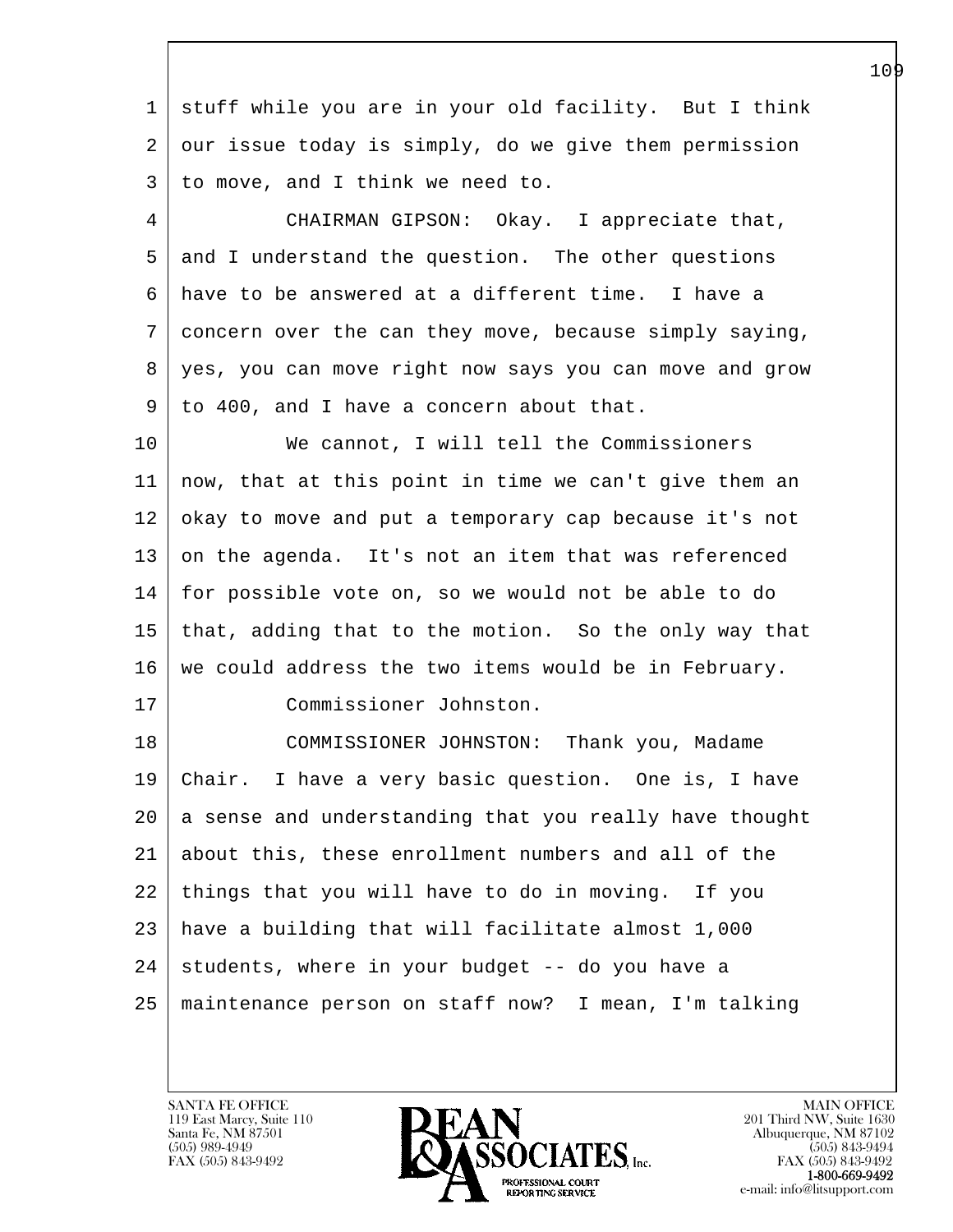1 about a custodian.

| $\overline{a}$ | MR. MANUEL LUCERO: As I was going to say,             |
|----------------|-------------------------------------------------------|
| 3              | Madame Chair, Commissioner Johnston -- excuse me. The |
| $\overline{4}$ | actual maintenance right now is done by SFPS, but we  |
| 5              | do have two custodians on staff, and then we have     |
| 6              | another individual that oversees all the work orders  |
| 7              | and all kinds of stuff. But the actual maintenance,   |
| 8              | like, if there's something that goes out that's huge, |
| 9              | we put a work order and it goes through SFPS because  |
| 10             | they are our lease at this point.                     |
| 11             | COMMISSIONER JOHNSTON: I was talking about            |
| 12             | custodian.                                            |
| 13             | MR. MANUEL LUCERO: Yes, ma'am. We have                |
| 14             | two.                                                  |
| 15             | COMMISSIONER JOHNSTON: And they are                   |
| 16             | budgeted?                                             |
| 17             | MR. MANUEL LUCERO: Yes, ma'am.                        |
| 18             | COMMISSIONER JOHNSTON: So they are                    |
| 19             | currently there?                                      |
| 20             | MR. MANUEL LUCERO: They have been there for           |
| 21             | two.                                                  |
| 22             | COMMISSIONER JOHNSTON: That's not another             |
| 23             | addition, then.                                       |
| 24             | MR. MANUEL LUCERO: No, ma'am.                         |
| 25             | COMMISSIONER JOHNSTON: And they will go               |
|                |                                                       |
|                |                                                       |

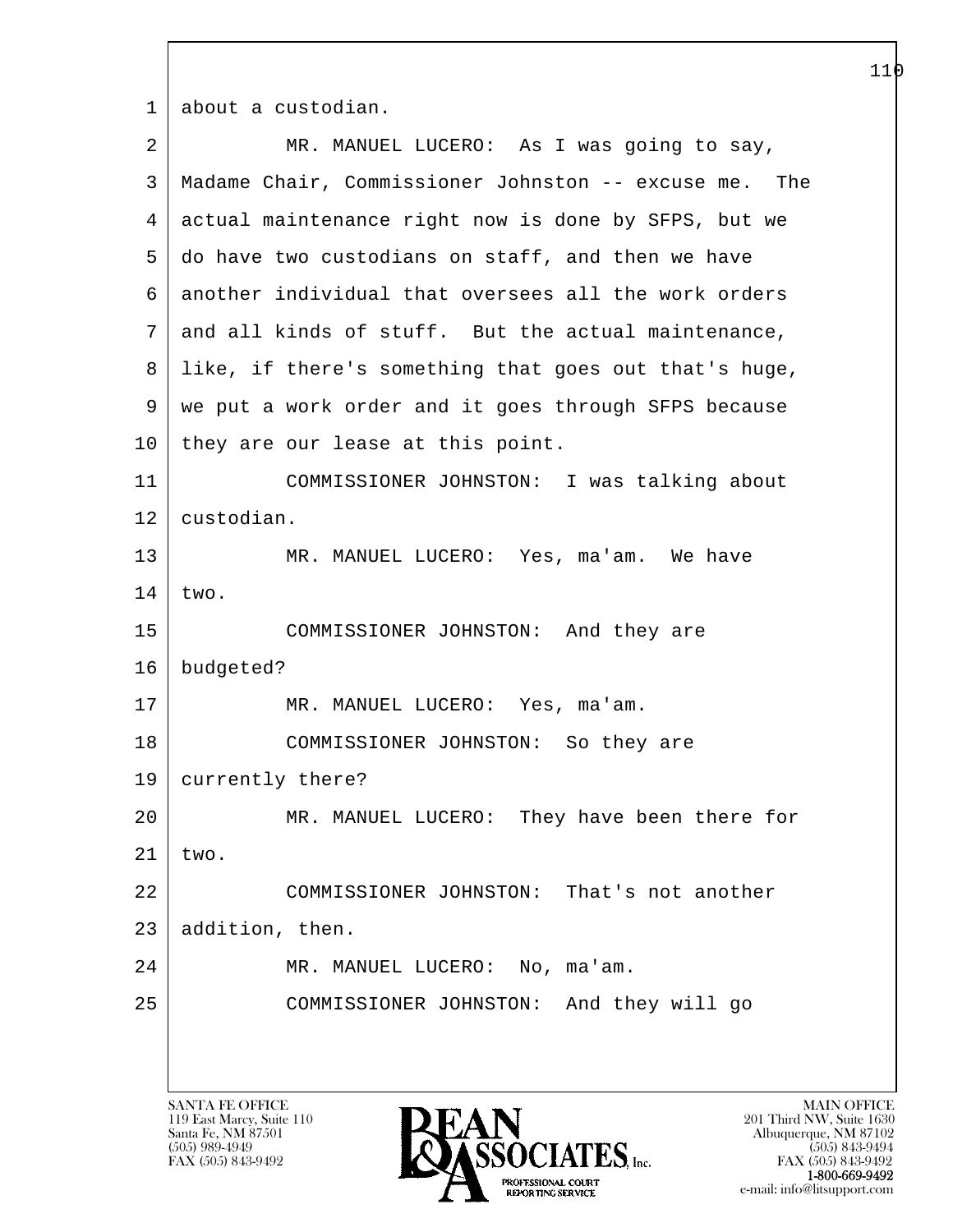1 with you to the new building?

l 2 | MR. MANUEL LUCERO: Yes, ma'am. 3 COMMISSIONER JOHNSTON: Thank you very much. 4 COMMISSIONER CABALLERO: Madame Chair, I am 5 supporting this item, but I will not support a 6 condition on enrollment because if we see that the 7 school has the drive and they are saying this building 8 is not conducive to learning and you say, okay, you 9 can leave, go to a new building, but you cannot grow 10 beyond this point, so what we're actually doing is  $11$  setting them up for failure because any school, 12 whether charter school or university or private 13 | school, it's all about budget and budget is all about 14 enrollment. They already have the minimum amount of 15 students to do what they need to do according to their 16 budget, 329. So any business that knows its bottom 17 line, I know, because I have been in business, that 18 | they have done their numbers, they have done their 19 business, they know what the expenditures are like. 20 So if we don't want this charter school to 21 thrive, go ahead and limit the enrollment and they 22 will fail. But if we feel that they really need to 23 move, let's authorize the move, but no condition to 24 enrollment. They already have under their charter an 25 enrollment figure. They should abide by it, and the

119 East Marcy, Suite 110<br>Santa Fe, NM 87501

 $\overline{\phantom{a}}$ 

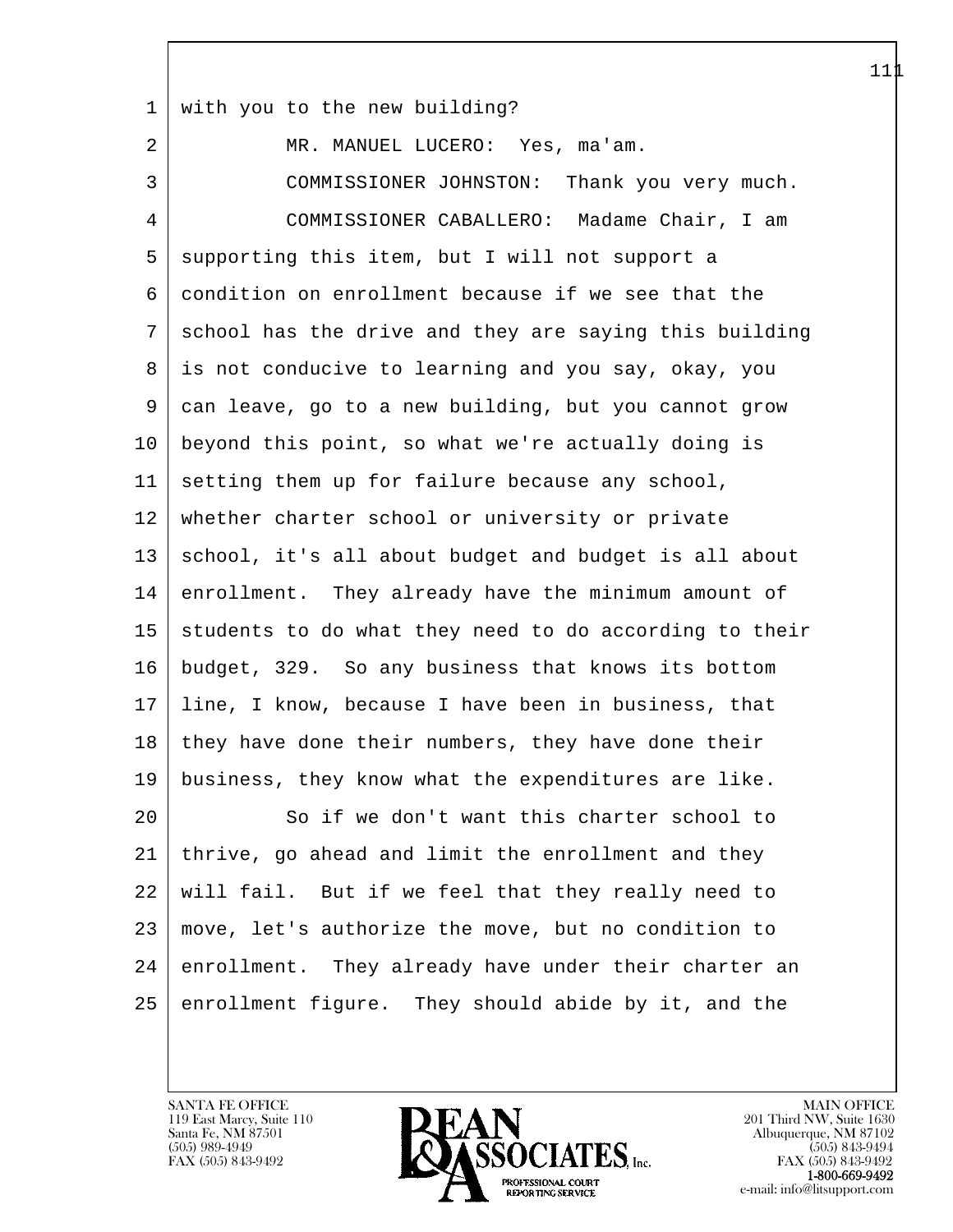| 1              | division should abide by that enrollment figure they   |
|----------------|--------------------------------------------------------|
| 2              | got in their charter. So I will support the item.      |
| 3              | CHAIRMAN GIPSON: Commissioner Conyers.                 |
| $\overline{4}$ | COMMISSIONER CONYERS: Madame Chairman, if              |
| 5              | the Commission's ready, I'm ready to make the motion.  |
| 6              | CHAIRMAN GIPSON: Commissioners, any other              |
| 7              | comments?                                              |
| 8              | Commissioner Armbruster?                               |
| 9              | COMMISSIONER ARMBRUSTER: I hate this. The              |
| 10             | issue is the budget, but the real issue is students,   |
| 11             | and I hear what you are saying. And I know that's      |
| 12             | true, but 290 students are F in a school. Why would    |
| 13             | we want to include more? Having said that, I totally   |
| 14             | understand about your need for a different building.   |
| 15             | Clearly what you have is inadequate.                   |
| 16             | I guess the other option open to us -- well,           |
| 17             | two options. I think one is to delay this until        |
| 18             | February when we can really know all of the            |
| 19             | intricacies, or I guess the other one is, yes, you can |
| 20             | go ahead with this lease, but we're going to be        |
| 21             | looking at this school as a school of concern who has  |
| 22             | gone down from C, D, to F, and you might close. I      |
| 23             | mean, I think that we kind of are not allowing         |
| 24             | students, schools to continue to be -- have Fs and     |
| 25             | continue because our responsibility in the end is not  |
|                |                                                        |

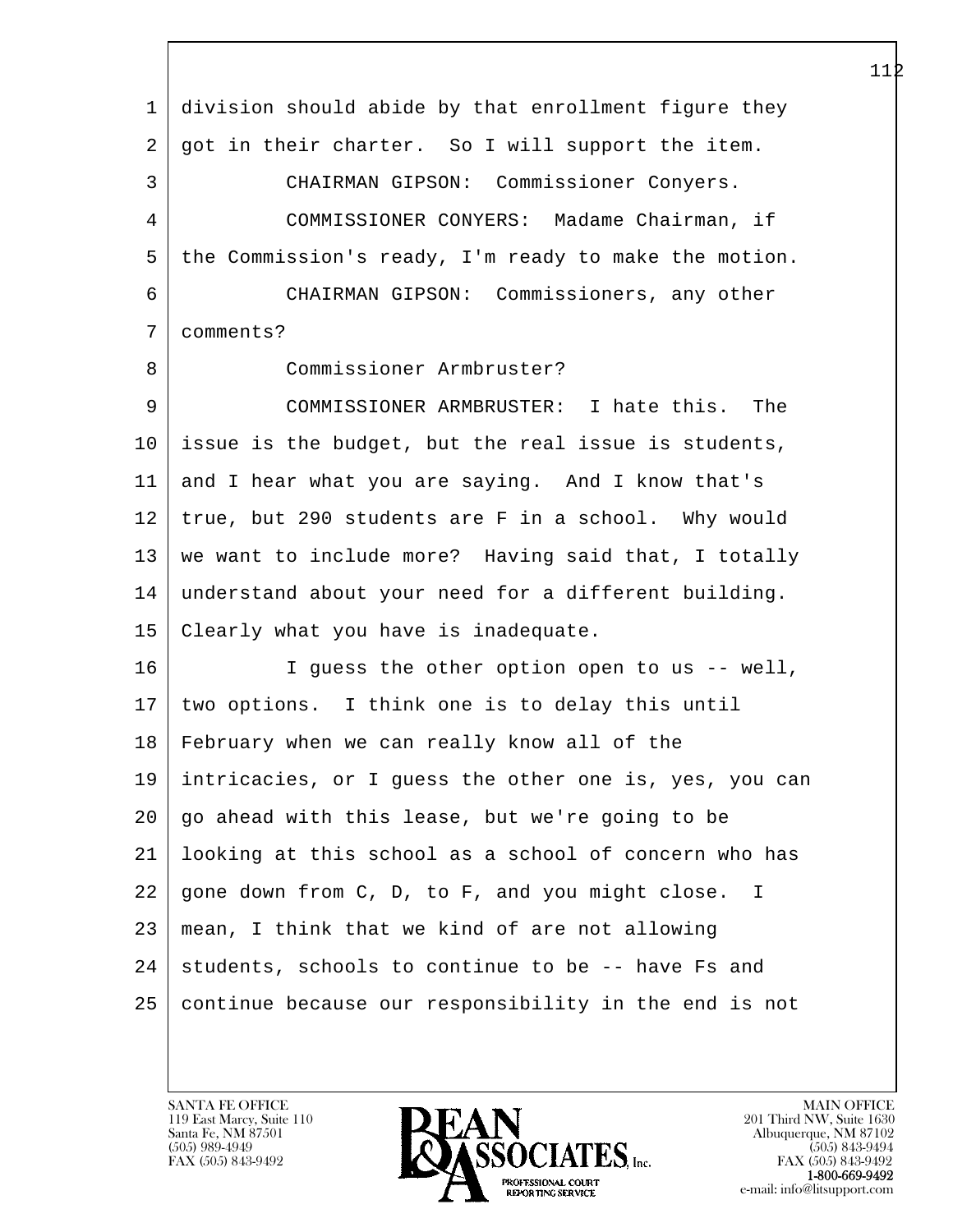l  $\overline{\phantom{a}}$  1 just with charter schools, it's about students 2 regardless of where they are, but we are only 3 | overseeing charter schools. 4 That's what I want to say. 5 CHAIRMAN GIPSON: Commissioner Johnston. 6 COMMISSIONER JOHNSTON: Thank you. And I 7 need -- this is where that budget comes into play. It 8 | looks like at first glance that it's more, and 9 Commissioner Armbruster, I really -- I appreciate your 10 concern, but with a freshman class of, you said, what?  $11 \mid 60 --$ 12 | MR. MANUEL LUCERO: 7th grade class. 13 COMMISSIONER JOHNSTON: 7th grade class. 14 MR. MANUEL LUCERO: 65. 15 COMMISSIONER JOHNSTON: Did I say 6th grade? 16 MR. MANUEL LUCERO: You said freshman. 17 COMMISSIONER JOHNSTON: I thought I said 6th 18 grade there. So it's not more, and it's the same and 19 it seems like it's more. So what we're looking at, 20 we're not looking at more students. We are looking  $21$  they same number of students and so  $-$ 22 MR. MANUEL LUCERO: Yes. 23 COMMISSIONER JOHNSTON: -- I think we're not 24 adding to it. I want to be clear about that. It's a 25 real shift paradigm. Thank you.

119 East Marcy, Suite 110<br>Santa Fe, NM 87501

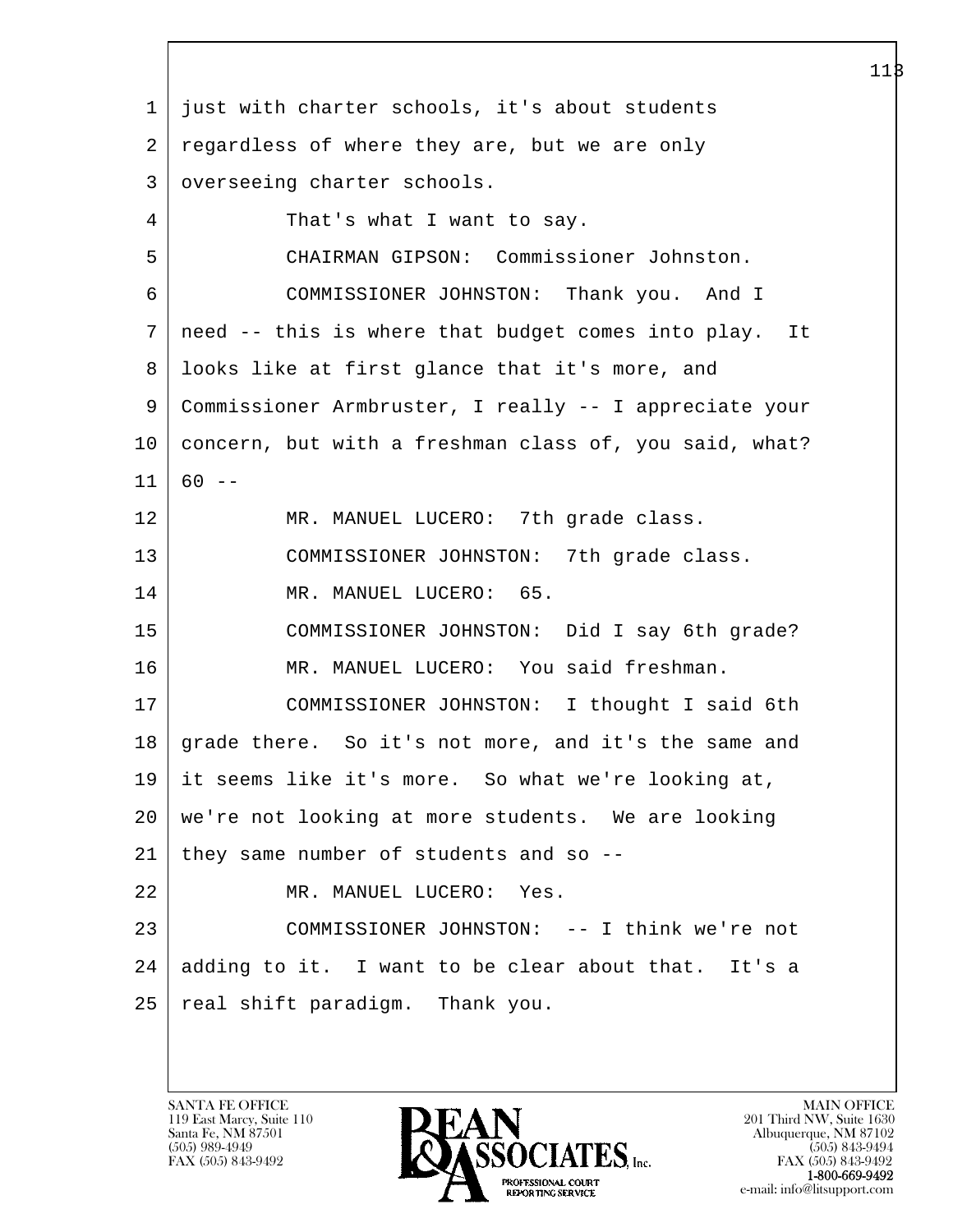1 CHAIRMAN GIPSON: Thank you. I would just 2 like to add that over the past three years they have 3 never reached 329, that they have been hovering in the 4 current enrollment number that they have at 269, so 5 that they are saying 329. They haven't reached 329 6 over the last three years, so we are talking about 7 more students.

8 COMMISSIONER JOHNSTON: But if I may 9 respond, respectfully, Commissioner or Chairwoman and 10 Commissioner, you are packed into a facility that is 11 too small. And with the attrition that comes from the 12 chaos that can be created inadvertently when you're 13 trying to educate in a very small space, you have not 14 been allowed to reach the optimum, and this move would 15 take you to a facility that would be more conducive to 16 organized education where you are not functioning 17 behind partitions in the library trying to maintain up 18 to 300. So I think I have faith that that 329 is 19 sustainable, if I'm believing you, sir.

l 20 MR. MANUEL LUCERO: Yes, ma'am. In fact, 21 just as an aside to kind of appeal to this move is, 22 the current facility, we don't have a cafeteria, for 23 example. They will get their food and they will go  $24$  eat outside if it's warm, or they will sit around the 25 gym. This new facility at least has a designated

119 East Marcy, Suite 110<br>Santa Fe, NM 87501

 $\overline{\phantom{a}}$ 

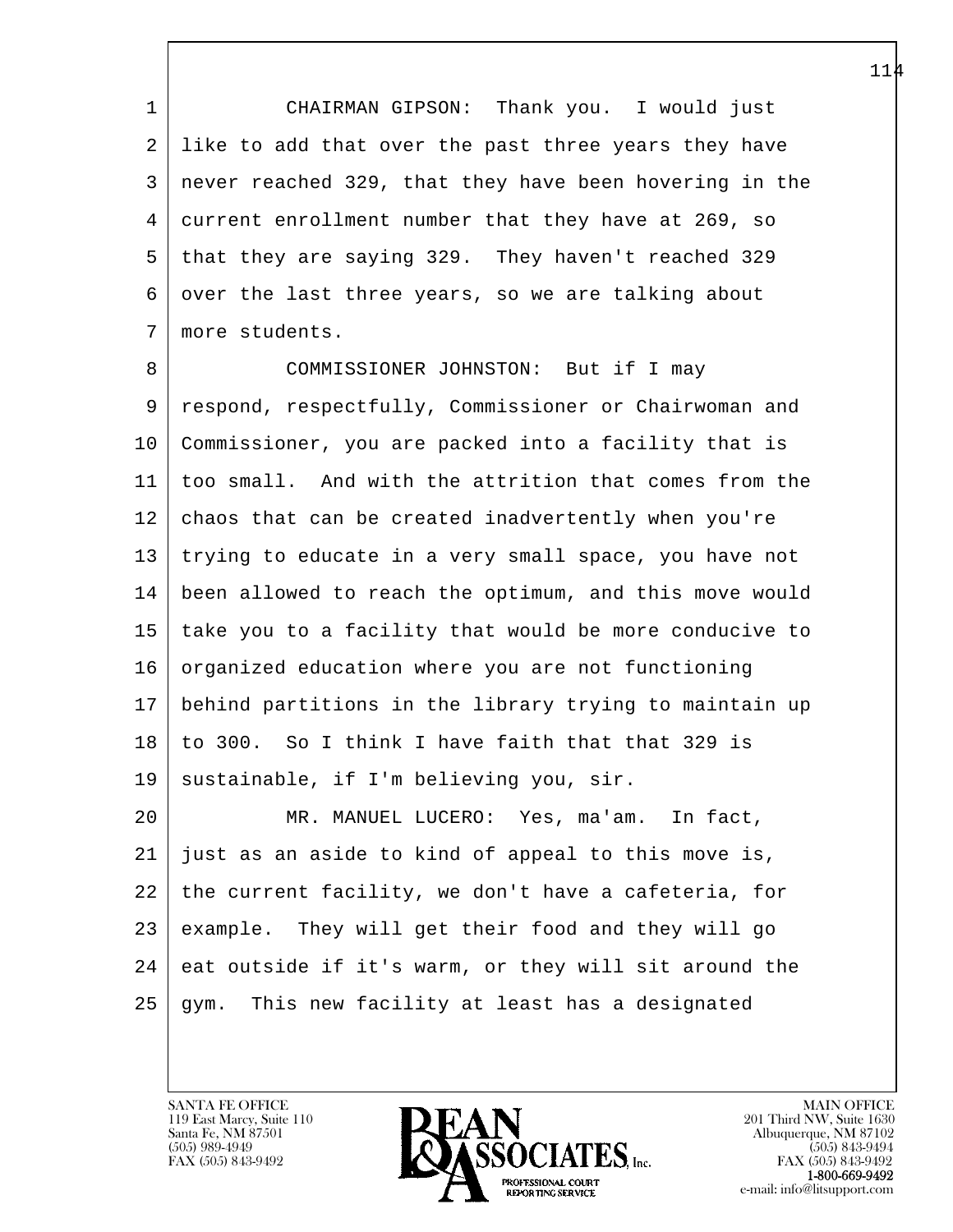| 1       | cafeteria so they can sit and eat. So there's a lot    |
|---------|--------------------------------------------------------|
| 2       | of things that hinder the educational process.<br>Even |
| 3       | then, we talk about feeding students, all those types  |
| 4       | of things -- it's all relative, I believe.             |
| 5       | COMMISSIONER TOULOUSE: Madame Chair?                   |
| 6       | CHAIRMAN GIPSON: Commissioner Toulouse.                |
| 7       | COMMISSIONER TOULOUSE: I have one other                |
| 8       | issue. I'm not sure that their cap is 400, that we     |
| 9       | can limit that cap without some kind of other action   |
| 10      | to formally change the cap. That cap is already in     |
| 11      | place, so I don't know that we can actually tell them. |
| 12      | But I also think that they, themselves, would not want |
| 13      | to take on any more students than they can bring into  |
| 14      | your new Corrective Action Plan and your progress,     |
| 15      | because you know it would hurt you, too, if you took   |
| 16      | in, all of a sudden, took it up to 400. But I          |
| 17      | question the legality of trying to limit a cap that's  |
| 18      | already been in their contract.                        |
| 19      | CHAIRMAN GIPSON: I understand, and that's              |
| $20 \,$ | why I said we couldn't address that at this meeting.   |
| 21      | COMMISSIONER TOULOUSE: Right.                          |
| 22      | CHAIRMAN GIPSON: That would be something               |
| 23      | that we would have to table this and move on to        |
| 24      | February if it was -- if we needed to address -- if we |
| 25      | wanted to address that.                                |
|         |                                                        |

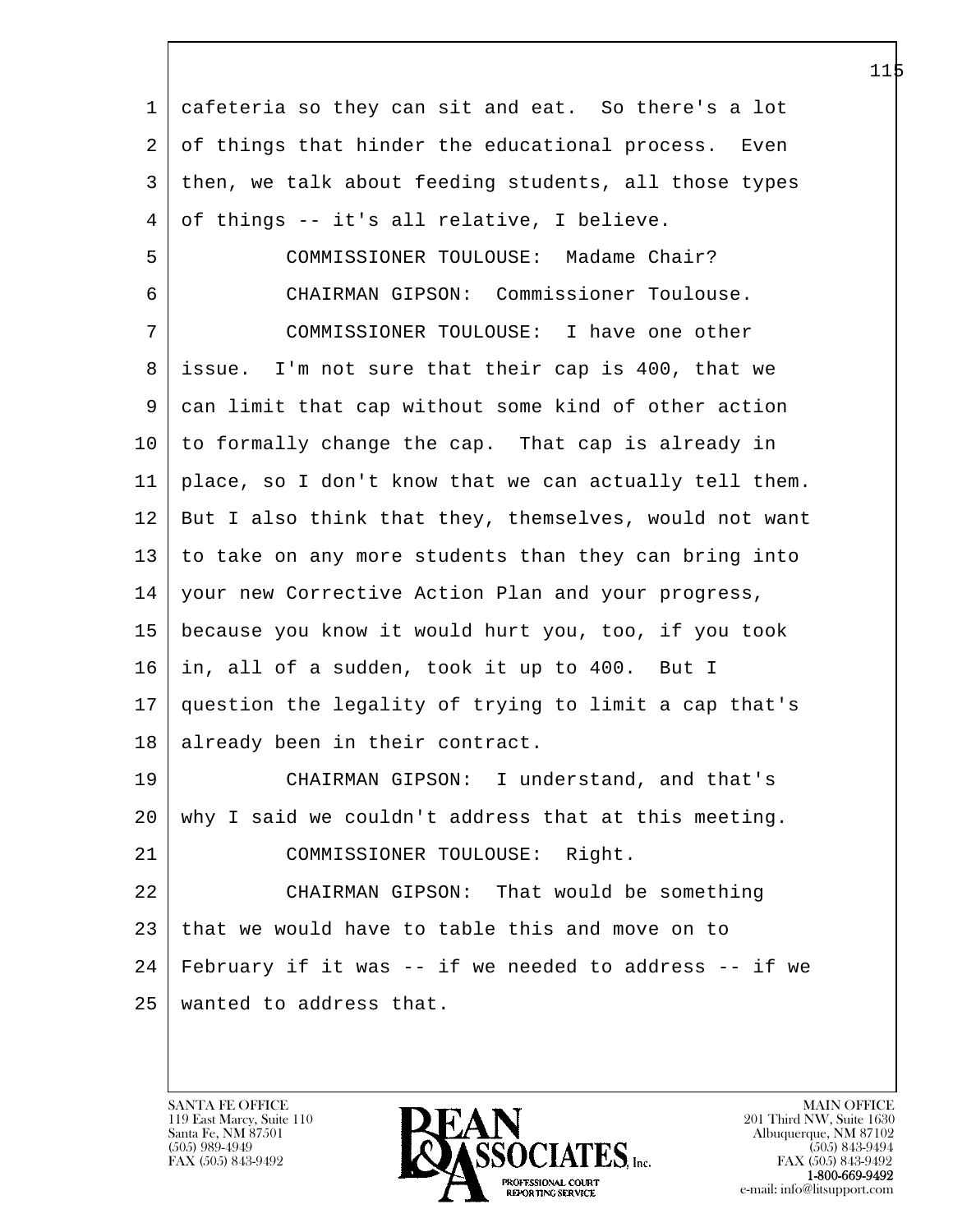l  $\overline{\phantom{a}}$ 116 1 Commissioner Conyers. 2 COMMISSIONER CONYERS: I'm ready to make the 3 motion. 4 CHAIRMAN GIPSON: Okay. 5 COMMISSIONER CONYERS: I move that the 6 Public Education Commission approve the amendment 7 request provided by Tierra Encantada Charter School  $8 \mid$  requesting to Amend section  $8.01 \cdot 1.a(x)$ , page 38 9 facility terms of its contract with the condition that 10 the PSFA is able to certify that the facility meets 11 all statutory requirements found in 22-8B-4.2. 12 COMMISSIONER TOULOUSE: Second. 13 CHAIRMAN GIPSON: There is a motion by 14 Commissioner Conyers and a second by Commissioner 15 | Toulouse. 16 Commissioner Armbruster? 17 COMMISSIONER ARMBRUSTER: Just to make sure,  $18$  a yes vote is to allow them to move, in simple 19 language. Correct? 20 CHAIRMAN GIPSON: Correct. 21 COMMISSIONER ARMBRUSTER: So you know what 22 you're voting for. 23 Commissioner Pogna? 24 COMMISSIONER POGNA: Yes. 25 COMMISSIONER ARMBRUSTER: Commissioner

119 East Marcy, Suite 110<br>Santa Fe, NM 87501



FAX (505) 843-9492 FAX (505) 843-9492 PROFESSIONAL COURT 1-800-669-9492 **EXECUTE EXECUTE:**<br>REPORTING SERVICE e-mail: info@litsupport.com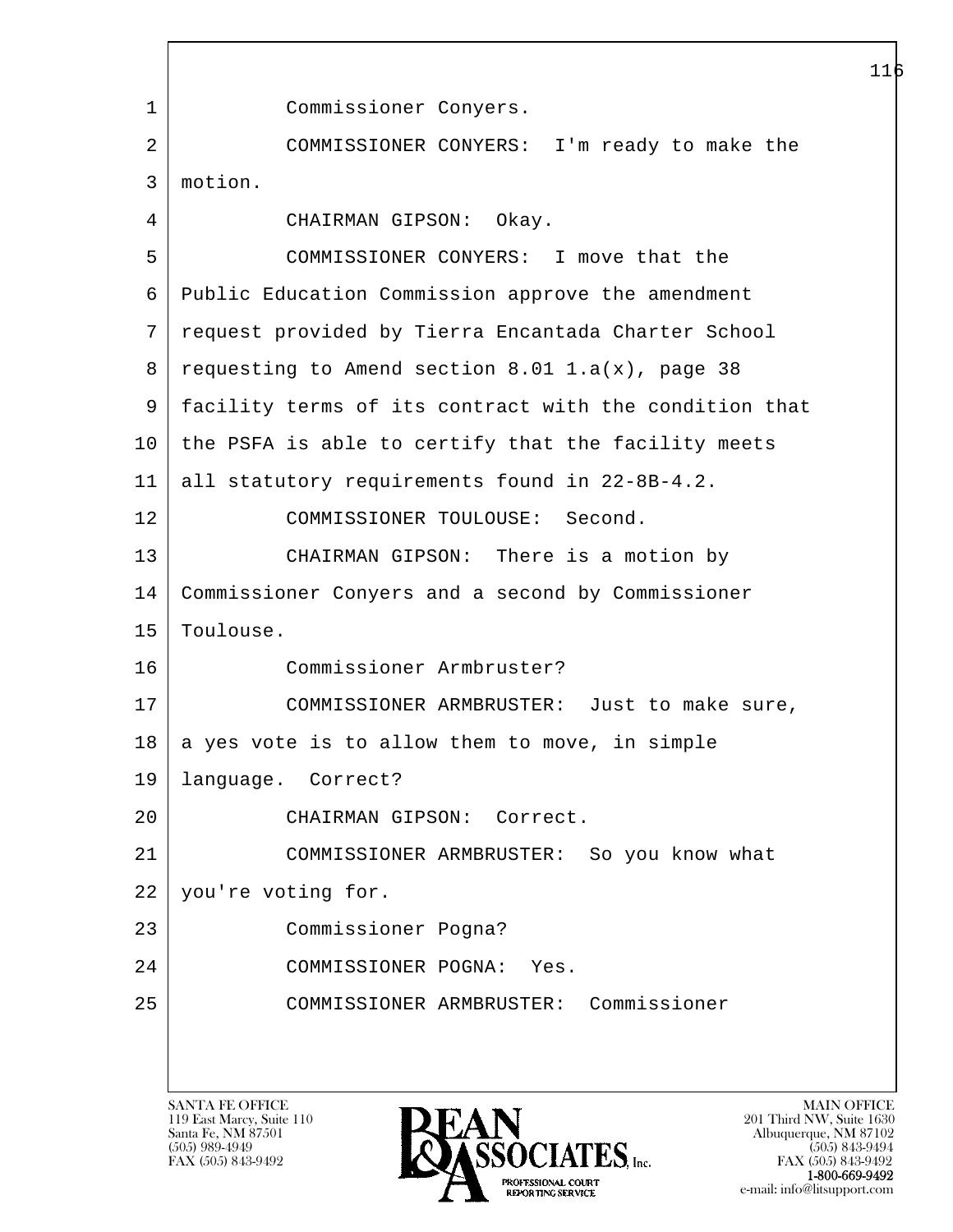l  $\overline{\phantom{a}}$ SANTA FE OFFICE MAIN OFFICE MAIN OFFICE MAIN OFFICE MAIN OFFICE 1 | Toulouse? 2 COMMISSIONER TOULOUSE: Yes. 3 COMMISSIONER ARMBRUSTER: Commissioner Ruiz? 4 COMMISSIONER RUIZ: Yes. 5 COMMISSIONER ARMBRUSTER: Commission 6 Peralta? 7 COMMISSIONER PERALTA: Yes. 8 COMMISSIONER ARMBRUSTER: Commissioner 9 Crone? 10 COMMISSIONER CRONE: Yes. 11 COMMISSIONER ARMBRUSTER: Commissioner 12 Johnston? 13 COMMISSIONER JOHNSTON: Yes. 14 COMMISSIONER ARMBRUSTER: Commissioner 15 Conyers? 16 COMMISSIONER CONYERS: Yes. 17 COMMISSIONER ARMBRUSTER: Commissioner 18 Gipson? 19 CHAIRMAN GIPSON: No. 20 COMMISSIONER ARMBRUSTER: Commissioner 21 Caballero? 22 COMMISSIONER CABALLERO: Yes. 23 COMMISSIONER ARMBRUSTER: Commissioner 24 Armbruster votes no. 25 That is an eight for passing to allow that

119 East Marcy, Suite 110<br>Santa Fe, NM 87501



FAX (505) 843-9492 FAX (505) 843-9492 PROFESSIONAL COURT  $\frac{1-800-669-9492}{1-800-669-9492}$ e-mail: info@litsupport.com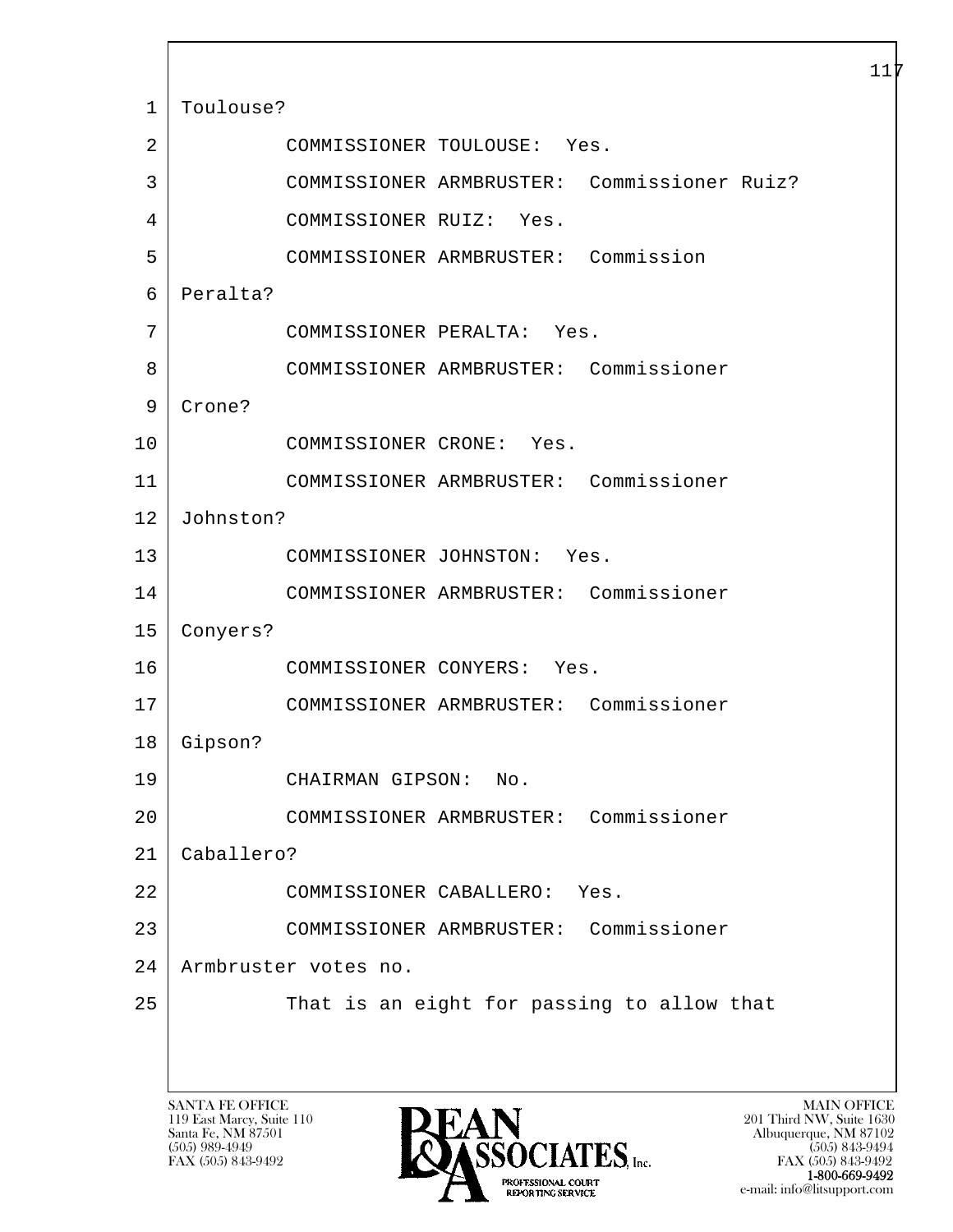l 1 move, and two against. 2 CHAIRMAN GIPSON: Thank you. 3 MR. ABENICIO BALDONADO: Thank you, Madame 4 Chair, members of the Commission. 5 CHAIRMAN GIPSON: We're now on to item 9B, 6 the Tierra Adentro of New Mexico for a program change, 7 student focused terms. 8 MS. POULOS: Madame Chairwoman, 9 Commissioners, before you go to the amendment request 10 that's been discussed by the Commission a couple of 11 times now by Tierra Adentro to amend the student 12 focused terms of their contract, this has come forward 13 to you after discussion with the school and then 14 Deputy Secretary Aguilar. What we did learn during 15 those conversations is, at the last conversation the 16 school had approximately 12 students enrolled in 17 what's being proposed as an alternative program. 18 Those students do not, based on the ones that were 19 enrolled at the time we had our last conversation, do 20 not participate in the school's arts programming. 21 So this really is, as you see in the 22 proposed alternative language, an additional program 23 offered on site where students work in credit recovery  $24$  or work on site at the school so they are not remote, 25 and they complete either credit recovery or advanced

119 East Marcy, Suite 110<br>Santa Fe, NM 87501

 $\overline{\phantom{a}}$ 

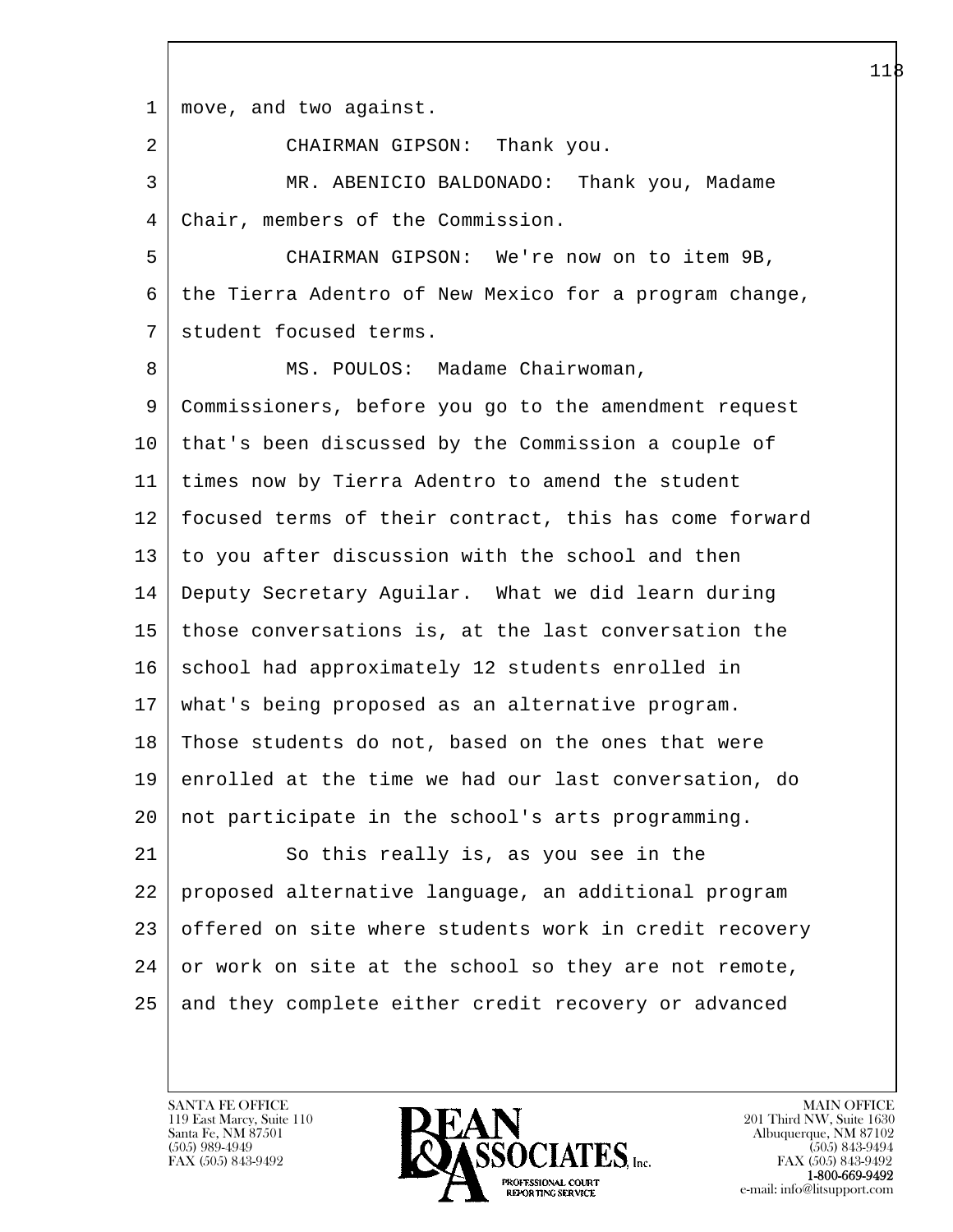1 learning through online programming. The way the 2 language is written, it says the students may or may 3 not participate in the full arts programming because 4 the school certainly wanted to recognize that those 5 students could, but again, based on the conversations 6 we have had, the 12 students that were enrolled at the 7 time of our conversations were not participating in 8 that arts programming.

 9 The recommendation CSD has made, and we did 10 make this recommendation to the school, is to cap the 11 size of that program so that it doesn't result in 12 drift away from the school's mission, and we 13 recommended a 5 percent cap. Again, what that would 14 be is just establishing within the school a program of  $15$  a limited size, and so that would be a first-come, 16 first-served sort of enrollment. And that has been 17 something that the Deputy Secretary and I did discuss, 18 and there doesn't appear to be any problem with doing 19 that limitation on a cap of a certain program. Again, 20 laying that out with clarity.

l 21 That is our recommendation. The school 22 expressed concerns about doing so because if they got  $23$  one more student they wanted to be able to  $-$ - to allow 24 that student to participate in that program. Again, 25 our concern is that we may end up moving too far away

119 East Marcy, Suite 110<br>Santa Fe, NM 87501

 $\overline{\phantom{a}}$ 

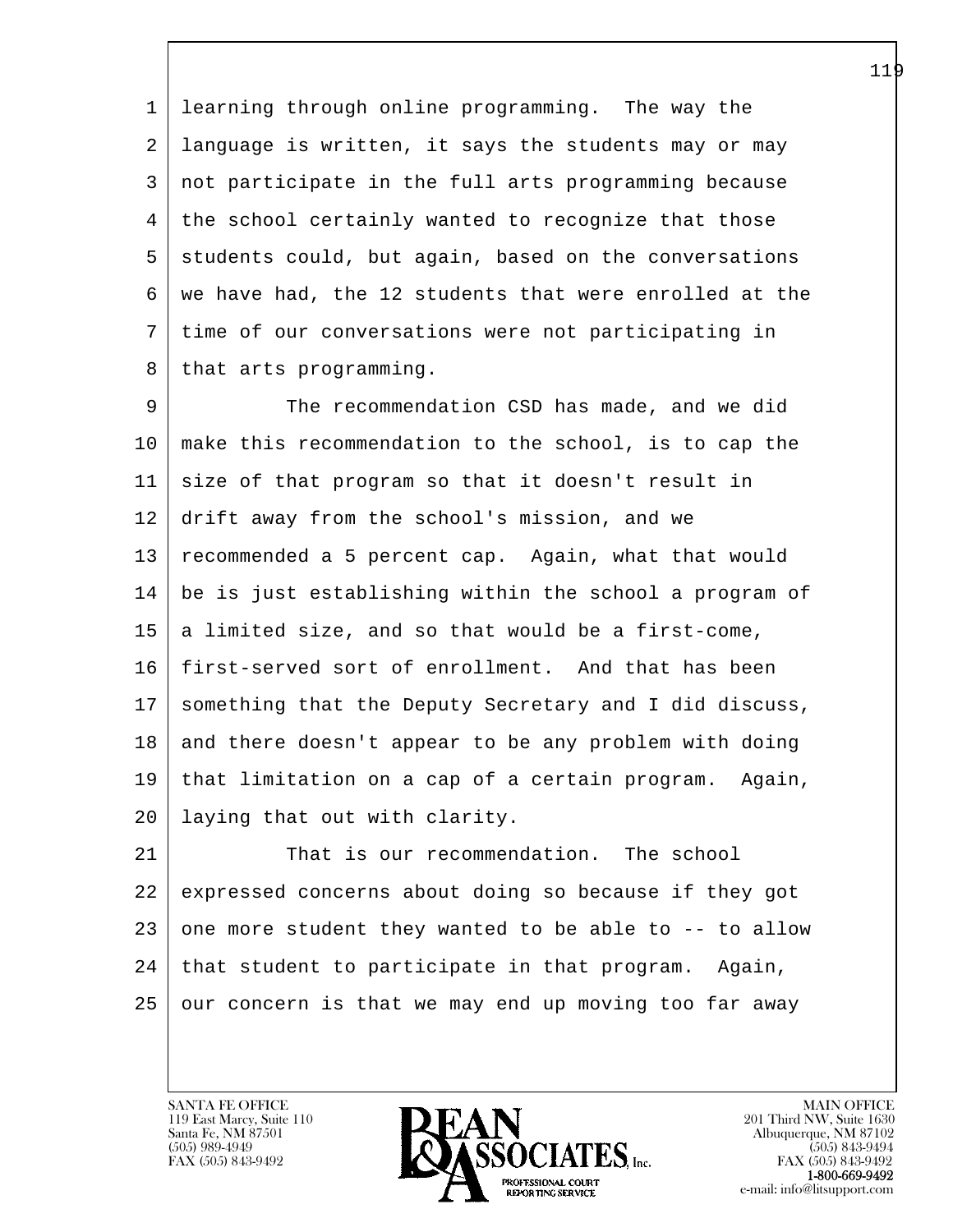l  $\overline{\phantom{a}}$  1 from the mission because we do know that those 2 students are not participating in that program. 3 CHAIRMAN GIPSON: Thank you. Good morning. 4 MS. VERONICA TORRES: Good morning, Madame 5 Commissioner, members of the Commission. My name is 6 Veronica Torres. I'm the Executive Director of the 7 Tierra Adentro. And with us today I have Principal 8 Theresa Archuleta, our Business Manager, Michael 9 Vigil, our lawyer, Andy Sanchez, and two of our 10 governing council members, President Sandy Martinez 11 and Representative Dan Vigil -- Silva. He's not 12 brothers with Michael Vigil. 13 So, yes, in discussing this with our 14 governing council, we did not want and did not feel 15 comfortable putting a cap on this. We are a public 16 education entity, as you know, and we have had a 17 significant increase in our high school. And many of 18 the high schoolers that are coming to us are coming to 19 us as sophomores, juniors and seniors, with a number 20 of credit recovery issues. So we were kind of not 21 forced, but wanting to integrate a program to help 22 these students graduate. So at the end of the day we 23 want to produce graduates with diplomas. 24 So this is internally a Tier 2 intervention, 25 if you will, for these students to graduate

119 East Marcy, Suite 110<br>Santa Fe, NM 87501

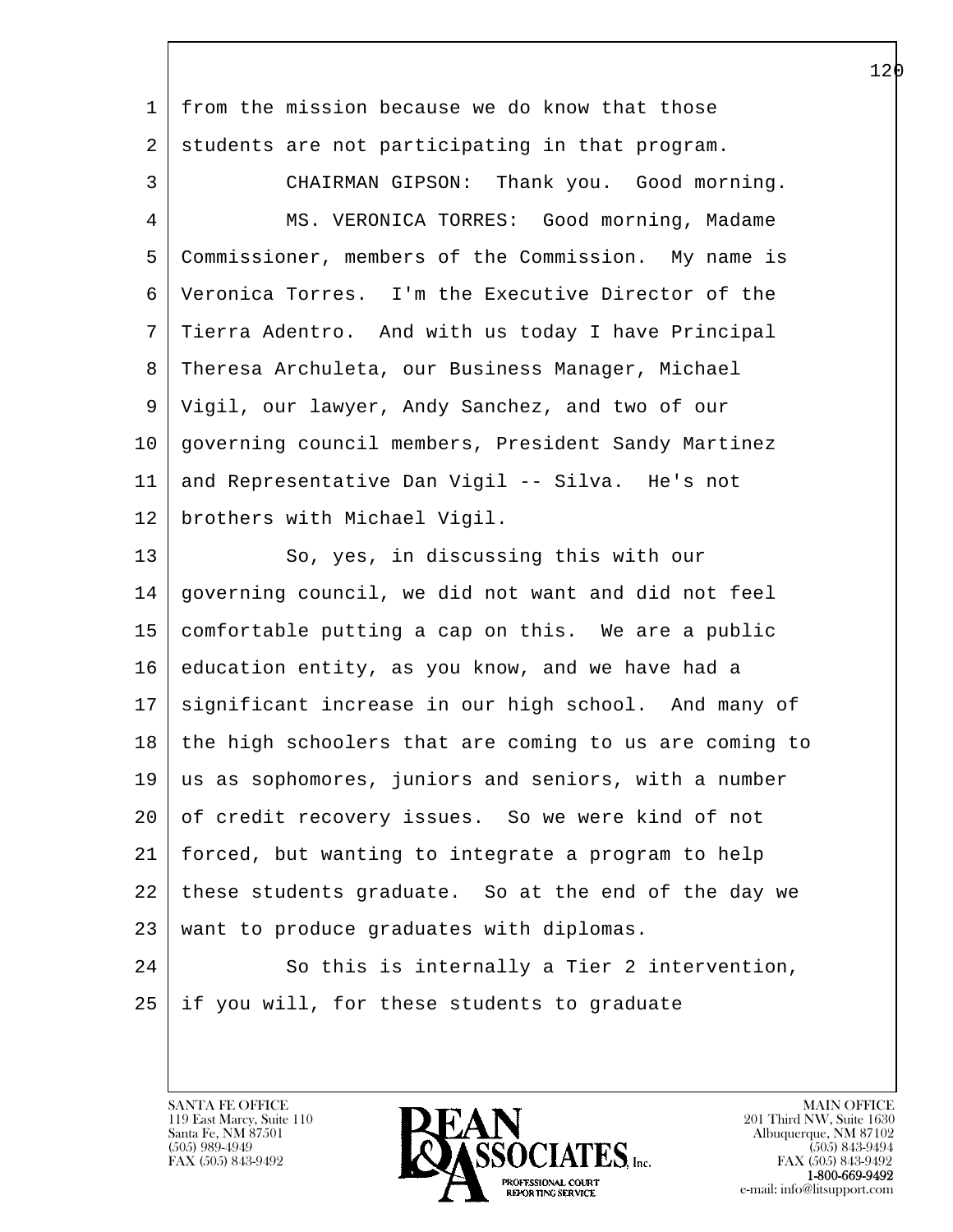| 1  | successfully. It doesn't mean they can't participate    |
|----|---------------------------------------------------------|
| 2  | in the arts. In fact, some of them are beginning to     |
| 3  | participate in the arts because they are going so fast  |
| 4  | in their programming. So the vision is to obviously     |
| 5  | wrap them back into the mission, but we had to          |
| 6  | prioritize if we want these students to graduate.<br>We |
| 7  | have got to get those academic credits done.            |
| 8  | MS. THERESA ARCHULETA: Madame Chair,                    |
| 9  | members of the Commission, as noted by Director         |
| 10 | Torres, this is our third time before you on the same   |
| 11 | amendment.                                              |
| 12 | My name is Theresa Archuleta, Principal of              |
| 13 | Tierra Adentro.                                         |
| 14 | I do want to say, having listened to all the            |
| 15 | discussions earlier today, obviously student            |
| 16 | achievement is number one for all of us in the state    |
| 17 | of New Mexico, especially for all of our New Mexico     |
| 18 | students. So having said that, what Executive           |
| 19 | Director Veronica mentioned, is we have in our high     |
| 20 | school 50 percent of them come to us needing credit     |
| 21 | recovery. And so you get teen-aged boys, and putting    |
| 22 | them in flamenco shoes, or playing flamenco quitar.     |
| 23 | It's challenging because that's what we offer.<br>We    |
| 24 | don't offer a full-blown arts program like              |
| 25 | comprehensive high schools do.                          |
|    |                                                         |

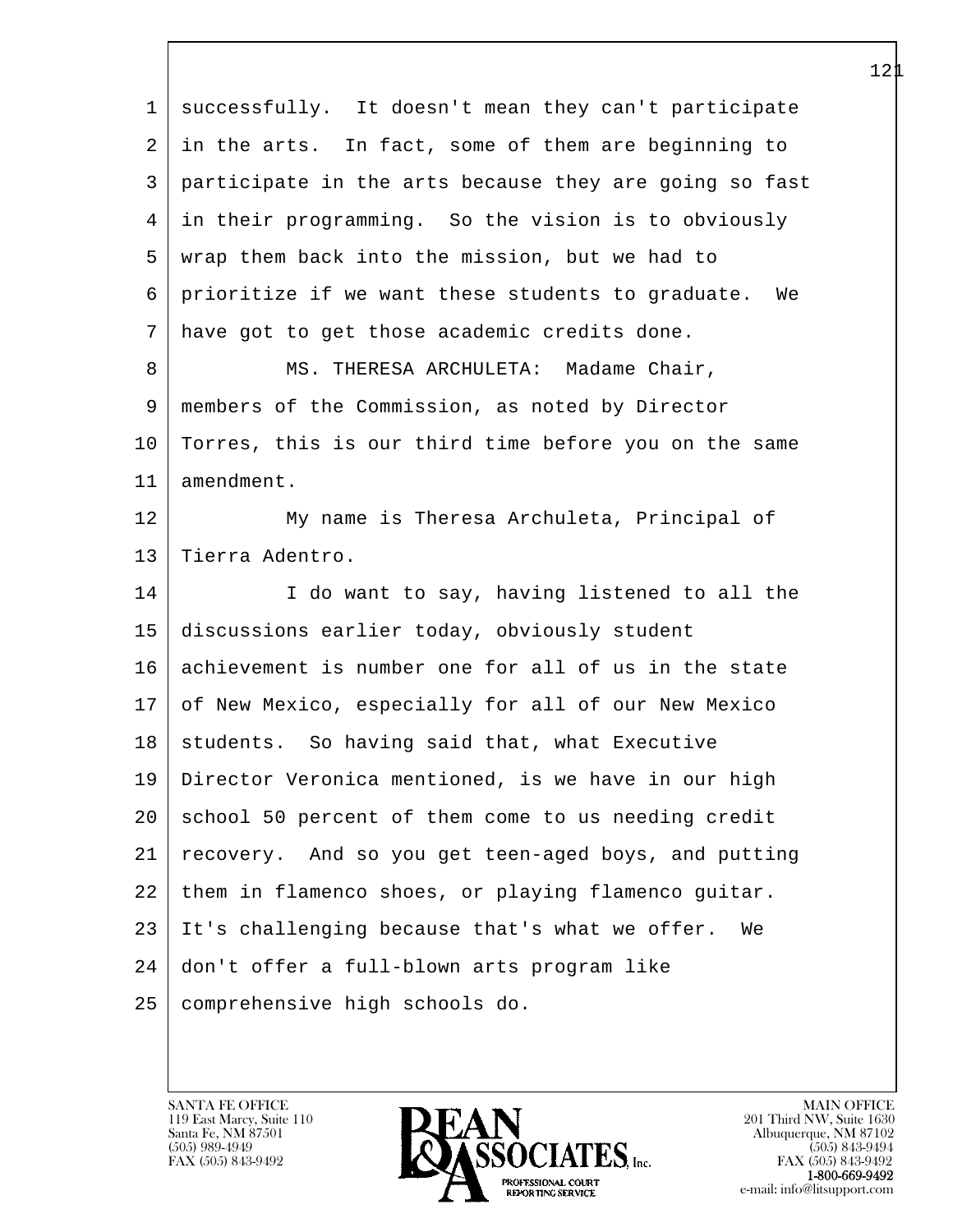| 1  | But the carrot for them is offering the                |
|----|--------------------------------------------------------|
| 2  | choice, because -- and a lot of them are coming -- and |
| 3  | I want to tell you, this was our first week back from  |
| 4  | winter break. We enrolled 10 new high school students  |
| 5  | today from comprehensive high schools. And they said   |
| 6  | because of what we hear how you -- and we're very      |
| 7  | close to the University of New Mexico, and we have a   |
| 8  | very successful dual-credit program. I would like to   |
| 9  | say 100 percent of our kids that were enrolled in the  |
| 10 | dual credit program that stayed all the way through    |
| 11 | received no less than a C in their dual credit         |
| 12 | program, and that was probably 27 students.            |
| 13 | So we are always constantly looking at                 |
| 14 | offering opportunities. What you all are asking in us  |
| 15 | to have academic improvement plans, while our school   |
| 16 | received a B, we still work on academic improvement    |
| 17 | plans at our school. We work on it internally. What    |
| 18 | we do is we look at our Discovery Education data, we   |
| 19 | look at our PARCC data, we look at the teacher         |
| 20 | assessment. This is why the online program was         |
| 21 | introduced. This was a way at intervention, like you   |
| 22 | have mentioned already for the two last PEC meetings.  |
| 23 | This is what we're doing here.                         |
| 24 | So we don't want to take up a lot of time,             |
| 25 | like we have done in the past. What we really want to  |
|    |                                                        |

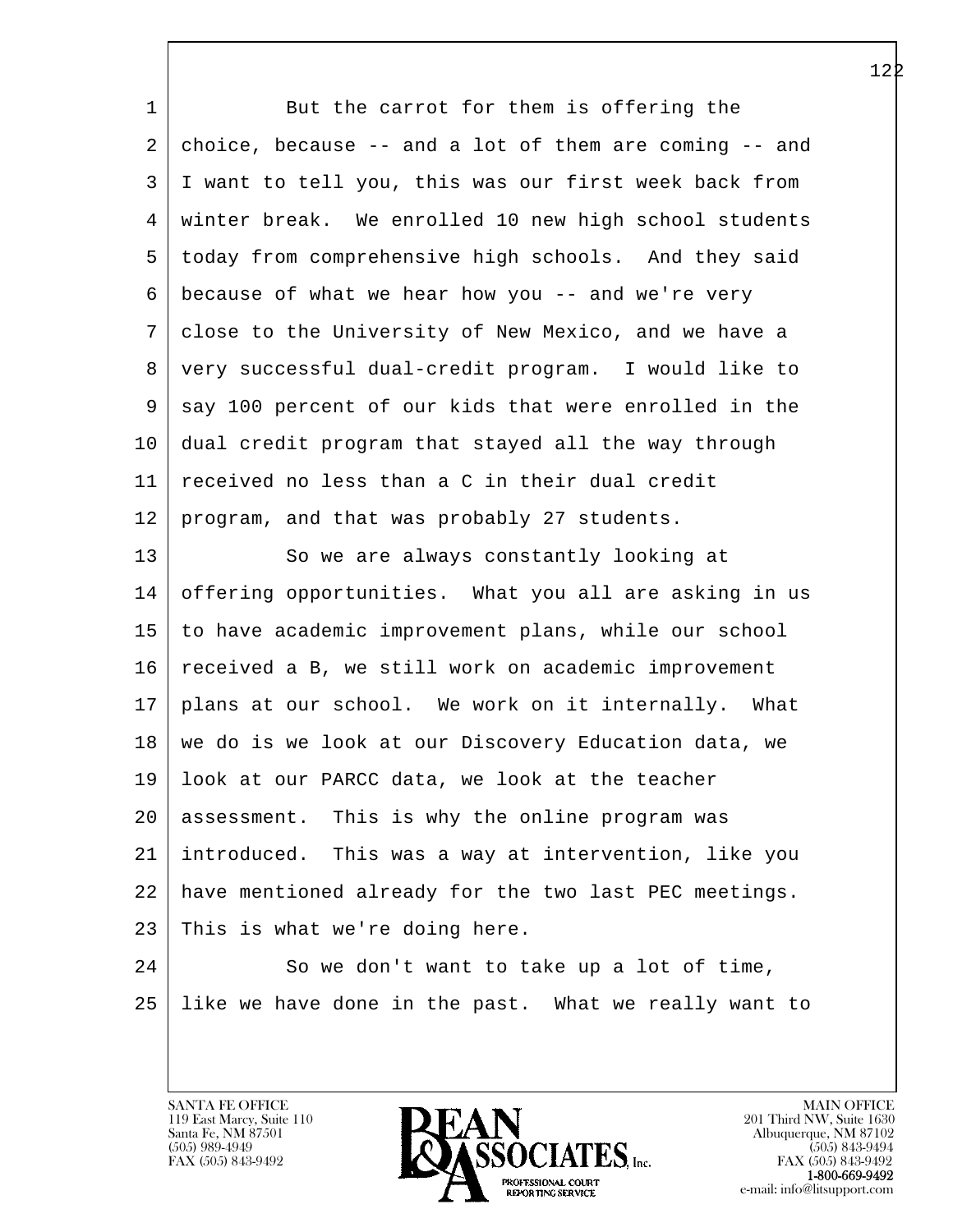l  $\overline{\phantom{a}}$  1 do is continue -- and it's really hard for us to put a 2 cap on intervention for our students. So I know we 3 could talk about maybe negotiating back and forth. I 4 would say that for year to year, we would need to look  $5 \mid$  at where our kids come and how they perform. 6 Please look at our overall report card grade 7 for the last five years. We are a pretty solid 8 school, and it's because the teachers -- and this 9 program did not come just from Ms. Torres and me. We 10 are a collective staff, a collective community. We 11 have really strong leadership and really strong folks 12 who really do take into account the education data. 13 So this is where we need the support, and we 14 would like to be able to move forward and we would 15 like to be able to, because what we see in these 16 students is they need their basic needs met. Some of 17 them are working. We had two of our students become 18 pregnant. So we don't want to say you have to go to 19 another school. We want to say we have this program 20 after school that you can come to still. 21 So this is where we are. These are who our 22 | kids are, and we don't want to lose them. 23 CHAIRMAN GIPSON: Thank you. I would just  $24$  like to  $-$  I'll give you my opinion now, at the very 25 beginning.

119 East Marcy, Suite 110<br>Santa Fe, NM 87501

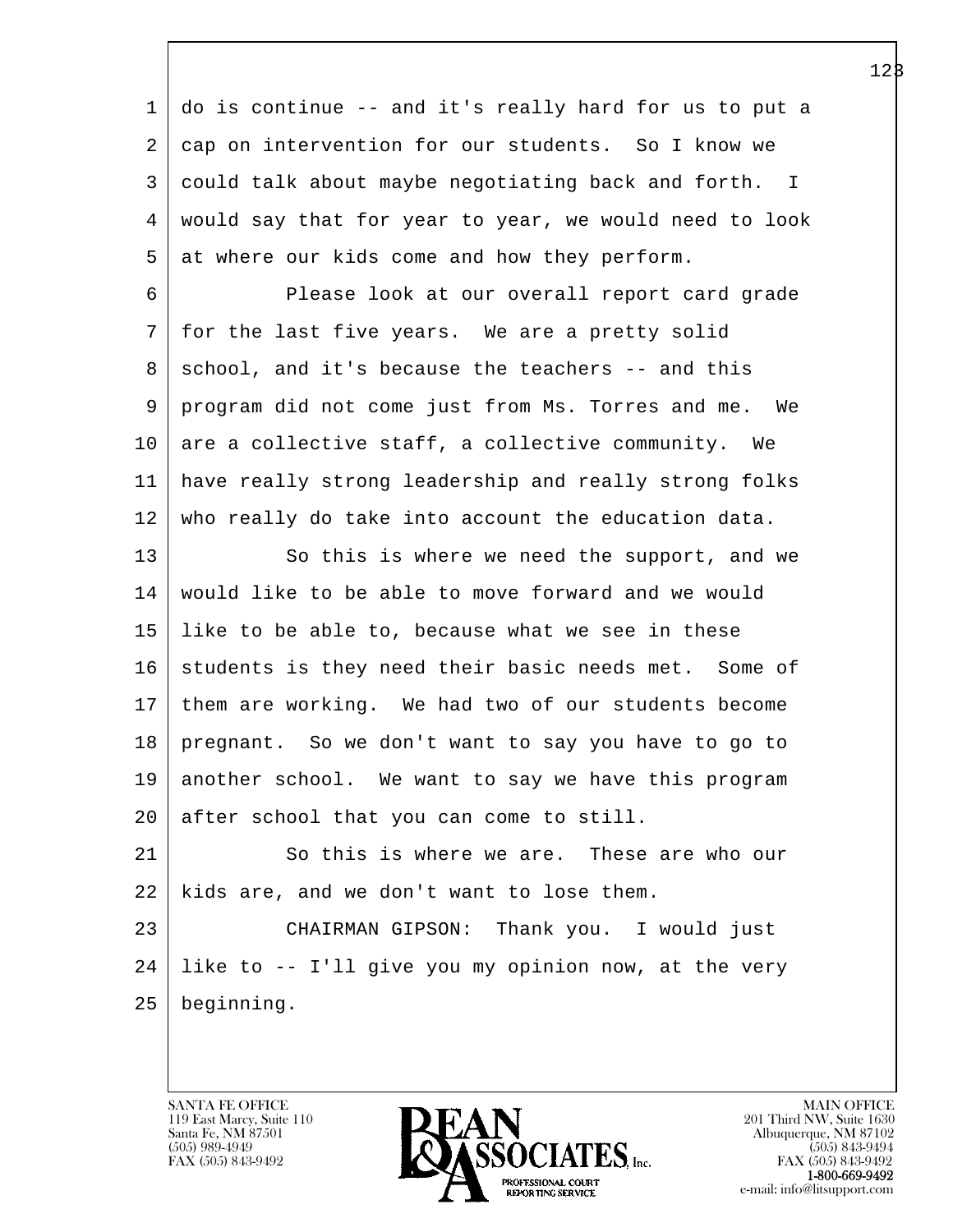l  $\overline{\phantom{a}}$ 1 I -- there are very few schools that have 2 come before us that I have felt so strongly that they 3 are that committed to their mission statement. I lead 4 the conversation most of the time over concern with 5 mission drift, because it is an issue with us. I have 6 absolutely, positively no reservation, that this 7 school is committed, and it is also committed to the 8 community that they service, so that I have concerns 9 about limiting the number of students that come into 10 this program because I do not believe that those, 11 whatever the number of students is, that it will 12 dilute their mission in any way because I know how 13 dedicated they are to that mission. And I actually 14 hope that some of those recovery students that perhaps 15 don't enter thinking that they would like -- they are 16 not interested in the program may, because of the 17 environment they are in, see the program and gain an 18 interest in it and open some doors that they didn't 19 know were available to them. So that's also, to me, a 20 great positive going forward with them. 21 So I think everyone knows which way I am 22 leaning towards this. 23 COMMISSIONER JOHNSTON: I have, Madame  $24$  Chair --25 CHAIRMAN GIPSON: Commissioner Johnston.

119 East Marcy, Suite 110<br>Santa Fe, NM 87501



FAX (505) 843-9492<br>**1-800-669-9492**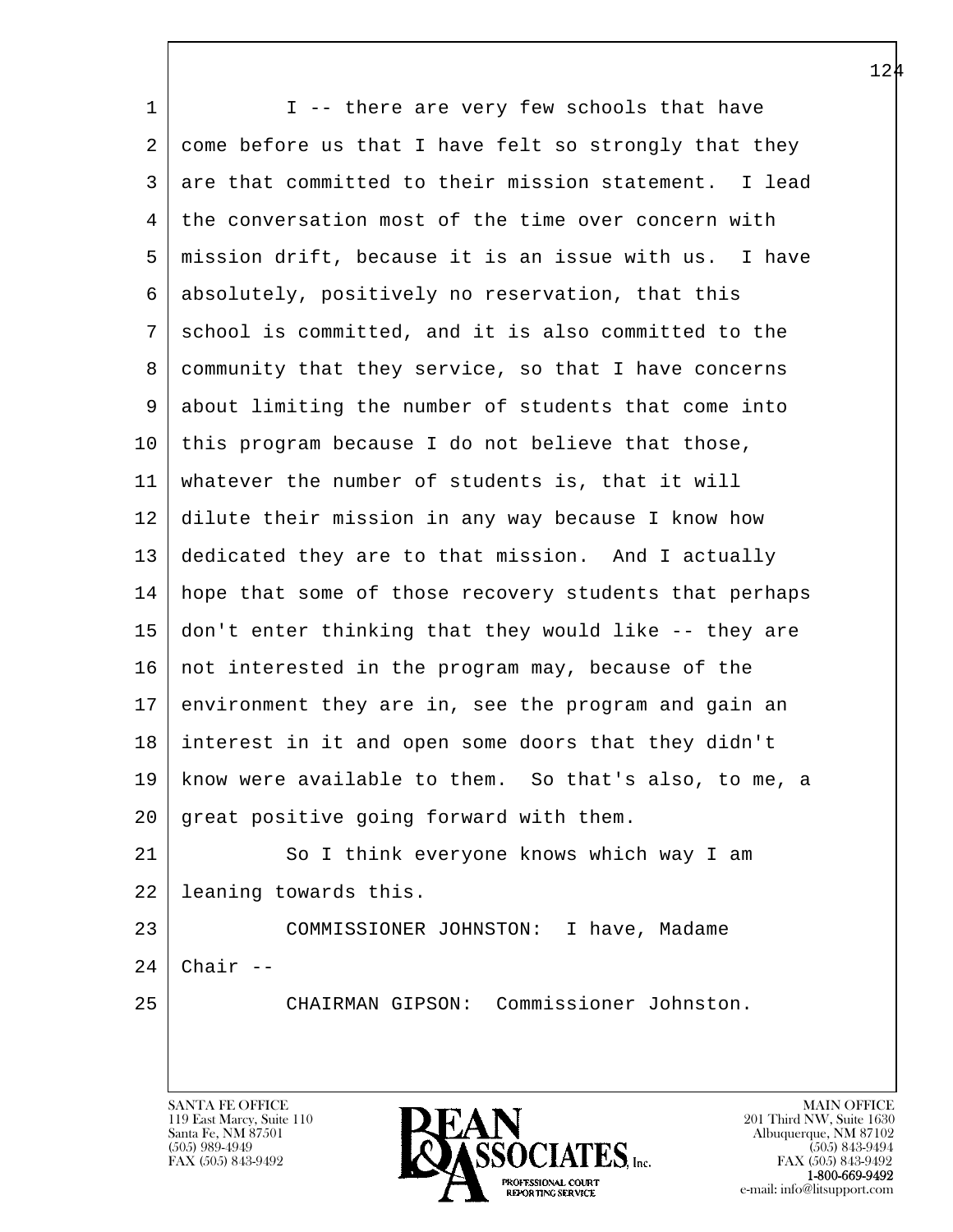l  $\overline{\phantom{a}}$  1 COMMISSIONER JOHNSTON: Thank you, Madame 2 Chair. Two simple questions. The program you say now 3 has approximately 12 students? 4 MS. VERONICA TORRES: Yes, Commissioner. 5 COMMISSIONER JOHNSTON: With the addition of  $6$ | the 10 is it still 12 or is it -- 7 MS. VERONICA TORRES: It's still 12, yes. 8 Some of them -- I had one student who failed chemistry 9 this semester, he's May of '18, and added chemistry 10 after school. Yes, of course, so that's an example of 11 13, but still a full-time student during the day 12 program. 13 COMMISSIONER JOHNSTON: And of these 12 -- I 14 echo what the Chairperson said, of these 12, how many 15 might drift in and out of the flamenco class or the 16 guitar class or some of the arts or be on the 17 periphery of it so they're not really enrolled 18 | students, but their curriculum is being enriched by 19 observation and questioning and all of those education 20 things? 21 MS. VERONICA TORRES: Many of the students 22 that have, like Commissioner Gibson was saying, now 23 | that they are in the environment, they're entering  $24$  arts into a more innovative way. Some of them, like, 25 Principal Archuleta was saying, they are not ready to

119 East Marcy, Suite 110<br>Santa Fe, NM 87501

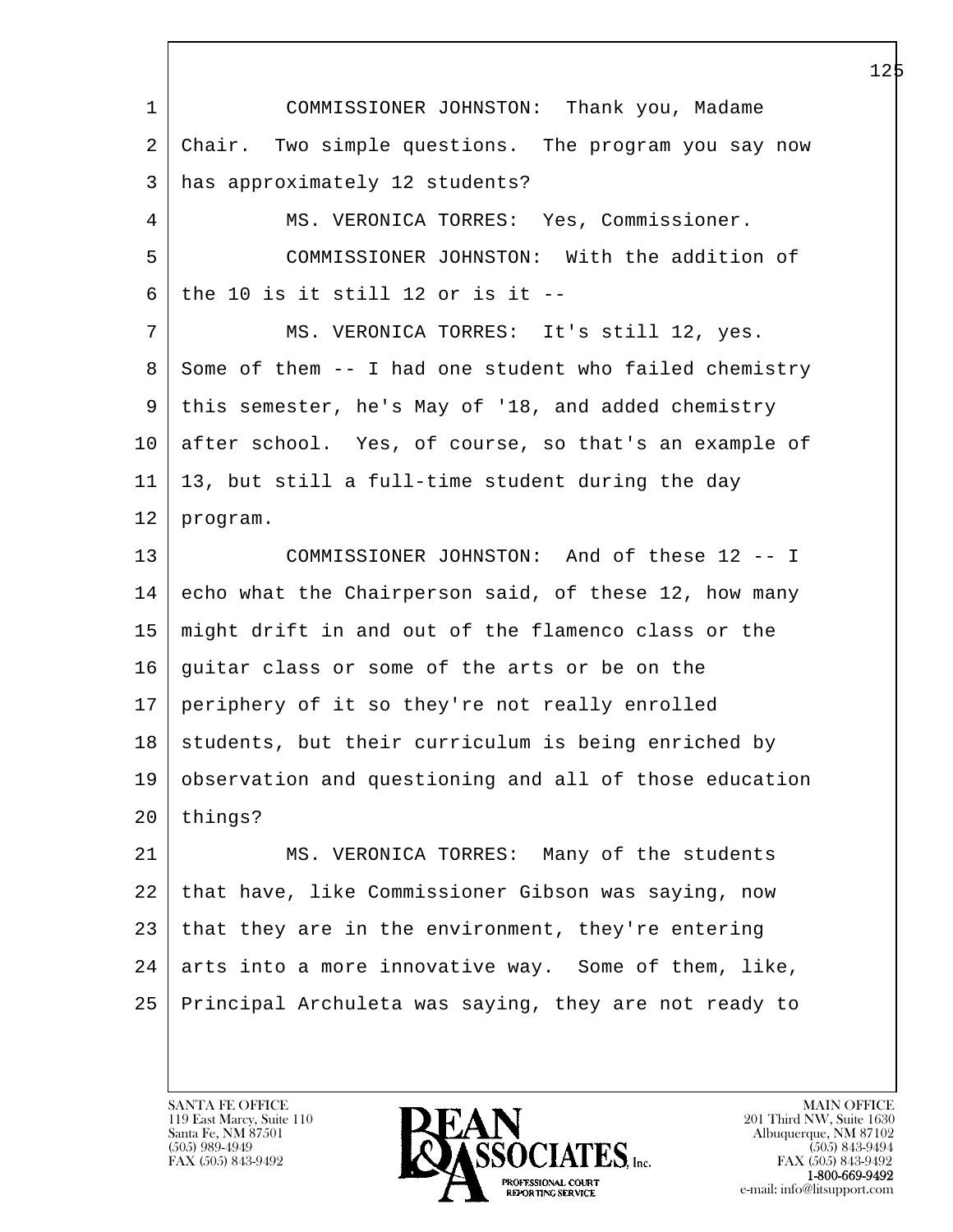| 1               | take up Flamenco 1 at 17 years old, but they are       |
|-----------------|--------------------------------------------------------|
| 2               | helping with the productions, so they may be working   |
| 3               | back stage setting up art shows, running concessions,  |
| 4               | things like that, trying to integrate them into the    |
| 5               | environments. Some of our students are about to        |
| 6               | become parents. Their babies are going to be in        |
| 7               | Flamenco A and maybe -- so the community, that's what  |
| 8               | we're doing in trying to develop the mission. We are   |
| 9               | very much visionaries, and we are not going to put our |
| 10 <sub>o</sub> | mission in a box, if you will, and we are going to     |
| 11              | process it in a way that, what's good for you if you   |
| 12              | entered our school right now. What would we do for     |
| 13              | you to integrate you in. You may not start right       |
| 14              | away, but we are going to get you there.               |
| 15              | COMMISSIONER JOHNSTON: Well, in culture.               |
| 16              | Thank you very much.                                   |
| 17              | CHAIRMAN GIPSON: Commissioner Toulouse.                |
| 18              | COMMISSIONER TOULOUSE: Madame Chair, I                 |
| 19              | first want to say for the record that I will be        |
| 20              | refraining from voting because my daughter is a        |
| 21              | Director of the National Institute of Flamenco, who    |
| 22              | are totally tied up with this school, and she does     |
| 23              | quite a bit of work with the school.                   |
| 24              | However, I want to say that I have watched             |
| 25              | this over several years and I am incredibly impressed  |
|                 |                                                        |

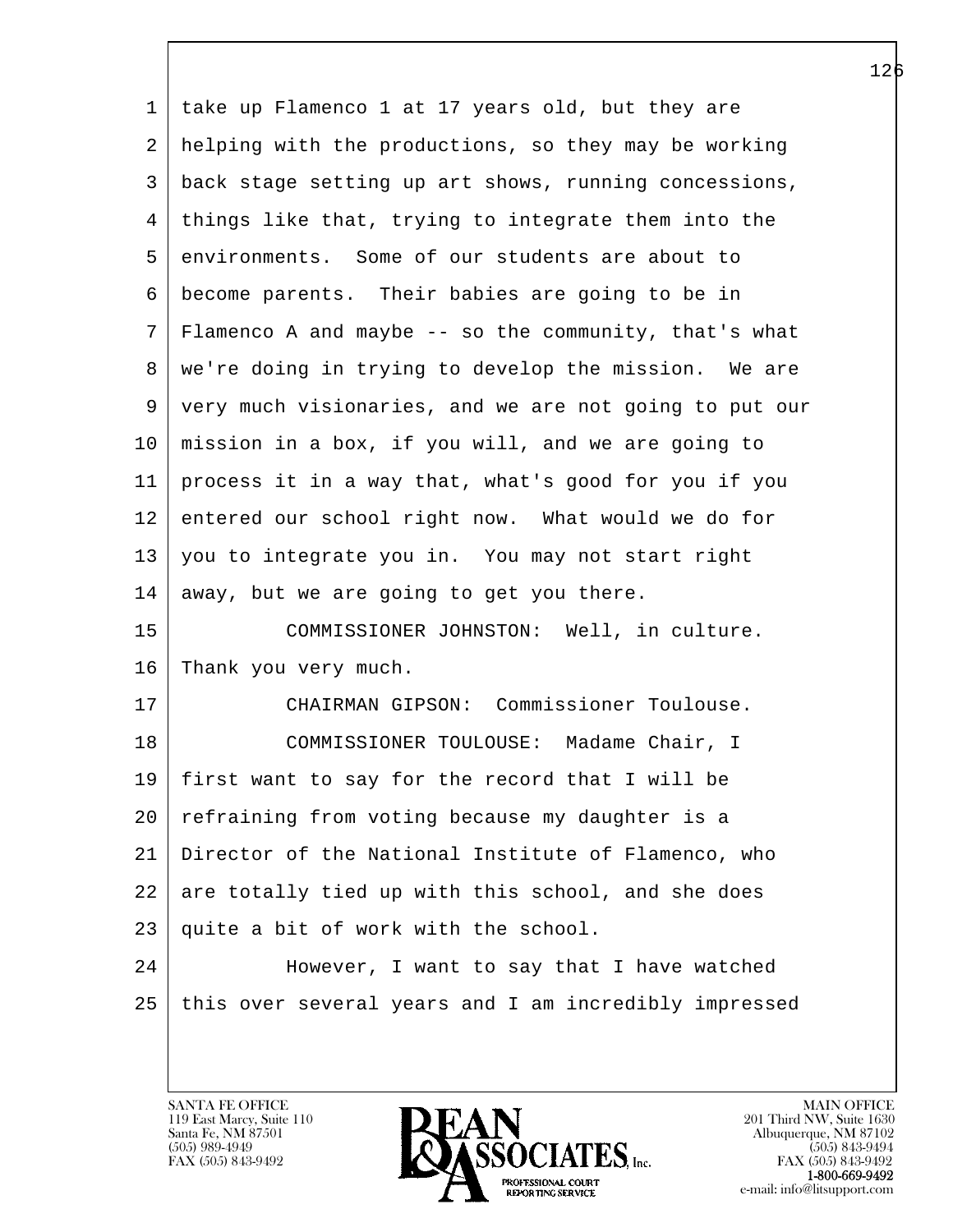l  $\overline{\phantom{a}}$  1 with what they do and how they are going. And I have  $2 | a$  grandson I would hope will be there in 6th grade 3 next year. I'm not sure they will be as happy to have 4 him there, but he is a flamenco student as well as a 5 soccer star. And I have a 3-year-old grandson in baby 6 flamenco who, if you end up over time having the lower 7 grades, you may have to deal with him, too. 8 And so I think this school really fills a 9 niche, a cultural niche in New Mexico and in 10 Albuquerque right now, and I have been very impressed 11 by being as close to it as I am, and hearing the 12 fussing and the happiness, and seeing the 13 performances, and I really would hope this Commission 14 would look towards finally letting them go ahead with 15 what they really, really, want to do, and go see some 16 of their performances. 17 Thank you. 18 | CHAIRMAN GIPSON: Thank you. Commissioner 19 Caballero? 20 COMMISSIONER CABALLERO: Yes. Question. 21 Doing this, how would that change your graduation 22 rate, your retention rate, that either you have now 23 and you foresee in the future? How would that happen? 24 | MS. VERONICA TORRES: So, Commissioners, the 25 | reason this whole program even came up was because of

119 East Marcy, Suite 110<br>Santa Fe, NM 87501

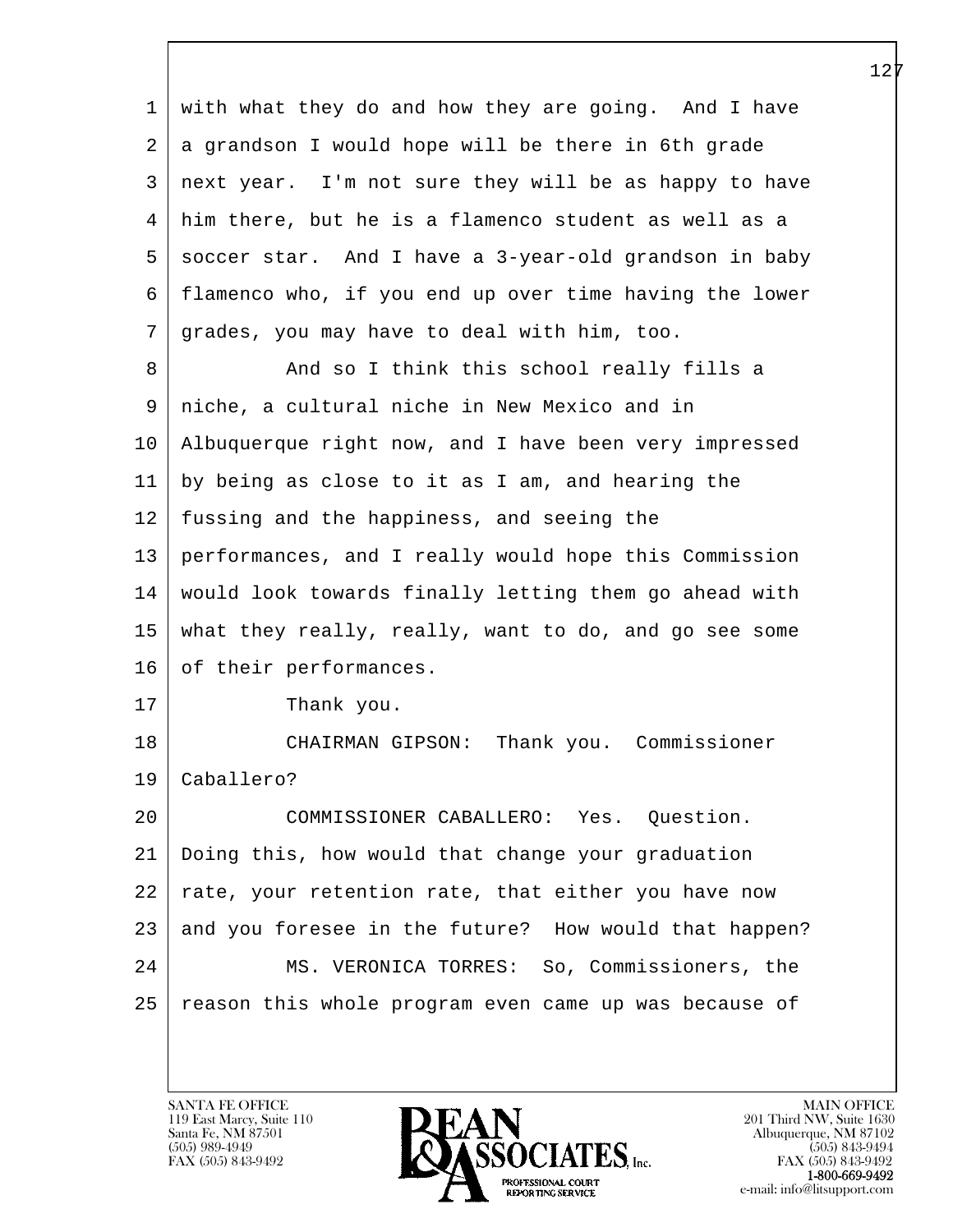| $\mathbf 1$ | exactly what you are saying. Every year that Tierra    |
|-------------|--------------------------------------------------------|
| 2           | Adentro has been in operation, any student that has    |
| 3           | come to us in high school we graduate with a diploma.  |
| 4           | Last year our record was broken. I had a student drop  |
| 5           | out. And as heartbreaking as that was, if I had this   |
| 6           | program in place I would have kept that kid. And so    |
| 7           | we don't want to make that mistake again. And in       |
| 8           | working with kids from the community that are coming   |
| 9           | in, like, Principal Archuleta was saying, now knowing  |
| 10          | this program is -- can be in place, they are no longer |
| 11          | going -- so I'm predicting, this is the first year     |
| 12          | that our graduation will go up, our graduation numbers |
| 13          | will increase.                                         |
| 14          | MS. THERESA ARCHULETA: Commissioner                    |
| 15          | Caballero and members of the Commission, I think       |
| 16          | because they need so much credit recovery it will      |
| 17          | affect our graduation rate, most definitely, because   |
| 18          | if you look at the five-year cohort we probably won't  |
| 19          | meet that. But what we do know is if we graduate       |
| 20          | them, because you know how it works, they have to --   |
| 21          | the way the system works in the Public Ed Department   |
| 22          | is they have to graduate within that five years.       |
| 23          | Now remember, we didn't get them on track,             |
| 24          | so we'll be playing catch up. But what I feel is       |
| 25          | valuable from the Public Ed Department is that they    |
|             |                                                        |

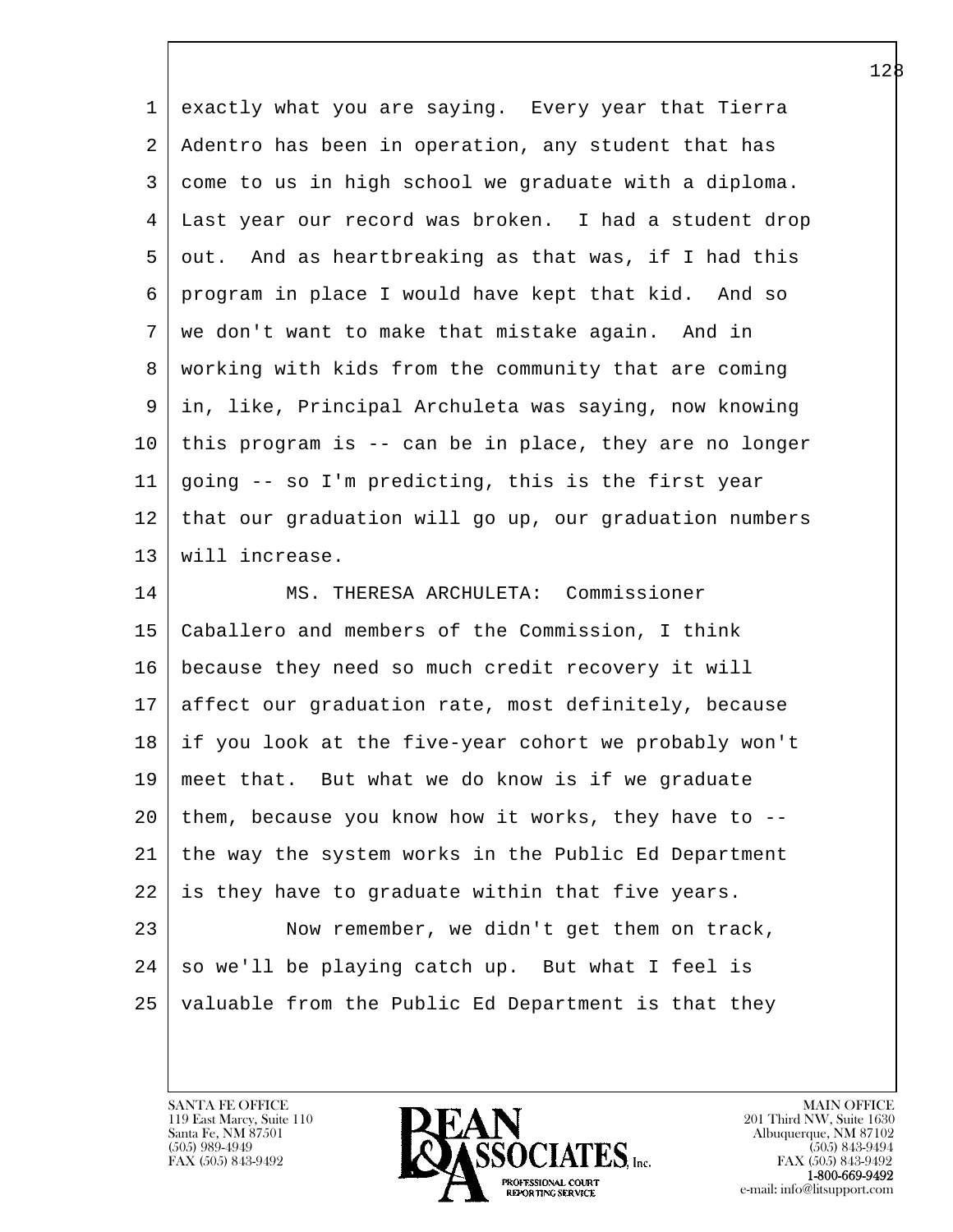l  $\overline{\phantom{a}}$  1 look at our growth, and we are validated for that. 2 And we also are validated because of our college 3 readiness, college and career readiness. We received  $4 \mid$  an A in that category. We'll continue to work with 5 those students to get them ready for college and 6 expose them to that while exposing them to the arts. 7 So, again, and we appreciate all the support 8 from the Commission and from the community, and 9 obviously from the folks that support us on our 10 governance council and our business manager and 11 lawyer. What we do is -- one of our teachers actually 12 made this comment. She said, we actually write an 13 individualized education plan for every one of our 14 students. That's what we do. That is what we pride 15 ourselves on, is that we take them from where they are 16 and then move them to that next level. 17 | So I do think that having more kids needing 18 credit recovery will affect our graduation rate, yes, 19 but we'll get them there. 20 COMMISSIONER CABALLERO: And another 21 question close to that is, a little bit more, can you 22 tell me a little bit more on why you believe having a 23 percentage cap on that side of the program will not be 24 beneficial to what you are trying to do? 25 MS. THERESA ARCHULETA: Commissioner

119 East Marcy, Suite 110<br>Santa Fe, NM 87501

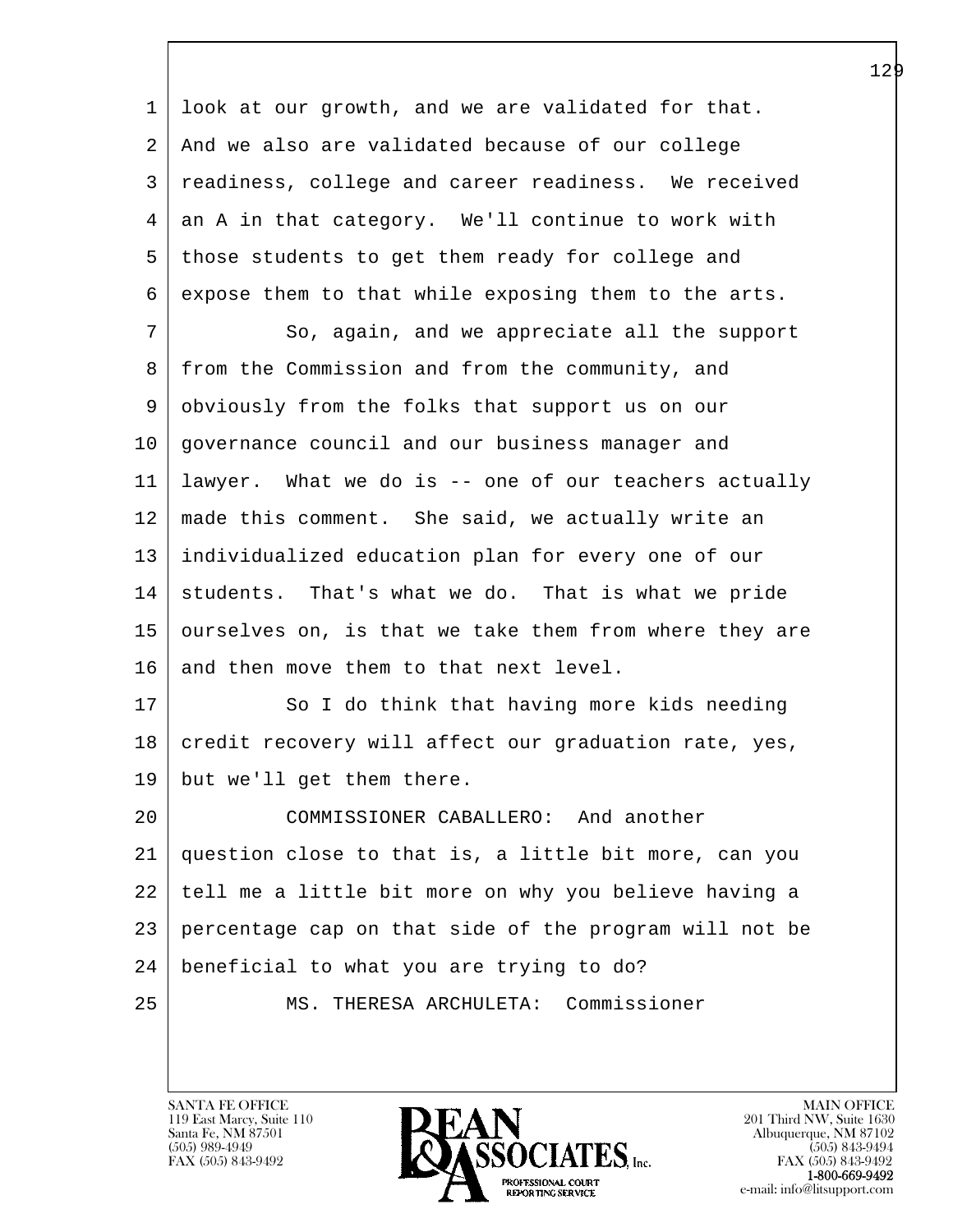1 Caballero, members of the Commission, I think what we 2 have to do is every year we have to look at who is not 3 on grade level or who is not proficient, and we have 4 to look at the PARCC results, we have to look at 5 Discovery Ed, and we have to look at all of our 6 teacher assessments. So it would be hard to put a cap 7 because it changes. For example, this year we were at 8 34 percent proficient in reading by the PARCC. So if 9 | we were limited to, say, only 5 percent of students 10 could participate, what happens to the other 66 11 percent? We don't want a limit. I think we get in 12 trouble when we put a number on that, because what we 13 are saying is intervention is open to every single 14 student. That may look different. It may look -- for 15 example, we had a student who recently came to us and 16 he said, I need to be able to work. My mom's visa 17 just expired. And he needs to work in that 18 afterschool programming, and yet he also performs in 19 our afterschool dance ensemble, and so we work with 20 him around that. 21 So that's why we have to be very careful.

l 22 There's always exceptions to every rule. When you  $23$  start putting that everything is a certain amount  $24$  of  $-$  you know, here's a percentage  $-$  it's just like 25 what Ms. Torres -- the 13th person that comes in, if

119 East Marcy, Suite 110<br>Santa Fe, NM 87501

 $\overline{\phantom{a}}$ 

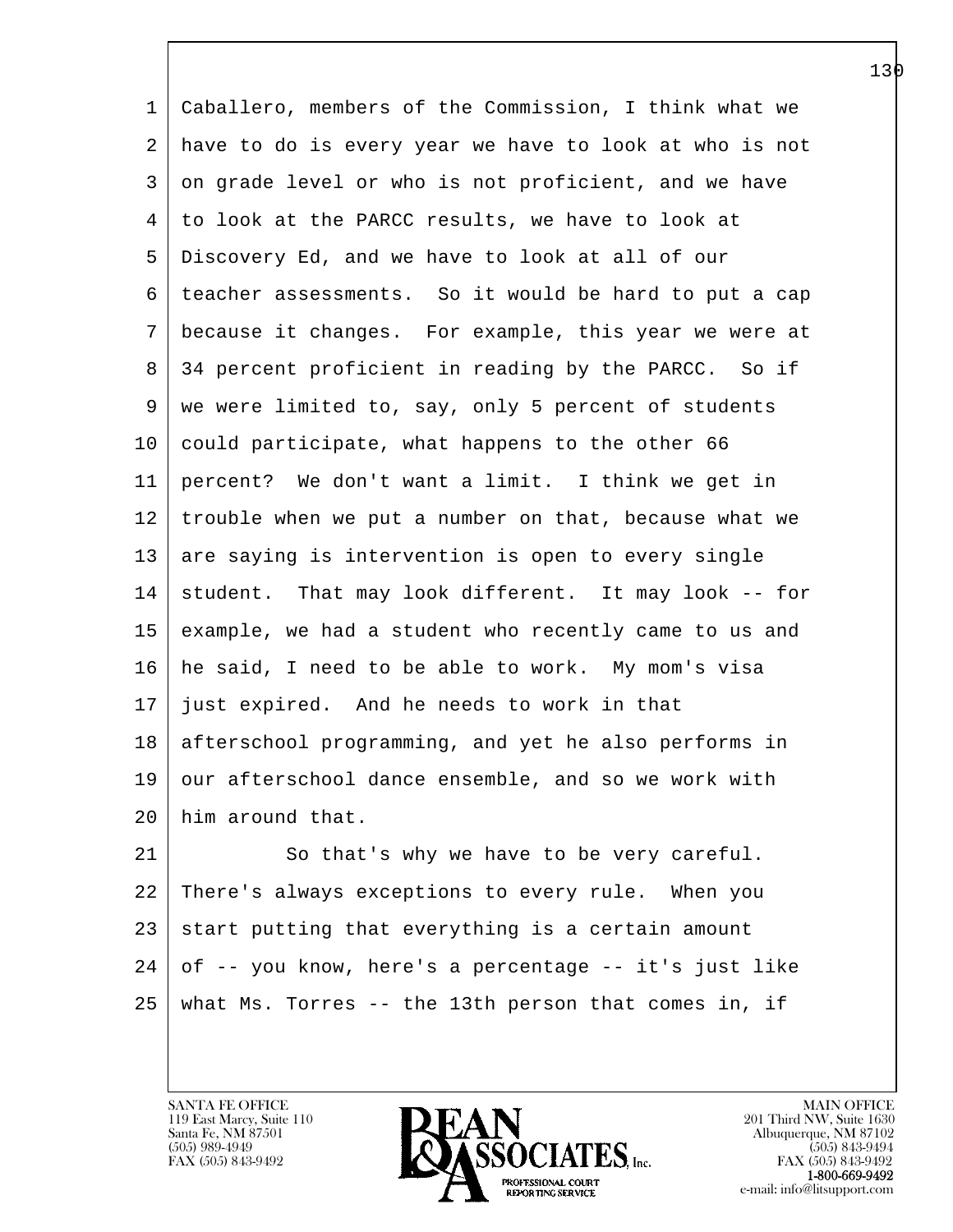| 1  | we said we can only have 12 students, but what happens |
|----|--------------------------------------------------------|
| 2  | to the 13th? How do I say one person's story is more   |
| 3  | traumatic than the other person's story? All of our    |
| 4  | kids have trauma in their lives. They really do. So    |
| 5  | that's why it's a hard thing to put a cap.             |
| 6  | CHAIRMAN GIPSON: And I would like to remind            |
| 7  | Commissioners that we have never put a cap on an       |
| 8  | individual program in a school, so it's something that |
| 9  | we have never -- and I have some personal reservations |
| 10 | about doing that, and much because of that reason.     |
| 11 | And as a public school, how do you turn down that      |
| 12 | person knocking on the door?                           |
| 13 | And as you mentioned, we all have stories.             |
| 14 | We all have drama but, you know, I think it's          |
| 15 | important that that door is open for everyone,         |
| 16 | provided that they don't exceed the cap that's been    |
| 17 | put on the school.                                     |
| 18 | Commissioner Armbruster?                               |
| 19 | COMMISSIONER ARMBRUSTER: I do like your                |
| 20 | school. I think you all do a great job. We have seen   |
| 21 | many of your performances at the conferences.          |
| 22 | My concern is money. Even though, in                   |
| 23 | Patty's perfect world that would not be a              |
| 24 | consideration, but it is because you are going to get  |
| 25 | more money for having afterschool programming for      |
|    |                                                        |

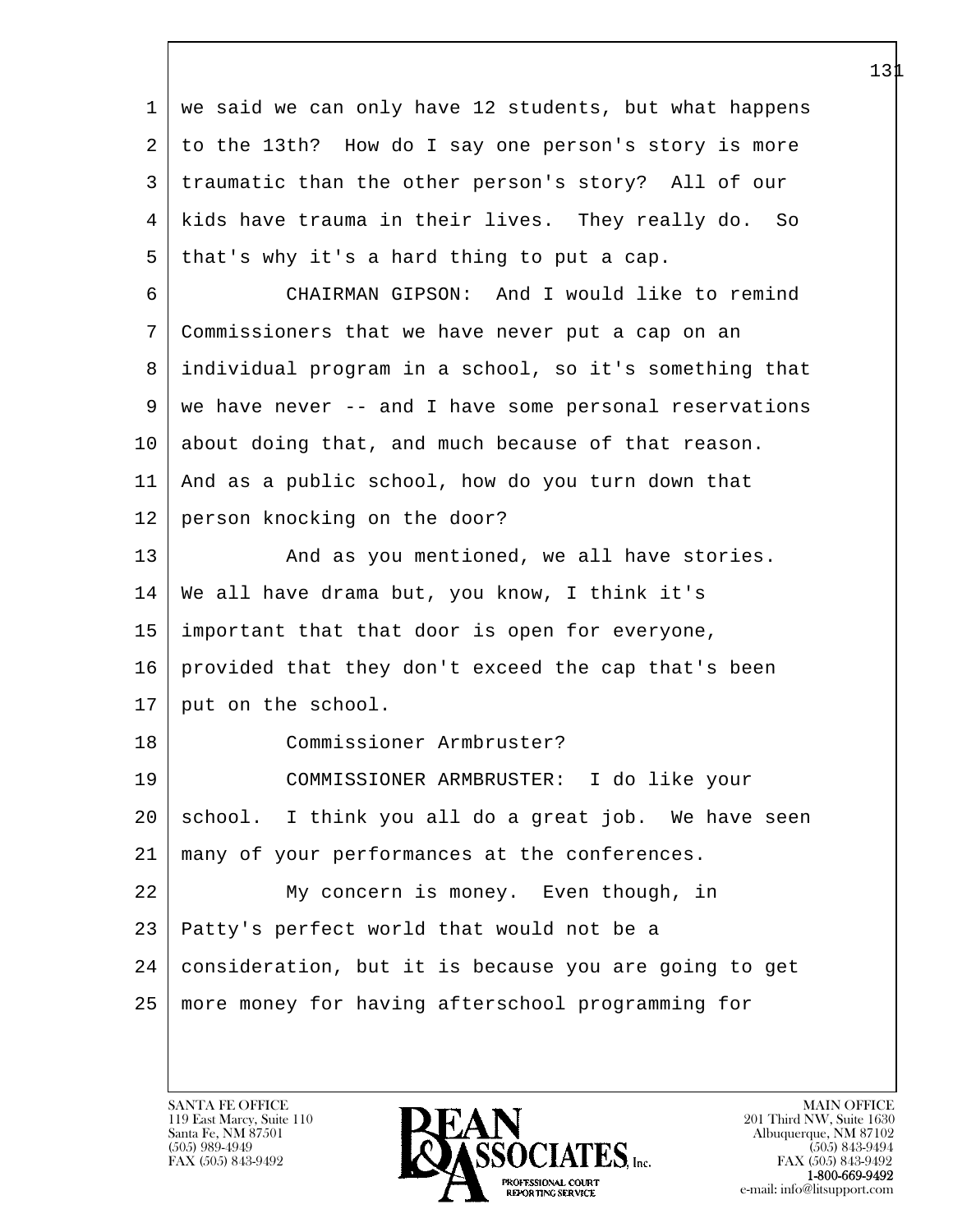1 students, whereas other charter schools right now, not 2 all, but most, are not getting credit recovery, more 3 money. So it's not really just -- this is how it 4 seems to me. Feel free to correct me. It's not just 5 the students in your school who are participating in 6 the arts and lets someone go with dancing and all who 7 you are looking at. It's also students who are coming 8 from wherever in -- around the area, who want to do a 9 credit recovery, which is giving you the budget money, 10 but they are not really part of your mission 11 statement.

12 For me there's a difference between student 13 | A, who is doing dancing and becomes pregnant and loses 14 credit. I got that one. But it seems like the 15 mission isn't upon the other ones, and that's what is 16 of concern to me, because it's inflating your budget 17 at a time when you're going to be possibly paying 3.5 18 percent more on your retirement, and how do we want to 19 do that. Can other students from X school just go 20 to -- they can go anywhere to get credit recovery, 21 can't they?

l 22 MS. VERONICA TORRES: Thank you for your 23 question, ma'am. So to clarify, the students that  $24$  come in that have a bulk of credit recovery, and we 25 have to kind of fill their schedule with academics to

119 East Marcy, Suite 110<br>Santa Fe, NM 87501

 $\overline{\phantom{a}}$ 

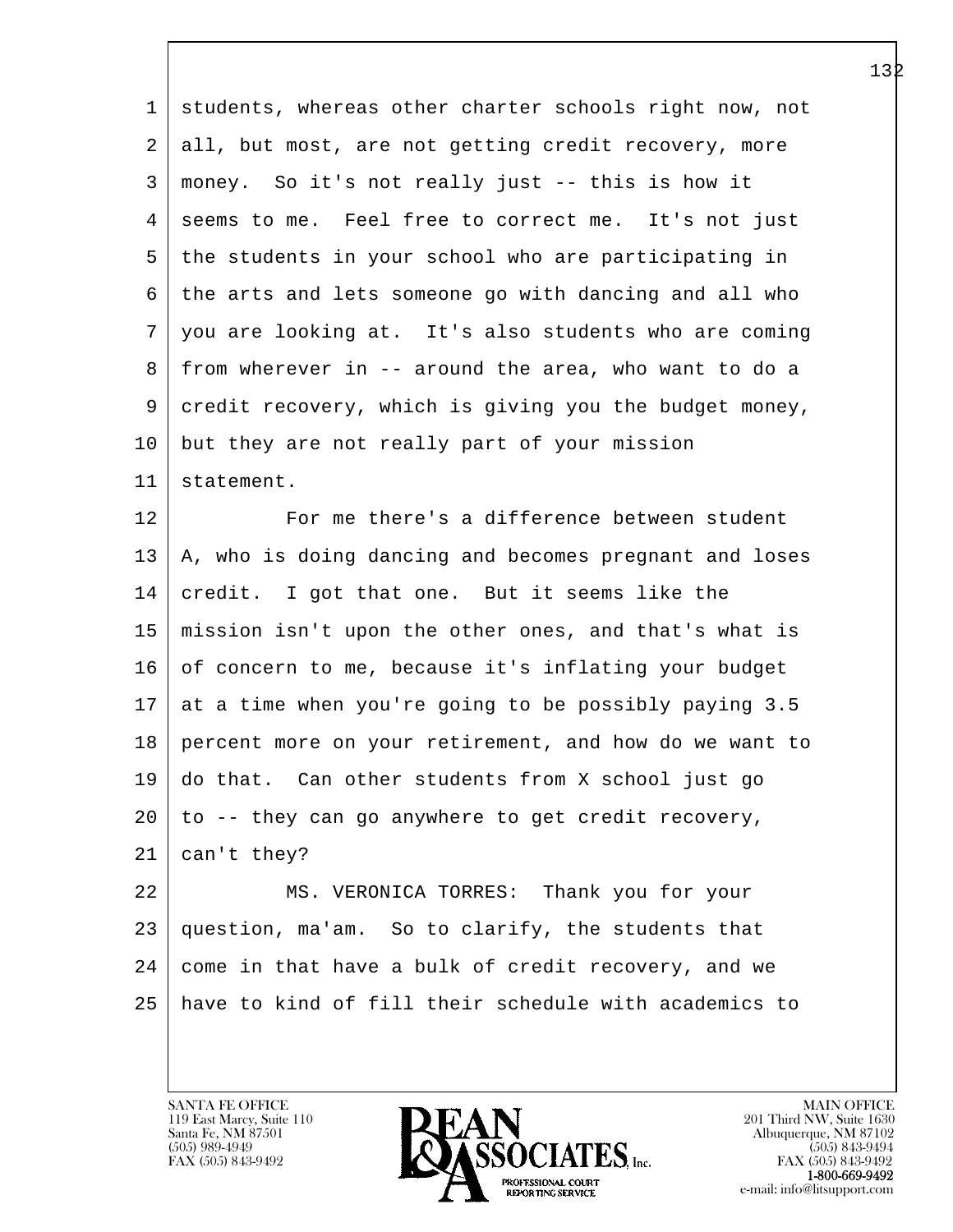1 get them graduated, as soon as they're done they are 2 incorporated either into the day program or into the 3 arts day program, so they do fulfill the mission of 4 | the school. As I stated before, what that looks like 5 could mean -- and this is what we're finding now again 6 in the new program -- is that they may not be in 7 Flamenco 1, but they are helping me backstage in 8 productions and things like that. It's kind of a 9 wraparound service for the arts. The arts, as you 10 know, vary in many different facets and I don't want 11 to put a box around what that looks like in flamenco. 12 And so having said that, these students that are just 13 coming in just for credit recovery, yes or no, it's 14 not just because, let's say, they dropped out as a 15 sophomore and they come back, decided they want to get 16 their diploma, and they maybe only need two classes to 17 make up as a sophomore, but then they are also entered 18 as a full-time junior in all those classes, and in the 19 arts. You know what I'm saying? 20 So like Principal Archuleta was saying, I 21 don't want to give every example of every child, but 22 that's just kind of to answer your question, we're not 23 just going to limit them to say, only do credit 24 | recovery. We are not just a summer school or night

 $25$  school or things like that. Pay \$220 and take it.

l  $\overline{\phantom{a}}$ 

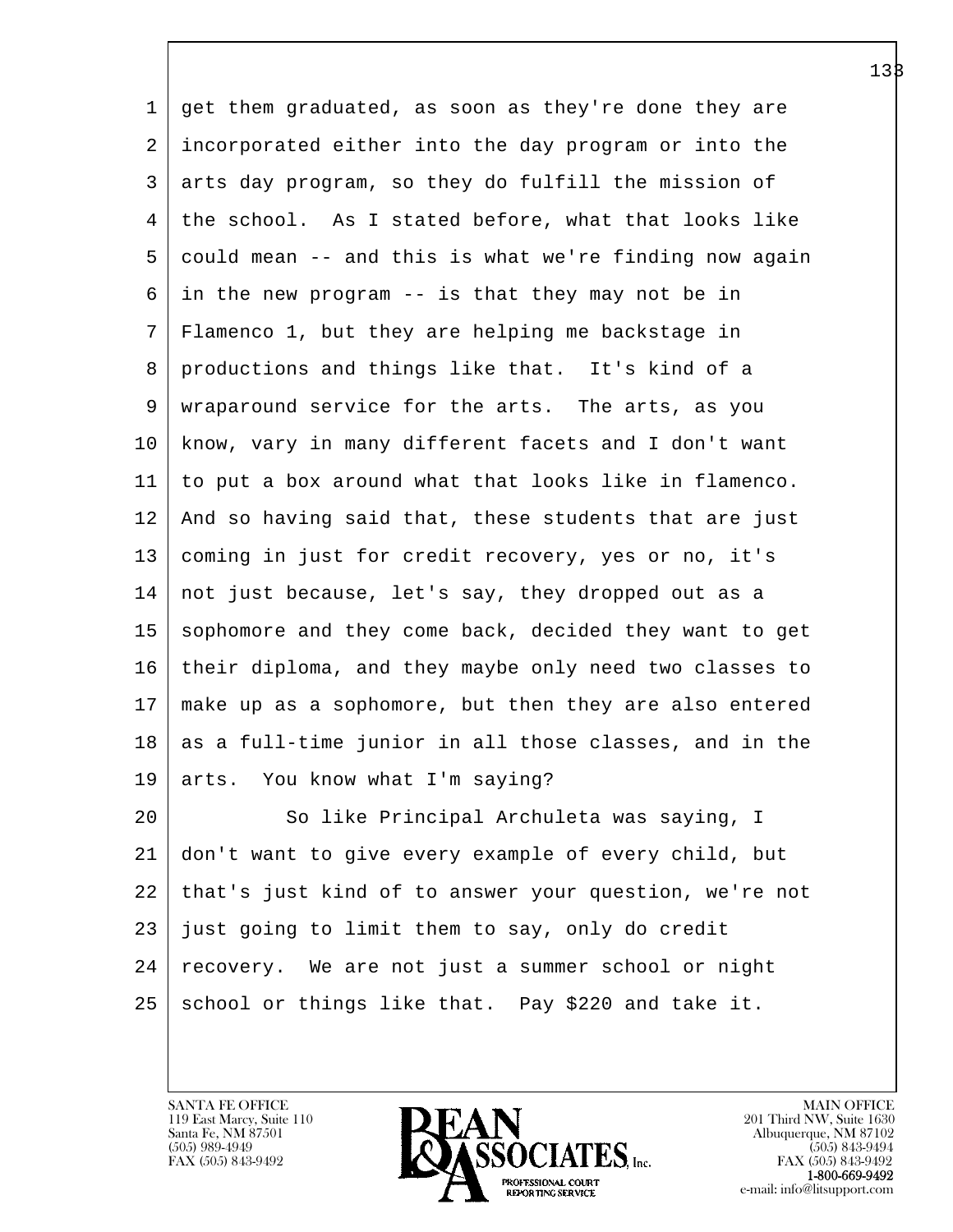| 1       | It's not that. It's to integrate them into the school   |
|---------|---------------------------------------------------------|
| 2       | programming.                                            |
| 3       | MS. THERESA ARCHULETA: Commissioner                     |
| 4       | Armbruster, members of the Commission, and if you       |
| 5       | recall our very first meeting, we came with YDI, and    |
| 6       | actually -- and we have already had a meeting with      |
| 7       | Deputy Aguilar and Director Poulos, members of our      |
| 8       | governance council were present as well as our          |
| 9       | business manager, Michael Vigil, and we have            |
| 10      | established that it's not -- there is no budgetary      |
| 11      | conflict with contracting with YDI. So in essence, a    |
| 12      | lot of the students that do come for the credit         |
| 13      | recovery are expensive, too, because we have to         |
| 14      | provide wraparound services through YDI for them.<br>So |
| 15      | we are looking at working on a contract with YDI.<br>So |
| 16      | a lot of these students do have needs that are beyond   |
| 17      | what the school can offer, and so YDI can support us    |
| 18      | in that sense.                                          |
| 19      | So we would be entering into, we would be               |
| $20 \,$ | spending money that the students generate to support    |
| 21      | them so that they -- obviously, as these are kids that  |
| 22      | haven't been in school, just having them come to class  |
| 23      | after school doesn't -- that's not enough. That's not   |
| 24      | enough to motivate them. So that's why the YDI          |
| 25      | partnership, so we can get them back on track and       |
|         |                                                         |

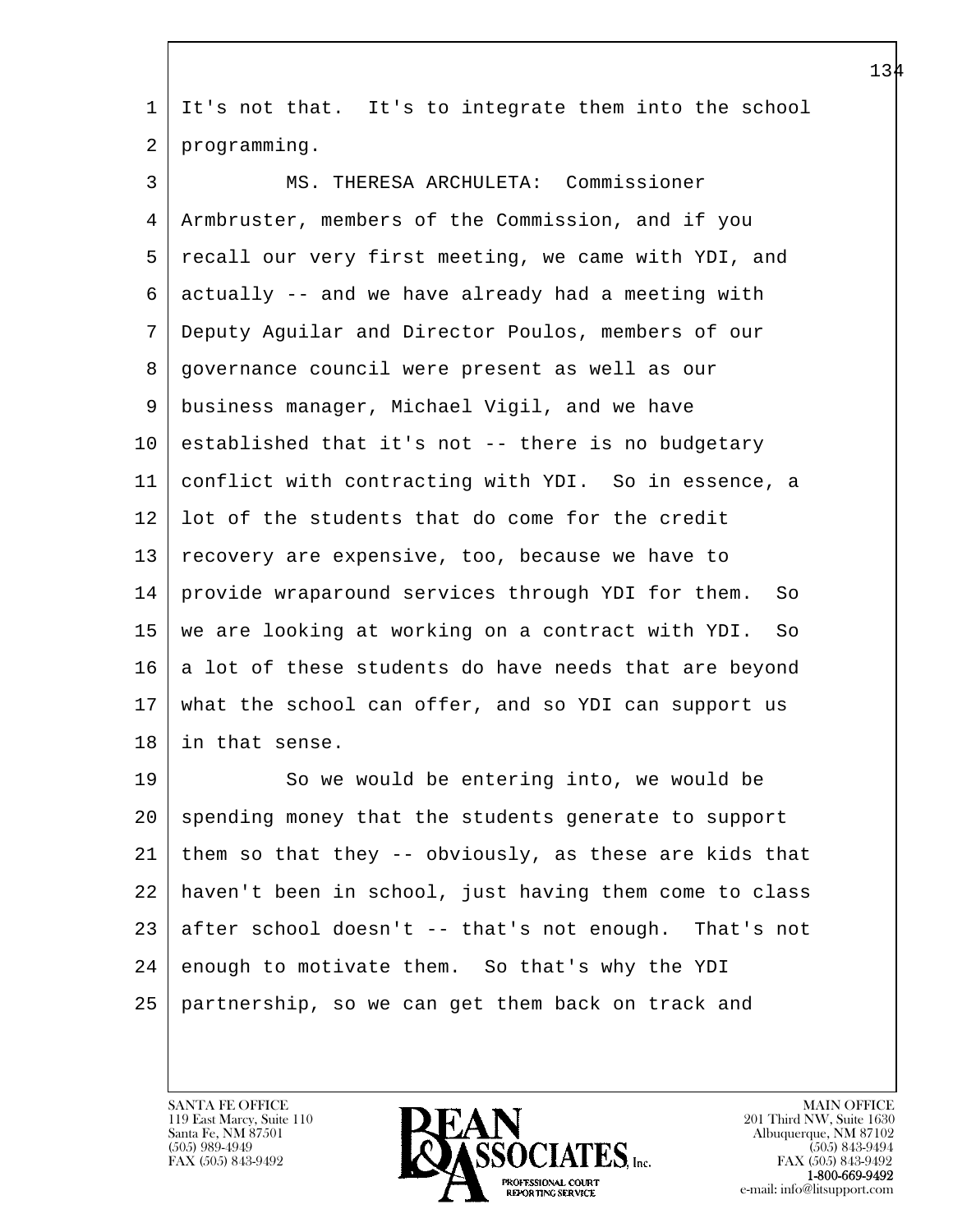| $\mathbf 1$ | follow them more so than other schools can offer.      |
|-------------|--------------------------------------------------------|
| 2           | CHAIRMAN GIPSON: Are we ready for a motion?            |
| 3           | Thanks.                                                |
| 4           | COMMISSIONER PERALTA: Thank you, Madame                |
| 5           | Chair. If there is no further discussion, I would      |
| 6           | like to make a motion. If I could reference            |
| 7           | Commissioners to the second proposed motion, I move to |
| 8           | approve the amended request presented by Tierra        |
| 9           | Adentro of New Mexico Charter School to amend its      |
| 10          | charter to amend the student focused terms of its      |
| 11          | contract to include the following additional           |
| 12          | information. An additional secondary program is also   |
| 13          | offered on site for students to complete their credit  |
| 14          | recovery or advanced learning through online           |
| 15          | programming or through an accredited university.       |
| 16          | These students may or may not participate in TANM's    |
| 17          | full arts programming.                                 |
| 18          | CHAIRMAN GIPSON: Do I have a second?                   |
| 19          | Second by Commissioner Ruiz.                           |
| 20          | Any discussion?                                        |
| 21          | COMMISSIONER CABALLERO: Discussion.                    |
| 22          | CHAIRMAN GIPSON: Commissioner Caballero.               |
| 23          | COMMISSIONER CABALLERO: Just a                         |
| 24          | clarification. I think I did not get the indication    |
| 25          | of online only from the discussion, so I need to get   |
|             |                                                        |
|             |                                                        |

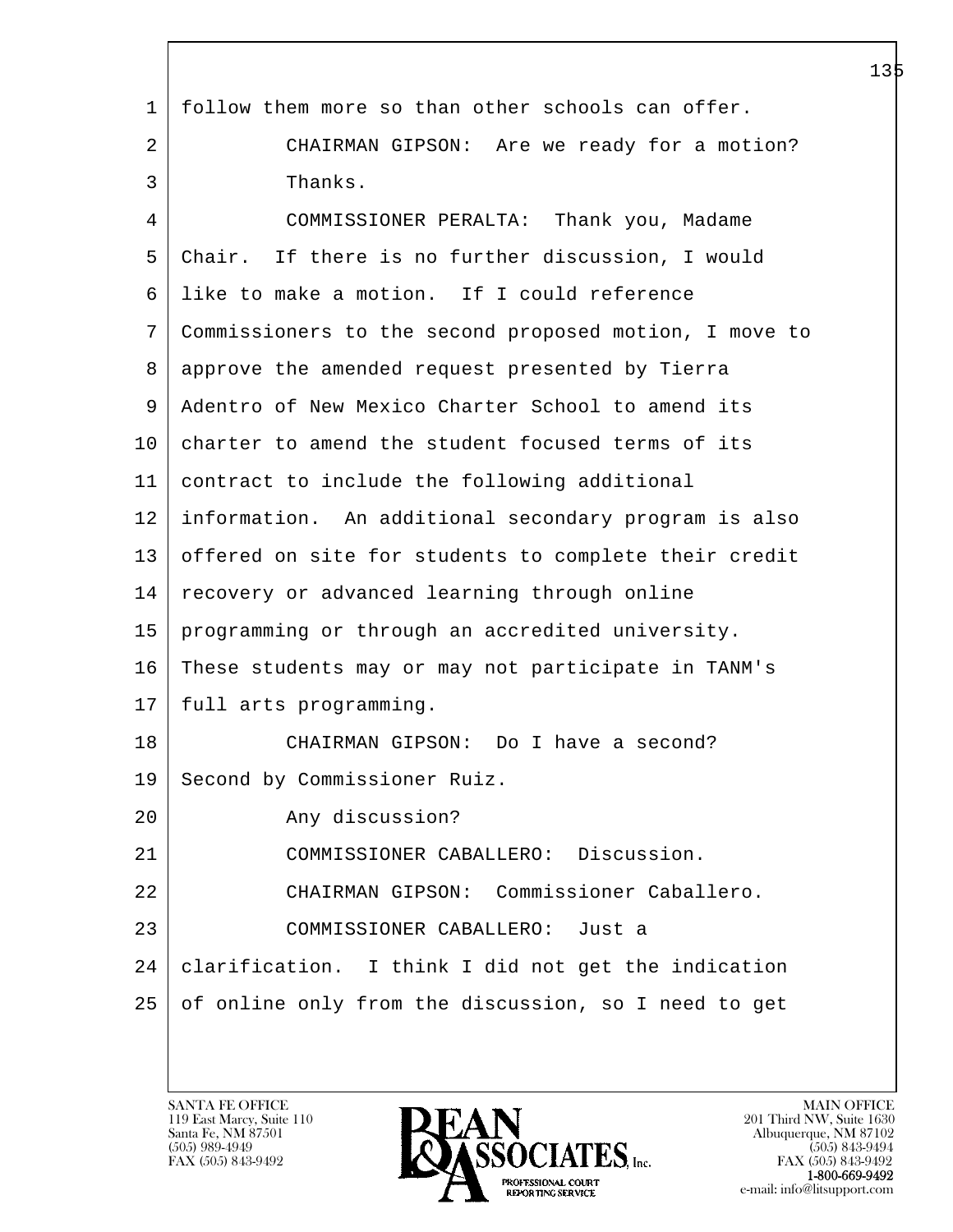l  $\overline{\phantom{a}}$  1 that clarified, but it was brought up in the motion 2 towards the end where it says the credit recovery -- 3 can you read that, sir, towards the end of the motion  $4$  that's  $-$  5 CHAIRMAN GIPSON: I'll reference you it's 6 written on page 5. 7 COMMISSIONER CABALLERO: Right. Online or 8 to an accredited university. 9 CHAIRMAN GIPSON: I think -- 10 COMMISSIONER CABALLERO: And so just in 11 clarifying that, because that's part -- that's the 12 motion -- that's a formal motion, I am going to ask 13 | the charter school if your program is all online and  $14$  are we in track with what is mentioned or not? 15 MS. VERONICA TORRES: Yes, Commissioner 16 Caballero. What it is, is we have Edgenuity, which 17 has been part of the school since 2010, and we want to 18 just formally make that how our students do credit 19 recovery, because they can't sit in front of the 20 teacher during the day. So our students that need 21 credit recovery, they see their normal teachers during 22 the day, but we do a credit recovery program that can 23 be online because we can't fit another teacher in 24 | front of them during the day. Does that make sense? 25 COMMISSIONER CABALLERO: Yes.

119 East Marcy, Suite 110<br>Santa Fe, NM 87501

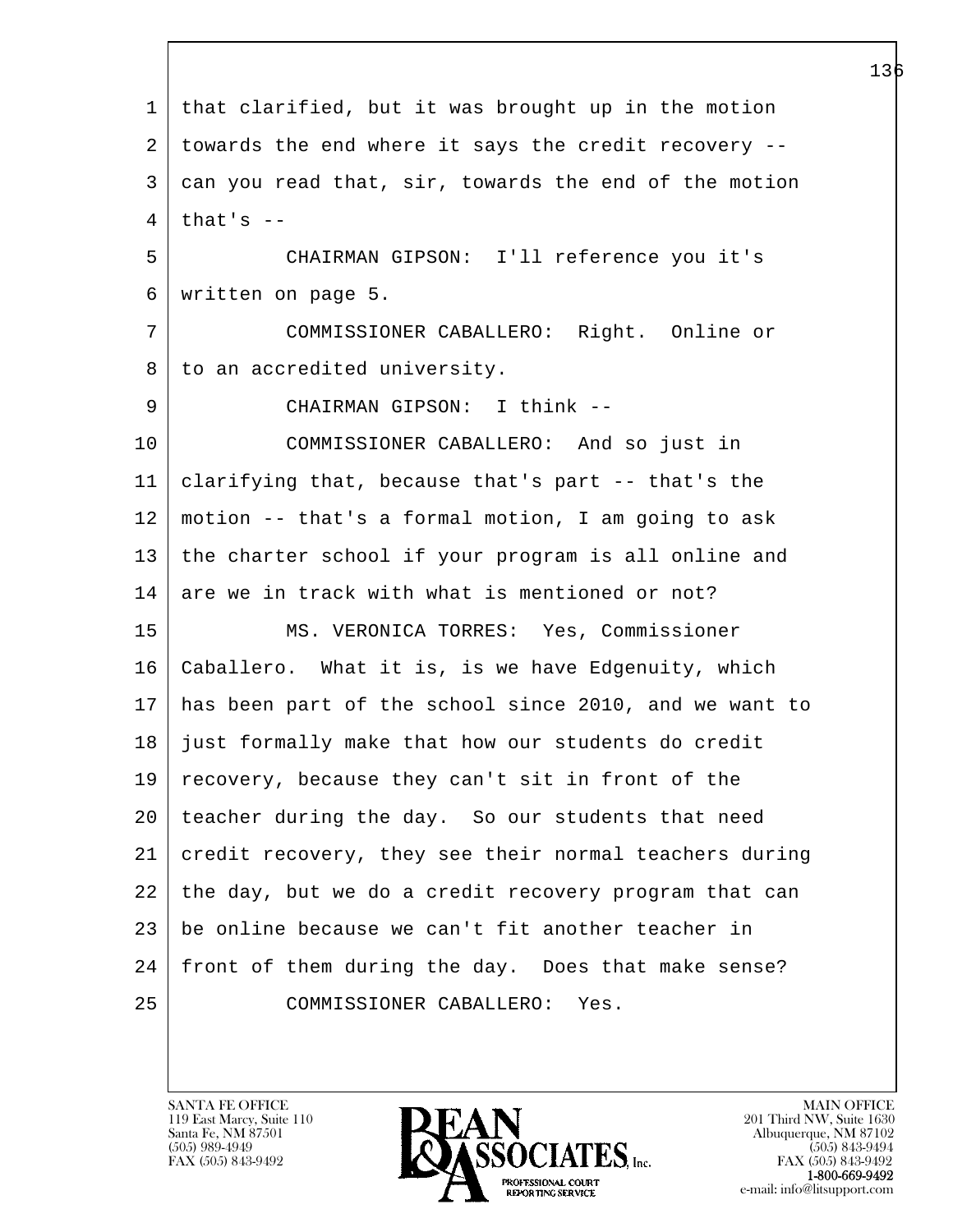l  $\overline{\phantom{a}}$  1 MS. VERONICA TORRES: Okay. And then same 2 | thing with the dual credit program. 3 COMMISSIONER CABALLERO: Okay. 4 MS. VERONICA TORRES: And we do have a 5 teacher in the classroom, a certified teacher in the 6 classroom at night, in the evening, so as they are 7 completing their Edgenuity classes, they can -- they 8 have a reference in front of them, a licensed teacher. 9 COMMISSIONER CABALLERO: Okay. 10 CHAIRMAN GIPSON: We have a motion and a 11 | second. Do we have any other discussion? 12 Commissioner Armbruster. 13 COMMISSIONER ARMBRUSTER: The motion is to 14 approve the ongoing program, the new program, making 15 | that clear. 16 CHAIRMAN GIPSON: It's to amend the  $17$  student --18 COMMISSIONER ARMBRUSTER: But it's to  $19$  accept  $-$ 20 CHAIRMAN GIPSON: Right. 21 COMMISSIONER ARMBRUSTER: To approve the 22 amendment. 23 So you know, I just want to make sure you 24 | know what you are voting for or not. 25 Okay. Commissioner Conyers?

119 East Marcy, Suite 110<br>Santa Fe, NM 87501



FAX (505) 843-9492<br>1-800-669-9492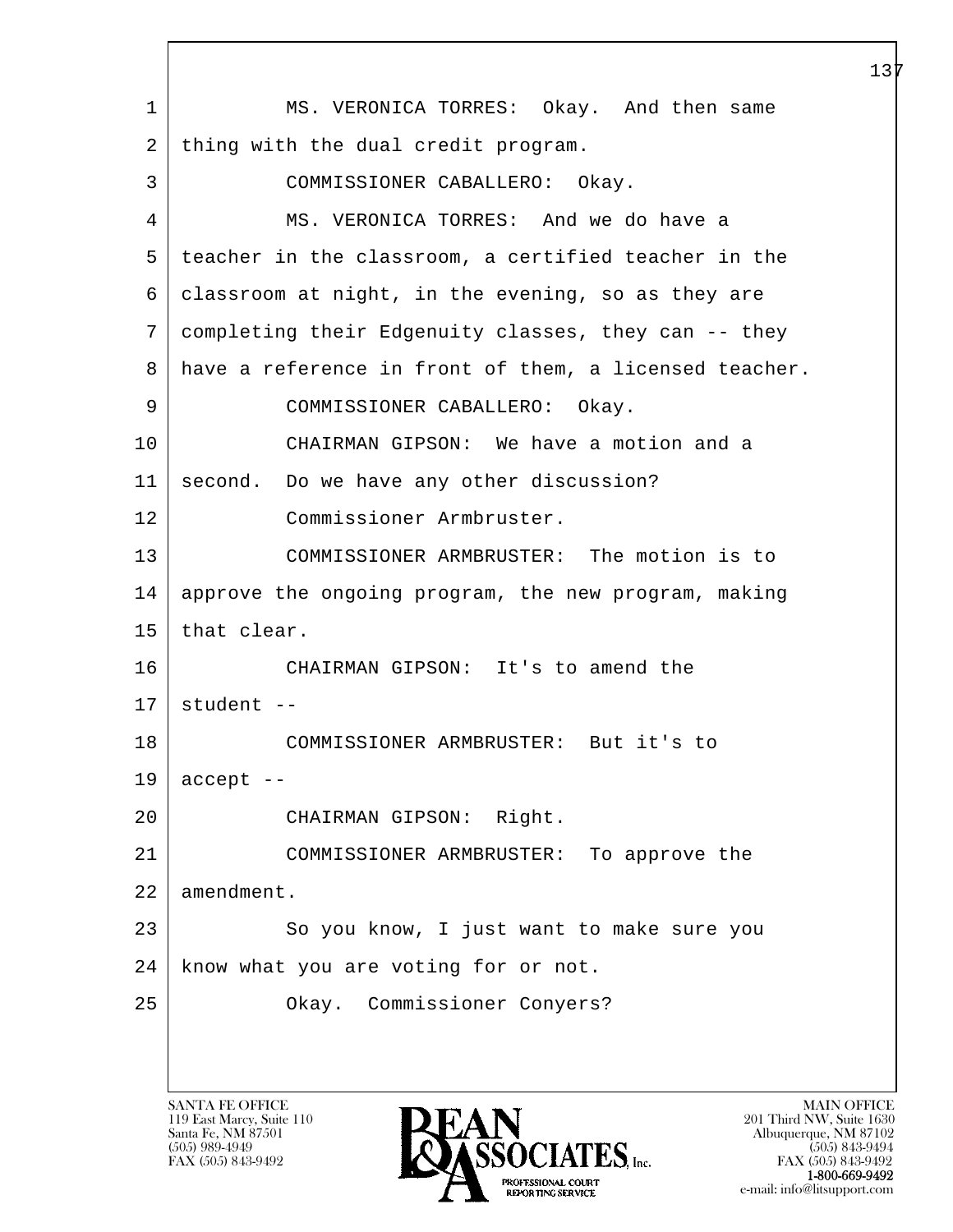l  $\overline{\phantom{a}}$  1 COMMISSIONER CONYERS: Yes. 2 COMMISSIONER ARMBRUSTER: Commissioner 3 Gipson? 4 CHAIRMAN GIPSON: Yes. 5 COMMISSIONER ARMBRUSTER: Commissioner 6 Toulouse? 7 COMMISSIONER TOULOUSE: Madame Secretary, 8 I'm not abstaining. I'm taking myself out of it. 9 | COMMISSIONER CABALLERO: Recusing. 10 COMMISSIONER TOULOUSE: I'm trying to 11 explain this. There's a different -- 12 COMMISSIONER CABALLERO: The ethical 13 position. 14 COMMISSIONER TOULOUSE: Right. 15 COMMISSIONER ARMBRUSTER: Commissioner 16 Johnston? 17 COMMISSIONER JOHNSTON: Yes. 18 COMMISSIONER ARMBRUSTER: Commissioner 19 Crone? 20 COMMISSIONER CRONE: Yes. 21 COMMISSIONER ARMBRUSTER: Commissioner 22 Armbruster votes no. 23 Commissioner Caballero? 24 COMMISSIONER CABALLERO: Yes. 25 COMMISSIONER ARMBRUSTER: Commissioner Ruiz?

119 East Marcy, Suite 110<br>Santa Fe, NM 87501



FAX (505) 843-9492 FAX (505) 843-9492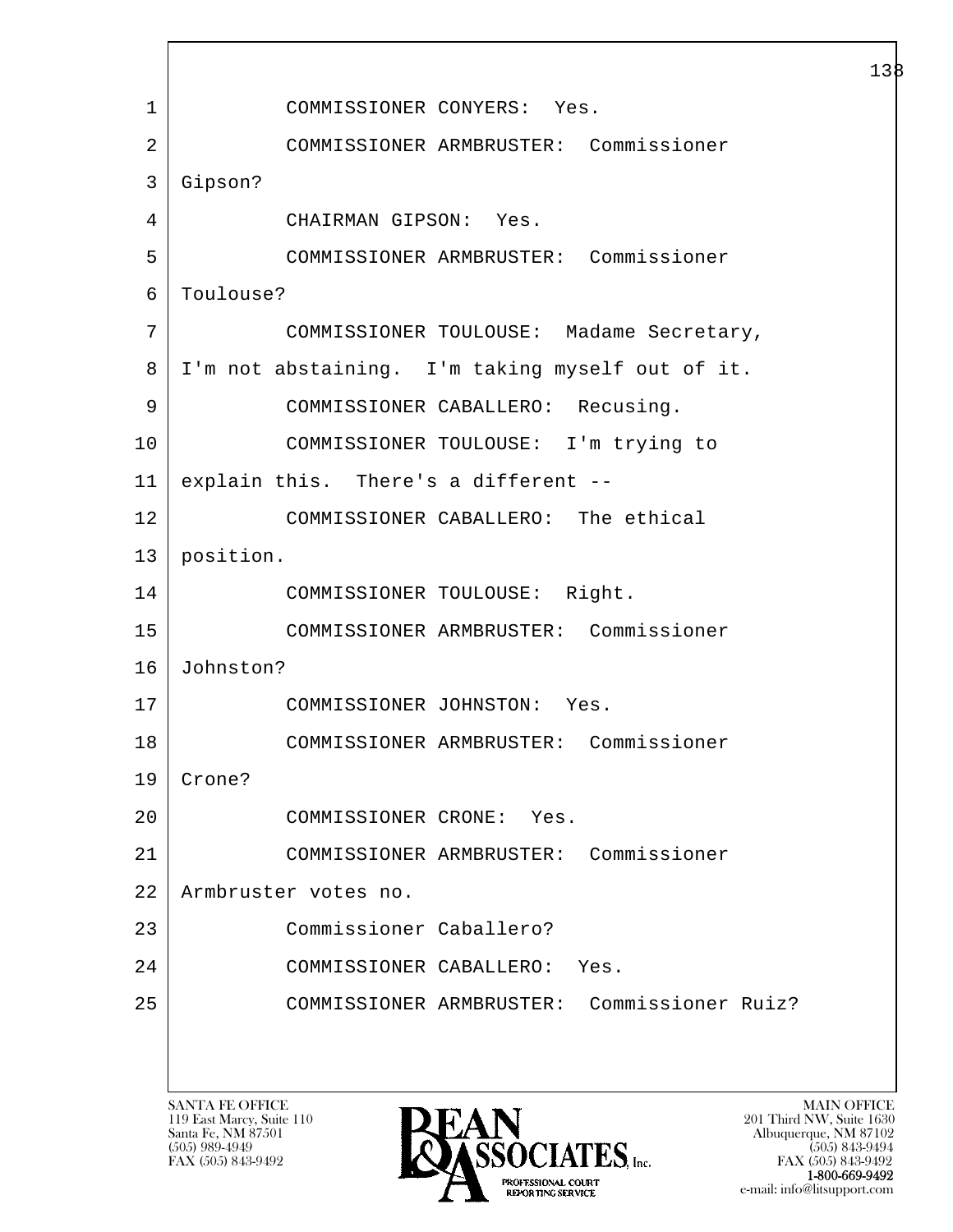l  $\overline{\phantom{a}}$  1 COMMISSIONER RUIZ: Yes. 2 COMMISSIONER ARMBRUSTER: Commissioner 3 Pogna? 4 COMMISSIONER POGNA: Yes. 5 COMMISSIONER ARMBRUSTER: The vote will be 6 eight to pass the amendment with one recusing and one  $7 \mid no.$ 8 Congratulations. 9 CHAIRMAN GIPSON: Thank you very much. 10 | Congratulations. 11 MS. VERONICA TORRES: Thank you, members of 12 the Commission. 13 COMMISSIONER TOULOUSE: Thank you for 14 bringing an attorney this time. 15 CHAIRMAN GIPSON: We're now on to 9D, School 16 of Dreams Academy for Expansion and Change in Grade 17 Levels. 18 | MS. POULOS: Madame Chair, I believe we must 19 have jumped over 9C. 20 CHAIRMAN GIPSON: I'm sorry. I apologize. 21 Everyone sit down. And 9C, Gilbert Sena Charter High 22 School, Mission Statement Changes. I apologize. 23 | MS. POULOS: Madame Chairwoman, 24 Commissioners, you have before you an amendment 25 request from Gilbert L. Sena Charter High School to

119 East Marcy, Suite 110<br>Santa Fe, NM 87501

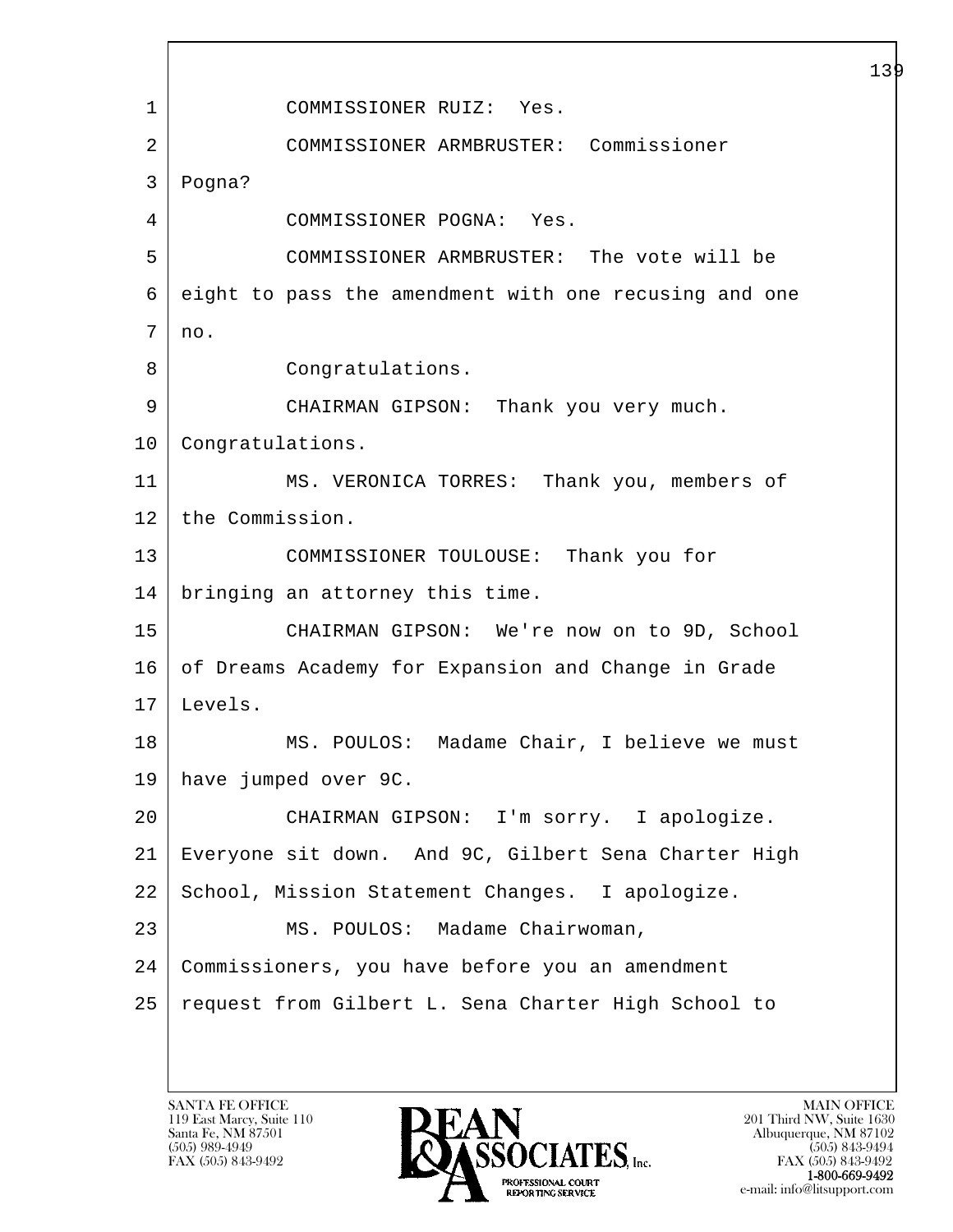| $\mathbf{1}$ | amend its current mission. I did want to note one           |
|--------------|-------------------------------------------------------------|
| 2            | error. We apparently typed, rather than cutting and         |
| 3            | pasting, and so on the first page where we have             |
| 4            | identified the language that the school would like to       |
| 5            | change its mission to, the very last word should not        |
| 6            | read "success," but rather should read "achievements,"      |
| 7            | and I apologize for that error -- in the new language;      |
| 8            | correct. And so this -- CSD does not have a                 |
| 9            | recommendation on this. We believe it is simply a           |
| 10           | change in wording for clarity on the school's part,         |
| 11           | but it is not a substantive change. And so we have          |
| 12           | provided proposed motion language on page 4.                |
| 13           | And I actually would just like to say I                     |
| 14           | think this school is worth noting that they deserve         |
| 15           | commendation. This is a SAM school. They work with a        |
| 16           | very hard-served population, and you will see that          |
| 17           | they have had great academic success over the last          |
| 18           | three years. They have either been a B or C in each         |
|              | $19$ of the years, and in fact, B in two out of those three |
| 20           | years. And you can see that they are doing a great          |
| 21           | job of growing the students that they have, and they        |
| 22           | have a population of students that is 100 percent           |
| 23           | economically disadvantaged. They have a higher              |
| 24           | population of students with disabilities than the           |
| 25           | local district. And we just think that they're doing        |
|              |                                                             |

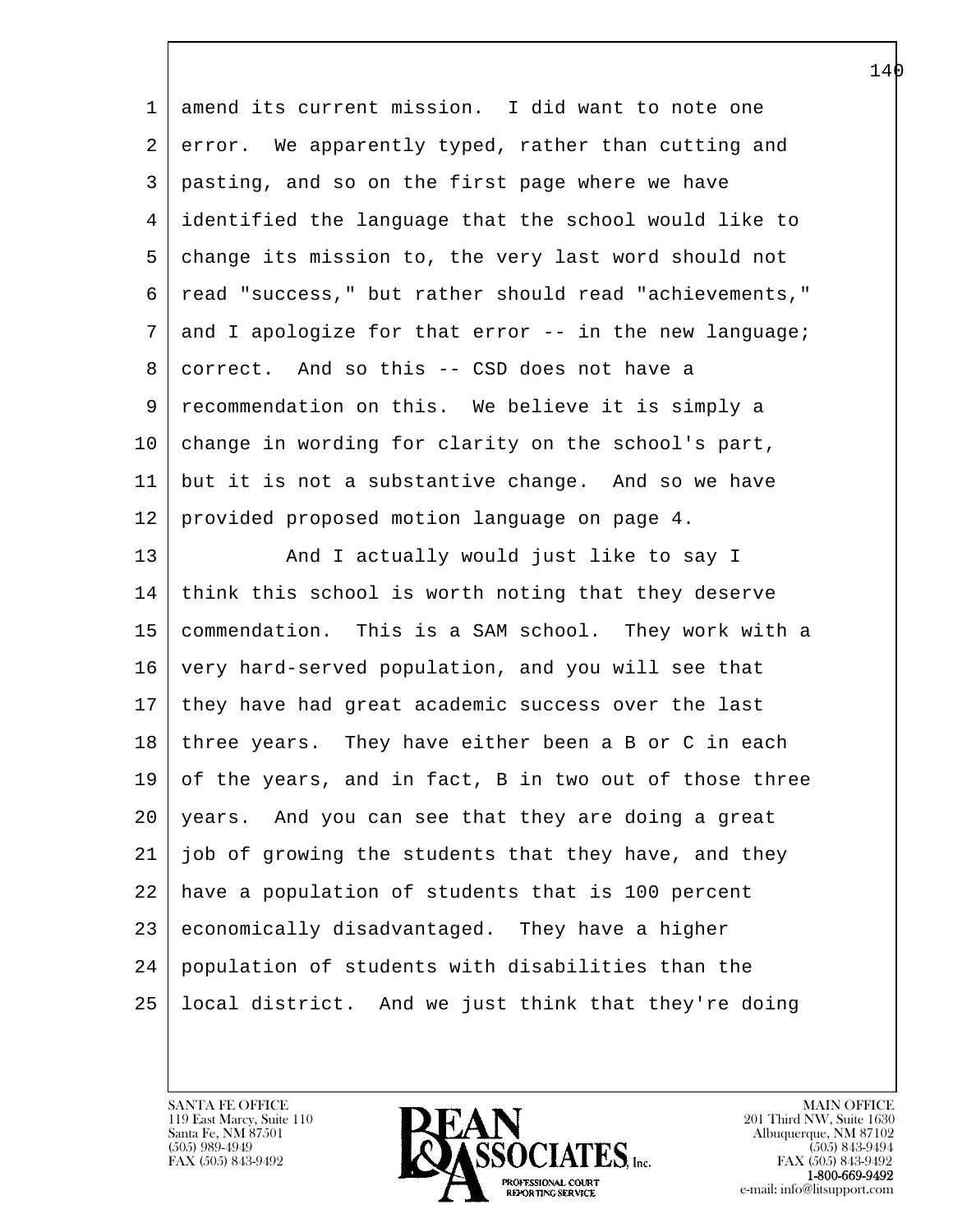l  $\overline{\phantom{a}}$  1 really great stuff, and so I wanted to make sure that 2 everybody hears that they really do deserve a 3 commendation. 4 | MS. NADINE TORRES: Thank you. 5 CHAIRMAN GIPSON: Good morning. I 6 apologize. I was on the wrong page. 7 MS. NADINE TORRES: Good afternoon, Madame 8 Chair, Commissioners. My name is Nadine Torres. I am 9 the Executive Director of Gilbert Sena Charter High 10 School. This is my fifth year as the Director. Thank 11 you for your time this afternoon to review our 12 amendment request. I do want to just make one 13 correction to Director Poulos. We are not a sand  $14$  school, although we -- although we do serve a very 15 at-risk population. Based off of the current 16 criteria, we do not  $-$ - we don't  $-$ - we don't get that 17 sand designation. Although this year I truly believe, 18 based off of the data that was collected for the 40 19 days, that we did meet the 20 percent Special Ed 20 criteria that would make us a SAM school, but at this 21 point we are not SAM designated, which means when I  $22$  say that, is that we have deserved our B based off of 23 not anything else but what we have done. So that is a 24 huge recognition for my staff, for my students, for my 25 parents and for my governance council.

119 East Marcy, Suite 110<br>Santa Fe, NM 87501

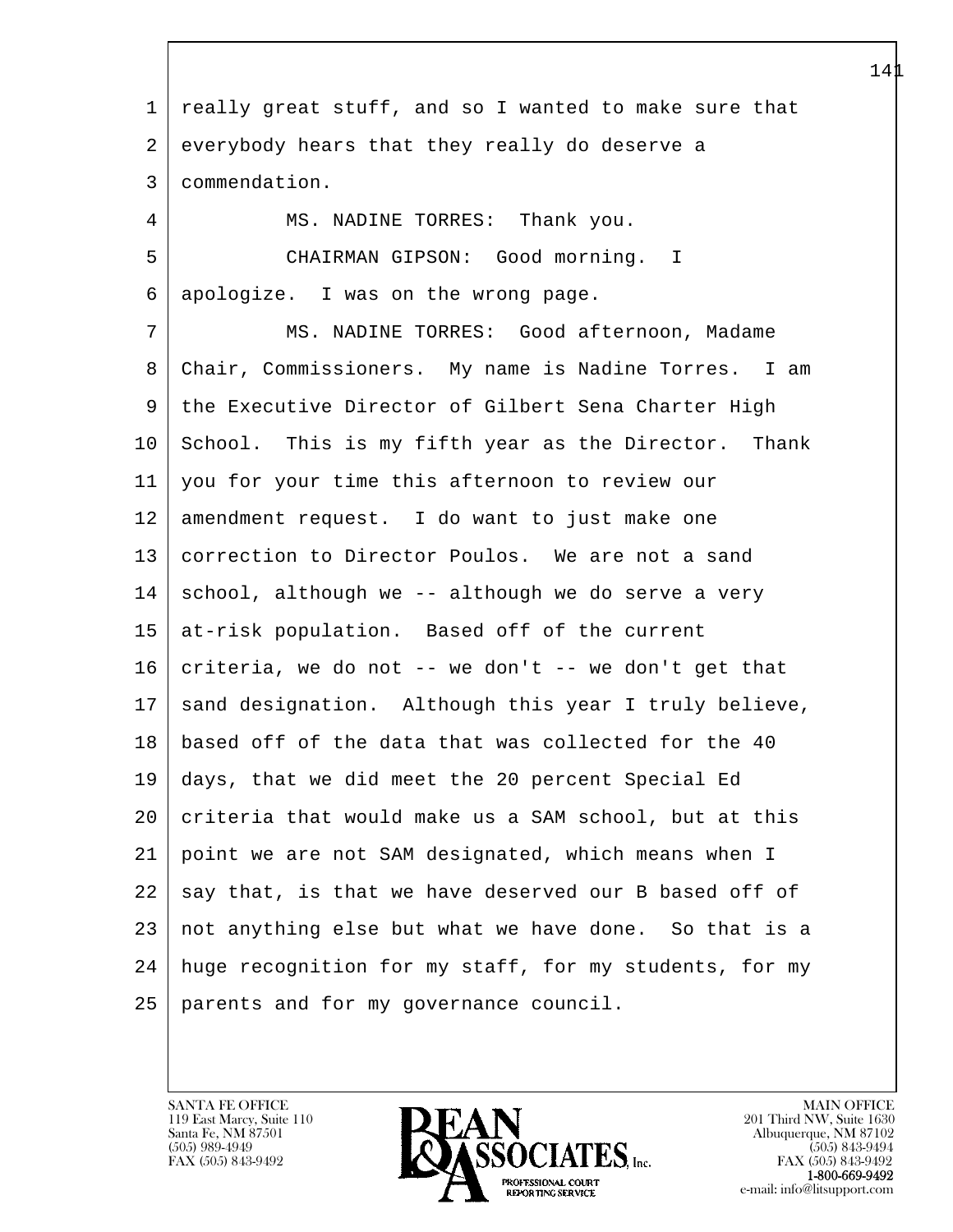1 I just want you to know that every year the 2 governance council, the staff, the parents and 3 students, review our mission statement to discuss how 4 well are we meeting our purpose. And upon reviewing 5 our mission statement this year we collaborated and 6 discussed to be more purposeful on focusing not only 7 on academic, but also on social skills. Our mission 8 change would support the work we do, not only ensuring 9 students are supported academically but also socially.

l 10 With our at risk population, building 11 relationships with our kids is critical. Many of our 12 students have had a very negative experience in their 13 education. As part of building those social skills 14 our students attend a weekly advocacy class. Their 15 advocate moves with them every year so their  $16$  advocates -- I have an advocacy group that I will have 17 until they graduate. Each of the certified staff have 18 | this advocacy group. We work with the students on 19 developing career goals, personal academic goals, as 20 well as just checking to make sure they are doing all 21 right, how are things going, making sure that we have 22 built those relationships so that we don't have them 23 leave and go to another school. Most of the kids that 24 come to our school have already been to maybe one or 25 two other high schools before they come to us. So we

119 East Marcy, Suite 110<br>Santa Fe, NM 87501

 $\overline{\phantom{a}}$ 

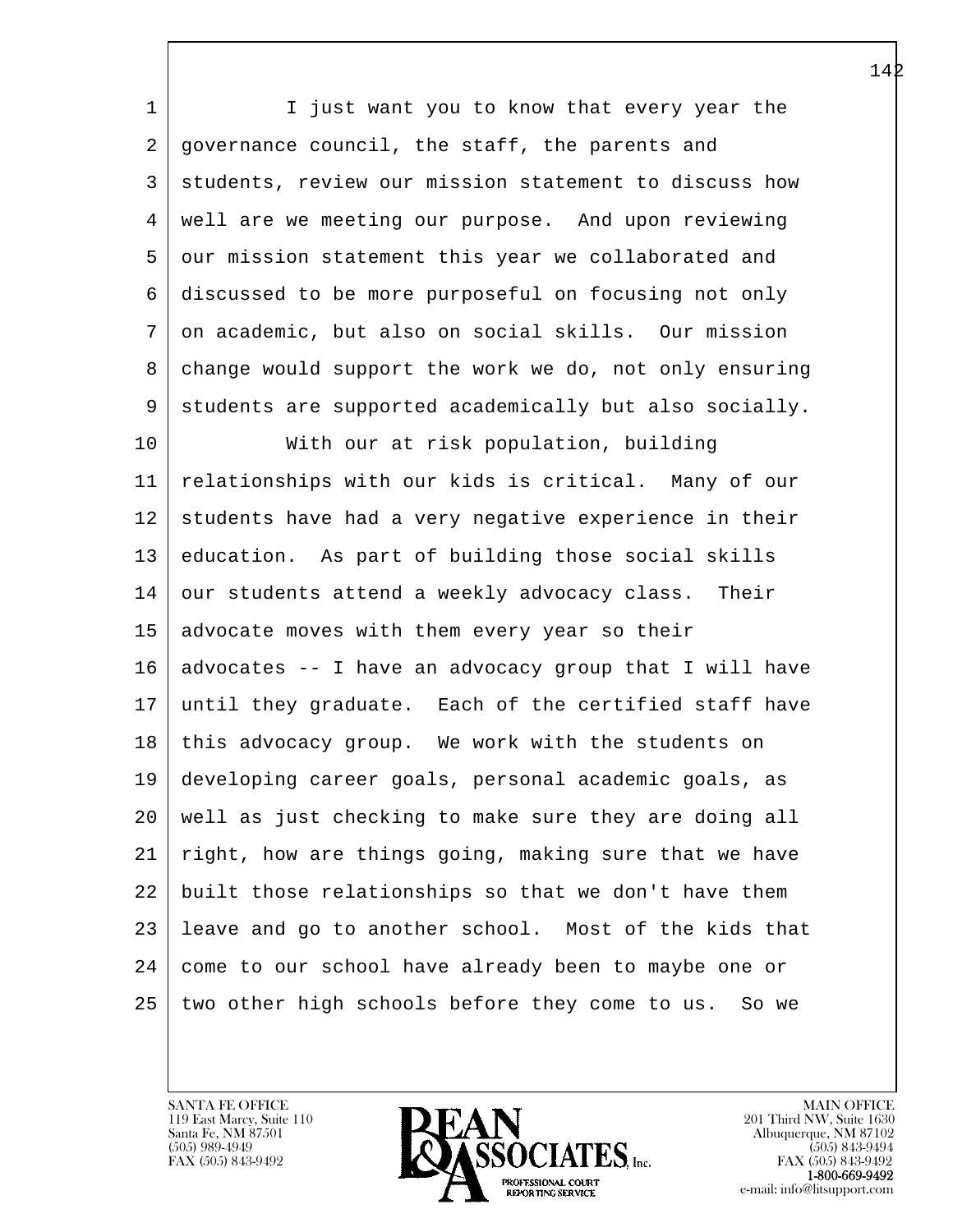| $\mathbf 1$    | want to be able to build their self-esteem and their   |
|----------------|--------------------------------------------------------|
| 2              | own self advocacy.                                     |
| 3              | So once again, thank you for your time and             |
| $\overline{4}$ | consideration in looking at our amendment request, and |
| 5              | if you have any questions I feel free to answer them.  |
| 6              | CHAIRMAN GIPSON: Commissioners, any                    |
| 7              | questions?                                             |
| 8              | COMMISSIONER TOULOUSE: Madame Chair, I                 |
| 9              | would like to comment that I appreciate that you are   |
| 10             | adding "social" into -- with your academic skills,     |
| 11             | because that's something so few of our young people    |
| 12             | seem to have anymore, so I want to applaud you for     |
| 13             | adding that. And I'm absolutely in favor of this       |
| 14             | change.                                                |
| 15             | Let's see. Do we have a motion for me to               |
| 16             | read in here?                                          |
| 17             | COMMISSIONER ARMBRUSTER: Bottom of page 4.             |
| 18             | COMMISSIONER TOULOUSE: Okay. It's an easy              |
| 19             | one. Madame Chair, I move to approve the amendment     |
| 20             | request presented by Gilbert L. Sena requesting to     |
| 21             | amend its current mission statement.                   |
| 22             | CHAIRMAN GIPSON: Commissioner, there is a              |
| 23             | second by Commissioner Ruiz.                           |
| 24             | Commissioners, any discussion?                         |
| 25             | Commissioner Armbruster?                               |
|                |                                                        |

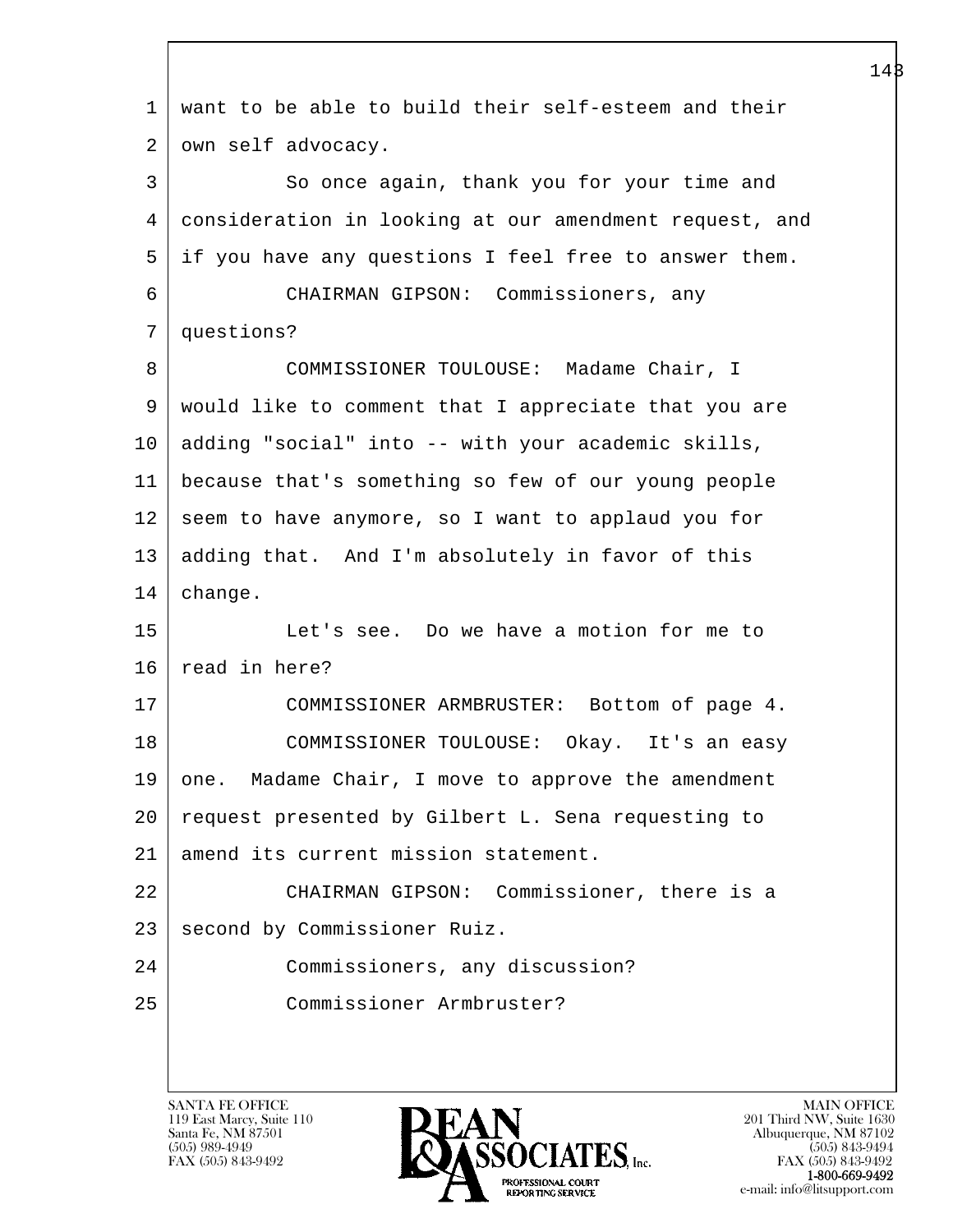l  $\overline{\phantom{a}}$  1 COMMISSIONER ARMBRUSTER: We'll be voting to 2 amend the Commission mission statement. 3 Commission Pogna? 4 COMMISSIONER POGNA: Yes. 5 COMMISSIONER ARMBRUSTER: Commissioner Ruiz? 6 COMMISSIONER RUIZ: Yes. 7 COMMISSIONER ARMBRUSTER: Commissioner -- 8 | are you voting? I have forgotten now. 9 COMMISSIONER TOULOUSE: Yes. 10 COMMISSIONER ARMBRUSTER: You are voting. I 11 didn't want to make the same mistake. 12 COMMISSIONER TOULOUSE: At this point I have 13 no relatives at this school. It may change without  $14$  | notice, but --15 COMMISSIONER ARMBRUSTER: Yes. Okay. 16 Commissioner Toulouse? 17 COMMISSIONER TOULOUSE: Yes. 18 COMMISSIONER ARMBRUSTER: Commissioner 19 Conyers? 20 COMMISSIONER CONYERS: Yes. 21 COMMISSIONER ARMBRUSTER: Commissioner 22 Armbruster votes yes. 23 Commissioner Gipson? 24 CHAIRMAN GIPSON: Yes. 25 COMMISSIONER ARMBRUSTER: Commissioner

119 East Marcy, Suite 110<br>Santa Fe, NM 87501



FAX (505) 843-9492<br>1-800-669-9492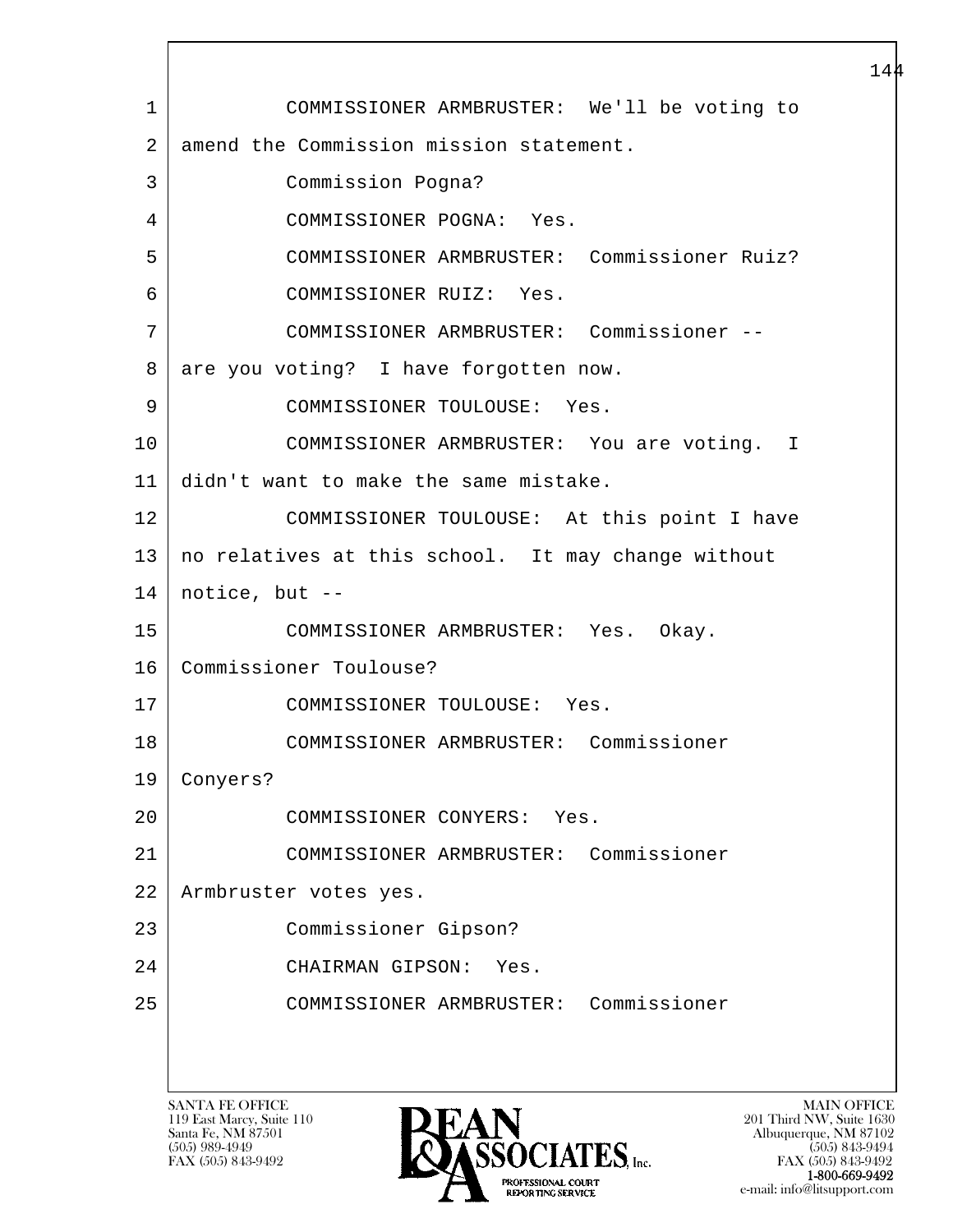l  $\overline{\phantom{a}}$  1 Crone? 2 COMMISSIONER CRONE: Yes. 3 COMMISSIONER ARMBRUSTER: Commissioner 4 Peralta? 5 COMMISSIONER PERALTA: Yes. 6 COMMISSIONER ARMBRUSTER: Commissioner 7 Johnston? 8 COMMISSIONER JOHNSTON: Yes. 9 COMMISSIONER ARMBRUSTER: Commissioner 10 Caballero? 11 COMMISSIONER CABALLERO: Yes. 12 COMMISSIONER ARMBRUSTER: It is a 10 to zero 13 | vote. Your amendment passes. 14 | MS. NADINE TORRES: Thank you very much. 15 Have a wonderful afternoon. 16 CHAIRMAN GIPSON: Thank you very much. 17 Commissioners, at this point in time we're 18 going to have to take a break. So, I would suggest 19 that it might as well be the lunch break as opposed to 20 a short break, so we might as well take a lunch break 21 at this time. 22 I'll entertain -- we usually set a time for 23 when we come back. I'm not entertaining a motion. 24 I'm entertaining a time frame. 25 COMMISSIONER TOULOUSE: It's all on you.

119 East Marcy, Suite 110<br>Santa Fe, NM 87501

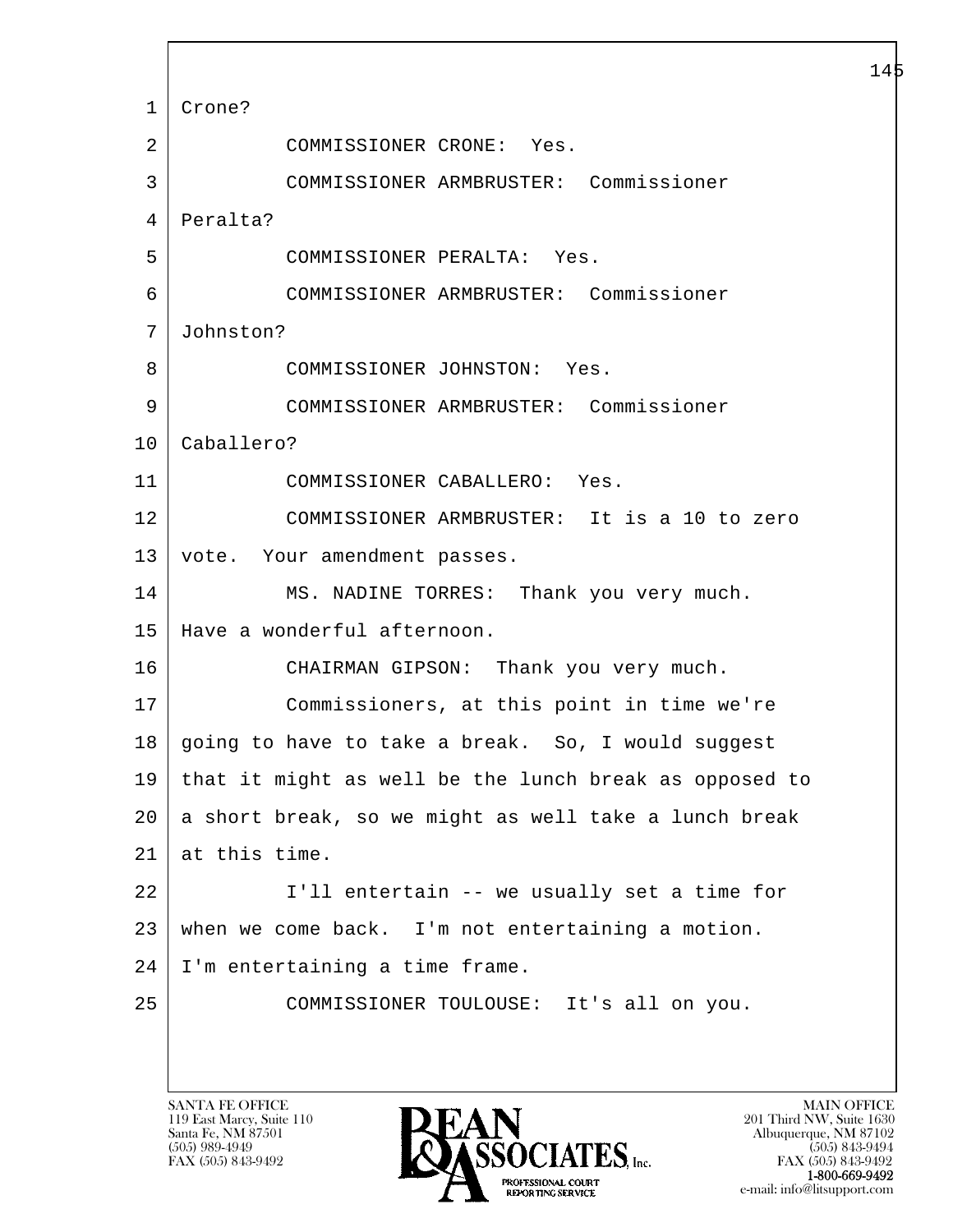l  $\overline{\phantom{a}}$  1 CHAIRMAN GIPSON: I got in trouble last  $2$  time. 3 COMMISSIONER TOULOUSE: But it's still on 4 you. 5 CHAIRMAN GIPSON: I'm going to say 1:30. 6 Okay? So that's 45 minutes. 7 (A lunch recess was taken from 12:44 p.m. 8 | through 1:40 p.m.) 9 CHAIRMAN GIPSON: Okay. I am bringing this 10 meeting of the Public Education Commission back into 11 session. And we are now on letter D of number 9, and 12 that happened is School of Dreams, who practiced 13 coming down before. Thank you. Welcome. And I'll 14 remind everyone now that you have all gone out and we 15 have been on our phones and everything, that you mute 16 your electronic devices again. Thanks. 17 Director? 18 | MS. POULOS: Madame Chairwoman, 19 Commissioners, you have before you an amendment 20 request from School of Dreams Academy to amend the 21 grade level served. Currently the school's contract  $22$  states that the school is authorized to serve grades K 23 through 2 and 7 through 12. The Commissioners who 24 have been here before may recall we have had some 25 conversations about Pre-K, and either including that

119 East Marcy, Suite 110<br>Santa Fe, NM 87501

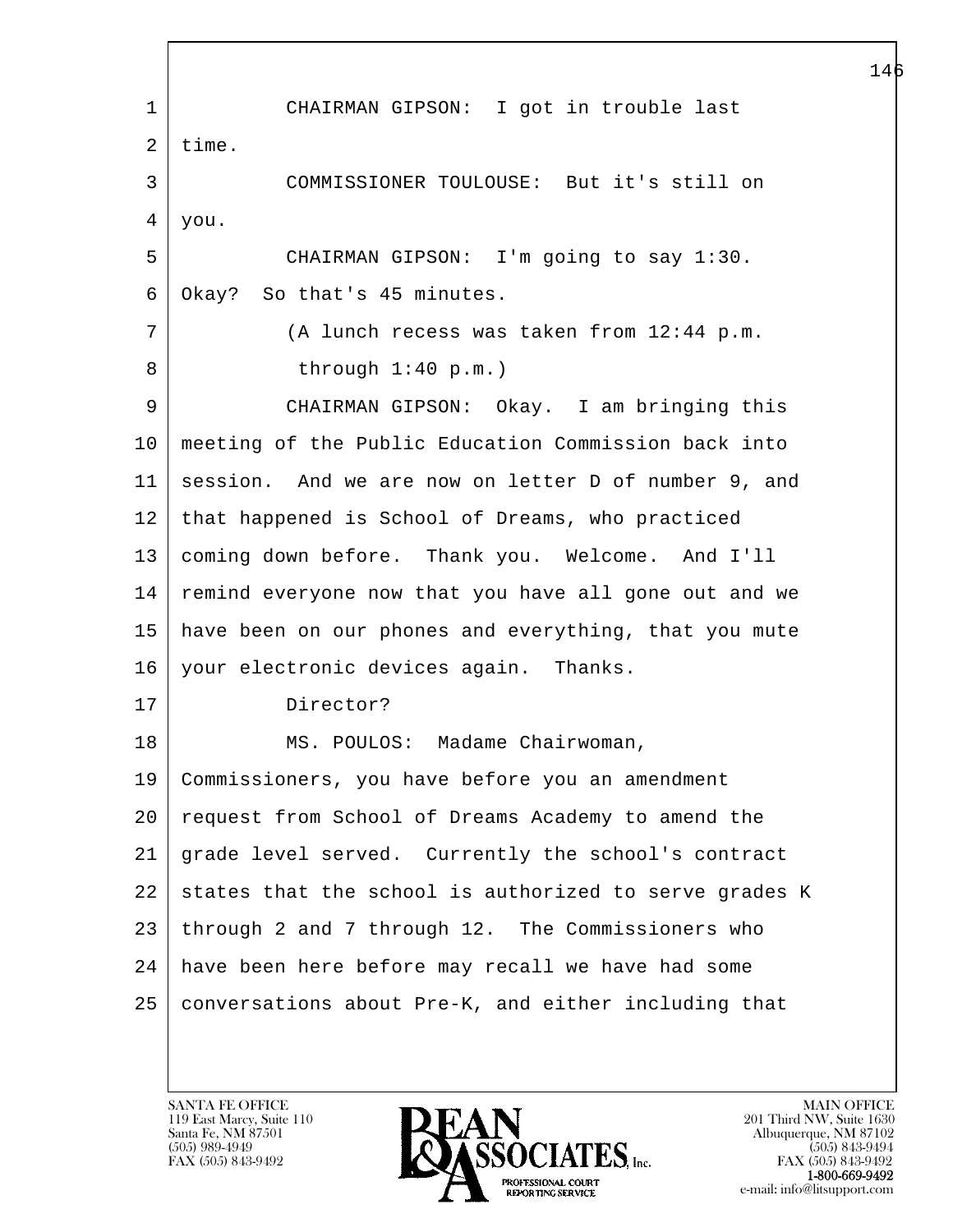l  $\overline{\phantom{a}}$  1 or not. There are various types of Pre-K programs, 2 and some of those are, while funded through public 3 funds, and those funds are coming out of the Public 4 Education Department, some of those programs are not, 5 quote, unquote, "public school programs," and that's 6 why they would not be included in your contract. It 7 presents some challenges because then we have got 8 charter schools that are operating Pre-K programs. 9 In this case we learned that School of 10 Dreams Academy was, in fact, providing a Pre-K program 11 that is considered a public school program, and that 12 is a 3Y/4Y Developmentally Disabled Program. 13 So we did reach out to that school and say, 14 based on this information we believe that this, 15 because it is a public school program, needs to be 16 included in your grade level pack, and so the school 17 worked with us to get this on the agenda. But now I 18 feel that I am making this recommendation that the 19 Commission not vote on this today because there are 20 | some outstanding concerns that have been raised with 21 | regards to the implementation of this program. 22 First and foremost is that based on 23 information from the Special Education Department, 24 | this school does not have a MOU in place that would  $25$  enable them to go to  $-$  and I don't know all the

119 East Marcy, Suite 110<br>Santa Fe, NM 87501

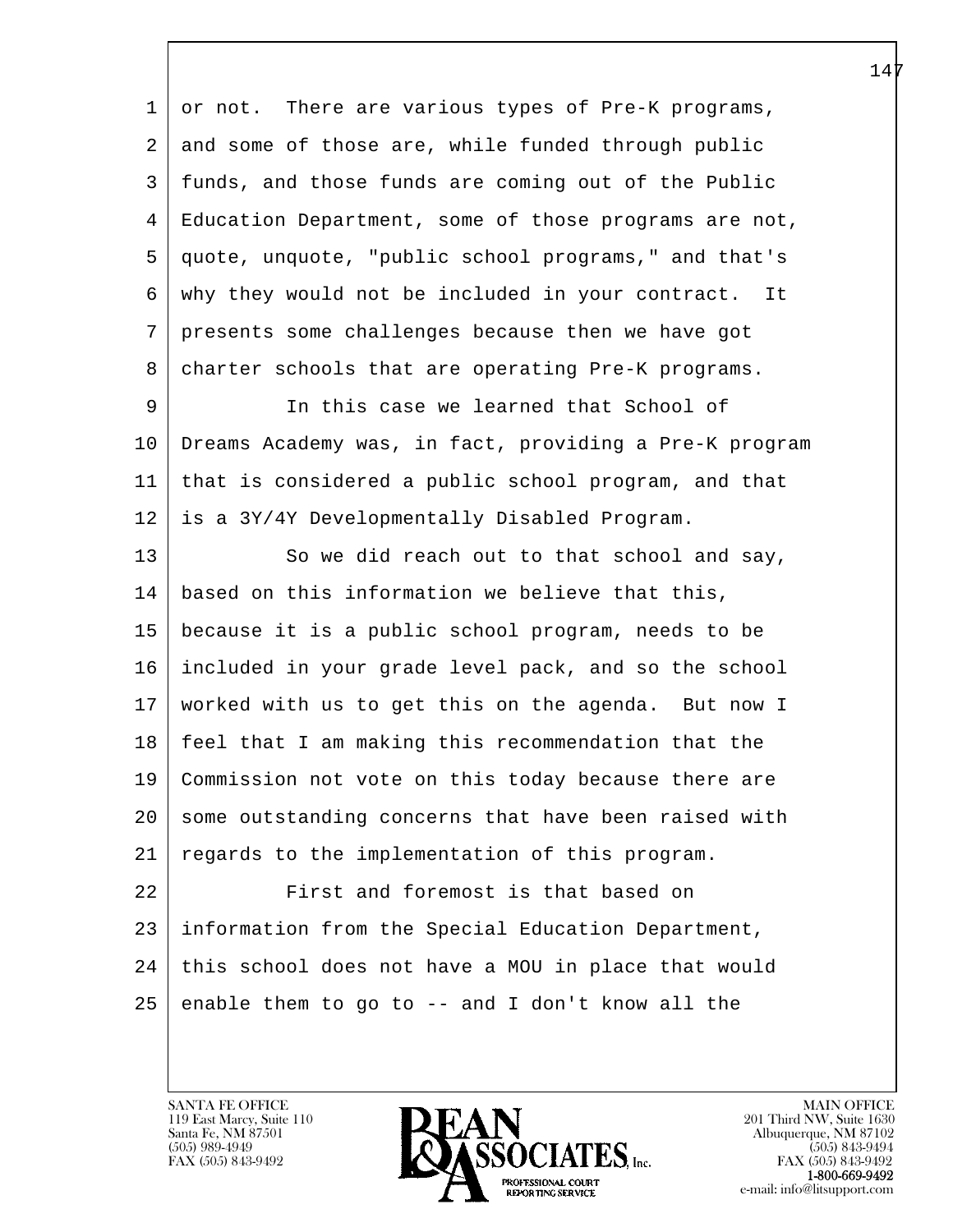1 technical terms -- but meetings about these 2 developmentally disabled students with, I believe, an 3 external provider who -- then is how they get matched 4 up. And so that needs -- that MOU needs to be in 5 place, based on what the Special Education Bureau is 6 telling us, before this program should be implemented.

7 Now we are in the challenging position of 8 this program is being implemented. There are some 9 other questions, and the other question that this 10 raised for me is, again, we're talking about a school 11 that had a D letter grade, has not since that time had 12 two years of a C or better, and so there's a question 13 of whether that letter grade piece comes into play. 14 It gets more complicated because there may be a 15 federal law in this case that conflicts with that, in 16 which case the federal law would take precedence and 17 would say, no, we can't prevent that expansion.

l 18 | We have also asked the Special Education 19 Bureau to help us out with that question, and they 20 are, but we don't have that information yet. But I 21 did think it was very important that at the very least 22 the Commission be aware of this and know that this was 23 going on and that this is something that does need --  $24$  the Commission may decide that you want to vote, 25 anyway, and put conditions on it. But I did want to

119 East Marcy, Suite 110<br>Santa Fe, NM 87501

 $\overline{\phantom{a}}$ 

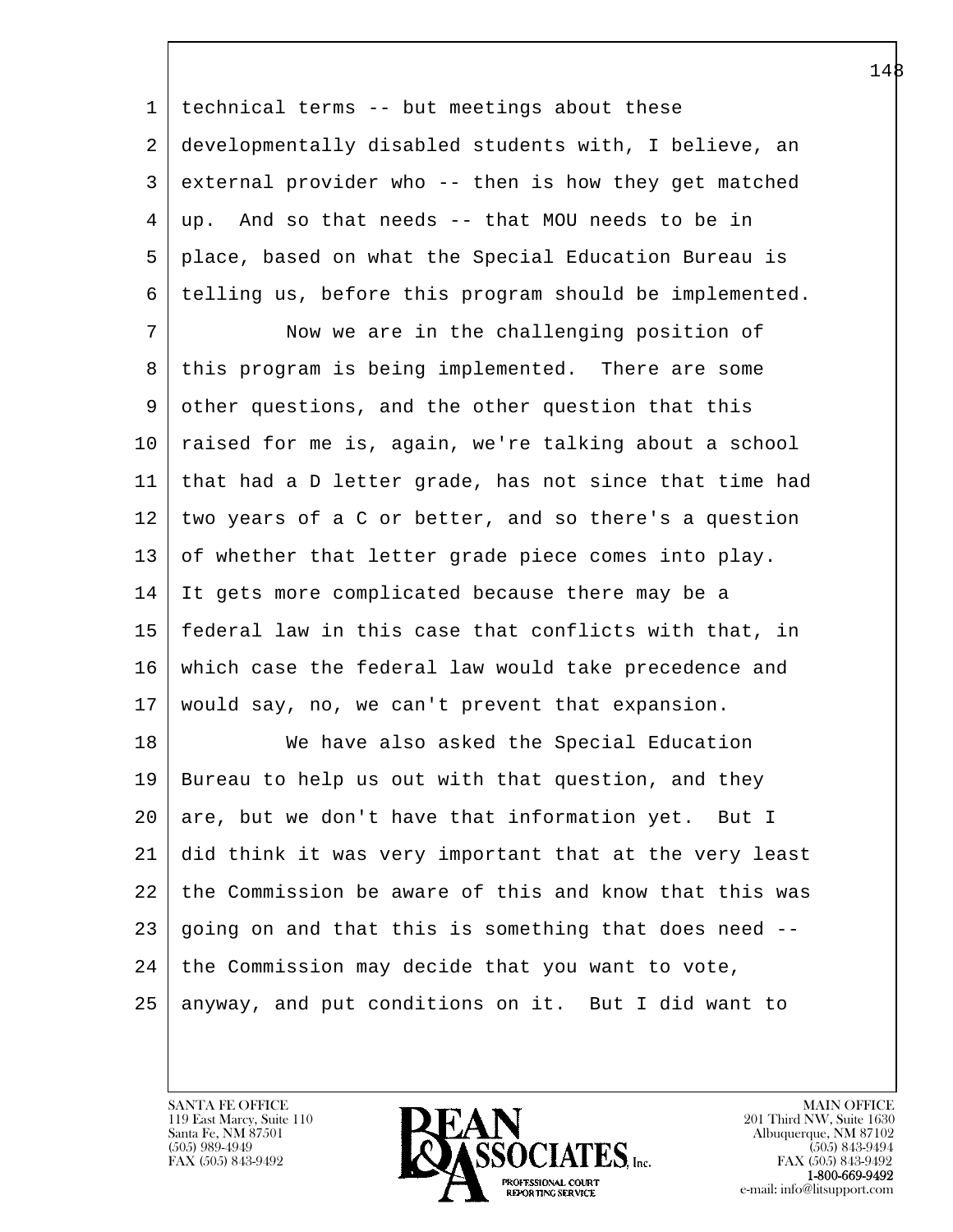| $\mathbf 1$ | kind of lay out the challenges that we have right now. |
|-------------|--------------------------------------------------------|
| 2           | CHAIRMAN GIPSON: Thanks for that.                      |
| 3           | Good morning.                                          |
| 4           | COMMISSIONER TOULOUSE: Afternoon.                      |
| 5           | CHAIRMAN GIPSON: Good afternoon.                       |
| 6           | MR. MICHAEL OGAS: Yes, it is. Thank you                |
| 7           | Madame Commissioner, and the Commissioners. My name    |
| 8           | is Michael Ogas, O-G-A-S, as in Sam. I am the founder  |
| 9           | and principal of School of Dreams Academy. If I could  |
| $10 \,$     | just maybe hopefully try to clarify and make this a    |
| 11          | little easier on all of us.                            |
| 12          | On the May 13th Public Education Commission            |
| 13          | meeting when I was here before requesting an amendment |
| 14          | to our grade increase, we had significant discussion   |
| 15          | about Pre-K, and at that point the Commission had      |
| 16          | asked that we not include the Pre-K program, and we    |
| 17          | did clarify and said, it was a DD Pre-K program, that  |
| 18          | we would not put it as part of our charter contract,   |
| 19          | and then even the Chair said, and then they will have  |
| 20          | to deal with the PED on implementing the program, and  |
| 21          | we have done that.                                     |
| 22          | We have already put our budget request in              |
| 23          | and our projected enrollments in and designed a        |
| 24          | program around -- just to give you a little            |
| 25          | familiarity, I have been involved in Special           |
|             |                                                        |

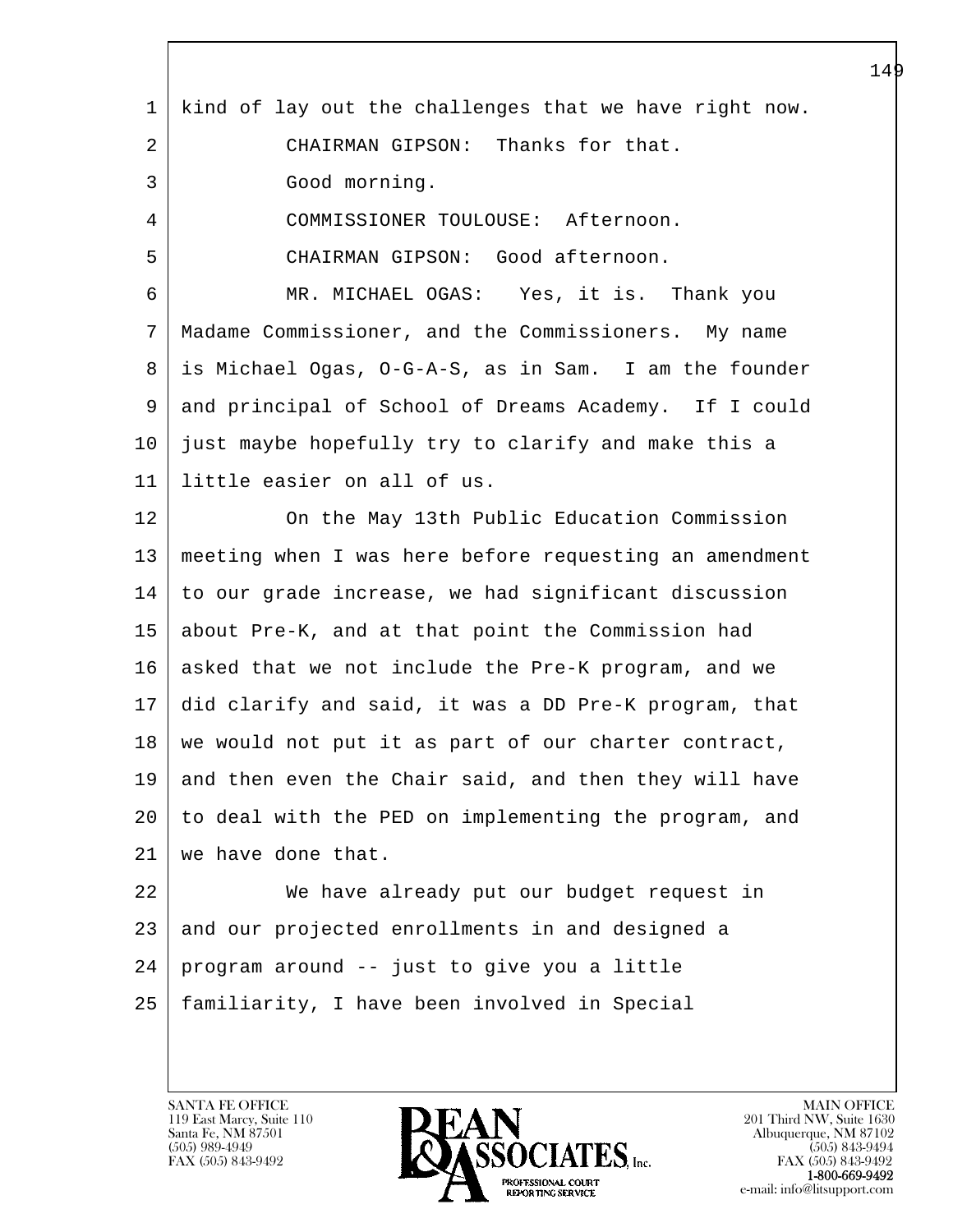1 Education, running Special Education programs for the 2 better part of 30 years. And I was part of putting 3 together the DD programs in Valencia County in both 4 local school districts, very familiar with Child Find 5 efforts, so know the requirements and put together a 6 team that was very well versed in doing that during 7 | that time.

8 So we proceeded with it based upon the 9 recommendations that came forward from the Commission 10 without having to put it into our contract. We -- it 11 was October when I received a, I guess, a mandate from 12 Director Poulos to request an amendment, request to 13 put, I guess to codify our DD program, when I didn't 14 think at that time we needed to do that, but we did it 15 anyway.

l 16 The issue of the MOU with the Department of 17 Health and the Special Education Bureau, it's almost 18 like a catch-22. When we went to go forward with the 19 MOU in June, we were told we couldn't do that because 20 they needed confirmation from the Charter School 21 Division, although we are a public school and although 22 we did sign assurances under IDEA that we would comply 23 with all federal laws, and I do know what that means. 24 I spent the better part of my first 30 years career 25 doing that.

119 East Marcy, Suite 110<br>Santa Fe, NM 87501

 $\overline{\phantom{a}}$ 

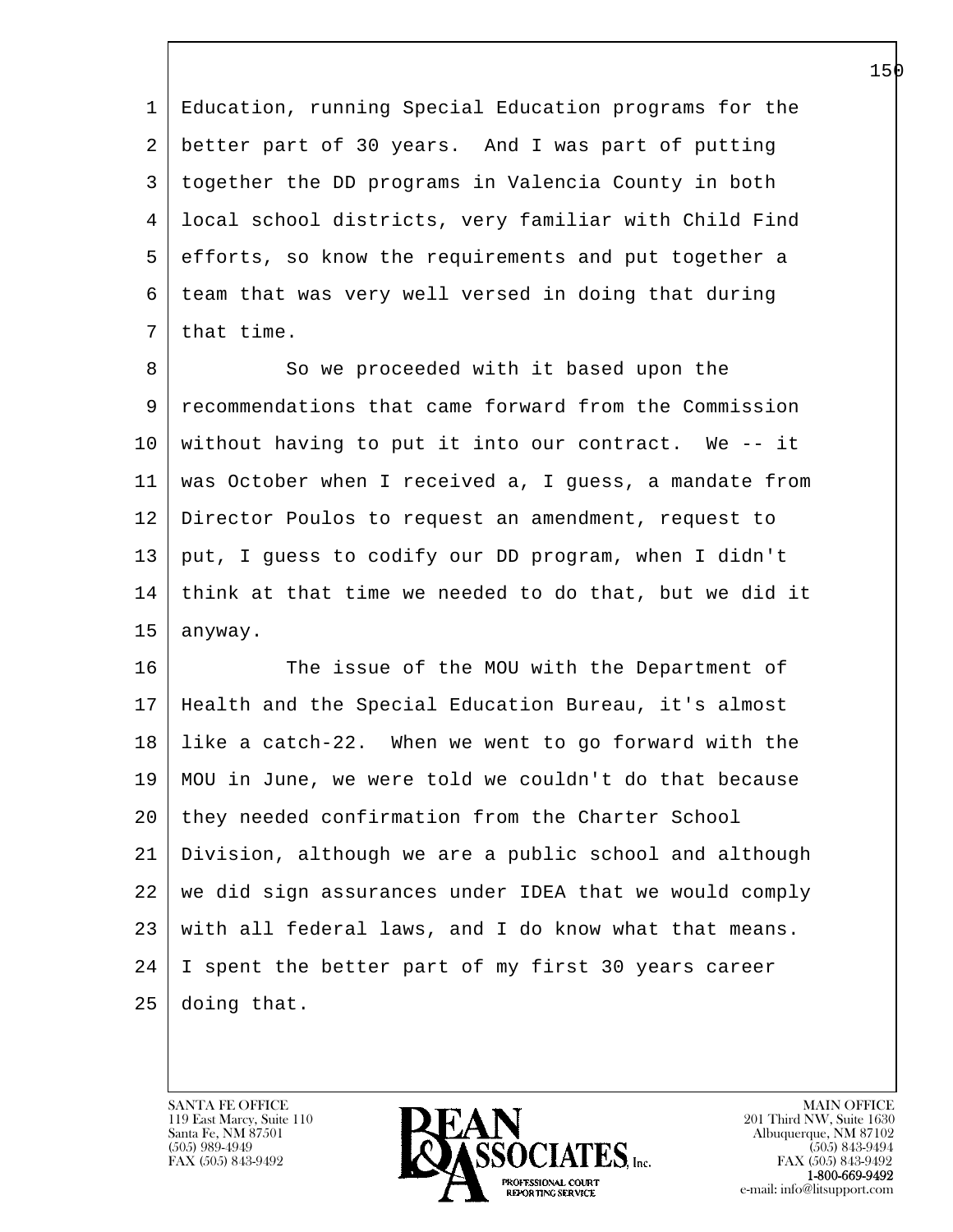| $\mathbf{1}$ | So Catherine Quick from the Early Childhood            |
|--------------|--------------------------------------------------------|
| 2            | Division and other people familiar with the MOU have   |
| 3            | been calling, saying, are you going to sign the MOU?   |
| 4            | And actually, I was kind of thinking that today we     |
| 5            | were going to finish that up and we would sign the     |
| 6            | MOU. But then a couple of days ago I received an       |
| 7            | E-mail from Director Poulos saying, you know, it's on  |
| 8            | the agenda and it can stay on the agenda, but we are   |
| 9            | going to recommend putting it on hold because the      |
| 10           | Special Ed Bureau has had some concerns about this.    |
| 11           | Well, I had talked to the Special Ed Bureau            |
| 12           | a little over a month ago and the new director,        |
| 13           | Deborah Dominguez-Clark is very familiar with the kind |
| 14           | of work that we do, and it didn't sound like she had   |
| 15           | any concerns. And at that time I was asking at what    |
| 16           | point are we allowed to sign the MOU?                  |
| 17           | What the MOU does, it allows families the              |
| 18           | opportunity to know what 3Y/4Y programs there are in   |
| 19           | the local districts. It's more of a transition         |
| 20           | program for those families that's more of an           |
| 21           | obligation now that the Department of Health and the   |
| 22           | early childhood providers like La Vida Felicidad and   |
| 23           | some of these other ones that are around our area. So  |
| 24           | you know, they set up the transition meetings and then |
| 25           | the local providers come. And since we are now a       |
|              |                                                        |

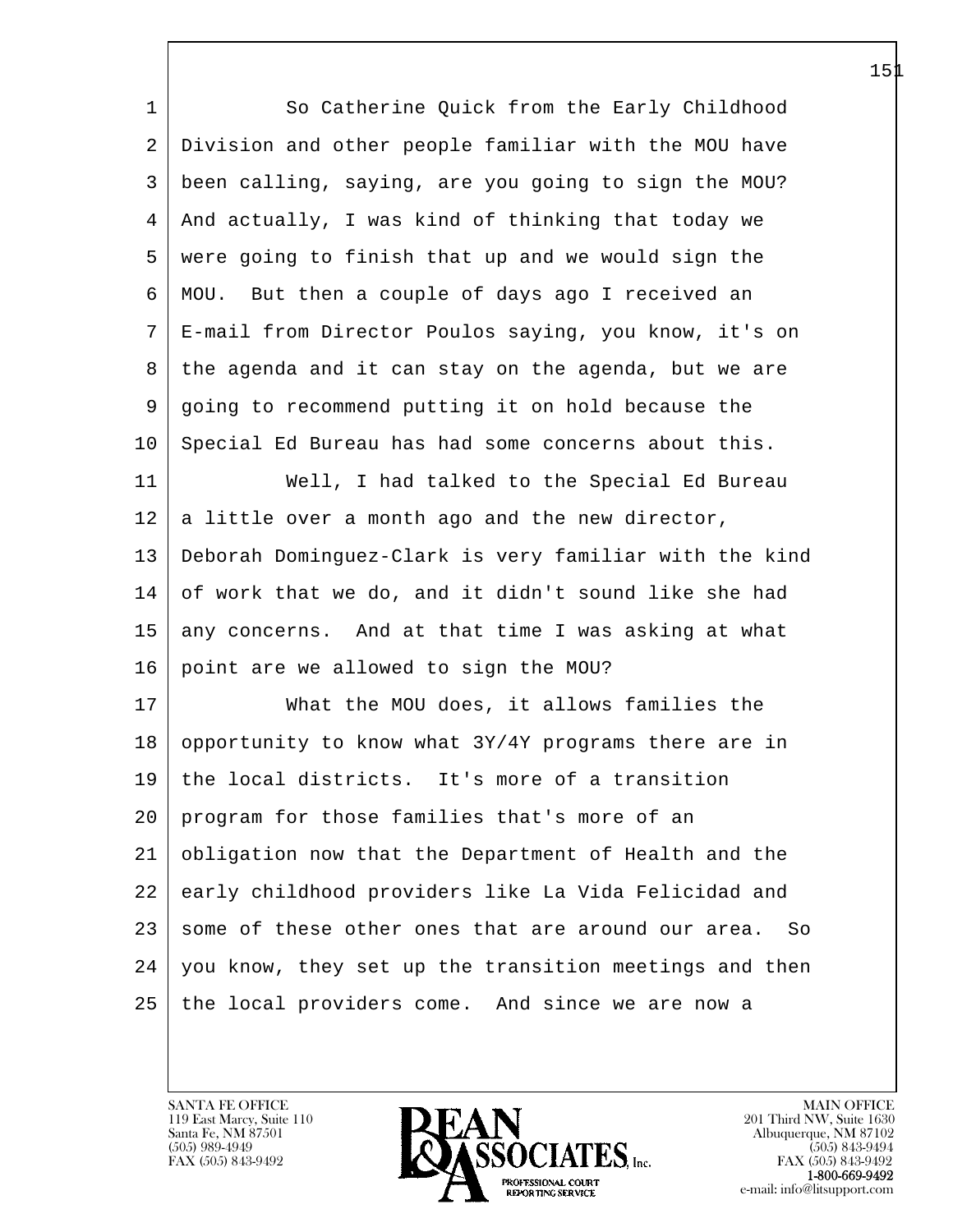1 state-authorized charter school, we happen to be the 2 second LEA in our area, so they want to invite us. 3 It's just, you know, we're not sure what comes first, 4 the chicken or the egg.

 5 Long story short, I'm not sure I need to be  $6 \mid$  requesting an amendment to add  $3Y/4Y$  in front of the 7 Commission because we have already established that we 8 could do the program, and it had been -- because you 9 have always just approved kindergarten through 12, 10 unless we are directed to do so, and I have no 11 problems implementing it as part of our contract, 12 either. I just want to do what's right throughout 13 | this whole thing.

l  $\overline{\phantom{a}}$ 14 So with that, I stand for questions. 15 CHAIRMAN GIPSON: Okay. Commissioners, 16 correct me if I'm wrong, I think the question is, 17 because we have never dealt with the pre programs 18 before, because the funding, so therefore Charter 19 Schools Division had no authority to go in and to 20 monitor those programs because of how they were 21 funded. Now, if the funding is coming directly 22 through PED as a, quote, unquote, I guess, 23 "traditional public school," then CSD would, in fact,  $24$  then have the authority, and the PEC would have 25 authority over that pre program; correct?

119 East Marcy, Suite 110<br>Santa Fe, NM 87501

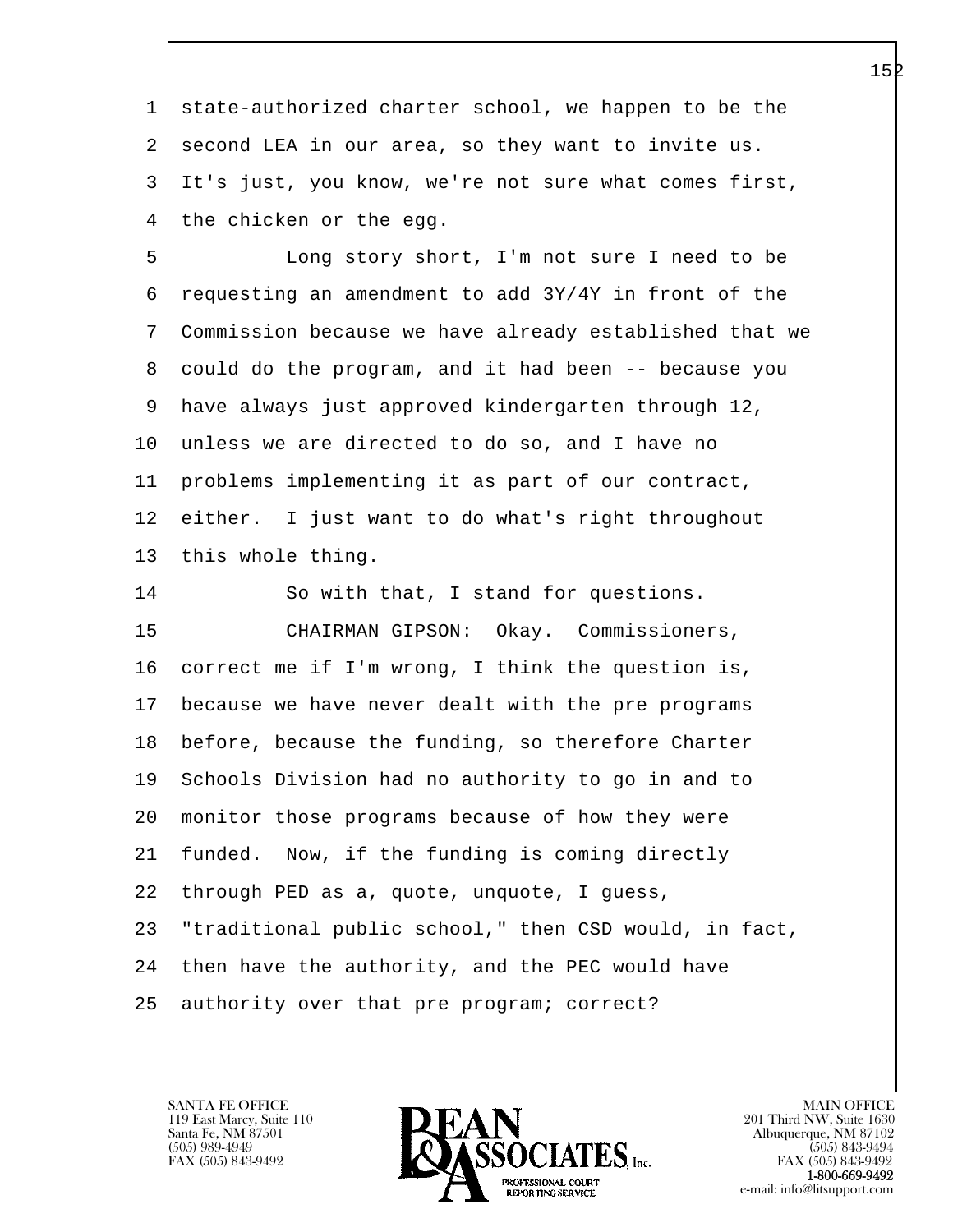| $\mathbf{1}$ | MS. POULOS: That's correct, and it really             |
|--------------|-------------------------------------------------------|
| 2            | is this idea of, is this a public school program,     |
| 3            | because the Commission has the authority to authorize |
| 4            | public school programs, and that's why the Pre-K has  |
| 5            | not been included in the past, because the programs   |
| 6            | that have come before us in the past were not these   |
| 7            | public school programs. In fact, we identified only   |
| 8            | two schools participating with these students, this   |
| 9            | school and Turquoise Trail. When they reached out to  |
| $10 \,$      | Turquoise Trail they said, actually, no, we are not   |
| 11           | doing that. We are not participating in that program. |
| 12           | That was just something that was kind of weird that   |
| 13           | happened last year. And so -- because we did reach    |
| 14           | out to both schools at the time to say you need -- we |
| 15           | believe you need to have this amendment request.      |
| 16           | Again, I think we are in conversations with           |
| 17           | the Special Education Bureau to get this right. We    |
| 18           | think it's important, but we don't think we have      |
| 19           | enough information right now. And I will say that     |
| 20           | even the Special Education Bureau right now is not    |
| 21           | able to fund this program through the traditional     |
| 22           | 3Y/4Y funding because of these outstanding questions, |
| 23           | and so we do want to get all of that settled and      |
| 24           | figured out and be able to bring you the correct      |
| 25           | information.                                          |
|              |                                                       |

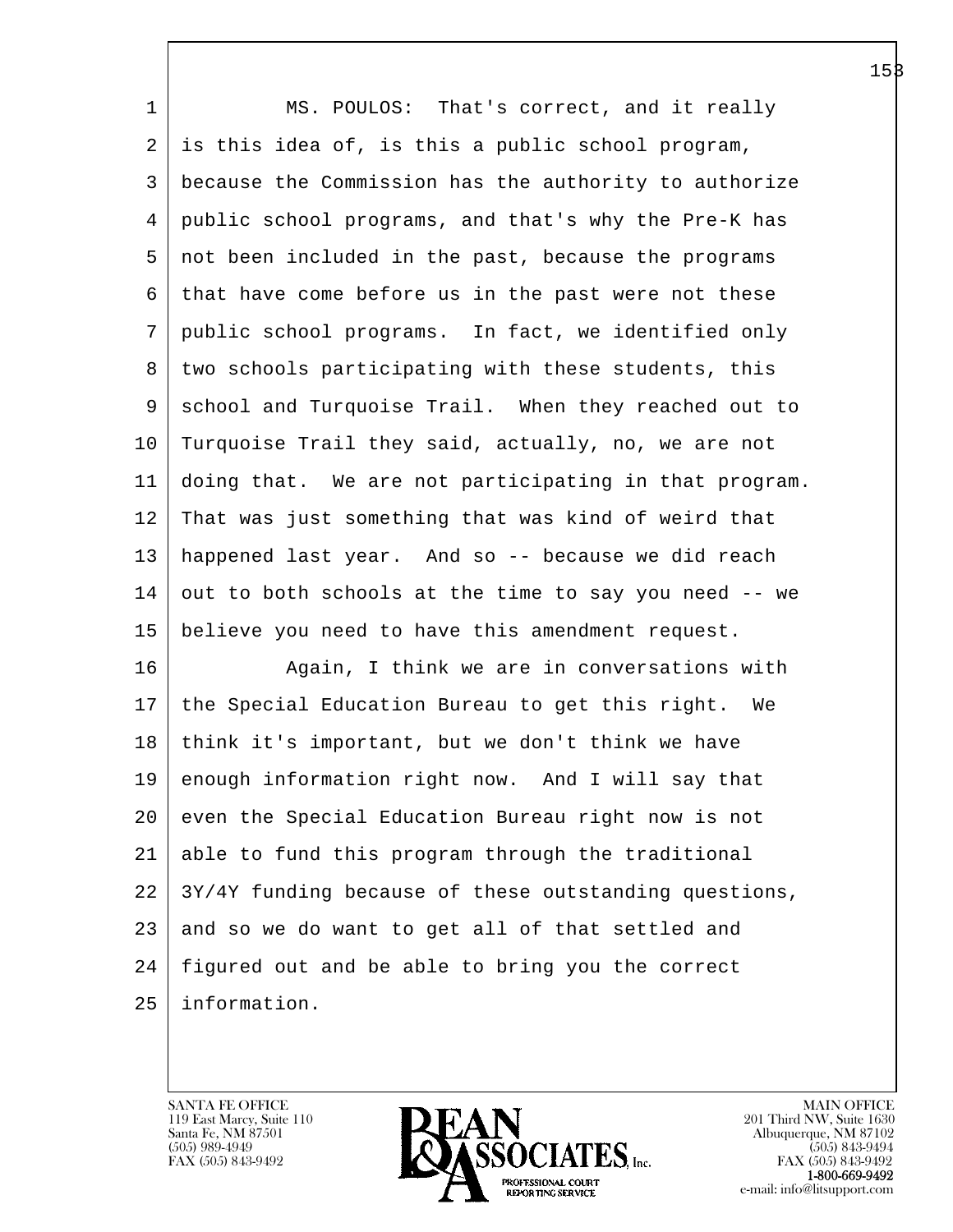l  $\overline{\phantom{a}}$  1 CHAIRMAN GIPSON: So currently the money is 2 | not even going? 3 MS. POULOS: That is what they said this 4 week when I was meeting with Special Education. They 5 don't know how this program is being funded because we  $6 \mid$  are not funding  $3Y/4Y$  right now. That's what Special 7 Ed told me. 8 | CHAIRMAN GIPSON: Mr. Ogas? 9 MR. MICHAEL OGAS: Madame Chairwoman, they 10 have not relayed that information to me. We were 11 approved through the budget process. We knew that 12 as -- because we added grades, we were approved an 13 increase and it was going to be taken care of after 14 the 40-day count and reconciled, I guess, and it's in 15 our budget. And as far as I remember, 3Y/4Y programs 16 have been in place and funded through the SEG since 17 1986. 18 CHAIRMAN GIPSON: Okay. 19 MR. MICHAEL OGAS: But we don't need to put 20 it in our contract if you don't want us to. I mean, 21 I'm good with that. 22 CHAIRMAN GIPSON: And I'm not comfortable 23 with not putting it in the contract if it is, in fact, 24 something that we have authority over and that CSD 25 would have, then the authority to go in and include

119 East Marcy, Suite 110<br>Santa Fe, NM 87501

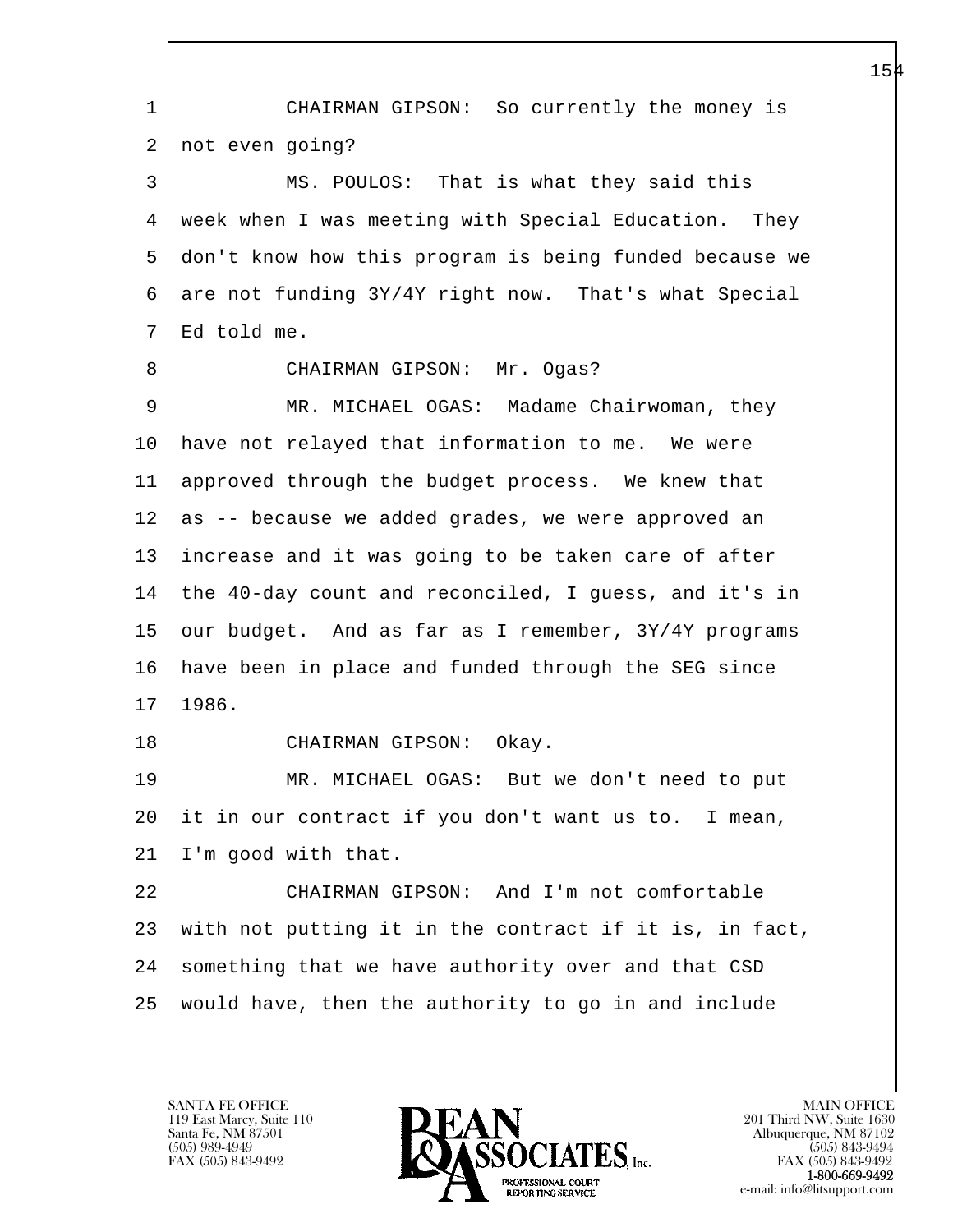l  $\overline{\phantom{a}}$  1 that in their site visitations. So I am more in favor 2 of including it in the contract. 3 My question is, and it's for going forward. 4 Is this the kind of program that the funding can be 5 lost because of budgetary issues at times, or is there 6 a consistency with it, so that, is there a possibility 7 that, like, in September, oh, the funding is not 8 | available for this program any longer, so --9 MS. POULOS: This is funded through federal 10 | Special Education dollars, so this is not a special 11 program that's going to go away. 12 CHAIRMAN GIPSON: Okay. 13 MS. POULOS: And that's again why this is 14 also considered a public education program as compared 15 to the other Pre-K programs. 16 CHAIRMAN GIPSON: Right. And I do also have 17 concerns because it is -- because of the nature of the 18 program, do we have the ability to say no because 19 | there's issues there. 20 MS. POULOS: And that's the question we have 21 asked Special Education to -- 22 CHAIRMAN GIPSON: Address. 23 MS. POULOS: -- get an answer for, and 24 they're working with legal counsel to kind of get a 25 better handle on all of this.

119 East Marcy, Suite 110<br>Santa Fe, NM 87501

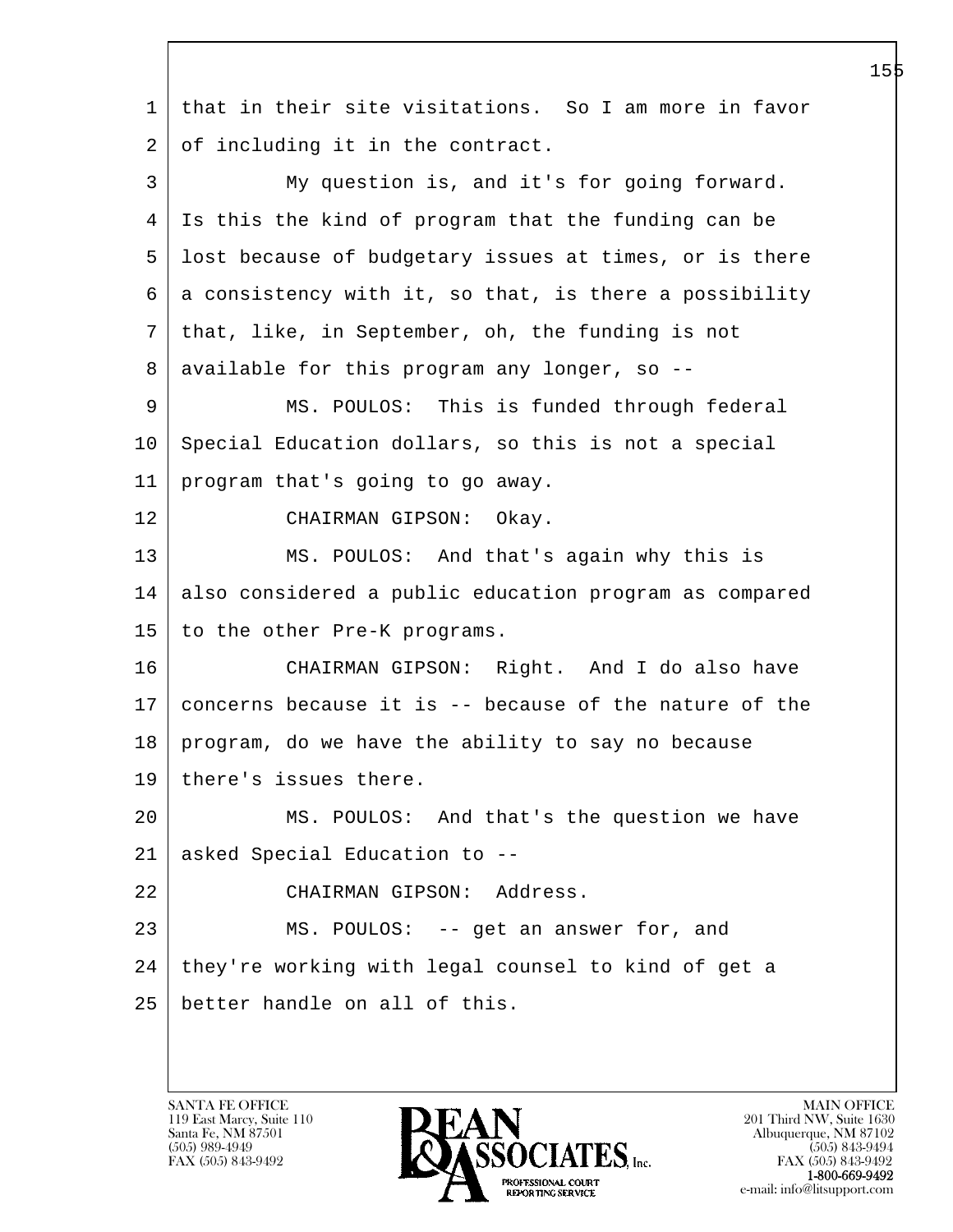l  $\overline{\phantom{a}}$  1 COMMISSIONER TOULOUSE: Madame Chair, I 2 think we need to table it. 3 CHAIRMAN GIPSON: I do, too. I mean -- 4 COMMISSIONER TOULOUSE: Sorry, Mr. Ogas for 5 having to drive up here, but you come up here now and 6 then anyway. We see you a couple of times a year. 7 CHAIRMAN GIPSON: So Commissioner Toulouse, 8 | would you like to offer a motion? 9 | MS. McKEE: Just a point of reference. 10 Commissioner Toulouse, if you are looking for language 11 there's several you can choose from. 12 COMMISSIONER TOULOUSE: I'm sort of -- but 13 I'm not sure a move to table needs to be that 14 specific, rather than just to table this element or 15 | this agenda item. 16 COMMISSIONER JOHNSTON: Here's the motion. 17 COMMISSIONER TOULOUSE: I saw it. 18 COMMISSIONER CABALLERO: It's a motion to 19 table for a specific date, or a motion to table for  $20$  the end of the meeting, or a motion to table 21 indefinitely. So that's the only three options that 22 you have on the table. 23 COMMISSIONER TOULOUSE: It's the wording. 24 COMMISSIONER CABALLERO: You don't have to 25 | put any other wording.

119 East Marcy, Suite 110<br>Santa Fe, NM 87501

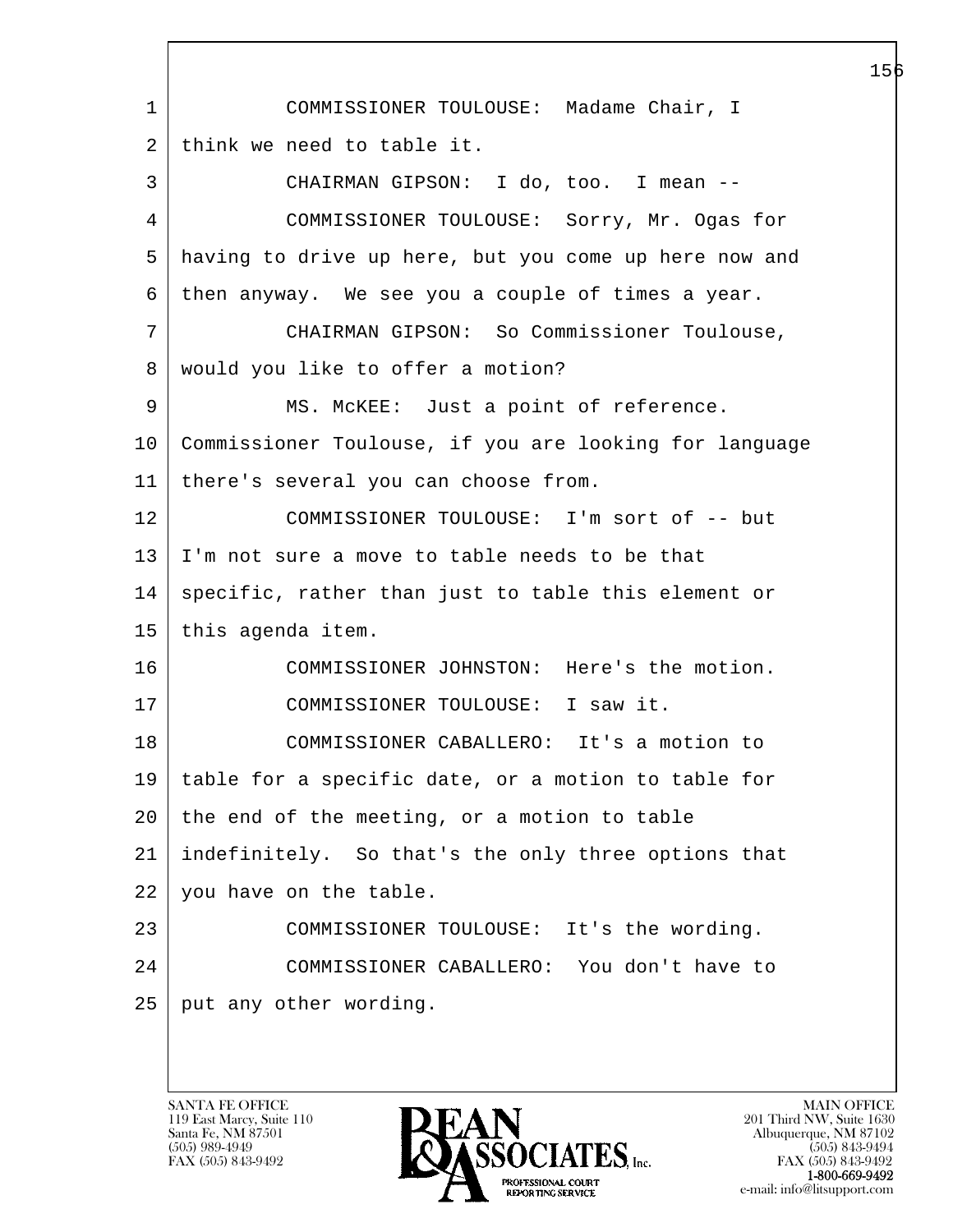l  $\overline{\phantom{a}}$  1 COMMISSIONER TOULOUSE: Madame Chair, I move 2 that we table this agenda item until such time as the 3 information is available for the school and to the 4 Commission. 5 COMMISSIONER POGNA: Second. 6 CHAIRMAN GIPSON: There is a motion by 7 Commissioner Toulouse and a second by Commissioner 8 Pogna. Commissioners, any discussion? 9 Seeing none, roll call vote, please, 10 | Commissioner Armbruster. 11 COMMISSIONER ARMBRUSTER: Again, the vote 12 is -- the vote is to table the agenda item until the 13 information from Special Ed and CSD and of -- Special 14 Ed. 15 CHAIRMAN GIPSON: That wasn't included in 16 the motion. 17 COMMISSIONER TOULOUSE: Until we get 18 information from the school and the Commission 19 receives the necessary information. 20 COMMISSIONER ARMBRUSTER: Well, I don't have 21 to do the whole run. I'm just going to do the basic  $22$  so we know  $-$ 23 COMMISSIONER TOULOUSE: but I was not 24 necessarily saying CSD or -- whatever. 25 COMMISSIONER ARMBRUSTER: I just put in

119 East Marcy, Suite 110<br>Santa Fe, NM 87501

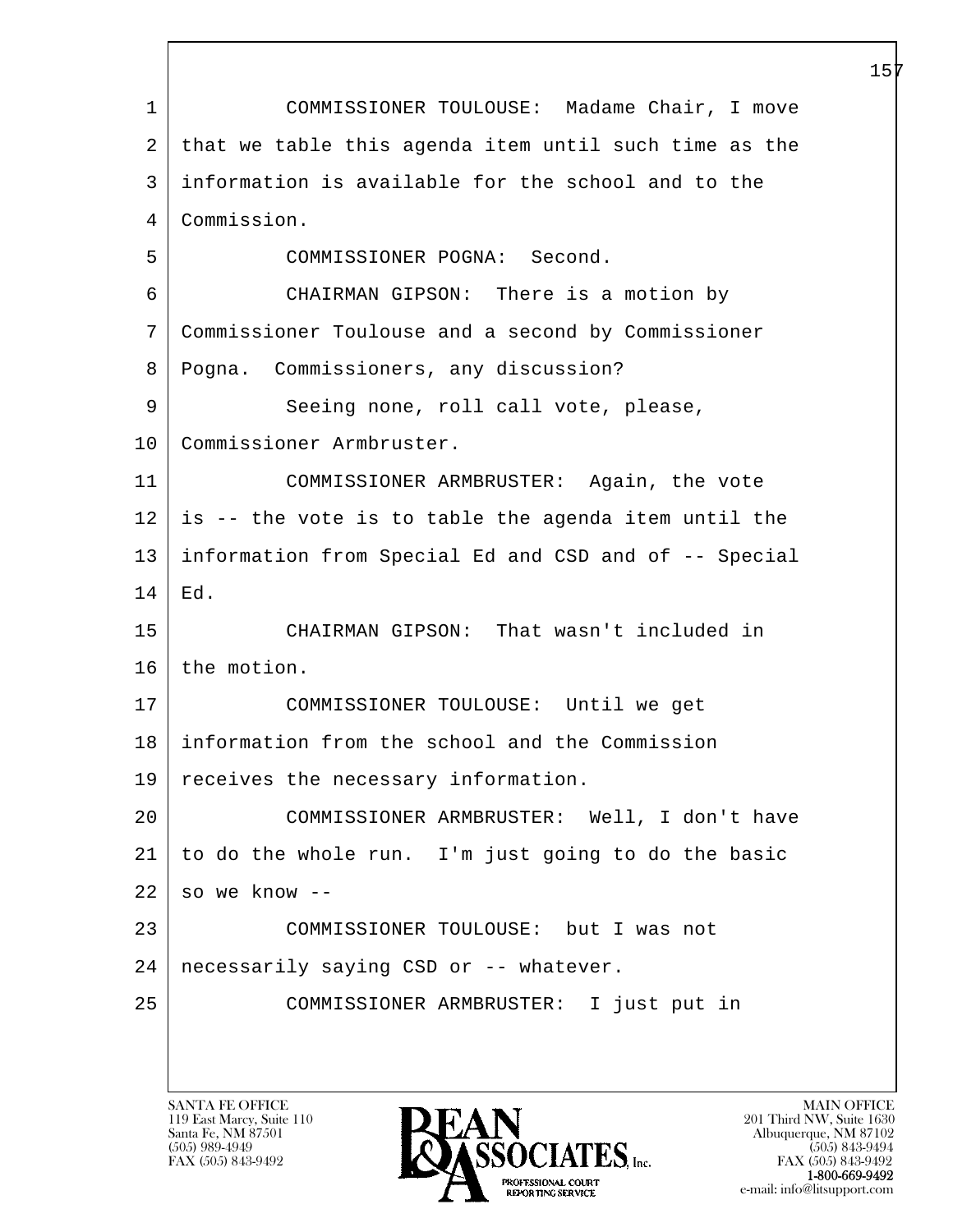|    | ⊥⊃≀                                                                                                           |
|----|---------------------------------------------------------------------------------------------------------------|
| 1  | general the motion is to table the agenda, this agenda                                                        |
| 2  | item until we get further information.                                                                        |
| 3  | COMMISSIONER TOULOUSE: Right.                                                                                 |
| 4  | COMMISSIONER ARMBRUSTER: Okay. So a yes                                                                       |
| 5  | vote is to table.                                                                                             |
| 6  | Carmie?                                                                                                       |
| 7  | COMMISSIONER TOULOUSE: Yes.                                                                                   |
| 8  | COMMISSIONER ARMBRUSTER: Commissioner                                                                         |
| 9  | Peralta?                                                                                                      |
| 10 | COMMISSIONER PERALTA: Yes.                                                                                    |
| 11 | COMMISSIONER ARMBRUSTER: Commissioner                                                                         |
| 12 | Crone?                                                                                                        |
| 13 | COMMISSIONER CRONE: Yes.                                                                                      |
| 14 | COMMISSIONER ARMBRUSTER: Commissioner Ruiz?                                                                   |
| 15 | COMMISSIONER RUIZ: Yes.                                                                                       |
| 16 | COMMISSIONER ARMBRUSTER: Commissioner                                                                         |
| 17 | Caballero?                                                                                                    |
| 18 | COMMISSIONER CABALLERO: Yes.                                                                                  |
| 19 | Commissioner<br>COMMISSIONER ARMBRUSTER:                                                                      |
| 20 | Pogna?                                                                                                        |
| 21 | COMMISSIONER POGNA:<br>Yes.                                                                                   |
| 22 | Commissioner<br>COMMISSIONER ARMBRUSTER:                                                                      |
| 23 | Conyers?                                                                                                      |
| 24 | COMMISSIONER CONYERS:<br>Yes.                                                                                 |
| 25 | Armbruster votes<br>COMMISSIONER ARMBRUSTER:                                                                  |
|    |                                                                                                               |
|    |                                                                                                               |
|    | <b>SANTA FE OFFICE</b><br><b>MAIN OFFICE</b><br>DEAN<br>119 East Marcy, Suite 110<br>201 Third NW, Suite 1630 |

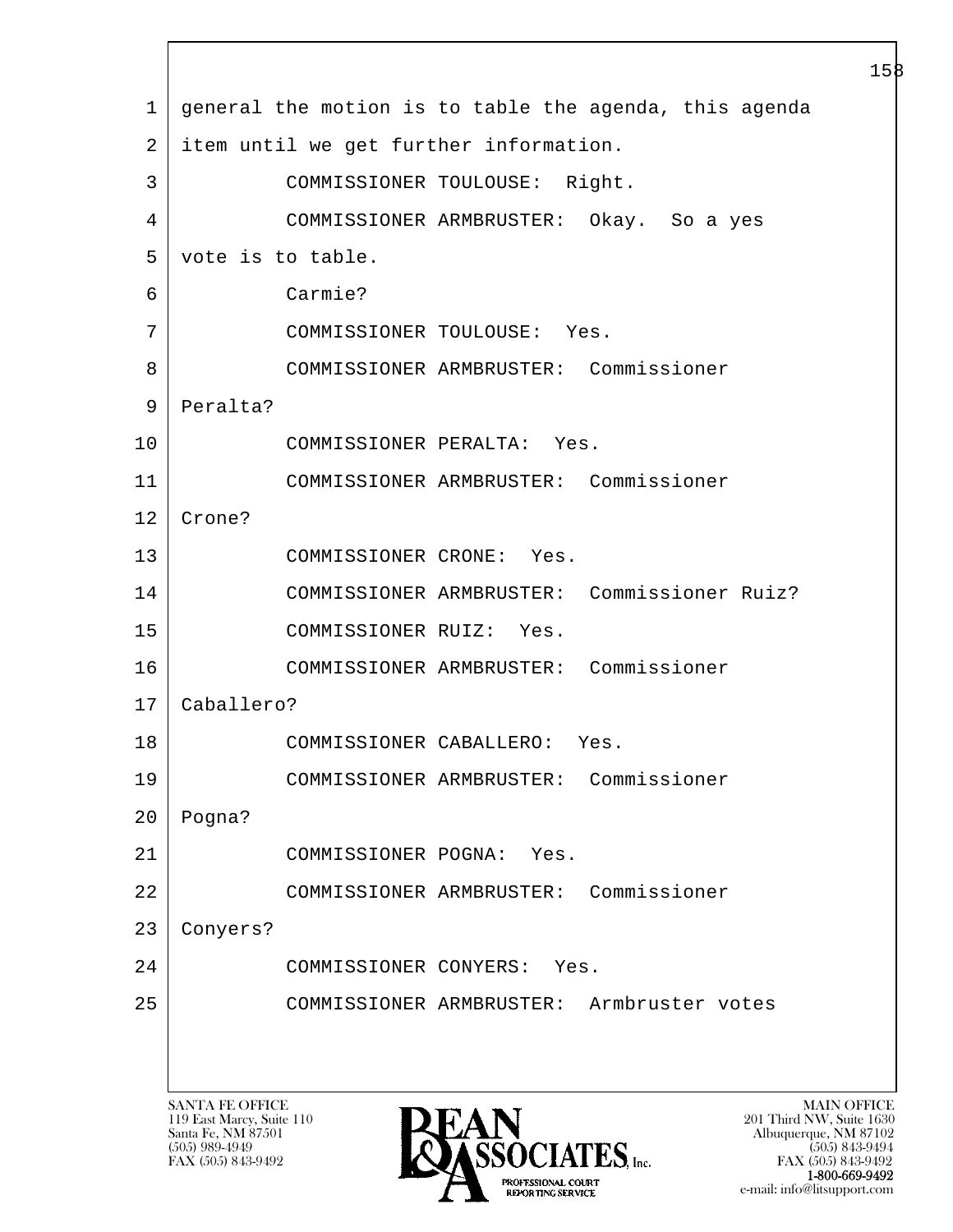l  $\overline{\phantom{a}}$  1 yes. 2 Commissioner Gipson? 3 CHAIRMAN GIPSON: Yes. 4 COMMISSIONER ARMBRUSTER: Commissioner 5 Johnston? 6 COMMISSIONER JOHNSTON: Yes. 7 COMMISSIONER ARMBRUSTER: By a ten to zero 8 vote this will be tabled. 9 CHAIRMAN GIPSON: We're now on to 9E, 10 Explore academy for a school site change, and also an 11 expansion, change in grade levels. 12 MS. POULOS: Madame Chairwoman, 13 Commissioners, I'm going to -- if you want me to deal 14 with just the site change first, and then we can have 15 | a second conversation. 16 So you do have before you Explore Academy 17 requesting to amend the facility material terms in 18 their charter. The school is requesting to change 19 locations. The prior language in their contract 20 had -- and this is kind of a funky little thing about 21 our contract -- had identified that they were working 22 on finalizing a different location, so they had the 23 location they were at, the location they were working 24 on finalizing. The school's proposing changing that 25 language to in the process of identifying a new

119 East Marcy, Suite 110<br>Santa Fe, NM 87501

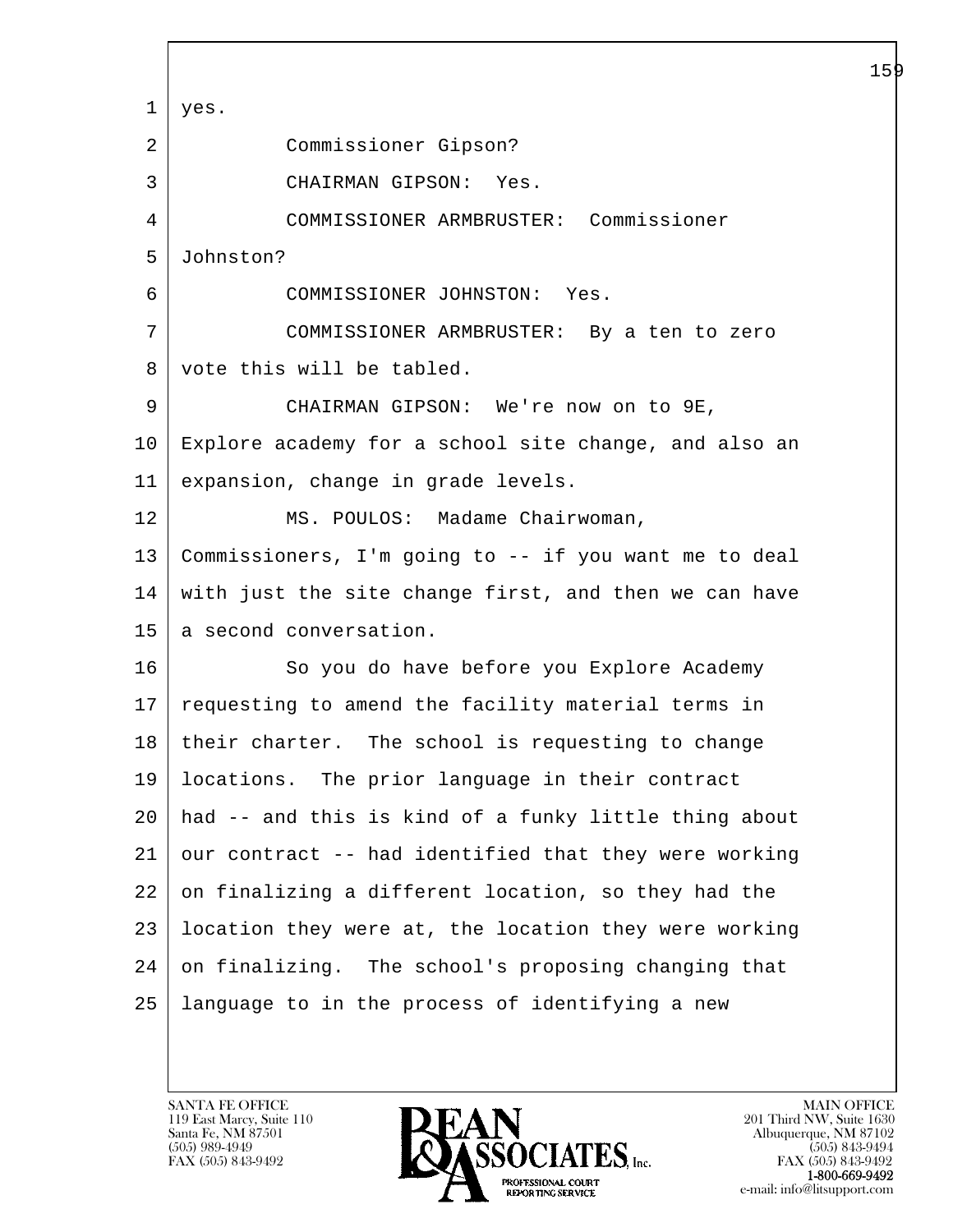l  $\overline{\phantom{a}}$  1 location. But our understanding is really the school 2 is ready to move to a new location, and so they are 3 asking for a change, not really about process of, 4 like, we're looking or not looking but, really, we 5 want to move. 6 So CSD did include in your materials this 7 morning the minutes which we received -- no, that was 8 | a different school. I apologize. 9 But we did include -- now I remember what I 10 was trying to say in here. The NMCI letter from PSFA. 11 What we do not have for this facility is an 12 E-Occupancy certificate, and it appears based on what 13 I know that that has not been issued yet, and so that 14 is not something that's available. In addition, I 15 don't believe we have the lease, and so we haven't 16 been able to see whether there are any concerns about 17 the lease. 18 I will dispute this is an opportunity to say 19 this is certainly something that, as we think about 20 working on amendment protocols, we do want to lay out 21 for our schools what needs to be an amendment to 22 | change facilities. 23 So at this point, you know, we have provided  $24$  some language that the school can  $-$  or that the 25 Commission can use to either approve or deny the

119 East Marcy, Suite 110<br>Santa Fe, NM 87501

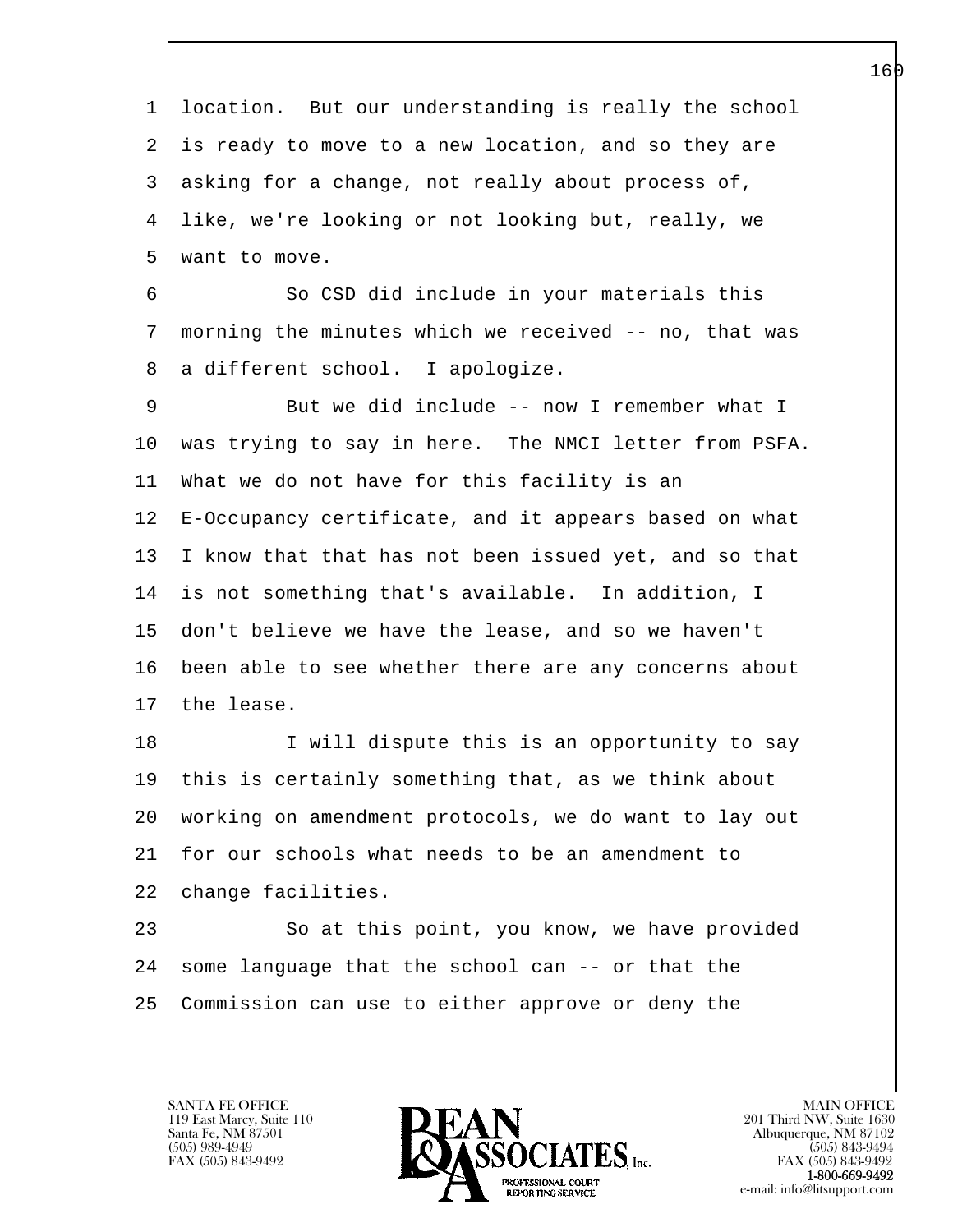| $\mathbf 1$ | amendment. With the approval we have recommended        |
|-------------|---------------------------------------------------------|
| 2           | includes a condition, if you choose to take that        |
| 3           | route, that prior to occupancy the school provide       |
| 4           | documentation to demonstrate that it meets all          |
| 5           | requirements, including the E-Occupancy requirement.    |
| 6           | CHAIRMAN GIPSON: Thank you. I think we                  |
| 7           | have had this conversation already.                     |
| 8           | MR. JUSTIN BAIARDO: We have, yes.                       |
| 9           | CHAIRMAN GIPSON: Good afternoon.                        |
| 10          | MR. JUSTIN BAIARDO: My name is Justin                   |
| 11          | Baiardo. I'm the founder and director over at Explore   |
| 12          | Academy.                                                |
| 13          | There is construction that is almost                    |
| 14          | complete on the building, so that is the reason why     |
| 15          | the Certificate of Occupancy has not been issued.       |
| 16          | There were some fire sprinklers that had to be          |
| 17          | installed, and that's going on right now. And PSFA      |
| 18          | has been in the loop. They have seen the plans.<br>They |
| 19          | signed off on the plans as -- you know, once they are   |
| 20          | complete they will bring the building to the            |
| 21          | E-Occupancy standard that's required. So we hoped to    |
| 22          | receive that occupancy certificate within the next      |
| 23          | week to week and a half, and obviously before we move   |
| 24          | in we would have that in hand.                          |
| 25          | COMMISSIONER PERALTA: Excuse me. Can you                |
|             |                                                         |

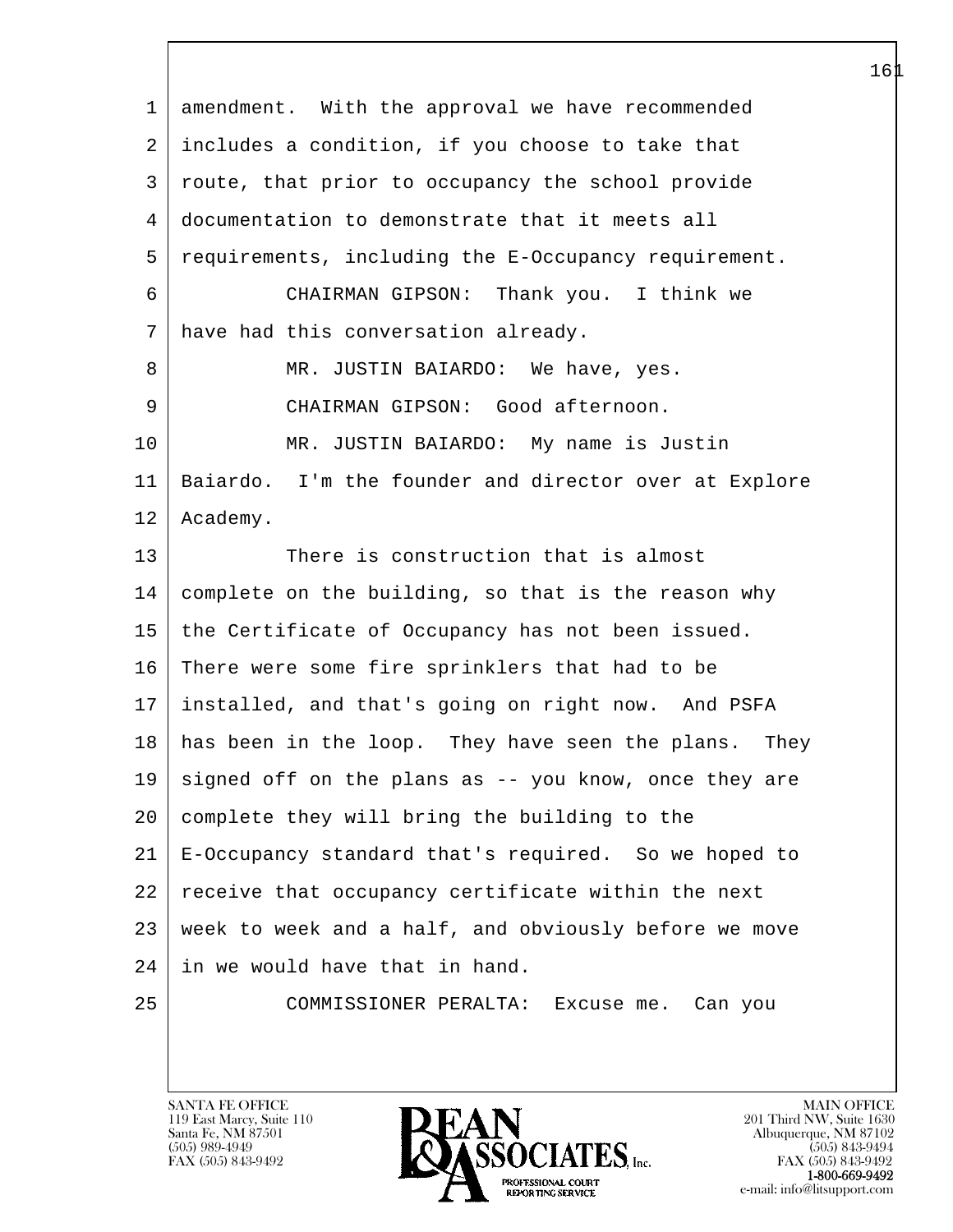l  $\overline{\phantom{a}}$  1 give the address of that you said? 2 MR. JUSTIN BAIARDO: Sure. 5100 Masthead. 3 COMMISSIONER PERALTA: That I followed up 4 this morning with Martica from PSFA. Just shy of 5 9 o'clock this morning that she does confirm that she 6 does have an E-Occupancy for that particular address. 7 | MR. JUSTIN BAIARDO: Great. Okay. 8 COMMISSIONER PERALTA: So like everything -- 9 MR. JUSTIN BAIARDO: Yes. I think with -- 10 when the completion of the sprinklers, when that's 11 finished, then that the E-Occupancy would be achieved,  $12$  so  $-$ 13 CHAIRMAN GIPSON: Commissioners, any 14 questions? 15 COMMISSIONER ARMBRUSTER: When were you 16 going to move? At the end of the school year? 17 | MR. JUSTIN BAIARDO: We were going to move 18 at the end of January. 19 COMMISSIONER ARMBRUSTER: Oh. 20 CHAIRMAN GIPSON: Have you cleared up the 21 lease concerns, because the Director indicated that 22 they didn't have -- I don't know, is it PSE that 23 doesn't have the lease, or PSFA? 24 MS. POULOS: We have not seen a copy of the 25 lease. I don't know if that's been provided to PSFA

119 East Marcy, Suite 110<br>Santa Fe, NM 87501

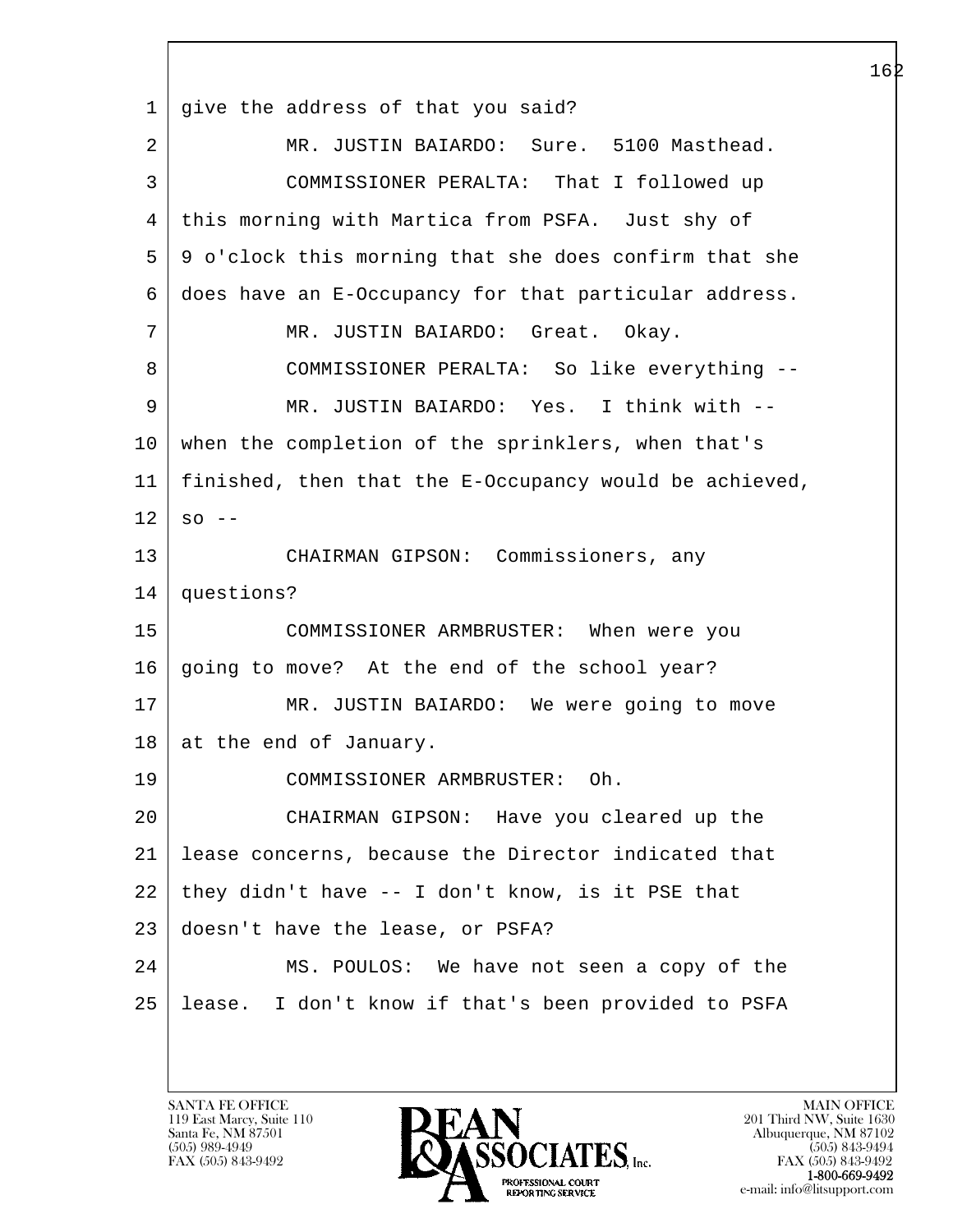$1$  or if they would have requested it.

| 2               | MR. JUSTIN BAIARDO: Yes, PSFA did request              |
|-----------------|--------------------------------------------------------|
| 3               | it when we first began. The lease was approved back    |
| 4               | in November when we sent that over to PSFA. We would   |
| 5               | have to forward it to CSD as well.                     |
| 6               | CHAIRMAN GIPSON: So if it's cleared PSFA,              |
| 7               | then there shouldn't be any lease concerns on our      |
| 8               | part; correct? If they have approved it then they      |
| 9               | have certainly looked at the language and there        |
| 10              | shouldn't be a concern on our part, correct, unless    |
| 11              | they notify us that there's a concern. All right.      |
| 12              | So hopefully we have got that cleared up as            |
| 13              | well.                                                  |
| 14              | MR. JUSTIN BAIARDO: All right.                         |
| 15              | CHAIRMAN GIPSON: Commissioner Caballero,               |
| 16              | did you want to say something?                         |
| 17              | COMMISSIONER CABALLERO: Yes, part of it I              |
| 18              | answered my own question, that -- there's one that was |
| 19              | mentioned by the Director that there was going to be   |
| 20 <sup>1</sup> | some other documents to be submitted, but I'm not      |
| 21              | quite sure what those are. Would those be lease        |
| 22              | documents?                                             |
| 23              | CHAIRMAN GIPSON: I believe that was part of            |
| 24              | it, that the E-Occupancy and the lease documents, to   |
| 25              | the Director's knowledge, had not been provided, but   |

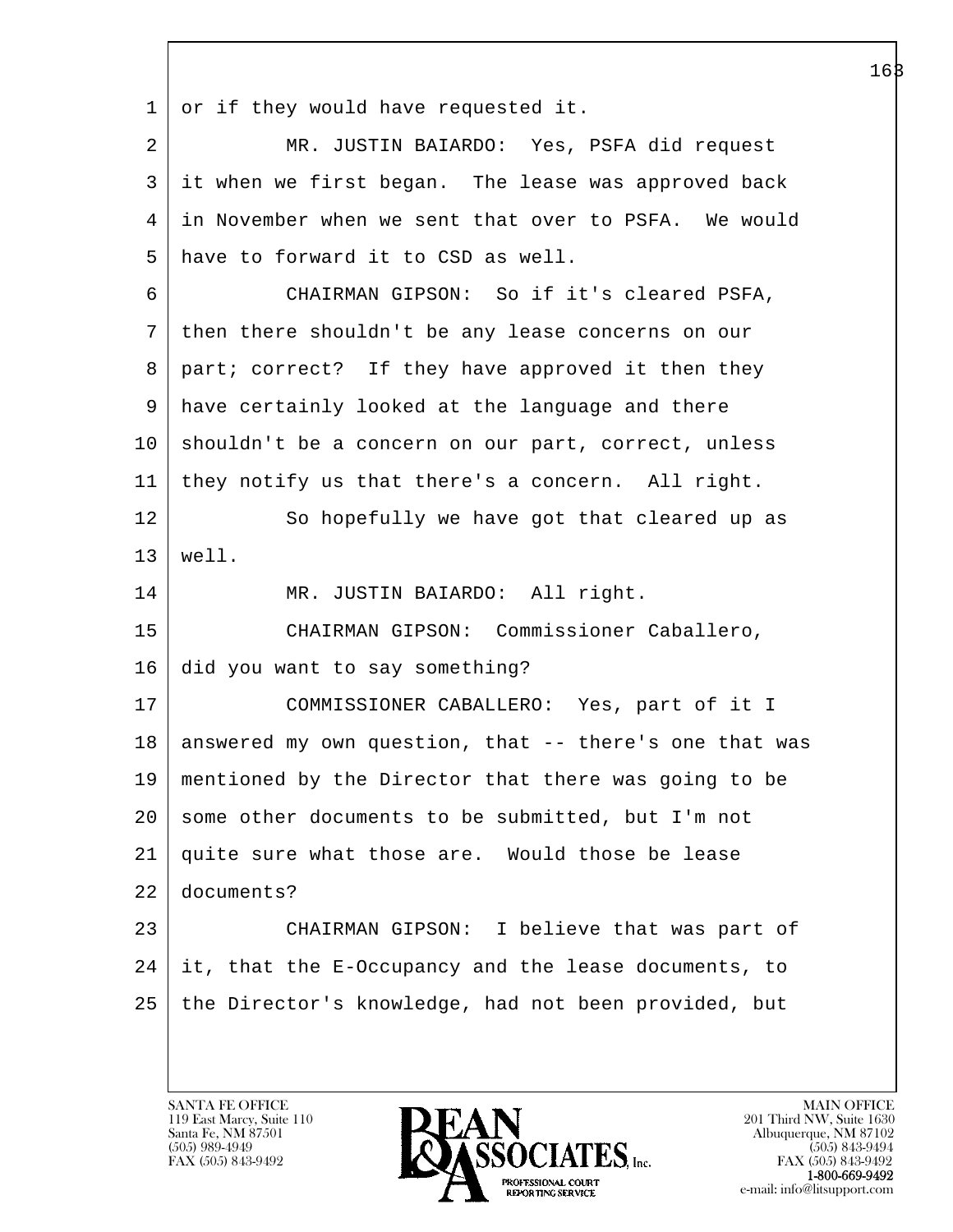1 the school indicated that PSFA has signed off on the 2 lease, and Commissioner Peralta said that PSFA has 3 indicated that they are issuing and they have received 4 the E-Occupancy.

 5 COMMISSIONER CABALLERO: Okay. The other 6 thing is, I would like to ask questions, even though 7 it was mentioned that we should separate the issue 8 from the enrollment portion, and I remember we had a 9 charter school here where we were concerned about 10 their enrollment at the same time we were concerned 11 about their move, and the only question I'm going to 12 ask is, whether changing the number of students in a 13 grade level is -- would that have any impact on 14 resources and money?

15 MR. JUSTIN BAIARDO: Are we getting into the 16 second amendment request?

l 17 CHAIRMAN GIPSON: Well, let me just try to 18 quickly answer part of that. Because they are asking 19 | for a change in their contract we  $-$  we do not take 20 combined amendments. We take each separate item as a 21 different amendment. When we are looking at the 22 concern over the potential increase in enrollment, it 23 was indicated that we couldn't deal with it because it 24 wasn't on the agenda. We would have to look -- we 25 would have to look at that separately. But as a

119 East Marcy, Suite 110<br>Santa Fe, NM 87501

 $\overline{\phantom{a}}$ 

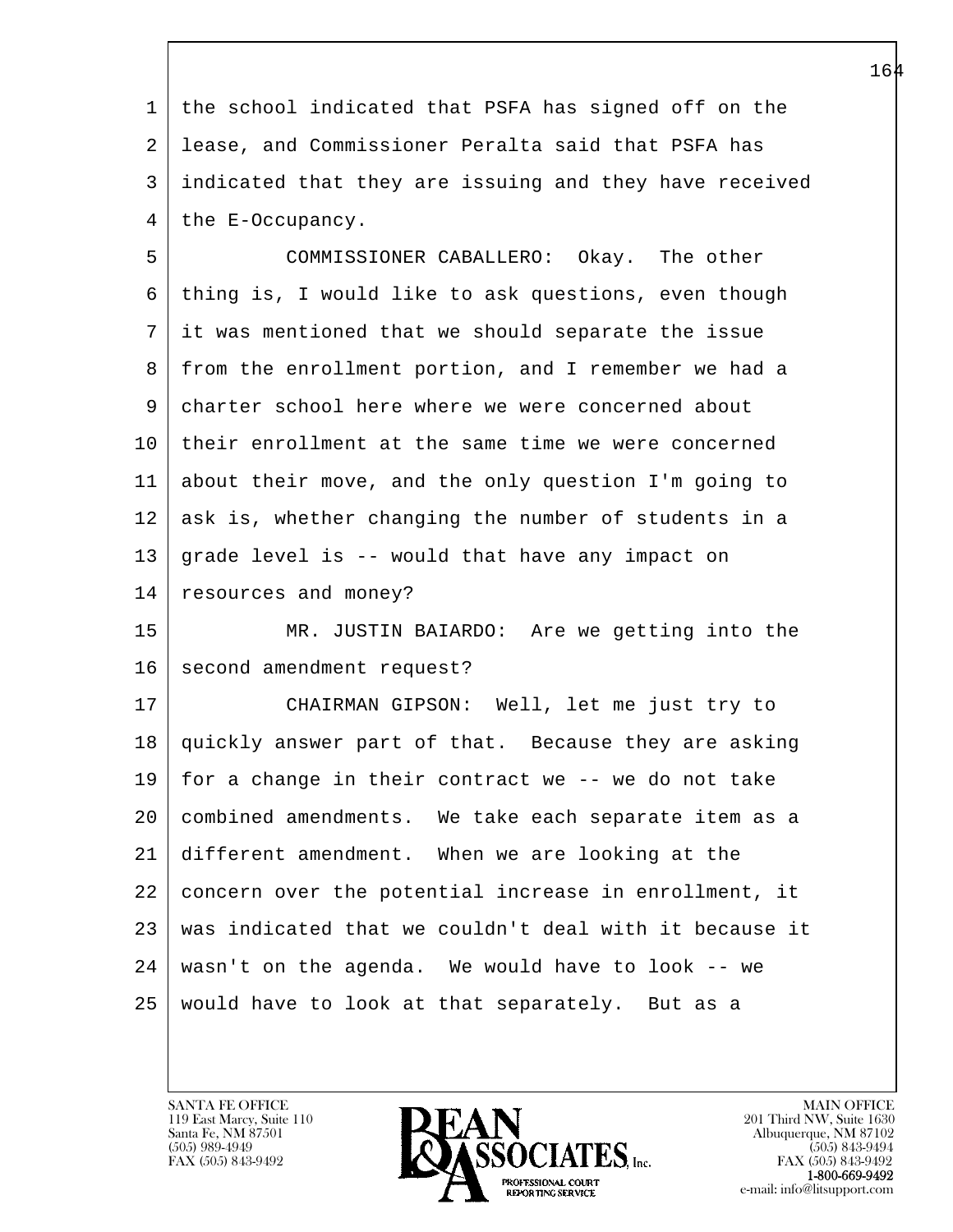l  $\overline{\phantom{a}}$  1 Commission, we do require the schools to submit to us 2 as a separate amendment request. And part of that 3 protects the school because it is possible for us to 4 approve the move and not approve the additional 5 amendment. If we combine them they could end up 6 losing and not being able to, say, move because we 7 don't agree with the other piece. 8 I don't know if I have answered that. 9 COMMISSIONER CABALLERO: I understand that. 10 But -- so I guess I'm having a hard time separating 11 the issue of enrollment, movement of grades, and the 12 need for the facility, is to some extent it's the  $13$  same, or are they able to increase that where they are  $14$  at and it doesn't matter whether they move or not? 15 CHAIRMAN GIPSON: I -- 16 COMMISSIONER CABALLERO: Can you have him 17 answer if he understands? 18 CHAIRMAN GIPSON: But the charter -- the 19 contract requires that if they're going to move that 20 they notify us and we have to change in the contract, 21 then. That's what they're doing. They are coming to 22 us and saying, we're moving. We're approving the move  $23$  so we can change the contract. It has not  $-$ - that 24 move has really nothing to do with enrollment. It's 25 them notifying us and saying, we want to move. We're

119 East Marcy, Suite 110<br>Santa Fe, NM 87501

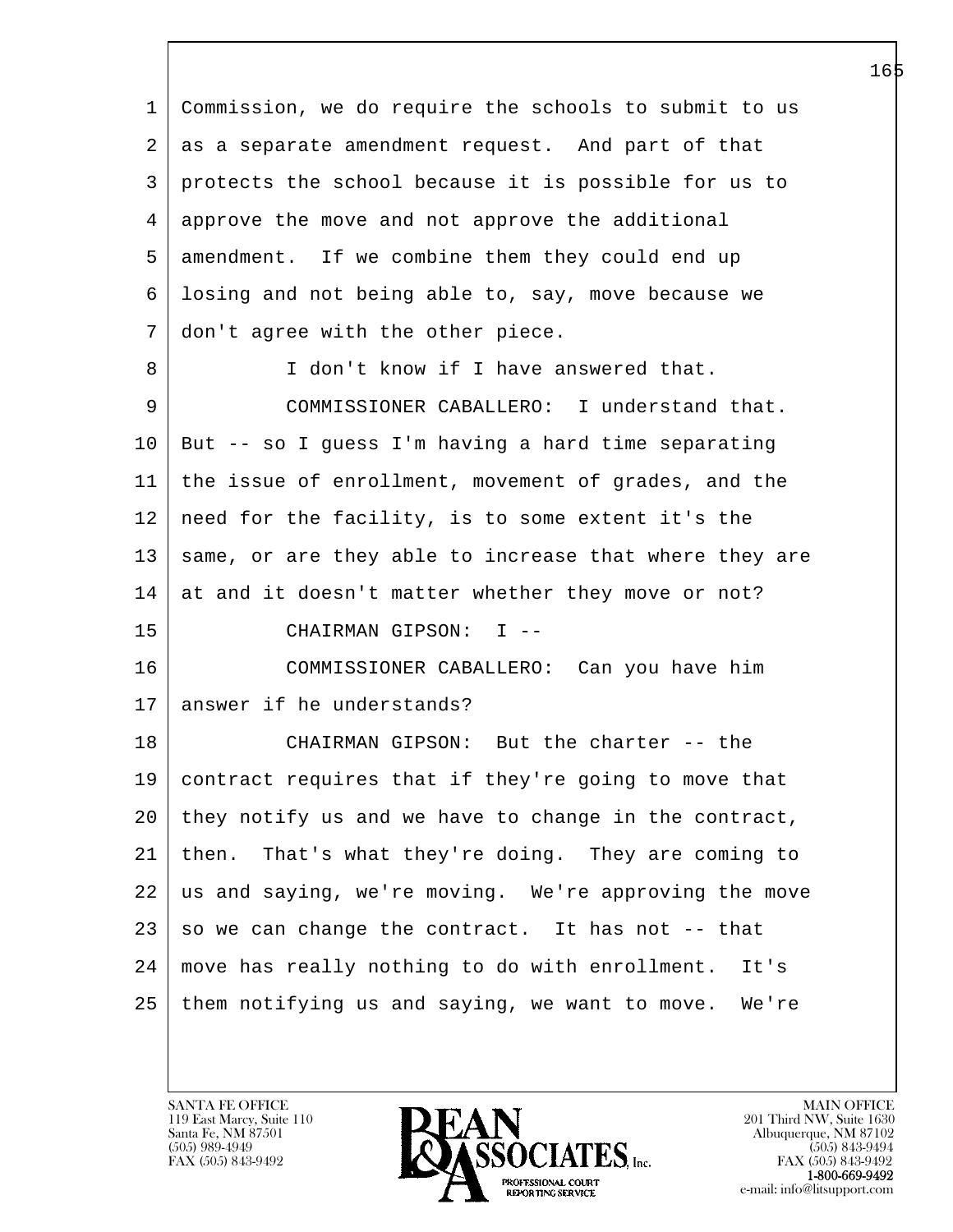l  $\overline{\phantom{a}}$  1 requesting you allow us to move. But it has nothing 2 to do with the issue of enrollment. It's a separate 3 issue. We want to move. Let us move. 4 | MR. JUSTIN BAIARDO: Right. 5 CHAIRMAN GIPSON: That's what this amendment 6 is purely dealing with. 7 MR. JUSTIN BAIARDO: Yes. I mean, it's -- 8 it comes down to the expiration of our current lease. 9 We will have to change facilities and that's -- we're 10 in a temporary facility right now because our previous 11 lease expired, and so we're looking to -- we finalized  $12$  a new lease at the new facility, so it's not about 13 expanding more than it is about finding a more 14 permanent location. 15 COMMISSIONER CABALLERO: Okay. 16 CHAIRMAN GIPSON: Commissioners, any other 17 -- I just have a question. I'm looking at in our 18 documents the minutes, but I don't see signed minutes. 19 The minutes that you provided, looking through them 20 quickly, are -- do they reference the move or are they 21 referencing something else, because I see one set of 22 minutes here. 23 COMMISSIONER ARMBRUSTER: Ralph Montano 24 moved to approve the move. 25 CHAIRMAN GIPSON: To move, but there's no

119 East Marcy, Suite 110<br>Santa Fe, NM 87501

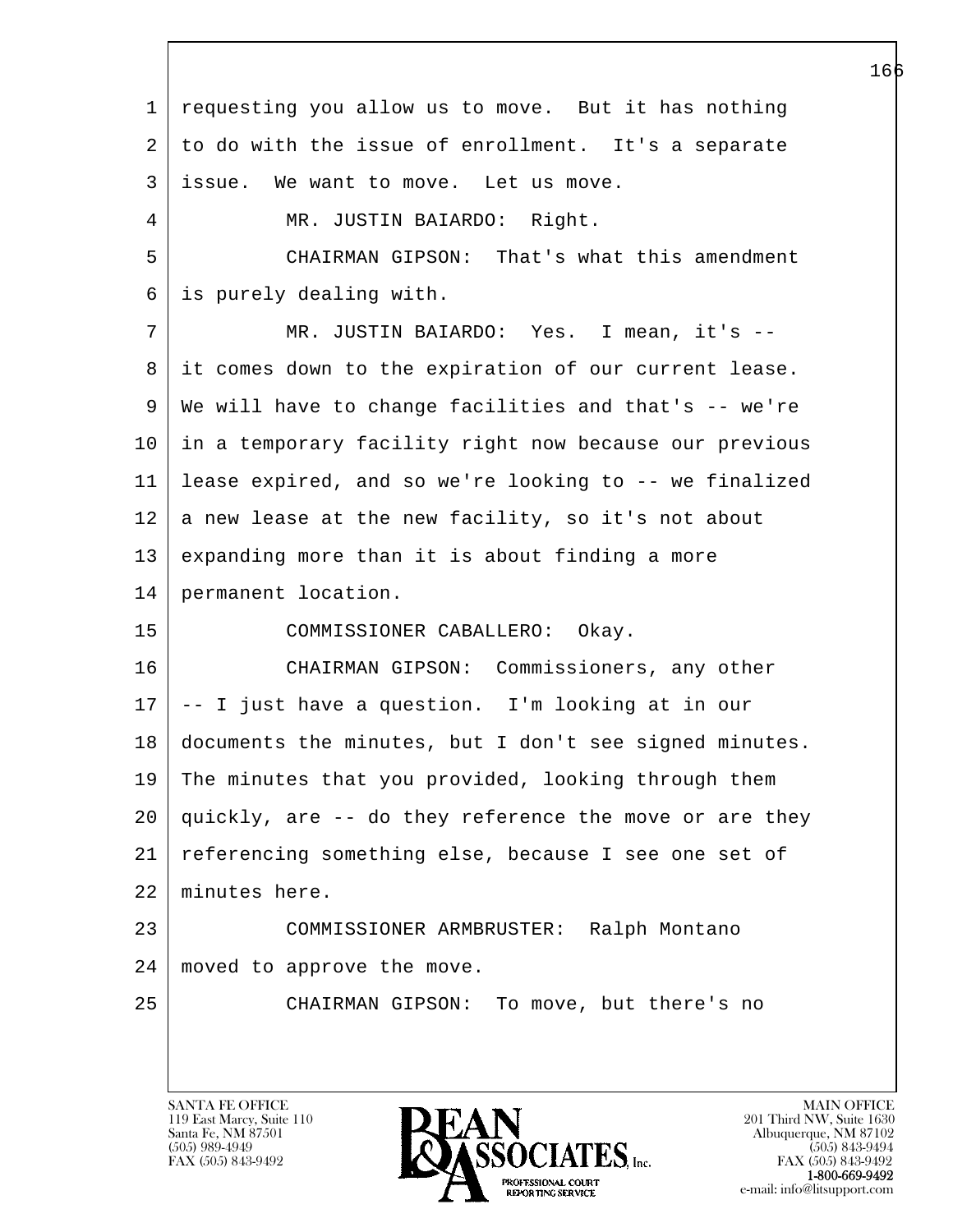l  $\overline{\phantom{a}}$ 1 | signed minutes provided. 2 That's -- I'm just -- you know, that's just 3 a little housekeeping thing because that would have to 4 be included in our motion if we don't have signed 5 minutes. 6 MR. JUSTIN BAIARDO: Okay. I can -- 7 CHAIRMAN GIPSON: I'm just questioning. 8 | MR. JUSTIN BAIARDO: Absolutely. 9 CHAIRMAN GIPSON: Is that correct, that 10 there's been no additional submission of signed 11 minutes for the governance council? 12 MR. JUSTIN BAIARDO: Yes. The governance, 13 our board president signed a lease. I don't believe 14 he signed the minutes confirming that, but we can 15 provide that in short order. 16 | MS. POULOS: I believe, Madame Chairwoman, 17 this may be a question of about how your board 18 indicates that it has approved its minutes and does it 19 have a signed acknowledgement that those have been 20 | officially approved by your board, and if not, 21 potentially the suggestion that they should. 22 CHAIRMAN GIPSON: I guess -- and that's what 23 I mean, a clarifying. I don't -- we don't have 24 | approved minutes from this governance council meeting,  $25$  and that's more what we would need. I was referring

119 East Marcy, Suite 110<br>Santa Fe, NM 87501

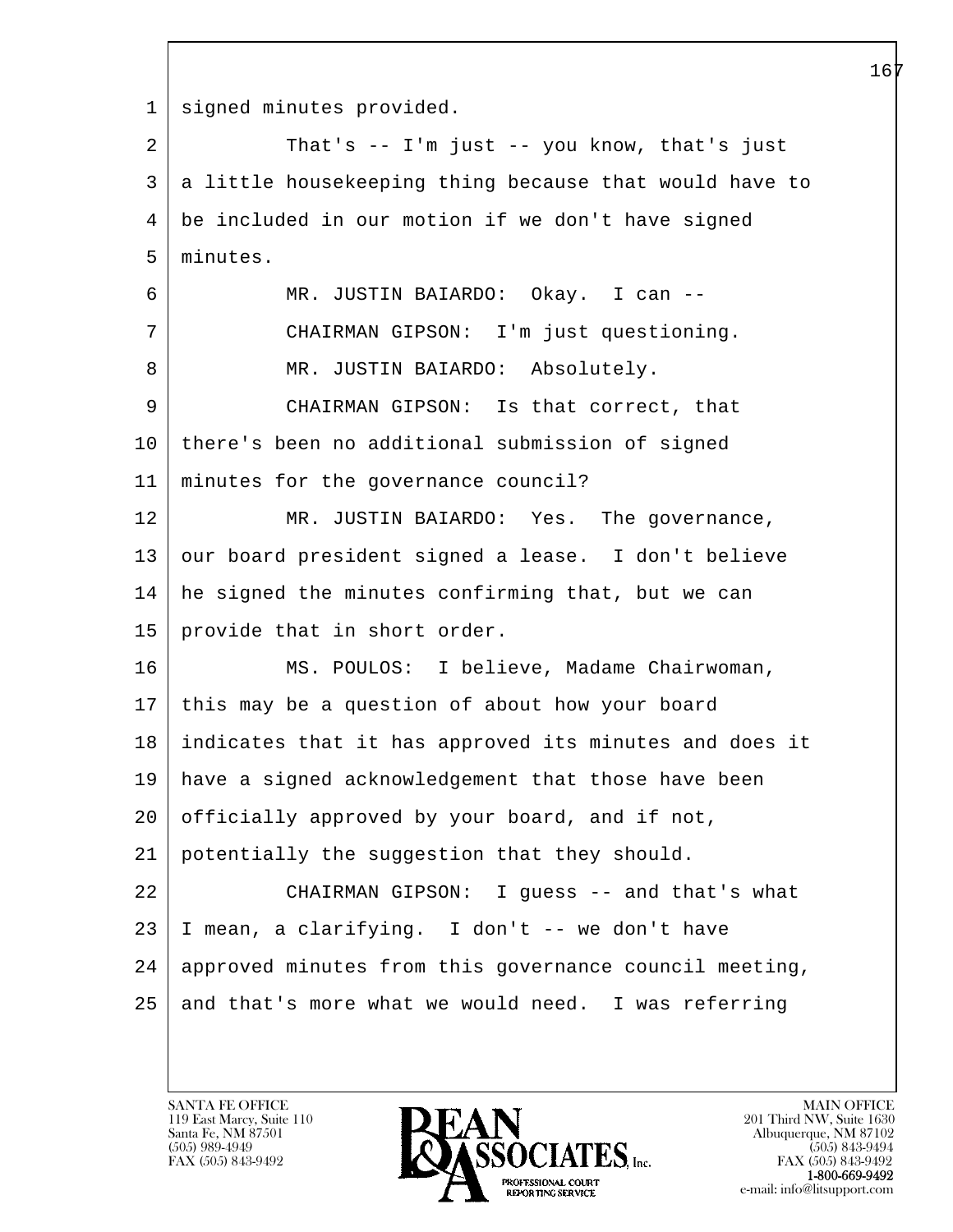l  $\overline{\phantom{a}}$  1 to it as signed, but we would need documentation that 2 | these minutes have been approved. 3 MR. JUSTIN BAIARDO: The December meeting, 4 they typically approve the minutes from the previous 5 meeting at the next meeting, so I would have to get 6 those to you. 7 CHAIRMAN GIPSON: Okay. All right. Thank 8 you. 9 Commissioners, any other -- Commissioner 10 Crone. 11 COMMISSIONER CRONE: Madame Chair, on the 12 first page, right in the middle there is a paragraph, 13 "This amendment can be proposed as contingent based on 14 the approval of financial terms of the transaction." 15 CHAIRMAN GIPSON: I'm sorry, could you show  $16 \mid me --$ 17 | COMMISSIONER CRONE: The very first page. 18 CHAIRMAN GIPSON: Okay. 19 COMMISSIONER CRONE: Right in the middle, 20 that paragraph in the middle, last sentence. 21 CHAIRMAN GIPSON: Okay. Thank you. 22 Director? 23 | MS. POULOS: Madame Chairwoman, 24 Commissioners, that language is included by the school 25 on the rationale, so if you look at page 7 of your

119 East Marcy, Suite 110<br>Santa Fe, NM 87501

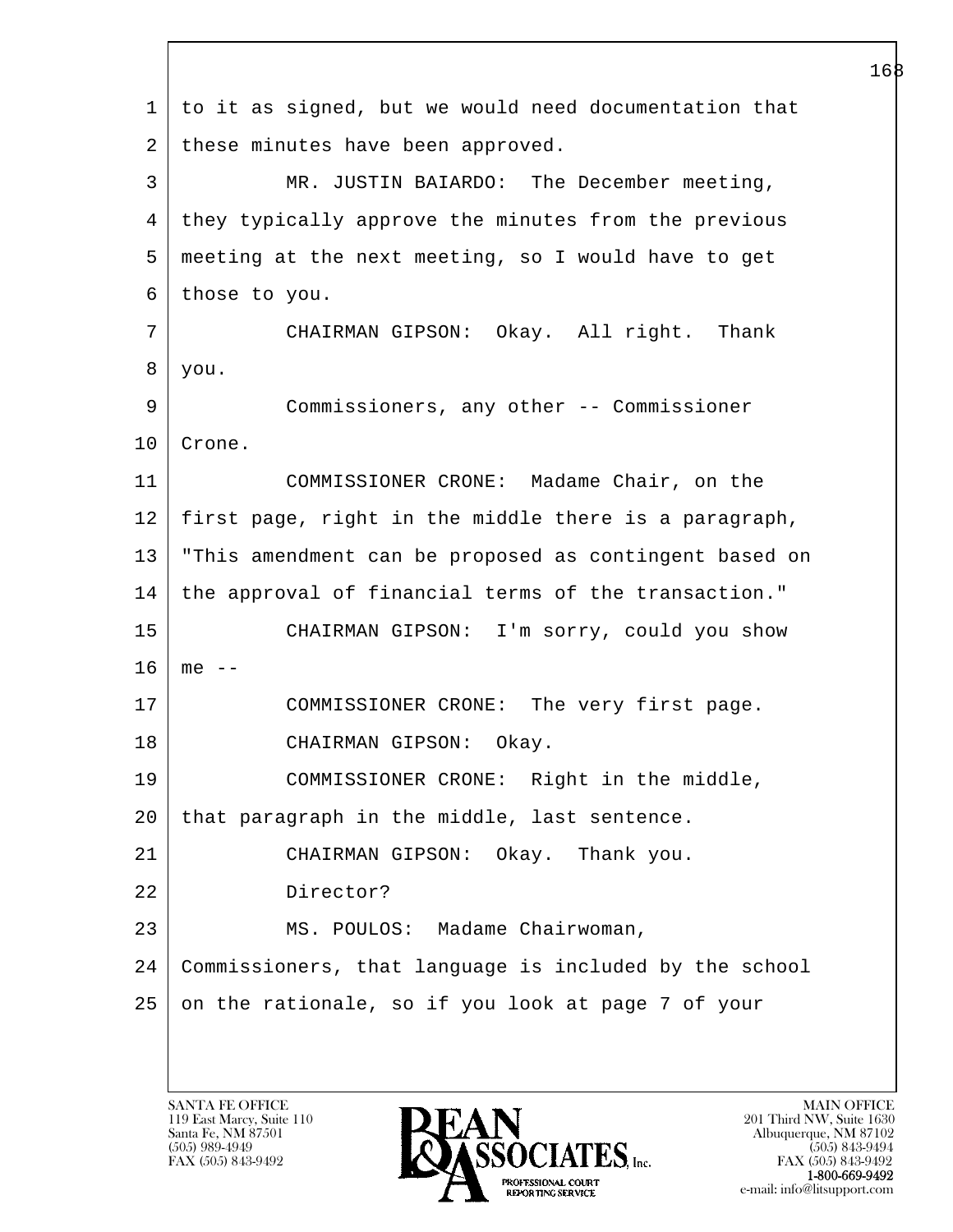| $\mathbf 1$ | material, which is the amendment request form, that is |
|-------------|--------------------------------------------------------|
| 2           | language that they have included in their rationale    |
| 3           | for the amendment request.                             |
| 4           | COMMISSIONER JOHNSTON: Madame Chair?                   |
| 5           | CHAIRMAN GIPSON: Commissioner Johnston.                |
| 6           | COMMISSIONER JOHNSTON: Thank you. Point of             |
| 7           | clarification for myself. There's a need to move       |
| 8           | because the original lease has expired. A site has     |
| 9           | been identified. The school is working with PSFA. We   |
| 10          | know that there is an E-Occupancy certificate there,   |
| 11          | but we do not have a copy of it. The lease -- the      |
| 12          | lease has been signed but we do not have a copy of it. |
| 13          | My -- my thought would be, is that we should table     |
| 14          | this until we have the documentation so that we have a |
| 15          | complete picture of everything that is required for    |
| 16          | the move.                                              |
| 17          | CHAIRMAN GIPSON: Well, I'll say that prior             |
| 18          | to this we have never had eyes on leases. That's --    |
| 19          | if PSFA has had a concern about a lease, they have     |
| 20          | identified that to us and communicated that. But we    |
| 21          | have -- we have not required to see the lease. That's  |
| 22          | up to PSFA to review it and sign off on it, and I have |
| 23          | to trust school that they say they have. And           |
| 24          | Commissioner Peralta sitting on that board has         |
| 25          | received the information that the E-Occupancy has been |
|             |                                                        |

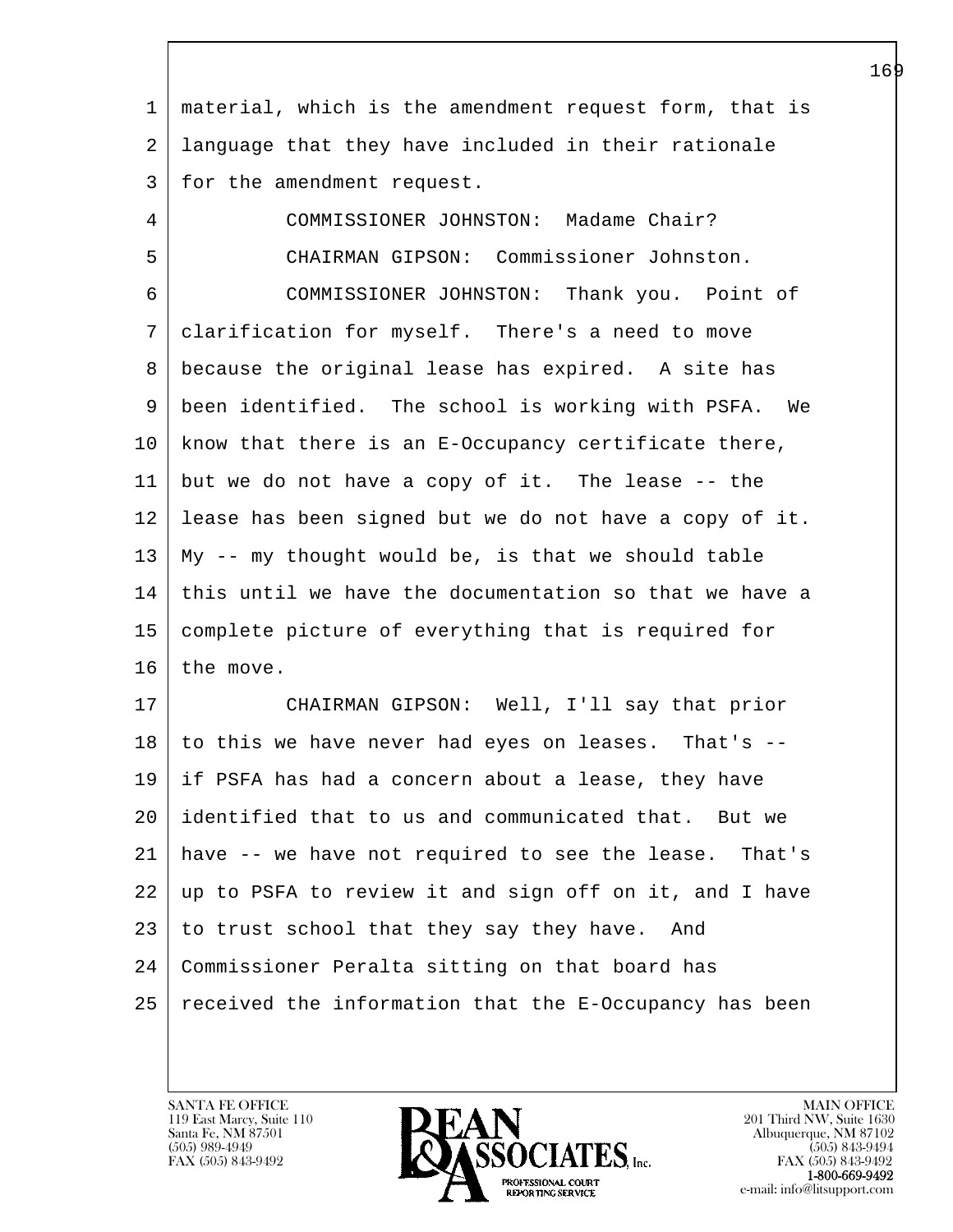l  $\overline{\phantom{a}}$  1 authorized. It's just a matter of it being in the 2 mail in all likelihood at this point in time. 3 And I think the concern is that the lease 4 expires at the end of January? 5 MR. JUSTIN BAIARDO: Right. 6 CHAIRMAN GIPSON: So if they come back in 7 February they are in the parking lot. 8 COMMISSIONER JOHNSTON: So, okay. So the 9 lease that you currently have expires -- the temporary 10 lease? 11 | MR. JUSTIN BAIARDO: Correct. 12 COMMISSIONER JOHNSTON: Okay. And you don't  $13$  yet -- do you have the lease on the new building? 14 MR. JUSTIN BAIARDO: We do. We have had 15 it -- that was the one voted in or approved in 16 November. 17 COMMISSIONER JOHNSTON: Okay. All right. 18 | MR. JUSTIN BAIARDO: And at that point 19 that's when the construction commenced for the 20 sprinklers to be installed in the building. The lease 21 had to be in place before that began. 22 COMMISSIONER JOHNSTON: Okay. And we did 23 have a lease this morning in our packet that we talked 24 about extensively, and so that's what was triggering  $25 \mid me --$ 

119 East Marcy, Suite 110<br>Santa Fe, NM 87501

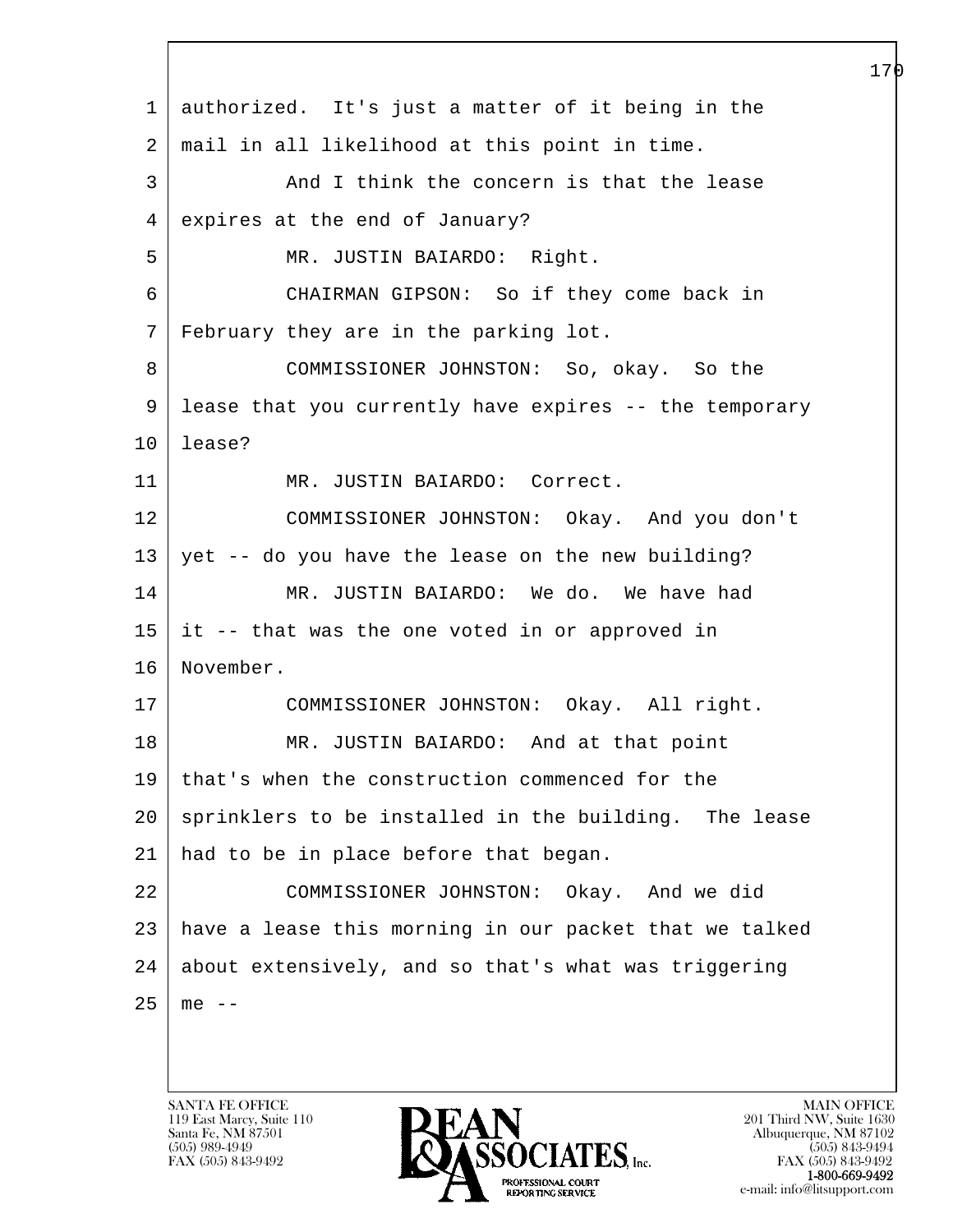l  $\overline{\phantom{a}}$  1 CHAIRMAN GIPSON: Right. Traditionally we 2 don't have copies of leases. 3 COMMISSIONER JOHNSTON: Okay. Thank you 4 | very much. 5 CHAIRMAN GIPSON: If the school provides a 6 copy of the lease then it gets into the documentation, 7 but traditionally we don't see the leases, in getting 8 into the roots of a lease per se, unless PSFA has 9 indicated a concern. 10 Commissioner Toulouse. 11 COMMISSIONER TOULOUSE: Madame Chair, for 12 the information of the newer members, we knew this 13 change was coming. We knew. This school has kept us 14 up. This is not an example of when we get a school 15 coming in here, in fact, and, oh, we moved last month. 16 Can you approve it? Or else, we're moving tomorrow 17 and can you approve it? This is one where the 18 facility they were in, in the Northeast Heights, that 19 lease ended, they moved to the West Side, and 20 temporarily until they could get this done -- so we 21 have been aware this would be coming. Welcome to my 22 district. That adds another school to my district.  $23$  So  $-$ 24 CHAIRMAN GIPSON: Are you related to anyone 25 in that school district?

119 East Marcy, Suite 110<br>Santa Fe, NM 87501



FAX (505) 843-9492 FAX (505) 843-9492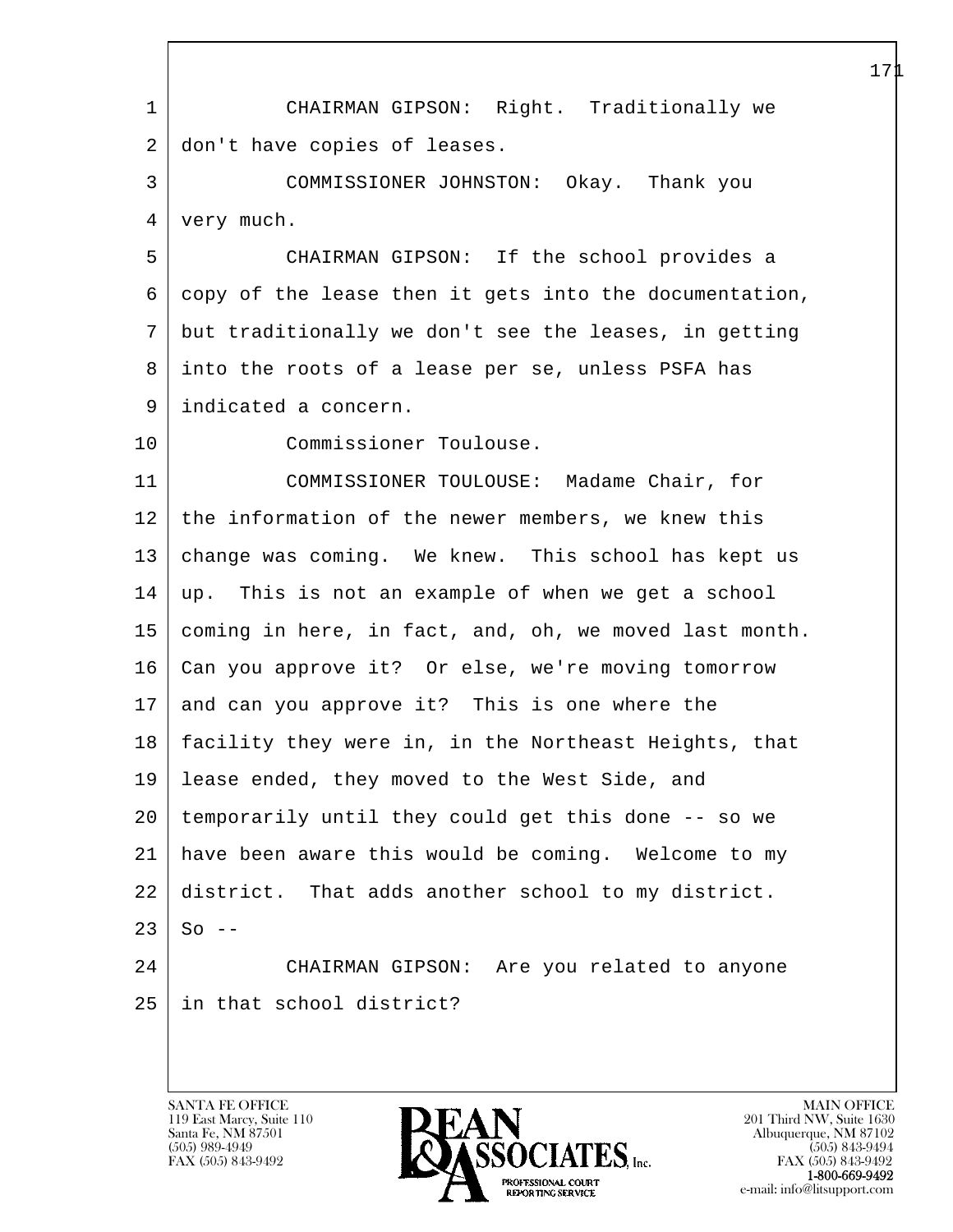l  $\overline{\phantom{a}}$  1 COMMISSIONER TOULOUSE: Not to my knowledge. 2 You know, I -- again, my father has 98 first cousins 3 or had, so I could well, but they would not be close 4 enough that I would have a relationship with them.  $5$  So, thank you. 6 CHAIRMAN GIPSON: Thank you. And I do 7 believe -- and thanks for that reminder, that this was 8 a temporary move out of the area that you wanted to be 9 in, and now you have the opportunity to go back to the 10 area that you originally intended to service that 11 community. 12 MR. JUSTIN BAIARDO: Correct. 13 CHAIRMAN GIPSON: All right. Commissioners, 14 | any other questions? 15 I will entertain a motion, and I do believe  $16$  -- I'm not sure -- on page 5 there are -- there are 17 examples of motions. 18 I will do it. 19 | I move to approve the amendment request 20 presented by Explore Academy requesting to amend 21 Section 8.0(a), page 38, facility terms of its 22 contract, with the condition that prior to occupancy 23 the school must provide documentation to demonstrate 24 the proposed facility and lease meet all statutory 25 requirements found in 22-8B-4.2, with certification

119 East Marcy, Suite 110<br>Santa Fe, NM 87501

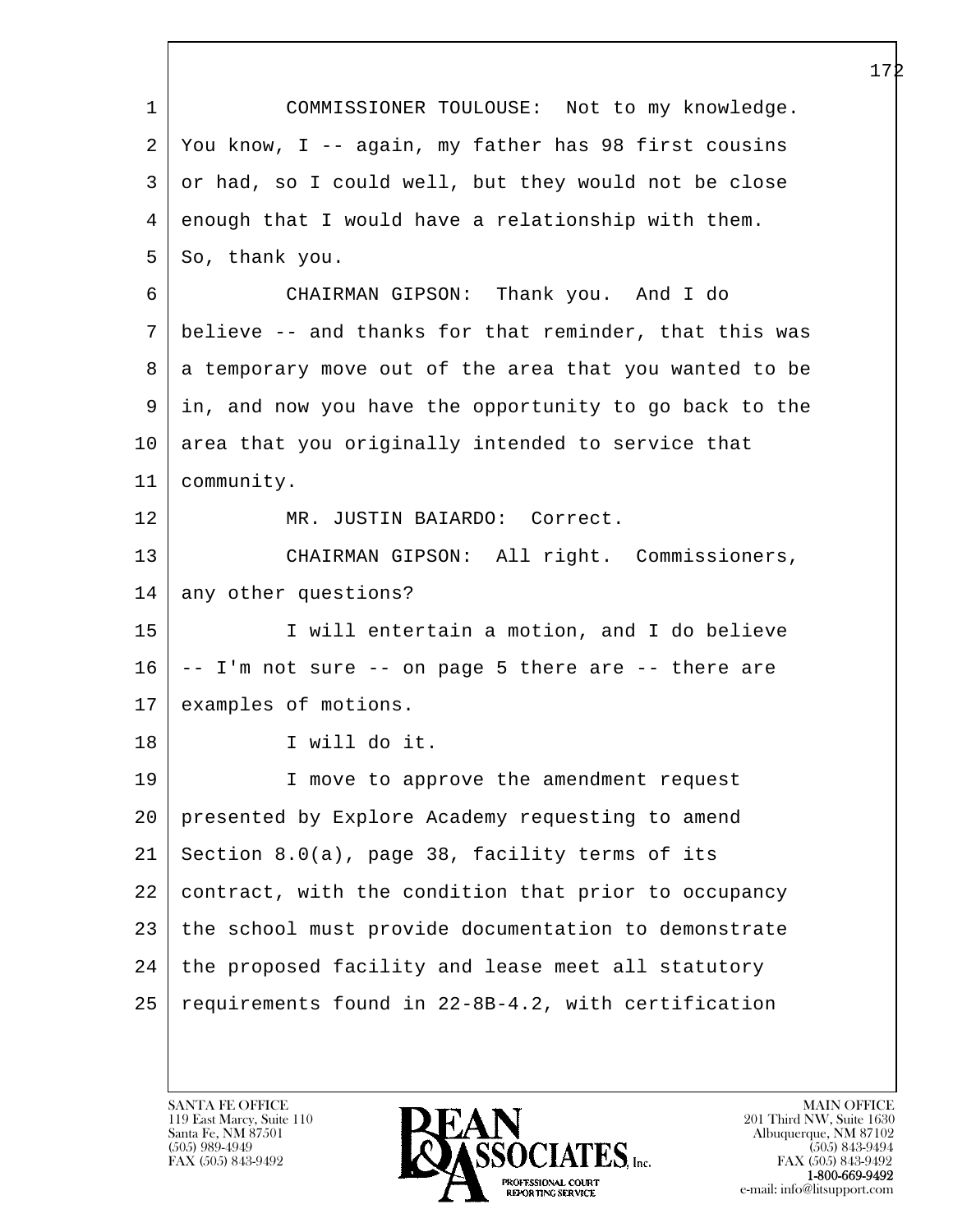l  $\overline{\phantom{a}}$ SANTA FE OFFICE MAIN OFFICE MAIN OFFICE MAIN OFFICE MAIN OFFICE 119 East Marcy, Suite 110<br>Santa Fe, NM 87501 Santa Fe, NM 87501 Albuquerque, NM 87102 173 1 from PSFA. 2 COMMISSIONER TOULOUSE: And I second. 3 CHAIRMAN GIPSON: And a copy of the approved 4 minutes from your governance meeting. 5 COMMISSIONER TOULOUSE: Madame Chair, I'll 6 second the motion. 7 CHAIRMAN GIPSON: There is a second by 8 Commissioner Toulouse. Any discussion? 9 Seeing none, Commissioner Armbruster? 10 COMMISSIONER ARMBRUSTER: The yes vote to 11 change the location should you choose to do that. 12 That's what you are voting on. 13 Commissioner Conyers? 14 COMMISSIONER CONYERS: Yes. 15 COMMISSIONER ARMBRUSTER: Commissioner 16 Gibson? 17 CHAIRMAN GIPSON: Yes. 18 COMMISSIONER ARMBRUSTER: Commissioner 19 Caballero? 20 COMMISSIONER CABALLERO: Yes. 21 COMMISSIONER ARMBRUSTER: Commissioner 22 | Crone? 23 COMMISSIONER CRONE: Yes. 24 COMMISSIONER ARMBRUSTER: Commissioner 25 Peralta?



FAX (505) 843-9492 FAX (505) 843-9492 1-800-669-9492<br>PROFESSIONAL COURT **EXECUTE EXECUTE:**<br>REPORTING SERVICE e-mail: info@litsupport.com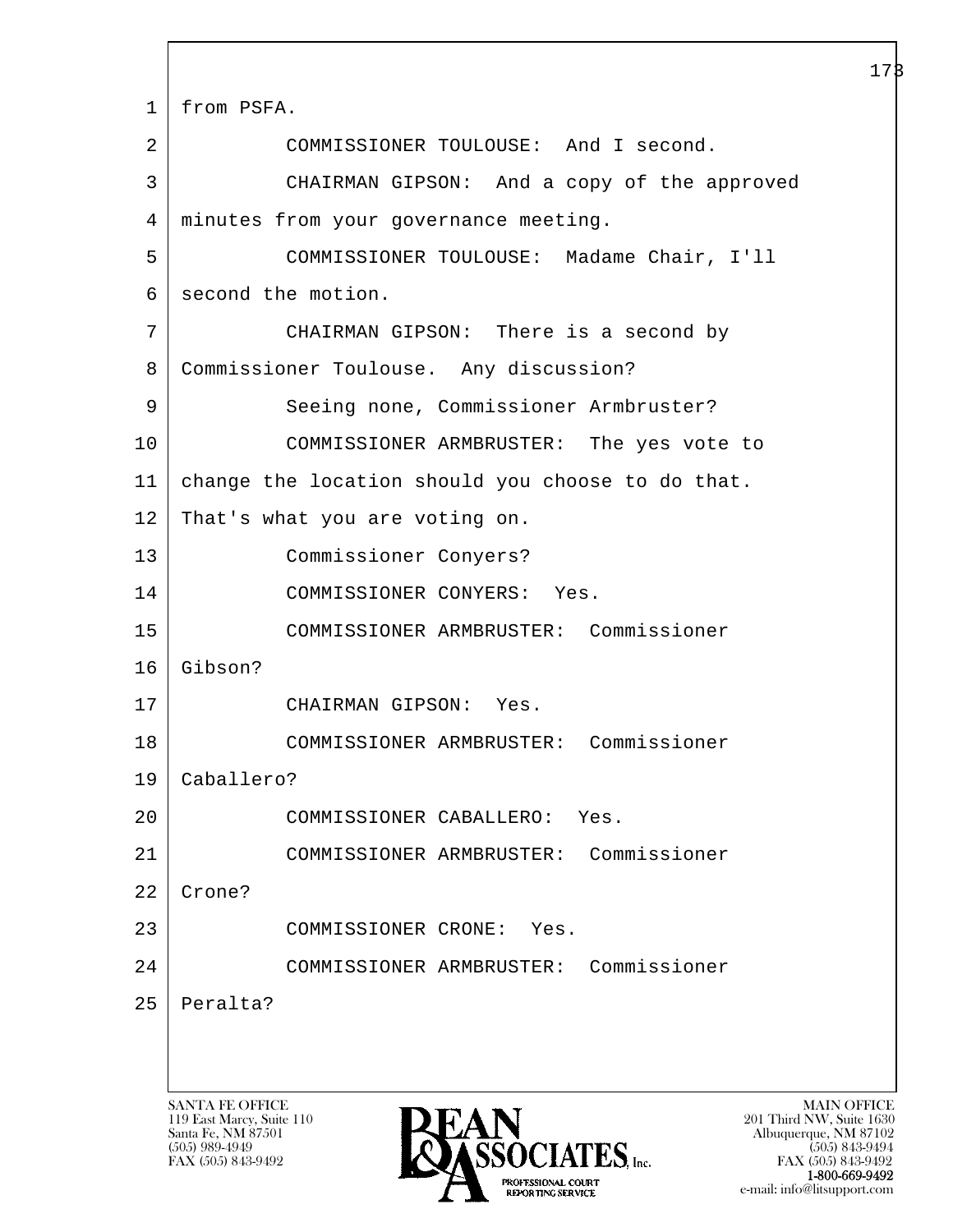l  $\overline{\phantom{a}}$  1 COMMISSIONER PERALTA: Yes. 2 COMMISSIONER ARMBRUSTER: Commissioner 3 Toulouse? 4 COMMISSIONER TOULOUSE: Yes. 5 COMMISSIONER ARMBRUSTER: Commissioner 6 Pogna? 7 COMMISSIONER POGNA: Yes. 8 COMMISSIONER ARMBRUSTER: Commissioner Ruiz? 9 COMMISSIONER RUIZ: Yes. 10 COMMISSIONER ARMBRUSTER: Commissioner 11 Johnston? 12 COMMISSIONER JOHNSTON: Yes. 13 COMMISSIONER ARMBRUSTER: And Commissioner 14 Armbruster votes yes. That's ten, and the motion 15 passes. 16 CHAIRMAN GIPSON: Thank you. Now we are on 17 to the second amendment. 18 | MS. POULOS: Madame Chairwoman, 19 Commissioners, this amendment was in front of the 20 Commissioners, I believe, in November -- December may 21 have been it. And at that time CSD recommended and 22 CSD continues to recommend that this request to add 23 grades 6, 7 and 8 should not be approved at this time.  $24$  Because  $22 - 2E - 4(E)$ , of the New Mexico Statutes 25 annotated states that a school that has earned a D or

119 East Marcy, Suite 110<br>Santa Fe, NM 87501

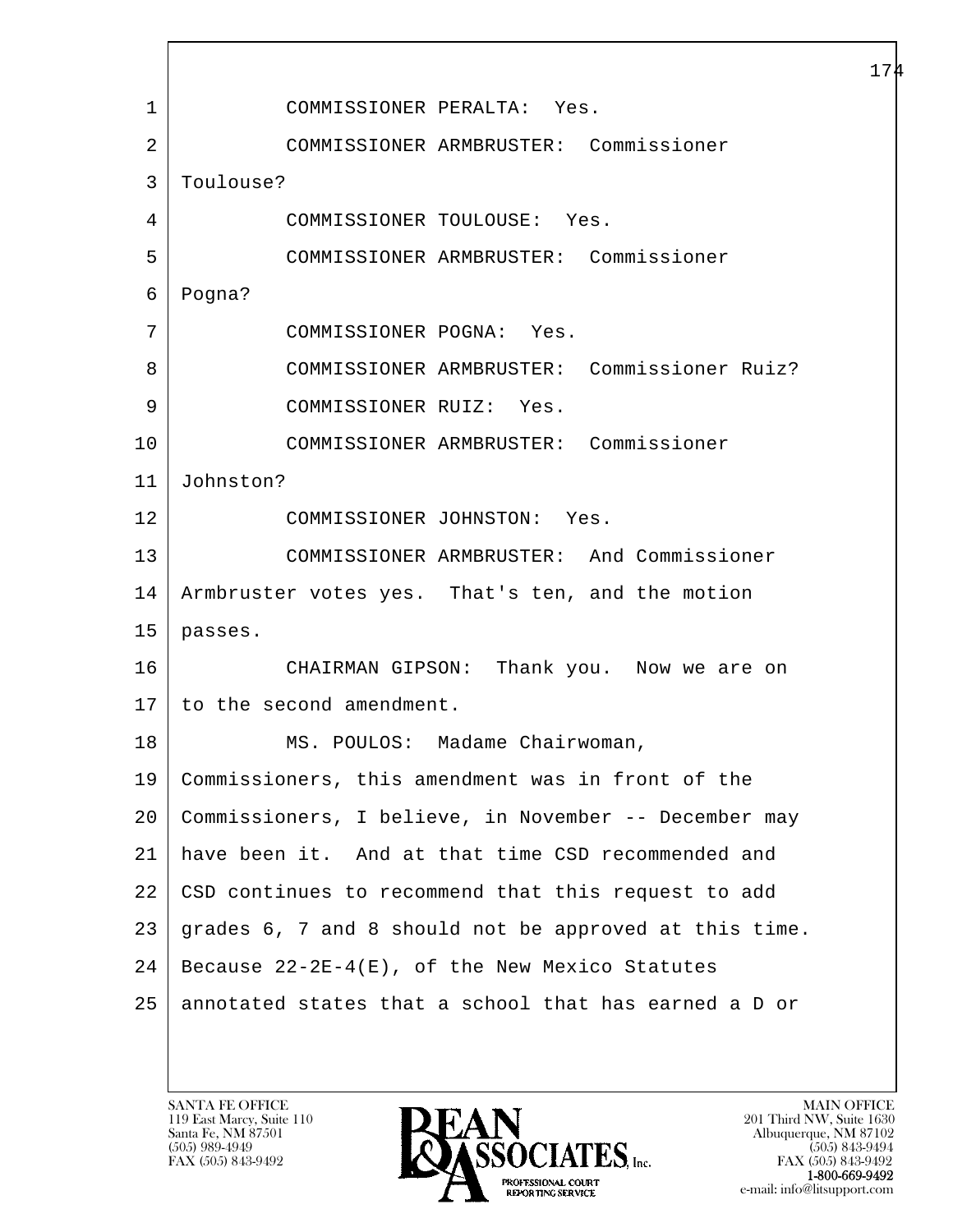l  $\overline{\phantom{a}}$  1 F letter grade must prioritize resources towards 2 proven programs and methods linked to improve student 3 achievement until a school earns a grade of C or 4 better for two consecutive years. 5 At that time CSD noted, and we continue to 6 note that the move from a D letter grade in their 7 first year to an A is certainly commendable and should 8 be commended. It's certainly the result of hard work 9 to do that, but ultimately it's important to ensure, 10 and the statute presumes that it's important to ensure 11 that that improved performance is maintained. 12 And so CSD does recommend that this be 13 reconsidered when the school receives another letter 14 grade that can show they have had the sustained 15 academic achievement for their students, but at this 16 time recommends that the school not expand. 17 CHAIRMAN GIPSON: Thank you. 18 | MR. JUSTIN BAIARDO: I would like to -- I 19 feel like I'm compelled to state my case. 20 I feel like it is in the best interests of 21 Explore Academy to become a school that serves grades 22 6 to 12, and there's a few reasons for that if I may 23 | take some time to expand. 24 The model that we used is all about student 25 | choice, lots and lots of student choice. We take

119 East Marcy, Suite 110<br>Santa Fe, NM 87501

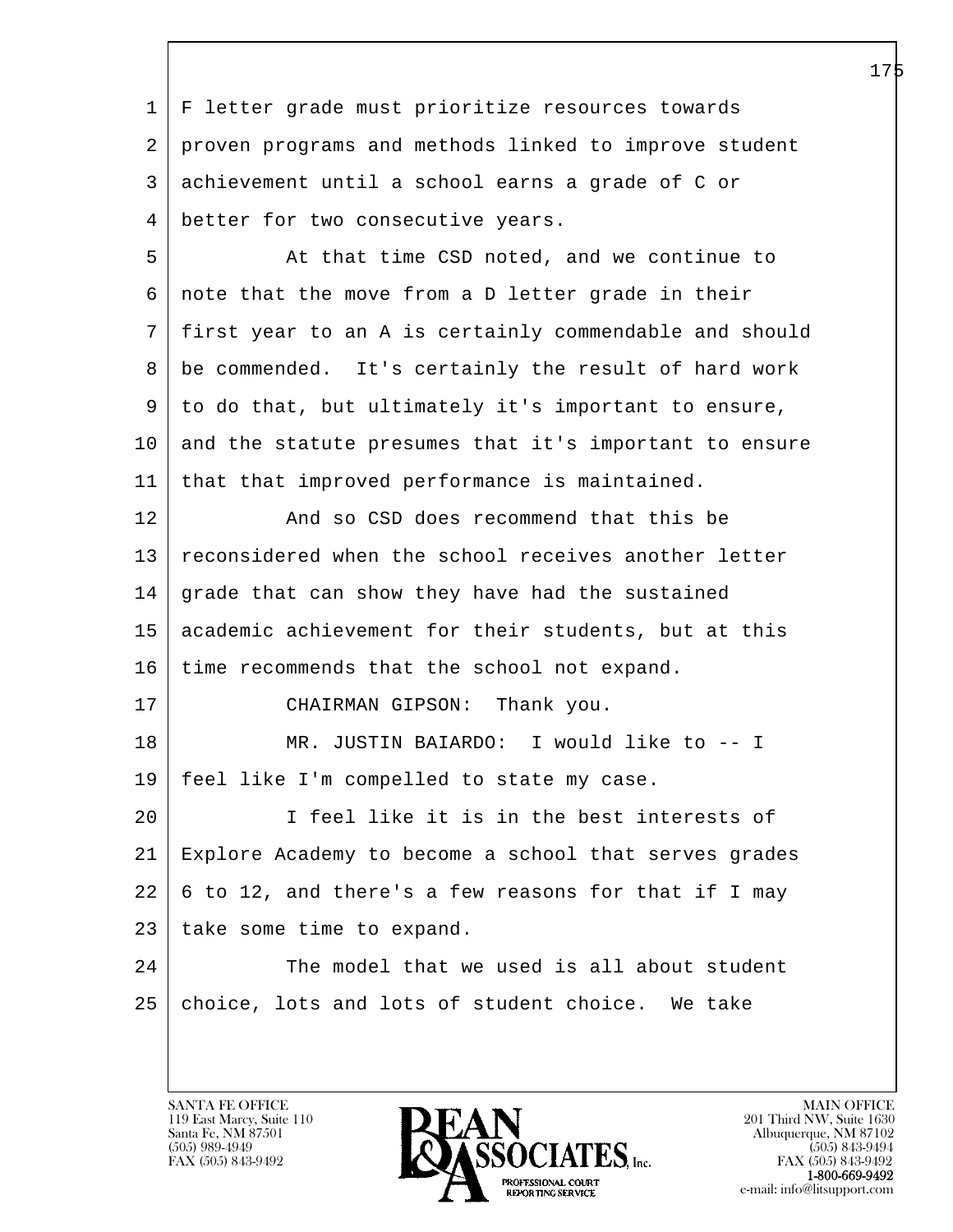1 traditional classes and divide them into month-long 2 | thematic seminars where students can choose the manner 3 in which they want to learn. We currently offer over 4 700 different themes or flavors, we call them, from 5 which students can choose to complete their graduation 6 requirements. That's the academic novelty of the 7 school.

8 Aside from that, though, and I think more 9 pertinent to today's discussion are the academic 10 standards that we hold for our students and the 11 expectations, which are exceptionally high. And it 12 is -- for each month-long seminar that we do offer, 13 students must pass each standard in the class with an 14 80 percent or better, which means we require students 15 to know everything they are required to know, which 16 may not seem like a novel concept, but it is, in fact. 17 And as they move through their education with us there 18 are no gaps in their understanding. We feel that's an 19 important part of building a comprehensive student.

l 20 This is why we feel we also need to build a 21 more solid foundation bringing in students at younger 22 ages. And I can speak from this, from the perspective 23 of both a middle school and high school teacher. As a 24 former middle schoolteacher I can testify to the 25 degree to which students have very little

119 East Marcy, Suite 110<br>Santa Fe, NM 87501

 $\overline{\phantom{a}}$ 



FAX (505) 843-9492<br>1-800-669-9492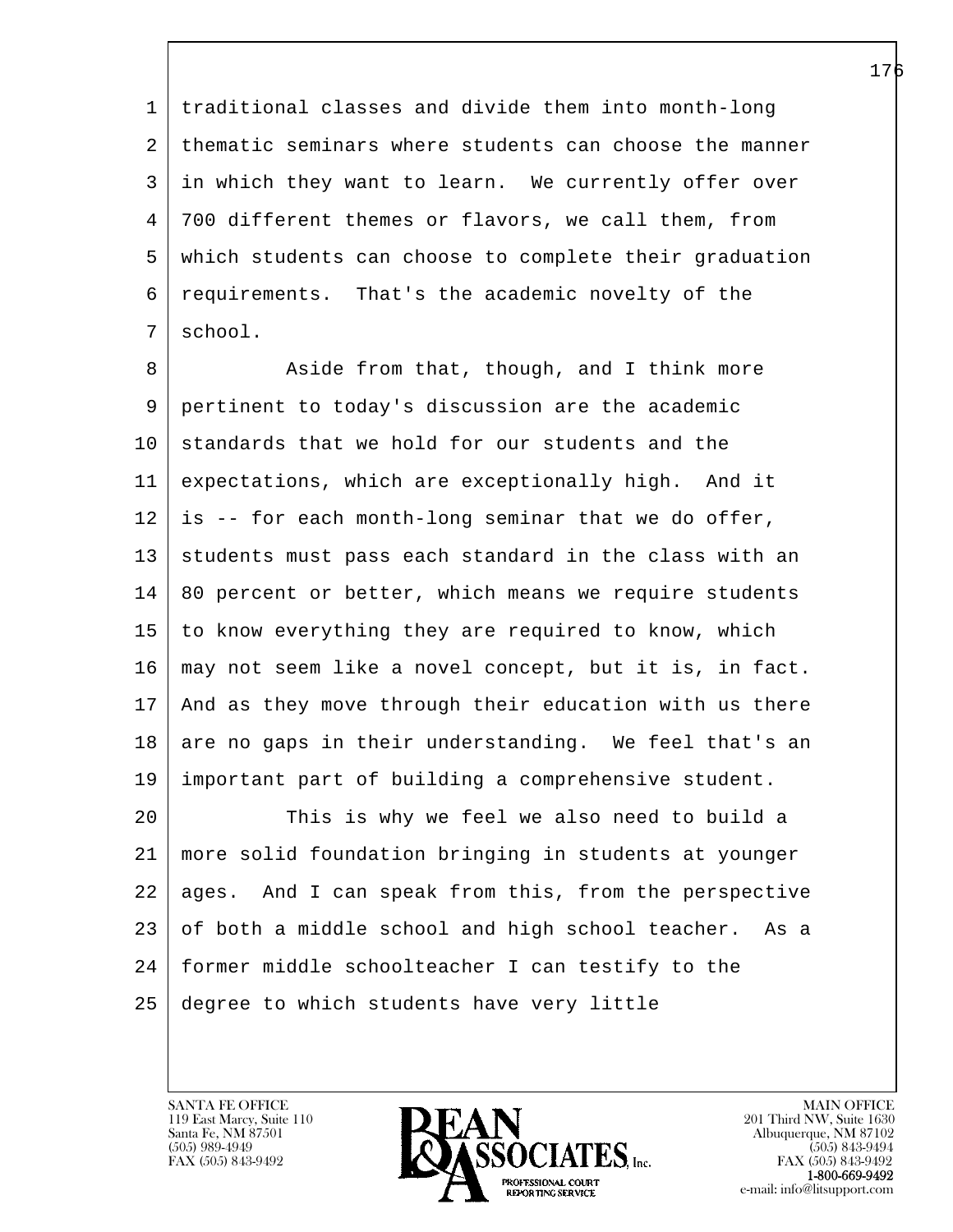1 accountability in what they learn at the middle school 2 level. Unlike high school, it takes a significant 3 action to hold a student back in middle school. This 4 can be a time where significant gaps and understanding 5 are formed and can build. It is one of the most 6 academically developmental periods in the life of a 7 child, yet with little accountability.

8 This is not to omit the importance of a 9 social environment, which is equally important, and 10 significantly contributes to academic success. We 11 provide an environment at Explore Academy which is one 12 of acceptance, tolerance and safety for all our  $13$  students, one which is -- one which students 14 overwhelmingly describe to outsiders as feeling like a 15 family.

l 16 Academically, however, what we feel we have 17 seen from new students, both transfer students and 18 | those entering 9th grade are gaps. And this is not 19 fault of the schools but rather the fault of the 20 | system. As a high school teacher, I know all too well 21 that a student can pass a given unit, fail another 22 unit, and yet average out to a passing final grade, 23 which is then deemed proficient in all the standards 24 covered within that course. And we feel that is 25 irresponsible, and that was one of the rationales in

119 East Marcy, Suite 110<br>Santa Fe, NM 87501

 $\overline{\phantom{a}}$ 

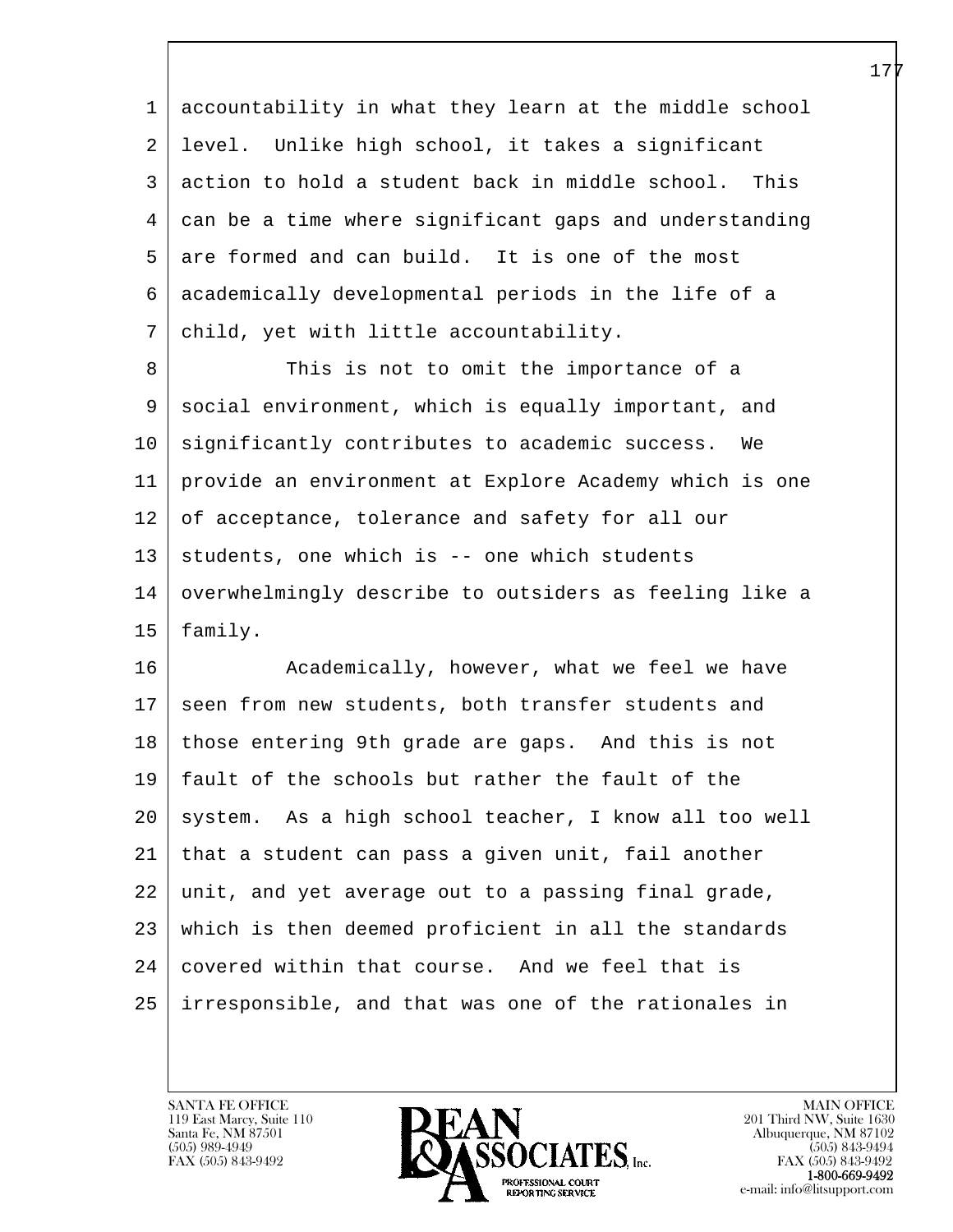1 the charter when we first proposed it.

2 Comparing that to our model where students 3 must pass each standard before moving on, we feel that 4 what will continue to set us apart and allow us to 5 approve academically is this level of accountability, 6 given that as they progress through our curriculum we 7 know that each student knows all the prerequisite 8 | concepts.

l 9 As a college prep school and preparing our 10 students for success in college, we're well aware of 11 the concerning rate of students entering remedial 12 | classes when starting college, and we take that very 13 | seriously. This is a part of our motivation that 14 keeps our standards higher. Yet, I see a very similar 15 trend taking place at the middle school level with 9th 16 | graders entering into the high school system. I 17 | respect the PEC's recommendation to have us wait, 18 however, I'm compelled to continue to argue for this 19 amendment to help improve education for students 20 within our schools, but at a younger age. There's a 21 considerable contingent of students with younger 22 siblings who want to see an Explore Academy middle 23 | school, as well as a growing number of parents who  $24$  come to us out of the blue requesting that we offer a 25 similar program for their middle school students.

119 East Marcy, Suite 110<br>Santa Fe, NM 87501

 $\overline{\phantom{a}}$ 

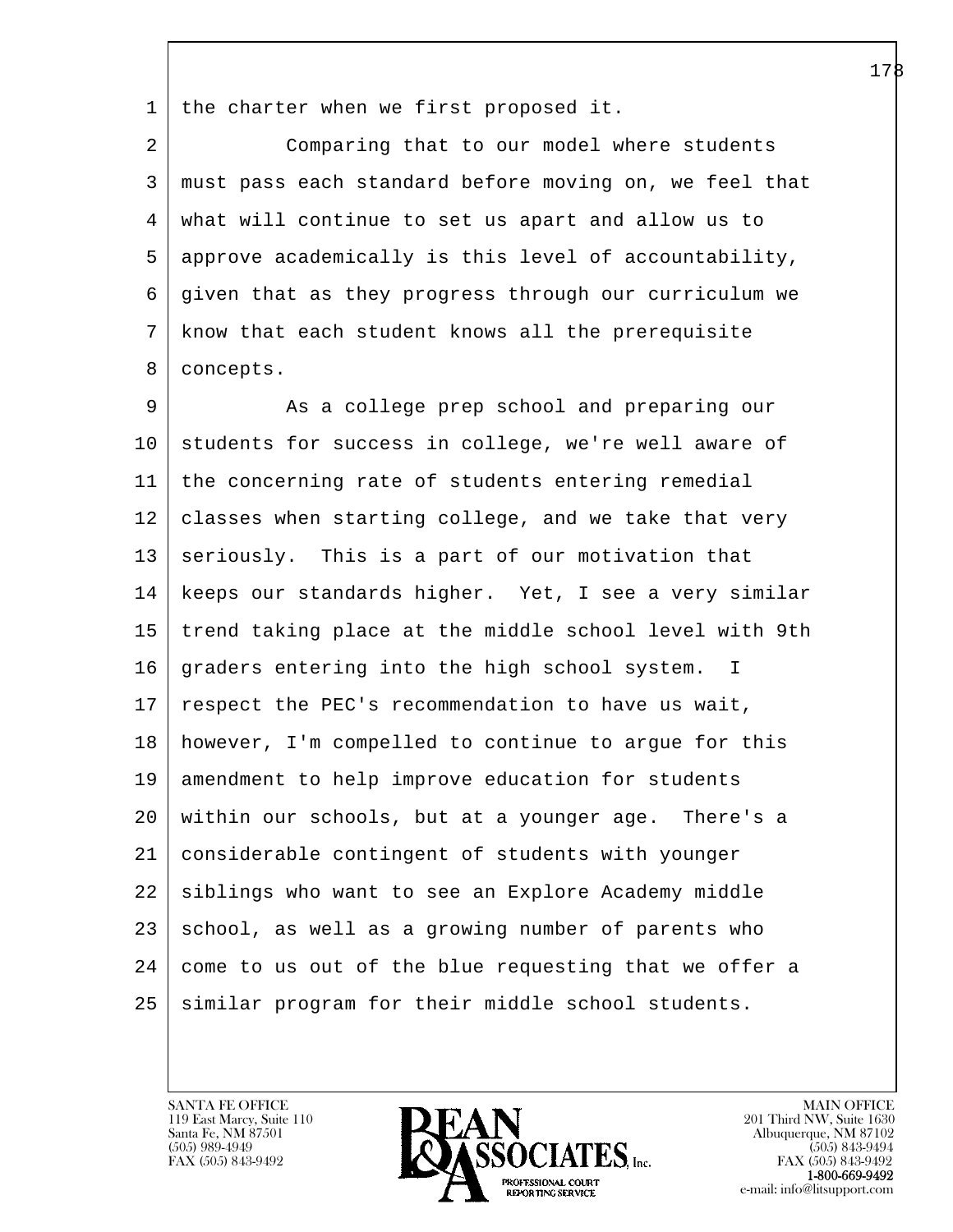| 1  | I understand that the recommendation                   |
|----|--------------------------------------------------------|
| 2  | is referring in large part to our letter grade from    |
| 3  | the previous year. And $I$ -- we did have a D rating   |
| 4  | that year. However, I am compelled to also mention     |
| 5  | that with no growth data, after the first year of      |
| 6  | school, 50 percent of our data, which was based on     |
| 7  | growth, came from data that was outside of our school, |
| 8  | and yet, I don't really feel like that was             |
| 9  | representative of actually how we did in our first     |
| 10 | year, which for a first year of school we did very     |
| 11 | well. So 50 percent of our score came from data that   |
| 12 | was not our own. I'm not sure that we could have       |
| 13 | shown results higher than what we actually did         |
| 14 | demonstrate.                                           |
| 15 | I also understand that this recommendation             |
| 16 | and some of the discussion that took place back in     |
| 17 | November spoke of waiting a year to have us stabilize. |
| 18 | However, in all honestly, we are not looking to        |
|    | 19   stabilize just yet. I feel we can do better. Just |
| 20 | after our second year of operation we are the 6th      |
| 21 | ranked school among secondary charter schools, and we  |
| 22 | are proud of that, yet we want to continue to improve  |
| 23 | and we feel like this amendment and the expansion of   |
| 24 | grade levels and offering an Explore Academy           |

25 curriculum to younger students will allow us to build

l  $\overline{\phantom{a}}$ 

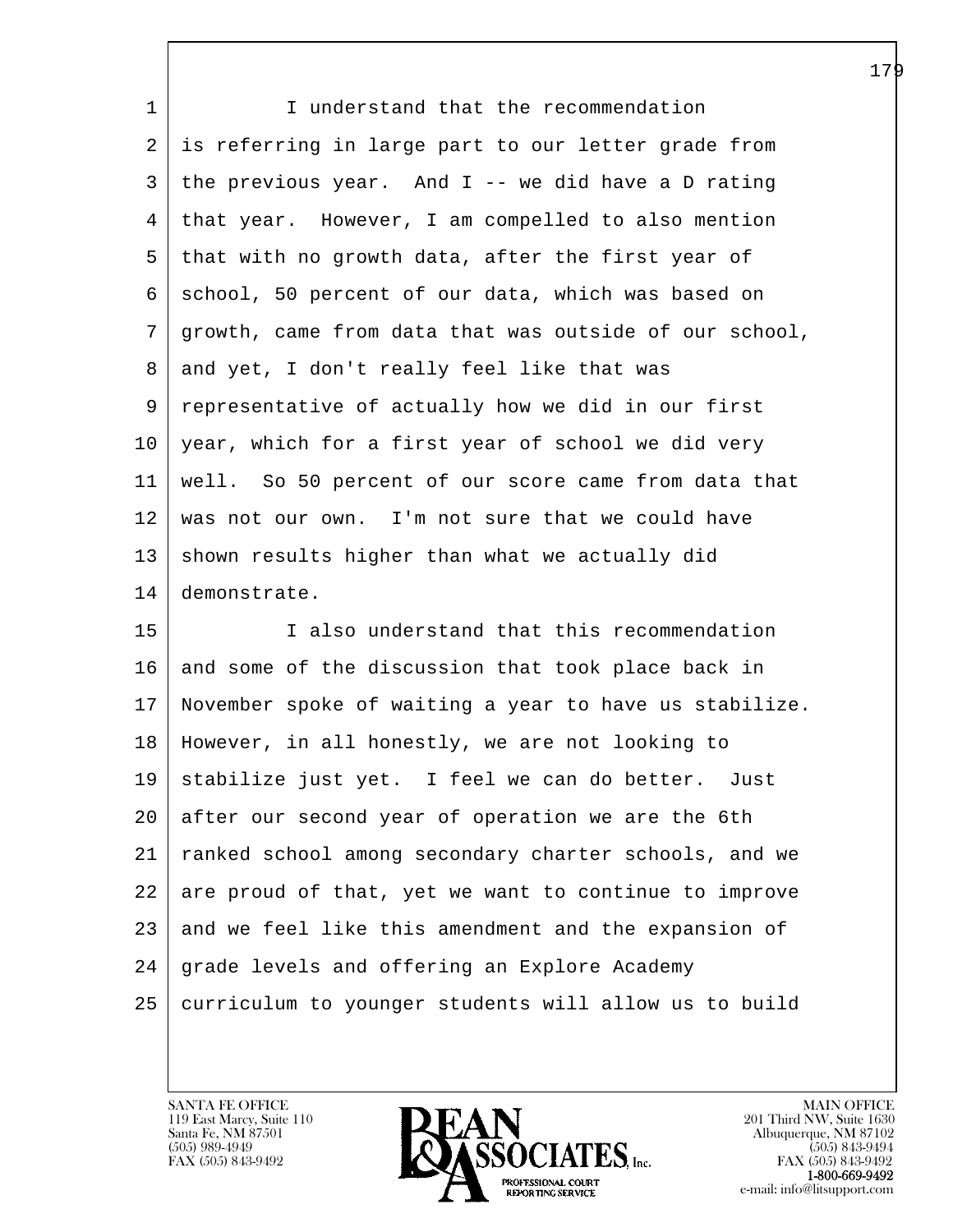| 1  | a more solid foundation and allow us to be, what we    |
|----|--------------------------------------------------------|
| 2  | feel, be doing a greater service to more students      |
| 3  | across a broader grade range.                          |
| 4  | Thank you.                                             |
| 5  | CHAIRMAN GIPSON: I just have a quick                   |
| 6  | question before -- you have got 181 students right     |
| 7  | now? And I know your cap is for 500. What's your       |
| 8  | anticipation with what your enrollment would be with   |
| 9  | the -- with the grade expansion, and are you limited   |
| 10 | to the 181 now just because of your lease?             |
| 11 | MR. JUSTIN BAIARDO: We are not. We had two             |
| 12 | good years of growth in our first year, and our second |
| 13 | year we had significant growth. But then I think       |
| 14 | moving to the West Side, which I did discuss with the  |
| 15 | Commission when we first came, we feel like kind of    |
| 16 | kept us in the same -- at the same population. We are  |
| 17 | moving back over now to the center part of town. We    |
| 18 | recruit so many students from Rio Rancho, even the     |
| 19 | South Valley. We have busing. We are going to see a    |
| 20 | big jump in our cap, outside the middle school.        |
| 21 | To answer your question specifically, I feel           |
| 22 | like we could easily support at least 50 students in   |
| 23 | grades 6, 7, potentially even 8 for next year.         |
| 24 | CHAIRMAN GIPSON: 50 each or 50 --                      |
| 25 | MR. JUSTIN BAIARDO: 50 each.                           |
|    |                                                        |

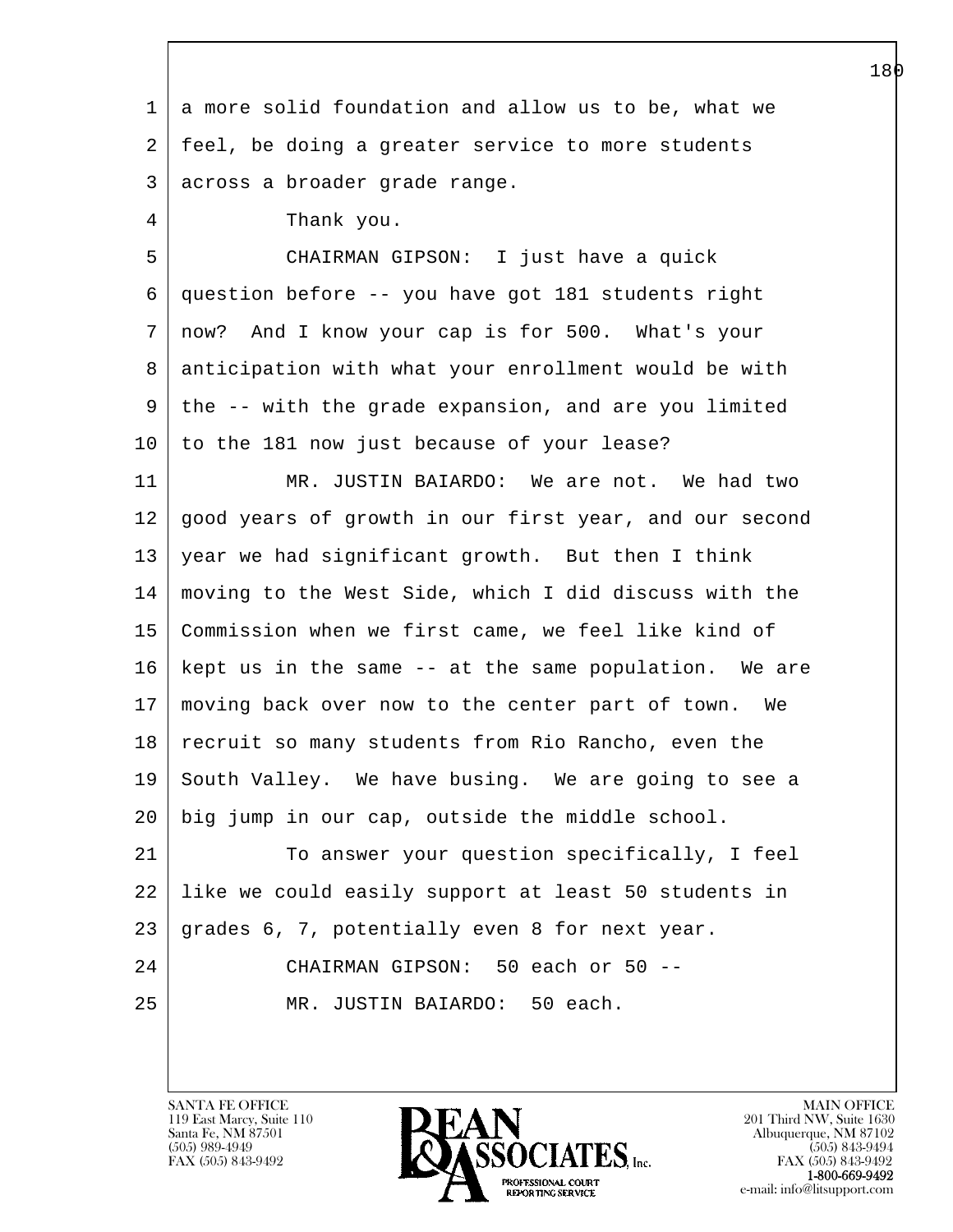| 1  | CHAIRMAN GIPSON: I just wanted a ballpark              |
|----|--------------------------------------------------------|
| 2  | figure of what you were looking at. Okay. Thank you.   |
| 3  | Commissioner Caballero, did you have --                |
| 4  | COMMISSIONER CABALLERO: I have a question              |
| 5  | for our attorney, McKee.                               |
| 6  | The question is, it was mentioned that our             |
| 7  | statute limits the expansion according to the letter   |
| 8  | grade. My question is, is that, in the statute part,   |
| 9  | a subpart of another section where we can get an       |
| 10 | understanding of the -- of the -- the policy questions |
| 11 | that they were trying to answer? And is that, then, a  |
| 12 | hard and fast rule that we must abide by, or do we     |
| 13 | have, as a Commission, room to make a decision for or  |
| 14 | against?                                               |
| 15 | MCKEE: The Subsection E is a<br>MS.                    |
| 16 | subsection. There are letters before that. I don't     |
| 17 | know what they are off the top of my head. But it is   |
| 18 | absolutely a part of the statute with other            |
| 19 | subsections. That specific subsection does state that  |
| 20 | it requires a school that has earned a letter grade of |
| 21 | D to prioritize resources for improving programs and   |
| 22 | methods. So I think -- is it your question is whether  |
| 23 | there is other parts of the statute that would allow   |
| 24 | us to $-$                                              |
| 25 | COMMISSIONER CABALLERO: At first I thought             |
|    |                                                        |

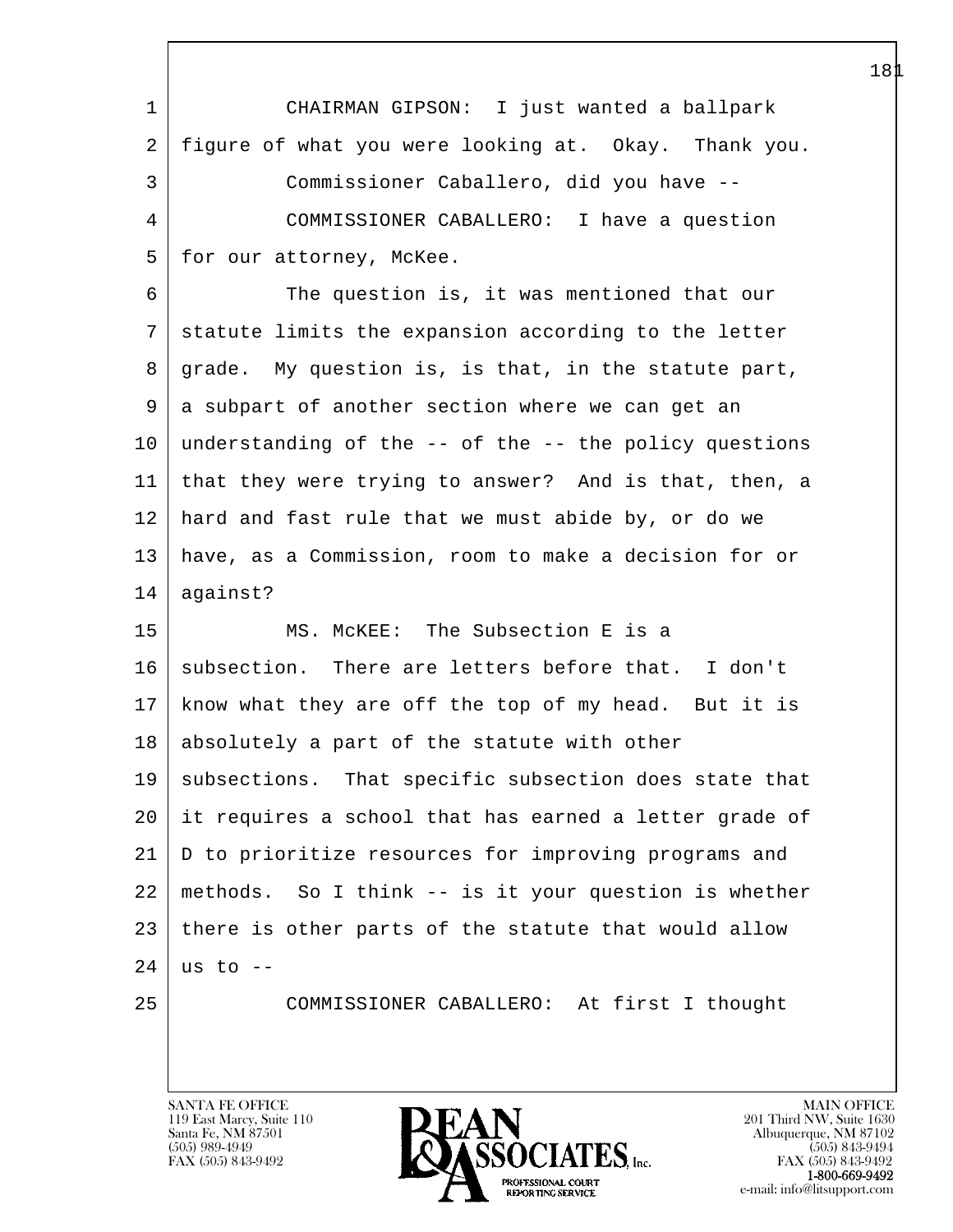1 that maybe with an average of the letter grade, or if 2 they're standing presently on a failing grade or near 3 failing grade, and that's what the limit is, because 4 we are looking at a charter school who is now at A, I 5 think, from what I read. And so are we precluded from 6 approving the amendment?

 7 MS. McKEE: Well, I don't think we are 8 precluded. I mean, I think -- but I think there has 9 to be an analysis that goes into it, and I think that 10 the information that we have gotten from the Charter 11 School Division is something that we should, you 12 know -- you should look at carefully.

13 CHAIRMAN GIPSON: I think the question is 14 over the wording, materials and resources. So by 15 saying that they should concentrate their materials 16 and resources to student growth, that's not saying we 17 can't allow them to grow their programs. We may 18 decide, you may vote because you don't think that's a 19 wise investment of their resources to grow their 20 enrollment, but it doesn't -- the statute doesn't 21 preclude us from being -- voting in favor of the 22 amendment. 23 COMMISSIONER CABALLERO: Thank you.

24 CHAIRMAN GIPSON: Commissioner Toulouse. 25 COMMISSIONER TOULOUSE: Madame Chair, I want

119 East Marcy, Suite 110<br>Santa Fe, NM 87501

l  $\overline{\phantom{a}}$ 

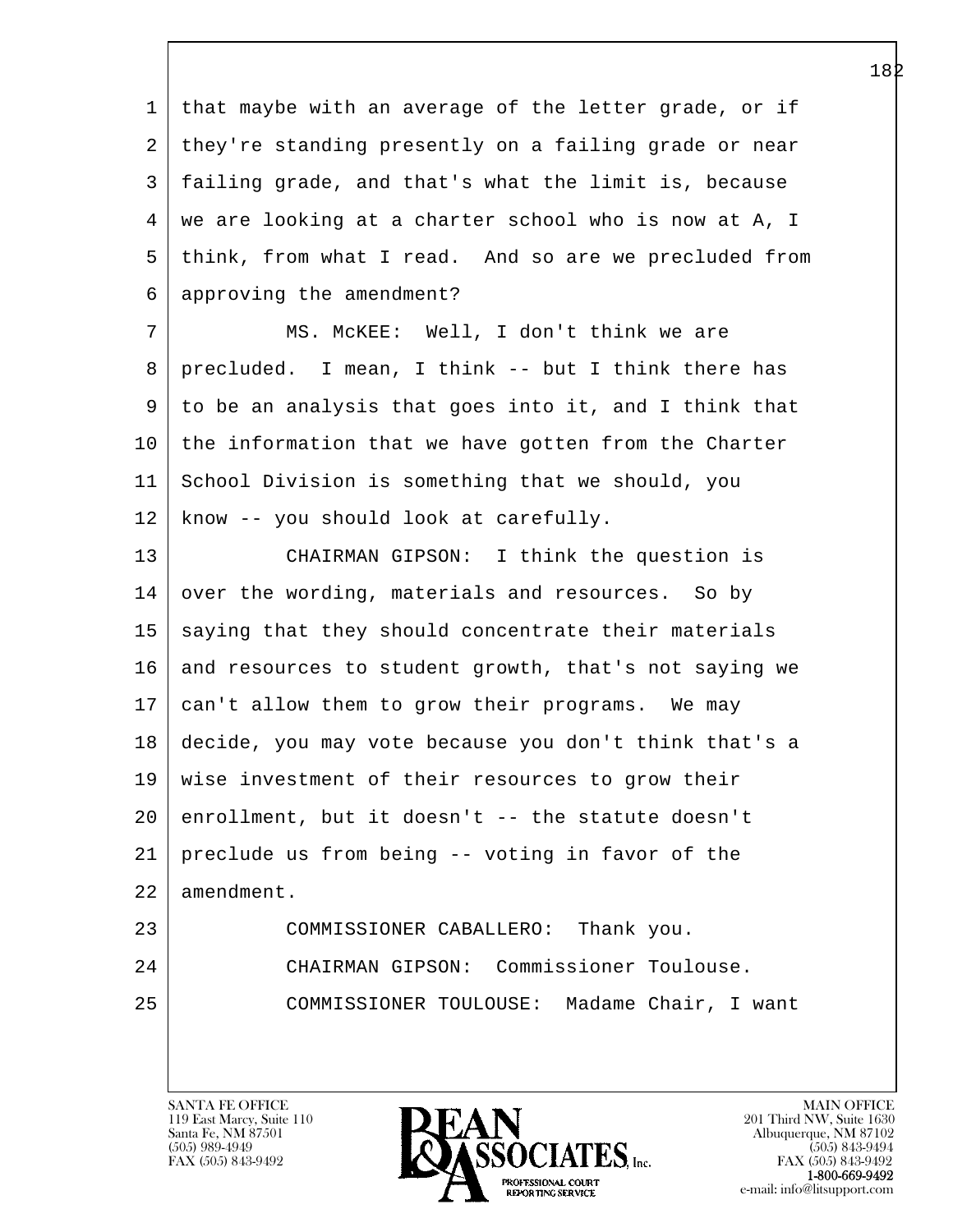1 to again say on the record, grades don't tell you  $2$  everything. And I -- this is beginning my fifth year 3 on the Commission. There's two people here with more 4 seniority and two of us with the same amount, so I 5 think I'm speaking as a senior member. I have yet to 6 see a new school who does not have a D or even an F in 7 the first year because of the way the formula works, 8 as Mr. Baiardo has explained. When your second year 9 is an A, I think that speaks much more.

10 On the other hand, I think Mr. Baiardo knows 11 the discussion I had last time, that I have a problem 12 necessarily thinking 5th graders and maybe even 6th 13 graders can do this. Again, this is personal 14 experience. I have -- my son has a 5th grader. My 15 daughter has a 5th grader. They are very, very 16 different. Both of them are bright. Both -- one of 17 them gets much better grades than the other, but the 18 one who gets the better grades is dyslexic. She works 19 harder. However, they both could do what you do, but 20 I cannot see either one of these very different young 21 boys doing in 6th grade what you want them to do come 22 | this year.

l 23 I don't have a problem with seeing 8th 24 graders doing it. I'm not as sure about 7th grade, 25 depending on the child, but I really cannot see -- and

119 East Marcy, Suite 110<br>Santa Fe, NM 87501

 $\overline{\phantom{a}}$ 

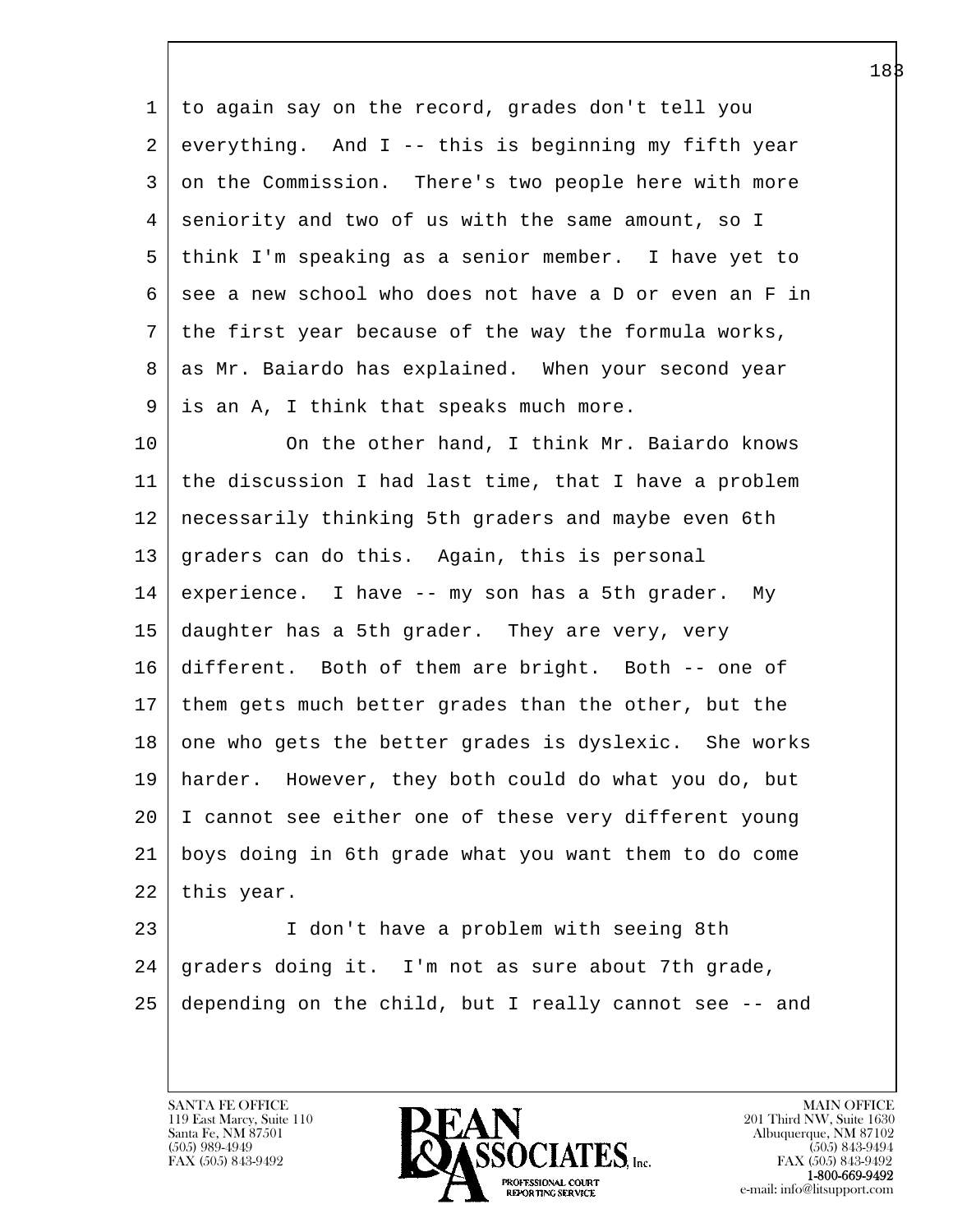1 again, this is just my own two, but they are so very 2 different, and their home lives and everything are 3 very different, from different parents, that I just 4 have real concerns that you may be setting up some 5 young ones to fail where they can't give the same kind 6 of attention an older child can to that one-month-long 7 process.

l  $\overline{\phantom{a}}$ 8 And I mean, I would like to see you drop it, 9 rather than start lower and add, I would almost rather 10 see, like, you do 8th graders, and if that works, 11 let's try 7th grade, you know, to see, because the 12 maturity level is so different across, you know, 11, 13 12 year olds that -- those are my concerns about this. 14 It has nothing to do with your grade, because I 15 think -- I would have done beautifully if we had a 16 charter school like yours when I was in high school. 17 My son would have, my daughter would have totally, you 18 | know, messed it up, because each person is so 19 different. I wish there had been other options, but I 20 am just concerned about those 11 and 12 year olds. 21 Thank you. 22 CHAIRMAN GIPSON: Commissioner Johnston. 23 COMMISSIONER JOHNSTON: Thank you, Madame 24 Chair. 25 I echo Commissioner Toulouse's concern. You

119 East Marcy, Suite 110<br>Santa Fe, NM 87501

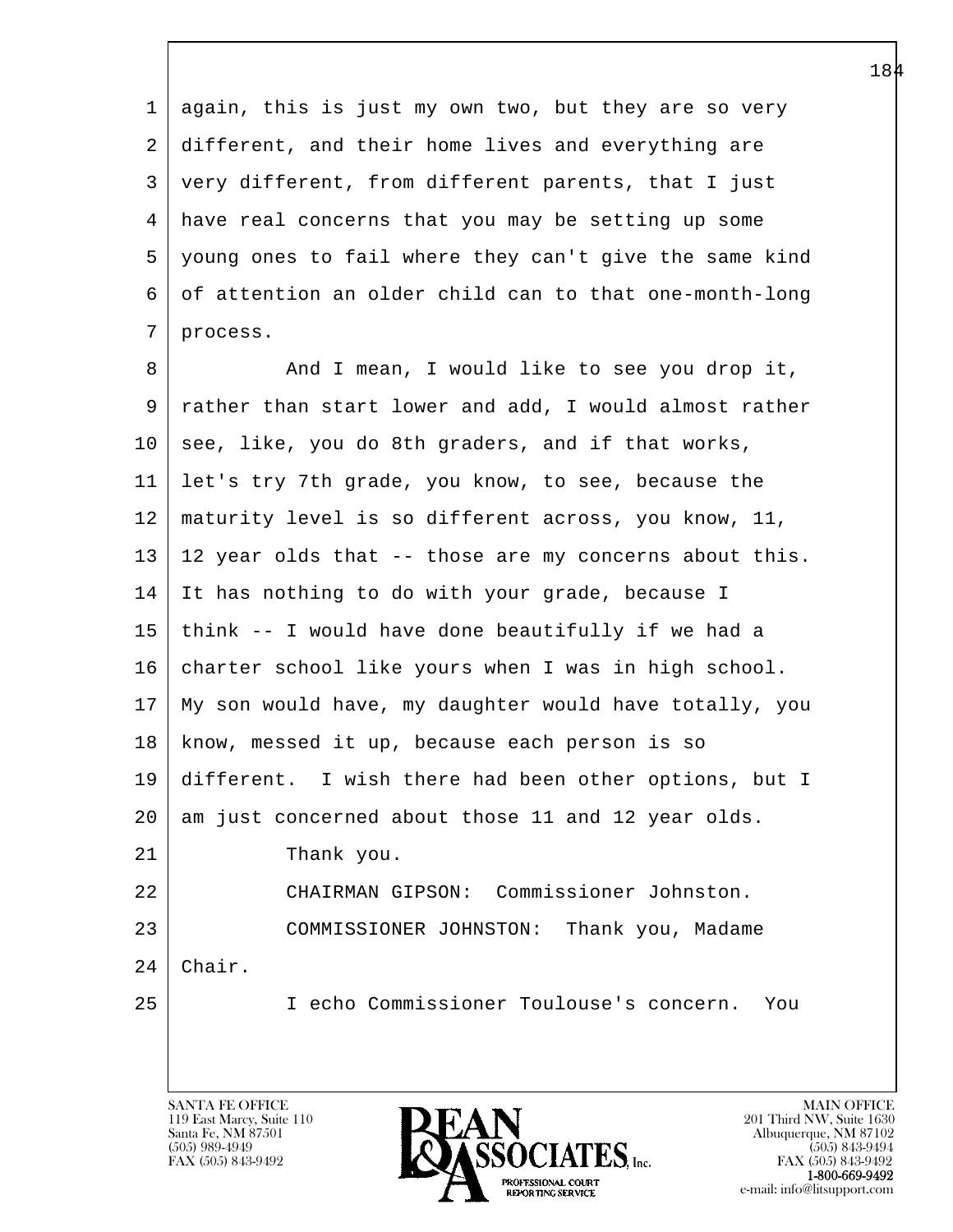| 1       | have done -- I complement you on the work you have     |
|---------|--------------------------------------------------------|
| 2       | done with the high school students in the two years    |
| 3       | you have had them. I think that letter grade has       |
| 4       | proven that grades 9 through 12. Brain development     |
| 5       | during puberty is the focus, and all of the research I |
| 6       | have read about middle school is that, and having      |
| 7       | worked in middle schools, for the majority of the      |
| 8       | students what you are doing is you are reinforcing the |
| 9       | skills that were acquired in the first six to seven    |
| $10 \,$ | years. Middle school philosophy is so different from   |
| 11      | high school philosophy. You are looking at two         |
| 12      | different schools in your third year of operation if   |
| 13      | you expand to include those middle grades,             |
| 14      | particularly if you are looking at 50 to 100 new       |
| 15      | students in an environment.                            |
| 16      | I'm -- I'm very cautious in looking at                 |
| 17      | adding a brand new school with a different way of      |
| 18      | teaching, with different concepts. There would be      |
|         | 19 some students who would be ready for it             |
| 20      | intellectually. They would have had that development.  |
| 21      | That's why we offer Algebra 1 in the 8th grade to      |
| 22      | those few students. The majority of the students,      |
| 23      | research shows us during those middle school years,    |
| 24      | their physical development takes over and the brain    |
| 25      | kind of is dormant with skill development.<br>That's   |

 $\overline{\phantom{a}}$ 

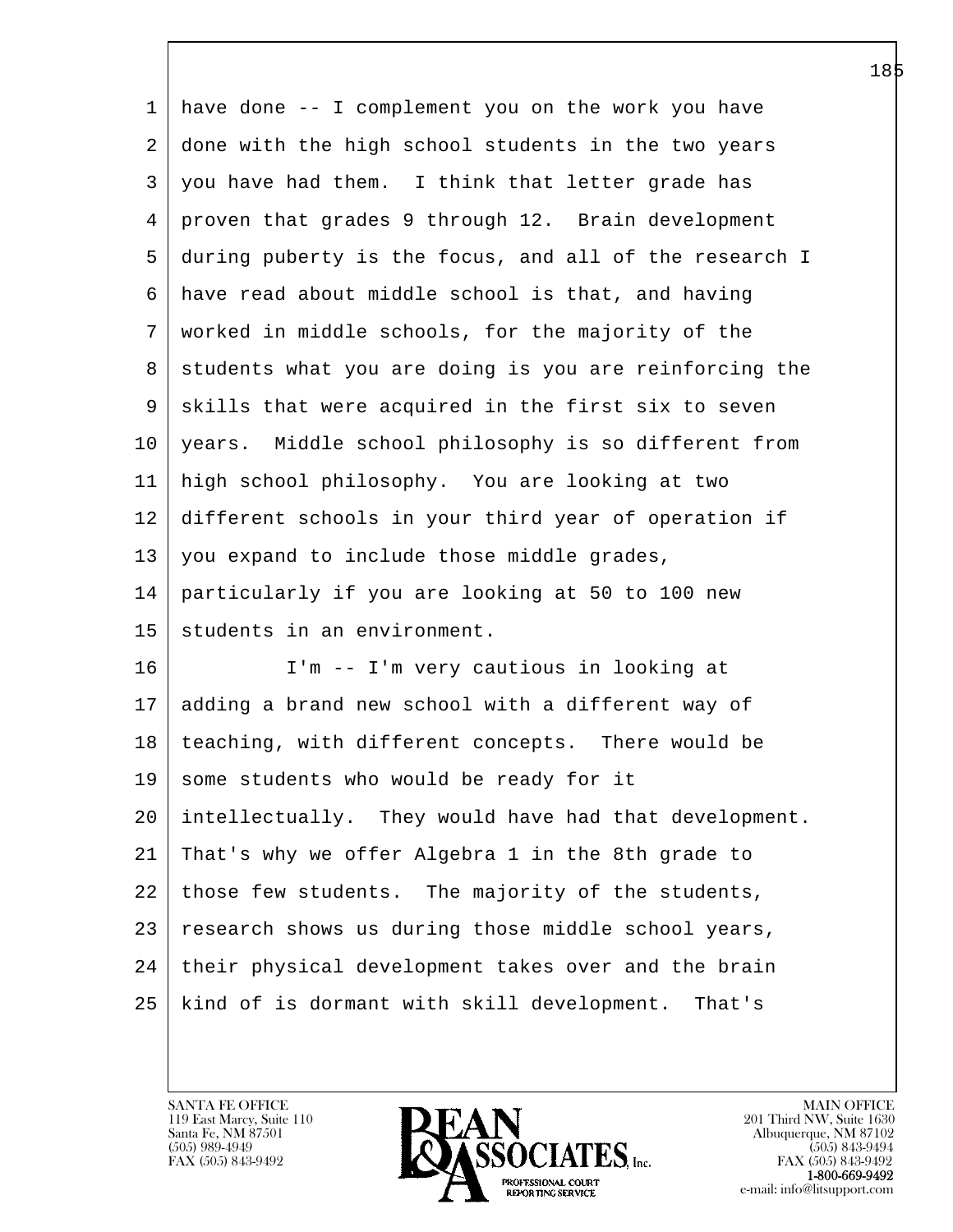1 where I'm skeptical. Thank you.

l  $\overline{\phantom{a}}$  2 CHAIRMAN GIPSON: Commissioner Peralta. 3 COMMISSIONER PERALTA: Thank you, Madame 4 Chair. I just wanted to share that I stand with the 5 statutory requirement that says two consecutive years, 6 and that's some great gains achieved in the short 7 time, in your very young time as a school. Even if 8 you regress this year, I still think you will make the 9 threshold of, you know, being able to come back next 10 year and follow through with this amendment. So I 11 caution my fellow Commissioners, if we waiver from the 12 statutory requirement of two consecutive years in this 13 case, that we would open ourselves to a lot of things 14 down the road. 15 | So that's my opinion. Thank you. 16 | MS. PATRICIA MATTHEWS: Madame Chair, may I 17 respond? 18 | CHAIRMAN GIPSON: It's not a question. 19 Sorry. 20 COMMISSIONER CABALLERO: Madame Chair. 21 CHAIRMAN GIPSON: Commissioner Caballero. 22 COMMISSIONER CABALLERO: I'll try to be very 23 brief. That's why I asked the question of the  $24$  attorney. Do we have  $-$ - can we  $-$  are we forced to  $25$  rule a certain way, and the answer was no.

119 East Marcy, Suite 110<br>Santa Fe, NM 87501

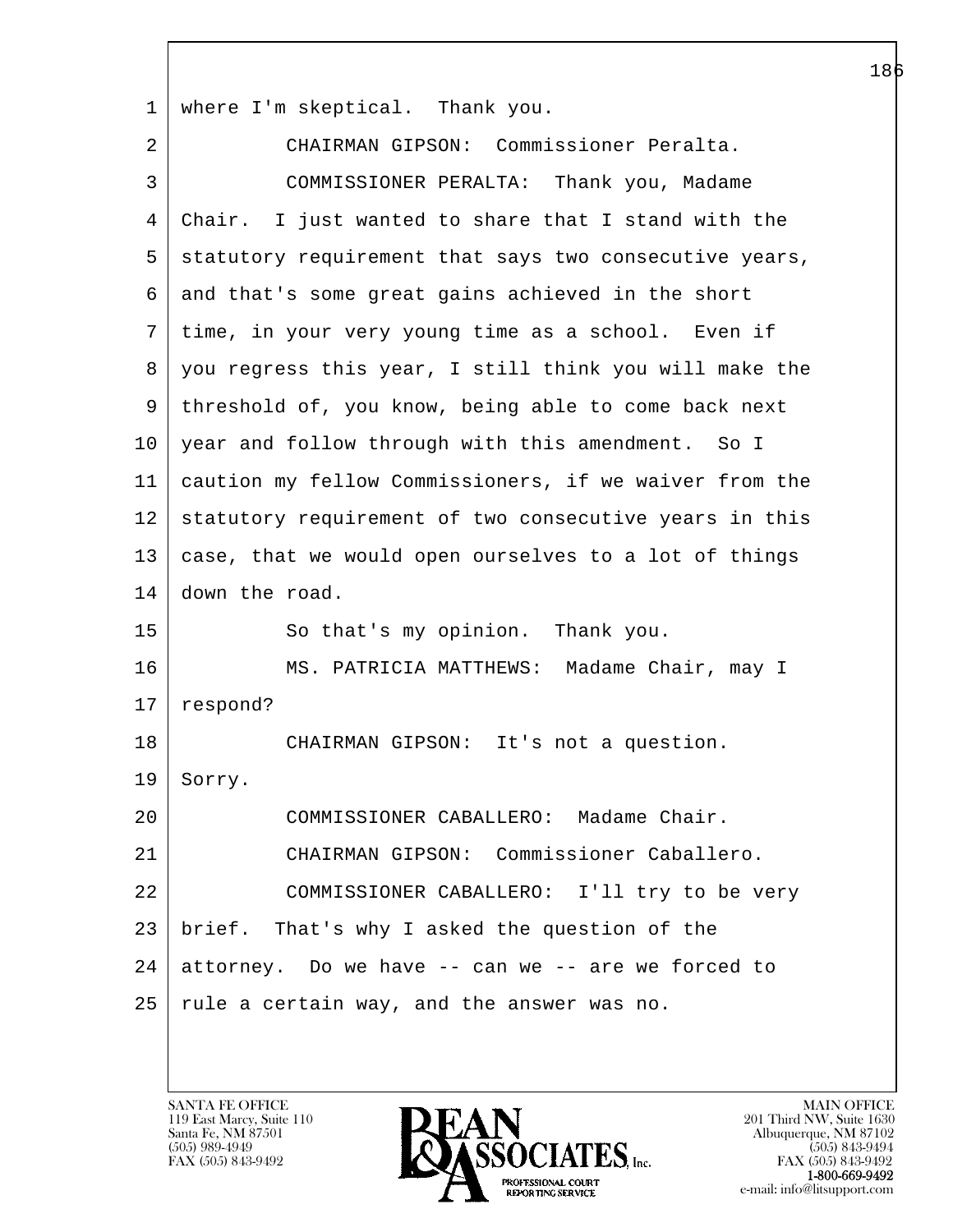1 | MS. McKEE: No, the answer was not no. The 2 answer was it depends.

l 3 COMMISSIONER CABALLERO: Well, no, and so it 4 depends. It depends on the Commission. And so 5 whether you adhere to hard and fast rules on the 6 policy or the statute, that's one, or do you believe 7 in something else according to all that's being 8 presented. And let me tell you a story about myself. 9 I went to an all-Hispanic school. The high 10 school where I went to in El Paso was overcrowded, and  $11$  | they had to  $-$  they had a middle school at the high 12 school, 7th and 8th, and they had to push the 7th 13 grade to an elementary school close by. And I went to 14 that 7th grade, and the teachers took that opportunity 15 to propose a pilot program for the new 7th graders, 16 and they believed that they were going to get 7th 17 graders for a long, long period of time. And so we 18 went to the 7th grade and we were told that we were 19 entering into a pilot program. The program was a 20 kick-ass. It was hard as hell, but it was uplifting. 21 They didn't emphasize sports, but we had sports. They 22 emphasized sportsmanship. We lost every single game 23 that we played because that was the outcome they 24 wanted. 25 | But I can tell you that by the time we got

119 East Marcy, Suite 110<br>Santa Fe, NM 87501

 $\overline{\phantom{a}}$ 



FAX (505) 843-9492<br>**1-800-669-9492**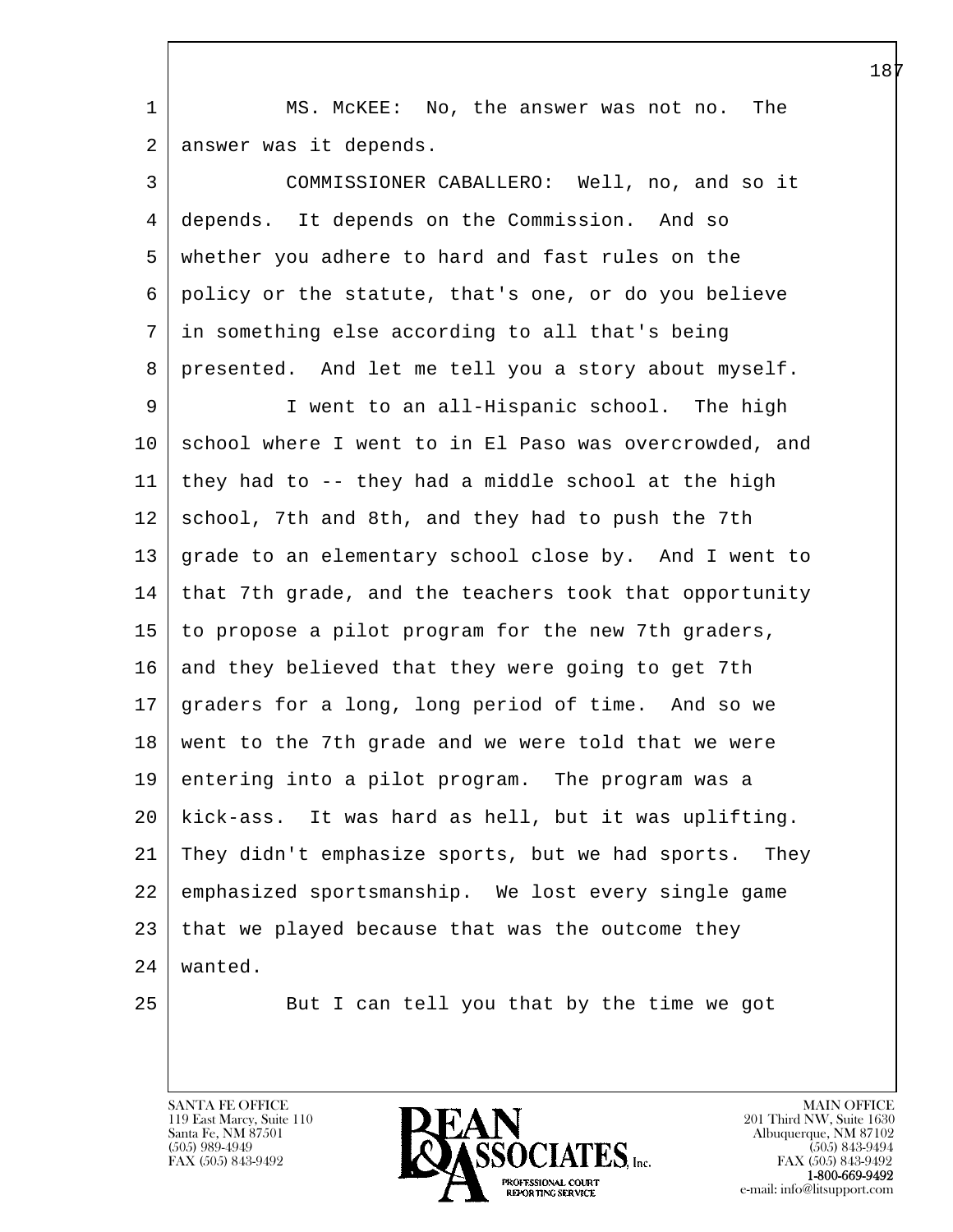1 to the 8th grade -- in that 7th grade I got an 2 introduction to music, classical music, and every day 3 we were in music we had to identify a lot of stuff 4 about the music. We had to read the music. We have 5 to identify the composer. And we got that every  $6$  single day, and before math class, because they 7 believed that that music and classical music was going 8 to have an impact on math.

9 So by the time we got to the 8th grade it 10 was a waste of our time because all of us that went to 11 Zavala Elementary were so far advanced, that the 12 teachers tried to accelerate but they couldn't because 13 they had other students from other feeder schools.

14 My high school had -- they separated the 15 | students. Those that were going to college were 16 separated from those that were not going to college. 17 There were only 46 students college bound. The 18 majority of those students that actually entered the 19 university and finished, the majority of us, of those 20 students that finished, finished with an engineering 21 degree. And so most of us that were college bound 22 were from that Zavala Elementary School. Most of us 23 that were successful were from that Zavala Elementary 24 School.

l  $\overline{\phantom{a}}$ 

25 | So I have internalized that experience in

119 East Marcy, Suite 110<br>Santa Fe, NM 87501

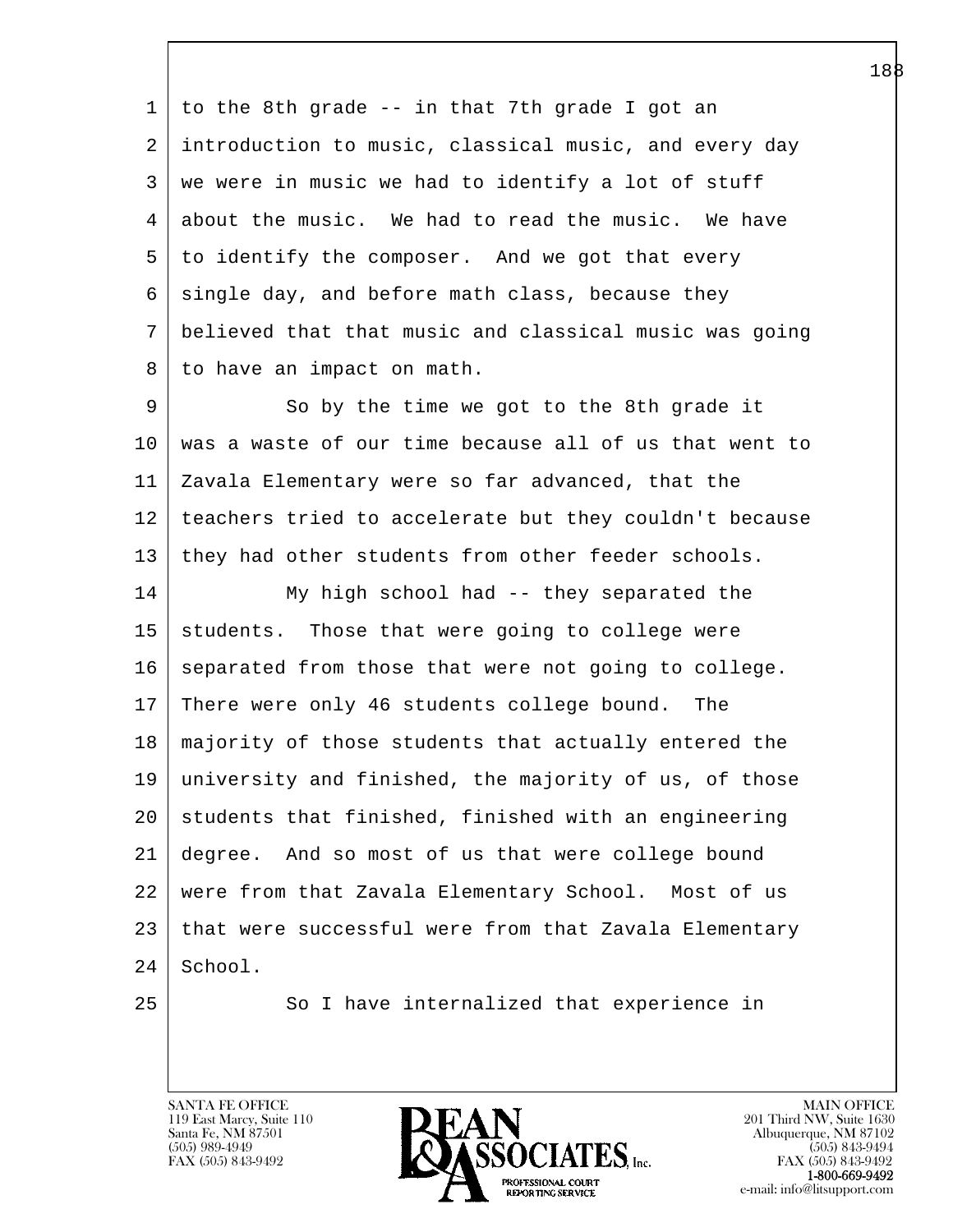l 1 middle school, and I didn't get anything new until I  $2 \mid$  was in -- a sophomore. So it was waste of my time, 3 8th and 9th grade, because I was getting the same 4 | thing I was getting at the 7th grade. 5 So the answer is, can a 7th grader get into  $6 \mid a$  program -- and this is all Chicanitos -- I mean, we 7 weren't good at all in any subjects -- be submerged in 8 a very intensive program, and the answer is yes, 9 because every single teacher was in on it. It was a 10 conspiracy. The district never replicated the pilot 11 program anywhere else. Never. Never, ever, ever. I 12 think they started two years, two or three years and 13 | then it disappeared. 14 But I can tell you that the middle school is 15 the key. If you want to do great things with high 16 school students it has to start in middle school. Can 17 they handle it? I couldn't read by the time I got to 18 7th grade, I read but I couldn't comprehend. The 19 first day of class in reading they said reading is 20 comprehension. And once we understood that, then we 21 excelled. 22 So if a charter school cannot do this, it's 23 not going to happen in the public schools. And I 24 | think our mission as a Commission is to attempt and 25 push the limits and then -- so that those experiments,

119 East Marcy, Suite 110<br>Santa Fe, NM 87501

 $\overline{\phantom{a}}$ 

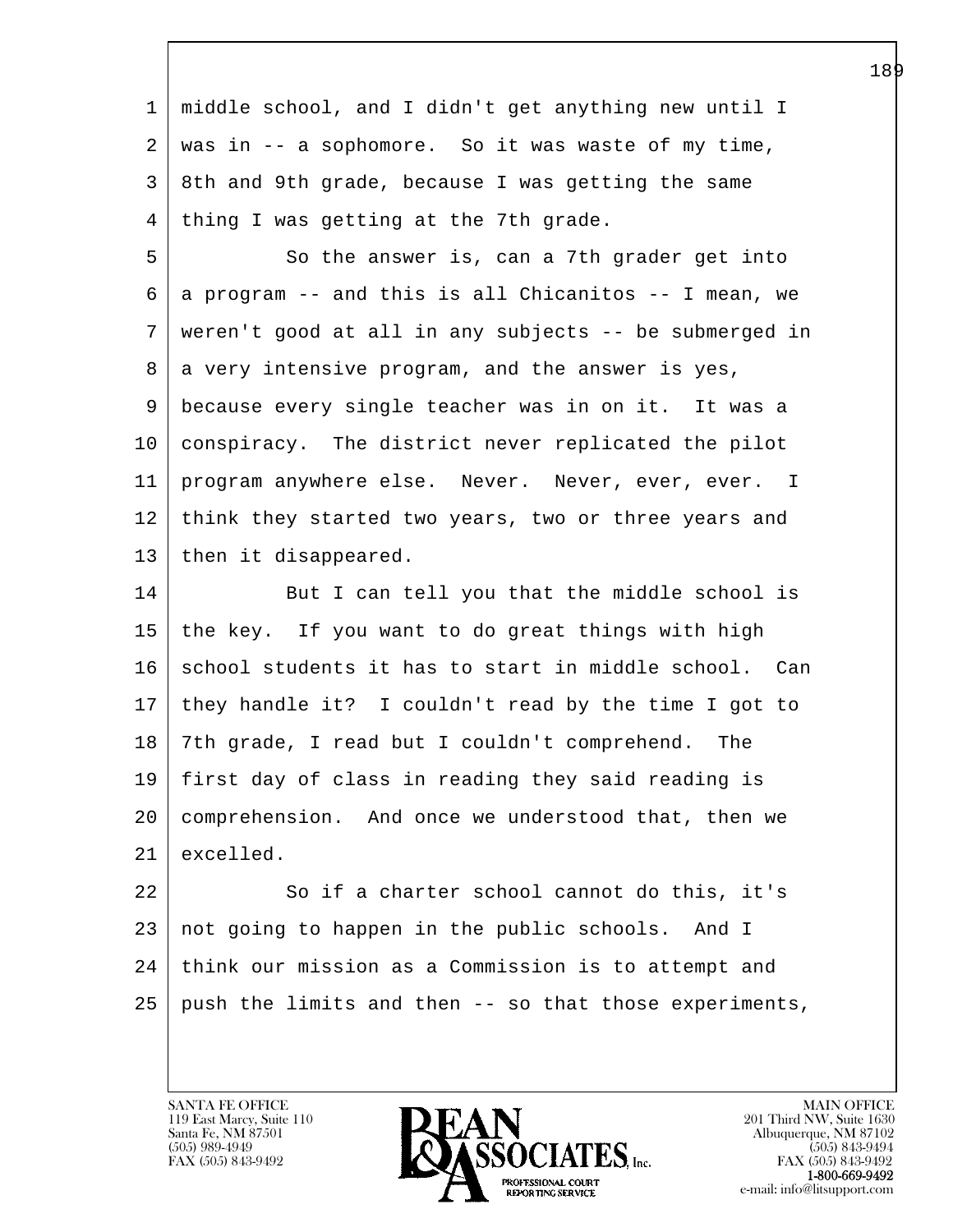| $\mathbf{1}$ | those excel programs go to the public schools and are |
|--------------|-------------------------------------------------------|
| 2            | replicated. It's too bad my 7th grade was not         |
| 3            | replicated by the public schools. But in a charter    |
| 4            | program maybe they will. Maybe we can push the        |
| 5            | replication.                                          |
| 6            | And so I am in favor of $-$ of $-$ of doing 6         |
| 7            | and 7. I think it's worthwhile. I think any school    |
| 8            | that went from D to an A should be given that         |
| 9            | opportunity, and not adhere hard and fast to a        |
| 10           | statute.                                              |
| 11           | Thank you.                                            |
| 12           | CHAIRMAN GIPSON: Commissioner Conyers.                |
| 13           | COMMISSIONER CONYERS: Thank you. I kind of            |
| 14           | want to take you back on what Commissioner Caballero  |
| 15           | was saying. Regardless of how the Commission, which   |
| 16           | way the Commission goes today, you are on the right   |
| 17           | track and it's what you need to do. I think the       |
| 18           | sooner -- and when you take students at 9th grade     |
| 19           | coming from various places, you know, you are -- it   |
| 20           | can be very difficult because some are well prepared  |
| 21           | and some are not, so I think the sooner you can get   |
| 22           | them into your system and start working with them I   |
| 23           | think that's a good thing.                            |
| 24           | JUSTIN BAIARDO: Yes.<br>MR.                           |
| 25           | CHAIRMAN GIPSON: Thank you.                           |
|              |                                                       |

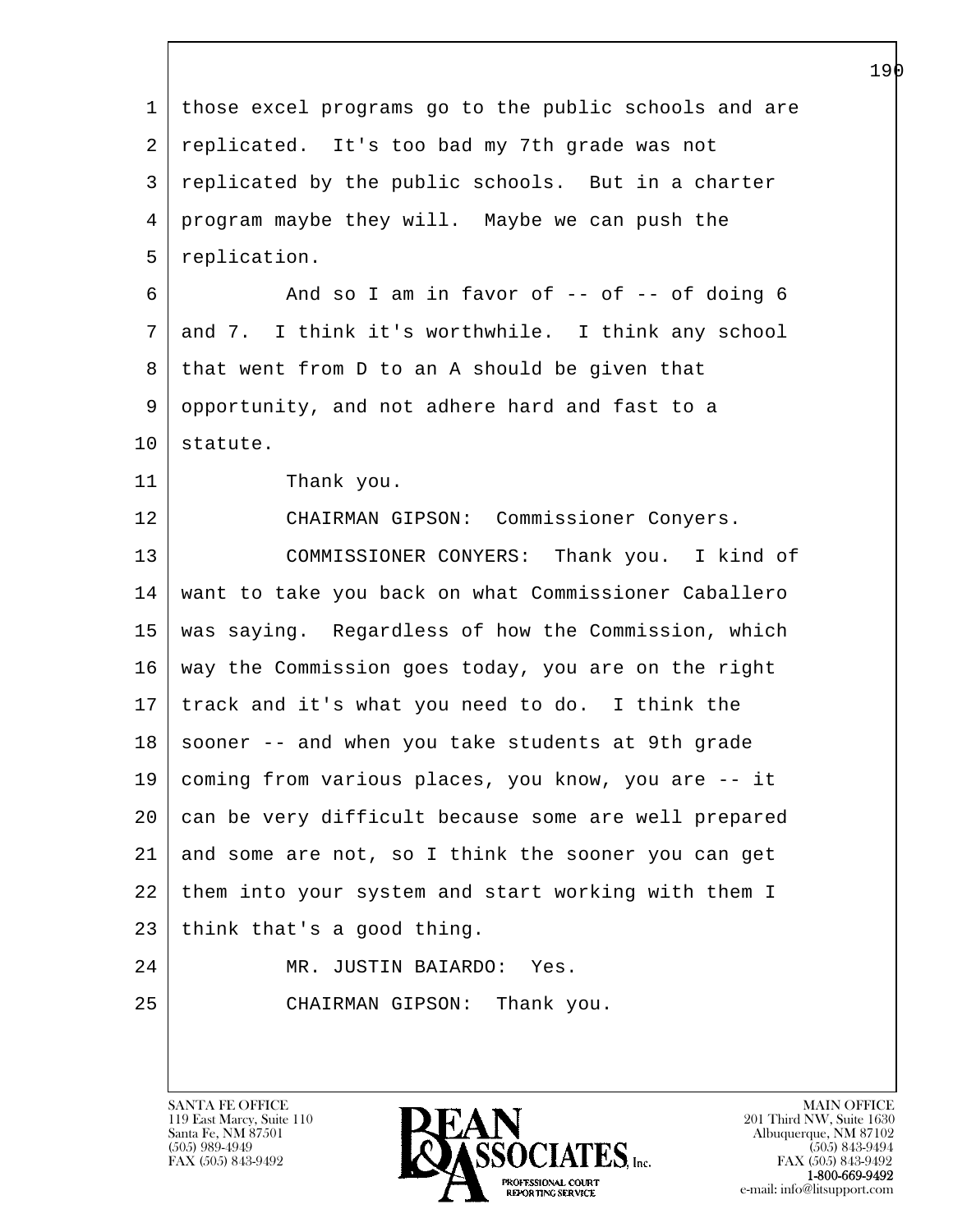| $\mathbf{1}$ | COMMISSIONER CONYERS: Thank you.                       |
|--------------|--------------------------------------------------------|
| 2            | CHAIRMAN GIPSON: Commissioners?                        |
| 3            | I'll just add as we are doing personal                 |
| 4            | things, I went to a 7 through 12 public school, and    |
| 5            | part of it was a nightmare for 7th graders. I fully    |
| 6            | support you. There is a piece of me that would prefer  |
| 7            | that you were coming and saying, we would like to      |
| 8            | start it with 6th graders and then move on, instead 6, |
| 9            | 7 and 8. We have all heard the difficulties with not   |
| $10 \,$      | having a feeder program, and I understand that there's |
| 11           | an importance, and you're trying to reach out to that  |
| 12           | community, but there is that little piece of me that   |
| 13           | would like it to be a little bit slower to make sure I |
| 14           | fully agree that the intent of the charters or piece   |
| 15           | of the intent of the charters was to do innovative     |
| 16           | things and to be able to show the traditional public   |
| 17           | schools this is what can be done and offer it, and     |
| 18           | show people. But I have a concern over biting off too  |
| 19           | much with the 6th, 7th and 8th. So I'm struggling      |
| 20           | with that, but I support the growth.                   |
| 21           | Commissioner Johnston.                                 |
| 22           | COMMISSIONER JOHNSTON: Thank you, Madame               |
| 23           | Chair. And I just feel a need to clarify, because I    |
| 24           | agree with everything that was said, but I understand  |
| 25           | the difference in the methodology of teaching students |
|              |                                                        |

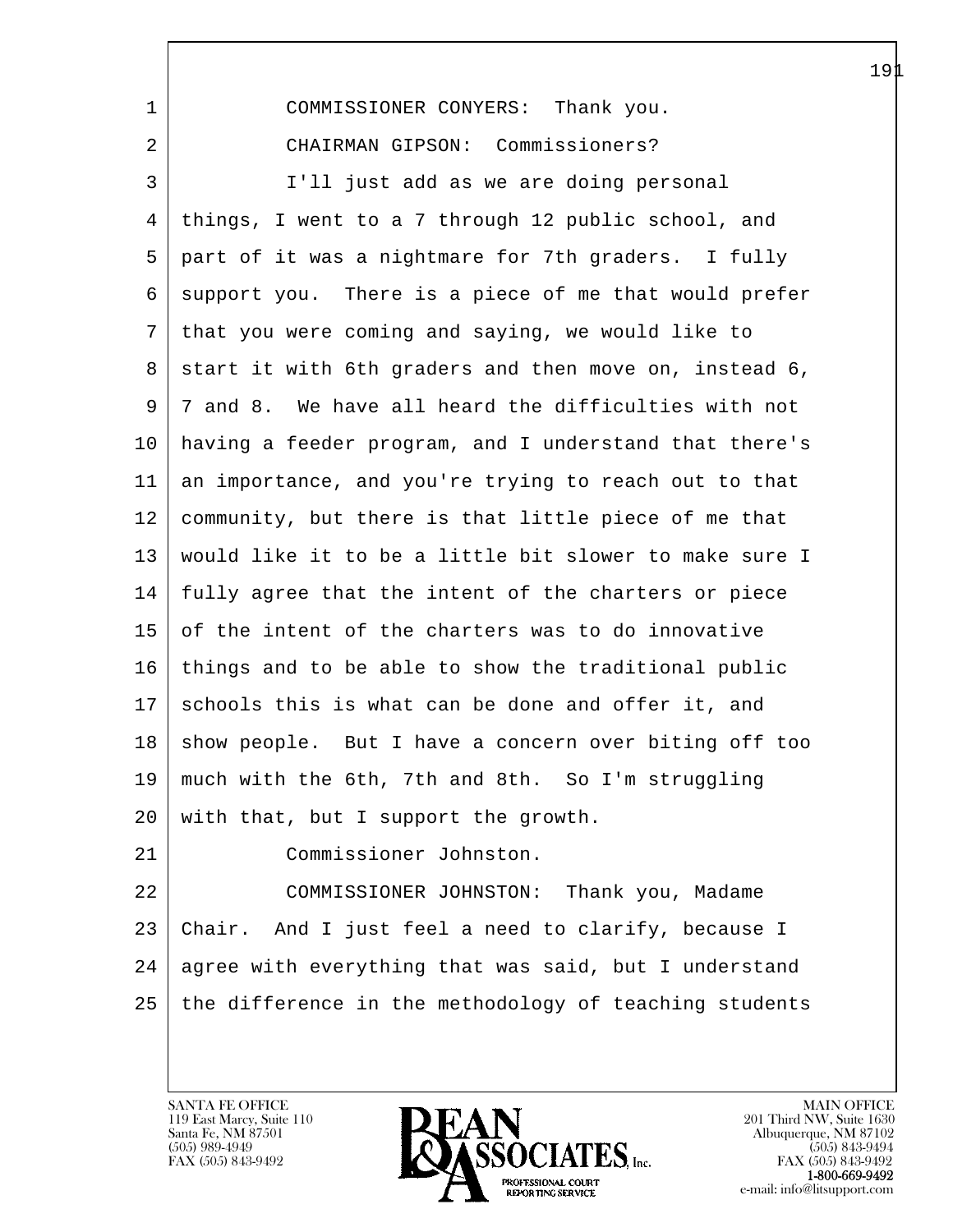1 at the middle school. Absolutely middle schoolers can 2 achieve, but it's a very different way of learning and  $3$  it's going to be two patterns -- that's my 4 skepticism -- that you would have to use. And you are 5 new to the charter school movement. You are in your 6 second year, you are just entering your third year, so 7 nothing has ever been gained by going too quickly, I 8 don't think.

l 9 And I will tell everyone here I did the 9th 10 grade two times, so I'm here because of people -- when 11 I entered the 10th grade, which was high school when I 12 was there -- who gave me a chance, because my brain 13 went to sleep when I was in the 9th grade. So we have 14 all had our challenges. We all have our trauma and we 15 all have our drama, but very different methodology. 16 It's a huge thing. I commend you on how well you have 17 done, but I'm skeptical. That's a huge jump to have a 18 middle school and a high school in the same charter. 19 CHAIRMAN GIPSON: Commissioner Armbruster. 20 COMMISSIONER ARMBRUSTER: I don't think any 21 of us disagree with your program. You have made 22 phenomenal growth, and I was the one who was looking 23 at the lower quartile, and I commend you for that 24 methodology that you have done. 25 I think the issue for me is, we have a

119 East Marcy, Suite 110<br>Santa Fe, NM 87501

 $\overline{\phantom{a}}$ 

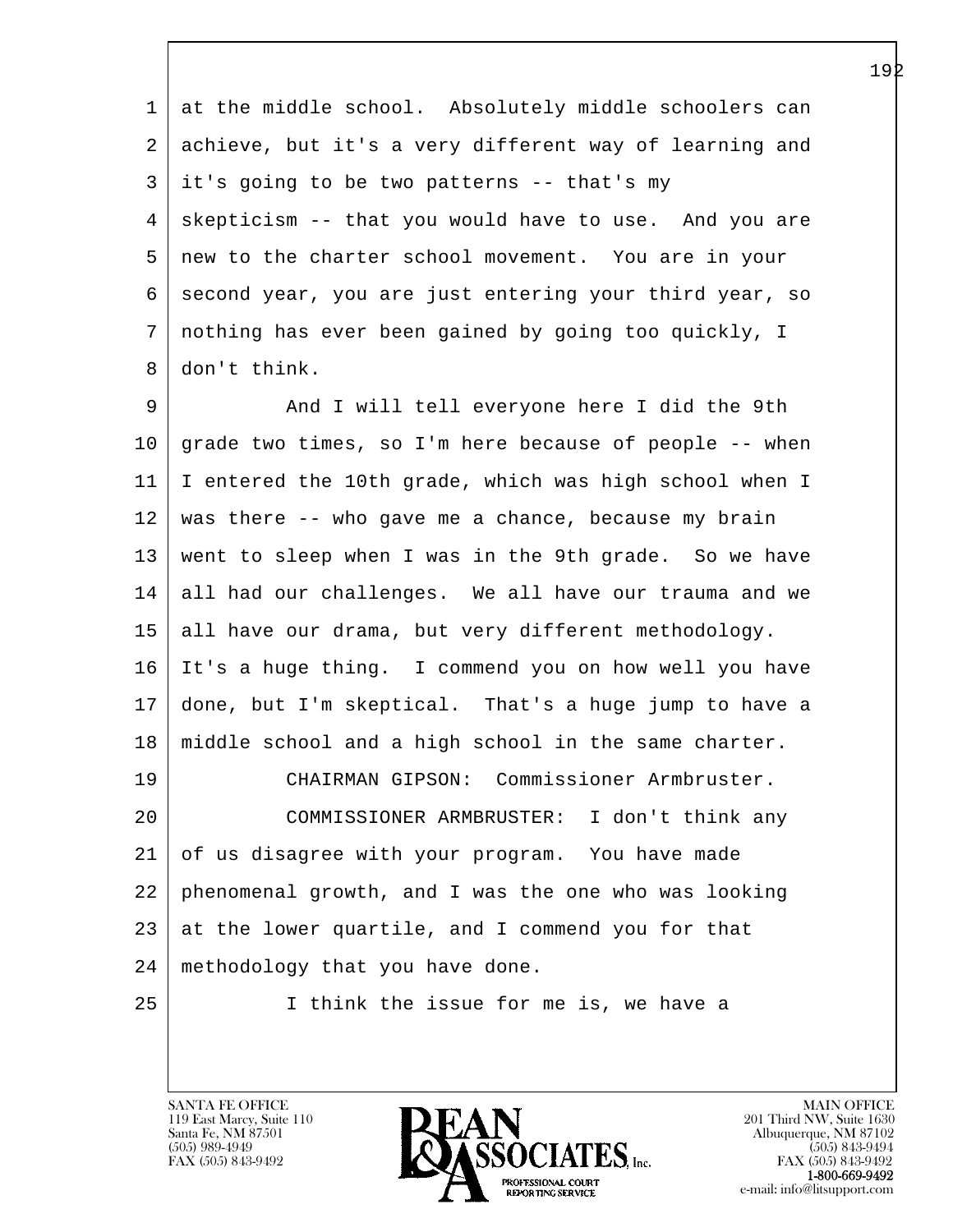l  $\overline{\phantom{a}}$  1 number of charter schools that we have all seen, and 2 they start out really well, or they start out low and 3 then they go up, and the next year they go down. We 4 have a number of schools who have done that. I don't 5 want that to happen to you. And I don't want to say,  $6 | oh, you can do this, and then see that happen.$ 7 So I would -- I think if you can keep this 8 at an A or B level, and I'm even okay with a B, by the 9 way, that this Commission would say, go for it. 10 Because what's going to happen, and you know this, is 11 that the 5th graders you get will be a challenge for 12 you in 6th grade, and then you have two years to get 13 them up to the 9th grade. Wherever you start there's 14 always some are lower, so to speak, and different, and 15 having different qualities. I like what you do with 16 the kids. I like the fact that you have the 80 17 percent because it's, you know, it's like a do or die. 18 You have to do it. And for me I need to see that 19 other year as it's written, because I need to know 20 that for sure. 21 CHAIRMAN GIPSON: Do we have a motion? 22 COMMISSIONER PERALTA: I'll do it. I'll 23 make a motion. 24 CHAIRMAN GIPSON: Okay. Commissioner 25 Peralta.

119 East Marcy, Suite 110<br>Santa Fe, NM 87501



FAX (505) 843-9492<br>**1-800-669-9492**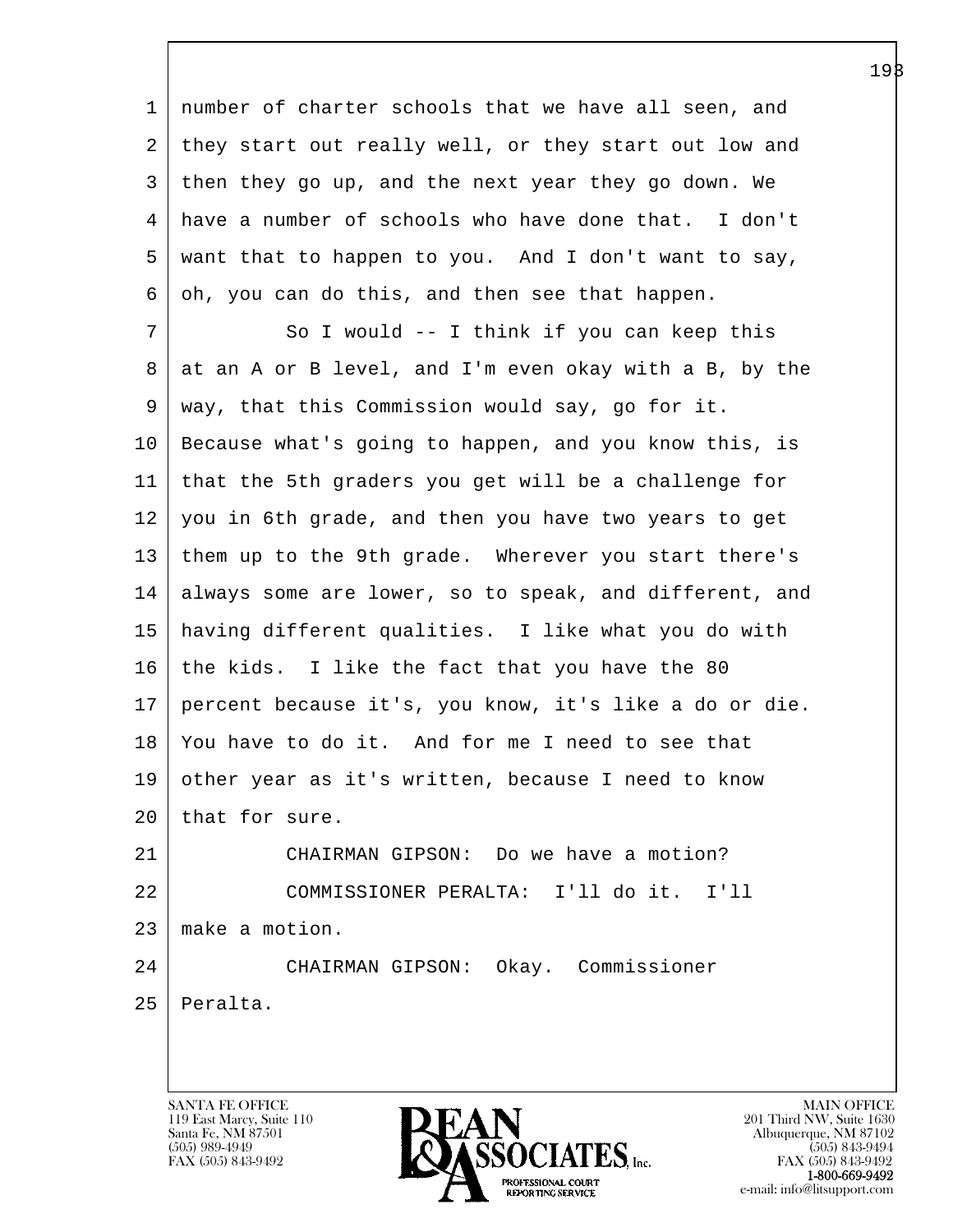|             |                                                          | ᅩ |
|-------------|----------------------------------------------------------|---|
| $\mathbf 1$ | COMMISSIONER PERALTA: Yes. I would move to               |   |
| 2           | deny the amendment request presented by Explore          |   |
| 3           | Academy requesting to amend its instructional program    |   |
| 4           | to include grades 6 and 7 in 2017 to '18, and to         |   |
| 5           | include grade 8 in 2018 to 2019, because the school      |   |
| 6           | has not yet demonstrated sustained academic              |   |
| 7           | achievement as required by $22-2E-4(E)$ , which requires |   |
| 8           | the school that has earned a letter grade of a D to      |   |
| 9           | prioritize resources towards proven programs and         |   |
| 10          | methods leading to improved student achievement until    |   |
| 11          | the school earns a grade of a C or better for two        |   |
| 12          | consecutive years.                                       |   |
| 13          | CHAIRMAN GIPSON: There is a second by                    |   |
| 14          | Commissioner Ruiz.                                       |   |
| 15          | Any discussion?                                          |   |
| 16          | Seeing no discussion, Commissioner                       |   |
| 17          | Armbruster?                                              |   |
| 18          | COMMISSIONER ARMBRUSTER: The voting, the                 |   |
| 19          | amendment is -- the motion to move to deny Explore       |   |
| 20          | Academy's request to add grades. So a yes vote is to     |   |
| 21          | deny.                                                    |   |
| 22          | Commissioner Conyers?                                    |   |
| 23          | COMMISSIONER CONYERS:<br>No.                             |   |
| 24          | COMMISSIONER ARMBRUSTER: Commissioner                    |   |
| 25          | Peralta?                                                 |   |
|             |                                                          |   |
|             |                                                          |   |
|             | <b>SANTA FE OFFICE</b><br><b>MAIN OFFICE</b>             |   |

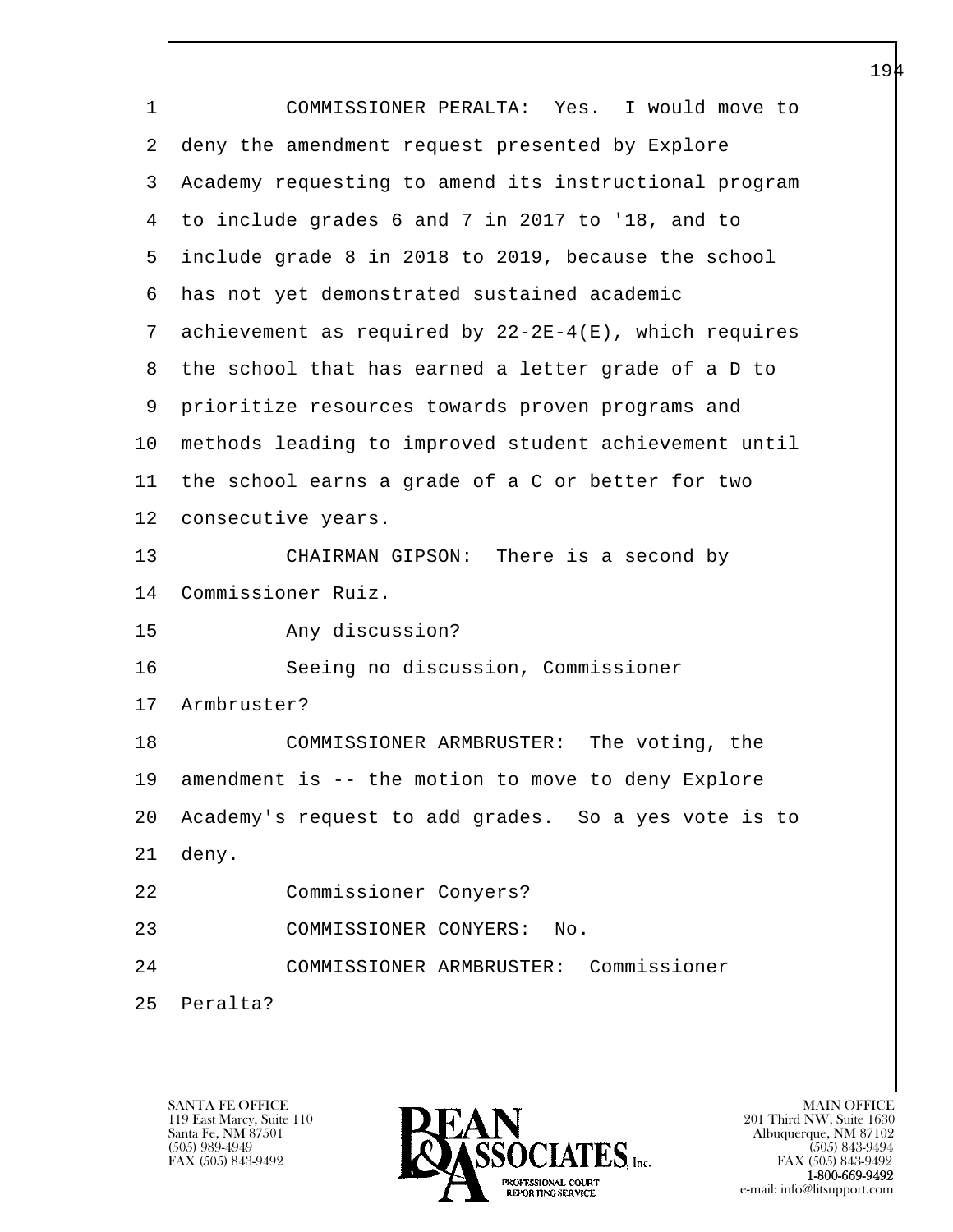l  $\overline{\phantom{a}}$  1 COMMISSIONER PERALTA: Yes. 2 COMMISSIONER ARMBRUSTER: Commissioner 3 Pogna? 4 COMMISSIONER POGNA: Yes. 5 COMMISSIONER ARMBRUSTER: Commissioner 6 Toulouse? 7 COMMISSIONER TOULOUSE: This is a hard one. 8 I think I'm going to vote no, although I have 9 | concerns. 10 COMMISSIONER ARMBRUSTER: Okay. 11 Commissioner Gipson? 12 CHAIRMAN GIPSON: No. 13 COMMISSIONER ARMBRUSTER: Commissioner -- 14 wait a minute -- Johnston. 15 COMMISSIONER JOHNSTON: Yes. 16 COMMISSIONER ARMBRUSTER: Commissioner 17 Crone? 18 COMMISSIONER CRONE: Yes. 19 COMMISSIONER ARMBRUSTER: Commissioner Ruiz? 20 COMMISSIONER RUIZ: Yes. 21 COMMISSIONER ARMBRUSTER: Commissioner 22 Caballero? 23 COMMISSIONER CABALLERO: No. 24 COMMISSIONER ARMBRUSTER: Hold on. It's me. 25 The answer is Commissioner Armbruster votes no -- yes,

119 East Marcy, Suite 110<br>Santa Fe, NM 87501

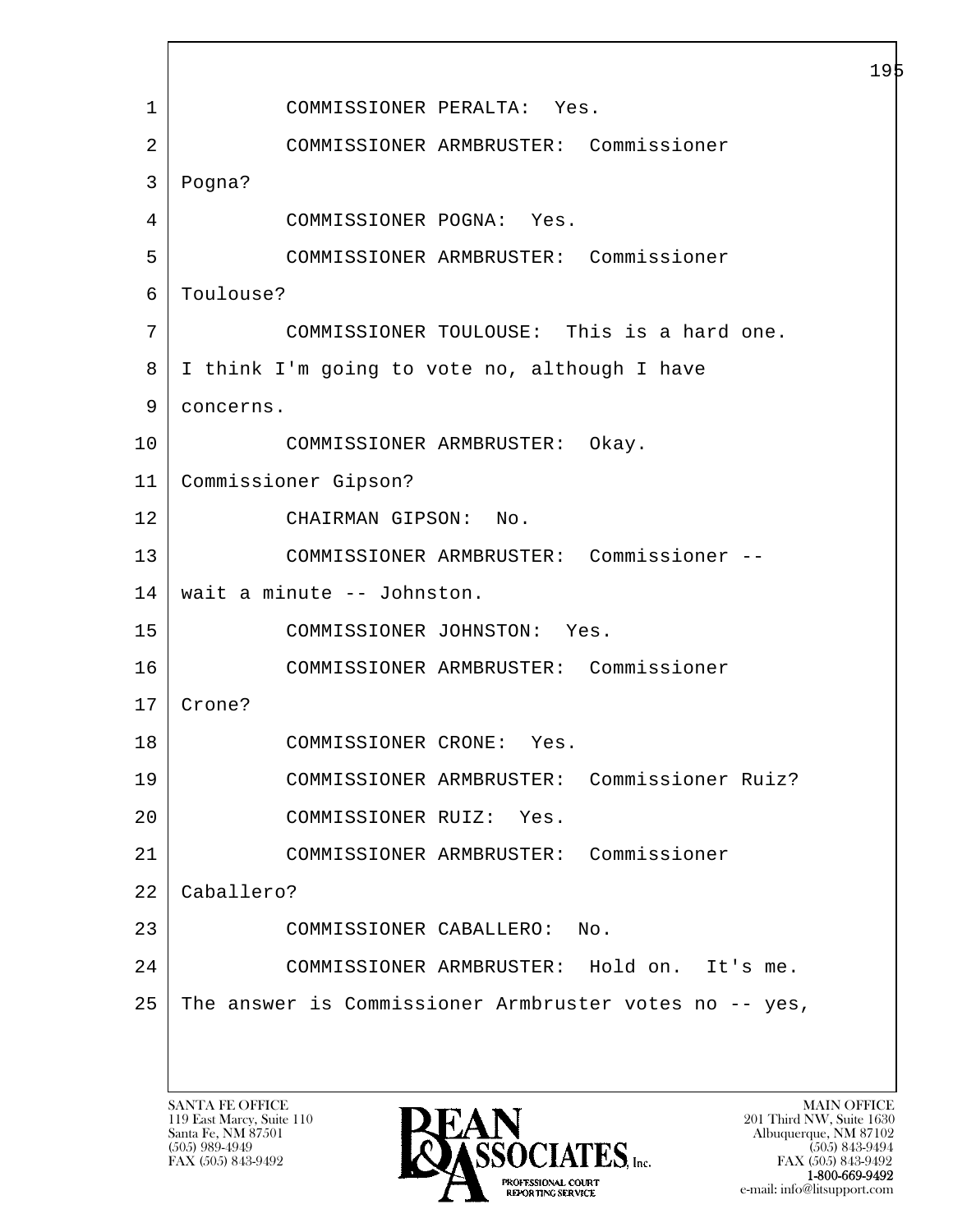l  $\overline{\phantom{a}}$ 1 | I'm sorry. 2 The amendment to deny has passed by a six to 3 four vote. 4 CHAIRMAN GIPSON: Thank you. 5 | MR. JUSTIN BAIARDO: Thank you. 6 CHAIRMAN GIPSON: We are on to our final 7 amendment request, and that is 9F, Monte Del Sol 8 Charter School Food Service Change. 9 | MS. POULOS: Madame Chairwoman, 10 Commissioners, you have a request from Monte Del Sol 11 to amend the food service terms of its contract. The 12 contract currently states that the school will provide 13 free and reduced lunch, and its food services shall be 14 provided in a manner that's in compliance with 15 applicable laws regarding public school programs. 16 This school has identified that they have already  $17$  | terminated that food services contract; is that 18 correct? 19 DR. ROBERT JESSEN: Yes. Dr. Robert Jessen,  $20$  | J-E-S-S-E-N. 21 MS. POULOS: In your materials you will find  $22$  a little bit of the school history, which we have 23 included for all of the items, the amendment request 24 | form, the communication from the school to the 25 families at the school, as well as communications with

119 East Marcy, Suite 110<br>Santa Fe, NM 87501

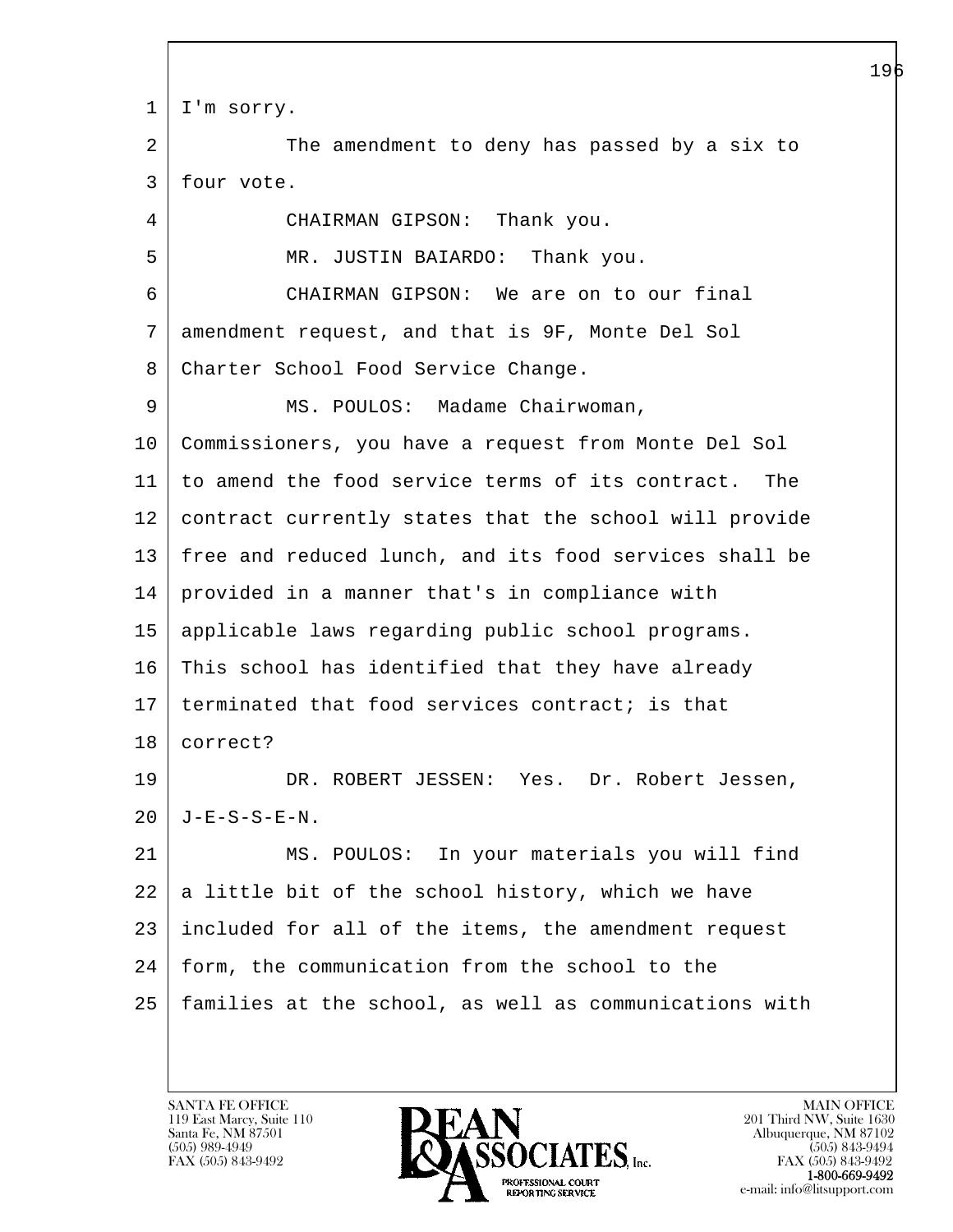| 1  | the food service provider canceling that contract, and |
|----|--------------------------------------------------------|
| 2  | what I have also added this morning, which the         |
| 3  | governing board for the school voted last night.       |
| 4  | DR. ROBERT JESSEN: Tuesday.                            |
| 5  | MS. POULOS: Tuesday, I apologize, to move              |
| 6  | forward with this amendment request, and those minutes |
| 7  | are included. Those are obviously the draft minutes    |
| 8  | from Tuesday. And the only outstanding concern, and    |
| 9  | Dr. Jessen and I have spoken a little bit about        |
| 10 | this -- is the current contract template that the      |
| 11 | Commission has requires the school to select one of    |
| 12 | four or five options, and we couldn't quite figure out |
| 13 | what that right selection was. They can offer          |
| 14 | breakfast, they can offer lunch, they can offer no,    |
| 15 | they can offer the free and reduced lunch and/or       |
| 16 | breakfast. So again, that's the only outstanding       |
| 17 | request, and the school may have more information on   |
| 18 | where they stand on that today.                        |
| 19 | CHAIRMAN GIPSON: Okay. Good afternoon.                 |
| 20 | Thank you.                                             |
| 21 | DR. ROBERT JESSEN: Thank you. Madame Chair             |
| 22 | and Commissioners, Monte Del Sol has had a difficult   |
| 23 | time this year financially, and I think that we        |
| 24 | outlined that in our supporting document. We realized  |
| 25 | very early this year that it was going to be difficult |
|    |                                                        |

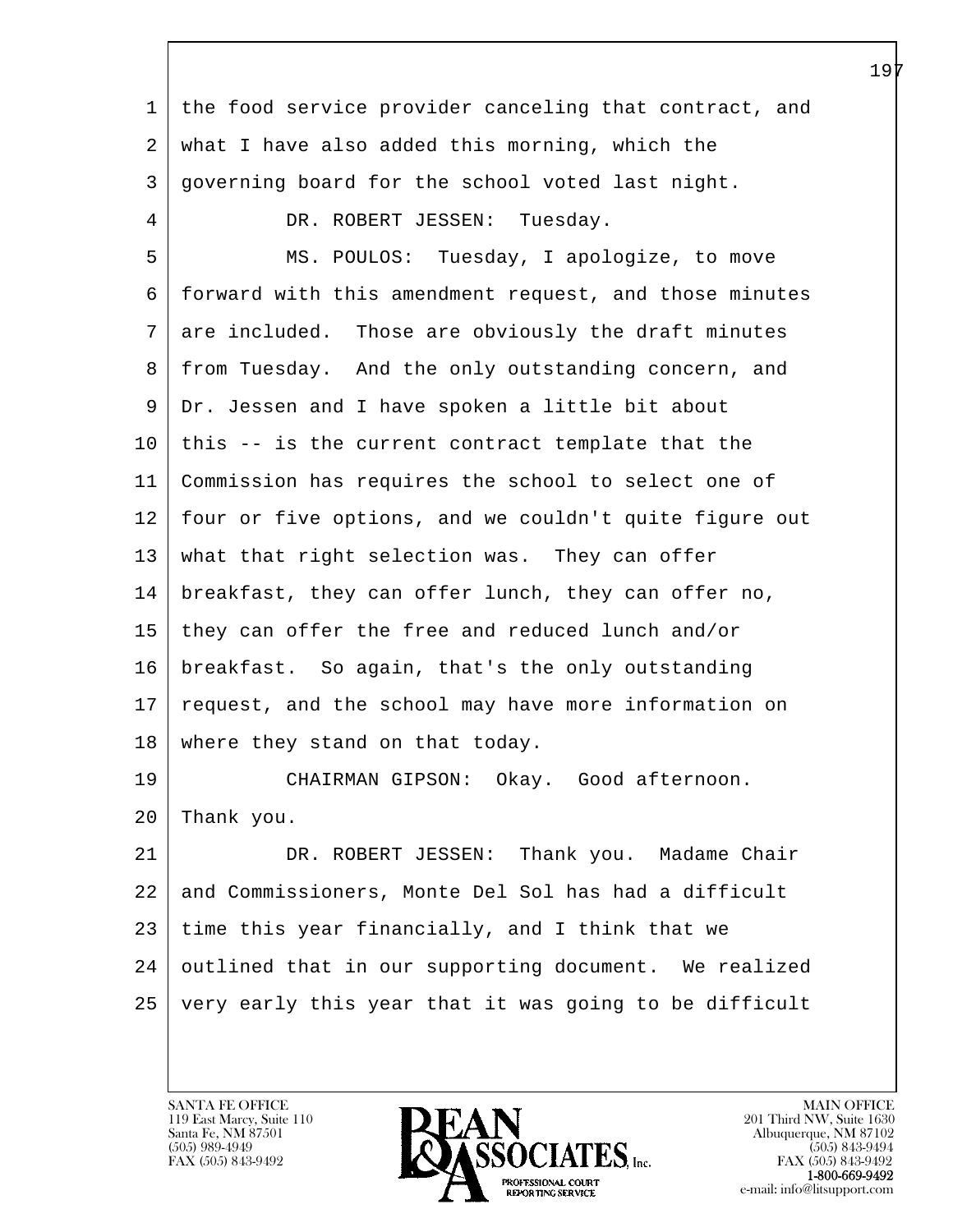1 to get to the end of the year in the black. The 2 legislature did not help things along. And so we take 3 that fiduciary responsibility very seriously.

 4 We notified the food provider at the end of 5 September that they were going to have to cut their 6 costs because we couldn't afford subsidizing the food 7 program. They tried to do so, but by the time they 8 | got to December, they saw and we both saw that they 9 couldn't do this. So we made the very difficult 10 choice to cease providing the program. We coordinated 11 with the PED, the Coordinated School Health and 12 Wellness Bureau, who authorized us to stop serving 13 | free and reduced lunches.

l 14 And this is where it gets tricky, because we 15 want to make sure that we serve our students as well 16 as we can, but we also want to abide by our contract, 17 and by having a provider who is licensed and 18 | authorized to sell free and reduced lunches. So we 19 found another provider who economically can provide 20 free and reduced lunches, but doesn't have the 21 necessary approval at this moment. So currently we 22 are still in negotiations with the School Health and 23 Wellness Bureau, who are in negotiations with the USDA 24 to provide us with a provisional authorization for a 25 new server to provide free and reduced lunches until

119 East Marcy, Suite 110<br>Santa Fe, NM 87501

 $\overline{\phantom{a}}$ 

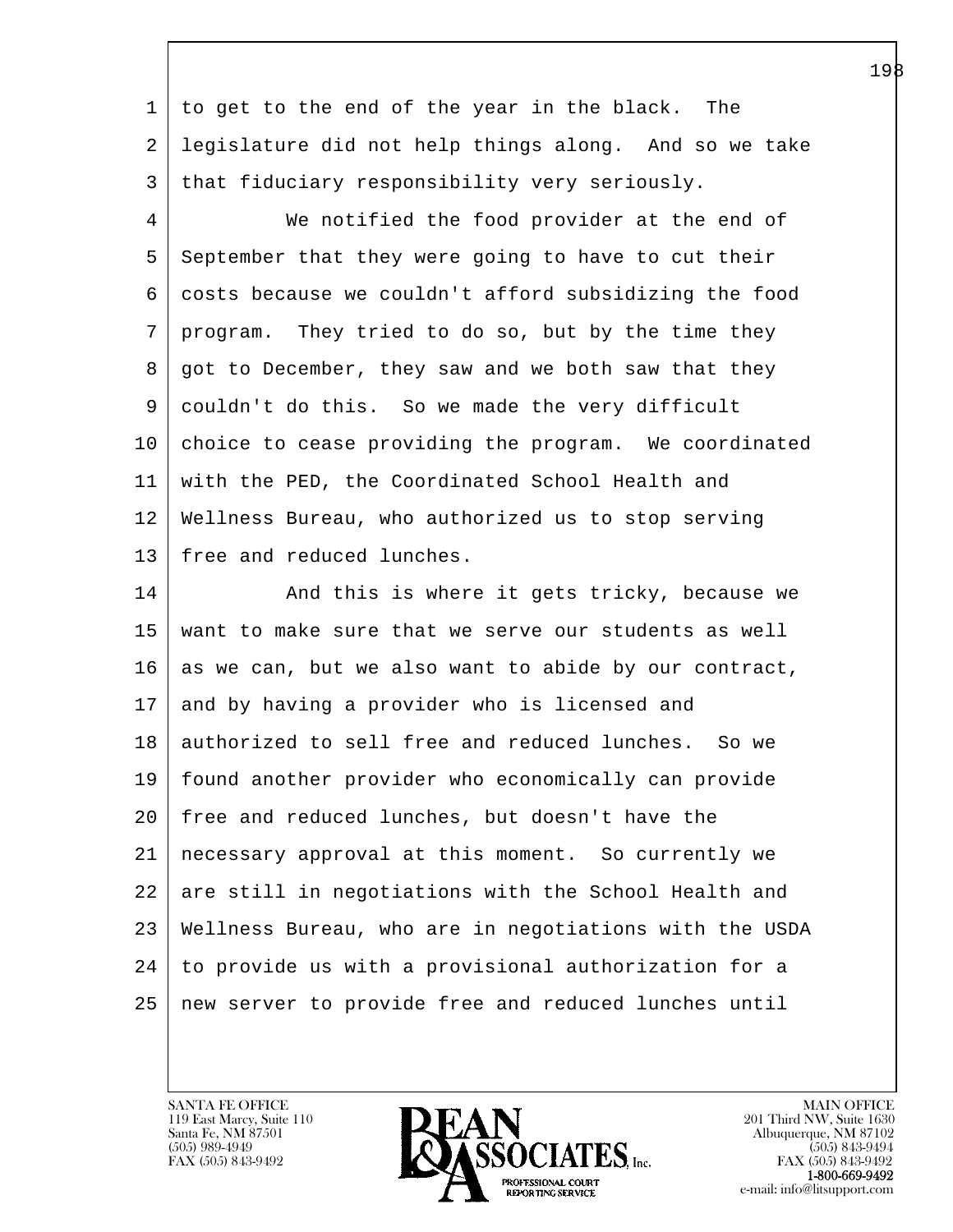1 the end of the year.

| $\overline{a}$ | So we are still working on it. We do not               |
|----------------|--------------------------------------------------------|
| 3              | want to be in violation of our contract.               |
| 4              | MS. POULOS: Madame Chair.                              |
| 5              | CHAIRMAN GIPSON: Director.                             |
| 6              | MS. POULOS: This is an opportunity to at               |
| 7              | least encourage this Commission to engage in a         |
| 8              | discussion on whether this may be one of those items   |
| 9              | that's currently identified as a material term, but    |
| 10             | because of issues that could come up this may not      |
| 11             | appropriately be an item that is a material term.      |
| 12             | CHAIRMAN GIPSON: I agree, and we are -- we             |
| 13             | had a short discussion yesterday about having to take  |
| 14             | a look at the contract and streamlining it to some     |
| 15             | extent. And yes, this is noted as one of those items   |
| 16             | that, unfortunately, it's not necessary as a material  |
| 17             | term to the contract. Yes.                             |
| 18             | Commissioners, any comments?                           |
| 19             | CHAIRMAN GIPSON: I'll just say -- I mean,              |
| 20             | certainly as an educator we know the importance of     |
| 21             | healthy, well-fed students, but we all certainly       |
| 22             | understand the impact that the latest cut, that was    |
| 23             | made in December, so that there's a timing factor here |
| 24             | that, unfortunately, that came down, and you might     |
| 25             | have -- might have even been on winter break by that   |

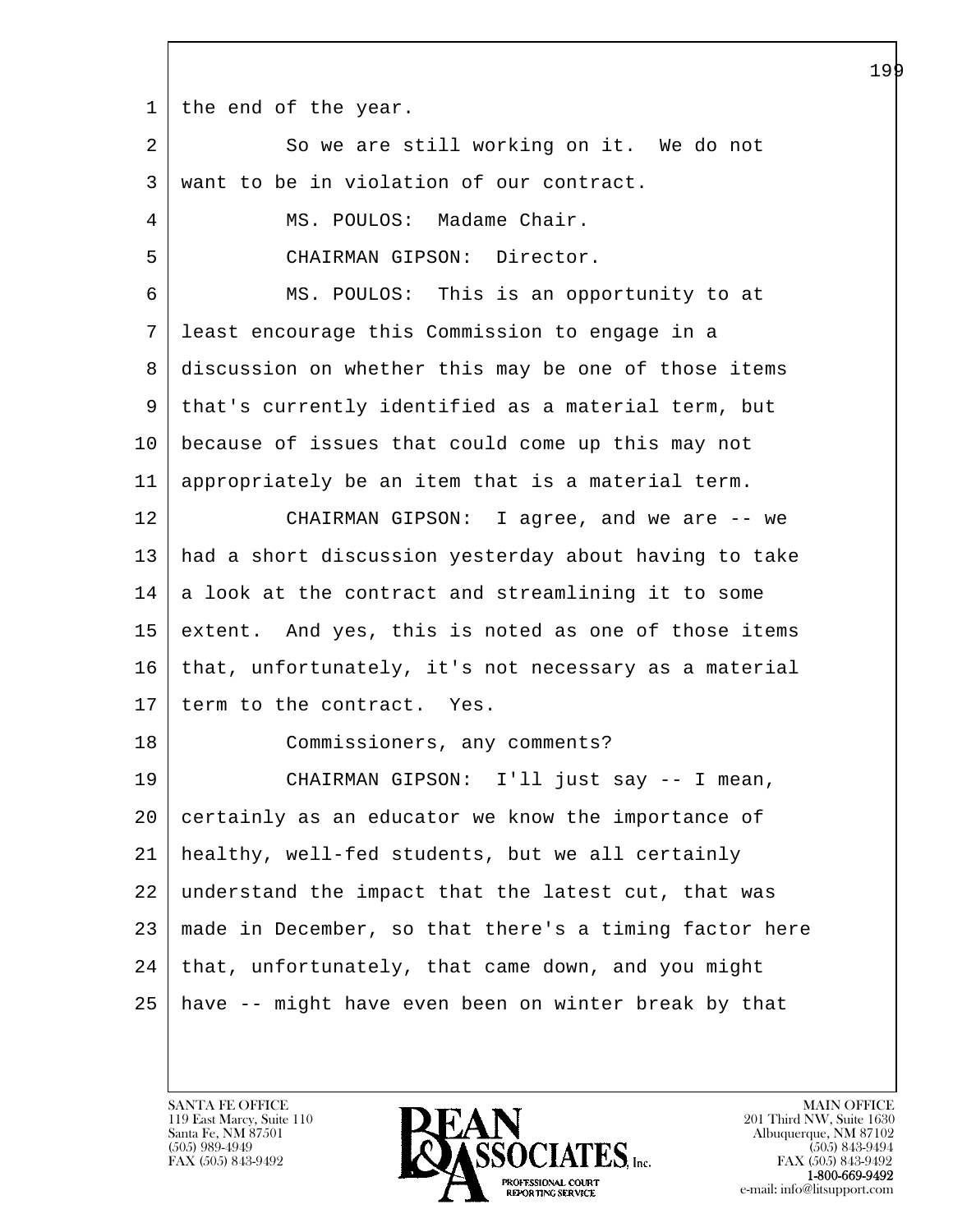l  $\overline{\phantom{a}}$  1 time -- I'm not sure -- so that when you started back 2 up the lunch program has at least temporarily been 3 stopped. 4 DR. ROBERT JESSEN: Yes. We are still 5 serving lunch. It took a while for the new provider 6 to get its feet on the ground, so the Athletic Booster 7 Club, which is now providing all funds for our sports, 8 served pizza for a few days. But we are making sure 9 that there is food available and we want to get the 10 | free and reduced lunch program back on. 11 CHAIRMAN GIPSON: Okay. Thank you. 12 COMMISSIONER TOULOUSE: Madame Chair. 13 CHAIRMAN GIPSON: Commissioner Toulouse. 14 COMMISSIONER TOULOUSE: Then I would like to  $15$  say, because they are still making attempts to do 16 that, I wouldn't want, as you said, I don't see this  $17$  as a real material term, that I would want to approve 18 | this amendment when they are still trying to do that. 19 | The Aren't there more federal funds available? 20 DR. ROBERT JESSEN: I don't believe there 21 are more federal funds available, but they are also 22 very careful in terms of who they authorize to provide 23 the lunches because, I'm sure as you are all aware,  $24$  there is a lot of bureaucracy in providing free 25 lunches now in terms of what you must serve and we

119 East Marcy, Suite 110<br>Santa Fe, NM 87501

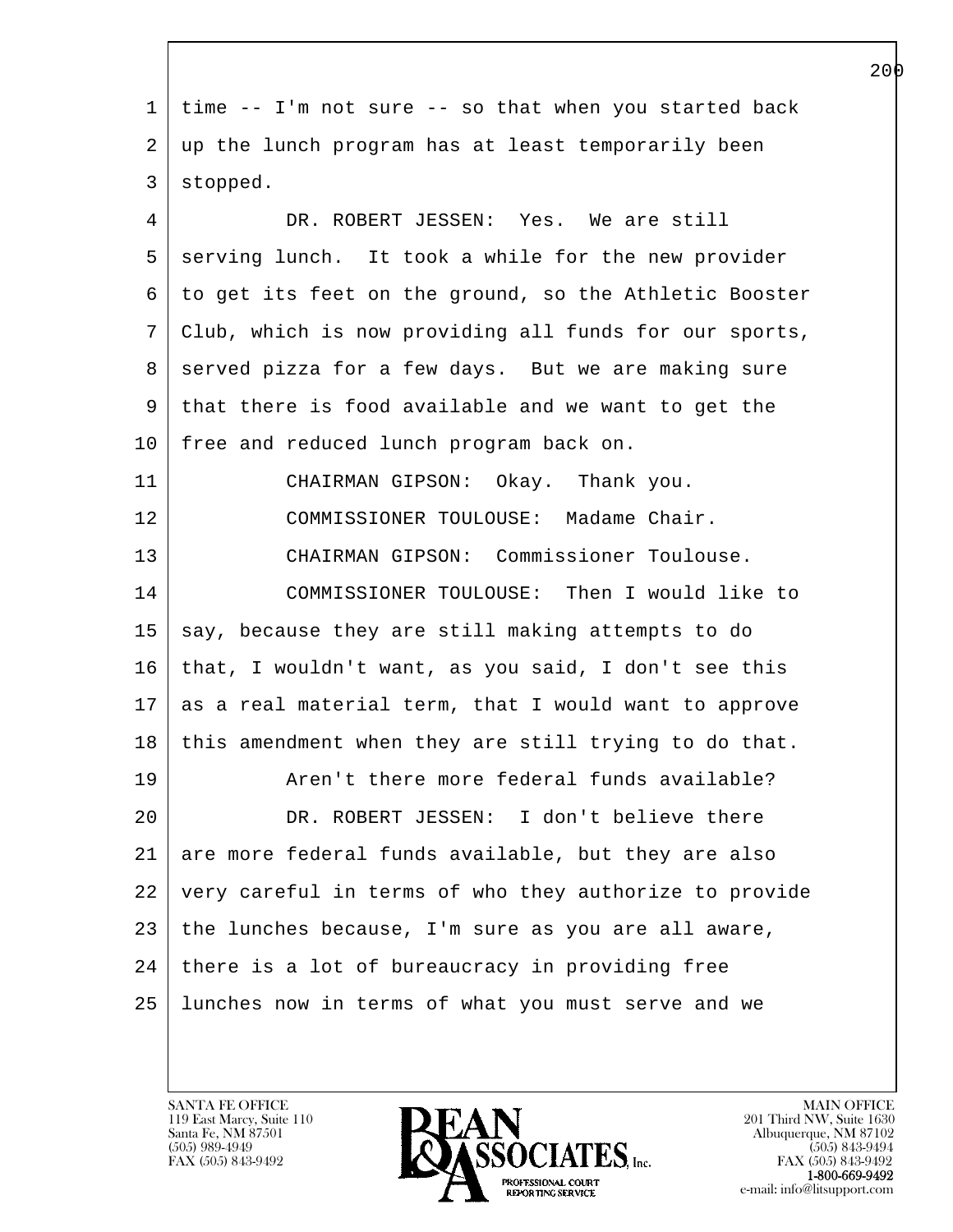| $\mathbf{1}$   | must serve it. We don't have a choice. The students    |
|----------------|--------------------------------------------------------|
| 2              | don't have a choice on saying, no, we don't want that  |
| 3              | anymore. It has to go on their plate.                  |
| $\overline{4}$ | CHAIRMAN GIPSON: My question is, if we                 |
| 5              | approve the amendment, doesn't that free them up then  |
| 6              | to be freer with their choices? Now, you still have    |
| 7              | to abide by all -- your provider has to abide by all   |
| 8              | those guidelines, but doesn't it take us out of the    |
| 9              | equation when there's a question of whether it really  |
| 10             | -- that should be in the equation to begin with?       |
| 11             | MS. POULOS: Madame Chairwoman,                         |
| 12             | Commissioners, I think, especially considering the way |
| 13             | the form is reflected right now, if this amendment     |
| 14             | were approved that material term section of the        |
| 15             | question would simply be blank, and so it would be     |
| 16             | signaling, maybe this is not actually a material term, |
| 17             | and then the school is free to choose whichever of     |
| 18             | those options it wants, and so that may be the correct |
| 19             | approach, and again, recognizing that this is          |
| 20             | something that may be challenging.                     |
| 21             | I would just like to say to Commissioners,             |
| 22             | Commissioner Toulouse's comment about the federal      |
| 23             | funds, those lunches are reimbursed at a certain rate. |
| 24             | I think the challenge for many of our charter          |
| 25             | schools -- and that doesn't exist for our larger       |
|                |                                                        |

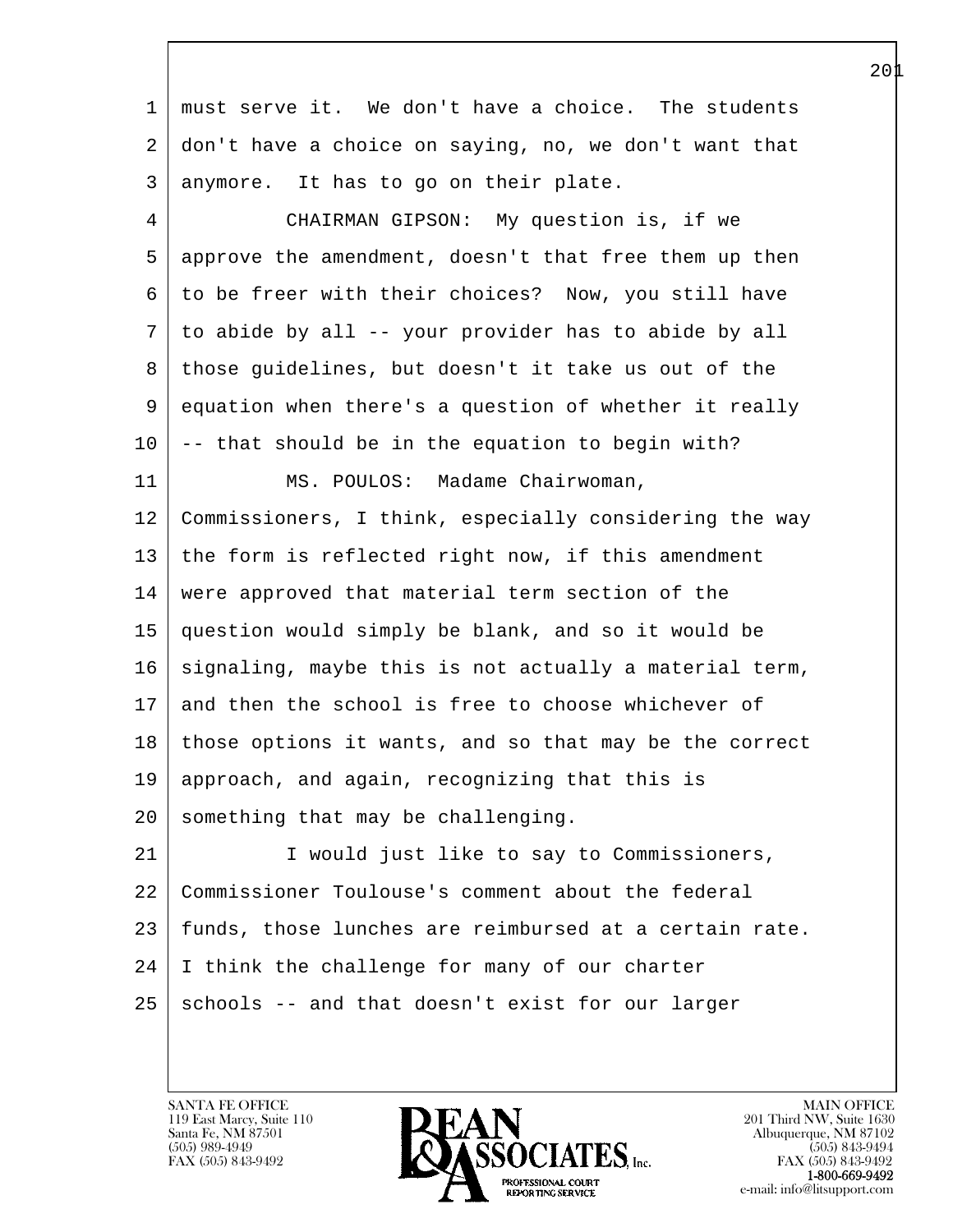| $\mathbf 1$ | districts, is the economies of scale. And so when     |
|-------------|-------------------------------------------------------|
| 2           | they are trying to provide that in a smaller          |
| 3           | environment it's much harder to find a provider who   |
| 4           | can do that at that reimbursement rate.               |
| 5           | CHAIRMAN GIPSON: And as we go to rural                |
| 6           | areas it becomes even more challenging to find a      |
| 7           | provider, number one, and then a provider that can do |
| 8           | it at a rate that they can afford, so that becomes    |
| 9           | challenging.                                          |
| $10 \,$     | My recommendation would be to go forward              |
| 11          | with this amendment so it's no longer in their        |
| 12          | contract and it's not -- it's not a concern, because  |
| 13          | like has been mentioned, it's probably a piece of the |
| 14          | contract that is an unnecessary piece to be in there. |
| 15          | So I appreciate the fact that you have come           |
| 16          | forward because odds are I wouldn't have known.       |
| 17          | Commissioner Caballero.                               |
| 18          | COMMISSIONER CABALLERO: Yes. You mentioned            |
| 19          | that even if this is out of your contract your school |
| $20 \,$     | is still committed to providing lunch or food?        |
| 21          | DR. ROBERT JESSEN: Yes.<br>In order to get a          |
| 22          | provider it has to be economically viable for that    |
| 23          | provider to do it. So if the federal funds are not    |
| 24          | reimbursed then they have to charge for all of their  |
| 25          | lunches. They can have a different price -- different |
|             |                                                       |

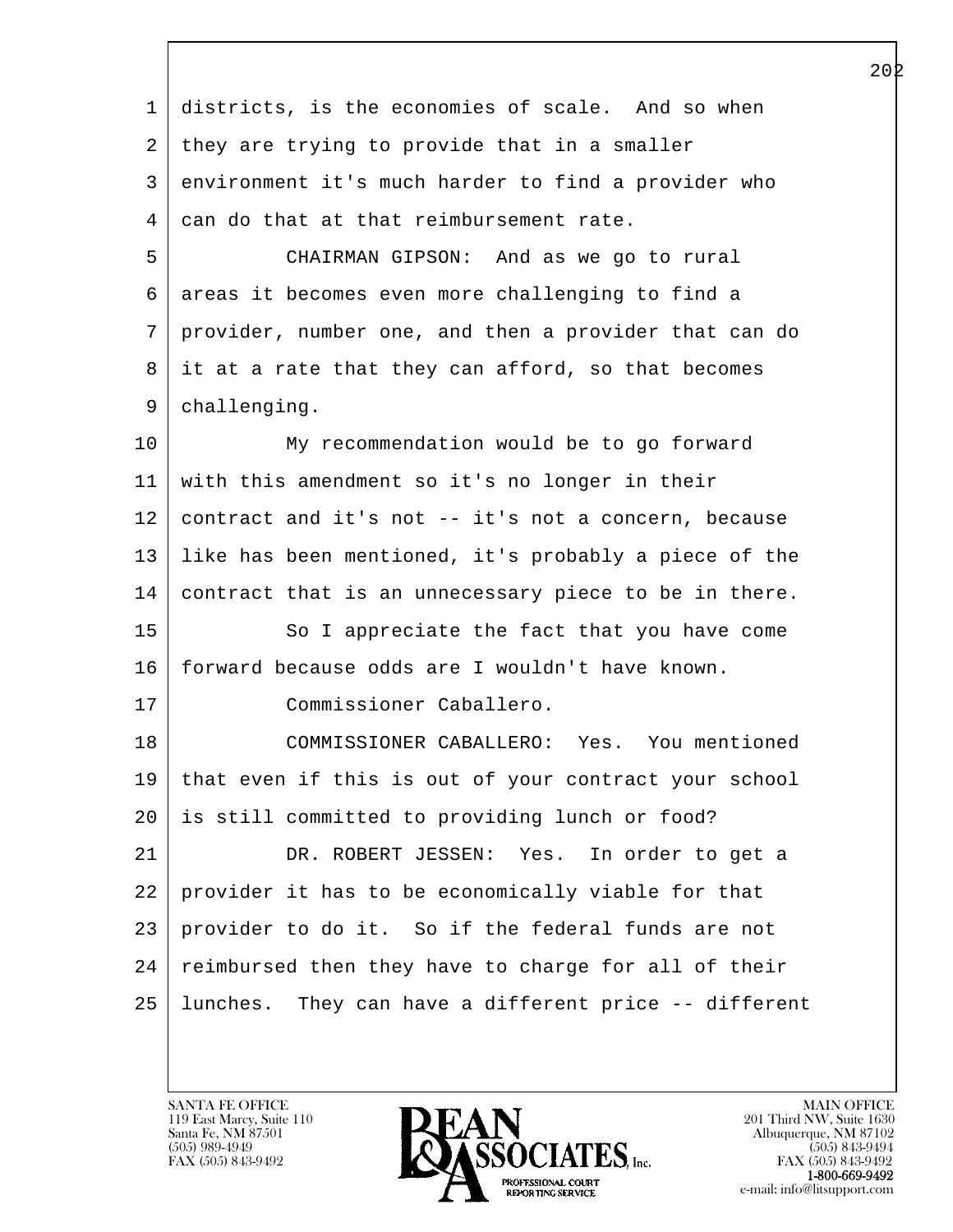| 1  | options. So the basic option is a three-dollar         |
|----|--------------------------------------------------------|
| 2  | option, but it would not be possible for the students  |
| 3  | to subsidize free lunches.                             |
| 4  | COMMISSIONER CABALLERO: The other question             |
| 5  | is do the Feds allow for you to remove the free and    |
| 6  | just have a lower fee for all of them?                 |
| 7  | DR. ROBERT JESSEN: I think it's a package              |
| 8  | deal. You can't just have the reduced lunches.         |
| 9  | COMMISSIONER CABALLERO: Okay. Thank you.               |
| 10 | CHAIRMAN GIPSON: Commissioner Armbruster.              |
| 11 | COMMISSIONER ARMBRUSTER: This is, I guess,             |
| 12 | a question. Of course I'm going to vote for you so     |
| 13 | you don't have to do it, but because of the economies  |
| 14 | of scale, what are the other charters in Santa Fe      |
| 15 | doing? And is it possible -- I am not telling you      |
| 16 | what to do, please understand that, but I didn't think |
| 17 | about it in this way, and they must be struggling      |
| 18 | also. And is there a way to kind of get a group, a     |
| 19 | consortium for food and do that?                       |
| 20 | DR. ROBERT JESSEN: Tierra Encantada has a              |
| 21 | free and reduced lunch program, their elementary.      |
| 22 | They provide some lunches to NMSA, who do those free   |
| 23 | and reduced lunches. ATC and -- yes, I'm sorry, NMSA   |
| 24 | gets Turquoise Trail. Did I say Tierra Encantada?      |
| 25 | Turquoise Trail has a free and reduced lunches.        |
|    |                                                        |

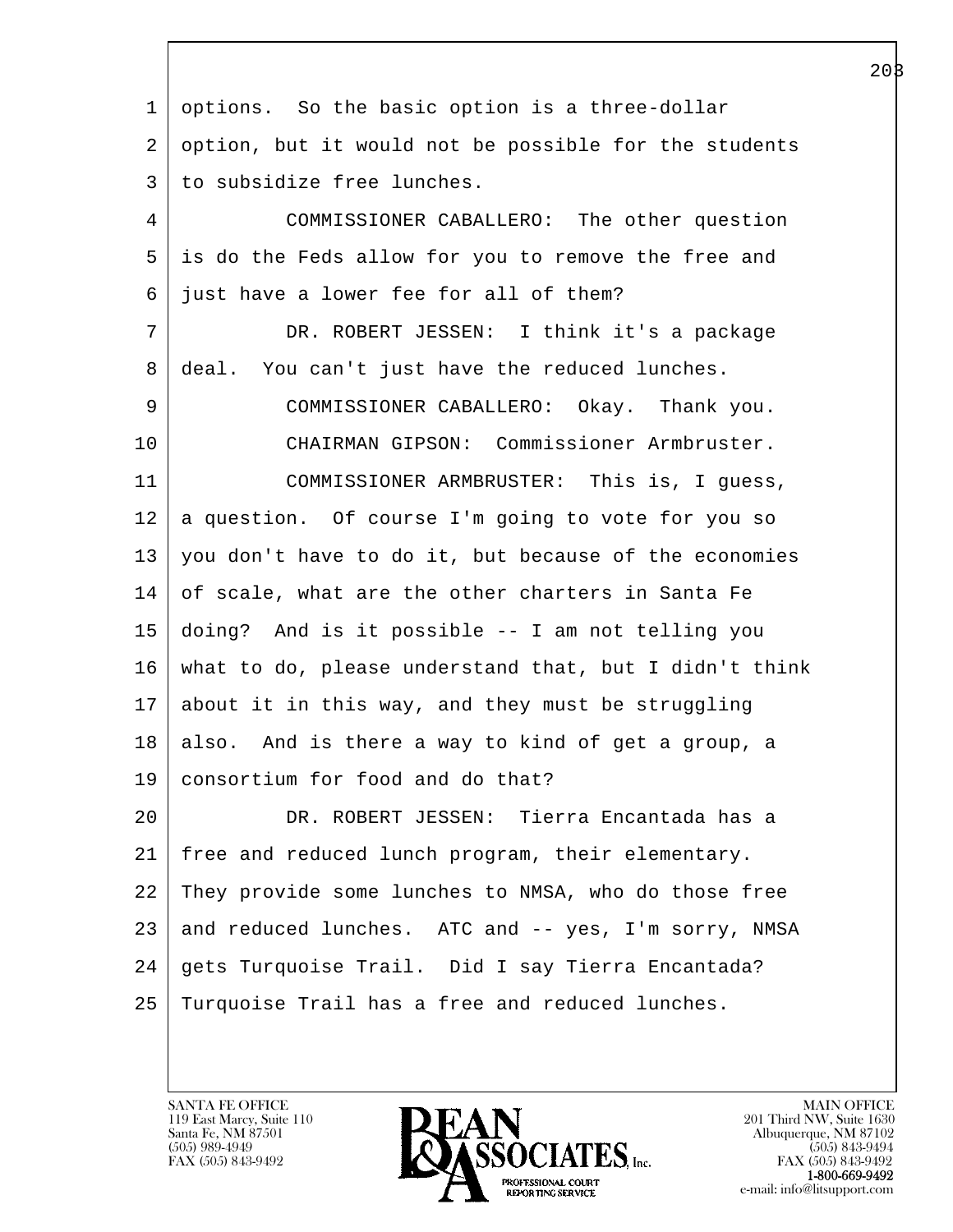l  $\overline{\phantom{a}}$  1 Tierra Encantada offers no option for free and reduced 2 lunches. ATC has no option for free and reduced 3 lunches. The Master's Program has a bit of a subsidy 4 by its owner for those students to buy lunches at the 5 community College. But in terms of high school, Monte 6 is the only one that offered a free and reduced lunch 7 program. 8 COMMISSIONER JOHNSTON: I have a question. 9 CHAIRMAN GIPSON: Commissioner Johnston. 10 COMMISSIONER JOHNSTON: Thank you, Madame 11 Chair. 12 So was your student body 100 percent free 13 and reduced? 14 DR. ROBERT JESSEN: No. We have about 360 15 | students. 200 of those were eligible and average 16 every day was 80 to 90 of those 200 students that were 17 eligible actually ate the free and reduced lunches. 18 COMMISSIONER JOHNSTON: So with this 19 amendment, you would no longer offer the free or 20 reduced to those 80 or 90 students who were eating. 21 They would have to pay that \$3 fee; is that correct? 22 DR. ROBERT JESSEN: We would no longer have 23 to offer the free and reduced lunch program, but we  $24$  are still in negotiation to try to actually still do  $25$  that.

119 East Marcy, Suite 110<br>Santa Fe, NM 87501

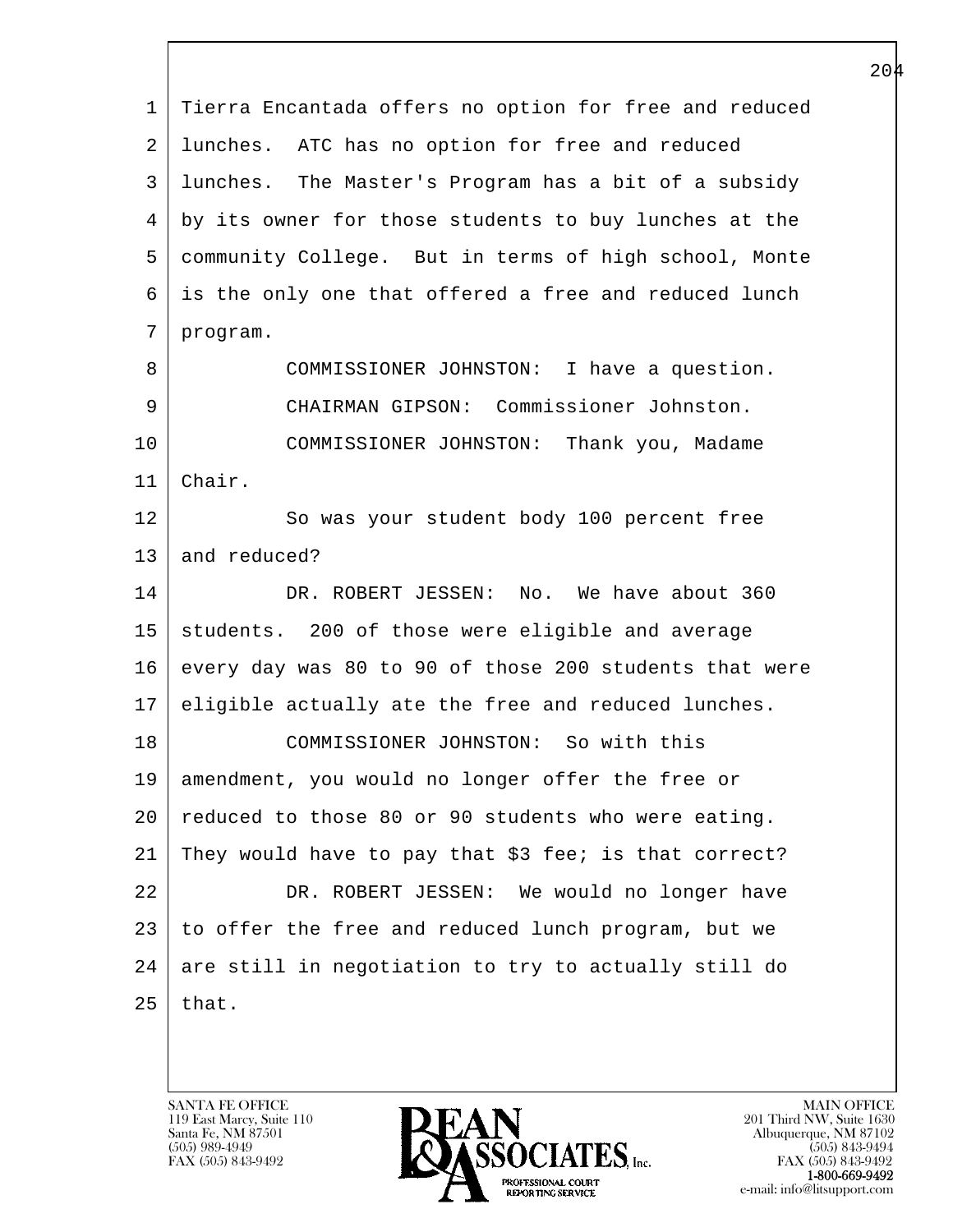l  $\overline{\phantom{a}}$  1 COMMISSIONER JOHNSTON: But as it is right 2 | now, all students would have to pay some sort of fee 3 if they eat at school? 4 DR. ROBERT JESSEN: Yes. 5 COMMISSIONER JOHNSTON: And have you set a 6 fee for those, I mean, during this interim, how much 7 your students pay? 8 DR. ROBERT JESSEN: Three dollars. 9 | COMMISSIONER JOHNSTON: Three dollars? 10 Thank you. 11 CHAIRMAN GIPSON: If we don't approve the 12 amendment, just as a reminder, they are in material 13 violation of their contract. I'm going to say this as 14 a personal. Sort of a ridiculous thing to be 15 immaterial for this. I'm not saying free and reduced 16 lunch is a ridiculous thing, but the fact that it's in 17 | the contract and they are being bound to that. 18 They have identified that they are 19 absolutely committed to try to offer the program, but  $20$  for them to be in material violation  $-$ - and they 21 already are. They have self disclosed that they have 22 stopped, so they are now currently in material 23 | violation of their contract. 24 | And the budget doesn't allow them to -- to 25 possibly continue, but they are committed to try to

119 East Marcy, Suite 110<br>Santa Fe, NM 87501

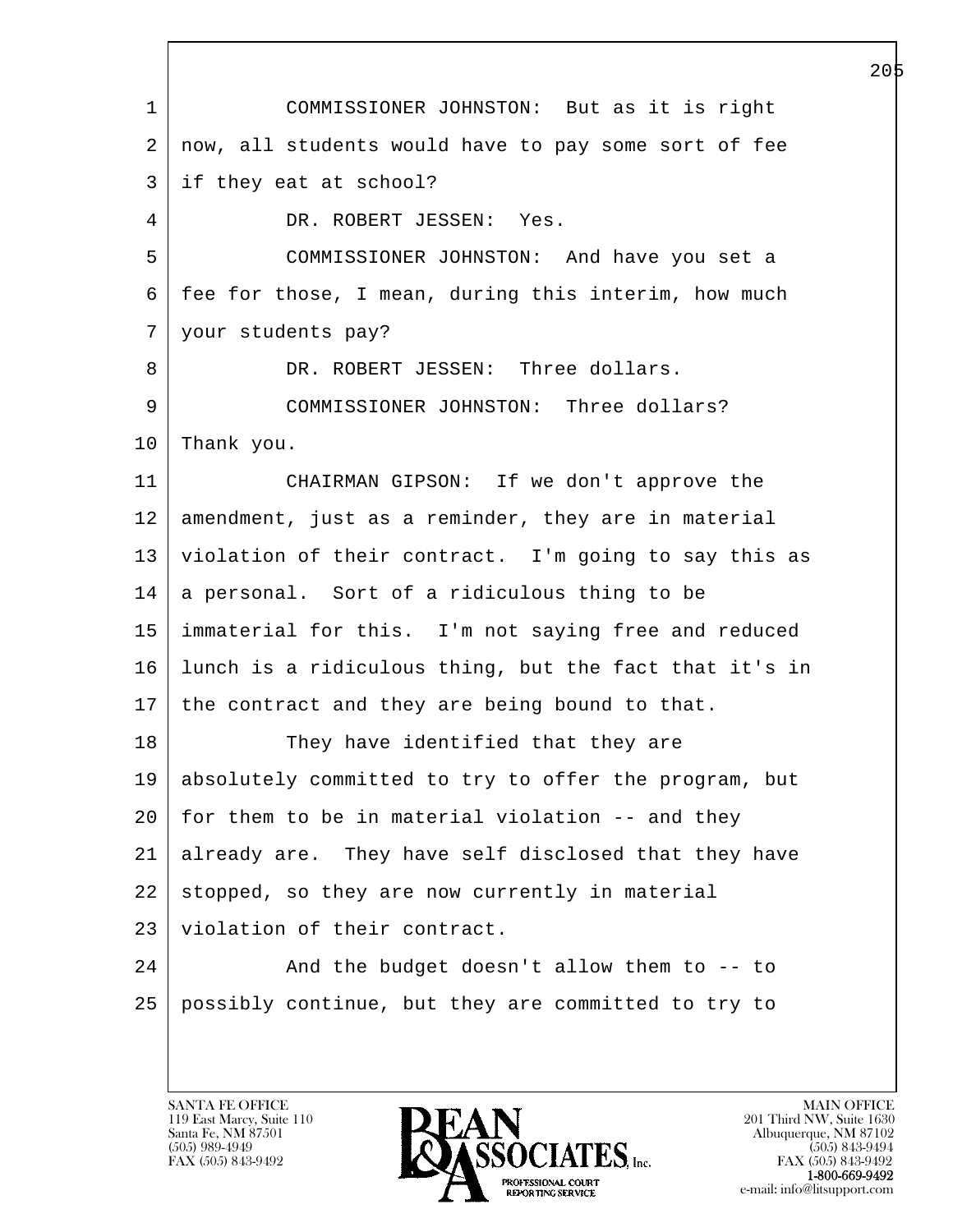l  $\overline{\phantom{a}}$  1 continue, and I believe that of them. I think we're 2 | freeing them of the burden of knowing that they are in 3 material violation of their contract if we support the 4 amendment. And our conscience, that we know that a 5 school is in material violation of their contract and 6 is continuing on, I think we have got somewhat of an 7 obligation. What do we do? We know they are in 8 material violation of their contract and what are we 9 to do? Tell them, no, you can't do that? 10 COMMISSIONER ARMBRUSTER: Well, then they 11 will be in financial problems. 12 CHAIRMAN GIPSON: Correct. So we are --13 this is an unfortunate sign of our times right now. 14 Director. 15 | MS. POULOS: Madame Chairwoman, I want to  $16$  say, the other important thing to note is it's also 17 distinct from some of the other examples you have seen 18 where financial terms didn't allow the continuation of 19 a major element of the school's mission or educational 20 program. 21 CHAIRMAN GIPSON: Right. And that's what I 22 was referencing when I was saying ridiculous, that 23 we're going to hold their feet to the fire over. I 24 firmly believe, as I said, in feeding these children, 25 but it's an area that I think we need to move out of

119 East Marcy, Suite 110<br>Santa Fe, NM 87501

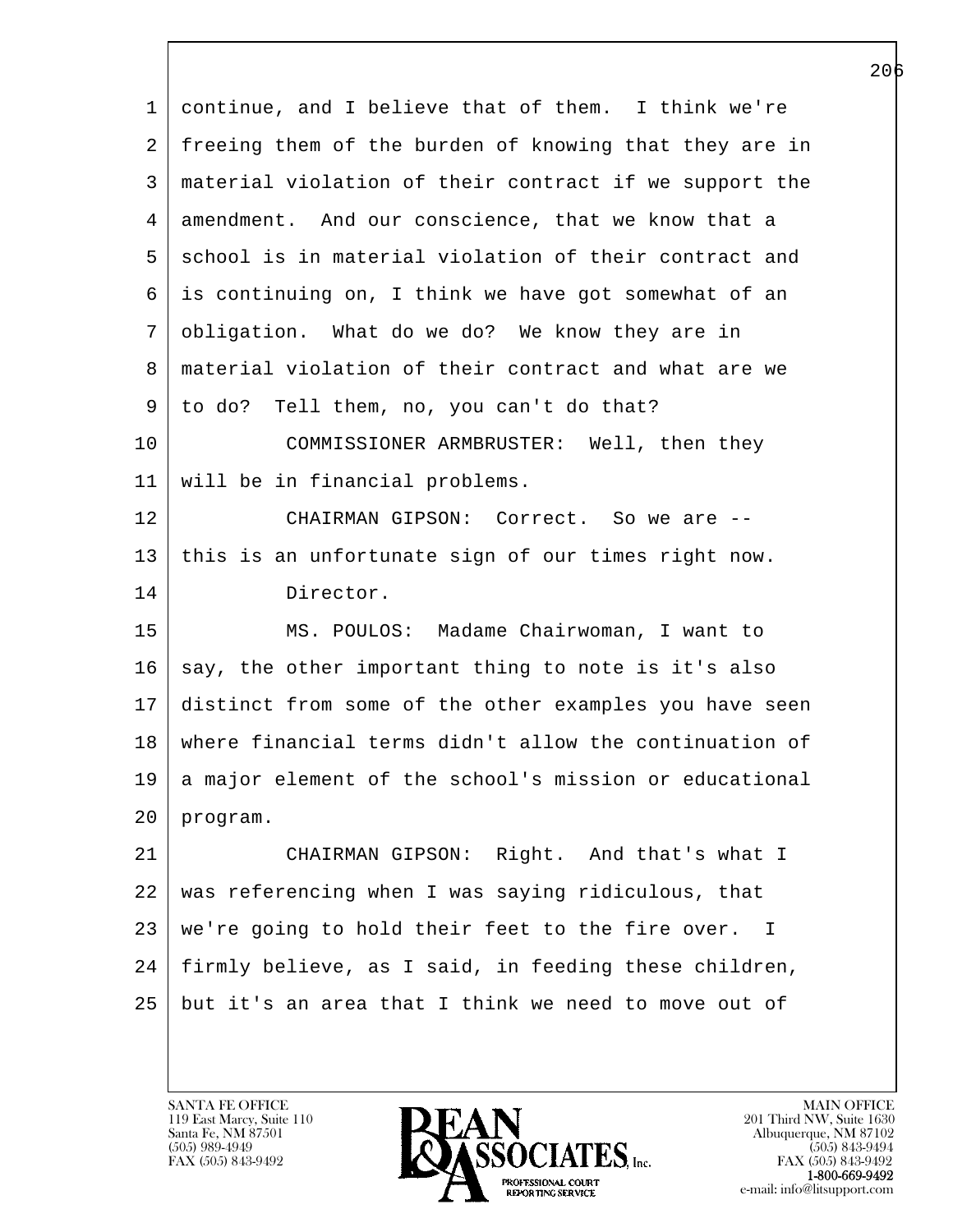l  $\overline{\phantom{a}}$  1 the contract, so why burden them with it at this point 2 in time? 3 Commissioner Ruiz. 4 COMMISSIONER RUIZ: May I make a motion? 5 CHAIRMAN GIPSON: You may. 6 COMMISSIONER RUIZ: I move to approve the 7 amendment request presented by Monte Del Sol Charter 8 School requesting to amend the food service terms of 9 its contract with the condition that the school 10 provide the approved governing body minutes to the 11 CSD. 12 CHAIRMAN GIPSON: And I do -- I mean, we 13 just need the next month be approved here. Thank you. 14 Do I have a second? 15 | Second by Commissioner Crone. 16 COMMISSIONER JOHNSTON: Madame Chair, before 17 | we vote, I will abstain from this vote. 18 CHAIRMAN GIPSON: Thank you. 19 | The Any further discussion? 20 None being seen, or heard. 21 Commissioner Armbruster. 22 COMMISSIONER ARMBRUSTER: And a yes vote 23 will allow Monte Del Sol to remove the food service 24 requirement from their contract. 25 Commissioner Pogna?

119 East Marcy, Suite 110<br>Santa Fe, NM 87501

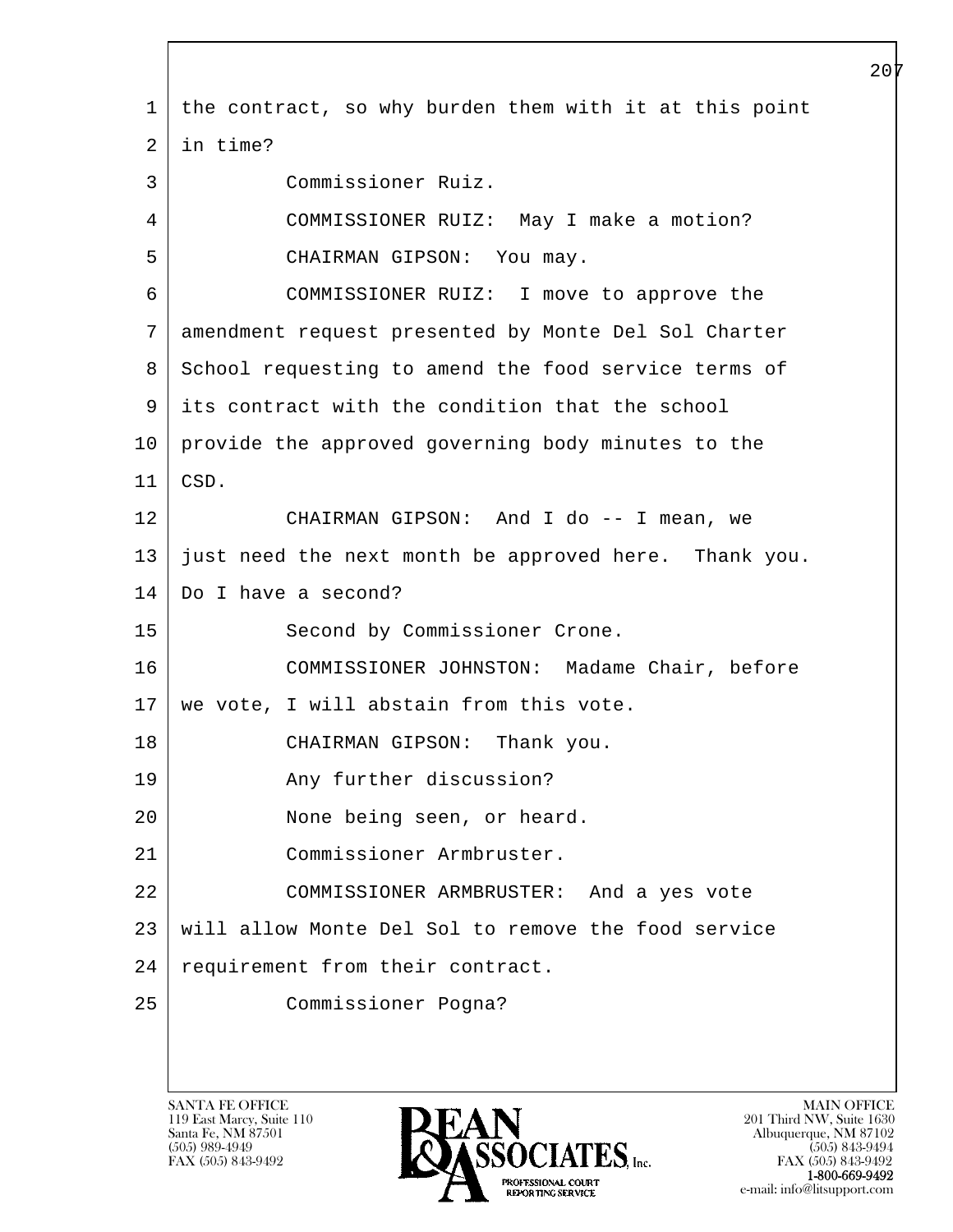l  $\overline{\phantom{a}}$  1 COMMISSIONER POGNA: Yes. 2 COMMISSIONER ARMBRUSTER: Commissioner 3 Toulouse? 4 COMMISSIONER TOULOUSE: Yes. 5 COMMISSIONER ARMBRUSTER: Commissioner 6 Conyers? 7 COMMISSIONER CONYERS: Yes. 8 COMMISSIONER ARMBRUSTER: Commissioner 9 | Armbruster votes yes. 10 Commissioner Peralta? 11 COMMISSIONER PERALTA: Yes. 12 COMMISSIONER ARMBRUSTER: Commissioner 13 Crone? 14 COMMISSIONER CRONE: Yes. 15 COMMISSIONER ARMBRUSTER: Commissioner 16 Caballero? 17 COMMISSIONER CABALLERO: Yes. 18 COMMISSIONER ARMBRUSTER: Commissioner Ruiz? 19 COMMISSIONER RUIZ: Yes. 20 COMMISSIONER ARMBRUSTER: Commissioner 21 Gipson? 22 CHAIRMAN GIPSON: Yes. 23 COMMISSIONER ARMBRUSTER: It is a ten to 24 | zero. The motion passes. 25 CHAIRMAN GIPSON: No, it's a nine-zero.

119 East Marcy, Suite 110<br>Santa Fe, NM 87501



FAX (505) 843-9492<br>**1-800-669-9492** e-mail: info@litsupport.com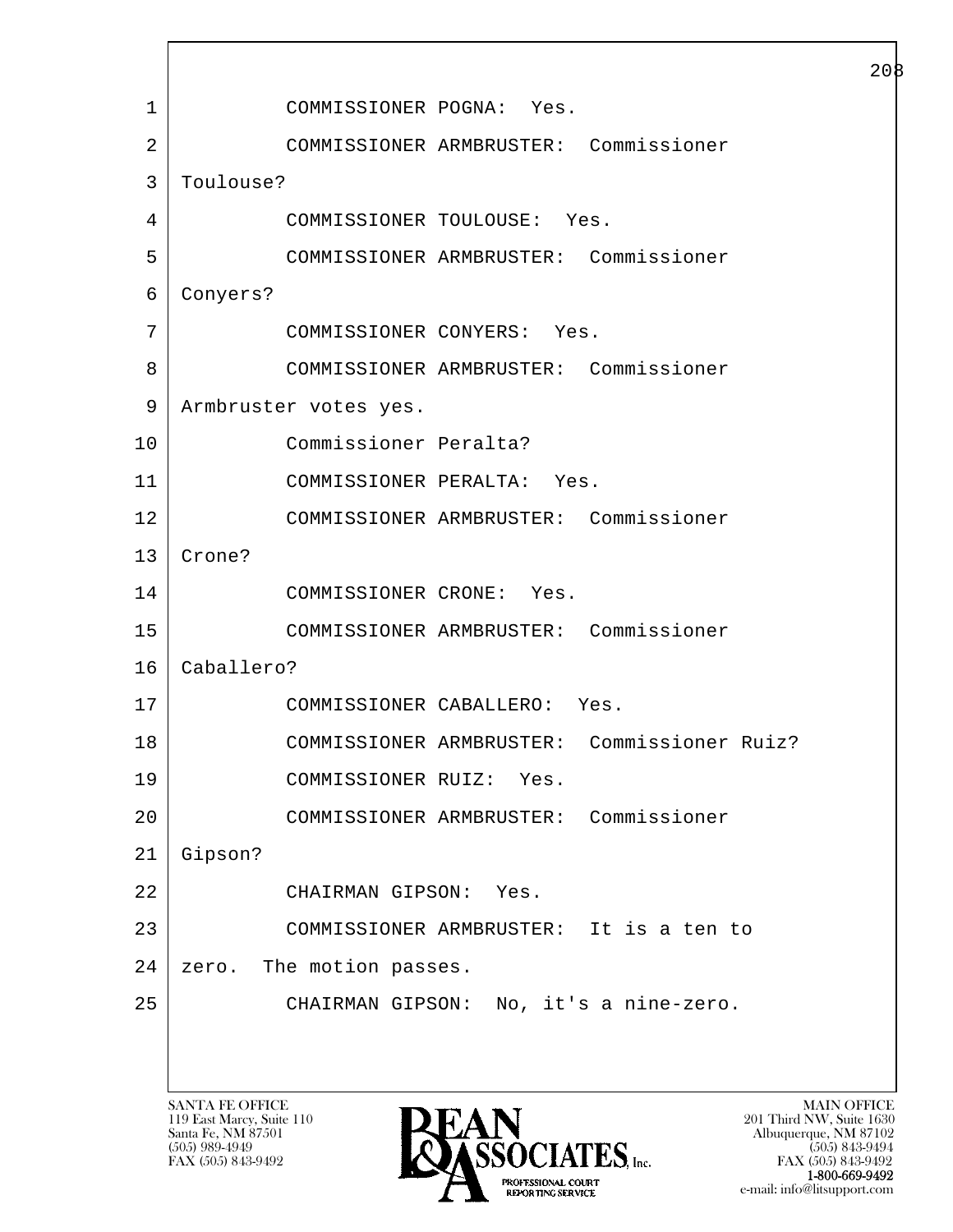l  $\overline{\phantom{a}}$ 1 | There was one abstention. 2 COMMISSIONER ARMBRUSTER: Sorry. Nine and 3 one abstention, but it passes. 4 CHAIRMAN GIPSON: Thank you very much. Have 5 a great afternoon. 6 DR. ROBERT JESSEN: Thank you very much. 7 CHAIRMAN GIPSON: Commissioners, can we take 8 just a very short break? Thank you. 9 (A recess was taken from 3:02 p.m. 10 through 3:17 p.m.) 11 CHAIRMAN GIPSON: Okay. We are on to item 12 number 10, Report from Options for Parents and the 13 | Charter School Division, Discussion and Possible 14 Actions. And we are looking at charter school update. 15 Now I don't know. Phil, you want me to skip that one? 16 | MR. PHILLIP GIOUDEMANS: Please. 17 CHAIRMAN GIPSON: Just in case anyone 18 noticed, the Charter School Director has a flight to  $19$  catch so she will not be -- she is not available, 20 except that if there is an emergency here, because she 21 is en route to the airport. So just so that people 22 are aware. 23 But we are moving on, then. So I am --24 we'll simply not do the Charter School Division 25 update. But I would -- I guess I'll recognize the new

119 East Marcy, Suite 110<br>Santa Fe, NM 87501

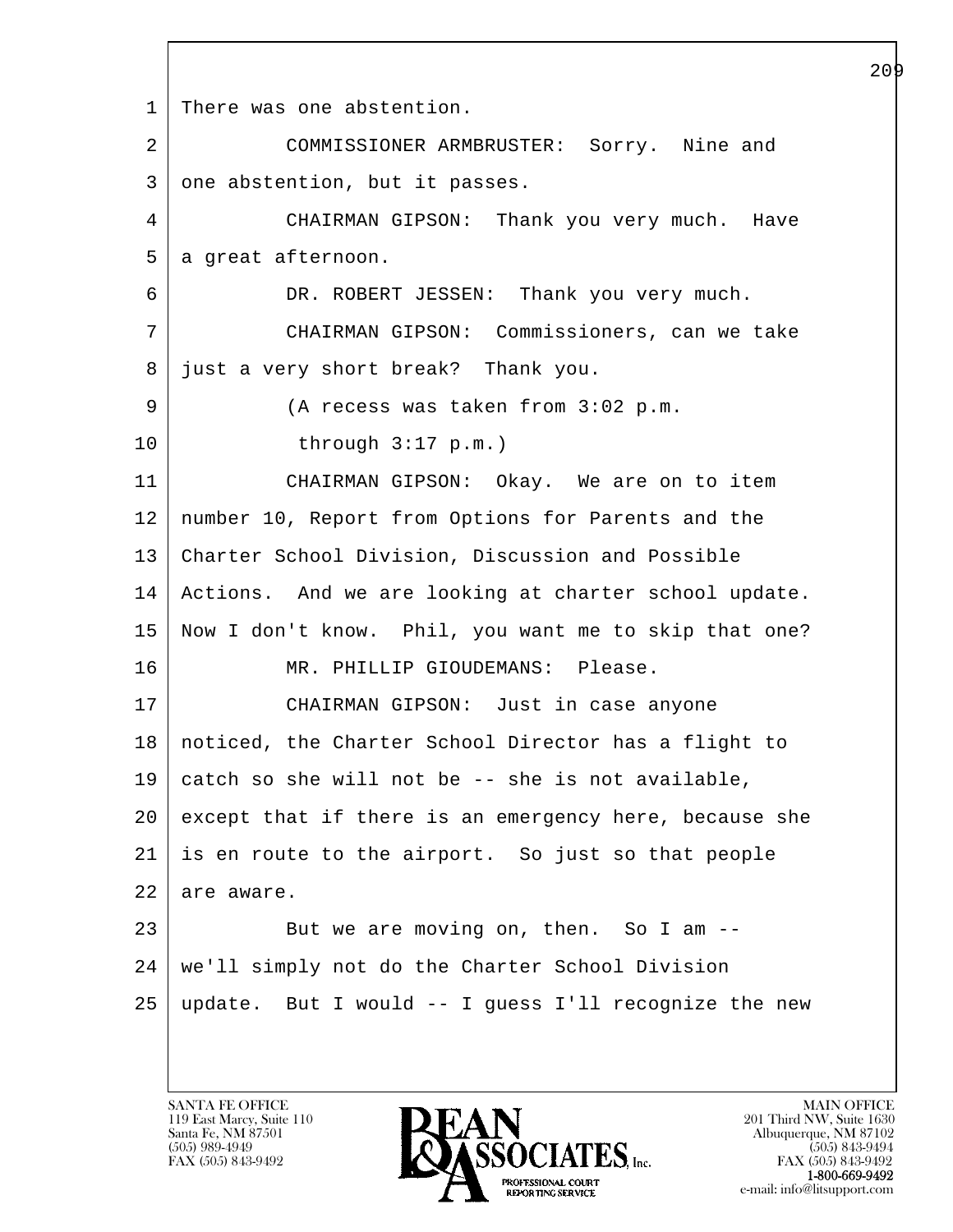l  $\overline{\phantom{a}}$  1 Charter School Division's employees. So if you would 2 like to introduce yourselves, we'll say hello 3 officially as the full Commission. 4 MR. MARC DUSKE: Okay. Thank you. My name 5 is Marc Duske, and I have just relocated from the 6 College and Career Readiness Bureau to the Charter 7 Schools Division as of about one week ago, so I will 8 be serving in the capacity as a supervisor for the 9 Charter School Division, and I'm really excited about 10 | the opportunity. 11 CHAIRMAN GIPSON: Thank very much and 12 welcome. 13 That moves us to letter B, Six Directions 14 Indigenous School budget reporting concerns. 15 We'll let them get settled first. 16 Good afternoon. Could you please introduce 17 yourselves for the record? 18 MR. PHILLIP GIOUDEMANS: Yes. For the 19 record, my name is Phillip Gioudemans,  $20$  | G-I-O-U-D-E-M-A-N-S. 21 Okay. Thank you. Madam Commissioner, 22 members of the Commission, I am substituting here for 23 the Director, so bear with me for a moment. She did 24 plop this in front of me right as she was leaving. 25 | So to read the summary, executive summary

119 East Marcy, Suite 110<br>Santa Fe, NM 87501

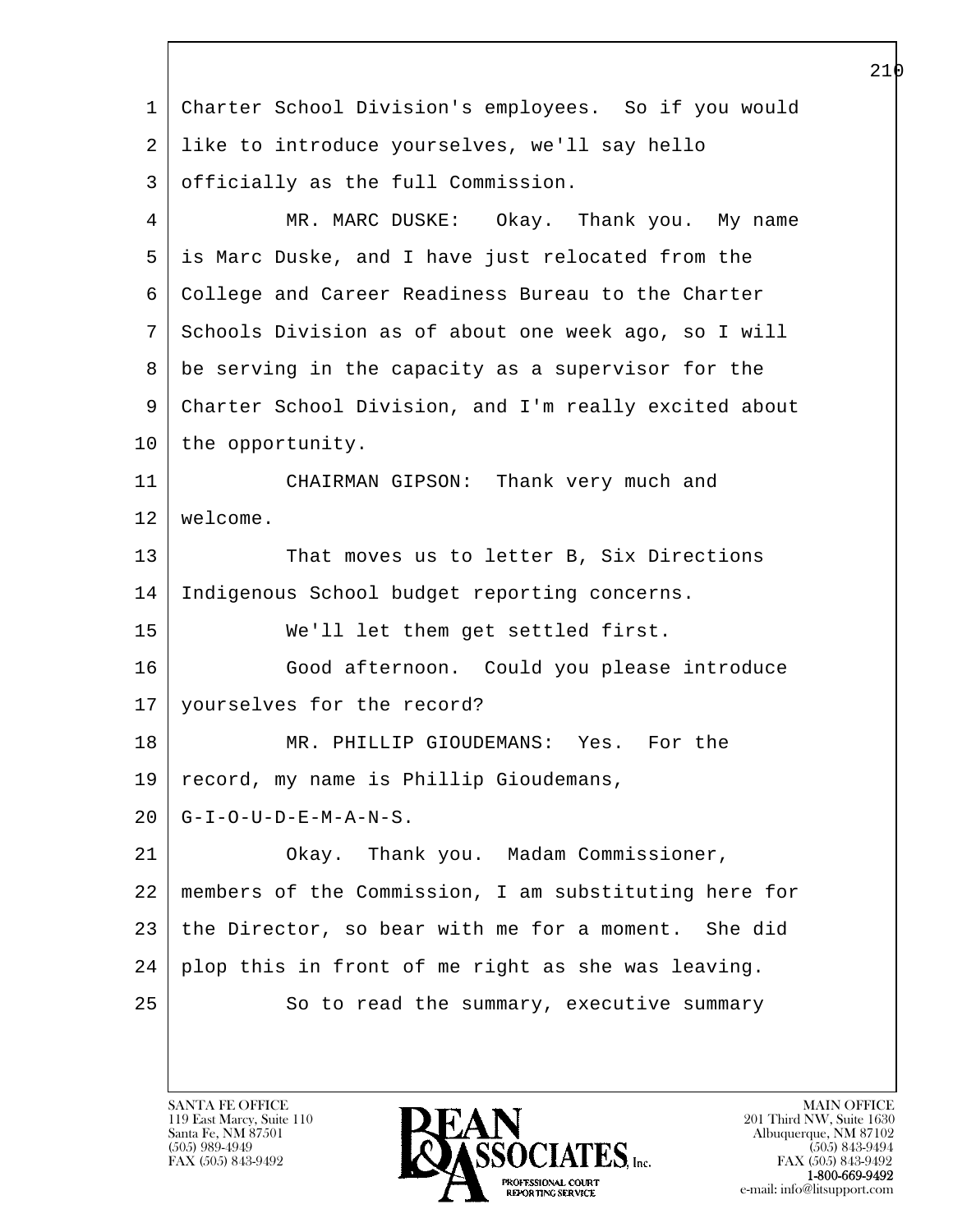l  $\overline{\phantom{a}}$  1 here, on November 29 the Director of the School Budget 2 and Financial Analysis expressed that he was extremely 3 concerned, the school's capacity to meet state 4 requirements for financial oversight. 5 The school did not timely provide first 6 reporting period membership reports or the required 7 financial reporting for FY17, first quarterly report, 8 the national board certified reporting or membership 9 projections. 10 | At that time the Director reported that the 11 school had failed to submit any of the legally 12 | required communication or reporting to PED since they 13 | have opened. Any financial reporting of any sort. 14 The Director further noted that the school has had 15 turnover and core administrative functions since the 16 inception. 17 The Director reported the school as being 18 closely monitored by his office for a possible move to 19 monthly reporting at the end of the second quarter. 20 And we have no recommendation at this point. 21 CHAIRMAN GIPSON: Good afternoon. Once 22 | again, please identify yourself for the record. 23 MS. NATASHA CUYLEAR: Good afternoon, Madame 24 Chair, members of the Commission. My name is Natasha 25 Cuylear, C-U-Y-L-E-A-R. I am an attorney at the law

119 East Marcy, Suite 110<br>Santa Fe, NM 87501

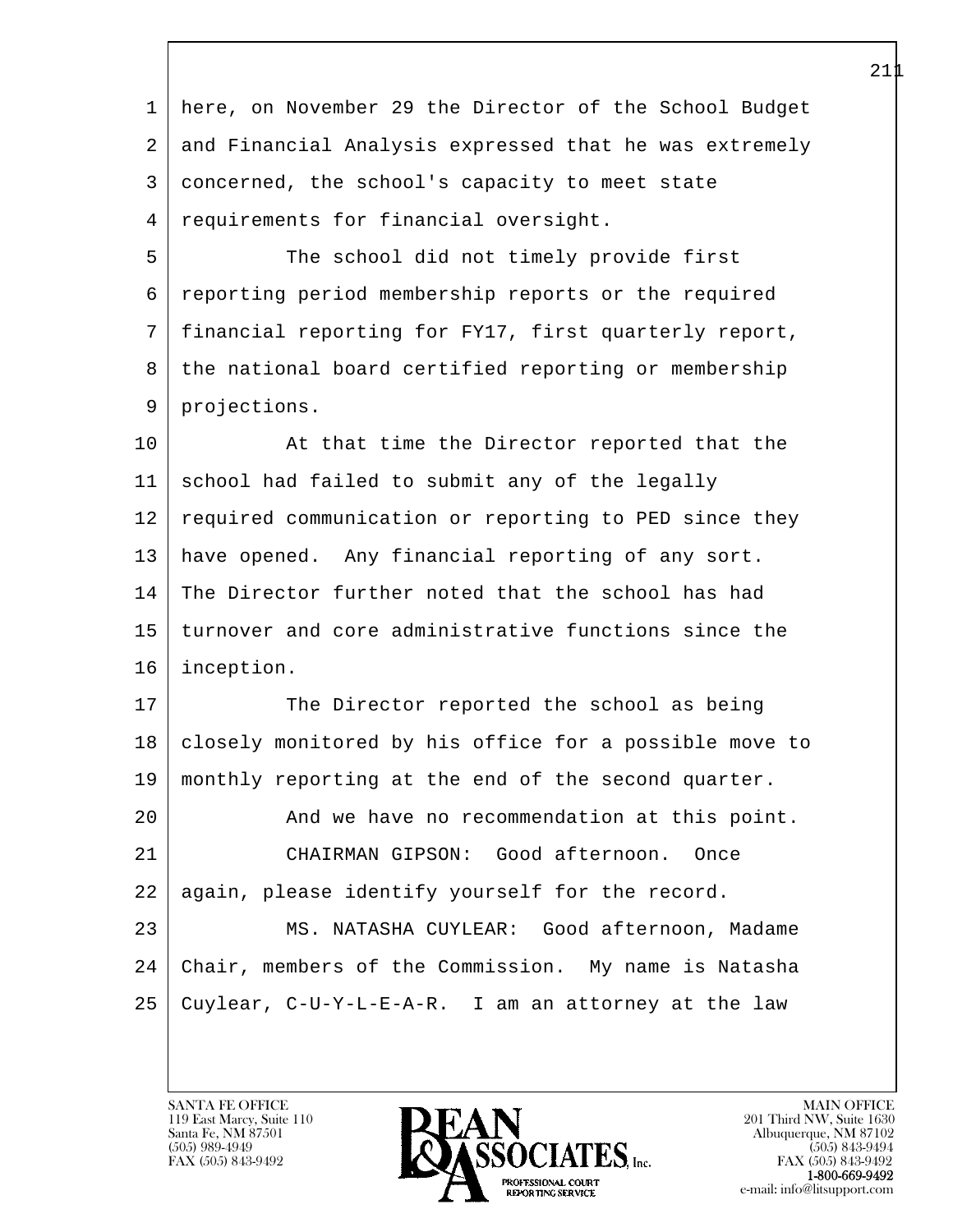| $\mathbf{1}$ | office of Johnson, Barnhouse and Keegan, and I am here |
|--------------|--------------------------------------------------------|
| 2            | today on behalf of Six Directions Indigenous School,   |
| 3            | DEAP and NISN, which is the Naca-Inspired Schools      |
| 4            | Network, and I will let Kay and Tom introduce          |
| 5            | themselves.                                            |
| 6            | MS. KAY GIRDNER: My Name is Kay Girdner,               |
| 7            | K-A-Y, G-I-R-D-N-E-R, and I am the acting business     |
| 8            | manager for Six Directions Indigenous School and for   |
| 9            | DEAP.                                                  |
| 10           | MR. TOM GENNE: Good afternoon. My name is              |
| 11           | Tom Genne, G-E-N-N-E, and I am the most recent former  |
| 12           | principal of Six Directions School. I also work for    |
| 13           | the Naca-Inspired Schools Network. And since this      |
| 14           | issue arose under my watch I am representing the       |
| 15           | school this afternoon.                                 |
| 16           | CHAIRMAN GIPSON: Thank you.                            |
| 17           | MS. NATASHA CUYLEAR: And Madame Chair and              |
| 18           | members of the Commission, our -- we prepared a        |
| 19           | statement today about our comments to respond to       |
| 20           | concerns expressed by CSD regarding Six Directions     |
| 21           | Indigenous School as well as DEAP, because I believe   |
| 22           | the two reports -- and I know that CSD has not         |
| 23           | reported on DEAP, that's the next agenda. We see them  |
| 24           | as related, so our statements do refer to both of      |
| 25           | those.                                                 |
|              |                                                        |

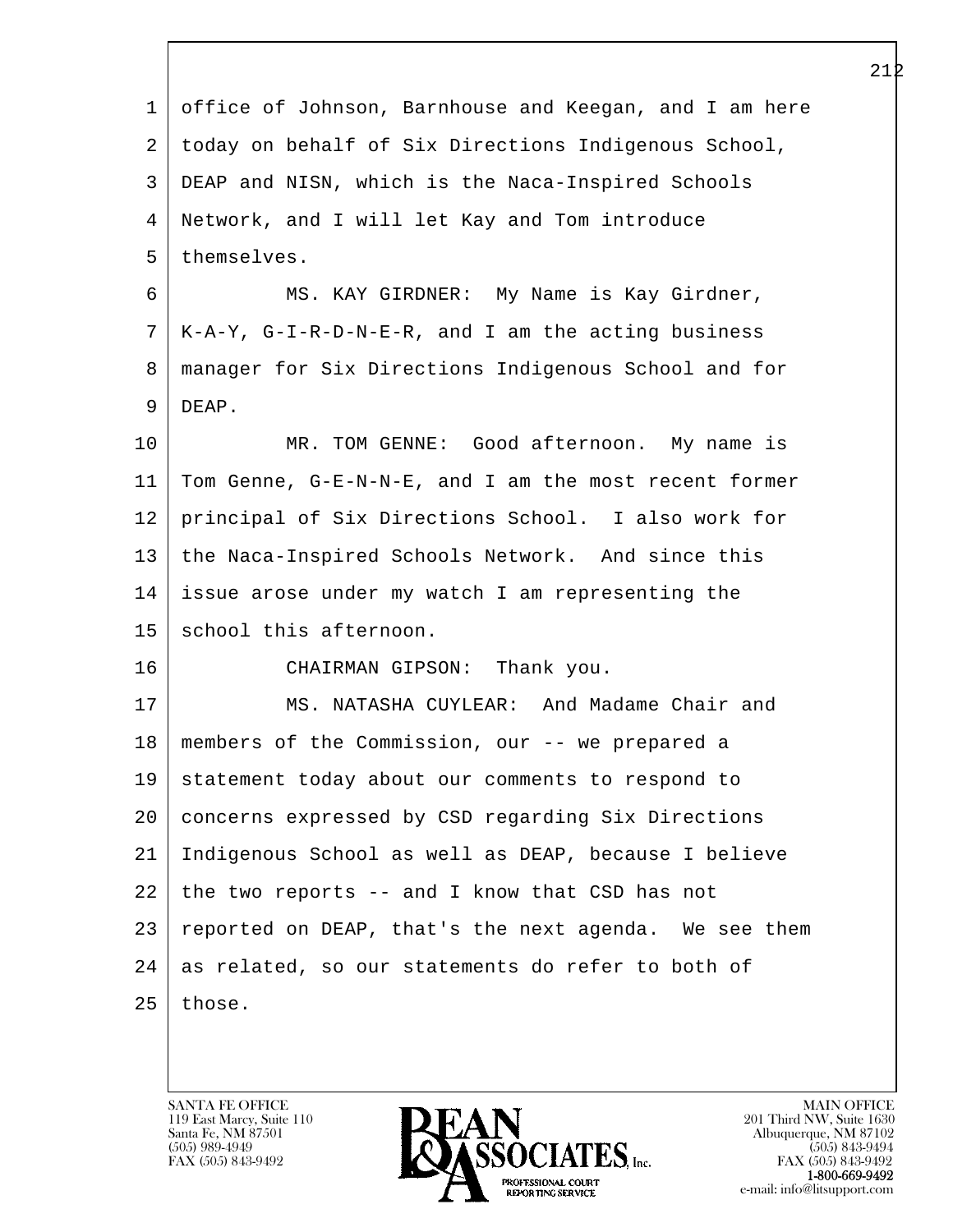1 But at the outset I want to mention that 2 initially this issue with budget reporting concerns 3 came up in November, and both Six Directions and DEAP 4 addressed issues at that time, and Kay and Tom will go 5 into more detail about that.

6 But I would like to point out that these 7 discussions between the Department and CSD and the 8 | schools and NISN took place in early December, and 9 that's in regards to the reporting concerns. And at 10 | that point we believed that this issue had been taken 11 care of based on statements we received from the 12 Department and from CSD. So it was our impression and 13 the impression of the schools that we had resolved any 14 | reporting concerns at the beginning of December.

l 15 | The and as you might recall, this same agenda 16 item was on the December PEC meeting agenda and it was 17 removed from that agenda. So I think it comes as a 18 bit of a surprise to the schools now that it's back on 19 | the agenda for January. And I -- the -- none of 20 | schools here, for Six Directions or DEAP, received 21 notice that this was going to be reported on at this 22 meeting until they received the public notice earlier 23 this week. But both schools have provided -- will 24 provide comments today and on -- with regards to what 25 happened on that situation. So I'll turn it over to

119 East Marcy, Suite 110<br>Santa Fe, NM 87501

 $\overline{\phantom{a}}$ 

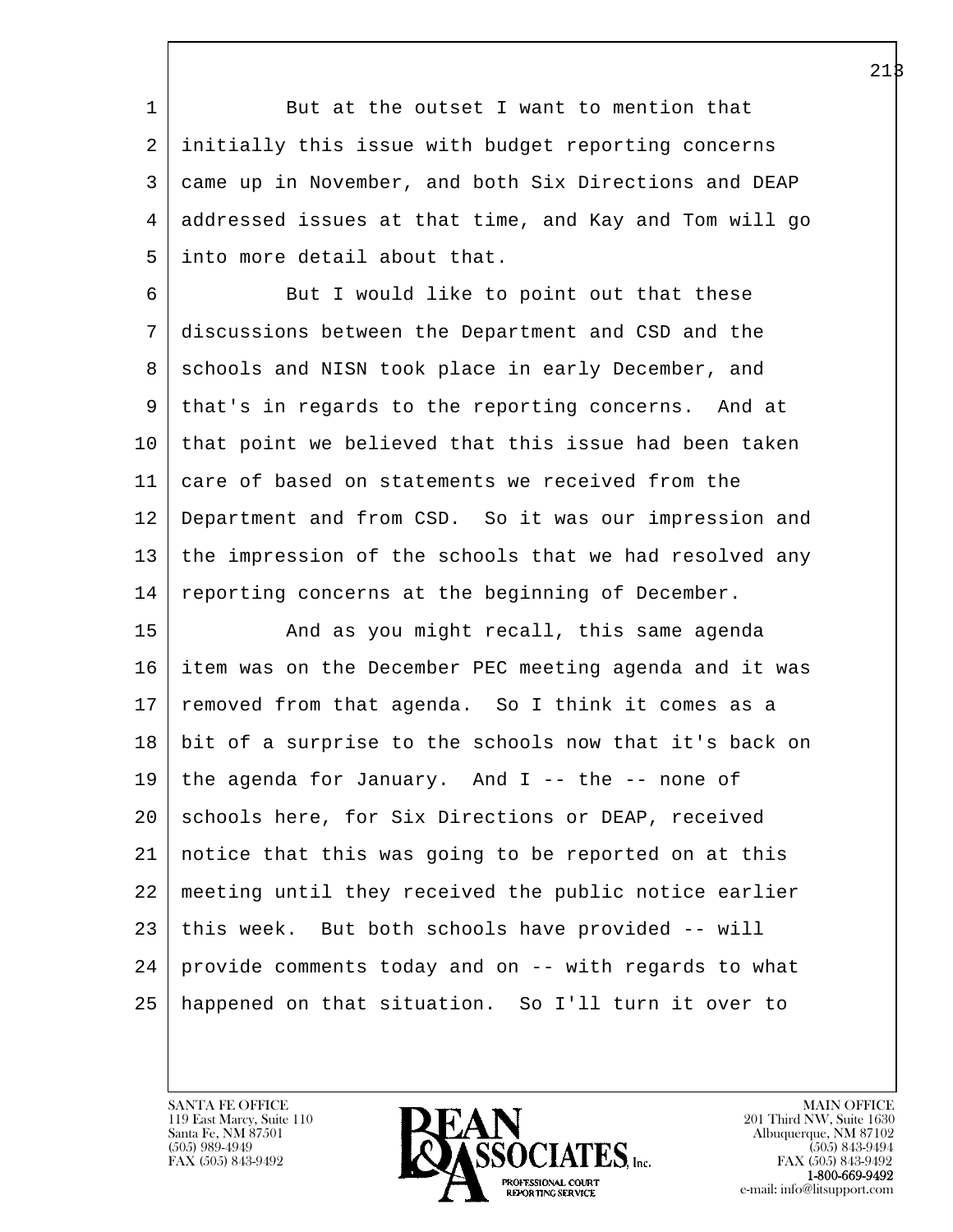1 | Kay for more details on that.

| 2  | MS. KAY GIRDNER: I want to thank the                   |
|----|--------------------------------------------------------|
| 3  | Commission for providing us the opportunity to speak   |
| 4  | to you today. I have worked in school finance for      |
| 5  | over ten years, and Commissioner Johnston hired me in  |
| 6  | 2005 when she was the principal at East Mountain High  |
| 7  | School. I have been a licensed business manager since  |
| 8  | 2008, and I served as the business manager for East    |
| 9  | Mountain High School through 2015.                     |
| 10 | I began working for Naca-Inspired Schools              |
| 11 | Network as the Finance Director in August 2016. And    |
| 12 | as you may know, Naca-Inspired Schools Network is a    |
| 13 | nonprofit organization that supports local leaders to  |
| 14 | develop and launch a school, and once opened we        |
| 15 | provide technical assistance and professional          |
| 16 | development where needed. Naca-Inspired Schools        |
| 17 | Network provides business management services for both |
| 18 | DEAP and Six Directions.                               |
| 19 | It came to our attention in November that              |
| 20 | work was not getting done and reports were not being   |
| 21 | submitted on time by the licensed business manager we  |
| 22 | employed at the time. As a result, Naca-Inspired       |
| 23 | Schools Network has separated from this person's       |
| 24 | employment. I have since worked diligently to fulfill  |
| 25 | all the requirements and get the schools back on track |
|    |                                                        |

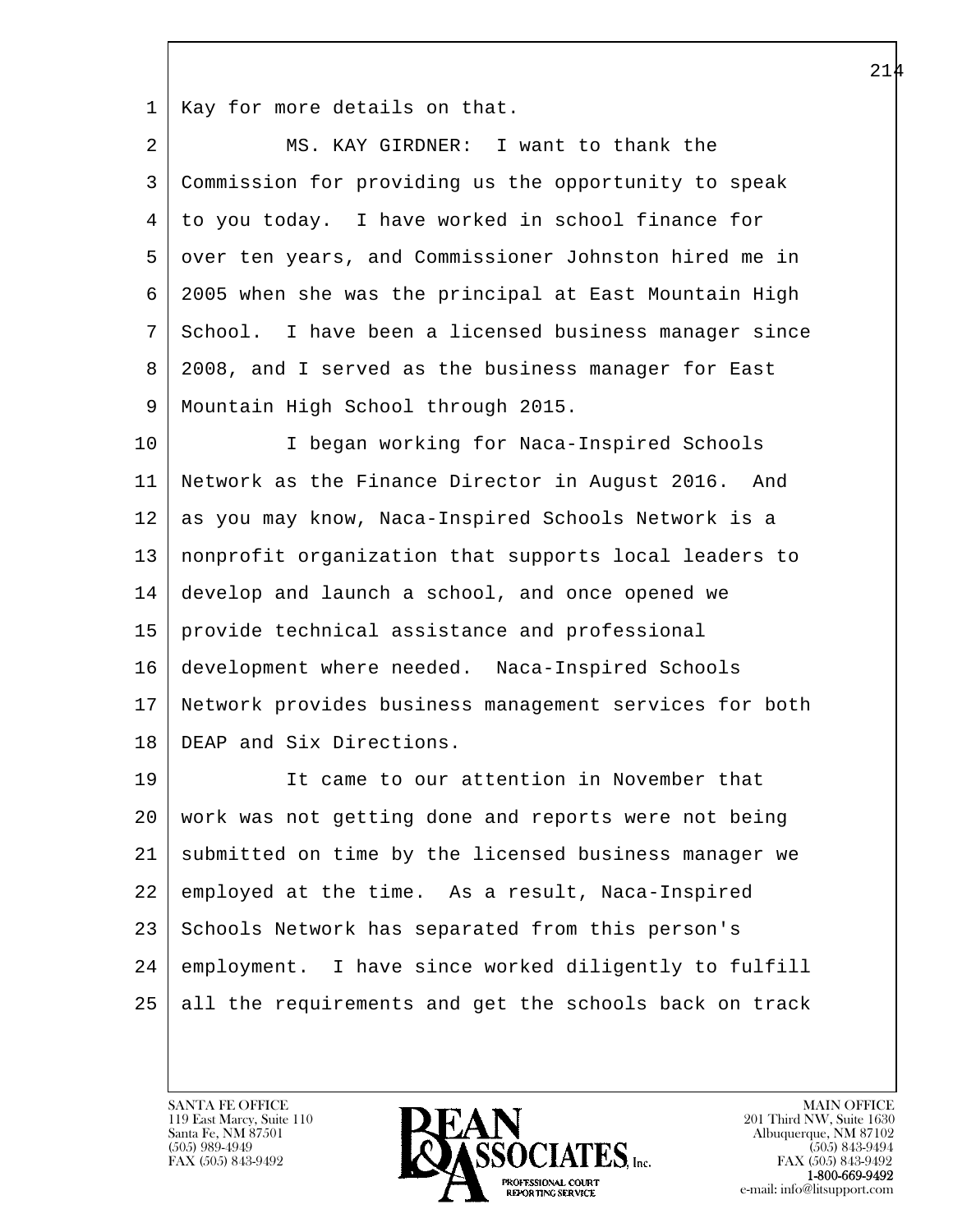1 with reporting deadlines. All the reports that had 2 not been completed on November 29th were submitted by 3 December 2nd, 2016.

 4 Although the report from the Charter Schools 5 Division states that, quote, "the school had failed to 6 submit any of the legally required communication or 7 reporting to PED since they have opened," unquote, I 8 | would like to clarify for the record that for Six 9 Directions Indigenous School, the first quarter 10 | reports were only one day late. Submission of those 11 reports was acknowledged by Pam Bowker in an E-mail to 12 the previous business manager on November 1st, 2016. 13 | And as I stated, earlier, all other reports that were 14 | required were submitted by December 2nd, 2016.

l 15 MR. TOM GENNE: Commissioner Gipson -- 16 Chairperson Gipson, Commissioners, Assistant Director, 17 you heard from our business manager Kay Girdner about  $18$  the  $-$ - about the personnel issue that we went through 19 with the staff person that had been assigned to the 20 two schools, DEAP and Six Directions, that failed to 21 complete their responsibilities. When that became 22 apparent, it was Kay here that stepped up and put in 23 dozens and dozens of hours, both while -- while in 24 town and while out of town, to make things right, and 25 I want to publicly commend her for doing that.

119 East Marcy, Suite 110<br>Santa Fe, NM 87501

 $\overline{\phantom{a}}$ 

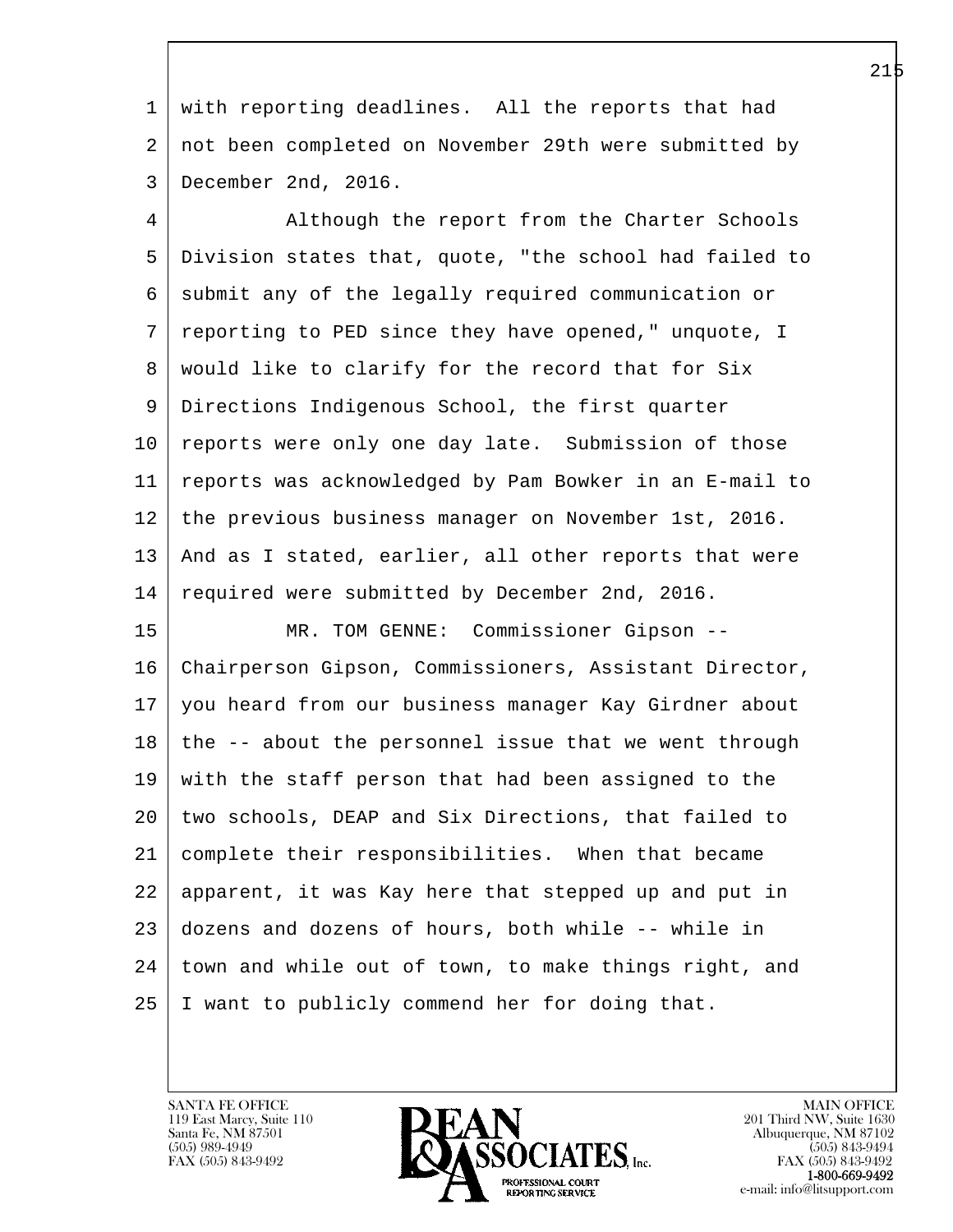1 Since then we have hired an additional staff 2 person, as she said, to become the business manager 3 for those two schools, and she also comes to us with a 4 strong educational financial background, and she is 5 studying the schools right now and preparing to step 6 in and do what's necessary.

l 7 I am a little concerned about the executive 8 summaries that came with these two agenda items, the 9 one for Six Directions and the one for DEAP Charter 10 School. I am concerned that -- about the impression 11 that they may have on you who have not seen our 12 schools or had a chance to know them other than this 13 | agenda item. I want to point out that while the 14 Director of School Budget and Financial Analysis was 15 | saying that the schools did not provide timely reports 16 for FY17, he did so on November 29th, only one quarter 17 into FY17. To say that we haven't done that for FY17, 18 Fiscal Year '17, I think is an overstep and certainly 19 not representative of our intentions or how we intend 20 to move forward. It may have been his reflection on 21 what happened in the first quarter and I can accept 22 that. But I can also assure you that -- that both the 23 network and the schools did everything they could in  $24$  the time that they had available to address that 25 situation, and the long-term plan is also designed to

119 East Marcy, Suite 110<br>Santa Fe, NM 87501

 $\overline{\phantom{a}}$ 

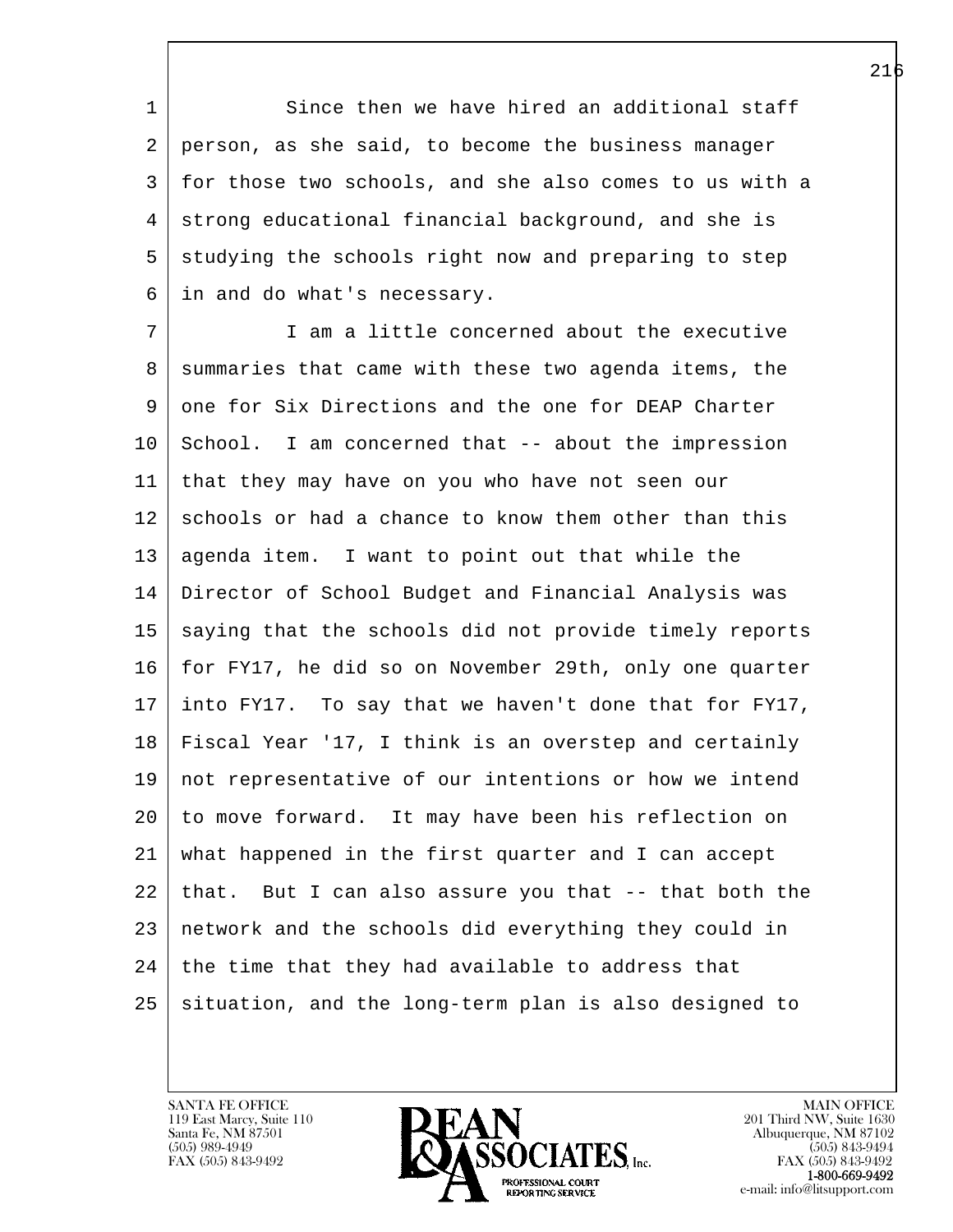1 address the situation.

| 2  | Further down in the executive summary the              |
|----|--------------------------------------------------------|
| 3  | Director reported that the schools had failed to       |
| 4  | submit any legally-required communication or reporting |
| 5  | to PED since they opened. At the time he said that     |
| 6  | DEAP Charter School had been opened the prior year and |
| 7  | then one quarter into this school year, and the Six    |
| 8  | Directions Charter School had only been opened for     |
| 9  | four months. It's a rather broad brush to paint the    |
| 10 | schools with and to stigmatize the schools, really, to |
| 11 | suggest that we hadn't provided any legally-required   |
| 12 | communication. That's simply inaccurate. I suspect,    |
| 13 | again, that the director was only referring to those   |
| 14 | financial reports that were late for the first         |
| 15 | quarter. And I want to reemphasize that with all of    |
| 16 | you.                                                   |
| 17 | I can assure this Commission that all                  |
| 18 | required court reporting for all the other aspects of  |
| 19 | the school -- and here I'm referring to the multitude  |
| 20 | of reports that are required in the STARS system, four |
| 21 | or five times a year, have been filed on time,         |
| 22 | accurately, and every time for both schools for the    |
| 23 | length that they had been opened, for DEAP last year   |
| 24 | and this year, and for Six Directions just at the end  |
| 25 | of the first quarter.                                  |
|    |                                                        |

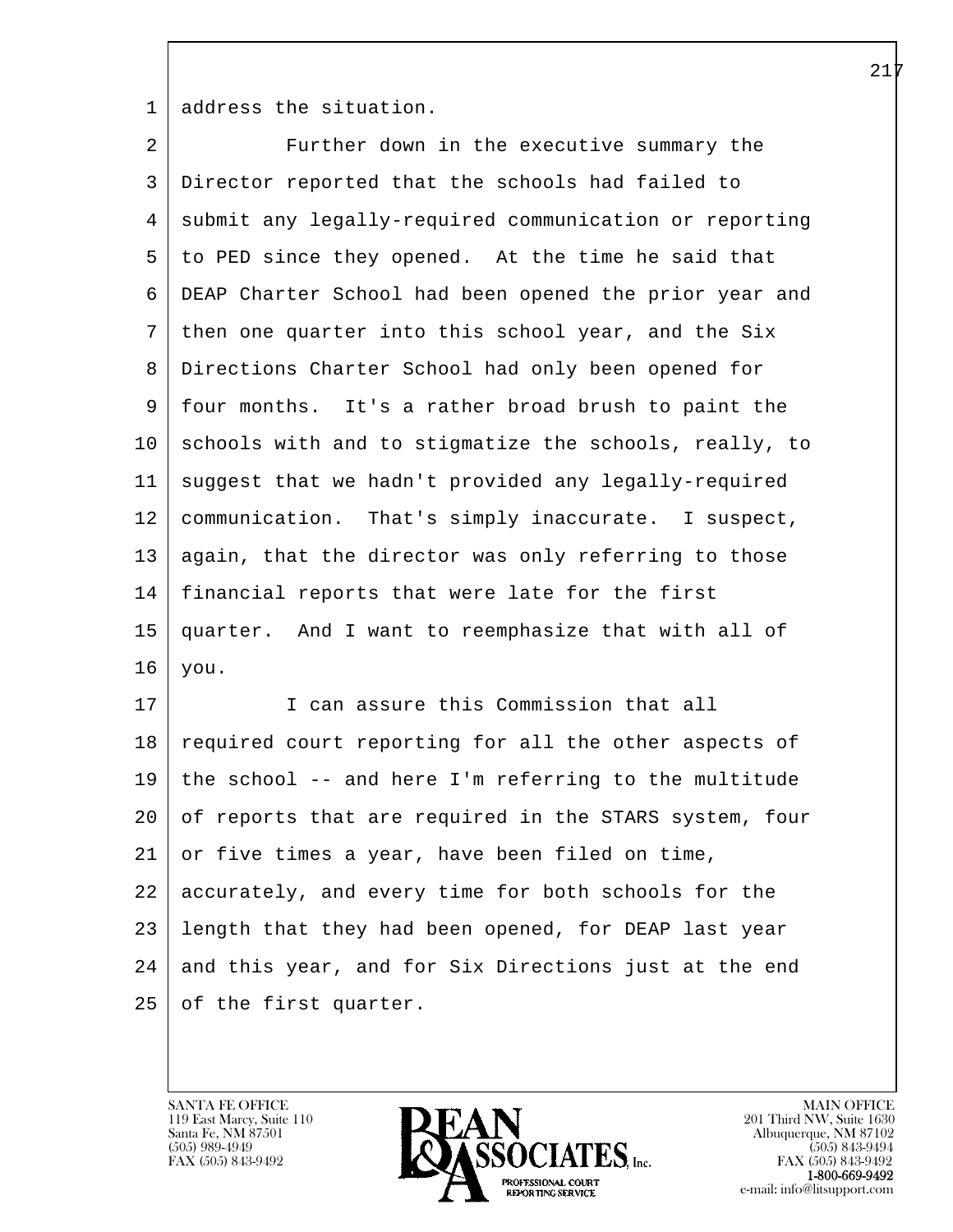1 In the case of Six Directions, as its 2 Principal, I know that communications with Director 3 Poulos and her team had always been timely and 4 responsive, both before the school was authorized and 5 to this present day. If the members of this 6 Commission were to visit Six Directions you would find 7 the school at or near its projected enrollment, its  $8$  students noisily engaged in learning because  $-$ - I say 9 that because of the fact that it's a middle school and 10 middle school students are not quiet students. It's a 11 school that honors and celebrates the cultural values 12 of the indigenous people that it serves. You would 13 find parents and community members welcomed into the 14 school and pleased to be there. You would find a 15 staff highly-educated and skilled, with boundless 16 energy and totally committed to the success of its 17 young students. 18 I encourage all of you to take the time when

19 you have the time to visit the school, which I think 20 is a truly unique and successful charter school, 21 fulfilling its mission and providing quality education 22 for its students.

l 23 You have my apologies for having to be here 24 today because we were late. You have my assurances 25 that in the future, with the plan we have in place, we

119 East Marcy, Suite 110<br>Santa Fe, NM 87501

 $\overline{\phantom{a}}$ 

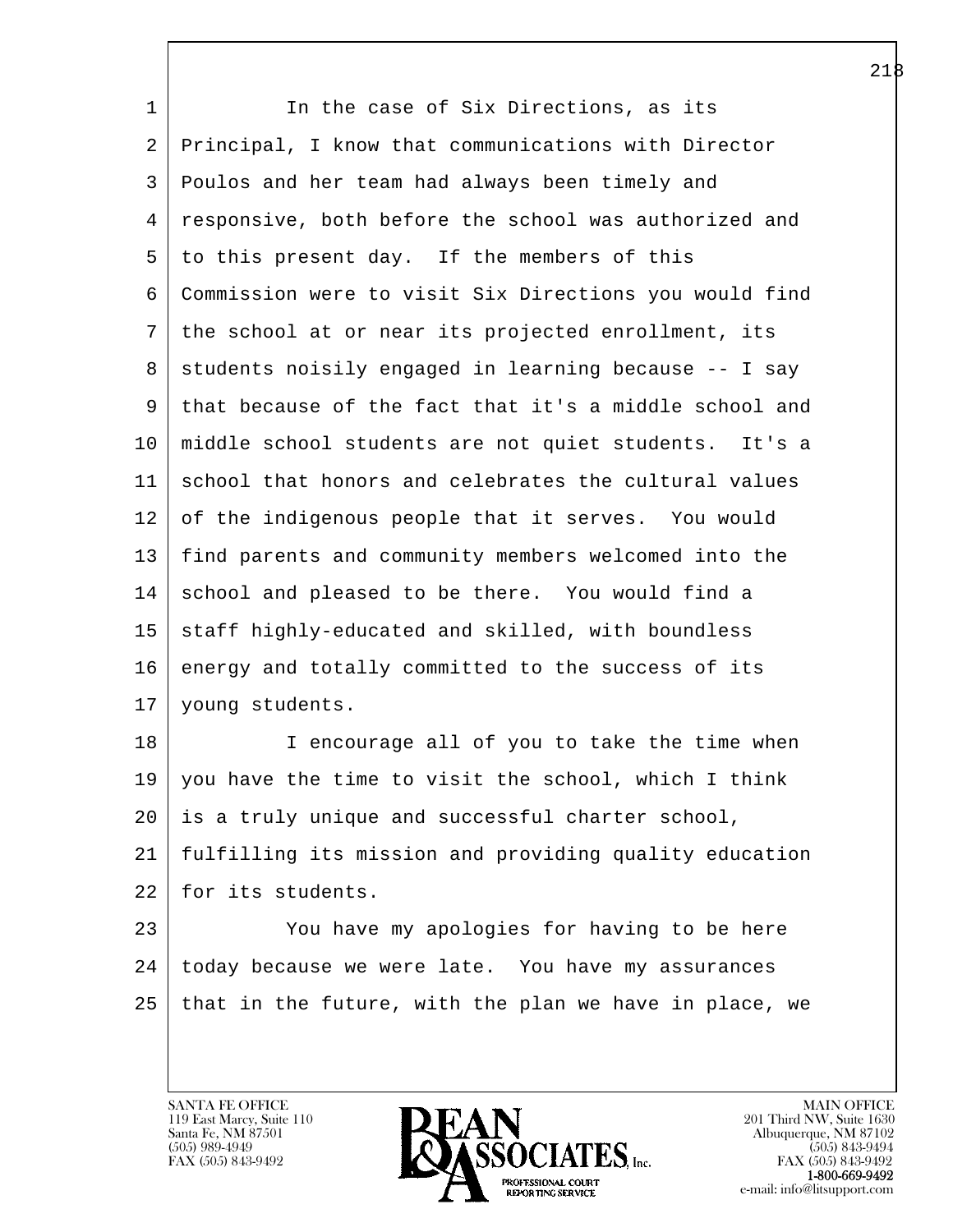| $\mathbf 1$ | will file our financial reports in a timely manner.    |
|-------------|--------------------------------------------------------|
| 2           | Thank you for the opportunity to speak.                |
| 3           | CHAIRMAN GIPSON: Thank you. I would like               |
| 4           | to apologize from our part about the December agenda.  |
| 5           | We did not know that that -- that you were going to be |
| 6           | on the agenda. It is generally -- because it's our     |
| 7           | renewal time period, we generally don't deal with      |
| 8           | other topics because we are just full with the renewal |
| 9           | hearings, so that the removal of you off the agenda    |
| 10          | was because of that. The executive committee made a    |
| 11          | determination that no other items would be placed on   |
| 12          | the agenda. So I apologize from our part if there was  |
| 13          | a misunderstanding there.                              |
| 14          | And we will certainly take a look at the               |
| 15          | timeliness of notification for you being on and/or     |
| 16          | taken off the agenda so that you have a better         |
| 17          | understanding of why that was -- why that action was   |
| 18          | taken.                                                 |
| 19          | CHAIRMAN GIPSON: Commissioners, do you have            |
| 20          | any questions or comments for the school?              |
| 21          | COMMISSIONER CABALLERO: Question.                      |
| 22          | CHAIRMAN GIPSON: Certainly.                            |
| 23          | COMMISSIONER CABALLERO: Is this untimely               |
| 24          | reporting, is this your first infraction?              |
| 25          | MS. KAY GIRDNER: Okay. It is the first                 |
|             |                                                        |

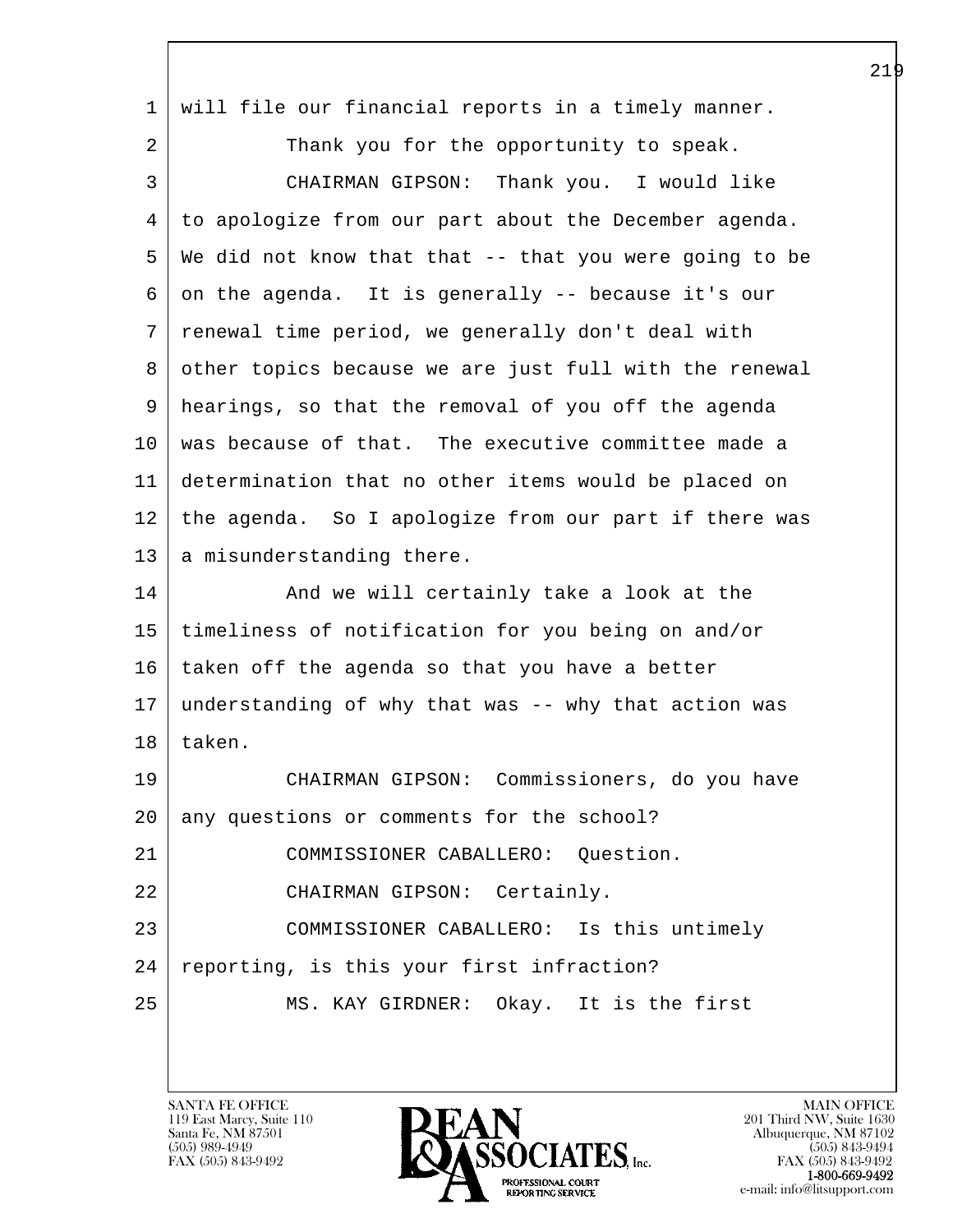l  $\overline{\phantom{a}}$  1 infraction for Six Directions which was only one day 2 late on the quarterly reports, but was about three 3 weeks late on membership projections, TMA reporting 4 and national board certified. They are a school 5 | that's only been opened since this fall. 6 DEAP was also late on its fourth quarter 7 report. It was because the previous business manager 8 had resigned in June and the new business manager had 9 not been hired to take her place until July, and I did 10 come in in July and begin working on those reports. 11 And so I got DEAP's fourth quarter reports from fiscal 12 year '16 filed the first week in August. So DEAP was  $13$  one week late as a result of a change in business 14 managers, where one had resigned and a new one had not 15 yet been hired to take her place. 16 COMMISSIONER CABALLERO: Thank you. 17 CHAIRMAN GIPSON: Commissioners, any other 18 questions or comments? 19 I think to -- and I will say that the 20 Director did indicate to me before she left that all 21 of the reporting is currently up to date, so we do 22 appreciate that and we appreciate the challenges that 23 we're seeing with getting not just qualified, but 24 quality business individuals, that that seems to be 25 the challenge. But a reminder that it is, I think,

119 East Marcy, Suite 110<br>Santa Fe, NM 87501

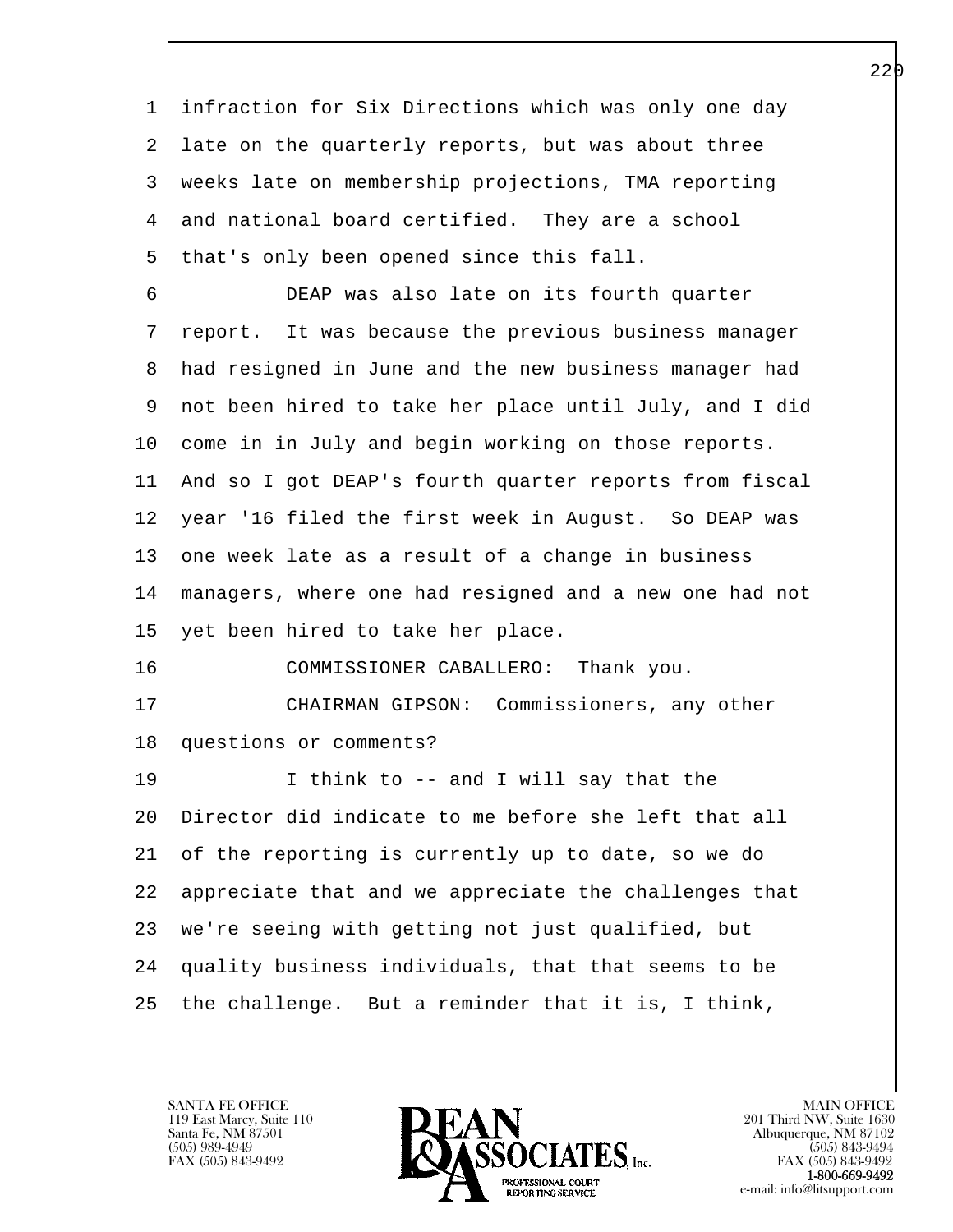l  $\overline{\phantom{a}}$  1 also critical that it's a piece of your governance 2 council meetings, so that perhaps some issues can be 3 discovered earlier if there is a financial report to 4 the governance counsel at your meetings so that they 5 are aware of what needs to be turned in, so that they 6 can raise questions, so that there's checks and 7 balances that are there, because this is unfortunately 8 the area that closes more schools than anything else. 9 So that it is an area of concern, but we appreciate 10 | that you have certainly more than cooperated and 11 gotten all the materials, and in a timely fashion now. 12 Thank you. 13 Commissioner Johnston. 14 COMMISSIONER JOHNSTON: Thank you, Madame 15 Chair. And if I may recognize Ms. Girdner, ten years 16 in a charter school. And I have great confidence in 17 the work she does and her attention to detail, and you 18 have a good person on staff now. 19 MS. KAY GIRDNER: Thank you. 20 MR. TOM GENNE: Thank you. 21 CHAIRMAN GIPSON: So we are now on to letter  $22 \mid C$ , which is addressing the same concern. Is there 23 someone else from DEAP here or no? 24 MS. NATASHA CUYLEAR: No. 25 CHAIRMAN GIPSON: Okay. So we've taken care

119 East Marcy, Suite 110<br>Santa Fe, NM 87501

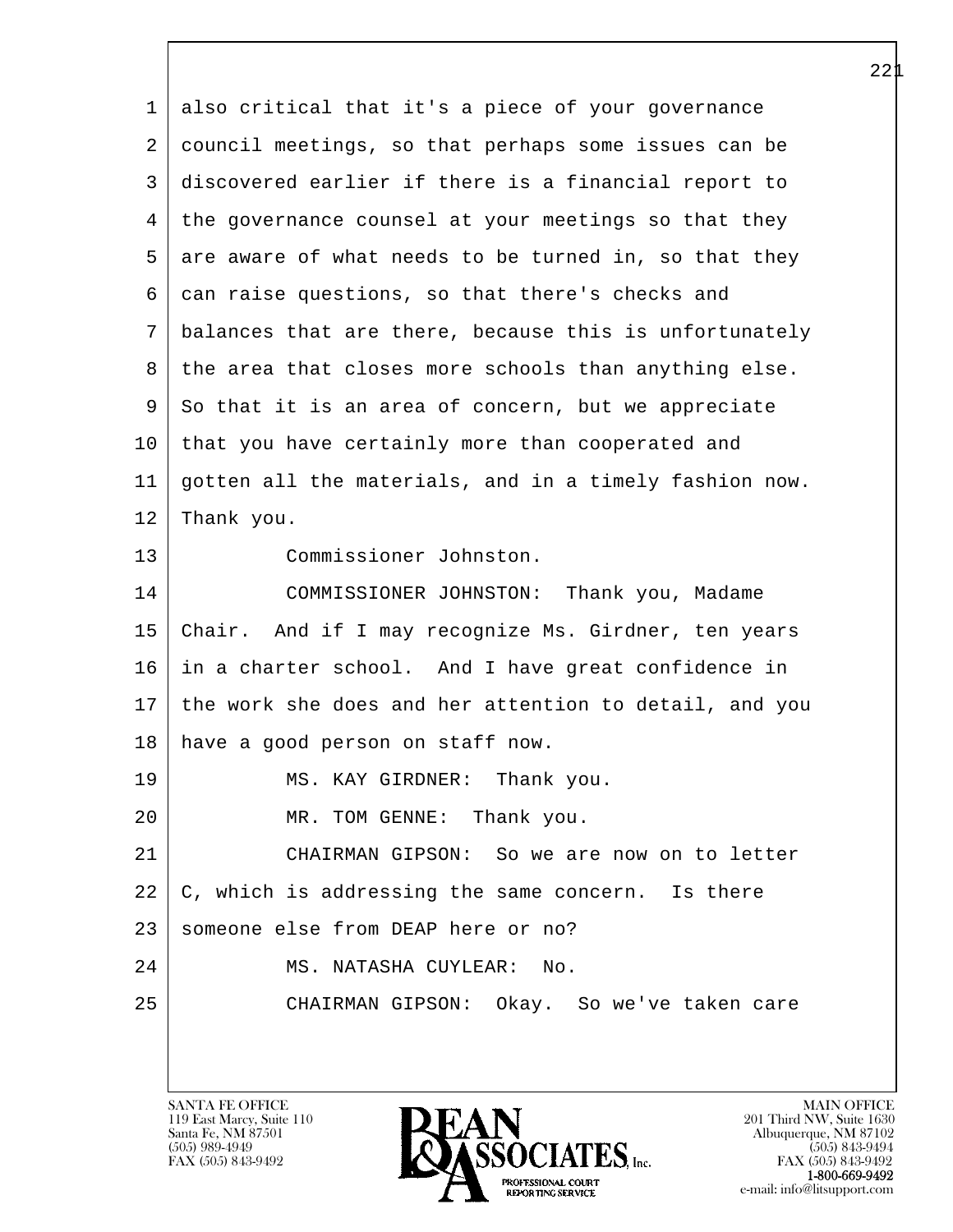| $\mathbf 1$ | of both. We're good. I just didn't want to have        |
|-------------|--------------------------------------------------------|
| 2           | someone not speak if they wanted to speak.             |
| 3           | So now we are on to Report on Renewal                  |
| 4           | Transfers of PEC, and we have got several schools. Do  |
| 5           | you have anything on that, Phillip?                    |
| 6           | MR. PHILLIP GIOUDEMANS: I don't.                       |
| 7           | CHAIRMAN GIPSON: Okay. We're fine.                     |
| 8           | MR. PHILLIP GIOUDEMANS: I mean, I have the             |
| 9           | list, the same information that you have.              |
| 10          | CHAIRMAN GIPSON: Okay.                                 |
| 11          | MR. PHILLIP GIOUDEMANS: A list of schools              |
| 12          | that transfer, but I can certainly read that into the  |
| 13          | record if you prefer.                                  |
| 14          | CHAIRMAN GIPSON: No, but I know that we do             |
| 15          | have the Albuquerque Public Schools, and I apologize,  |
| 16          | I don't know what your official title is, Joseph,      |
| 17          | because -- Roman numeral number III on this lettered   |
| 18          | item is La Resolana, and a number of Commissioners,    |
| 19          | when the report came in about the nonrenewal decision  |
| 20          | by Albuquerque Public Schools -- La Resolana, for      |
| 21          | those that renew, chose not to renew with the PEC this |
| 22          | year, chose to renew with APS, and APS voted not to    |
| 23          | renew the charter. And when the information came to    |
| 24          | the Commission there were concerns raised about how    |
| 25          | come we didn't know about the seriousness of their     |
|             |                                                        |

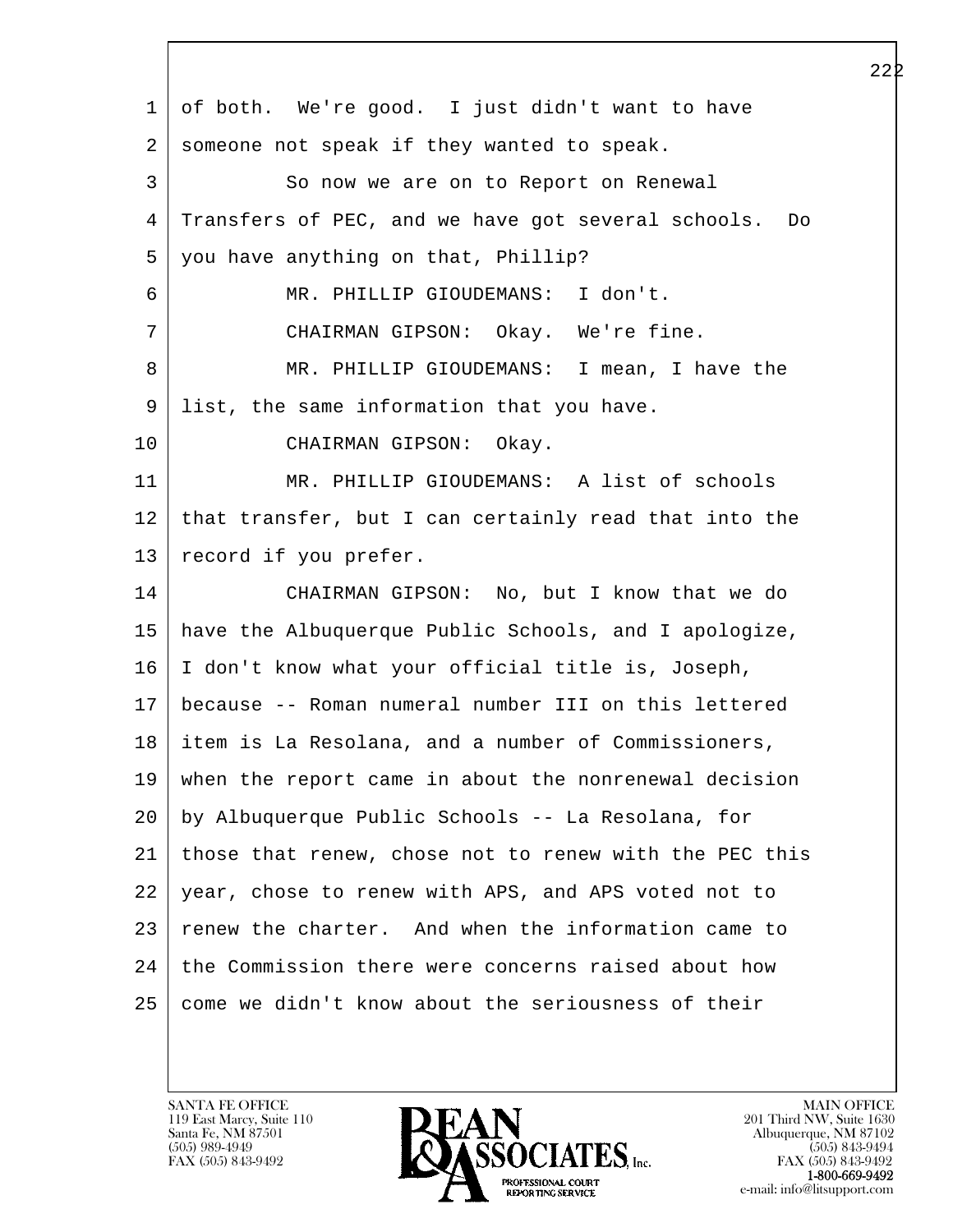l  $\overline{\phantom{a}}$  1 finances until well after the fact, that this seemed 2 to be a two-year issue so that it was more than an 3 ongoing issue, and why didn't we know in a more timely 4 fashion. So that I asked La Resolana to be on the 5 | agenda, and the other schools. 6 So if you wish to speak about any of the 7 other schools, that's fine. If not, we're okay. But 8 if you could just give us a brief -- and introduce 9 yourself, please, for the record? 10 DR. JOSEPH ESCOBEDO: Good afternoon, Madame 11 Chairwoman and members of the Commission. My name is 12 Joseph Escobedo, E-S-C-O-B-E-D-O. I am the Director 13 of Charter Schools for Albuquerque Public Schools. 14 And Justina Montoya, who is the Principal of La 15 Resolana, is also in the audience. And so if you have 16 any specific questions about the school she can come 17 forward and answer that. 18 Through our process, through our renewal 19 process we had a seven-member team that did review 20 each school, and so we had four renewals that came to 21 us from the Public Education Commission, and one that 22 renewed that we had already authorized. 23 In the review of La Resolana, we did find 24 | that looking at their projected balance at the end of  $25$  the year they were at the time \$210,000 -- had a

119 East Marcy, Suite 110<br>Santa Fe, NM 87501

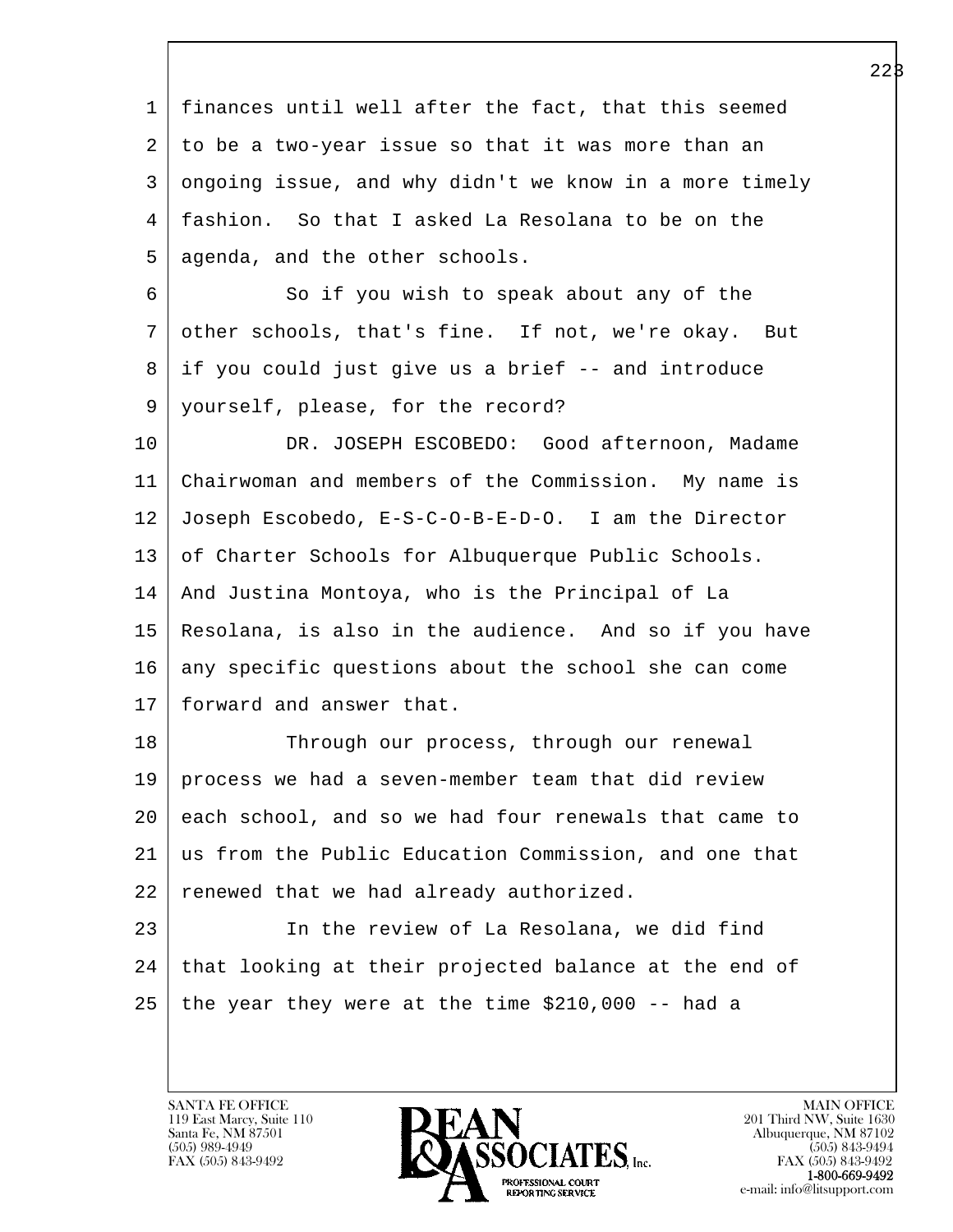l  $\overline{\phantom{a}}$  1 \$210,000 deficit, and citing state statute and our 2 local policy on charter schools, we recommended to the 3 APS Board of Education to deny the renewal. The APS 4 board ultimately voted four to three to deny the 5 renewal and agreed with our office's recommendation. 6 Ms. Montoya is appealing, and on the basis 7 that not the complete information was given to the 8 board to make their decision. And so the decision or 9 the appeal decision will be waiting ultimately for the 10 Secretary's decision in the coming months. 11 So I stand for questions. 12 CHAIRMAN GIPSON: My -- okay. My 13 understanding was that this was a cumulative 14 | shortfall, that there was from the prior school year, 15 there was perhaps around \$100,000 shortfall, and that 16 the 200,000 was now rolling into the second year. 17 There was a similar number, and that brought the total 18 to the approximately 200,000? 19 DR. JOSEPH ESCOBEDO: Yes, and I would leave 20 that up to the principal to answer those specific 21 questions. But at the time that we looked at 22 projected cash balances they were at a \$210,000 23 deficit. 24 | At September 30th, looking at the report 25 that was in the Public Education Department, that

119 East Marcy, Suite 110<br>Santa Fe, NM 87501

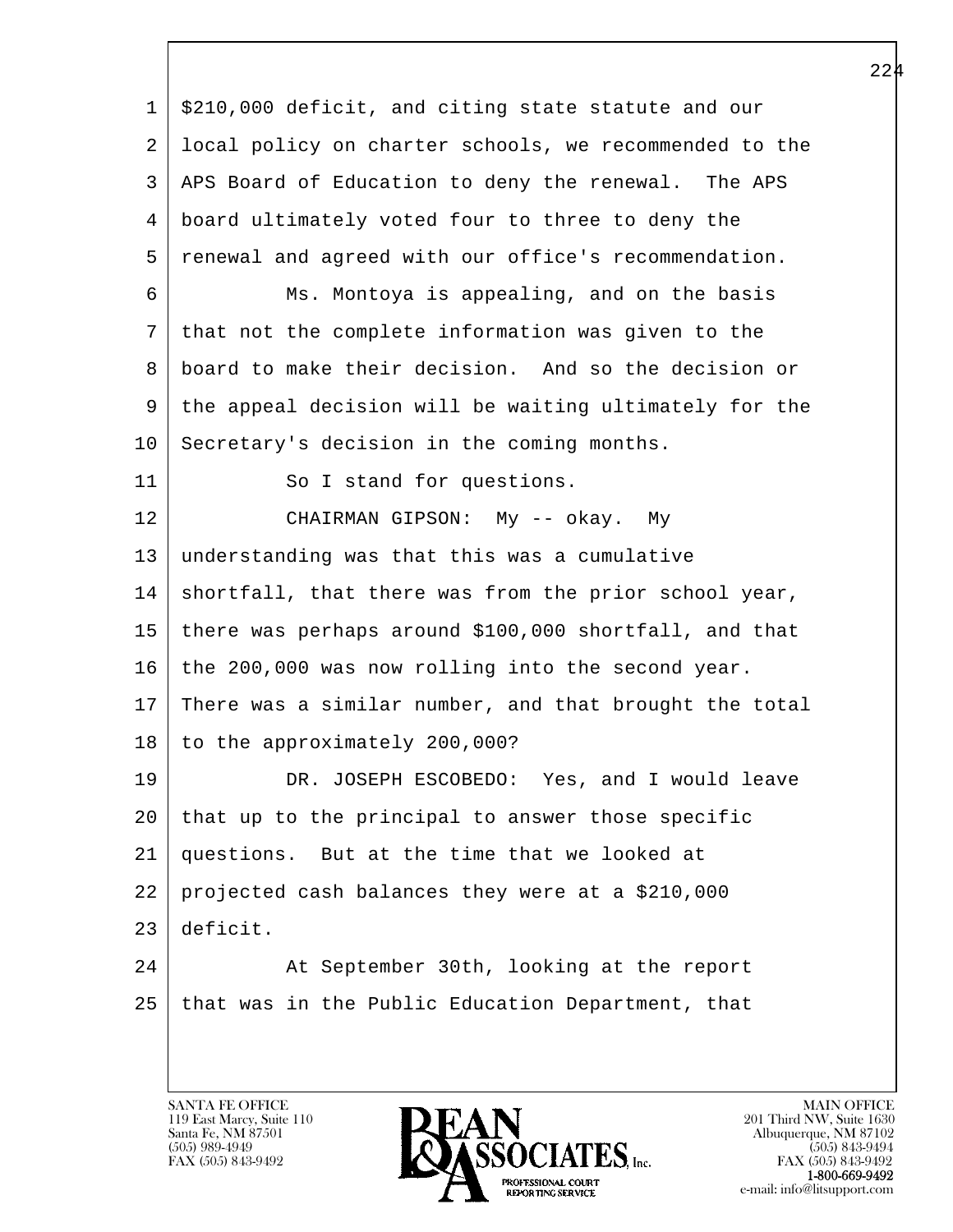| $\mathbf 1$    | shows the cash balance, a deficit of 238,000, I        |
|----------------|--------------------------------------------------------|
| 2              | believe, September 30th, 2016.                         |
| 3              | CHAIRMAN GIPSON: Okay. Commissioners, any              |
| $\overline{4}$ | questions or comments, because unfortunately I think   |
| 5              | more the questions that I had I needed someone from    |
| 6              | PED's budget than your information, because we had     |
| 7              | your information. So the questions that we have        |
| 8              | extended to PED more than it did to APS with their     |
| 9              | investigation.                                         |
| 10             | MR. PHILLIP GIOUDEMANS: Madame                         |
| 11             | Commissioner, just to let you know, we did just ask    |
| 12             | David Craig to join us, and he may provide some        |
| 13             | additional insight.                                    |
| 14             | CHAIRMAN GIPSON: Okay. Thank you.                      |
| 15             | DR. JOSEPH ESCOBEDO: And I would just add              |
| 16             | that I think long term -- I'm only six months on the   |
| 17             | job. I'm the new Director, but I have been with the    |
| 18             | district for 12 years so I really understand, you      |
| 19             | know, all of the -- where charter schools have gone.   |
| 20             | And as we look at charter school finances I think I    |
| 21             | would just offer that if we could jointly work         |
| 22             | together in examining the information that is provided |
| 23             | quarterly to the state and to the district and how are |
| 24             | we using that information in a more useful way so that |
| 25             | these things don't spring up upon us, it would be my   |
|                |                                                        |

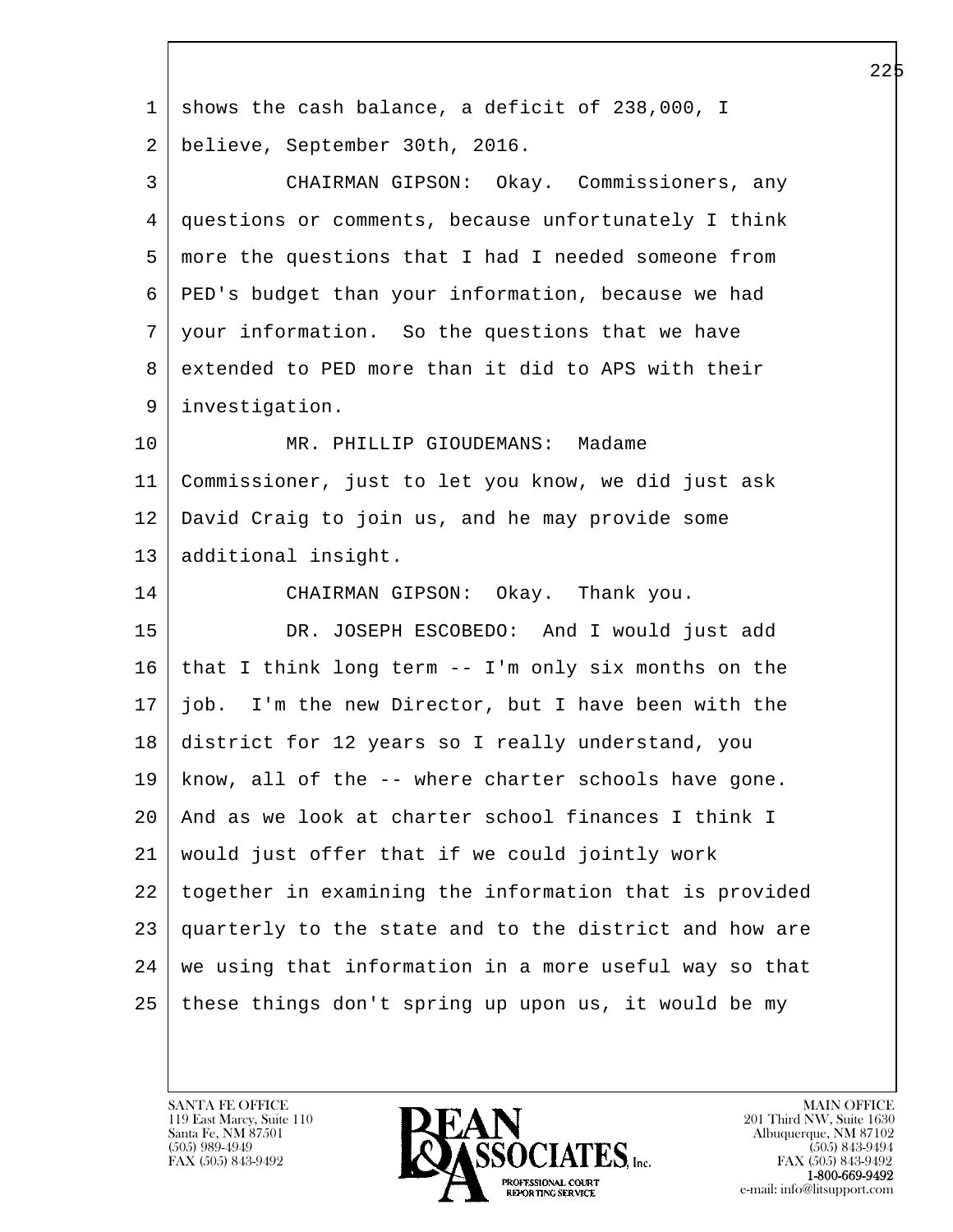1 hope, and what I offer to you.

| $\overline{2}$ | CHAIRMAN GIPSON: Thank you. And just so                |
|----------------|--------------------------------------------------------|
| 3              | the Commission knows, we're not questioning APS's      |
| 4              | decision. It's the information that came as a result   |
| 5              | of the renewal report from APS that we discovered --   |
| 6              | that we -- that as a Commission we first learned of    |
| 7              | this great shortfall. So it's -- we're not looking at  |
| 8              | what APS did or not, so $-$ -                          |
| 9              | Commissioner Toulouse.                                 |
| 10             | COMMISSIONER TOULOUSE: Madame Chair, I                 |
| 11             | think what this does is addresses a concern I had for  |
| 12             | a while now that we don't get financial information in |
| 13             | any timely way to deal with it, just like we don't get |
| 14             | audit information. That's beginning to change, but     |
| 15             | slowly in any way that we deal with audit exceptions,  |
| 16             | because when I looked at these others, I also saw that |
| 17             | you had conditions to fix audit exceptions that should |
| 18             | come to us but have not generally come to us or -- I'm |
| 19             | a stickler on making sure you don't have repeat        |
| 20             | findings and that you fix them. And I know             |
| 21             | Dr. Escobedo and I sat next to each other at a charter |
| 22             | schools deal, and I was in another session where I     |
| 23             | listened to people talk to a representative of the     |
| 24             | State Auditor's Office, and governance council members |
| 25             | were saying, how can we fix them because you don't get |

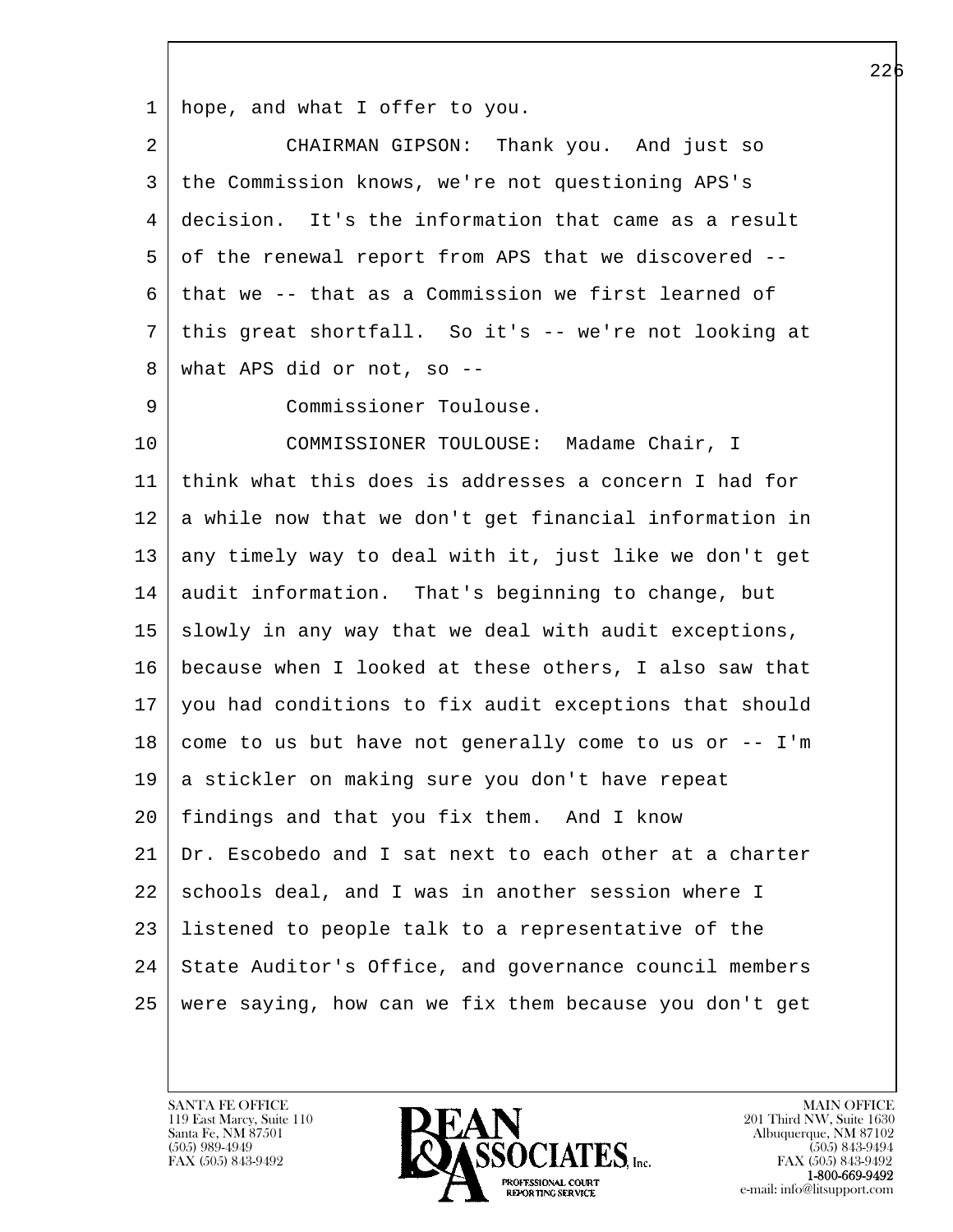1 your audit until it's finally released. And I think 2 | we have a lot of schools that don't understand on 3 audit exception. You fix them when you have your exit 4 interview. That's what exit interviews are for, to 5 give you a chance to know what was found, to either 6 protest it when the audit goes in or to begin to fix 7 it. You don't wait two years for it to come out.

l 8 So I also want to say I'm concerned that you 9 | folks are now having to deal with some of these audit 10 exceptions, because we need to be a team in this, 11 because if any of your schools come to us -- we 12 haven't gotten very many from APS, but we do get them 13 from other districts. I really would like cooperation 14 that we didn't have from several other districts 15 because they have never done anything with charter 16 schools. I do appreciate what you are doing and I do 17 apologize, and having been a longer term member, you 18 have audit exceptions to deal with because they never 19 came to us. So, thank you. 20 DR. JOSEPH ESCOBEDO: Thank you. 21 CHAIRMAN GIPSON: Thank you. 22 MR. PHILLIP GIOUDEMANS: David, 23 unfortunately, is not available. If you would like,  $24$  though, I can certainly pass on the request to the 25 Director and we can try to get some more information

119 East Marcy, Suite 110<br>Santa Fe, NM 87501

 $\overline{\phantom{a}}$ 

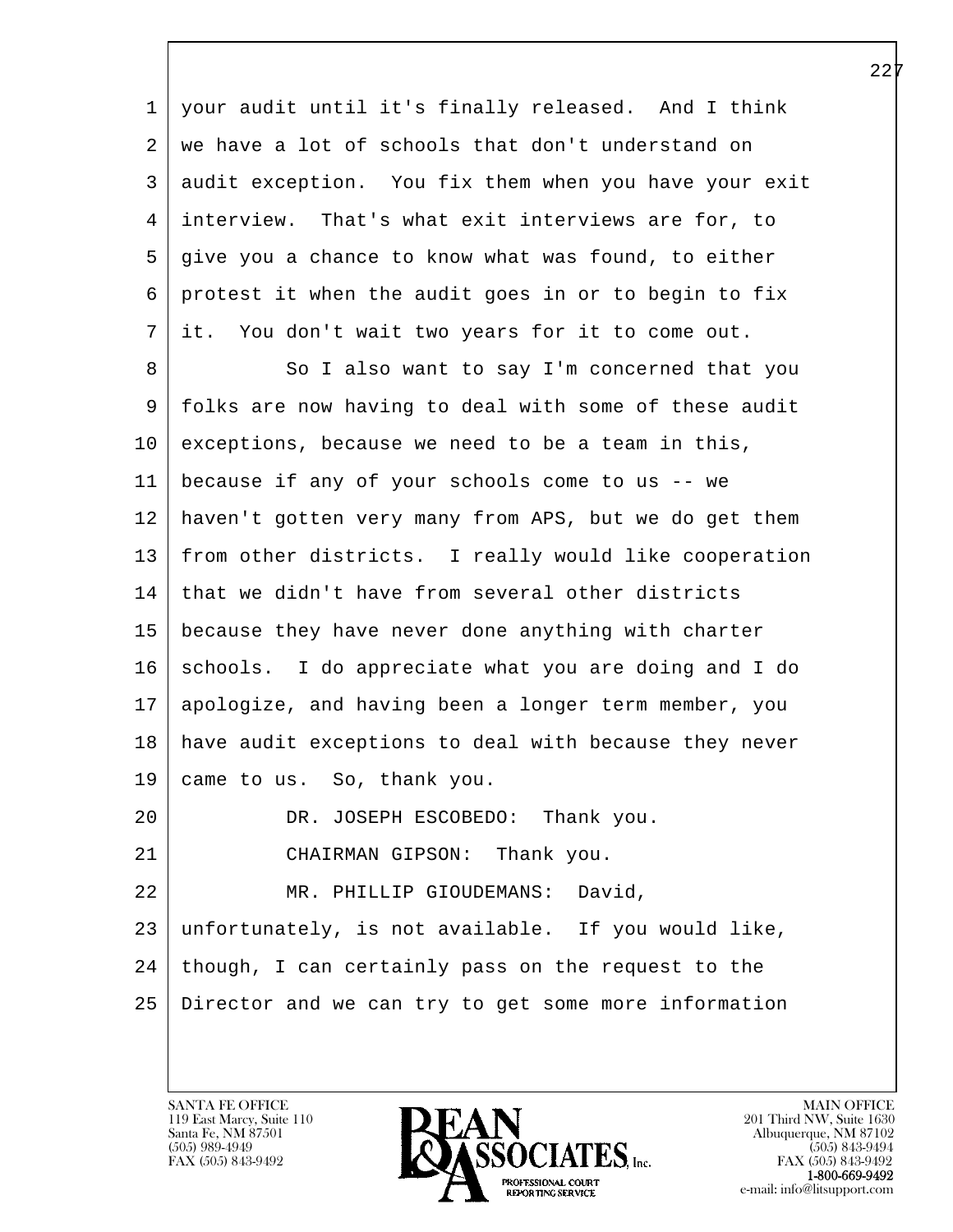l 1 on any reporting and previously, prior to the 2 transfer. 3 CHAIRMAN GIPSON: Right. I would -- I would 4 appreciate more information at the February meeting. 5 I thought by putting a request for that information I  $6 \mid$  thought that's what we were going to have today. But, 7 yes, I would like that information for February so  $8$  that we can try to figure out what we can do to  $-$ - 9 COMMISSIONER TOULOUSE: Madame Chair, after 10 the legislative session is over I would like to 11 request that we get a financial breakdown on the 12 balance -- not numbers, but all of our schools, 13 whether they are within the budgets or whether they're 14 over, or whether they're significantly over. I am not 15 asking for an audit. I'm not asking for detailed 16 information. But I want to know so we don't get hit 17 with this again, for every one of our charter schools,  $18$  as we're getting close to the end of the fiscal year, 19 are they managing their money well. If they haven't, 20 how bad is it. So -- thank you. 21 MR. PHILLIP GIOUDEMANS: And Madame 22 Chairwoman, members of the Commission, I did want to 23 do some clarification. The Director provided to me 24 that currently our budget office has not identified a 25 budget deficit, but we can certainly get more

119 East Marcy, Suite 110<br>Santa Fe, NM 87501

 $\overline{\phantom{a}}$ 

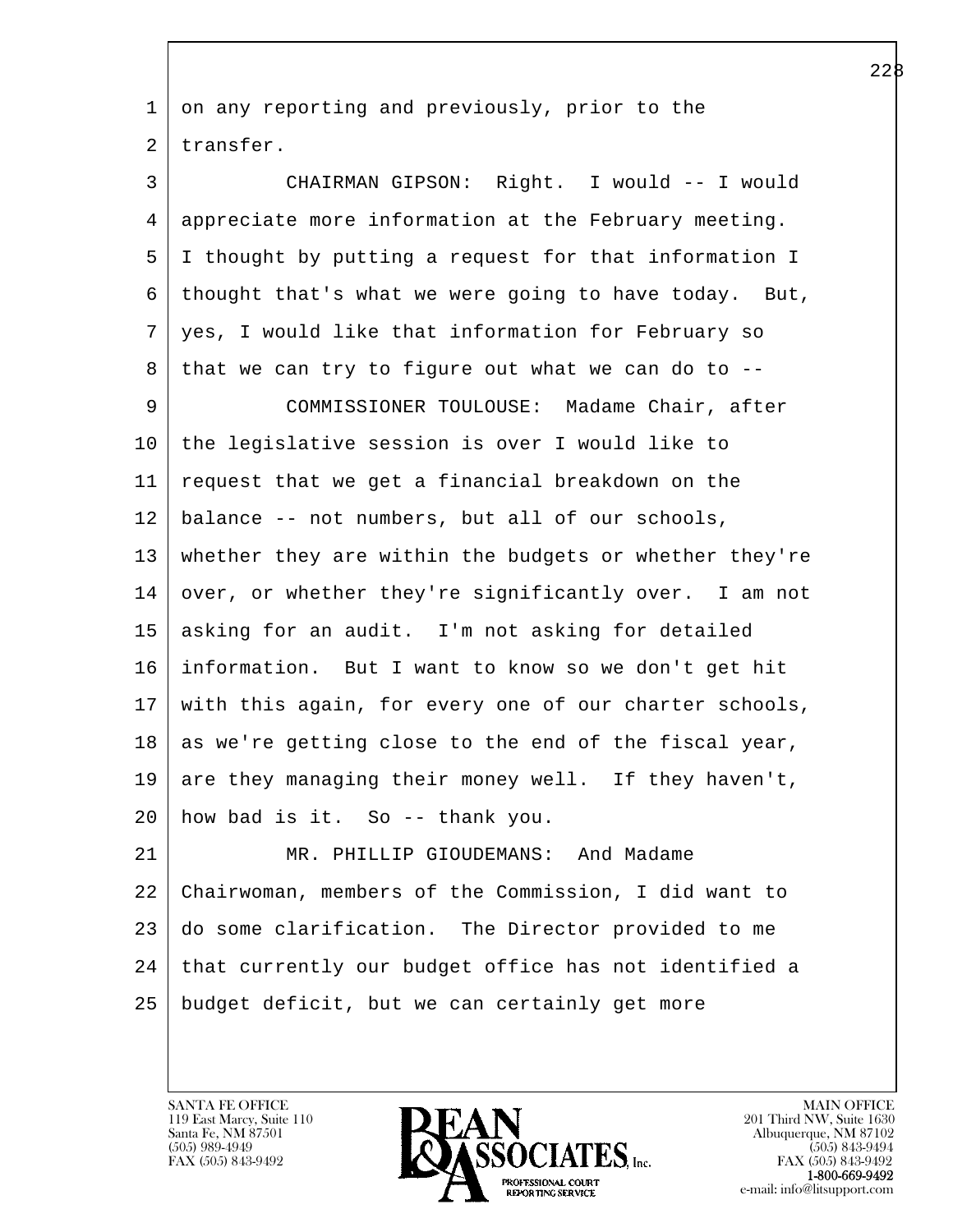l  $\overline{\phantom{a}}$  1 information on that and bring it to the February 2 meeting. 3 CHAIRMAN GIPSON: Thank you very much. 4 That leaves us the Report on Governing Body 5 Changes. I believe there's only one. 6 I'm fine if we just want to -- everyone has 7 read it; correct? 8 | COMMISSIONER TOULOUSE: Right. 9 CHAIRMAN GIPSON: I think we're fine with 10 it. The schools are obligated to report to us that 11 they have had a governing body change. It's indicated 12 that they were late, they didn't do it in a timely 13 fashion, but they are in compliance because the 14 vacancy has been filled. 15 MR. PHILLIP GIOUDEMANS: And I just received 16 information just prior to this at a meeting as well, 17 that we have now received the necessary paperwork from  $18$  | the school, so they are now in compliance. 19 CHAIRMAN GIPSON: Okay. Thank you very 20 much. 21 Does anyone have any questions about that? 22 Thank you. 23 We are now on to item number 11, Discussion 24 | and Possible Action to Commence Operations for SAHQ 25 | Academy.

119 East Marcy, Suite 110<br>Santa Fe, NM 87501

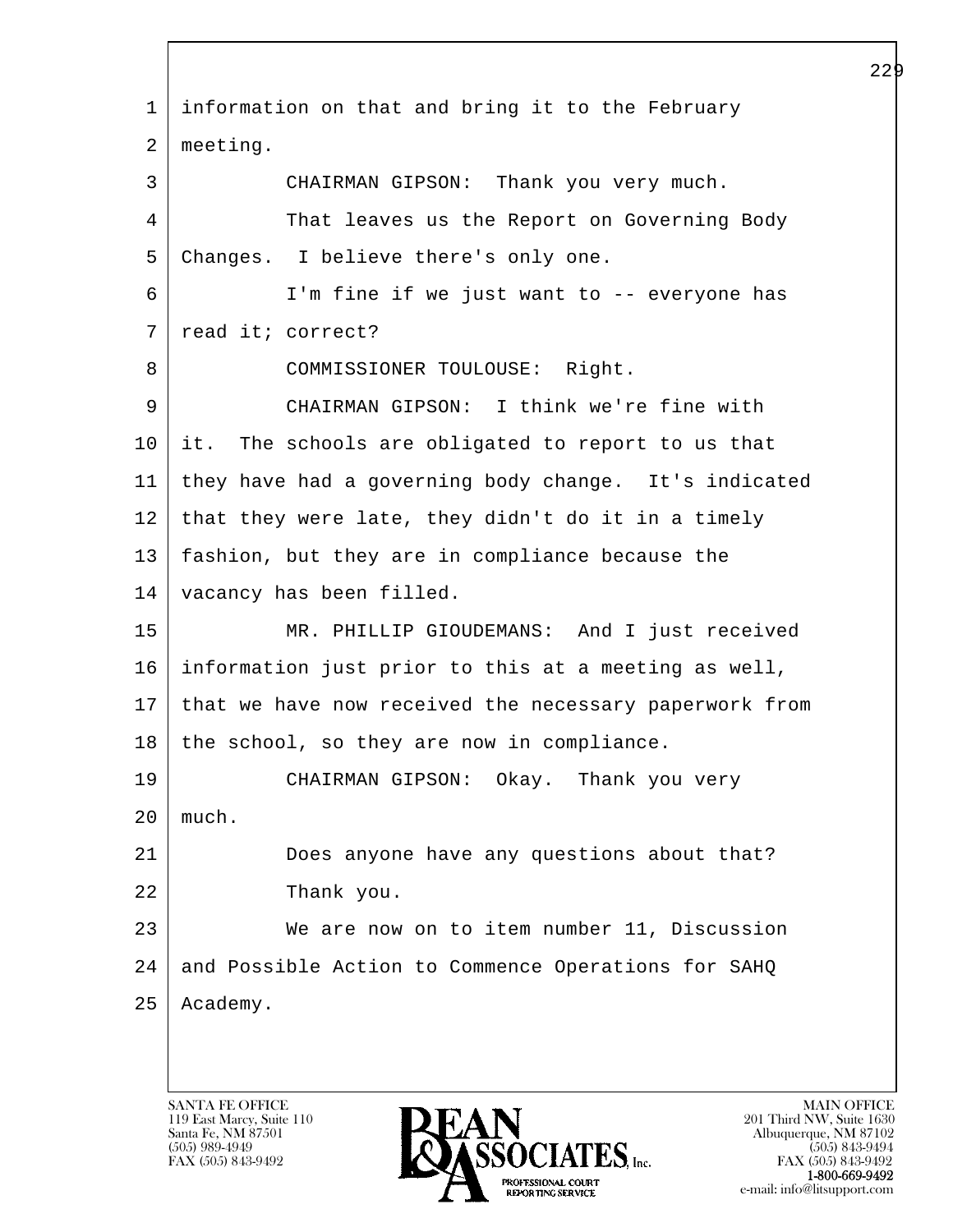l  $\overline{\phantom{a}}$  1 COMMISSIONER CABALLERO: Which item, Madame 2 Chair? 3 CHAIRMAN GIPSON: Item number 11 on the 4 agenda, but our tabs are off, so it's actually tab 10. 5 The book is one short of where we should be. Right.  $6$  So it's agenda item 11, but tab 10. 7 COMMISSIONER CABALLERO: Okay. 8 CHAIRMAN GIPSON: It gets confusing when you 9 close it up and then you try to go back and you think 10 you are at the right spot. 11 COMMISSIONER TOULOUSE: Madame Chair, before 12 we get started, I have a concern that has to do with 13 your SAHQ backers group and whether that is your 14 foundation, whether that is the one that runs your 15 for-profit or whatever your athletic program or not, 16 because to me when I read the material they are so 17 confused in my mind. I want to see some papers 18 | separating the school functions from your academic --19 you know, a formal agreement, because that can get to 20 be a real mess if that is, in truth, your foundation. 21 And when I read this stuff I could not see, and that's 22 why I would like to have time to come back next month 23 with papers, agreements between -- on the foundation  $24$  and on that. I would like to see something, Madame  $25$  Chair.

119 East Marcy, Suite 110<br>Santa Fe, NM 87501



FAX (505) 843-9492<br>**1-800-669-9492**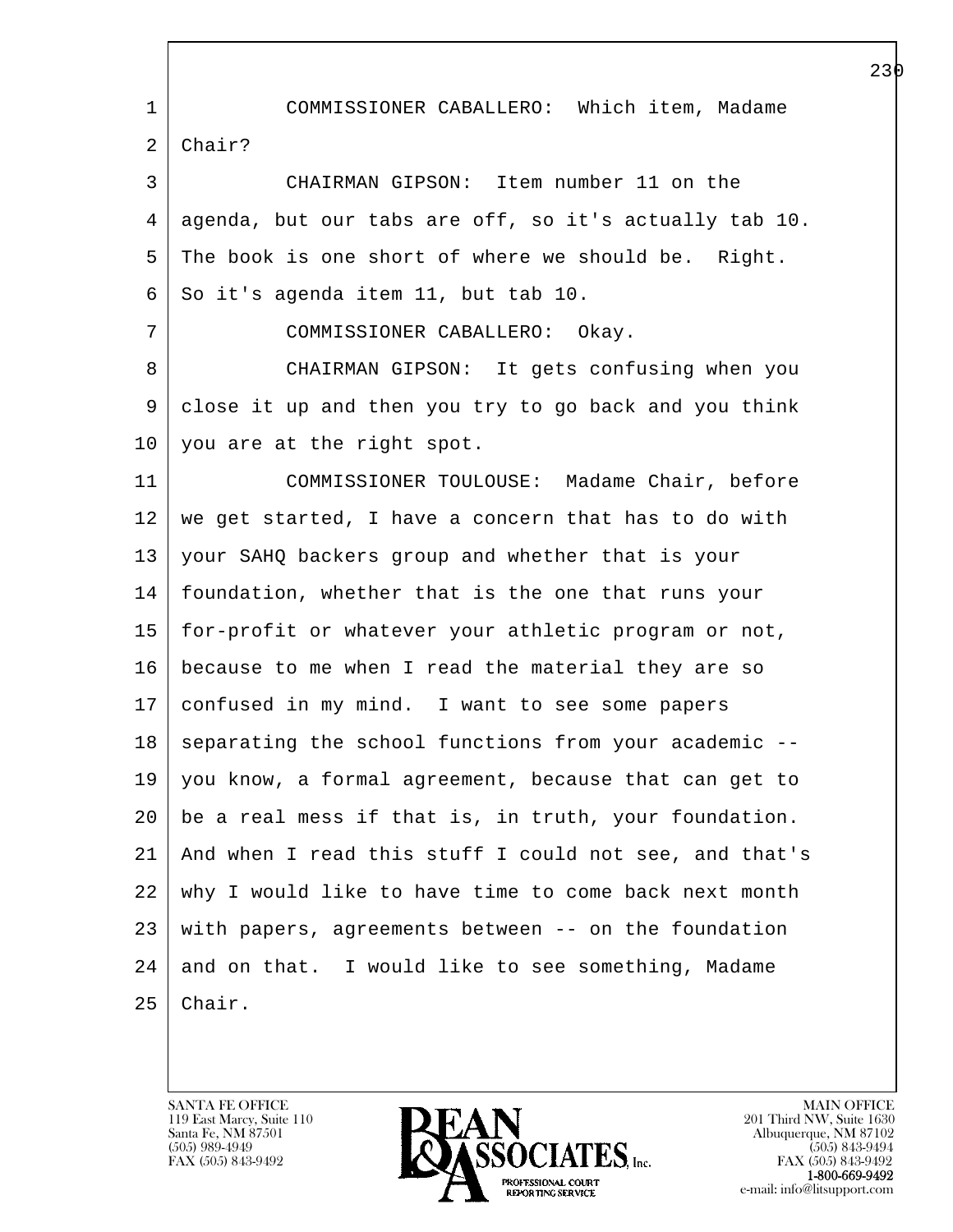l  $\overline{\phantom{a}}$  1 MS. ANN McCollum: Thank you. May I 2 respond? 3 CHAIRMAN GIPSON: There's not a question. 4 COMMISSIONER TOULOUSE: Madame Chair, I 5 would like to ask their attorney if they have any 6 paperwork. 7 MS. ANN McCOLLUM: Commissioner Toulouse, 8 | I'm Ann McCollum with Matthews Fox. 9 COMMISSIONER TOULOUSE: You're new with 10 them. I knew you were an attorney, but I didn't know 11 if you were part of their board or whether -- 12 | MS. ANN McCOLLUM: Commissioners, I'm Ann 13 McCollum with Matthews Fox on behalf of SAHQ Academy, 14 and because you don't know me I just want to tell you, 15 I have 25 years in education before I joined the 16 practice of law, and I'm pleased to be here on behalf 17 of the school and working with you all to further 18 education in New Mexico. 19 We have submitted -- we have submitted a 20 very clear document, and in your packet I think 21 it's -- well, it's titled SAHQ Academy Legal 22 Relationships. I think it's starting at page 30 in 23 the PDF packet that I have access to. But that's --  $24$  and it very clearly and very  $-$  I mean, I wrote it,  $25$  and it outlines the entities that are involved. If

119 East Marcy, Suite 110<br>Santa Fe, NM 87501

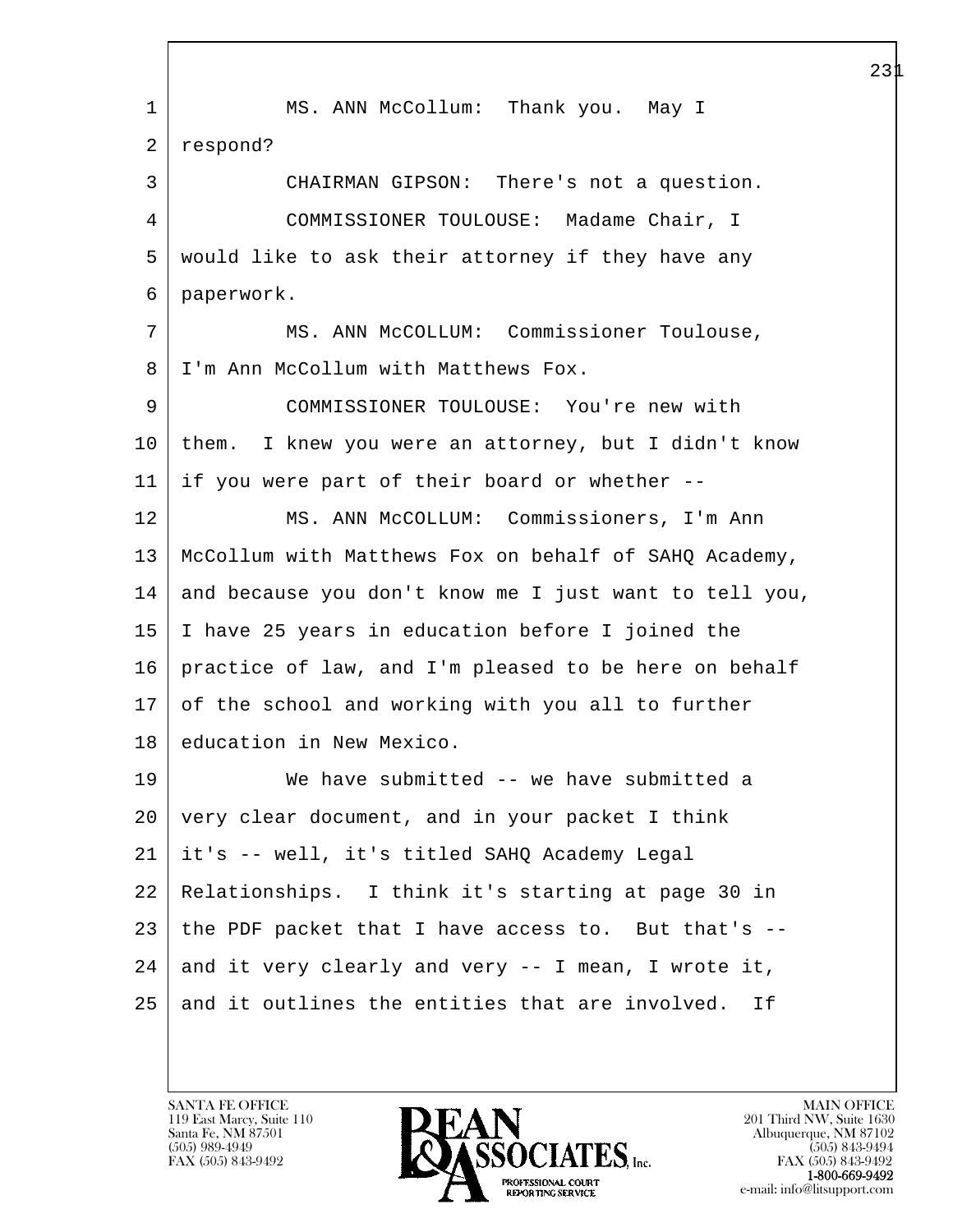| $\mathbf 1$ | you would like, I can give you a pretty quick --       |
|-------------|--------------------------------------------------------|
| 2           | COMMISSIONER TOULOUSE: And my problem is I             |
| 3           | really am confused, because if you start commingling   |
| 4           | funds, if one group -- I guess I don't want there to   |
| 5           | be any problems before I take a vote either yes or no  |
| 6           | on this one, and so that's why I would like a much     |
| 7           | clearer picture of that association because -- and you |
| 8           | are already an existing group that is attaching itself |
| 9           | to a new entity, and I just -- when I'm talking with   |
| 10          | public money, and money is tight, I just have real     |
| 11          | concerns that -- I don't see that this is a good       |
| 12          | organization. I would much rather see a completely     |
| 13          | separate foundation from the organization that opens   |
| 14          | the building and runs the other program. To me that's  |
| 15          | a much cleaner arrangement and I would feel much more  |
| 16          | comfortable with that, because we have a lot of        |
| 17          | foundations and I know how they work. This one I'm     |
| 18          | not sure it works the same way for a school foundation |
| 19          | as it does for their program. Am I making sense to     |
| 20          | you?                                                   |
| 21          | MS. ANN McCOLLUM: Yes, and I can address               |
| 22          | that.                                                  |
| 23          | COMMISSIONER TOULOUSE: Please.                         |
| 24          | MS. ANN McCOLLUM: Were you able to find                |
| 25          | that document?                                         |
|             |                                                        |

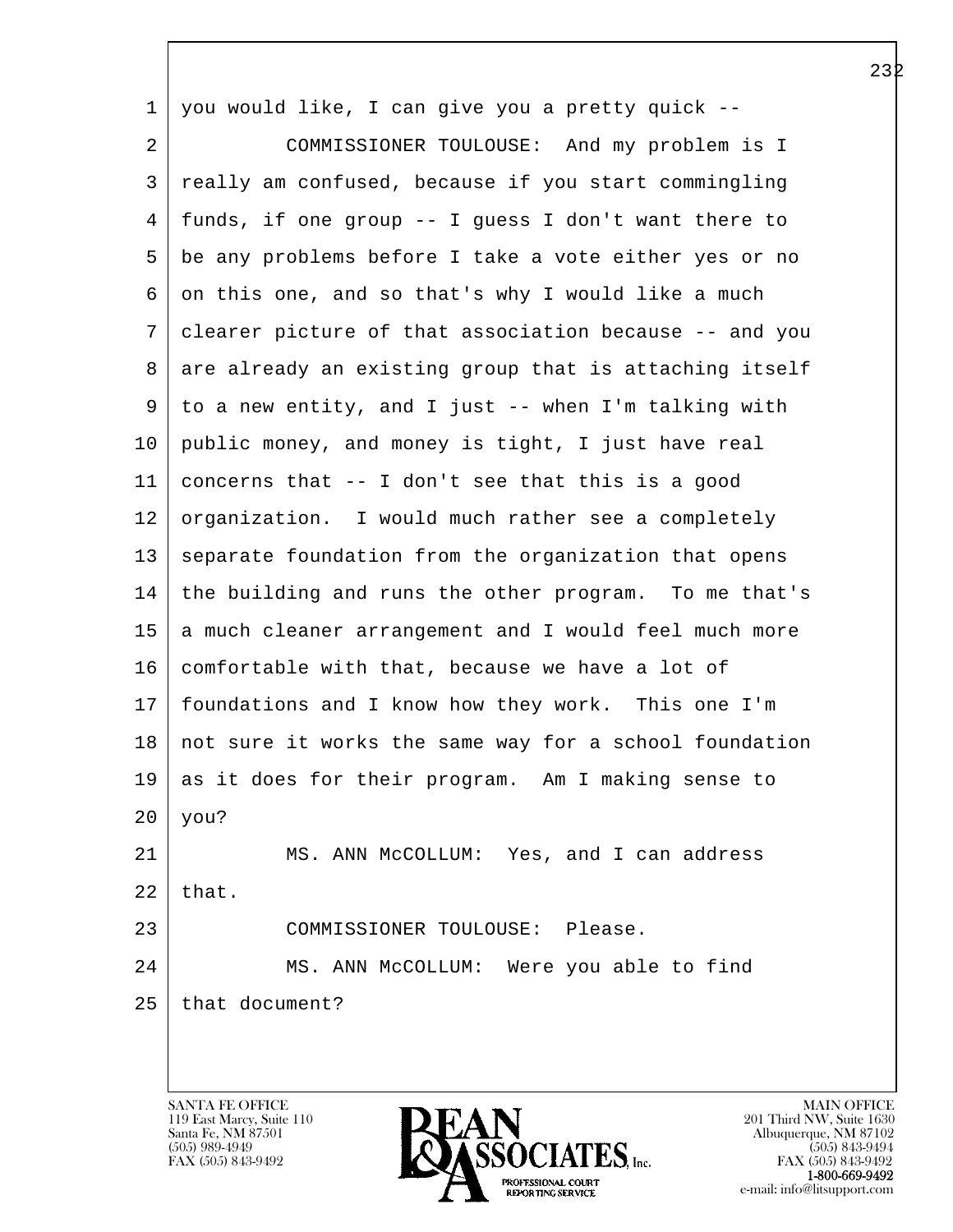1 COMMISSIONER TOULOUSE: I didn't.

2 MS. ANN McCOLLUM: Okay. So the document, 3 because I am new to this process and to the school, I 4 also had to -- I understood the confusion is what I 5 | should say. I understand it. So this document starts 6 with an explanation of SAHQ Academy is the charter 7 school. The foundation, and let's call it the school, 8 because I think with SAHQ and in every name that can 9 be confusing.

10 So SAHQ Academy is the charter school. It's 11 going to run the curricular program. It's the school.

 $12$  The SAHQ foundation is a 501(c)3 registered 13 as SAHQ Backers, so the foundation and SAHQ Backers 14 are the exact same thing, and they own the building on 15 Lead in Albuquerque. One of the programs that the 16 foundation runs is an athletic program in the building 17 that they own for kids in the community. All the 18 people that, for those programs are volunteers, so 19 they do not have any employees.

l 20 So that's one entity, the foundation. They 21 are leasing the building which they own to the school. 22 In the materials that CSD provided to you in the 23 executive summary, they continue to confuse, even  $24$  though we submitted this document, they continue to 25 confuse as if there are three separate organizations

119 East Marcy, Suite 110<br>Santa Fe, NM 87501

 $\overline{\phantom{a}}$ 

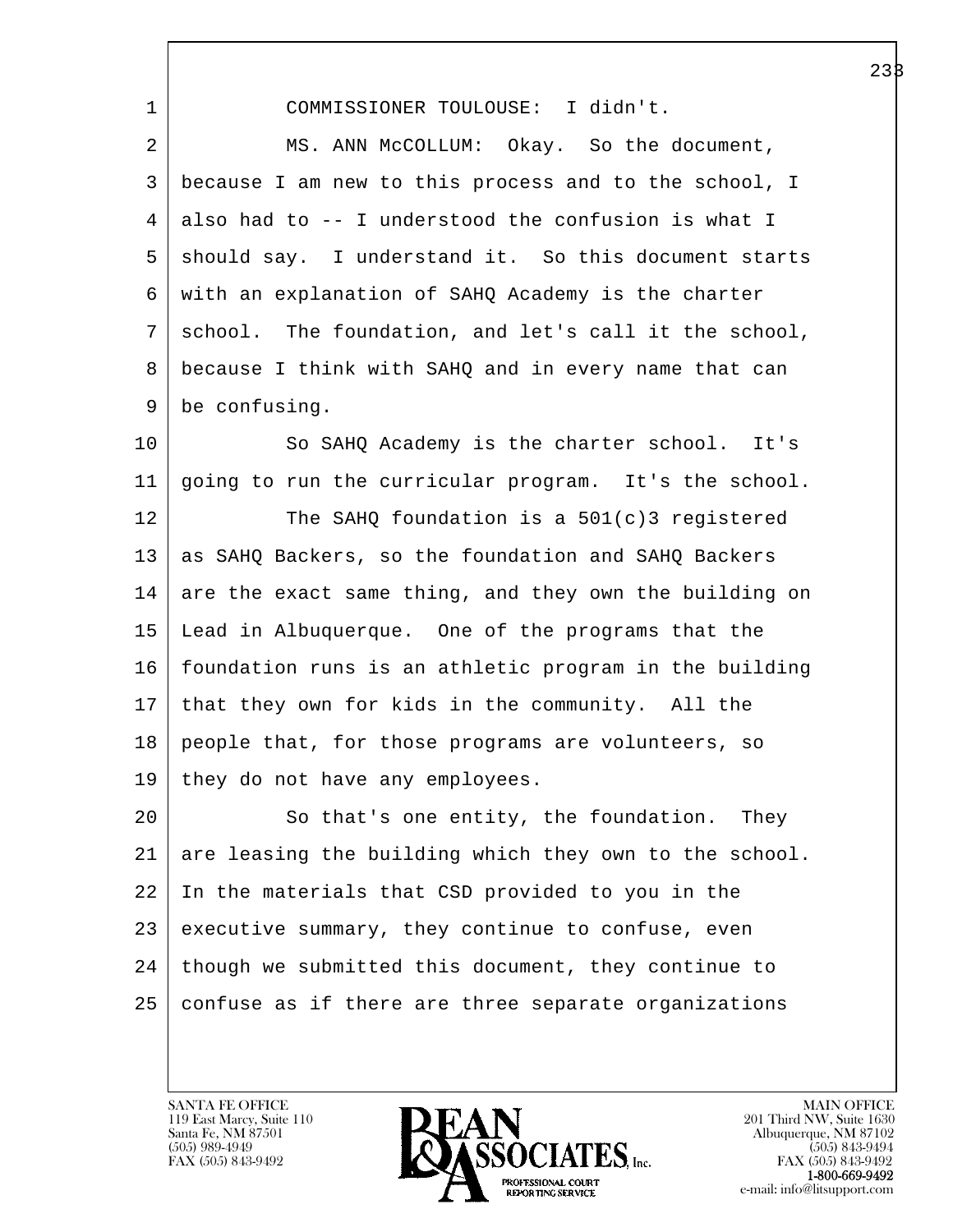l  $\overline{\phantom{a}}$ 1 | that are commingled. 2 CHAIRMAN GIPSON: Can I interrupt for a 3 second? I think I might have missed it and I want to 4 make sure I am clear. So SAHQ Backers equals 5 foundation? 6 MS. ANN McCOLLUM: Yes. 7 CHAIRMAN GIPSON: Because I got the chart in 8 front of me. So I have got a chart. I don't know if 9 | that's what you are referencing but --10 MS. ANN McCOLLUM: The chart --11 CHAIRMAN GIPSON: I have a chart in front of 12 me. 13 MS. ANN McCOLLUM: The chart was in the 14 materials, but we also -- 15 CHAIRMAN GIPSON: Right. 16 MS. ANN McCOLLUM: And this is frustrating, 17 I know, but we submitted these materials to the CSD. 18 But in their executive summary it doesn't seem to have 19 -- whoever wrote that doesn't seem to have read the 20 material that we submitted as part of our agreement to 21 meet the conditions. 22 And I would like to give you a broad stroke 23 of, very quickly and succinctly, about how this all 24 evolved since your July meeting. May I give you that 25 overview?

119 East Marcy, Suite 110<br>Santa Fe, NM 87501

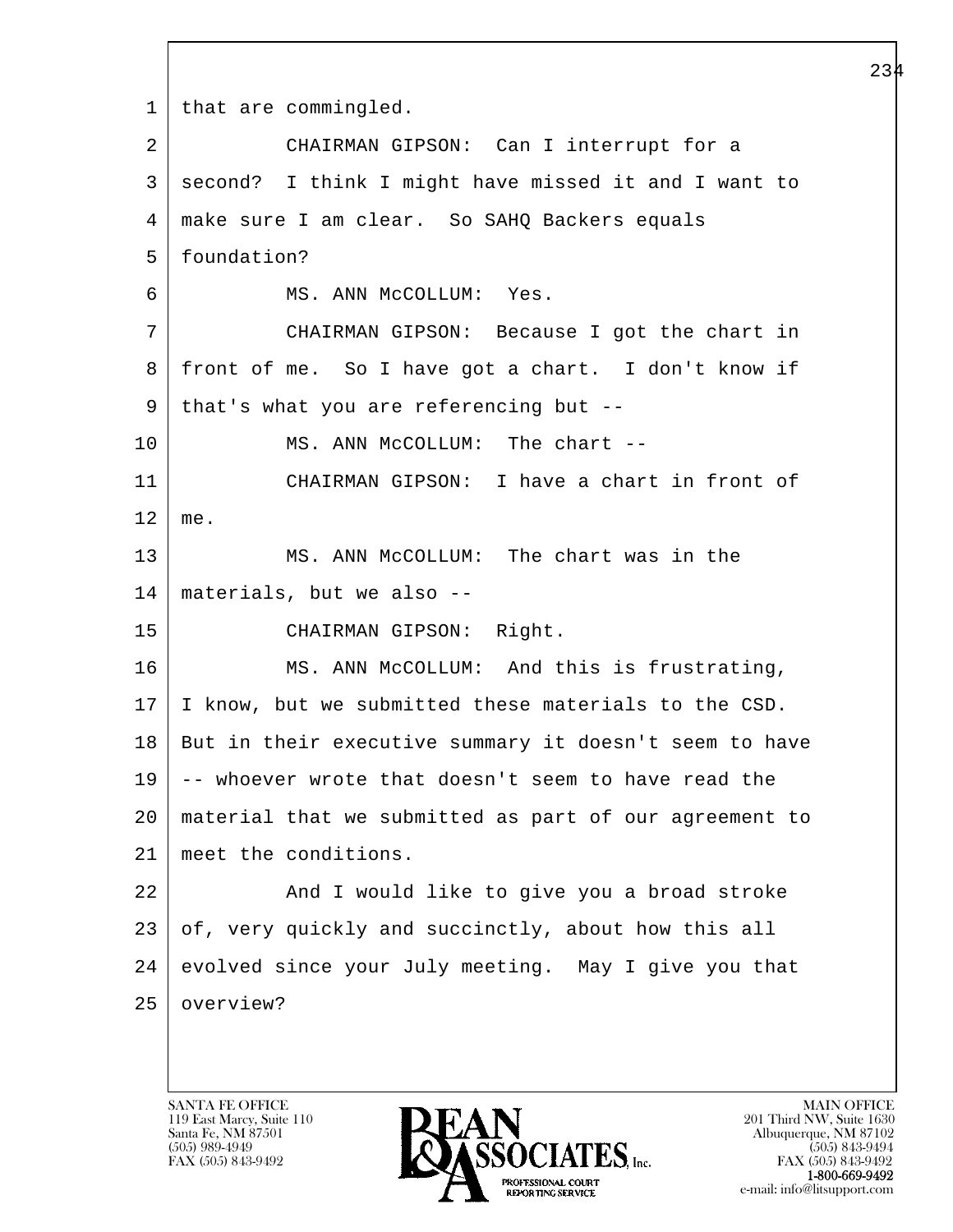l  $\overline{\phantom{a}}$  1 COMMISSIONER TOULOUSE: Madame Chair, my  $2$  other concern is we have got -- the documents we got 3 | so late to review, a very, very lengthy document, and 4 basically this is what I have to review on, and I did 5 go through and I did look at stuff. I have not had 6 time because we got all of this so late to us. 7 MS. ANN McCOLLUM: May I address that as 8 | well? Because that's our experience as well. 9 COMMISSIONER TOULOUSE: Well, I'm not 10 questioning, because this is a statement. I have not 11 reviewed this. I am not comfortable right now with 12 going forward without some time to really look at it, 13 and I would rather table this because you can't start 14 right now, anyway. I have never seen this -- to 15 commence operation, and we have had a couple of 16 schools on the Commission that had a second planning 17 year, that we did it this early in a year, and I want 18 to have time to read all of this. 19 So, Madame Chair, I would like to know if 20 any other people here are ready to go forward or if 21 they would rather have time to read these documents, 22 because it's very, very lengthy, and we got it so 23 late. 24 COMMISSIONER CABALLERO: I agree with the 25 motion to table, not experience, but I do feel a

119 East Marcy, Suite 110<br>Santa Fe, NM 87501

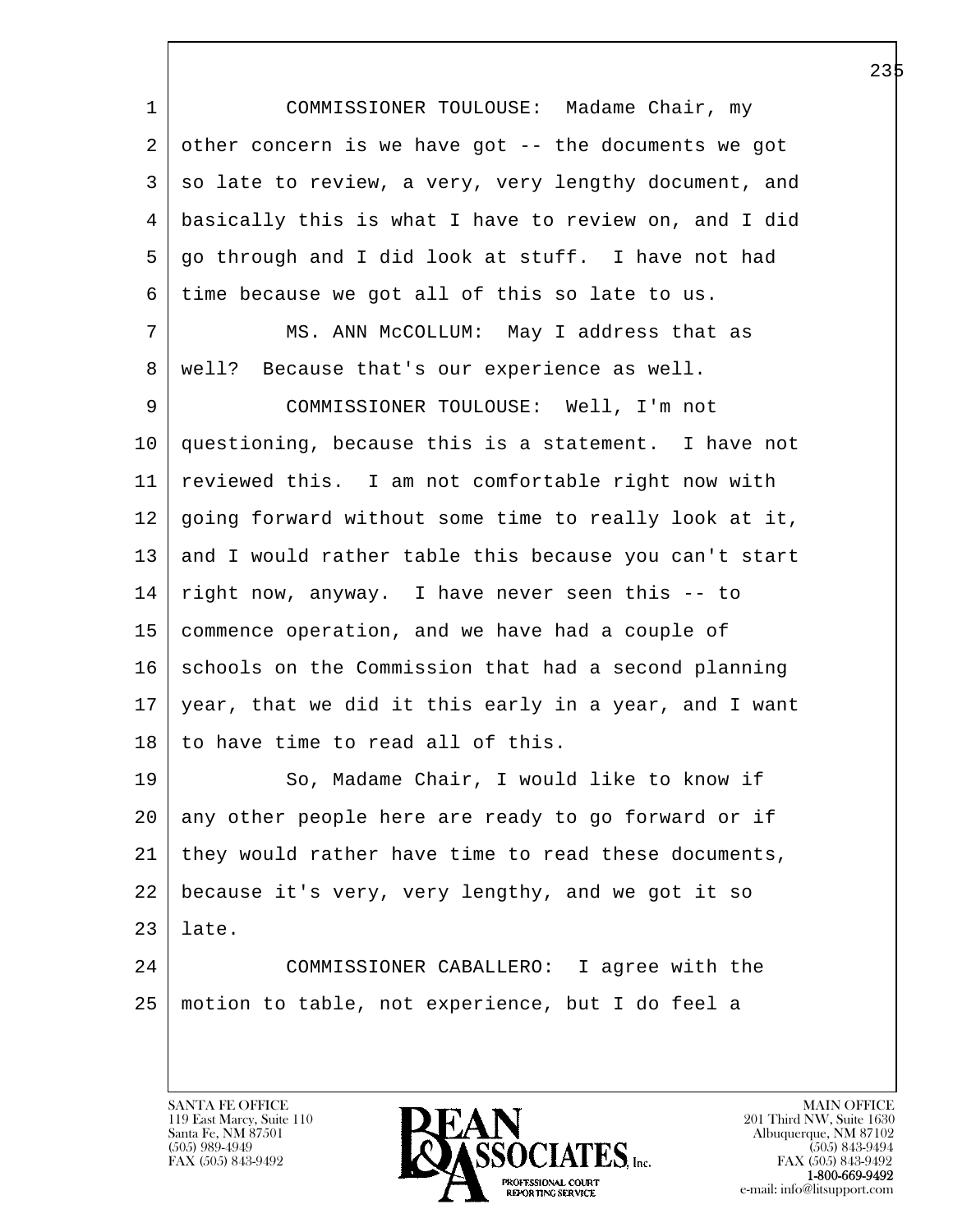1 little uneasy that we are proceeding, and it seems to 2 be a very complex case.

 3 MS. PATRICIA MATTHEWS: Madame Chair, 4 members of the Commission, I think it's substantially 5 unfair to the charter school at this point in time 6 that we have -- there's five new members here who do 7 not have the historical background, and it appears 8 that some of the existing Commissioners actually also 9 don't recall the specific agreement that the 10 | Commission had with this charter school.

11 This school was suspended in July of this 12 summer or last year, of 2016. And when we signed 13 | agreements it was, one, that they would be on your 14 December agenda to present whether or not they were 15 prepared to go forward, commence operations. As of 16 today we should be voting on or talking about the 17 charter contract. And the reason why -- the reason 18 there has been a delay is not on the part of SAHQ 19 Academy. They should have had responses to their 20 November 1 submissions from the Charter Schools 21 Division long ago so that you are not just now getting 22 the information.

l 23 Now, I appreciate that you want to be fully 24 informed, Commissioner Toulouse, and the rest of the 25 Commission, but the down side of this is another

119 East Marcy, Suite 110<br>Santa Fe, NM 87501

 $\overline{\phantom{a}}$ 

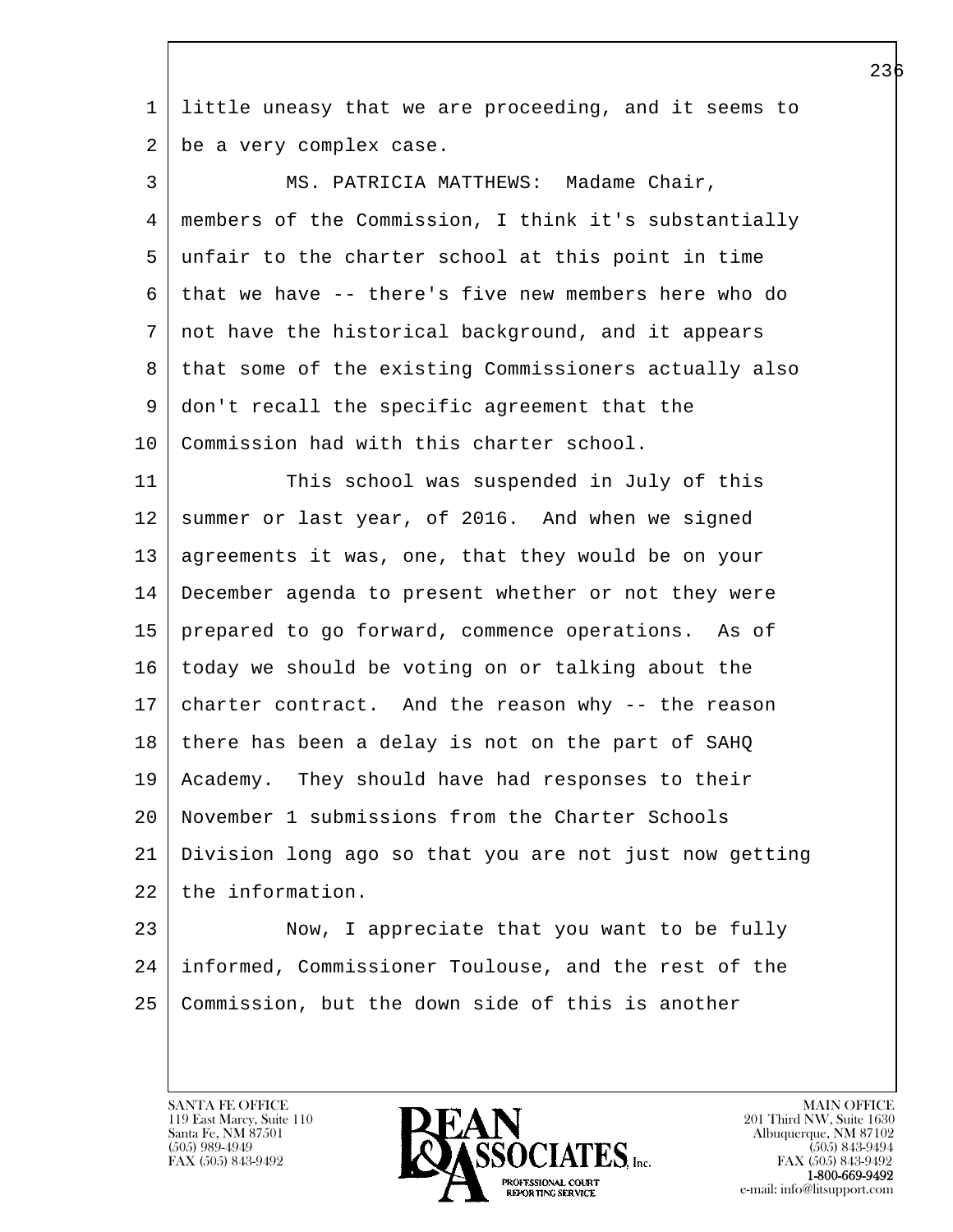1 month, means another month out on any sort of contract 2 negotiations. If you will recall, what happened in -- 3 coupled with the delay in the initial negotiations of 4 the contract, is we had the Finance Director decide 5 that they would not even go forward with the school's 6 budget as they had projected, which is the requirement 7 under the law, because they were looking at 8 enrollment, actual enrollment at the time in June. 9 And so what you were doing is we are seeing this being 10 pushed out and pushed out and pushed out again, when 11 the school needs time to get that enrollment going and 12 get the school going again. And I'm very concerned 13 that we had an agreement to go forward, to negotiate 14 the contract and have that completed by February the 15 28th. I feel like if you were able to hear the 16 presentation that we developed today, understanding we 17 were going to have that opportunity to respond to the 18 Charter Schools Division's recommendation, you might 19 feel a little more comfortable about where the school 20 is and how it is prepared to commence. 21 And that's -- I am sorry to be a little bit

l 22 assertive in this regard, but I do feel like if we 23 push it off yet another month we're two more months 24 down the road from where we had committed to be in 25 July of this year -- or last year, and I just am

119 East Marcy, Suite 110<br>Santa Fe, NM 87501

 $\overline{\phantom{a}}$ 

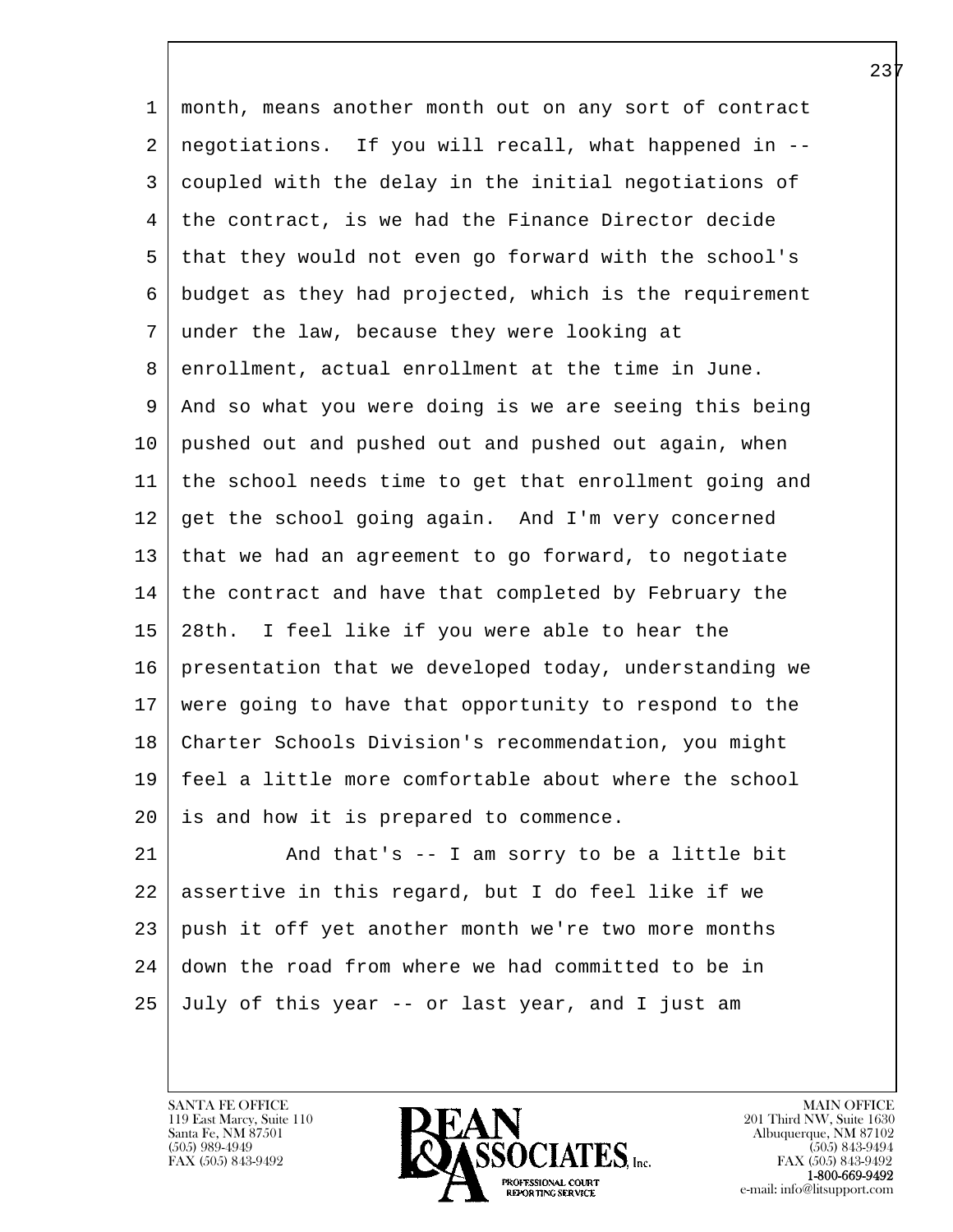l  $\overline{\phantom{a}}$  1 concerned that, you know -- and then on top of that 2 | I'm sure we can all understand we might have another 3 issue about getting contract negotiations coordinated, 4 et cetera, et cetera. 5 So I am putting that on the record, and I 6 will sit back and be told what to do. 7 CHAIRMAN GIPSON: Okay. We have completed 8 contract negotiations. We did those last fall. 9 MS. PATRICIA MATTHEWS: If I could be -- so 10 if we get past this point, all you have to do is vote 11 on the existing document? Is that where we are at? 12 CHAIRMAN GIPSON: That was my understanding. 13 I will double check on that. But my understanding was 14 those contract negotiations that we engaged in late 15 last spring were -- 16 MS. PATRICIA MATTHEWS: Were good to go on? 17 | CHAIRMAN GIPSON: -- will carry over, yes. 18 | That was my understanding of the agreement. So I 19 don't think we're falling behind with that, but I will 20 certainly double-check on that item and get back to 21 you as soon as I can. But that was my understanding, 22 even in the discussion when we suspended, that the 23 contract negotiations had already been completed, so  $24$  those would just be for the 2018. That was my 25 understanding.

119 East Marcy, Suite 110<br>Santa Fe, NM 87501

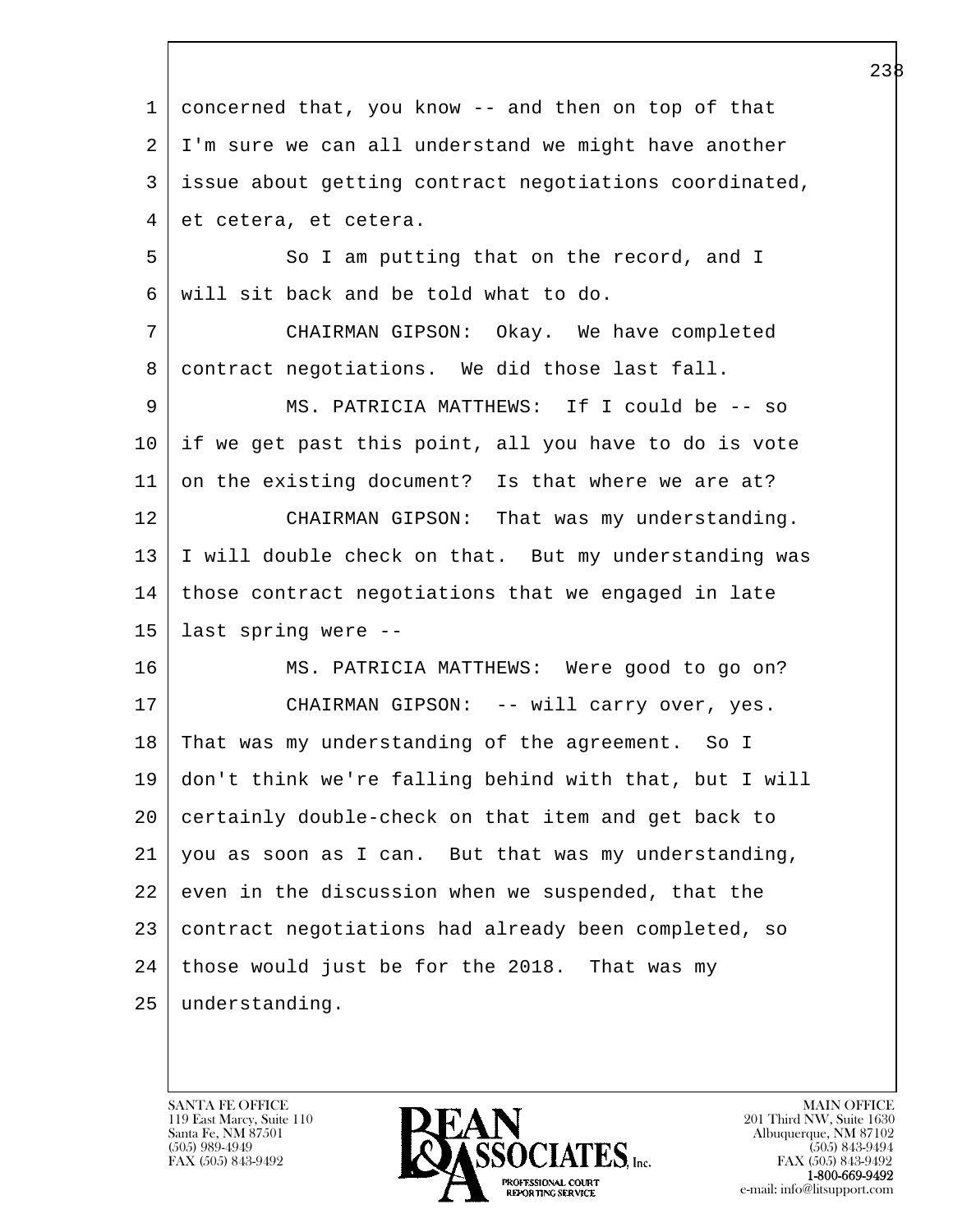l  $\overline{\phantom{a}}$  1 MS. PATRICIA MATTHEWS: I just need a 2 second. 3 COMMISSIONER CABALLERO: Question. 4 CHAIRMAN GIPSON: Commissioner -- hold on 5 just a second. Just -- my thought just came back and 6 it's scary. 7 I am going to apologize for my piece in 8 this. I did not pay close enough attention to the 9 calendar and I let it slip that we had made that 10 agreement for December. When the discussion about no 11 other items be placed on the agenda, that was meant to 12 be amendments and other concerns. If I had been, 13 unfortunately, reminded that this was to be on the 14 agenda for December, it would have been on the 15 December agenda. So I own part of that decision, 16 because we just weren't -- we were talking apples and 17 oranges when that decision was made, so I apologize 18 | for that. 19 But I don't think -- I think we have just 20 delayed this discussion for a month in terms of  $21$  concerns that we have, and I will  $--$  I will join the 22 other Commissioners with, I think there is a need for 23 clarity on some of these items that -- before we can 24 comfortably move forward. And when we put this on the 25 agenda, and even up until yesterday, I did not know

119 East Marcy, Suite 110<br>Santa Fe, NM 87501

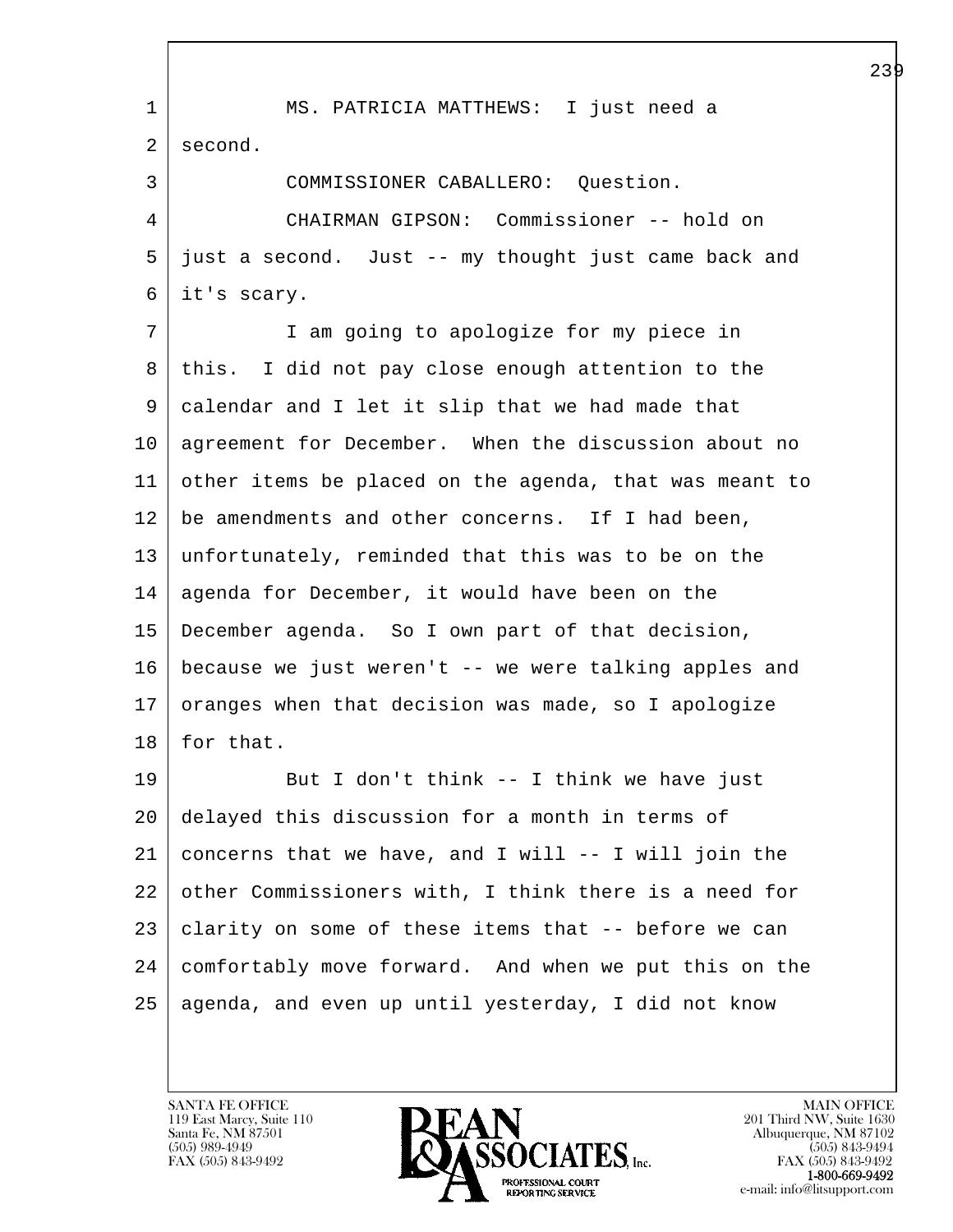l  $\overline{\phantom{a}}$  1 that the Director most likely would not be here in the 2 afternoon. We wouldn't have been able to move this to 3 the morning, anyway, because of the agenda items that 4 were there. And I would be more comfortable if we had 5 the Director here so that she could -- she is here 6 perhaps on phone. We can get her -- I think her 7 flight is leaving. 8 So, I apologize but I support the motion to 9 table at this moment in time. 10 MS. PATRICIA MATTHEWS: Madam Chair, members 11 of the Commission, I just want to be clear, is it 12 possible that -- because what we had anticipated was a 13 sort of a breakdown of commencement, approval to 14 commence, and then the next meeting would a vote on 15 the contract. Is there a way to put them both on the 16 | same agenda? I mean, that would only make sense to 17 me. 18 CHAIRMAN GIPSON: I don't think I have any 19 problem with that. 20 MS. PATRICIA MATTHEWS: So the February 21 agenda -- 22 CHAIRMAN GIPSON: If we're comfortable with 23 the commencement, then, yes. 24 MS. PATRICIA MATTHEWS: And because we have  $25$  a completed contract --

119 East Marcy, Suite 110<br>Santa Fe, NM 87501

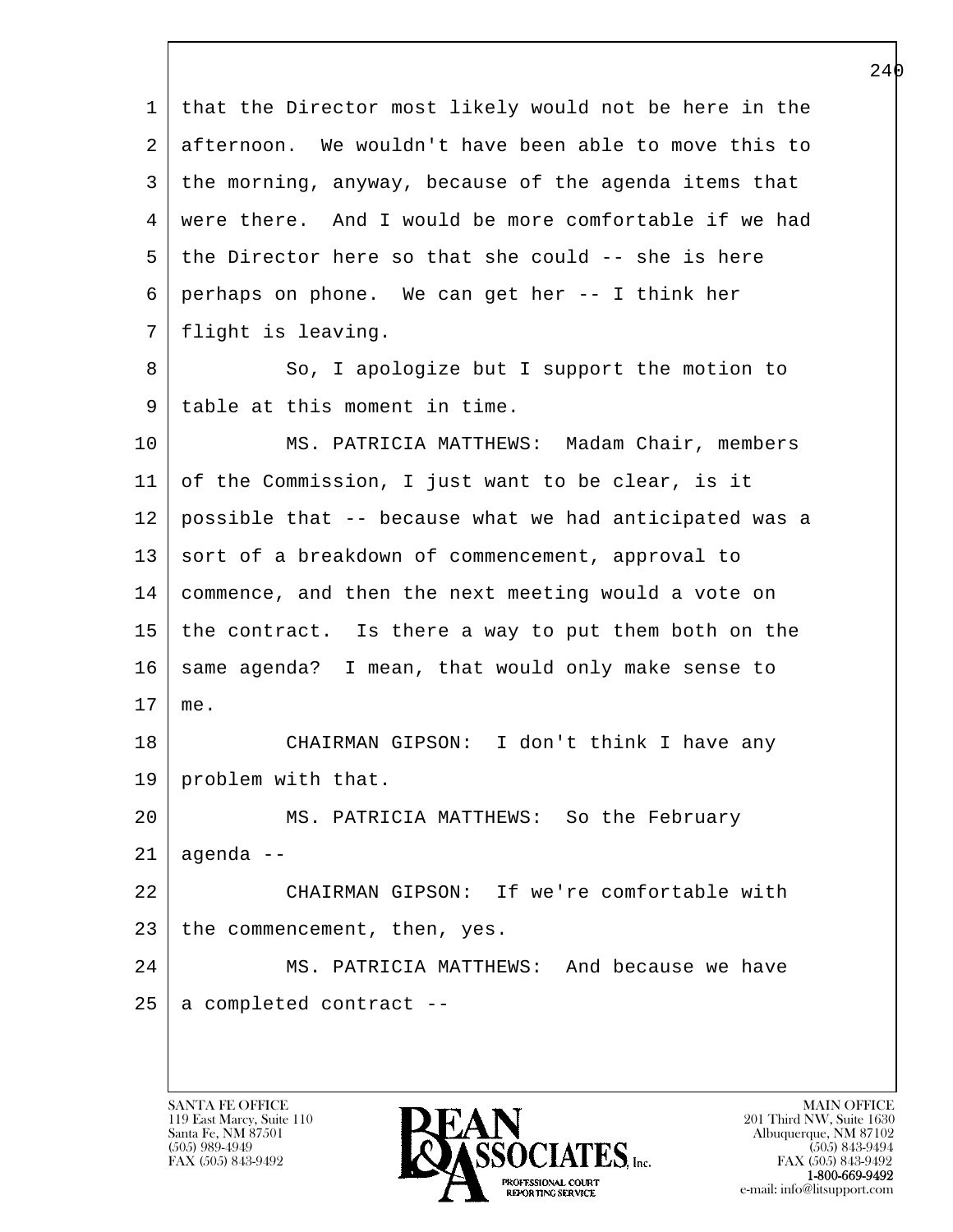l  $\overline{\phantom{a}}$  1 CHAIRMAN GIPSON: Correct. 2 | MS. PATRICIA MATTHEWS: I have a copy of it 3 in case you don't. 4 CHAIRMAN GIPSON: Yes, I do. 5 MS. PATRICIA MATTHEWS: And so that we could 6 move forward and have that commitment to have it on 7 the agenda, both items, the commencement and -- 8 CHAIRMAN GIPSON: Yes. Yes. 9 MR. PHILLIP GIOUDEMANS: Commissioner, just 10 one concern. As far as the approved or the proposed 11 contract, it's my understanding it was an 12 instructional program that was later -- that's part of 13 that original contract that was later rejected by this 14 body, the PEC, and that may need to be reviewed just 15 | so that your instructional program is consistent with 16 the new instructional program that has since been 17 | proposed by the school. 18 | MS. ANN McCOLLUM: May we address some of 19 the concerns that are being raised so that when you 20 get a chance to review it you know what we have to  $21$  say? 22 CHAIRMAN GIPSON: Well, let me maybe try to 23 clarify this. I don't think -- I think if we end up  $24$  with a -- all right -- how would I --25 I think if we have a concern about the

119 East Marcy, Suite 110<br>Santa Fe, NM 87501

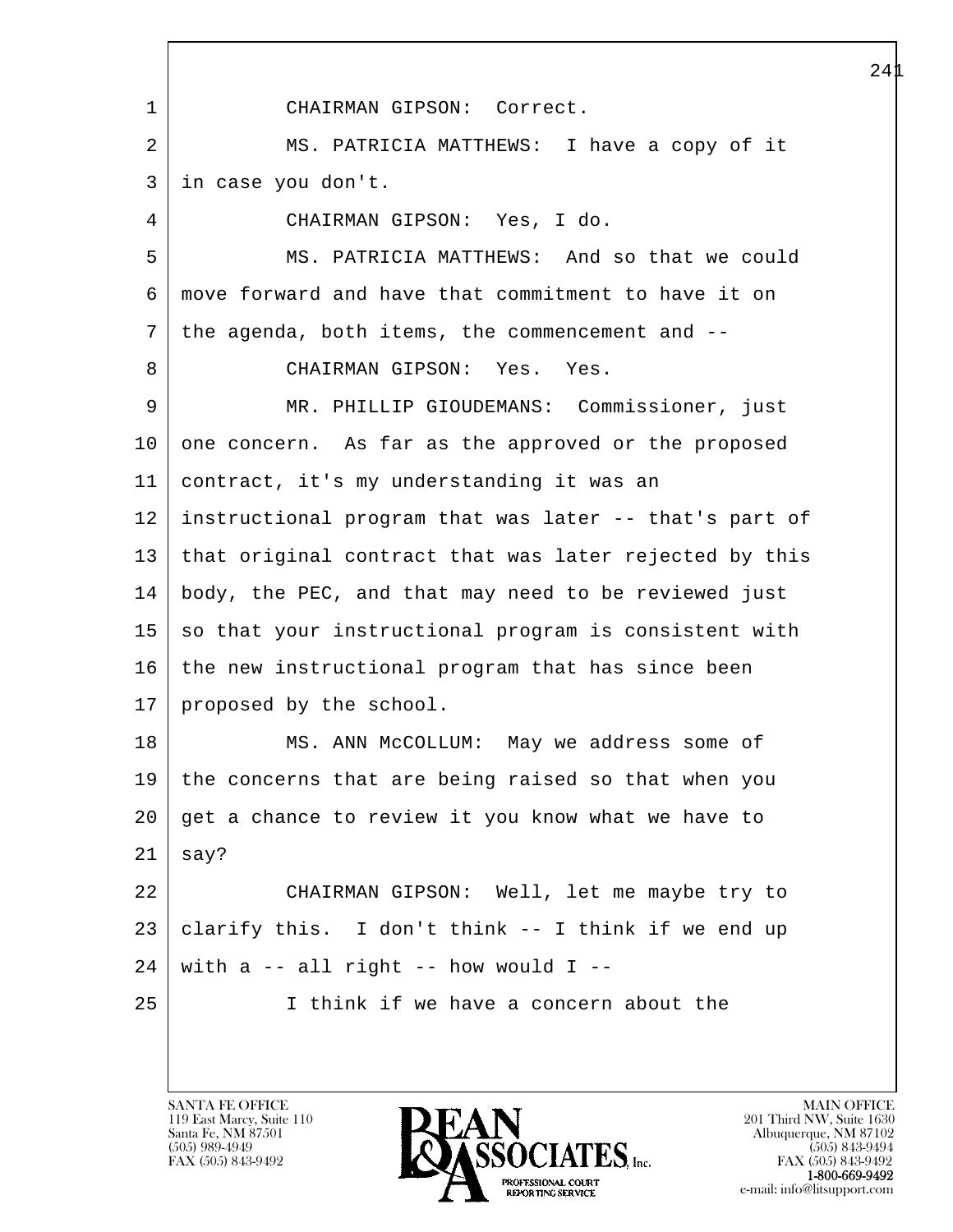l  $\overline{\phantom{a}}$  1 instructional program and if it is different than what  $2$  has been proposed  $-$  I said if  $-$ 3 | MS. ANN McCOLLUM: Yes. 4 CHAIRMAN GIPSON: If we had a concern that 5 the instructional program in the documents that we 6 have most recently been given is different than the 7 instructional program that had been proposed, then  $8 \mid$  we'll -- that vote will end up being such that we 9 won't be dealing with the second item. 10 MR. PHILLIP GIOUDEMANS: Thank you. 11 CHAIRMAN GIPSON: That's my guess. So I 12 don't think we have to address any further that issue 13 at this point in time, that it will be  $-$ - it will be a 14 determination when we look at it, if it is or not. 15 COMMISSIONER TOULOUSE: Madame Chair, we 16 approved an application for one program. You can't 17 change your program after you applied. That's always 18 been the rule. 19 CHAIRMAN GIPSON: If we determine that there 20 has been a change, then that's what will be. 21 MS. PATRICIA MATTHEWS: Madame Chair, I do 22 want to bring something to your attention. And 23 Ms. McKee, I think this is an important point for  $24$  setting the agenda, because we certainly could be 25 voting on the contract and on the commencement. But

119 East Marcy, Suite 110<br>Santa Fe, NM 87501

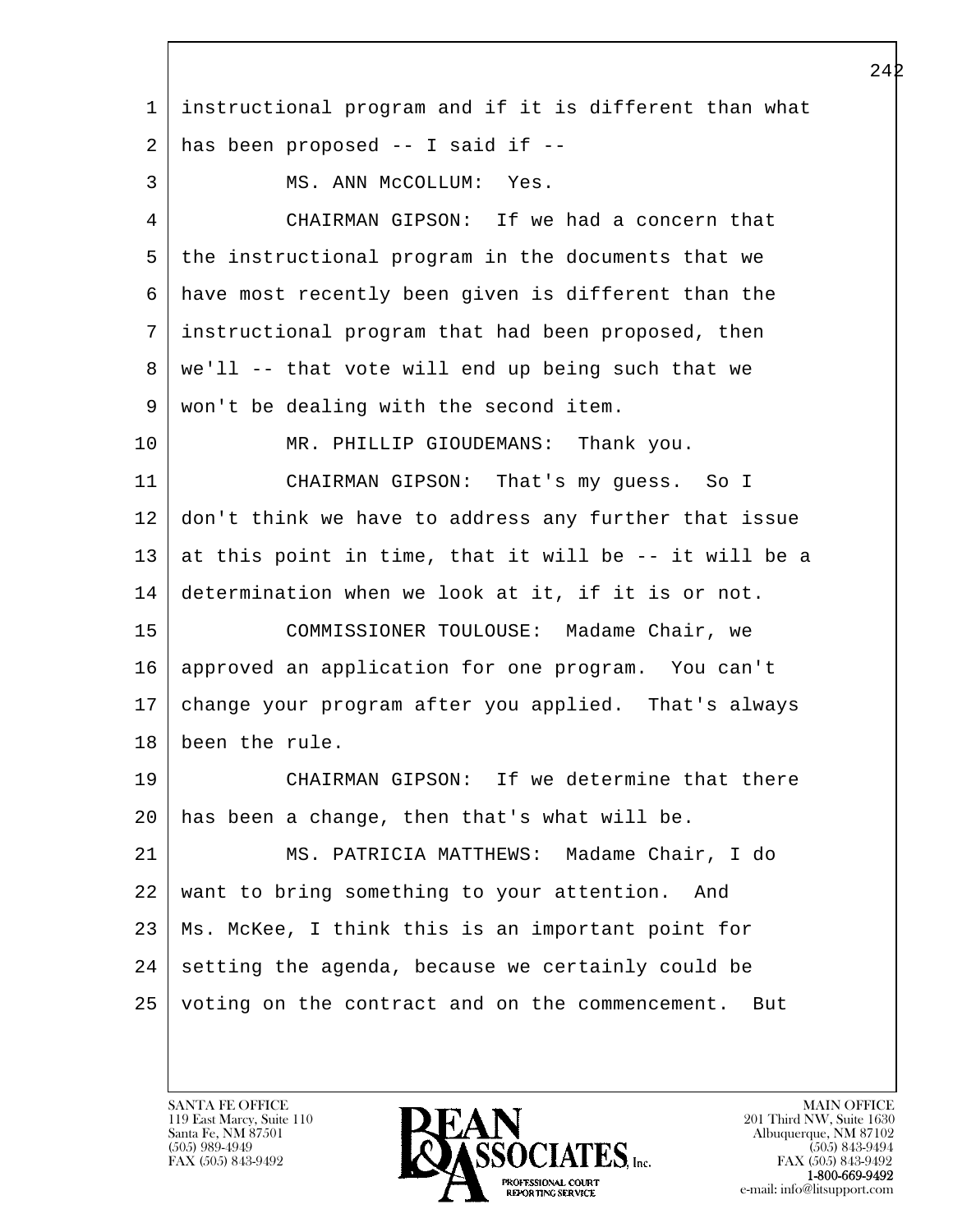l  $\overline{\phantom{a}}$  1 as Ms. Gipson just pointed out, there is a potential 2 that something could go awry, so I want to be very 3 prepared at that next juncture to be aware that the 4 Commission and the founders entered into a certificate 5 agreement to extend, and there is a specific deadline 6 in there by which the school can continue to appeal 7 the inability or the impasse on a contract. So we 8 would need to be sure that there is a potential action 9 item to negotiate an extension of this agreement for 10 that next agenda if something should come up. 11 COMMISSIONER CABALLERO: Is the question do 12 we need to take an action on that extension today so 13 that we don't have that  $-$ 14 CHAIRMAN GIPSON: No. It would be at the  $15$  next  $-$ 16 COMMISSIONER CABALLERO: The next -- 17 CHAIRMAN GIPSON: The next meeting, yes. 18 COMMISSIONER CABALLERO: So, Ms. Madame 19 Chair, with your most recent explanation, I was going 20 to -- my question was going to be or my concern is 21 that do we need to take action today? Is it 22 absolutely crucial? 23 CHAIRMAN GIPSON: No, there isn't, because  $24$  as far as, you know, my -- and I headed the contract 25 negotiations subcommittee, so we negotiated that, so

119 East Marcy, Suite 110<br>Santa Fe, NM 87501

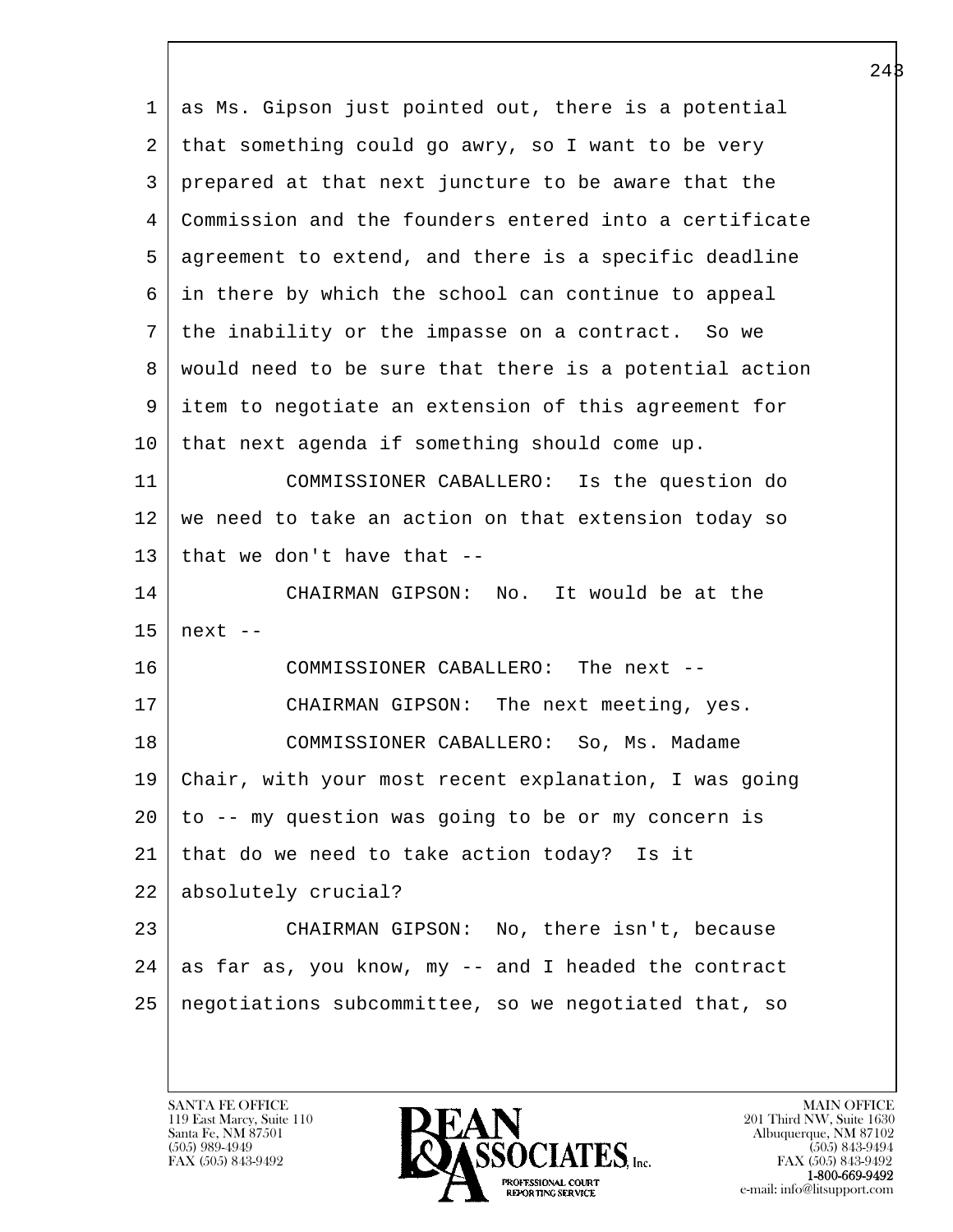l  $\overline{\phantom{a}}$  1 that's not a concern. And we're in receipt of that 2 | contract, so that's not an issue. As far as I'm 3 concerned -- we did, yes. So we're fine with that. 4 So I think we're good with those three items that have 5 to be addressed in the next agenda; correct? 6 MS. PATRICIA MATTHEWS: Well, I can tell you 7 my preference, but I don't think I'm going to get 8 anywhere with that. 9 MS. ANN McCOLLUM: Can you enumerate those 10 | three items? I'm unclear. 11 MS. PATRICIA MATTHEWS: I'll tell her. 12 CHAIRMAN GIPSON: Okay. All right. So I 13 think there is a going to be a motion on the table. 14 COMMISSIONER CABALLERO: There is already a 15 motion on the floor. 16 COMMISSIONER TOULOUSE: I said I would like 17 to. 18 CHAIRMAN GIPSON: She didn't make the formal 19 motion. 20 COMMISSIONER TOULOUSE: I wanted some 21 discussion. 22 COMMISSIONER CABALLERO: I second her like. 23 COMMISSIONER TOULOUSE: Madame Chair, now 24 | that Commissioner Caballero has seconded what I'm  $25$  going to say, I move that we table the issue of the

119 East Marcy, Suite 110<br>Santa Fe, NM 87501

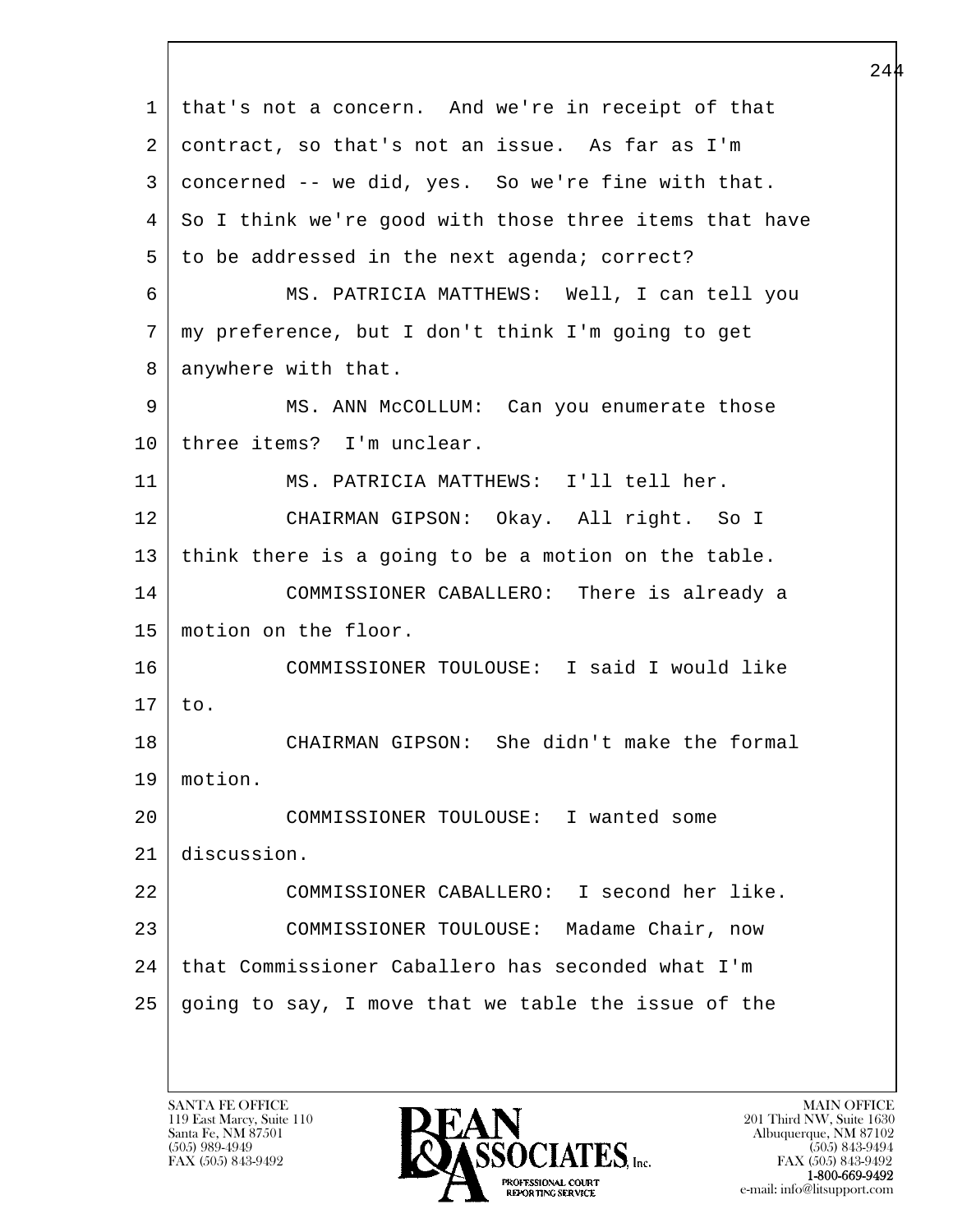|    |                                                                                                               | 44 I |
|----|---------------------------------------------------------------------------------------------------------------|------|
| 1  | commence operations action until the next meeting, and                                                        |      |
| 2  | at which time we may also take up approving the                                                               |      |
| 3  | previously negotiated contract if all items are still                                                         |      |
| 4  | the same as they had been. Is that -- is that what we                                                         |      |
| 5  | agreed?                                                                                                       |      |
| 6  | MS. PATRICIA MATTHEWS: In addition to                                                                         |      |
| 7  | addressing the extension issue, if necessary.                                                                 |      |
| 8  | COMMISSIONER TOULOUSE: And that we would                                                                      |      |
| 9  | extend.                                                                                                       |      |
| 10 | CHAIRMAN GIPSON: Right.                                                                                       |      |
| 11 | COMMISSIONER TOULOUSE: Thank you.                                                                             |      |
| 12 | CHAIRMAN GIPSON: Now do you want to --                                                                        |      |
| 13 | COMMISSIONER CABALLERO: Yes. Second.                                                                          |      |
| 14 | CHAIRMAN GIPSON: There is a second by                                                                         |      |
| 15 | Commissioner Caballero. Is there any further                                                                  |      |
| 16 | discussion?                                                                                                   |      |
| 17 | Without further discussion, Commissioner                                                                      |      |
| 18 | Armbruster.                                                                                                   |      |
| 19 | COMMISSIONER ARMBRUSTER: I'm just going to                                                                    |      |
| 20 | say quickly that a yes vote is to table.                                                                      |      |
| 21 | Commissioner Conyers?                                                                                         |      |
| 22 | COMMISSIONER CONYERS:<br>Yes.                                                                                 |      |
| 23 | COMMISSIONER ARMBRUSTER: I'm sorry. Yes,                                                                      |      |
| 24 | you say?                                                                                                      |      |
| 25 | COMMISSIONER CONYERS: Yes.                                                                                    |      |
|    |                                                                                                               |      |
|    |                                                                                                               |      |
|    | <b>SANTA FE OFFICE</b><br><b>MAIN OFFICE</b><br>DEAN<br>119 East Marcy, Suite 110<br>201 Third NW, Suite 1630 |      |

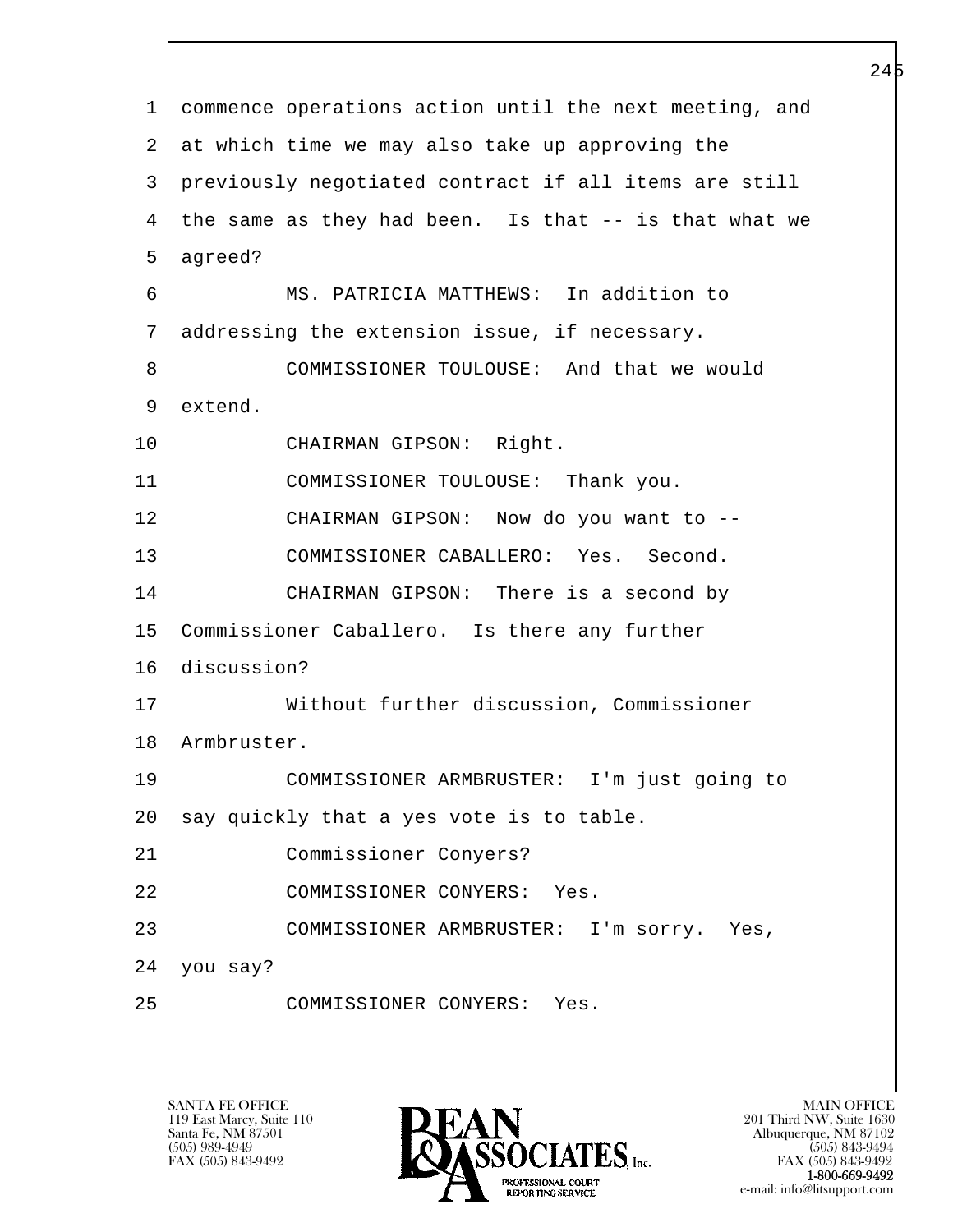l  $\overline{\phantom{a}}$  1 COMMISSIONER ARMBRUSTER: Commissioner 2 Peralta? 3 COMMISSIONER PERALTA: Yes. 4 COMMISSIONER ARMBRUSTER: Commissioner 5 Toulouse? 6 COMMISSIONER TOULOUSE: Yes. 7 COMMISSIONER ARMBRUSTER: Commissioner 8 Pogna? 9 COMMISSIONER POGNA: Yes. 10 COMMISSIONER ARMBRUSTER: Commissioner 11 Johnston? 12 COMMISSIONER JOHNSTON: Yes. 13 COMMISSIONER ARMBRUSTER: Commissioner 14 Caballero? 15 COMMISSIONER CABALLERO: Yes. 16 COMMISSIONER ARMBRUSTER: Commissioner Ruiz? 17 COMMISSIONER RUIZ: Yes. 18 COMMISSIONER ARMBRUSTER: And Commissioner 19 Tim Crone? 20 COMMISSIONER CRONE: Yes. 21 COMMISSIONER ARMBRUSTER: Commissioner 22 Gipson? 23 CHAIRMAN GIPSON: Yes. 24 COMMISSIONER ARMBRUSTER: Okay. 25 Commissioner Armbruster votes yes, ten to zero, the

119 East Marcy, Suite 110<br>Santa Fe, NM 87501



FAX (505) 843-9492 FAX (505) 843-9492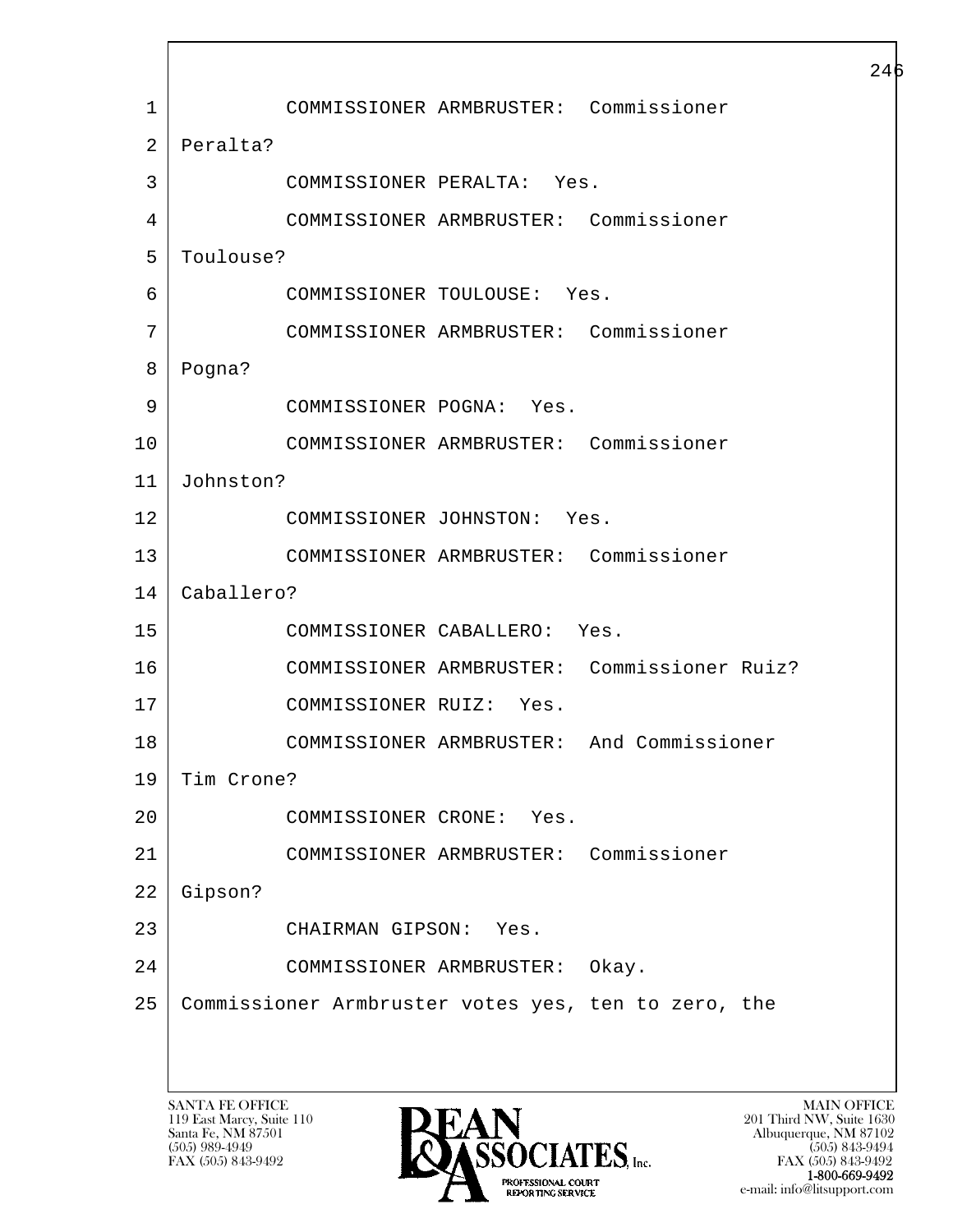1 motion passes.

2 | MS. PATRICIA MATTHEWS: Madame Chair, may I 3 ask a question? I guess I won't solve your problem, 4 Commissioner Toulous. I was trying to figure out how 5 to get you paper copies.

 6 COMMISSIONER TOULOUSE: Frequently I get 7 paper copies, but I couldn't have gotten a paper copy 8 on this one because it was so late. Applications and 9 renewals and all, Director Poulos is very good at 10 giving me paper copies, but we only got this a couple 11 of days ago. And I did flip through it. I read 12 sections of it. But even if I had a full computer 13 screen, I could not have read it all at that time. I 14 have vision problems with reading on a screen with a 15 light behind it. But I will read this before the next 16 meeting. But I'm never comfortable on voting with 17 | something that's thick, without having read it 18 through. And I was trained well by state government 19 and by my father, the attorney, before then. You 20 know, always know what you're voting on or what you're  $21$  agreeing to, so  $-$ 

l 22 MS. ANN McCOLLUM: I'll add to that to 23 | clarify. The planning year document that's in there,  $24$  the completed one, the comments that are on there are  $25$  new to the school as well. Those were comments that

119 East Marcy, Suite 110<br>Santa Fe, NM 87501

 $\overline{\phantom{a}}$ 

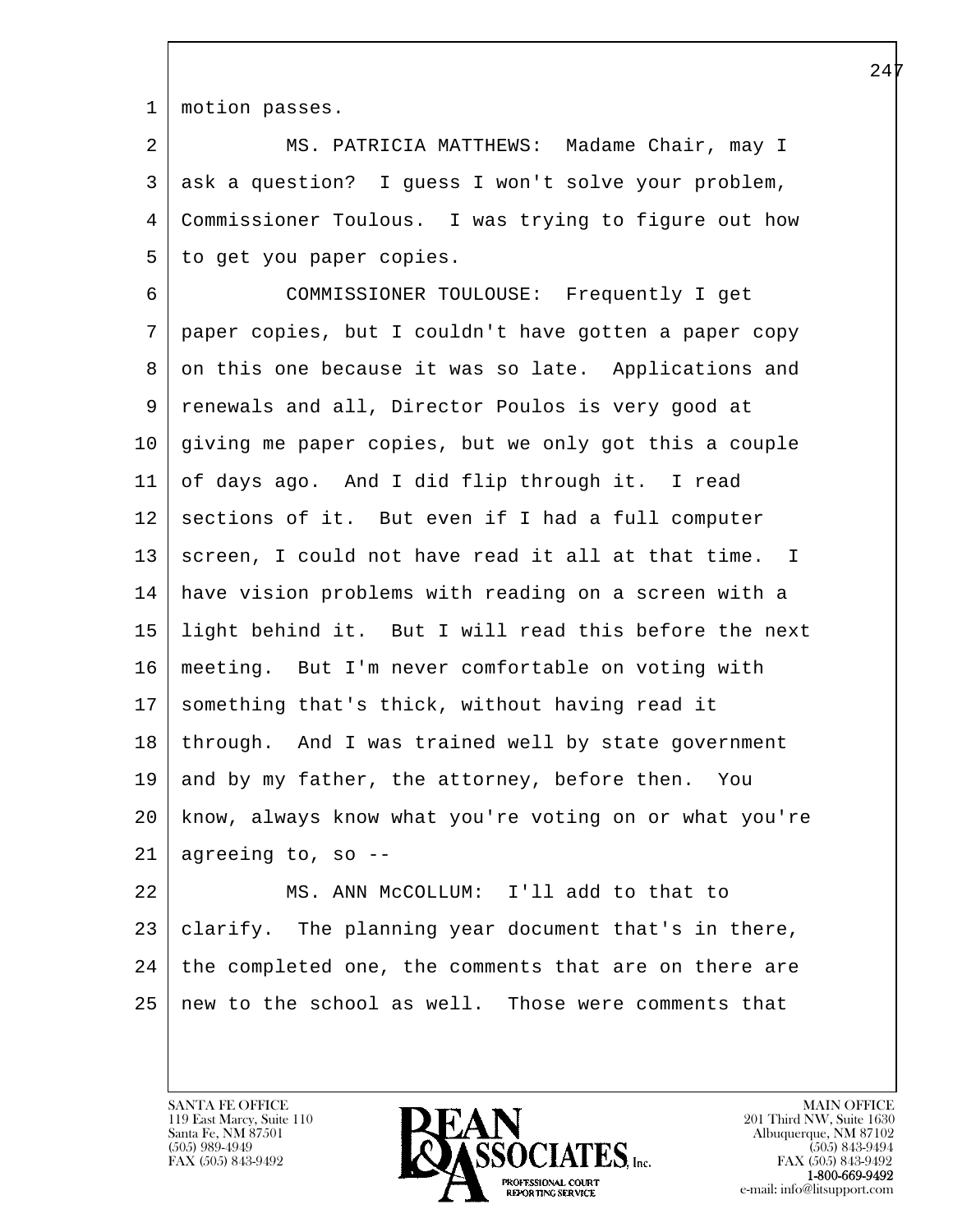l  $\overline{\phantom{a}}$  1 were made available to us on Tuesday, so those are not 2 comments that we had seen before Tuesday. I think 3 | that's really important that you understand. 4 COMMISSIONER TOULOUSE: And Madame Chair, I 5 did get the E-mail you got from attorney Matthews, 6 which I did read the comments. That was a short 7 enough letter that was sent, because the school is in 8 | my district, and I appreciate getting that. But that 9 | was much shorter than this. 10 CHAIRMAN GIPSON: Thank your. 11 | MR. PHILLIP GIOUDEMANS: Madame Chair, if I 12 may respond. Just as far as the timeline, these 13 comments -- these comments were in response to 14 documents that were submitted to us on the 6th, so the 15 timeline for all the parties involved, it has been 16 extremely tight. 17 COMMISSIONER CABALLERO: Will you be 18 | answering those comments and submitting them to us 19 before the next meeting? 20 MS. ANN McCOLLUM: So the school submitted 21 all their documents by the deadline of November 1st. 22 The school did not receive comments on those deadlines 23 until December 21st. And from that, when we got 24 | feedback from the December 21st comments, that's why 25 we submitted things on January 6th, so just to give

119 East Marcy, Suite 110<br>Santa Fe, NM 87501

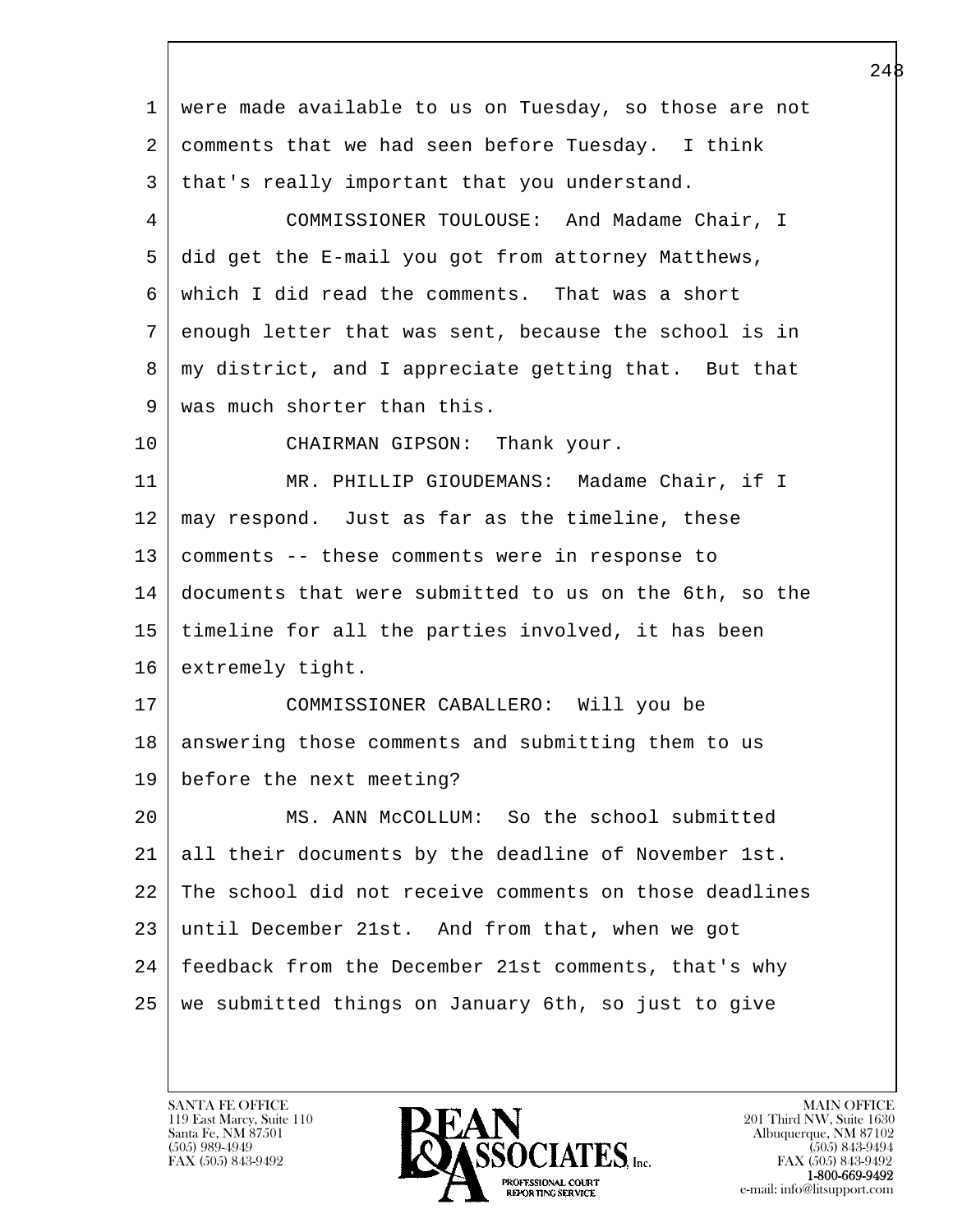| $\mathbf{1}$ | you an idea. And then -- and then the comments from   |
|--------------|-------------------------------------------------------|
| 2            | the January 6th submission is what we got on Tuesday. |
| 3            | So the reason we submitted them on January 6th was    |
| 4            | because we didn't get feedback from our November 1st  |
| 5            | submission until December 21st.                       |
| 6            | CHAIRMAN GIPSON: And I believe we now all             |
| 7            | are in receipt, at the very least, of an electronic   |
| 8            | copy of the school's responses; correct? All          |
| 9            | Commissioners have that?                              |
| 10           | MS. ANN McCOLLUM: Tuesday's responses to              |
| 11           | the new comments?                                     |
| 12           | CHAIRMAN GIPSON: Yes. Yes. So in light of             |
| 13           | the fact that they also, you know, came in Tuesday,   |
| 14           | it's hard to digest all that in such a short period,  |
| 15           | especially when some of us are spending a day         |
| 16           | traveling up, so we lose time in that respect. If you |
| 17           | can put them on audible, I'm --                       |
| 18           | MS. PATRICIA MATTHEWS: Get somebody to                |
| 19           | narrate for me.                                       |
| 20           | CHAIRMAN GIPSON: Thank you.                           |
| 21           | We're at -- now on to item number 12,                 |
| 22           | Discussion and Possible Action on New Application     |
| 23           | Evaluation Rubric and Criteria, and I think I can     |
| 24           | quickly handle that.                                  |
| 25           | I want to thank all the Commissioners that            |
|              |                                                       |

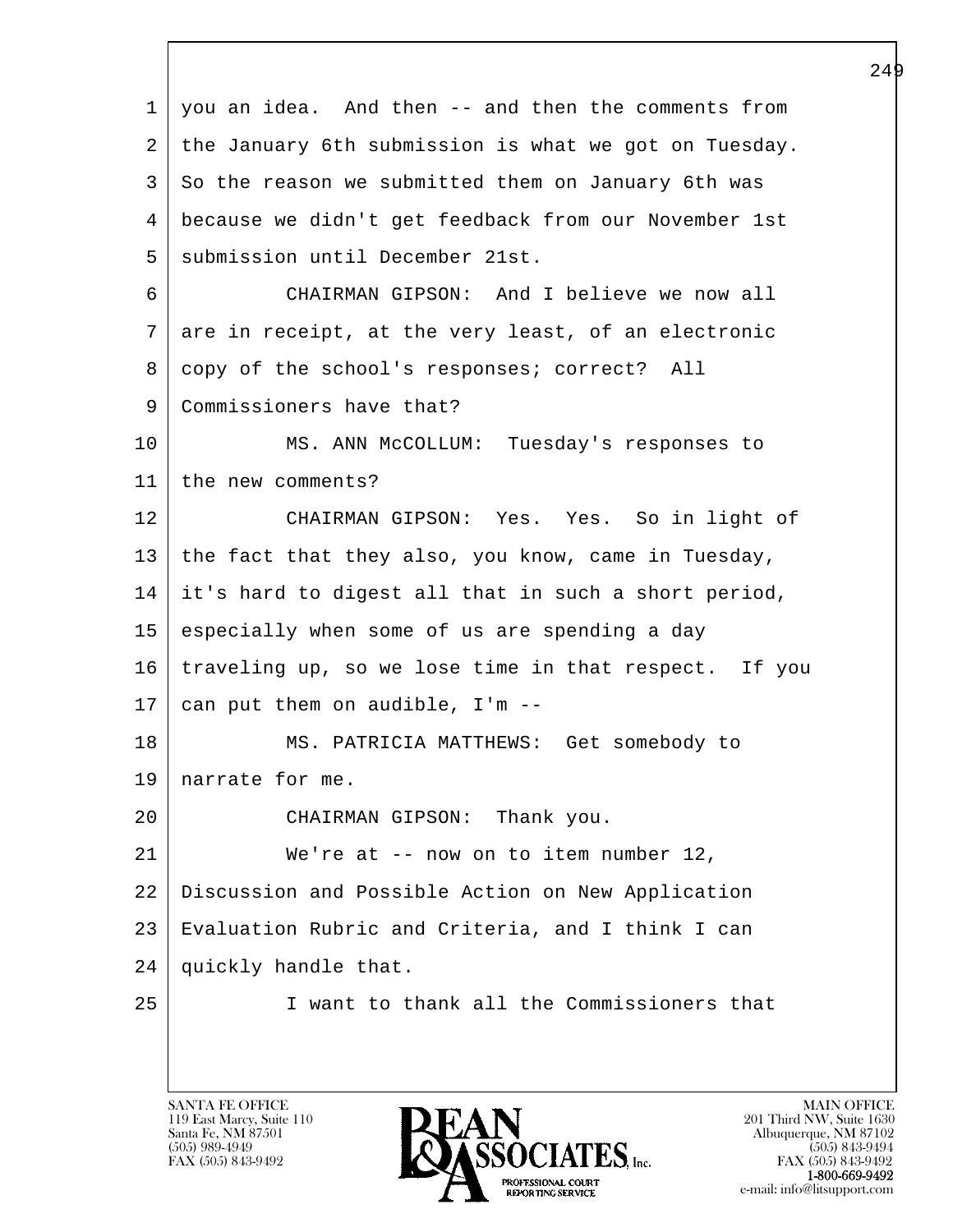| 1  | came yesterday. So that I think we made some recently   |
|----|---------------------------------------------------------|
| 2  | good headway with the new application rubric, and we    |
| 3  | directed the Director to move forward, and giving us    |
| 4  | more of the application. She gave us the sample of      |
| 5  | what the direction that we could possibly go in. And    |
| 6  | we have now asked her to continue on with the           |
| 7  | application and provide us additional information for   |
| 8  | that, and we are looking forward to hopefully having a  |
| 9  | completed new application in place for those schools.   |
| 10 | So that the Director indicated that there was           |
| 11 | potentially seven -- there are seven letters of intent  |
| 12 | that have come forward for new schools, so that we      |
| 13 | want to get this application firmed up so that there's  |
| 14 | a clear direction those new schools -- they know what   |
| 15 | direction they need to go in.                           |
| 16 | The training is being set up so that whether            |
| 17 | the new application isn't done until February, the      |
| 18 | training is going on so that there will be no stoppage  |
|    | 19   in the work on that. So we appreciate all the work |
| 20 | that was done yesterday and look forward to having      |
| 21 | something in February.                                  |
| 22 | Number 13, Discussion of Possible Action                |
| 23 | Governing Body Changes Policy and Forms, Contract       |
| 24 | Provision 8.10(b) and PEC policy, would be item,        |

l 25 actually, number 12, tab number 12.

 $\overline{\phantom{a}}$ 

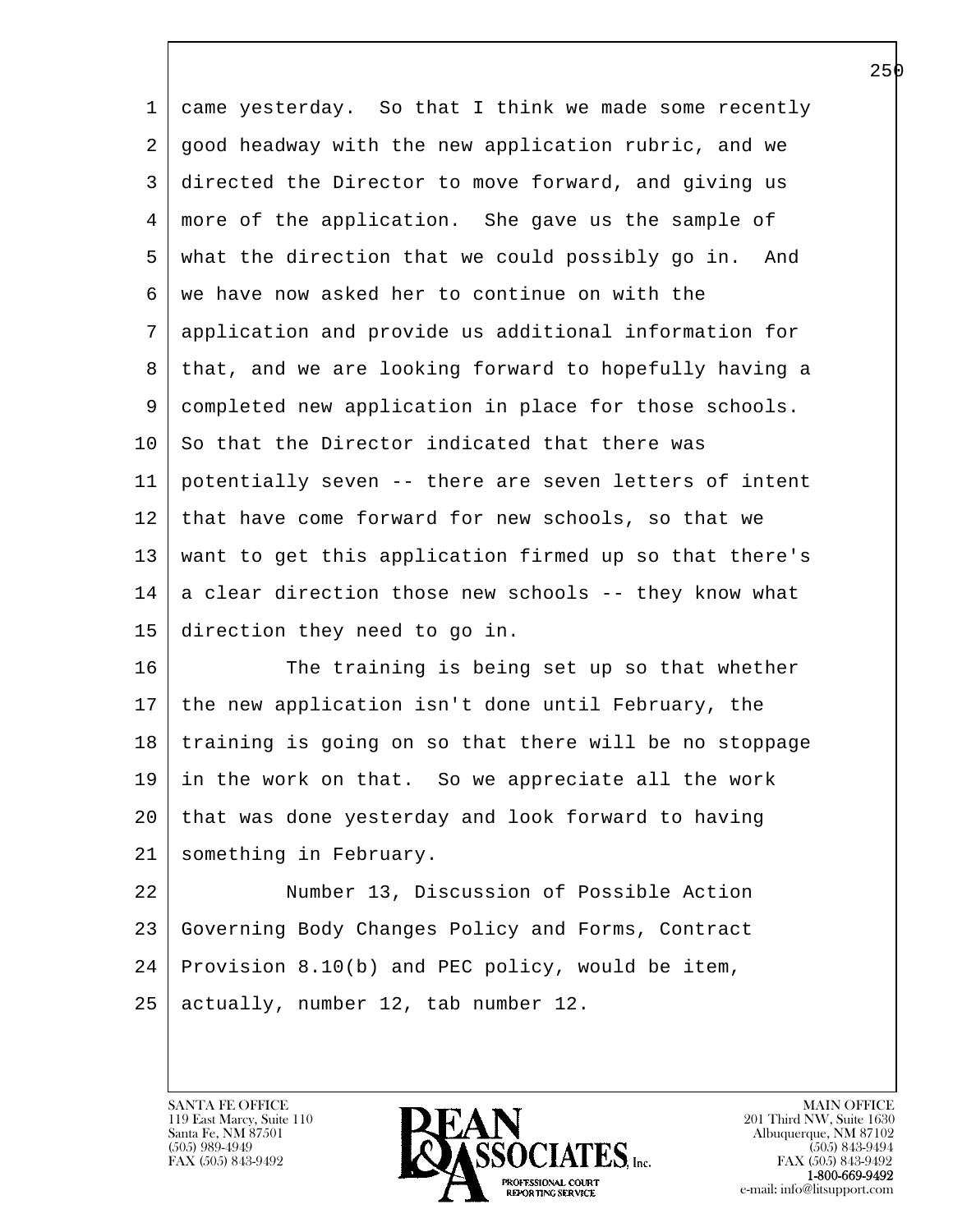l  $\overline{\phantom{a}}$  1 Mr. Gioudemans, do you have anything for 2 that or no? 3 MR. PHILLIP GIOUDEMANS: I apologize. I am 4 being distracted for a second. 5 MS. PATRICIA MATTHEWS: I didn't do it. 6 MR. PHILLIP GIOUDEMANS: So I apologize. 7 Thank you for bearing with me. 8 Madame Chairwoman, members of the 9 Commission, on August 1st -- we're on item number 12, 10 the National Association of Charter School 11 authorizers, is that -- 12 CHAIRMAN GIPSON: No, we're on item number 13 13. 14 MR. PHILLIP GIOUDEMANS: I apologize. 15 CHAIRMAN GIPSON: In tab 12. 16 MR. PHILLIP GIOUDEMANS: And -- no, I 17 apologize. We do not have anything on this item. 18 CHAIRMAN GIPSON: That's fine. 19 So the Director mentioned a few things 20 yesterday, but I would be more comfortable if she did  $21$  the explanation on it, because it's  $-$  the 22 recommendations are coming forward from her, so I 23 think we need a motion to table it. 24 | MS. McKEE: Okay. You can do a motion to  $25$  table.

119 East Marcy, Suite 110<br>Santa Fe, NM 87501

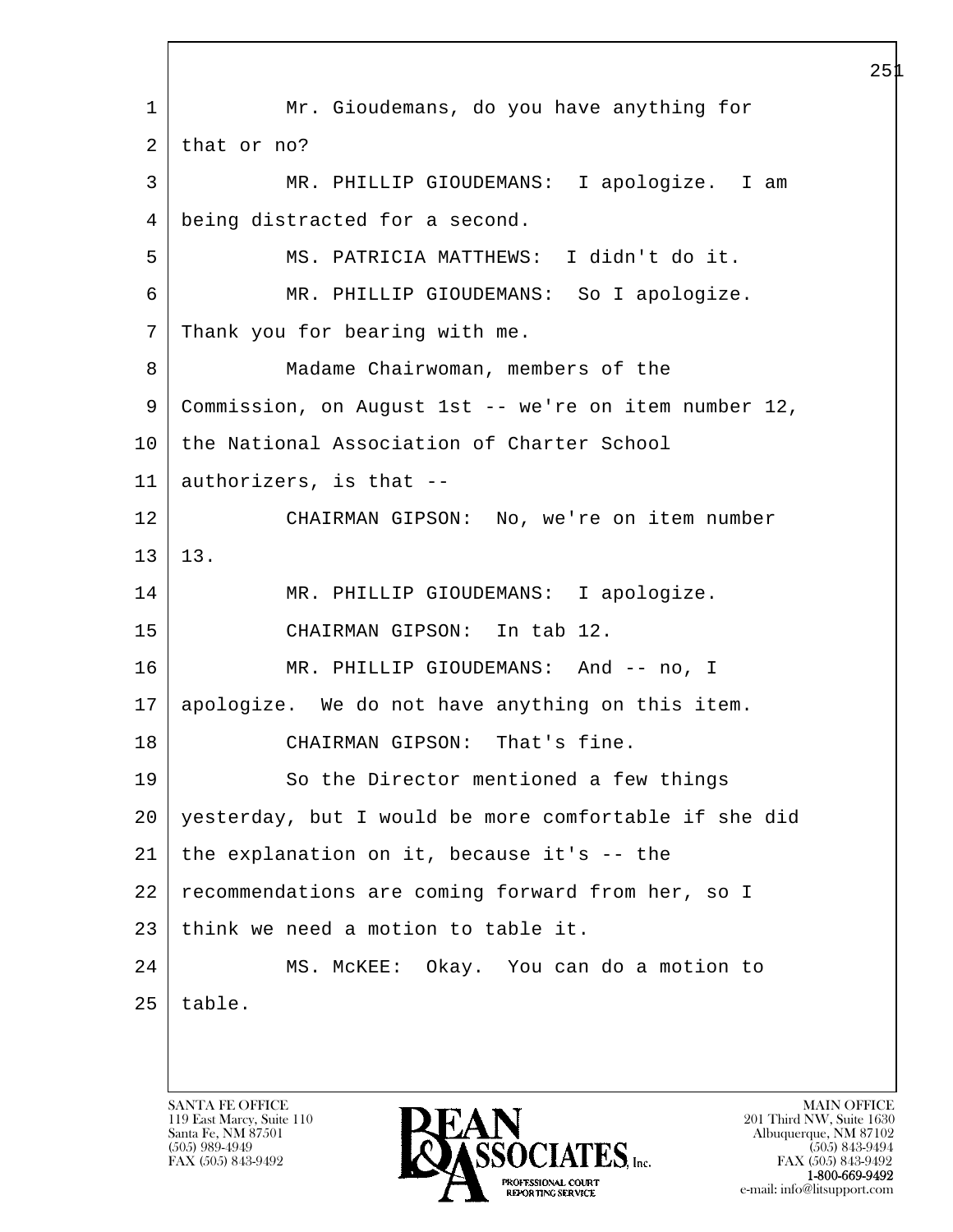l  $\overline{\phantom{a}}$ SANTA FE OFFICE MAIN OFFICE MAIN OFFICE MAIN OFFICE MAIN OFFICE 1 CHAIRMAN GIPSON: Commissioner Ruiz. 2 COMMISSIONER RUIZ: I move that we table 3 | that until our next meeting. 4 CHAIRMAN GIPSON: There's a motion to table 5 item number 13, second by Commissioner Conyers. 6 Commissioner Armbruster. 7 COMMISSIONER ARMBRUSTER: Commissioner 8 Pogna? 9 COMMISSIONER POGNA: Yes. 10 COMMISSIONER ARMBRUSTER: Commissioner 11 Toulouse? 12 COMMISSIONER TOULOUSE: Yes. 13 COMMISSIONER ARMBRUSTER: I'll put a 14 question mark -- okay. 15 Commissioner Caballero. 16 COMMISSIONER CABALLERO: Yes. 17 COMMISSIONER ARMBRUSTER: Commissioner Ruiz? 18 COMMISSIONER RUIZ: Yes. 19 COMMISSIONER ARMBRUSTER: Commissioner 20 Armbruster votes yes. 21 Commissioner Crone? 22 COMMISSIONER CRONE: Yes. 23 COMMISSIONER ARMBRUSTER: Commissioner 24 Conyers? 25 COMMISSIONER CONYERS: Yes.

119 East Marcy, Suite 110<br>Santa Fe, NM 87501



 $FAX (505) 843-9492$ <br>1-800-669-9492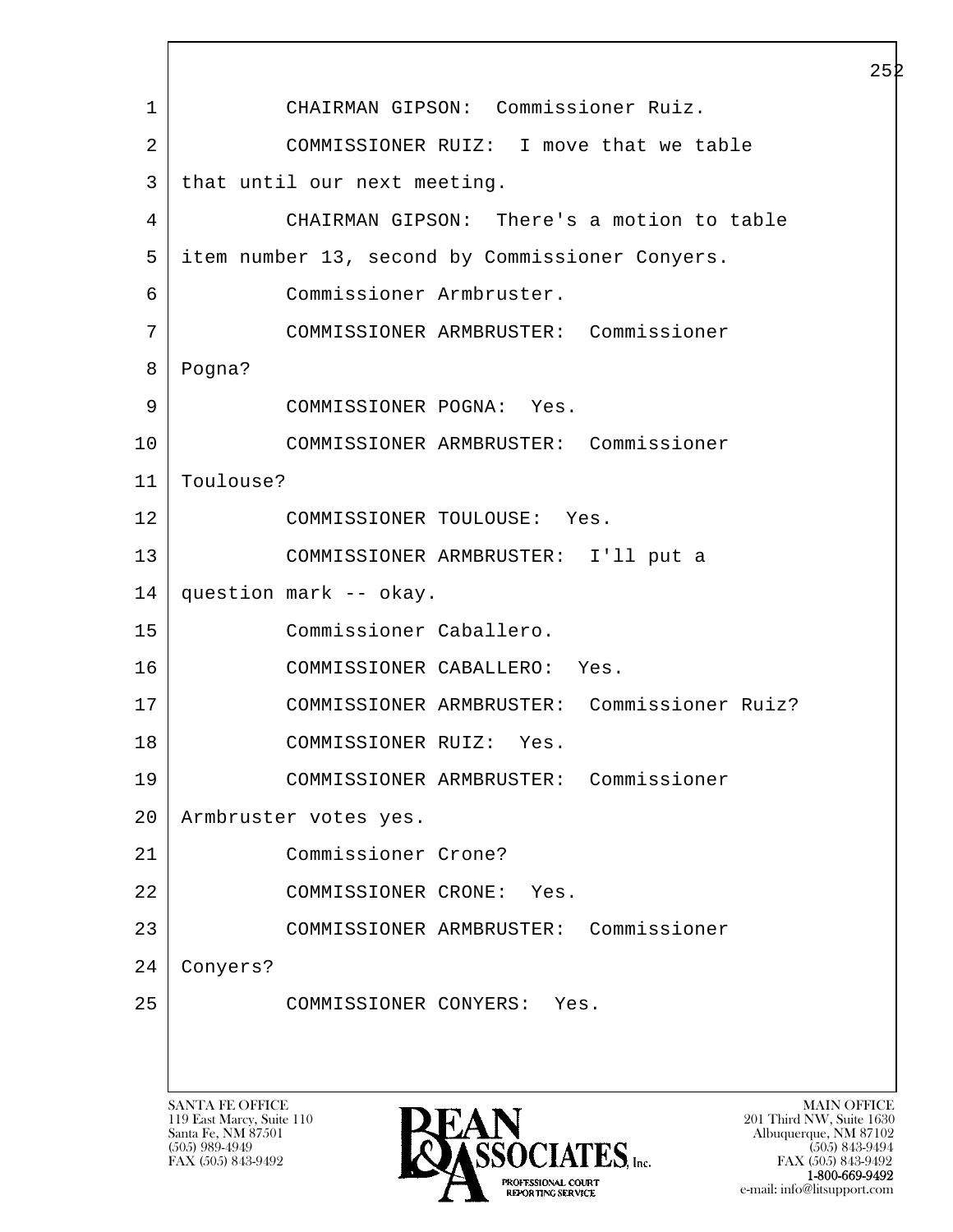l  $\overline{\phantom{a}}$  1 COMMISSIONER ARMBRUSTER: Commissioner 2 Johnston? 3 COMMISSIONER JOHNSTON: Yes. 4 COMMISSIONER ARMBRUSTER: Commissioner 5 Peralta? 6 COMMISSIONER PERALTA: Yes. 7 COMMISSIONER ARMBRUSTER: Commissioner 8 Gipson? 9 CHAIRMAN GIPSON: Yes. 10 COMMISSIONER ARMBRUSTER: Ten to zero vote. 11 COMMISSIONER TOULOUSE: Madame Chair, I kind 12 of just wanted to hear Phillip do it. 13 CHAIRMAN GIPSON: We'll move on to number 15 14 and we'll leave the closed session until the very end  $15$  so that people don't have to come back for a short 16 | number of things. 17 I will ask the Commissioners to take a look 18 at the liaison roles, and if you would take a look at  $19$  them, and take some time, if to  $-$ - to decide which 20 committees you may or may not. There's no requirement 21 that you serve on another committee, so that don't 22 feel compelled that you have to. We certainly 23 appreciate any work outside of these meetings that you 24 do do in attendance to other committees. But if you 25 would take a look at them. And if you would then

119 East Marcy, Suite 110<br>Santa Fe, NM 87501

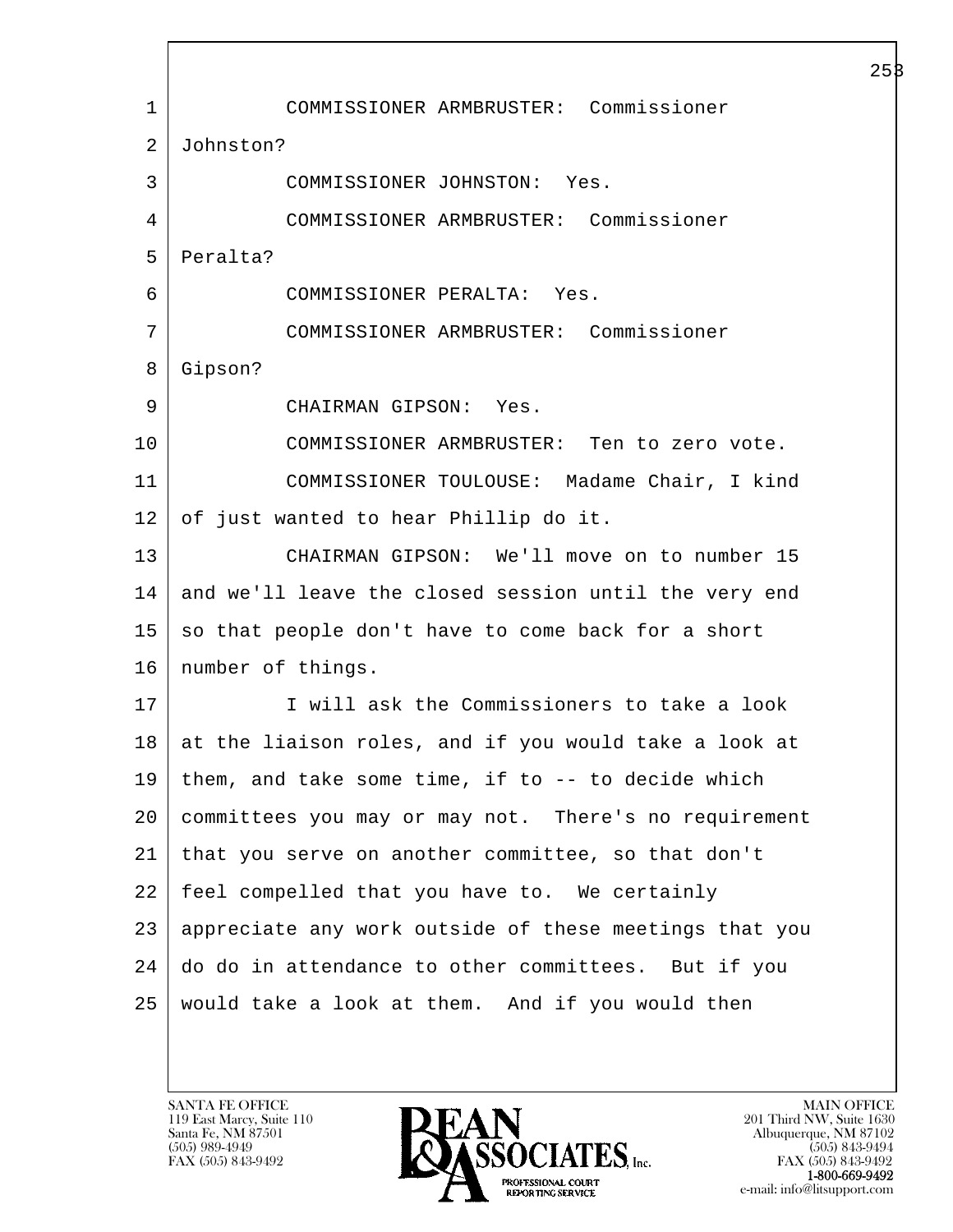| $\mathbf 1$ | forward to Beverly a preference to what committee or   |
|-------------|--------------------------------------------------------|
| 2           | committees you would like to serve on, and we should   |
| 3           | then have for the February meeting a compiled list.    |
| 4           | If you have any -- if anyone has any                   |
| 5           | questions about what a committee does I would also     |
| 6           | forward that to Beverly so that we can contact one of  |
| 7           | the Commissioners that sits on that committee now to   |
| 8           | have an explanation if you have got any questions.     |
| 9           | If you do serve on another committee, there            |
| 10          | is reimbursement for that, as Beverly explained        |
| 11          | yesterday. If you are not listed on that committee,    |
| 12          | then there is $-$ it's up to me if there's             |
| 13          | reimbursement if you go to that -- if you go to that   |
| 14          | meeting.                                               |
| 15          | Yes.                                                   |
| 16          | COMMISSIONER ARMBRUSTER: I thought we also             |
| 17          | talked about some of these committees where people     |
| 18          | don't actually know what that person does on this      |
| 19          | committee or what that committee involves. It was --   |
| 20          | just going to write maybe two sentences or something   |
| 21          | to Beverly, so when people are choosing -- well, I     |
| 22          | think I will be on the -- I don't know -- School Board |
| 23          | Association, what exactly is there -- or what is the   |
| 24          | Legislative Committee, because I'm on that.            |
| 25          | CHAIRMAN GIPSON: Well, I thought that was              |
|             |                                                        |

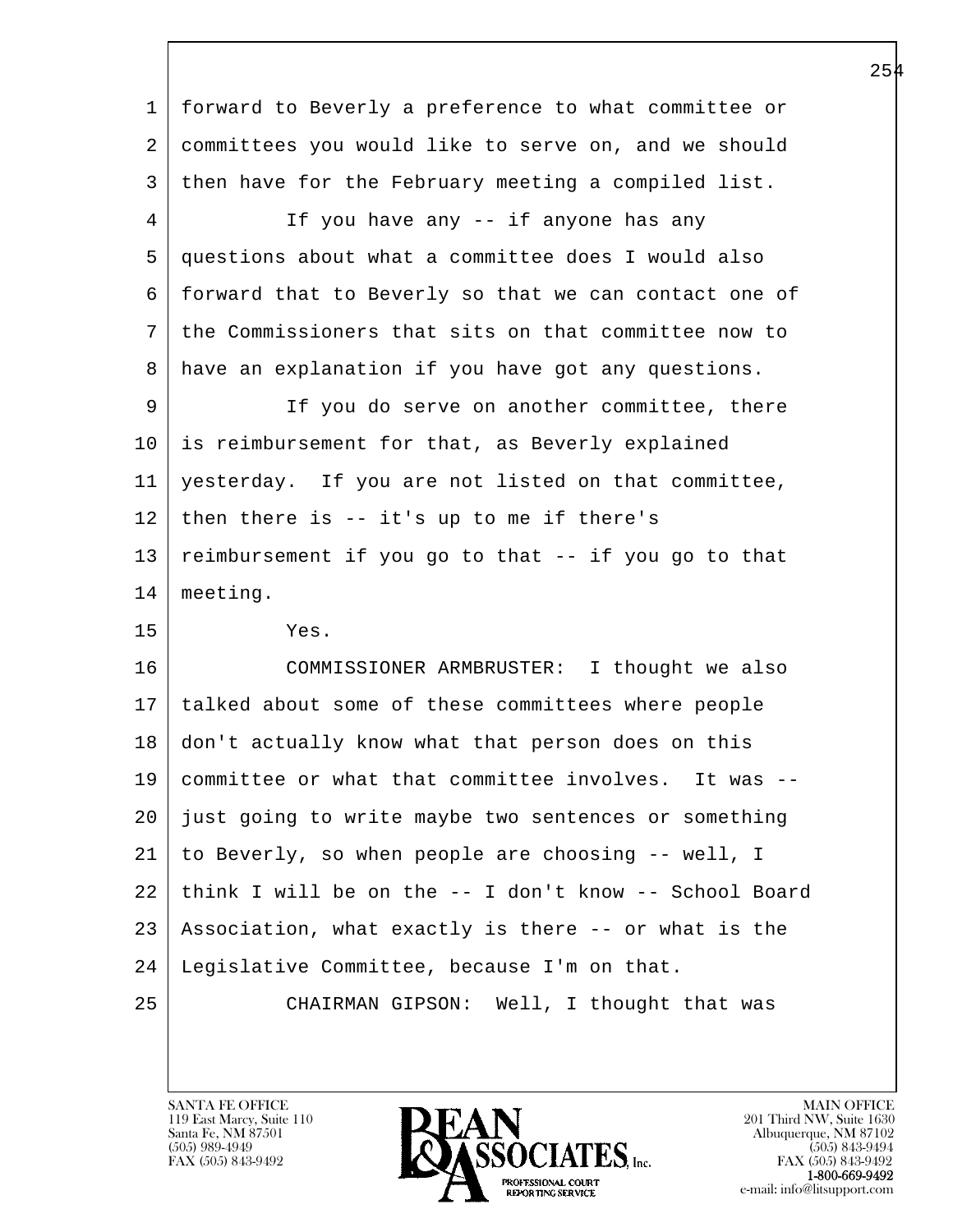l  $\overline{\phantom{a}}$  1 accomplished by saying if you have any questions 2 contact Beverly and she will -- 3 COMMISSIONER ARMBRUSTER: Okay. 4 CHAIRMAN GIPSON: -- she will get that from 5 someone who sits on it now if there's any questions. 6 We did have -- I know we had one question, 7 and I don't have it in front of me, the list in front  $8 \mid$  of me. There was a  $-$  9 I guess the question that a number of people 10 had was if some of these -- if these meetings actually 11 do notify or how do they notify members of our 12 committee that they will be meeting, because I think a 13 number who currently serve on a committee have never 14 been notified that they are meeting so they don't know 15 when to go. 16 | So do you have any information on that? 17 | MS. BEVERLY FRIEDMAN: Madame Chair, on that 18 | roll sheet there is a contact name and number, and I 19 see one that's out of date, but those people who are 20 on those committees, you can call that person or I can 21 call that person. 22 CHAIRMAN GIPSON: Okay. 23 | MS. BEVERLY FRIEDMAN: Whatever you wish, 24 but I think most of these committees and most of these 25 groups have indeed been attended by the people listed

119 East Marcy, Suite 110<br>Santa Fe, NM 87501

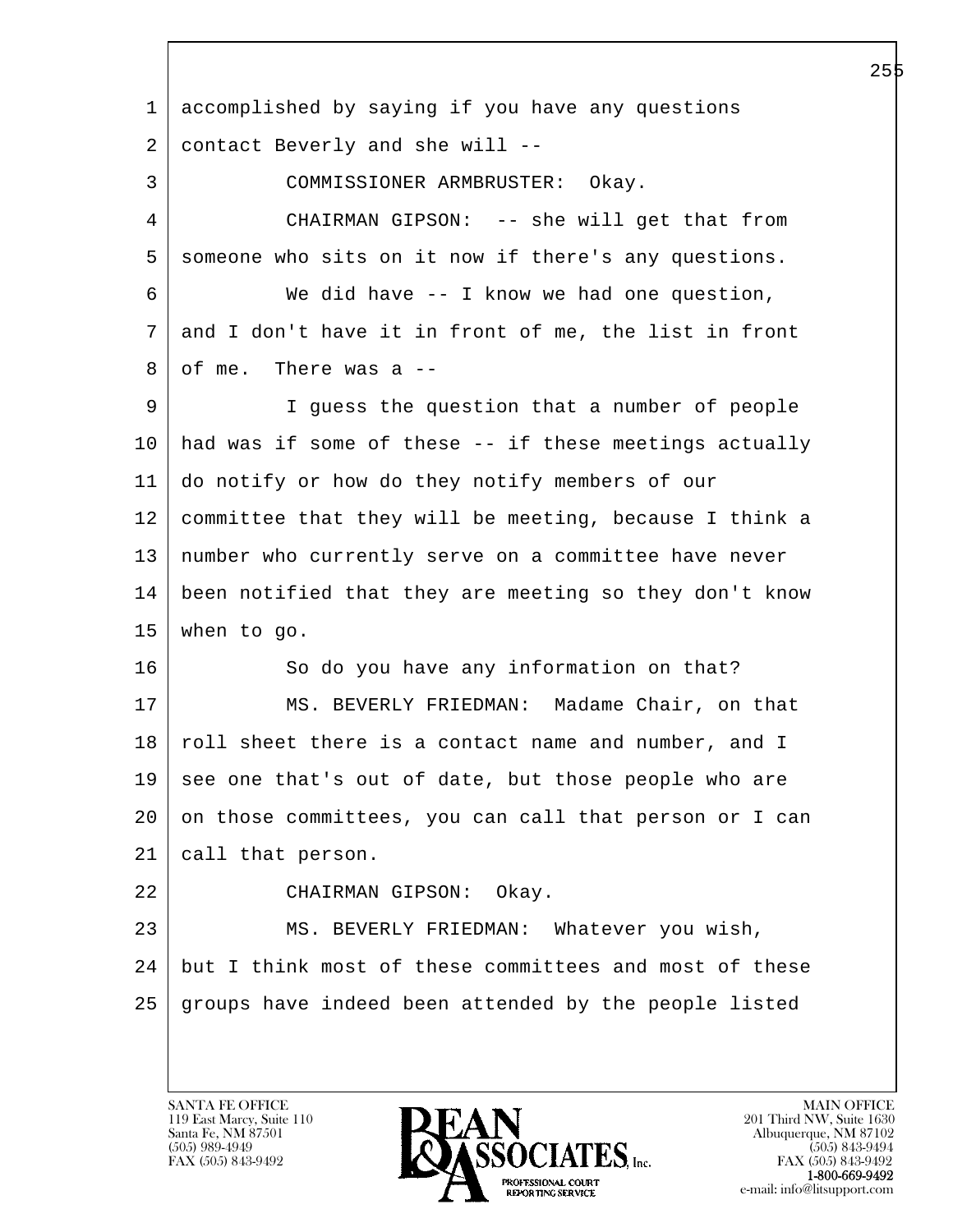1 on that sheet.

| 2  | CHAIRMAN GIPSON: Okay. I guess perhaps                 |
|----|--------------------------------------------------------|
| 3  | there was a misunderstanding that -- by some that      |
| 4  | because you are serving on that committee you had to   |
| 5  | do the reach out to let them know that you are serving |
| 6  | on the committee so that you would be notified of the  |
| 7  | meetings. So I think that then is probably what        |
| 8  | happened, people didn't know that they had to do the   |
| 9  | initial reach out.                                     |
| 10 | COMMISSIONER ARMBRUSTER: Okay.                         |
| 11 | CHAIRMAN GIPSON: So we know that now if                |
| 12 | someone wants to serve on a committee, the reach out   |
| 13 | has to be by you to notify that body that you are now  |
| 14 | on that committee, so please have yourself put on the  |
| 15 | E-mail list.                                           |
| 16 | Commissioner Crone.                                    |
| 17 | COMMISSIONER CRONE: Yes, Madame Chair. I'm             |
| 18 | already a member of NMPSIA, and I guess I'm            |
| 19 | volunteering for that.                                 |
| 20 | CHAIRMAN GIPSON: Thank you.                            |
| 21 | Commissioner Peralta. Sorry.                           |
| 22 | COMMISSIONER PERALTA: Just maybe speed up              |
| 23 | the process a bit, at the very top the full committees |
| 24 | that are mentioned up there, just from experience my   |
| 25 | early years on the Commission, sitting on the          |
|    |                                                        |

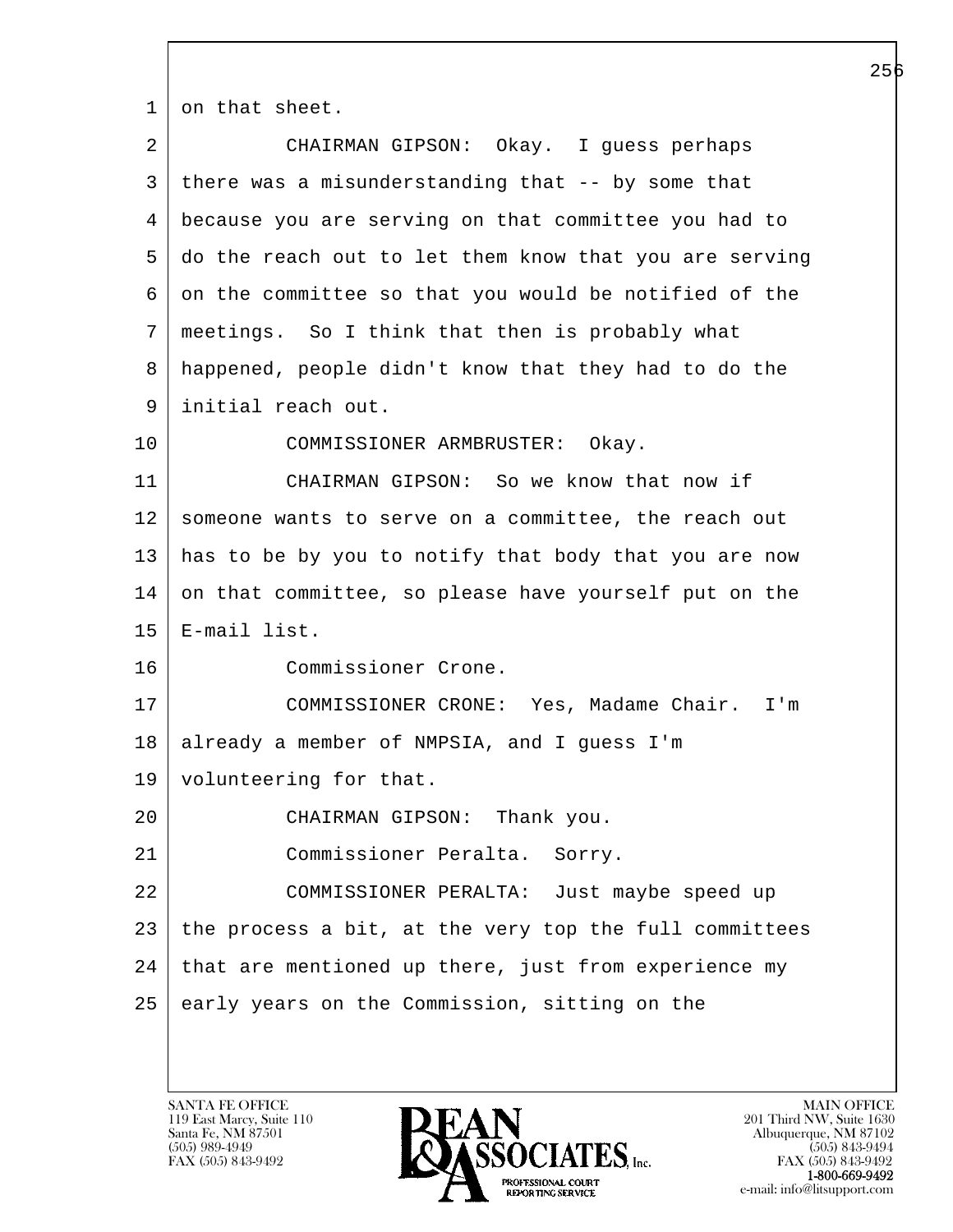l  $\overline{\phantom{a}}$  1 Strategic Planning Committee almost is 2 nonfunctionable. It doesn't seem like that's even in 3 existence at this point. 4 COMMISSIONER CABALLERO: I want to 5 interrupt. 6 COMMISSIONER TOULOUSE: Madame Chair -- 7 COMMISSIONER PERALTA: We tried that and it 8 pretty much ended up being that was a -- a cooperative 9 committee with PED and a member of the Commission, so 10 | I think PED had really taken the lead on that and they 11 kind of incorporated the Commission's function and 12 | role into the Strategic Planning via the PED's 13 process. And so just to let you know. But I mean, 14 that doesn't necessarily mean we don't have to have 15 it, it's just that in my experience in the last three 16 to four years, it's almost been nonfunctionable. 17 | The Sand sitting on the Career Technical Ed 18 Commission, I think Mr. Conyers can attest that we 19 probably don't need to have that, either. I don't 20 think we have ever met or we have ever had anything or 21 ever had any direction -- 22 COMMISSIONER CONYERS: Yes, I have met with 23 a couple of different directors of that and I am not  $24$  really sure what -- what our role is in that other  $25$  than to be knowledgeable of  $-$ - the former director

119 East Marcy, Suite 110<br>Santa Fe, NM 87501

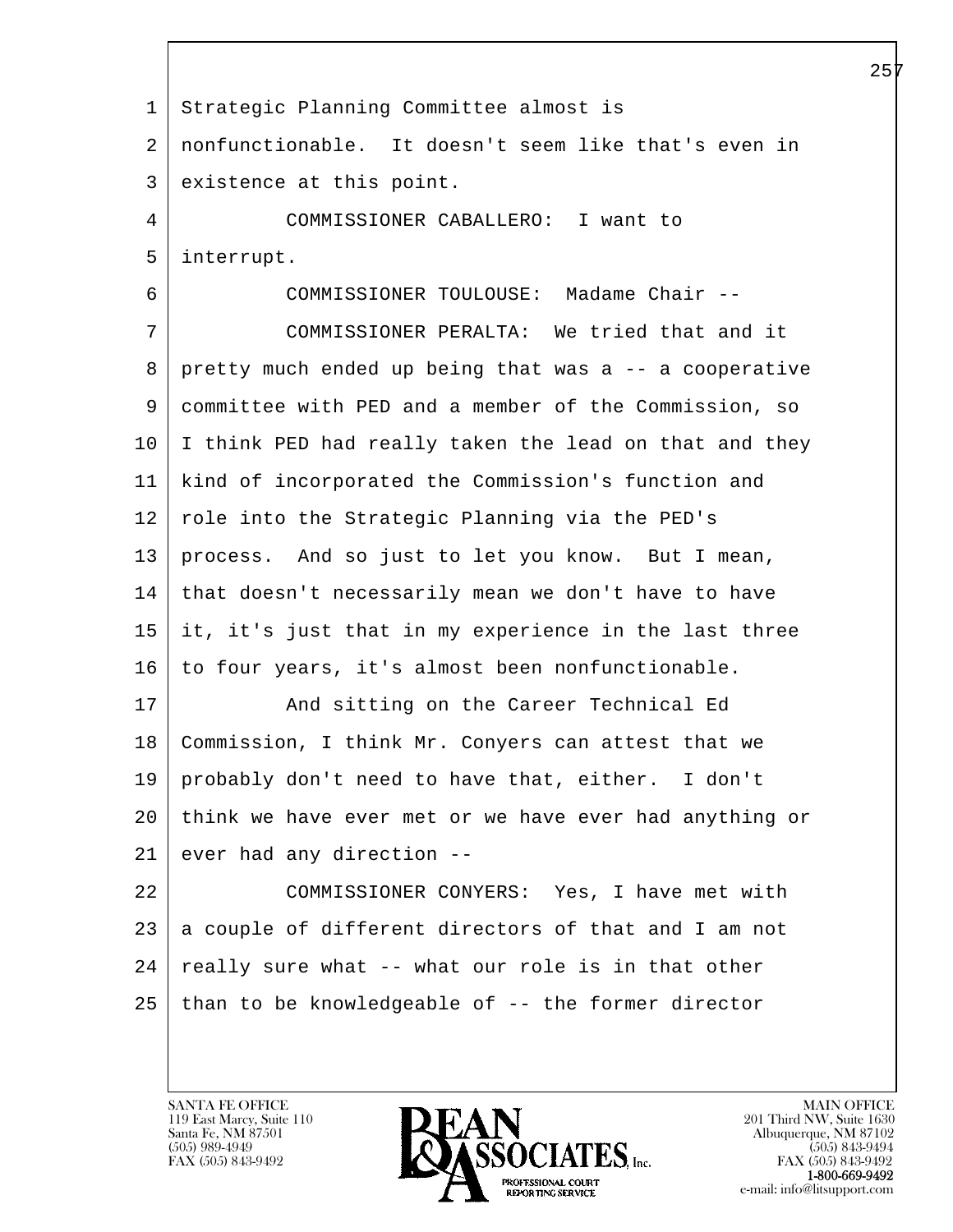l  $\overline{\phantom{a}}$  1 said he would maybe contact us before some of the 2 things were done to give us a heads up, but we have 3 had at least one or two other changes since then,  $4 \overline{\phantom{a}}$  so -- 5 CHAIRMAN GIPSON: Okay. And I'll echo that 6 with the Legislative Committee, which is separate from 7 the liaison roles. I don't think the -- 8 COMMISSIONER ARMBRUSTER: That's why I think 9 I said that. I don't know who -- 10 CHAIRMAN GIPSON: Because that's different 11 than the liaison roles, right. So I don't think that 12 we have had a Legislative Committee of two that has 13 met and really carried out any function. 14 COMMISSIONER ARMBRUSTER: Agree. 15 COMMISSIONER CABALLERO: Clarification. The 16 Strategic Planning Committee, the fact that it has 17 been somewhat not active, does that mean that it is  $18$  taken off the table or  $-$  because we have a lot of new 19 committee members, and I was interested in that one. 20 COMMISSIONER TOULOUSE: Madame Chair, that 21 was actually created more for a specific instance 22 where we were trying to work on budgets and things 23 like that, and we did what we were going to do. 24 But I would like to request if we could have 25 this discussion at the work session more easily than

119 East Marcy, Suite 110<br>Santa Fe, NM 87501

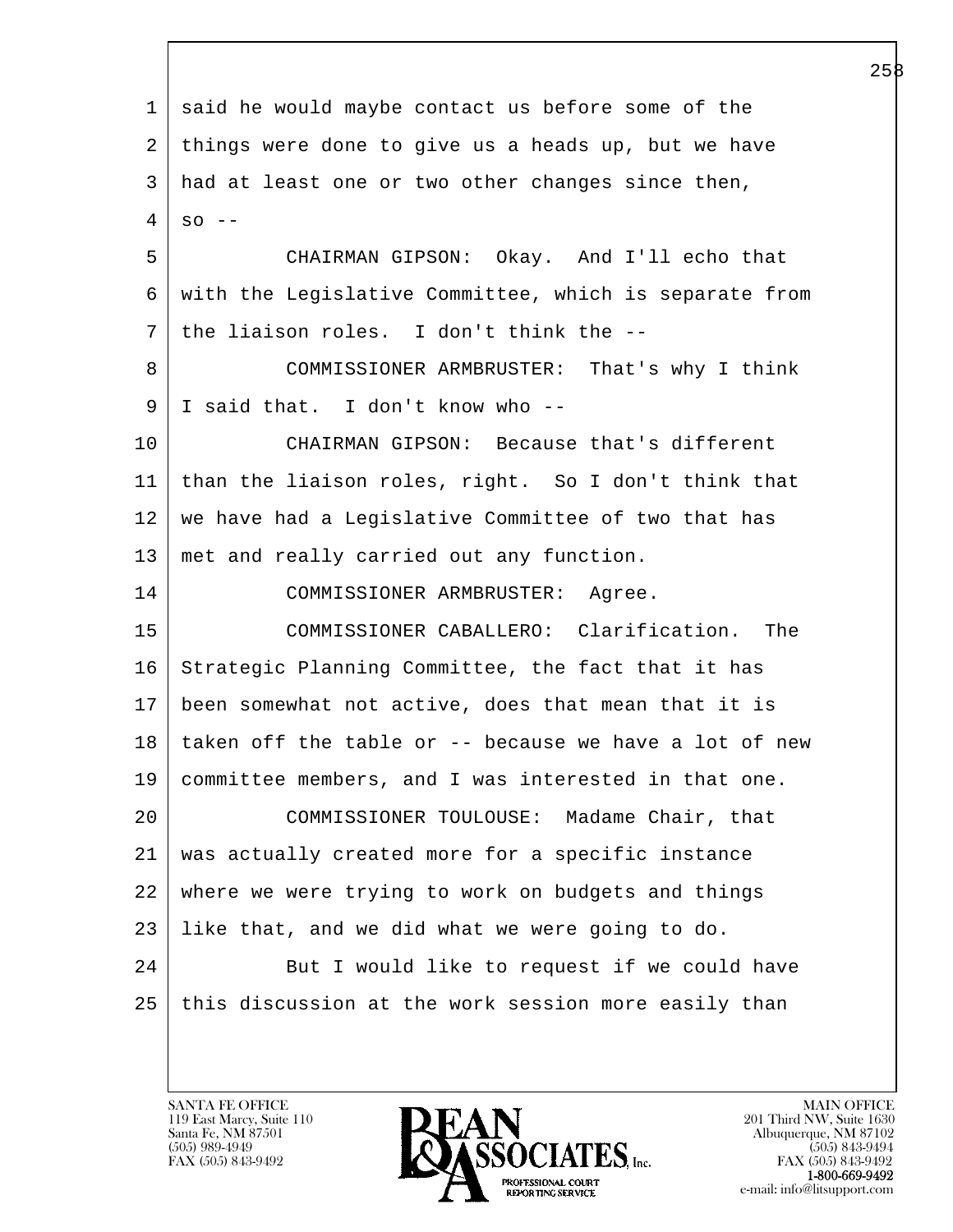1 we can have it here. It's almost 4:30. A lot of 2 people are driving home. My energy is almost gone. 3 My breathing with my asthma is getting worse. I would 4 like to be here for the executive session, and I would 5 like to say we usually do these discussions, anyway, I 6 think at work sessions, when it comes down to after 7 you have reminded people publicly put it on the 8 record, and we kind of decide -- and anybody who has 9 missed a work session can certainly contact you or 10 Beverly. 11 But I would like to move on. I think our 12 court reporter here is looking like she is getting to 13 the end of her computer time. I think it's time to 14 wrap it up. Thank you. 15 CHAIRMAN GIPSON: I will just ask

l 16 Commissioners, once again, that any committee, that 17 any committee that you wish to serve on to please 18 notify Beverly. We'll gather up a list, and then as 19 has been suggested, we'll take a closer look in a work 20 session on whether the committees, not the liaison 21 roles, need to -- need to really continue on. 22 COMMISSIONER JOHNSTON: I have one, Madame 23 Chair. I have one very concrete. There are two 24 committees here, to participate you have to pay a 25 membership fee. Does the Commission pay the School

 $\overline{\phantom{a}}$ 

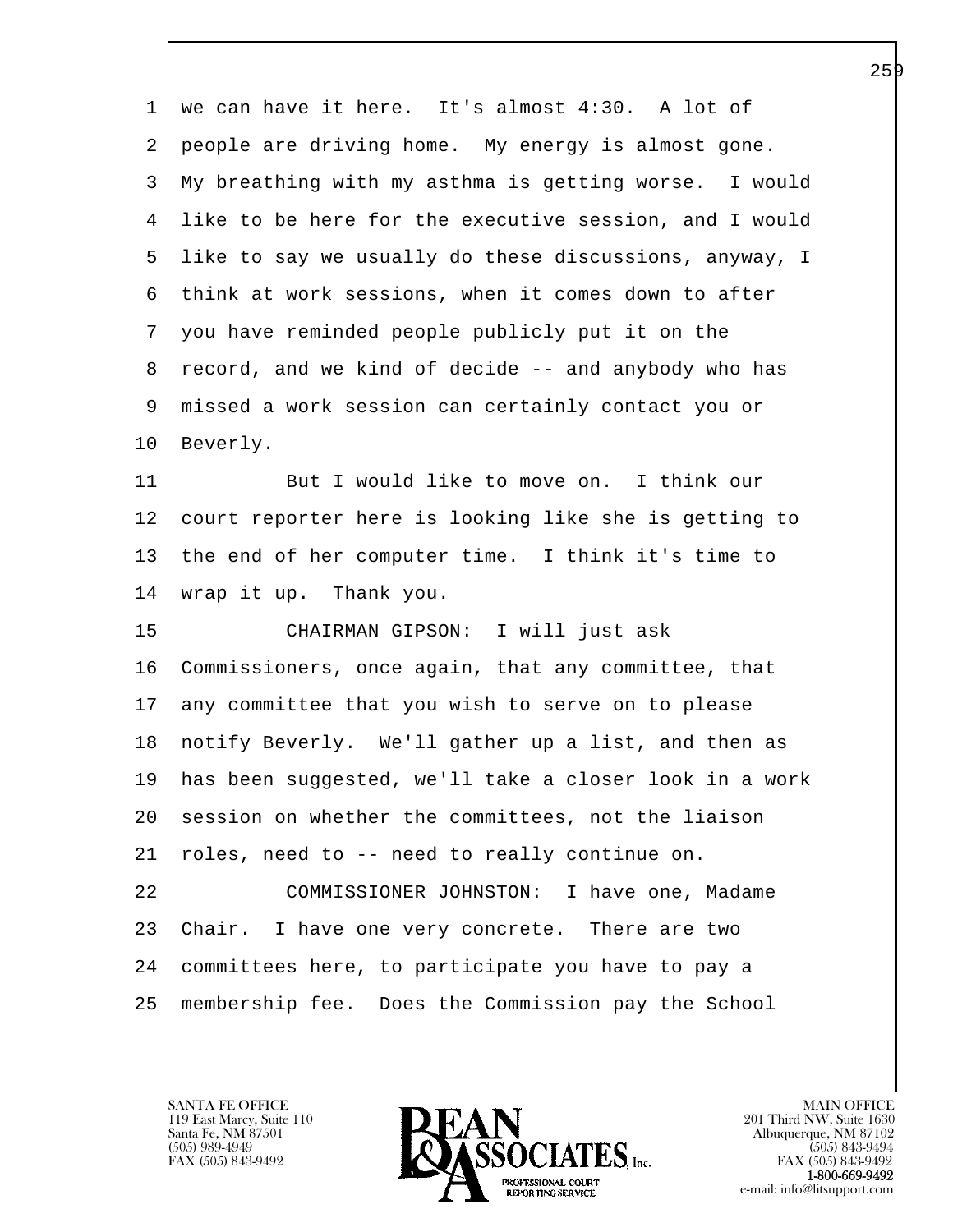l  $\overline{\phantom{a}}$  1 Boards Association or the School Leaders Association 2 membership dues if you are on the committee so you 3 assume that responsibility? 4 MS. BEVERLY FRIEDMAN: Madame Chair, we do  $5 \mid$  not pay any fees to any of the groups. 6 COMMISSIONER JOHNSTON: So if we have a 7 committee there -- I'll ask that later. But that 8 answers that. 9 COMMISSIONER TOULOUSE: You are not required 10 to pay. You serve on those committees without any 11 | kind of monetary fee. 12 COMMISSIONER JOHNSTON: They're going to let 13 me vote without being a member? No. Anyway, for 14 later. I'll take care of it. That answers my 15 question. Sorry about that. 16 CHAIRMAN GIPSON: That's okay. 17 I'll just -- I'm going to make this way 18 briefer than it was originally going to be. We had  $19$  the appeal hearing for Hozho -- and that is 20 H-O-Z-H-O -- Charter School last Friday, and we are 21 awaiting the decision by the Hearing Officer, which 22 was Deputy Secretary Aguilar. There is no time frame 23 for when he needs to hand down the decision. I did  $24$  ask him if he had an idea, and he did not. 25 So that we know that the session is

119 East Marcy, Suite 110<br>Santa Fe, NM 87501

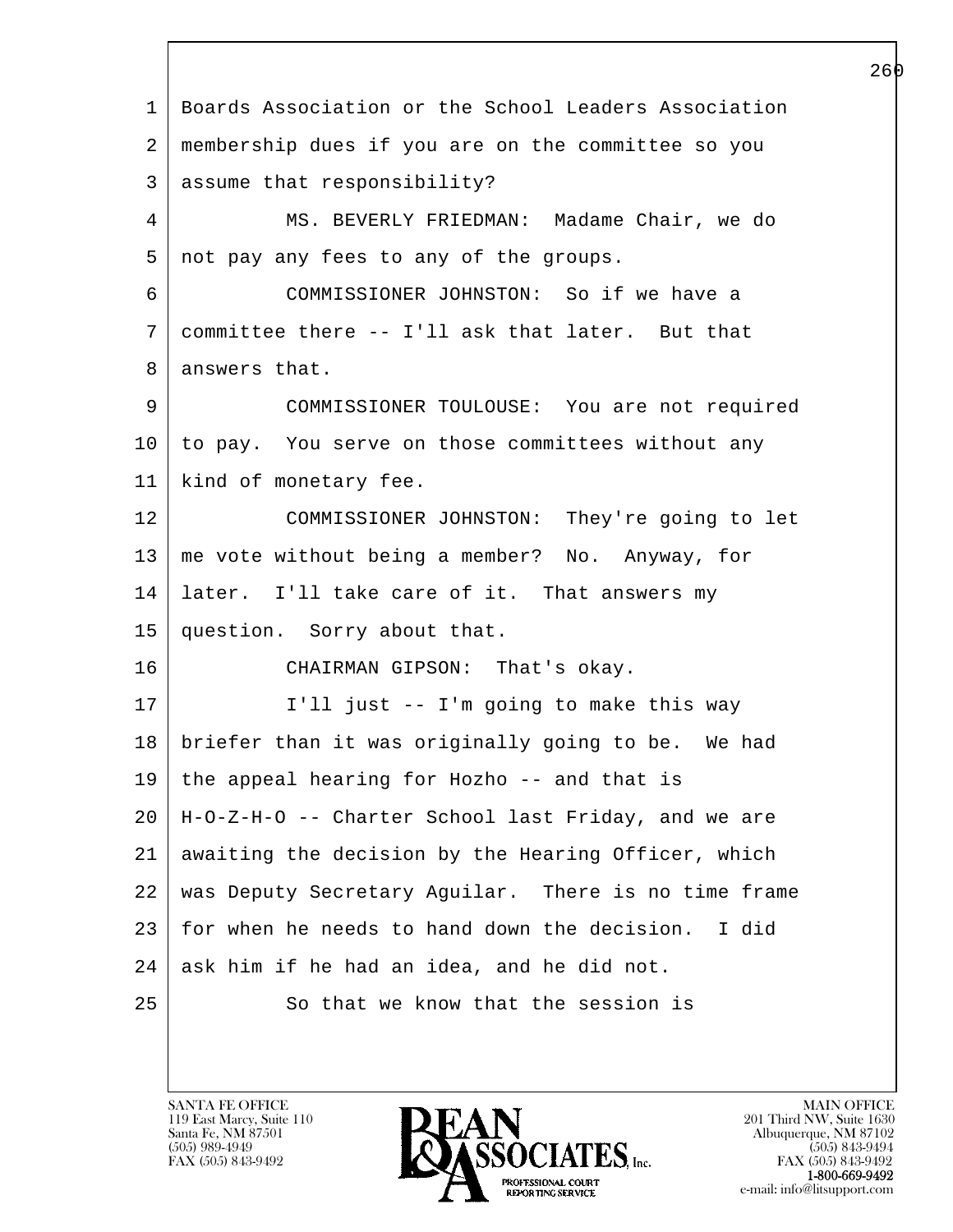l  $\overline{\phantom{a}}$  1 starting, and he wants to make a thoughtful -- there 2 is a lot of paperwork for him to now go -- re-go 3 through, now that he has heard more information, had 4 some questions that he raised, he is going to go back 5 and look through the record, so that I don't 6 anticipate it's going to come quickly. So that's my 7 only update with that at this point in time. 8 The Charter Coalition has notified me that 9 they are going to forego an update at this point in 10 | time. We appreciate you. Happy new year. 11 We're on to item number 16, which is PEC 12 comments for the new Commissioners. This is an 13 opportunity, a free opportunity for you to get 14 whatever two cents in that you want to get in. 15 | So you are not obligated to say anything, 16 but if there is something that you wish to say, 17 besides happy new year, we're here to hear it. 18 | So -- well, no matter which way I look I'm 19 | starting with a new Commissioner. 20 So Commissioner Caballero. 21 COMMISSIONER CABALLERO: I got nothing to  $22$  say. I think you heard enough from me. 23 CHAIRMAN GIPSON: Commissioner Johnston. 24 COMMISSIONER JOHNSTON: Nothing. 25 CHAIRMAN GIPSON: Commissioner Conyers.

119 East Marcy, Suite 110<br>Santa Fe, NM 87501



FAX (505) 843-9492<br>**1-800-669-9492**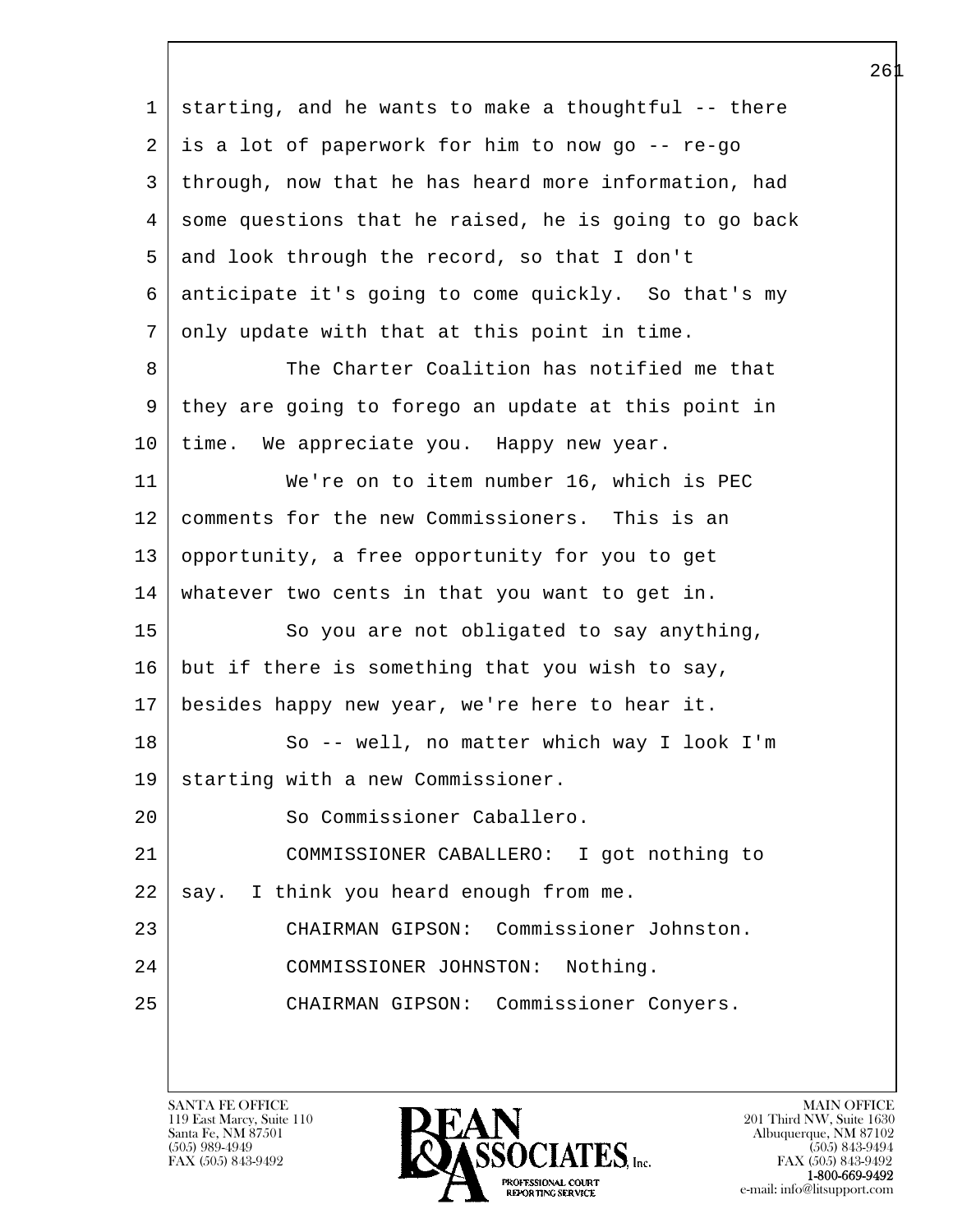l  $\overline{\phantom{a}}$  1 COMMISSIONER CONYERS: I do. I want to 2 extend my welcome to the new Commissioners. I did get 3 to meet with them somewhat yesterday during the work 4 session. I'm very impressed by the knowledge base we 5 have there. 6 And second part of my comment I'm going to 7 exclude myself from that, but with exception of me I 8 | think we have a really good-looking Commission. 9 CHAIRMAN GIPSON: Thank you. Commissioner 10 | Toulouse. 11 COMMISSIONER TOULOUSE: Madame Chair, other 12 | than I think I'm at least as good looking as 13 Commissioner Conyers, which means take it as you see 14 it, I have nothing to add. 15 CHAIRMAN GIPSON: Thank you. Commissioner 16 Pogna -- Peralta. I'm sorry, I got my Ps -- 17 COMMISSIONER PERALTA: I'm not Perea. 18 COMMISSIONER ARMBRUSTER: I have nothing 19 additional. 20 CHAIRMAN GIPSON: Commissioner Pogna. 21 Commissioner Crone. 22 COMMISSIONER CRONE: Read my bio. 23 CHAIRMAN GIPSON: Okay. Commissioner Ruiz. 24 COMMISSIONER RUIZ: Just thank you for the 25 opportunity to serve with you all. I look forward to

119 East Marcy, Suite 110<br>Santa Fe, NM 87501

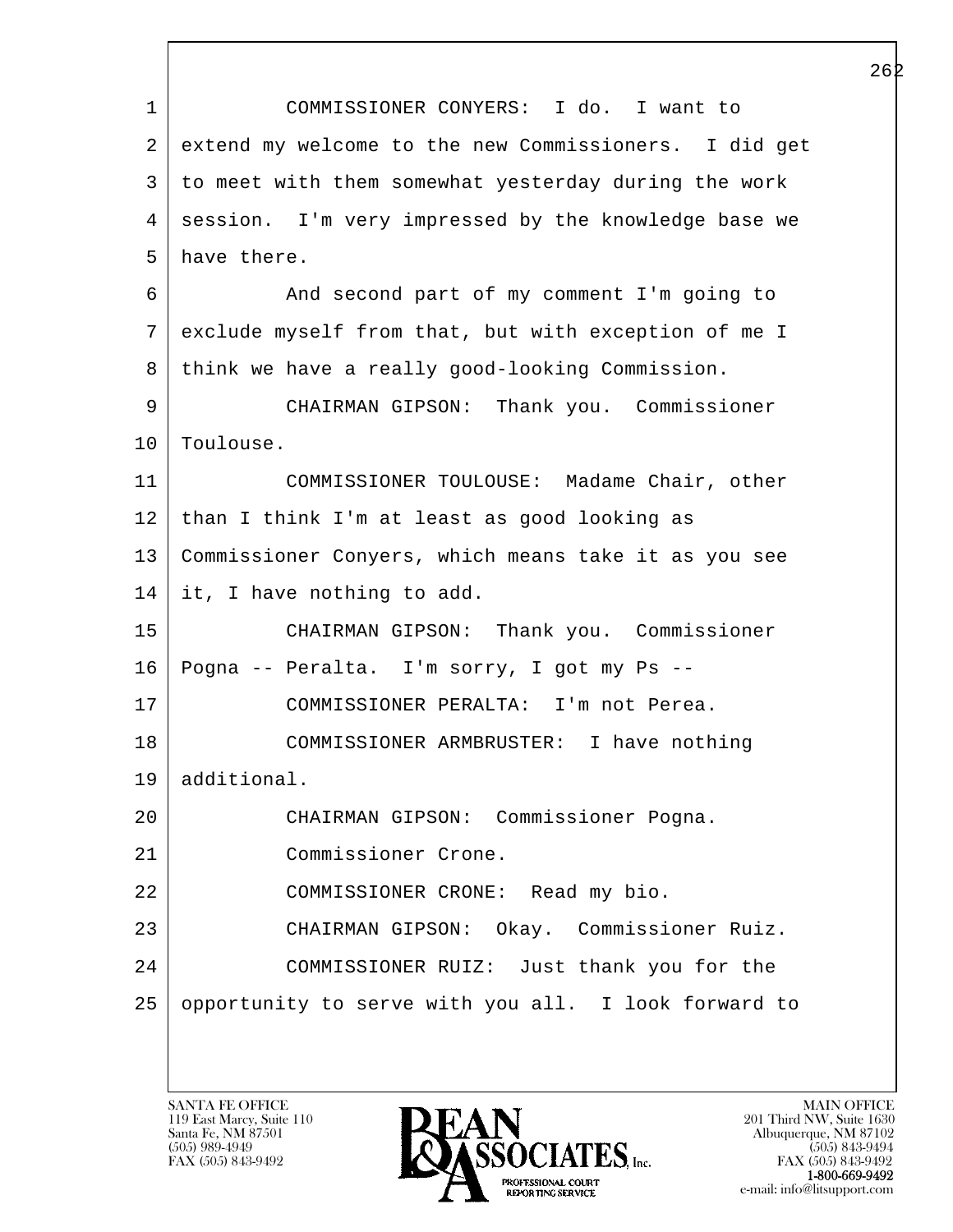1 | working with you.

| 2  | CHAIRMAN GIPSON: And just once again,                  |
|----|--------------------------------------------------------|
| 3  | welcome to all, and I appreciated the good work that   |
| 4  | we did yesterday. So I look forward -- I'm sorry, PEC  |
| 5  | comments, now that I have talked about yesterday       |
| 6  | again. I had passed out to each of you -- those of     |
| 7  | you that were here yesterday, we worked on a calendar  |
| 8  | for the work session. We will vote on it next month    |
| 9  | to firm it up.                                         |
| 10 | We also discussed not having a meeting in              |
| 11 | August, so that that is also something that we will    |
| 12 | look at in February.                                   |
| 13 | COMMISSIONER ARMBRUSTER: We might have one             |
| 14 | on the 31st.                                           |
| 15 | CHAIRMAN GIPSON: Right, but August the 31st            |
| 16 | would be the September meeting for the renewals. So    |
| 17 | the August 4th meeting.                                |
| 18 | And as for those of you also that were not             |
| 19 | here, we're looking at with the work on performance    |
| 20 | framework, we're looking at potentially adding dates,  |
| 21 | April-ish, for listening meetings with the charter     |
| 22 | schools on the work that we are doing on the           |
| 23 | performance framework so we can get their input on the |
| 24 | performance framework changes that we are making -- or |
| 25 | would like to make.                                    |
|    |                                                        |

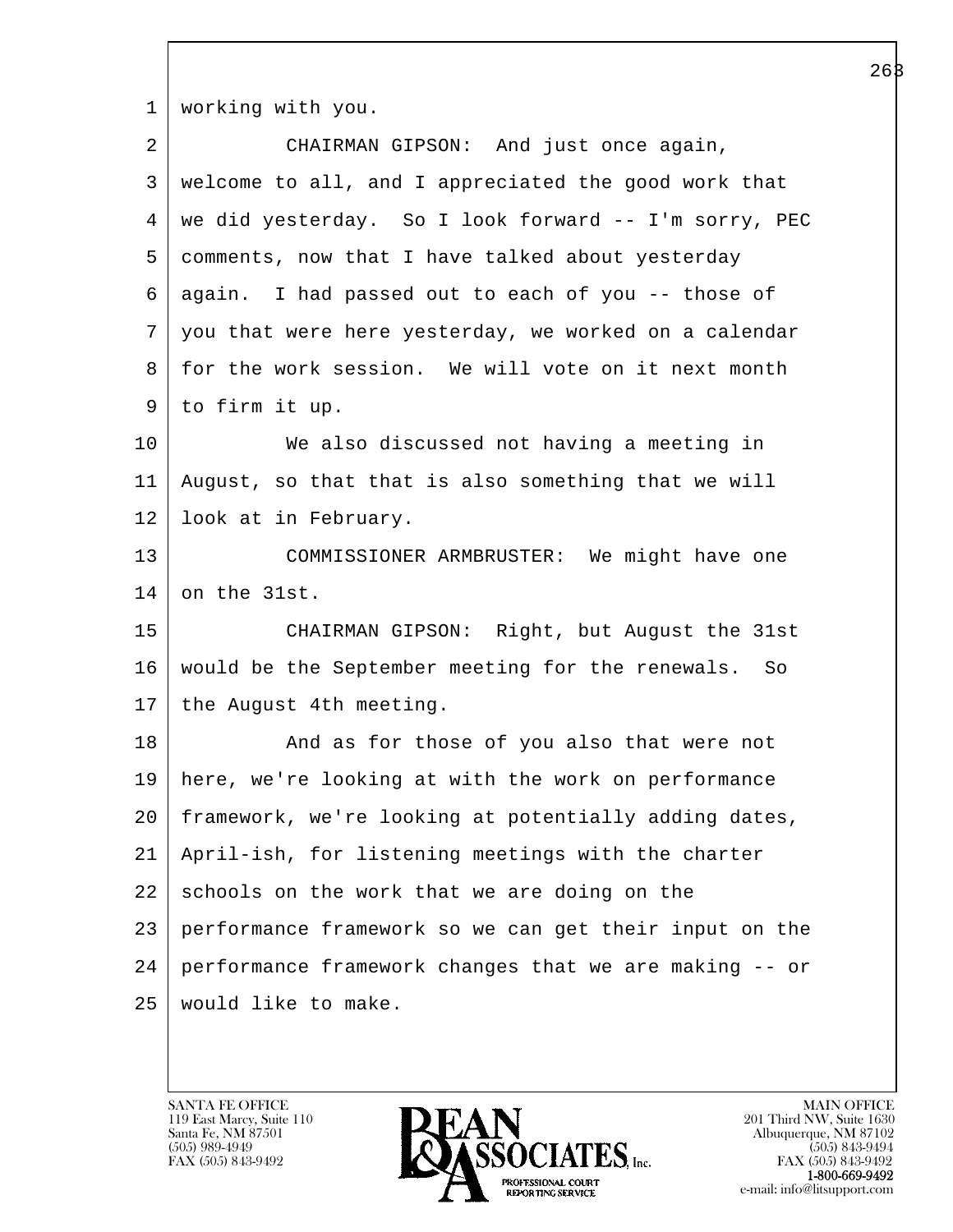l  $\overline{\phantom{a}}$  1 Commissioner Pogna. 2 COMMISSIONER POGNA: Madame Chair, do we 3 need to hear from the legislature? 4 CHAIRMAN GIPSON: We do. Commissioner 5 Armbruster has done yeoman's work in trying to get 6 parking. 7 COMMISSIONER ARMBRUSTER: Parking will be 8 for the three of you. 9 | MS. BEVERLY FRIEDMAN: Madame Chair, can I 10 make one comment? 11 CHAIRMAN GIPSON: Certainly. 12 MS. BEVERLY FRIEDMAN: I would like to 13 mention to the Commissioners we are going to be 14 ordering business cards, and I will be sending you an 15 E-mail about those business cards in the next week. 16 And I will give you a deadline, and by then we have to 17 do a PO to get them in a reasonable amount of time. 18 CHAIRMAN GIPSON: Thank you. 19 We are now back to item number -- 20 | I'm sorry. Is there anyone here that has 21 signed up to speak? 22 | MS. BEVERLY FRIEDMAN: No. 23 CHAIRMAN GIPSON: Okay. GIPSON: So now 24 we're back to item number 15, which is discussion 25 about -- 14, discussion of possible action on -- no,

119 East Marcy, Suite 110<br>Santa Fe, NM 87501



FAX (505) 843-9492 FAX (505) 843-9492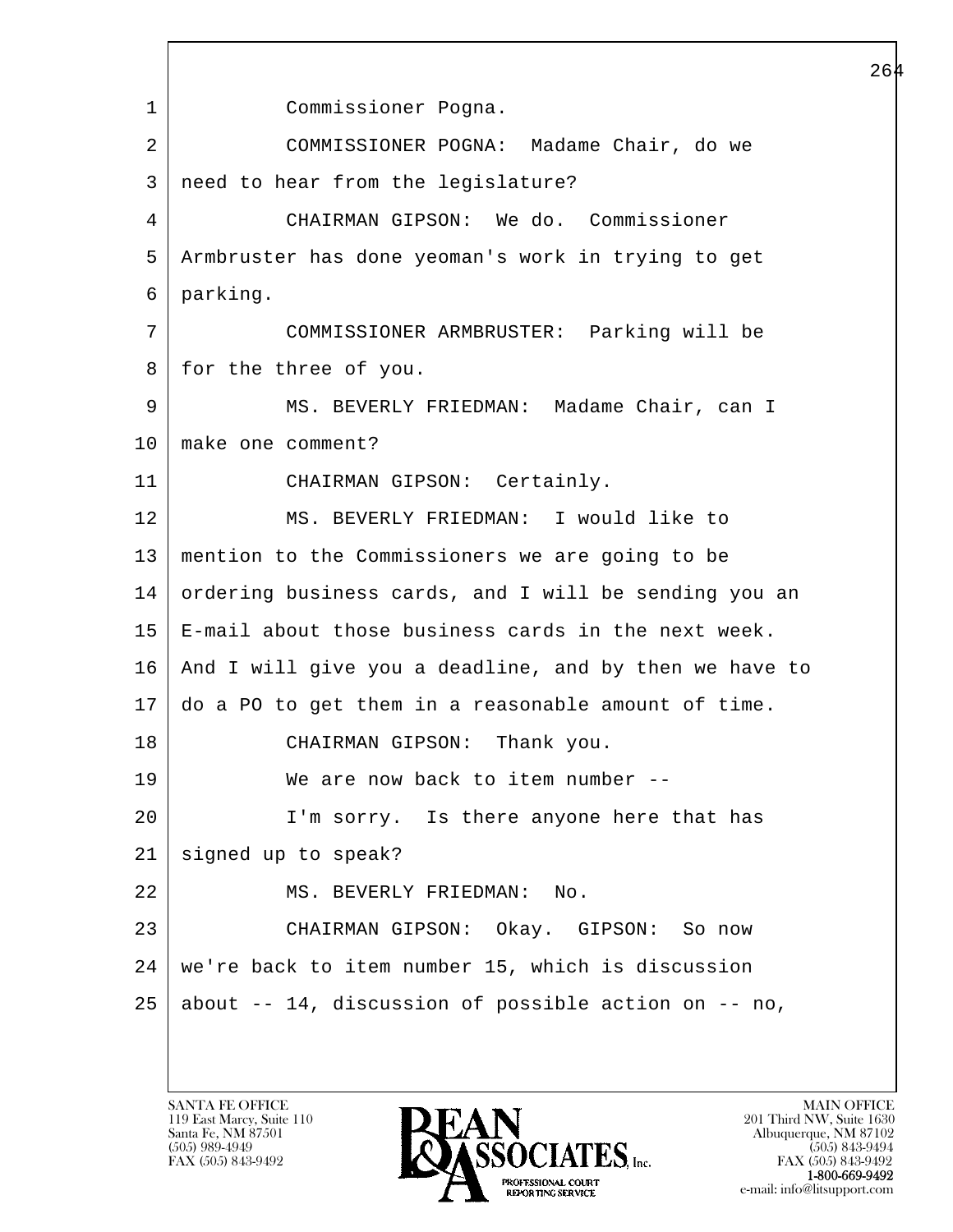l  $\overline{\phantom{a}}$  1 I'm sorry, Discussion and Possible Action on the 2 Estancia Valley Classical Academy Appeal, so this will 3 be closed. 4 MS. McKEE: I just wanted to remind you the  $5$  meeting  $-$  6 CHAIRMAN GIPSON: Yes. 7 COMMISSIONER TOULOUSE: Madame Chair, I move 8 | that the Commission go into a closed meeting to 9 discuss the possible appeal of the Estancia Valley 10 Academy. 11 CHAIRMAN GIPSON: And there is a second by 12 Commissioner Ruiz. 13 MS. McKEE: Just allow me to say pursuant to 14 NMSA 1978 Section 10-15-1(H)(1)(3)(7). 15 COMMISSIONER TOULOUSE: I will ask to have 16 that added to my motion, thank you, since I didn't 17 have that written in front of me. I'm trying to 18 hurry through. 19 CHAIRMAN GIPSON: Commissioner Armbruster, 20 we need a roll call vote. 21 COMMISSIONER ARMBRUSTER: Commissioner  $22$  Pogna? 23 COMMISSIONER POGNA: Yes. 24 COMMISSIONER ARMBRUSTER: Commissioner 25 Toulouse?

119 East Marcy, Suite 110<br>Santa Fe, NM 87501



FAX (505) 843-9492 FAX (505) 843-9492 **EXECUTE EXECUTE:**<br>REPORTING SERVICE e-mail: info@litsupport.com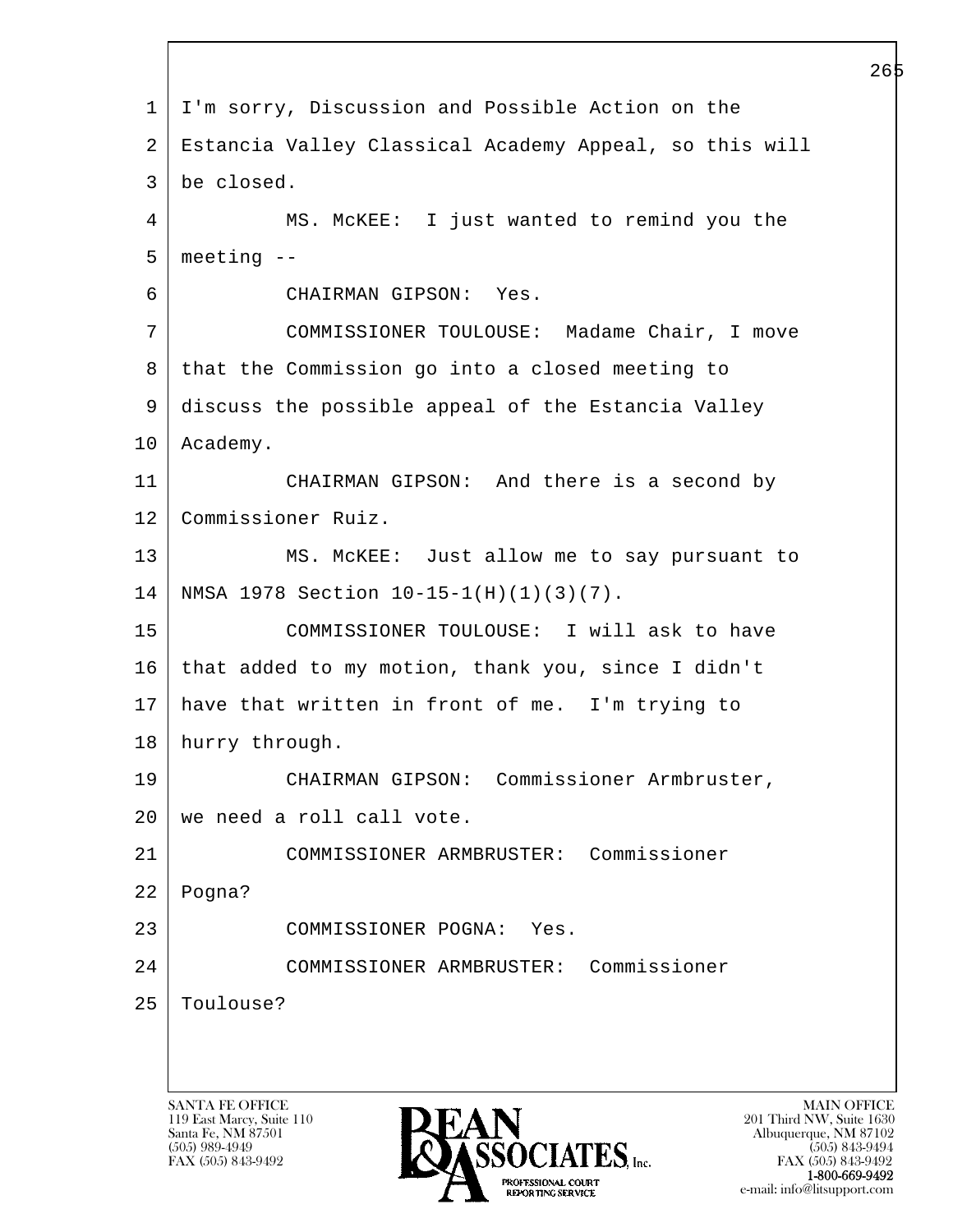l  $\overline{\phantom{a}}$ SANTA FE OFFICE MAIN OFFICE MAIN OFFICE MAIN OFFICE MAIN OFFICE 1 COMMISSIONER TOULOUSE: Yes. 2 COMMISSIONER ARMBRUSTER: Commissioner 3 Armbruster votes yes. 4 Commissioner Conyers? 5 COMMISSIONER CONYERS: Yes. 6 COMMISSIONER ARMBRUSTER: Commissioner 7 | Peralta? 8 COMMISSIONER PERALTA: Yes. 9 COMMISSIONER ARMBRUSTER: Commissioner 10 Gipson? 11 CHAIRMAN GIPSON: Yes. 12 COMMISSIONER ARMBRUSTER: Commissioner 13 Johnston? 14 COMMISSIONER JOHNSTON: Yes. 15 COMMISSIONER ARMBRUSTER: Commissioner 16 Crone? 17 | COMMISSIONER CRONE: Yes. 18 CHAIRMAN GIPSON: Commissioner Ruiz? 19 COMMISSIONER RUIZ: Yes. 20 COMMISSIONER ARMBRUSTER: Commissioner 21 Caballero? 22 COMMISSIONER CABALLERO: Yes. 23 COMMISSIONER ARMBRUSTER: Unanimous, motion 24 to pass. 25 CHAIRMAN GIPSON: So I will ask those in the

119 East Marcy, Suite 110<br>Santa Fe, NM 87501

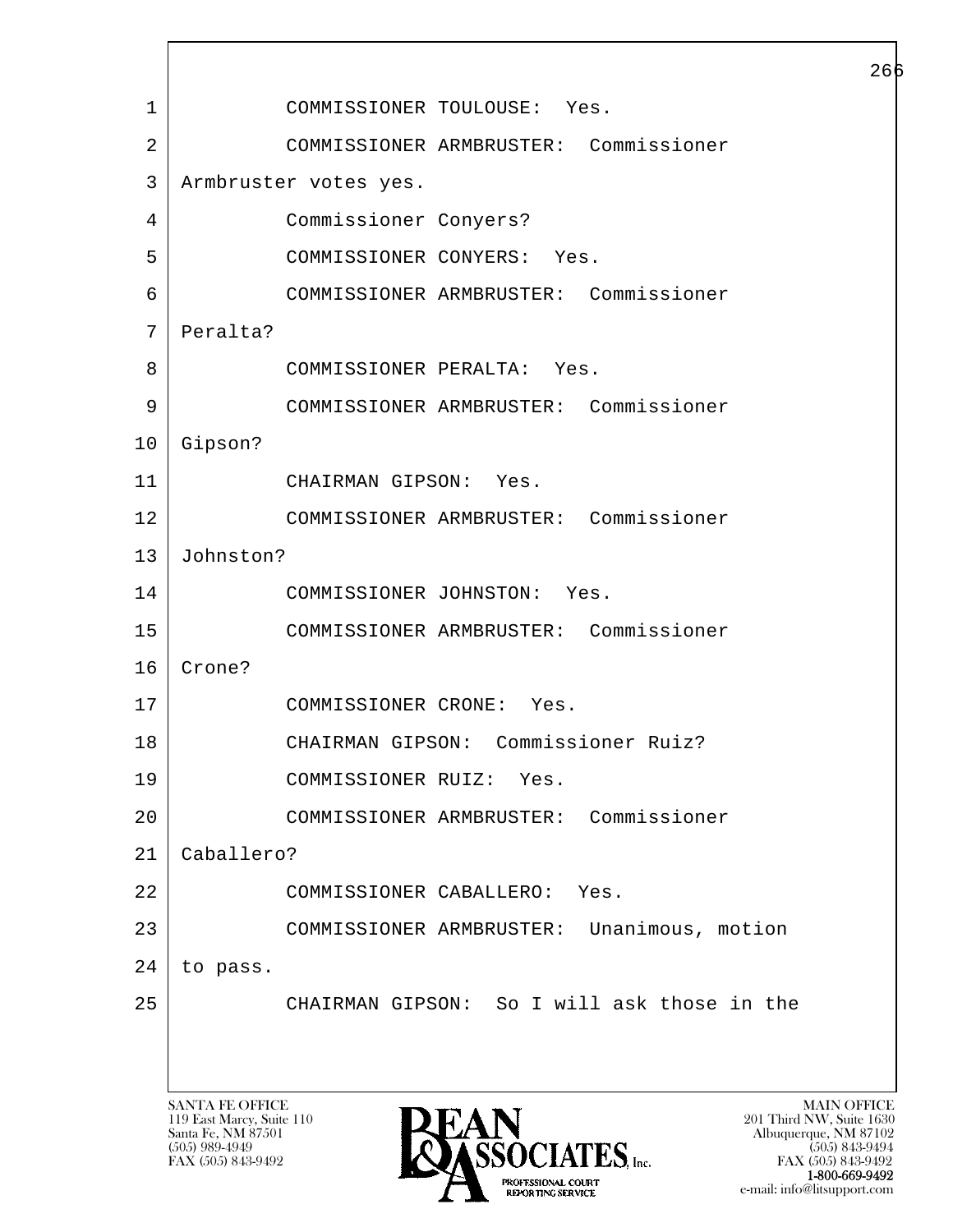l  $\overline{\phantom{a}}$ SANTA FE OFFICE MAIN OFFICE MAIN OFFICE MAIN OFFICE MAIN OFFICE 1 audience that you will have to leave. 2 (The Commission held a closed session from 3 4:36 p.m. through 5:30 p.m.) 4 CHAIRMAN GIPSON: Okay. I am calling us 5 back into regular session, bringing us out of closed  $6 \mid$  session. And just as the notification, that there 7 were -- there was only discussion on the items listed 8 in the agenda, the Estancia Valley Classical Academy 9 appeal. There were no votes taken and no action 10 taken, and there was discussion of no other matters 11 while we were in closed session. 12 Okay. And there will be no additional 13 action taken. 14 So, our only item left is a motion to 15 adjourn. 16 COMMISSIONER CRONE: So moved. 17 COMMISSIONER ARMBRUSTER: Second. 18 CHAIRMAN GIPSON: There is a motion and a --19 motion by Commissioner Crone, a second by Commissioner 20 Armbruster. All in favor? 21 (Ayes.) 22 CHAIRMAN GIPSON: Thank you very much. Safe  $23$  travels. 24 (The meeting concluded at 5:31 p.m.) 25

119 East Marcy, Suite 110<br>Santa Fe, NM 87501